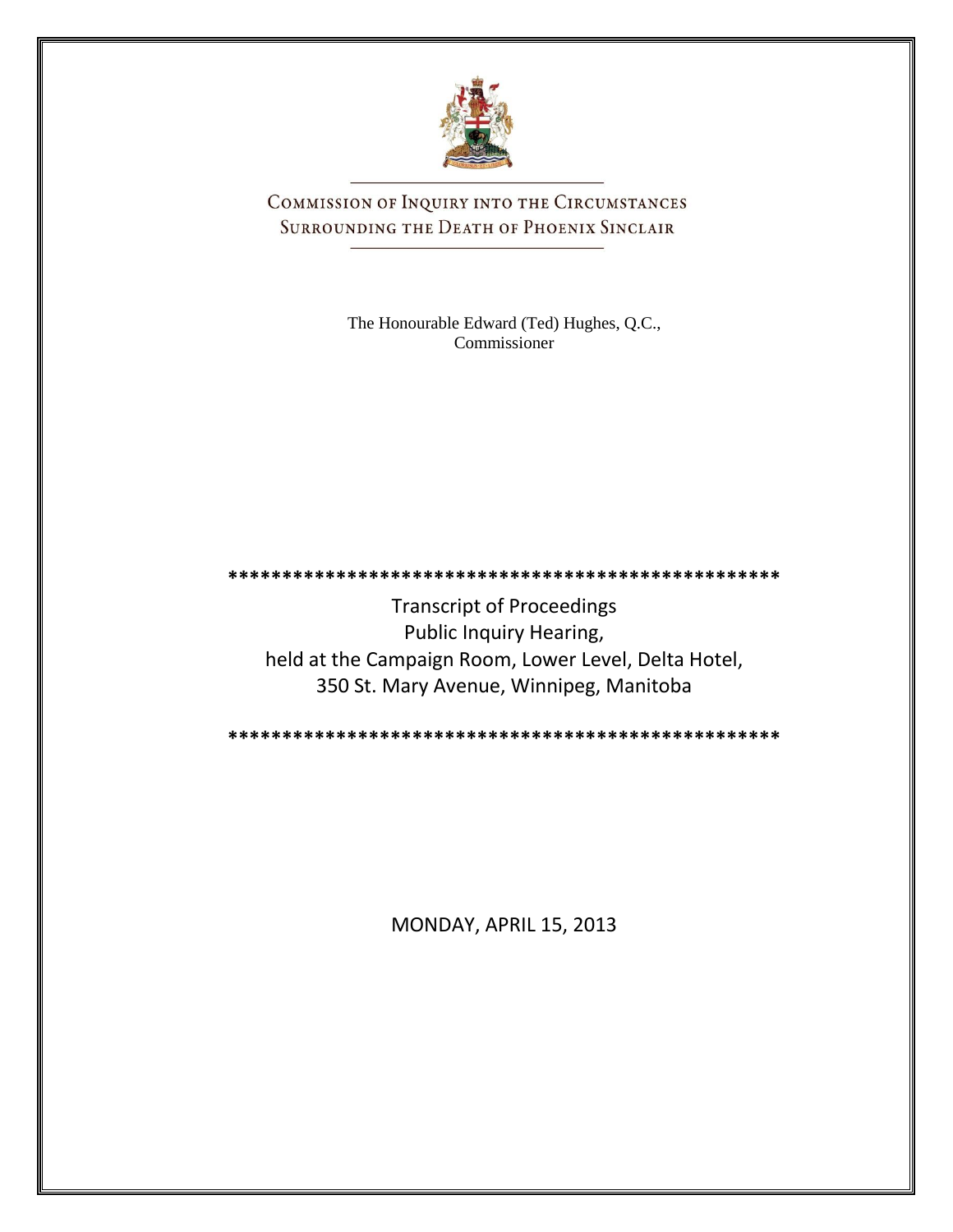## **APPEARANCES**

**MS. S. WALSH,** Commission Counsel **MR. D. OLSON,** Senior Associate Counsel **MR. N. GLOBERMAN,** Associate Commission Counsel **MR. R. MASCARENHAS,** Associate Commission Counsel

**MR. G. MCKINNON** and **MR. S. PAUL,** Department of Family Services and Labour

**MS. L. HARRIS,** for General Child and Family Services Authority

**MR. T. RAY,** Manitoba Government and General Employees Union

**MR. H. COCHRANE** and **MR. K. SAXBERG,** First Nations of Northern Manitoba Child and Family Services Authority, First Nations of Southern Manitoba Child and Family Services Authority, and Child and Family All Nation Coordinated Response Network

**MR. H. KHAN** and **MR. J. BENSON,** Intertribal Child and Family Services

**MR. J. GINDIN** and **MR. G. DERWIN,** Mr. Nelson Draper Steve Sinclair**,** Ms. Kimberly-Ann Edwards

**MR. N. SAUNDERS,** Assembly of Manitoba Chiefs and Southern Chiefs Organization Inc.

**MS. B. BOWLEY**, for Witness, Ms. Diva Faria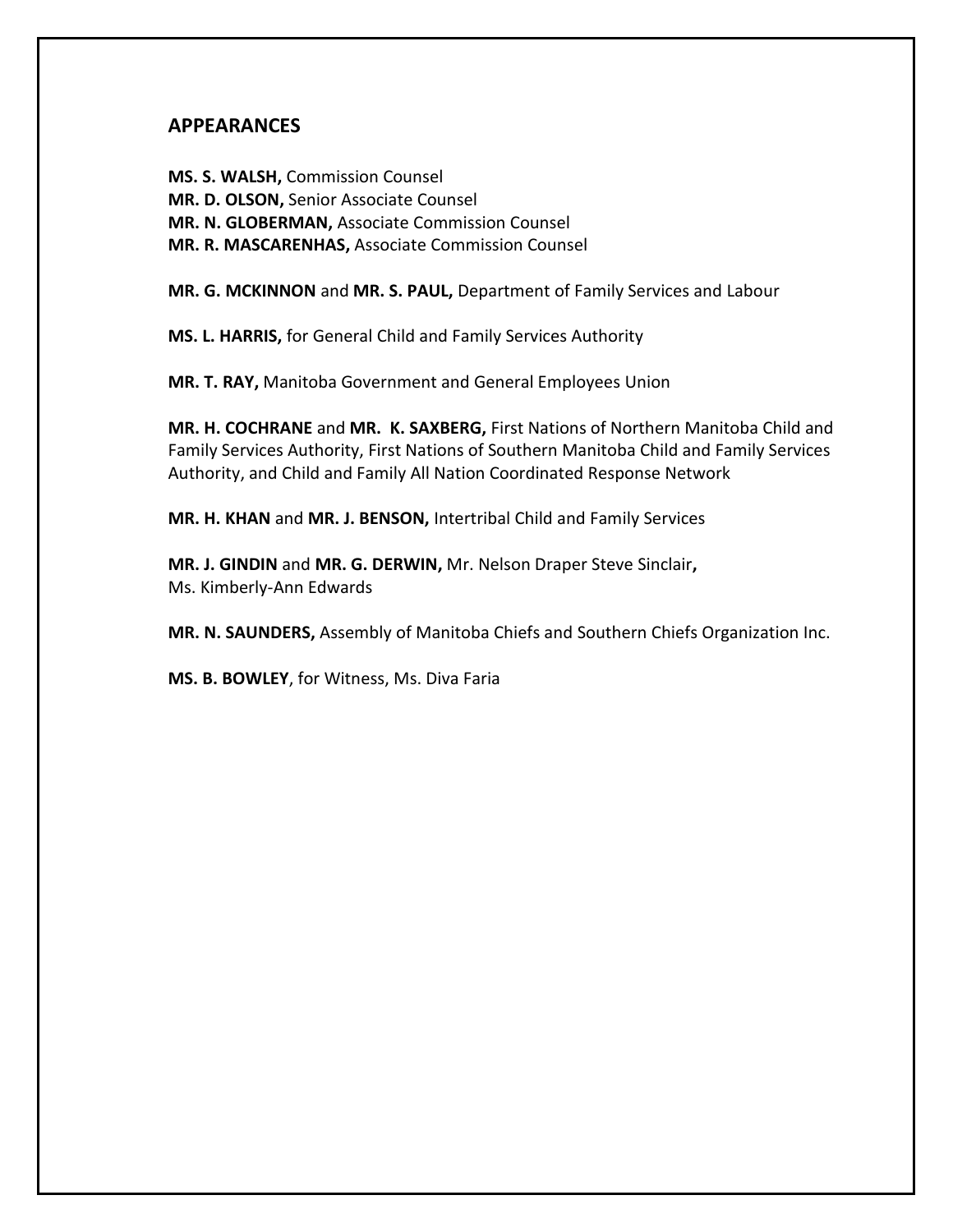# **INDEX**

|                                                                                                     |                                                    | Page                            |
|-----------------------------------------------------------------------------------------------------|----------------------------------------------------|---------------------------------|
| PROCEEDINGS                                                                                         |                                                    | 1                               |
| <b>WITNESSES:</b>                                                                                   |                                                    |                                 |
| MADELINE BIRD                                                                                       |                                                    |                                 |
| Direct Examination<br>Cross-Examination<br>Cross-Examination<br>Cross-Examination                   | (Olson)<br>(Gindin)<br>(Paul)<br>(Cochrane)        | 17<br>89<br>119<br>127          |
| VIOLET MAY SINCLAIR                                                                                 |                                                    |                                 |
| Direct Examination<br>Cross-Examination<br>Cross-Examination<br>Cross-Examination<br>Re-Examination | (Walsh)<br>(Gindin)<br>(Paul)<br>(Khan)<br>(Walsh) | 137<br>190<br>202<br>205<br>207 |
| CINDY HART                                                                                          |                                                    |                                 |
| Direct Examination                                                                                  | (Globerman)                                        | 209                             |
| SUBMISSION BY MS. DUNN                                                                              |                                                    | 253                             |
| SUBMISSION BY MS. WALSH                                                                             |                                                    | 259                             |
| RULING BY THE COMMISSIONER                                                                          |                                                    | 260                             |
| SUBMISSION BY MR. TRAMLEY                                                                           |                                                    | 262                             |
| RULING BY THE COMMISSIONER                                                                          |                                                    | 266                             |
|                                                                                                     |                                                    |                                 |
| Fisher River First Nation Health Centre<br>31<br>Chart for Karl Wesley McKay                        |                                                    | 233                             |
| Fisher River First Nation Health Centre<br>32<br>Chart for the Child of Karl Wesley McKay           |                                                    |                                 |
| and Samantha Kematch                                                                                |                                                    | 240                             |

**Page**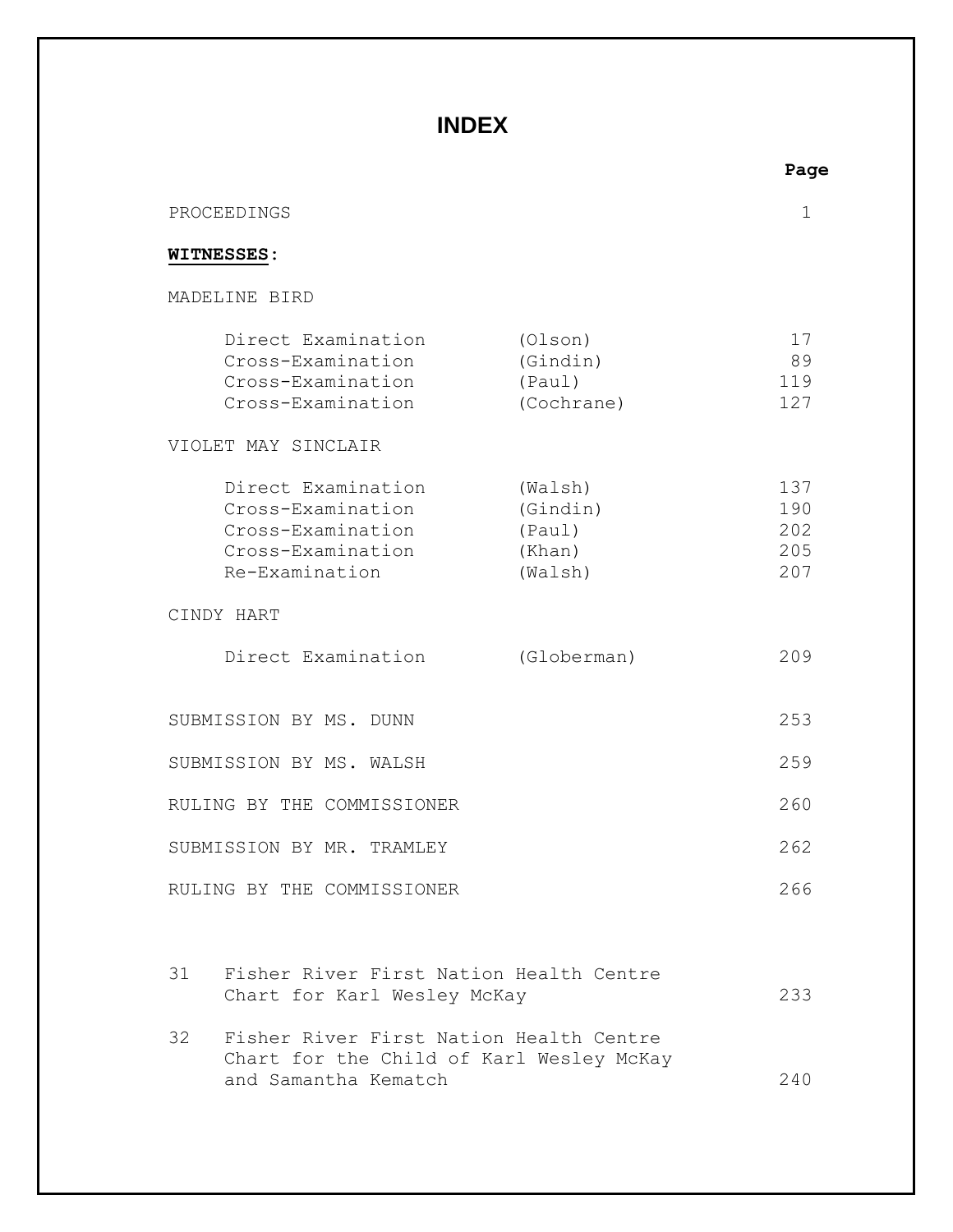APRIL 15, 2013

 PROCEEDINGS CONTINUED FROM FEBRUARY 26, 2013 4 THE COMMISSIONER: You may be seated. MR. OLSON: Morning, Mr. Commissioner. Since we last met, there have been a number of new counsel that have come on board. I thought it might be a good opportunity for them to introduce themselves to you. Maybe just stand 9 up and  $-$  THE COMMISSIONER: Certainly. And yes, just come forward and indicate your name and who you're acting for please. MS. BOWLEY: Good morning, Mr. Commissioner, my name is Bernice Bowley and I'm acting for Diva Faria. And I wanted to indicate, Mr. Commissioner, that there are some witnesses to be called in the coming weeks and I don't perceive them to have a direct bearing on Ms. Faria's interests. And so it was my hope that I need not attend for some days, or portions of days, with your indulgence, sir. THE COMMISSIONER: I, I think that's reasonable and I'll be saying something in a statement, that I'm going to make in a few minutes, about your participation in the closing summations.

MS. BOWLEY: Thank you.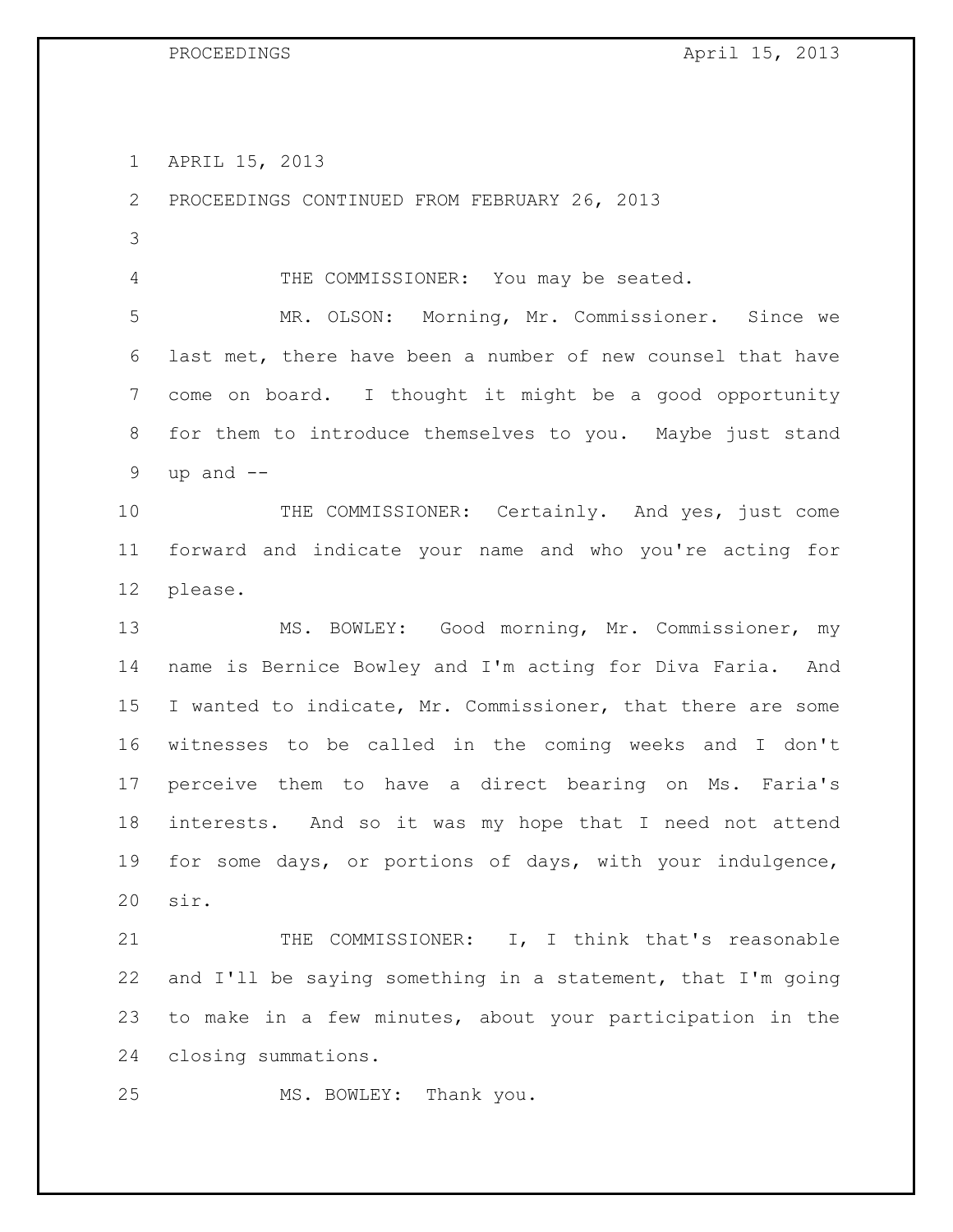1 THE COMMISSIONER: Thanks, counsel. MS. HARRIS: Good morning, Mr. Commissioner. My name is Laurelle Harris and I'm acting for the General Authority. THE COMMISSIONER: Yes. MS. HARRIS: I will be here each day, or my colleague, Michelle Pollack Kohn will be here each day. 8 THE COMMISSIONER: Thank you very much. MS. HARRIS: Thank you, good morning. THE COMMISSIONER: Hopefully we have now completed the last of our numerous unscheduled adjournments and we are in a position to press on to the conclusion of the presentation of evidence in all three phases of this inquiry, eight weeks from now. It is unfortunate that there will then be a six week break until we convene for counsel to speak to their final submissions. That delay is occasioned by the understood need of one counsel to meet a commitment before the Court of Queen's Bench and subsequently, the understood need of one counsel, recently brought on board, as a result of the rearrangements caused by the now resolved conflict of interest matter, to keep a commitment made prior to retainment (phonetic) (sic), to participate in these proceedings.

 We have heard many weeks of phase 1 evidence revolving around the association of Phoenix, during her

 $- 5 -$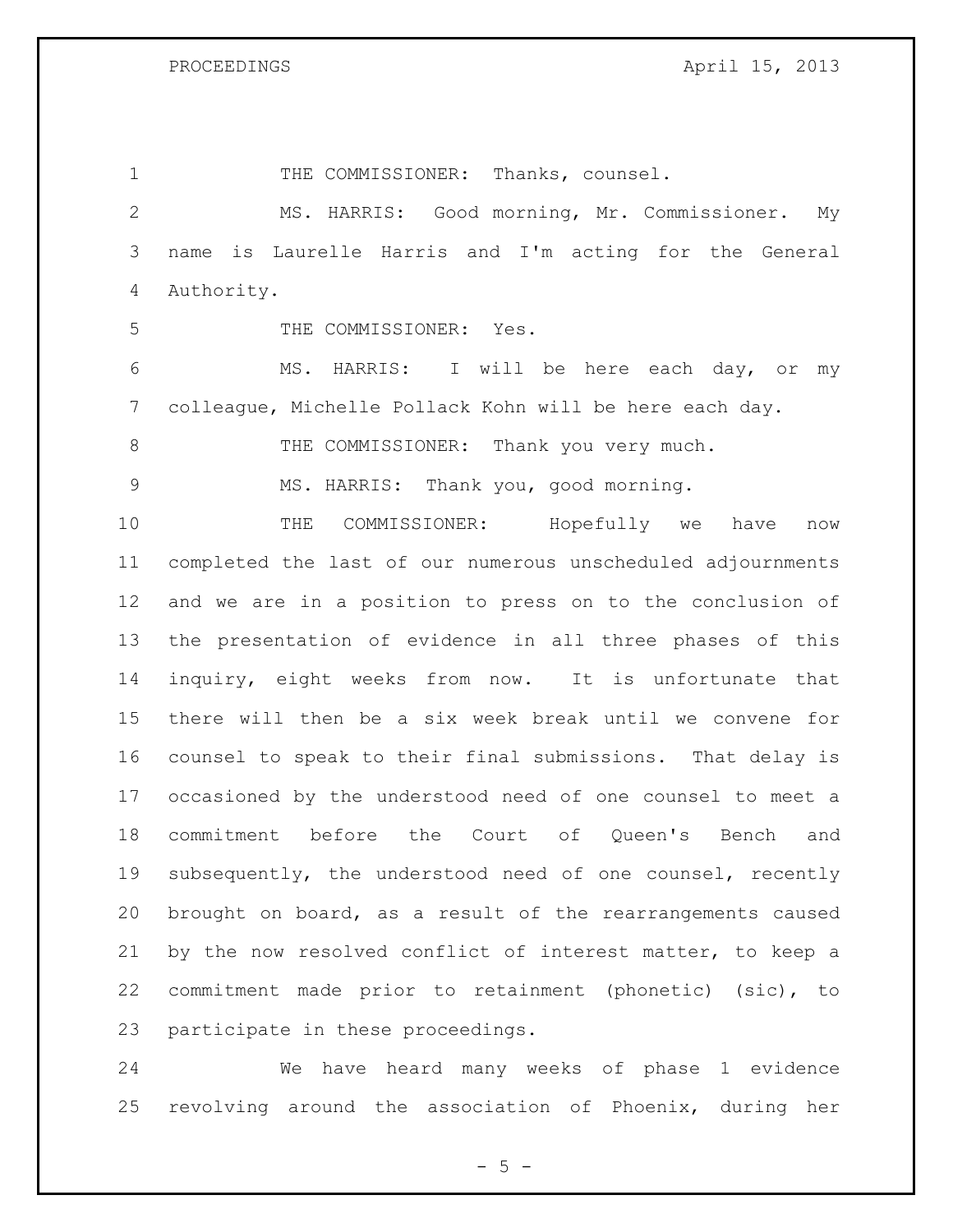short life, and that of her family, with the child welfare system of this province. We have six days of evidence left in phase 1, considerable of which, as I understand it, will centre on answering the question of why the death of Phoenix remained undiscovered for several months.

 We will then move, for approximately 12 days, to hear evidence that will focus on the reports referred to in paragraph 3 of the order in council establishing this commission, with emphasis on recommendations for improvements in the child welfare system made in those reports and the results flowing from the implementation of them. The authors of some of those reports will appear to speak to, to their reports. The emphasis on phage, phase 2 14 will, however, be on hearing from those impacted by, or, or who have had direct association with these recommendations over the last six or seven years. In this regard, we will hear from witnesses put forward by the authorities and ANCR, the Assembly of Manitoba Chiefs, the Southern Chiefs Organization and the Manitoba Government Employees Union. I am pleased to note also that we will hear from the dean of social work of the University of Manitoba, as well as another senior member of the faculty, who is also the author of a paper on best practices prepared at the request of the commission. The children's advocate for the province will also give evidence. Finally, in phase 2, we

 $- 6 -$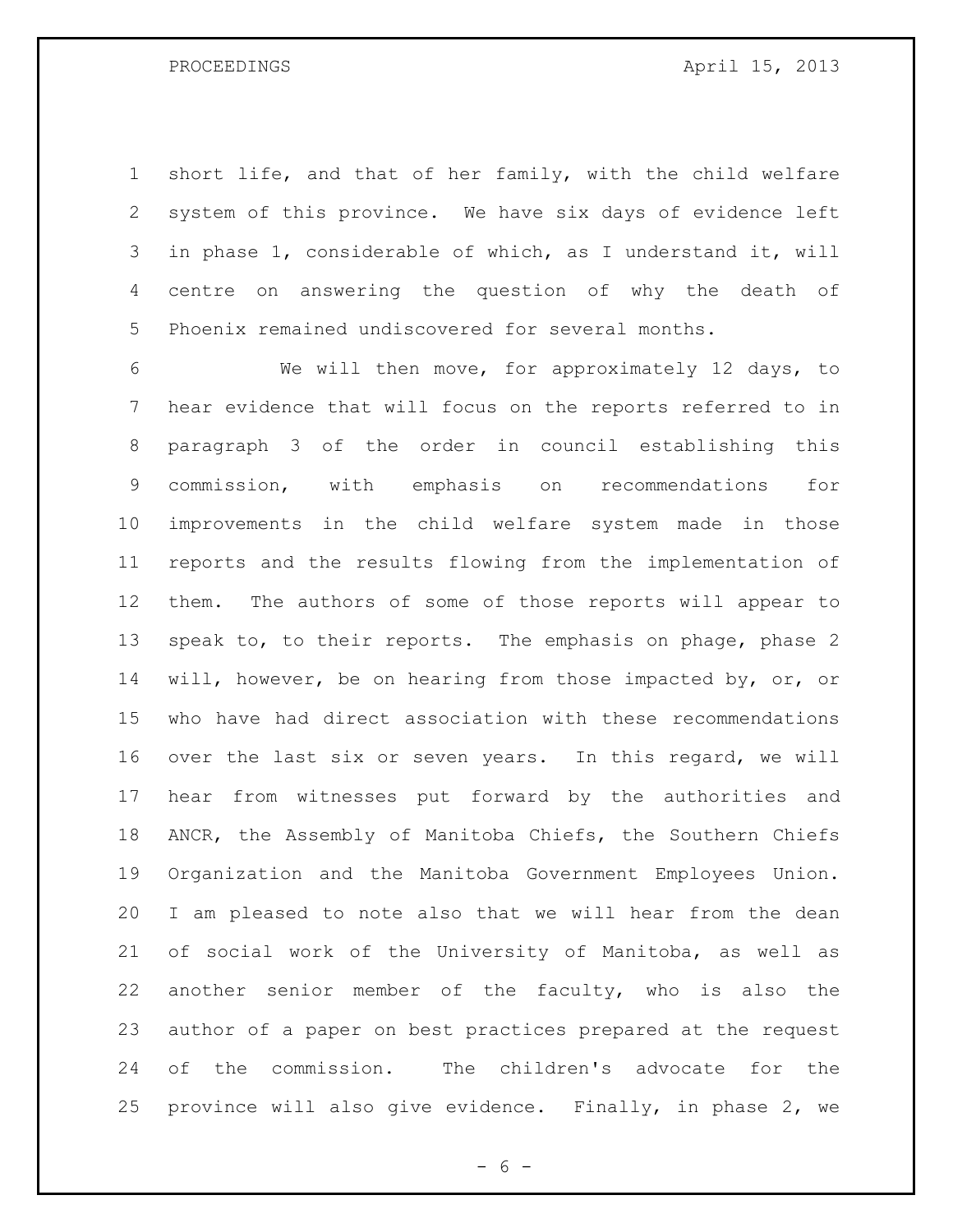will hear from representatives of the Department and Child and Family Services and Labour who carry overall responsibility for the child welfare system of this province.

 The importance of relating, in this public forum the relevant facts pertaining to the short life of Phoenix and her tragic death cannot be over emphasized, likewise, the efforts and the results of those efforts to make improvements in the aftermath of this tragedy. But what I believe will be the critically important, what is in, critically important to the success of this commission, enabling it to deliver a valuable, meaningful and useful report, will be what we will hear in phase 3.

 Commissioner counsel set the stage for where this phase will take us, when she said, on March 6th, 2012, and I quote:

 $\ldots$  our inquiry [also look, will] ... look at the following systemic issues: (1) What are the circumstances, challenges and conditions which bring a vulnerable family and in particular, having regard to the

 $- 7 -$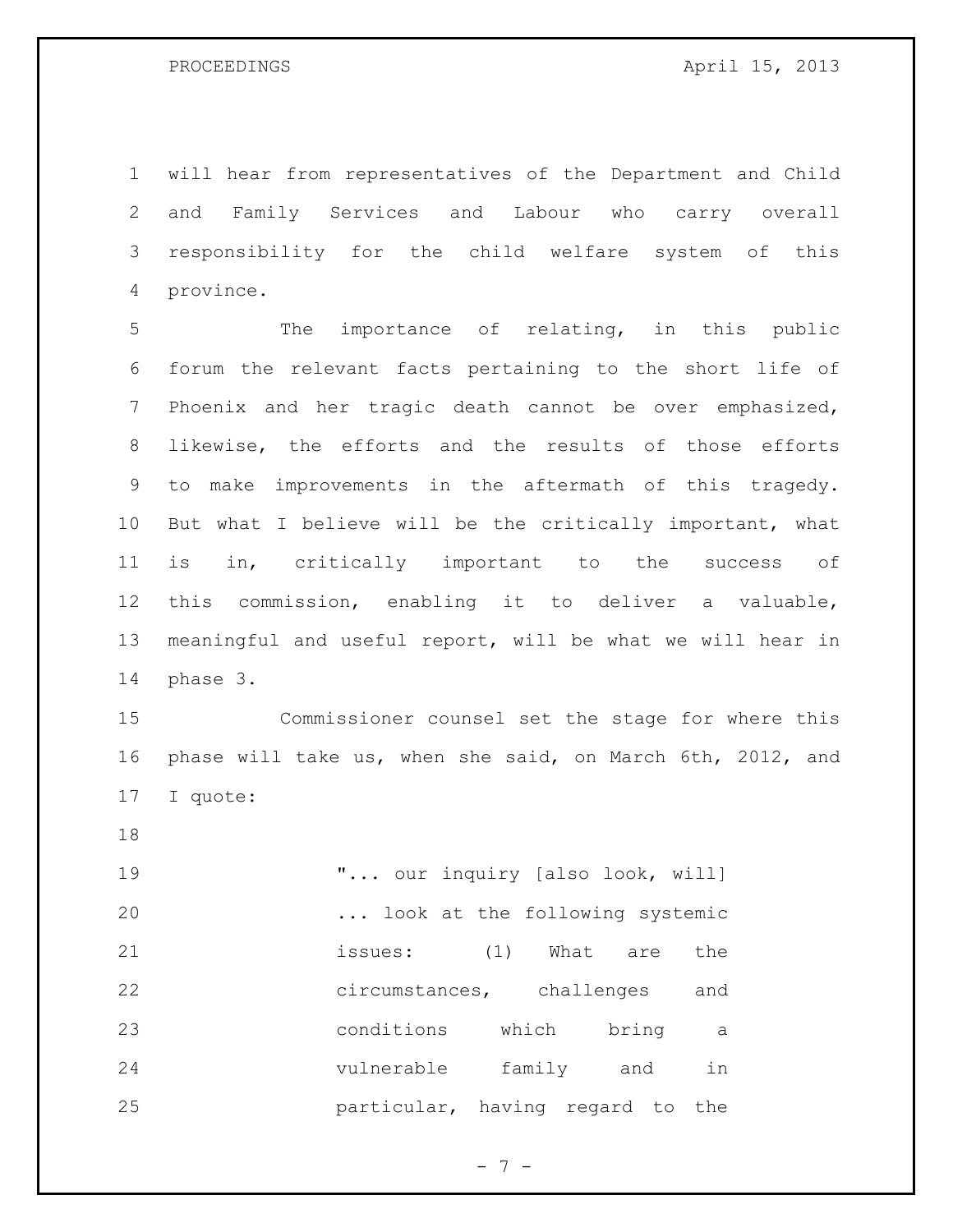facts of this case, an aboriginal family in Winnipeg, to come into contact with the child welfare system? And (2) What services, programs, departments, whether government or community based, exist or ought to exist, outside 8 bhe child welfare system to support such families and children?" Speaking to phase 3, on July 24th, 2012, Commission counsel said the following: "It's been made clear to us 16 through the course of our investigations that in order to make recommendations to better **19 protect** Manitoba children, the focus of this inquiry needs to extend beyond the strict parameters of the operations of 23 the child welfare system. The child welfare system alone cannot be expected to address the

 $- 8 -$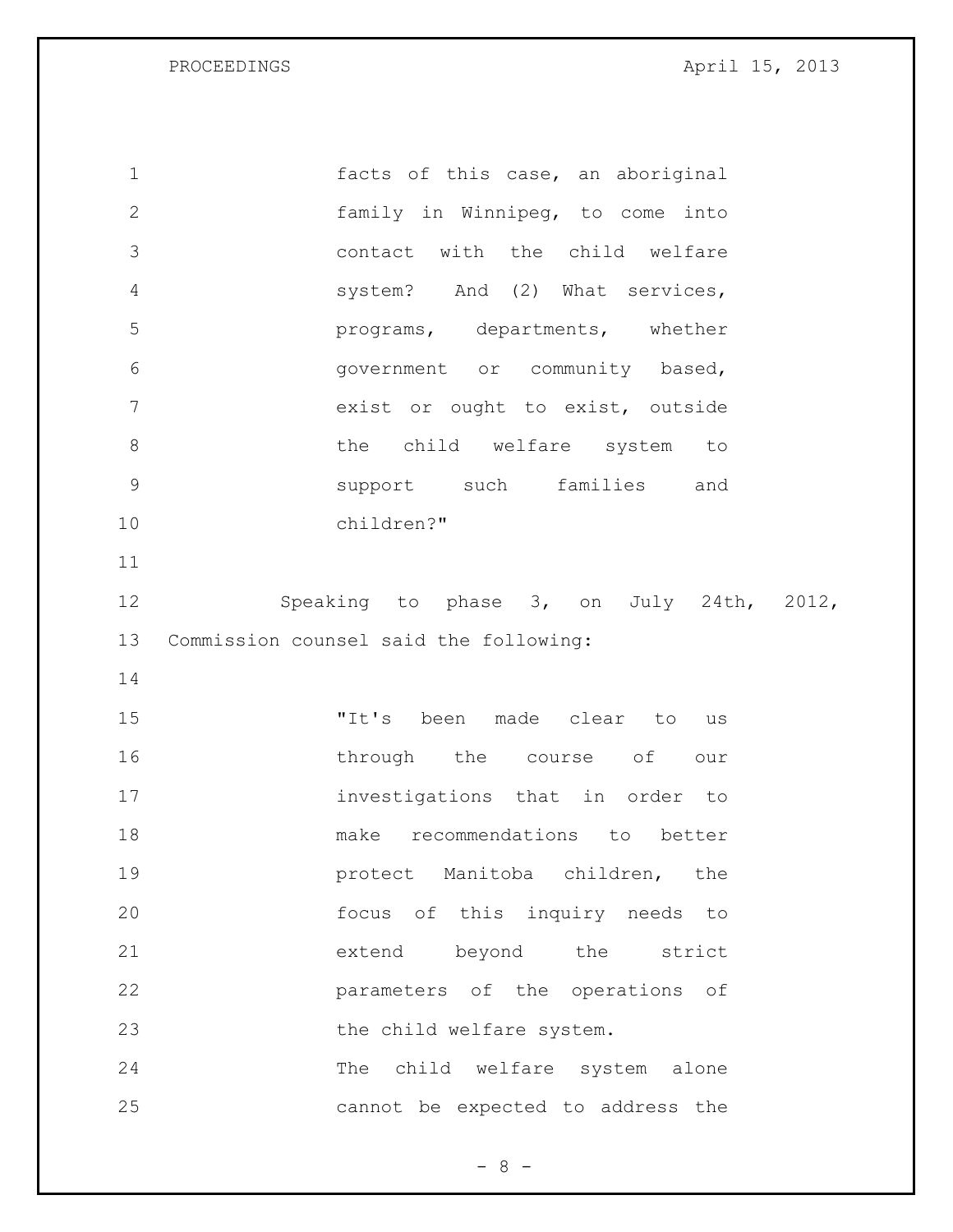underlying social conditions which lead children into [be] in need of protection. These underlying social conditions our investigation has shown, include poverty, limited economic and 7 employment opportunities, 8 homelessness and substance abuse. Many of the roots of these issues can be traced to ... which the First Nations people in our community have faced for decades 13 [due] to racism, colonialism and 14 the residential school system." Commission counsel again spoke to the expectations on, of this phase on September 5th, 2012, when she said the following: "[The first -- pardon me] The 21 third and final phase of the inquiry, we discussed most recently at the session you convened in July. That phase will focus on the community, its needs

 $-9 -$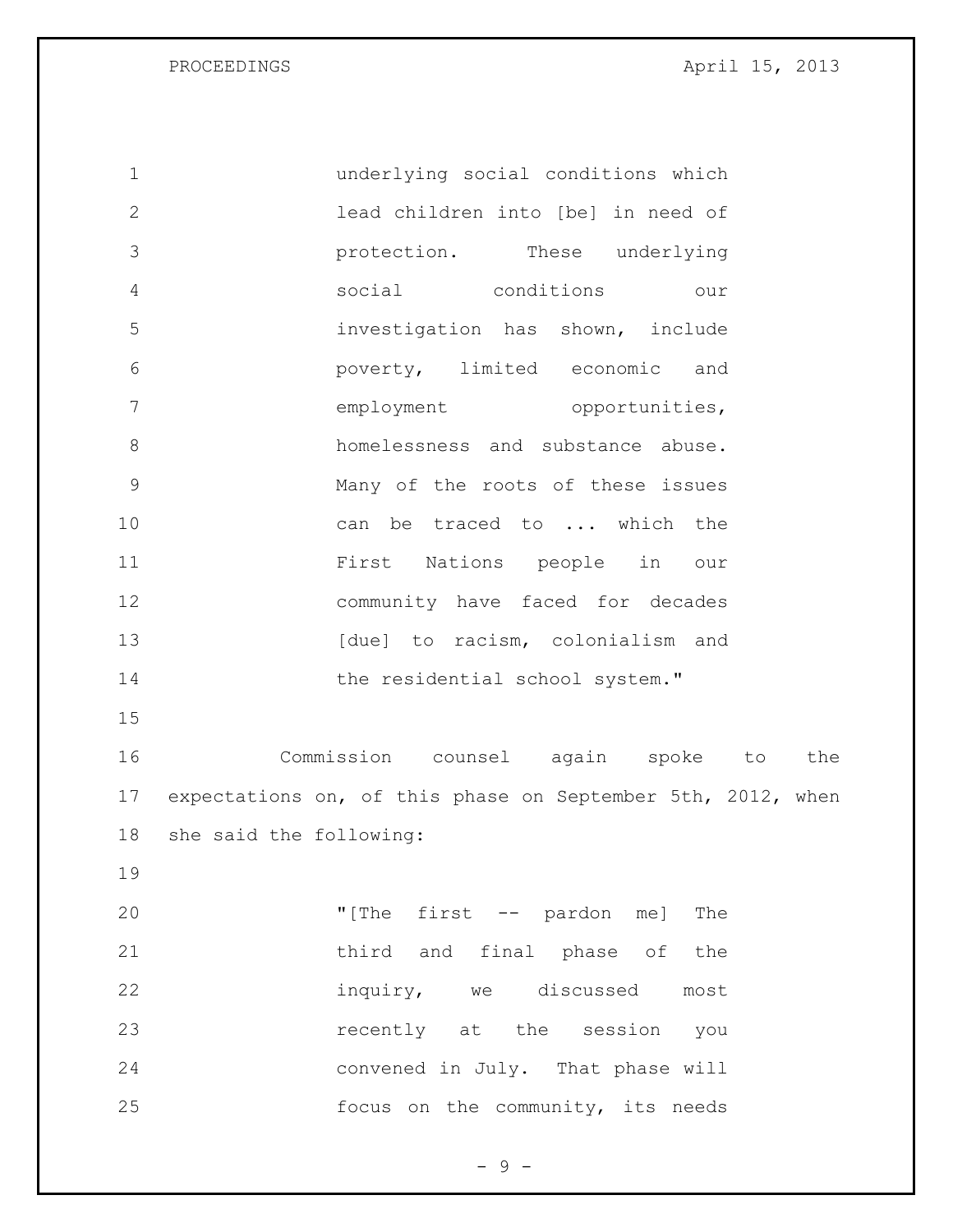and responsibilities."

 "If this inquiry is truly going to make a difference to better protect Manitoba children, children like Phoenix in particular, we must consider all 8 b the circumstances which make such children vulnerable and which put 10 their safety and wellbeing at risk.

12 As I said in my remarks on July 24th, it has been made clear to 14 us, through investigations, that 15 the child welfare system alone cannot be expected to address the underlying social conditions which lead children like Phoenix into being in need of protection. This is something that involves the **responsibility** of the entire community."

 "The most recent statistics from the Department of Family Services

 $- 10 -$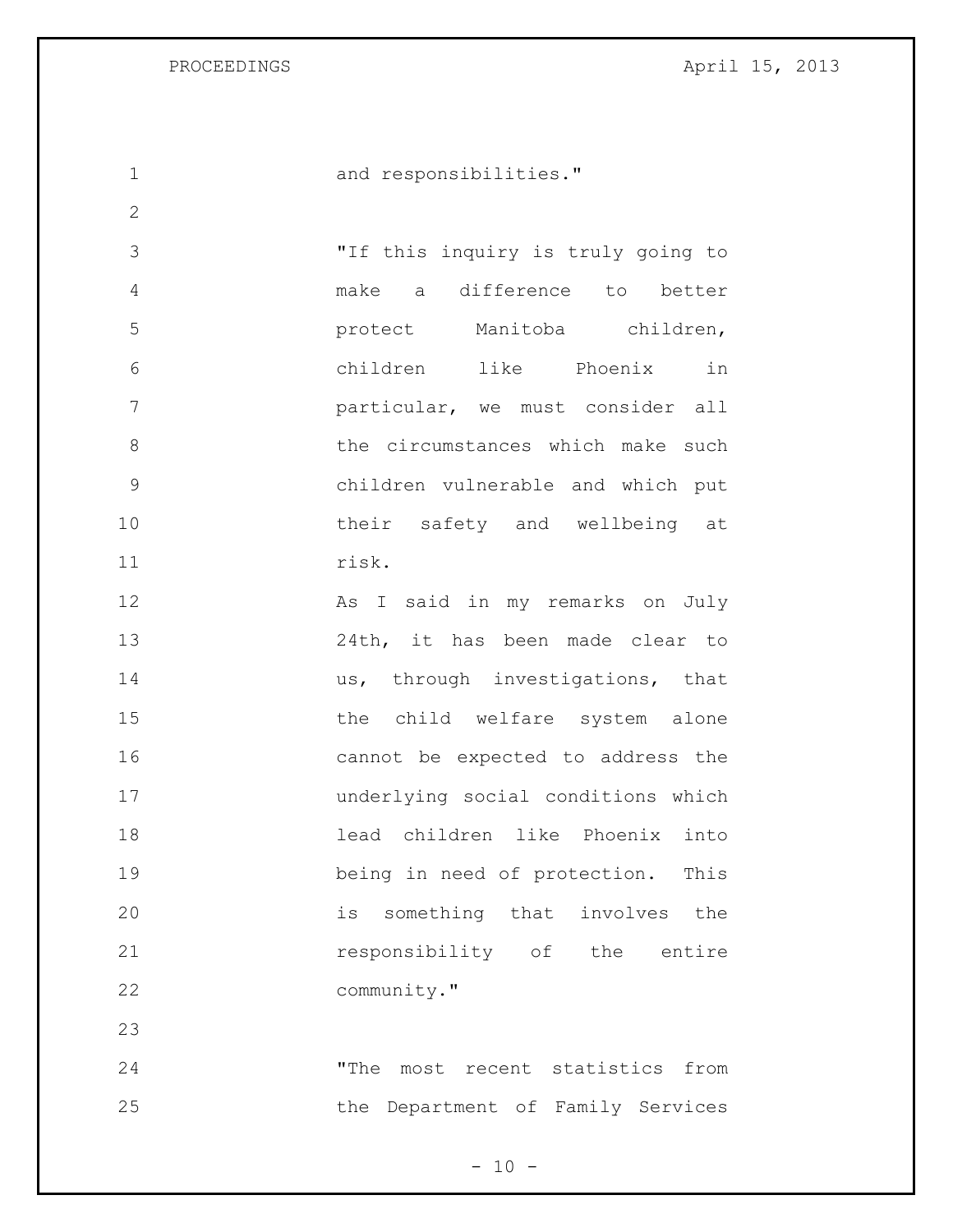| 1             | and Labour show that over 9,000         |
|---------------|-----------------------------------------|
| $\mathbf{2}$  | children in care, of the $\ldots$ 9,000 |
| 3             | in care in Manitoba, over 8,000 of      |
| 4             | them are aboriginal. The number         |
| 5             | of aboriginal children in care in       |
| 6             | is grossly<br>Manitoba                  |
| 7             | disproportionate to the                 |
| 8             | representation of aboriginal            |
| $\mathcal{G}$ | people in the population of the         |
| 10            | province generally. And so, in          |
| 11            | the third phase of this inquiry,        |
| 12            | we will hear evidence as to why         |
| 13            | this is the case and what steps         |
| 14            | can be taken to address this            |
| 15            | situation.                              |
| 16            | We will hear from elders [from          |
| 17            | First Nations] from<br>First            |
| 18            | Nations [communities] and from          |
| 19            | experts on the subject of the           |
| 20            | overrepresentation of First             |
| 21            | Nations children in the                 |
| 22            | welfare system. We will also hear       |
| 23            | evidence, sometimes adduced             |
| 24            | through panels, sometimes<br>from       |
| 25            | individuals, as<br>to the social        |

 $- 11 -$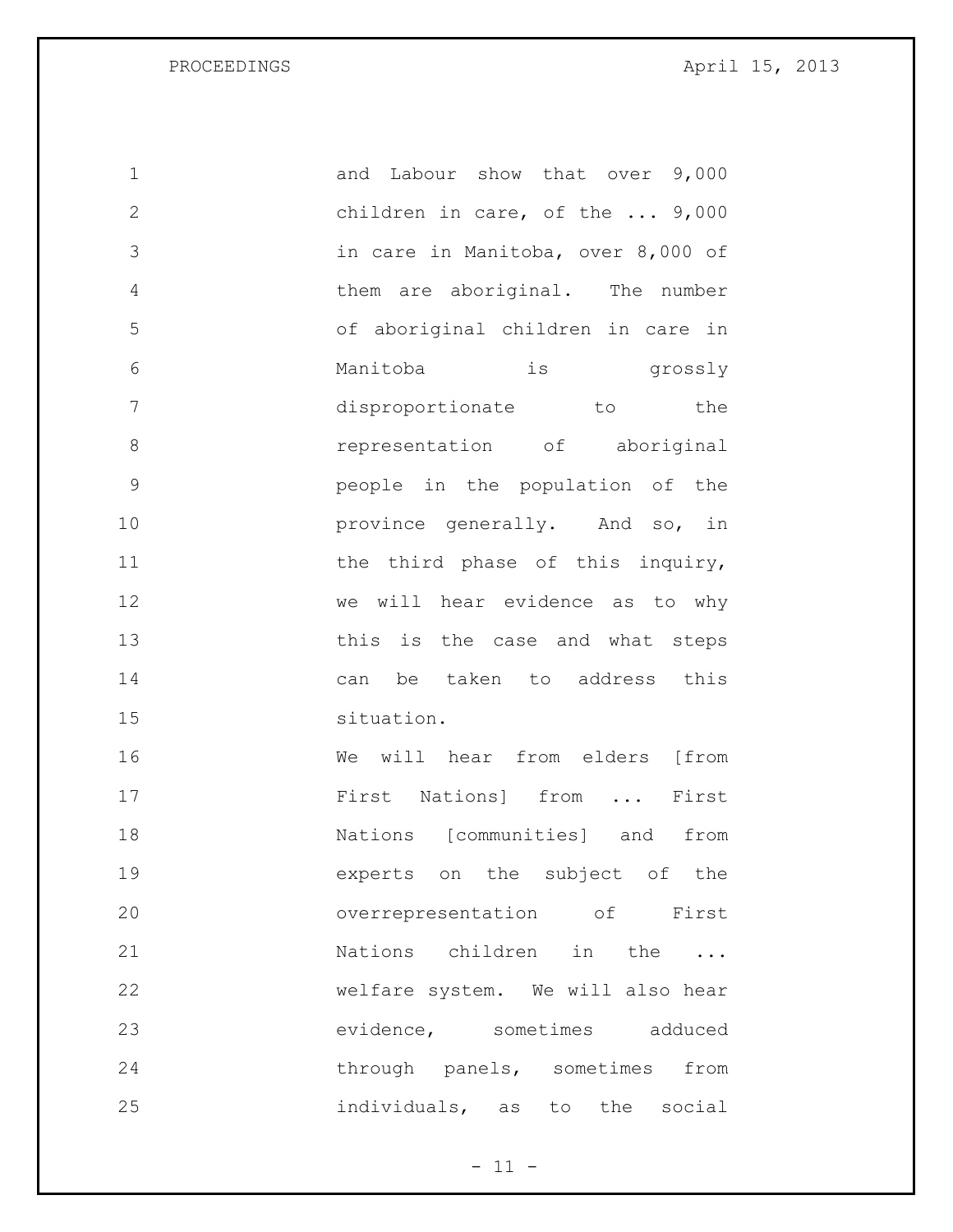| $\mathbf 1$  | conditions which pose challenges                |
|--------------|-------------------------------------------------|
| $\mathbf{2}$ | for families like Phoenix's                     |
| 3            | which<br>make those families                    |
| 4            | vulnerable and put their children               |
| 5            | at risk.                                        |
| 6            | And we will hear evidence from                  |
| 7            | community agencies, as to the                   |
| $8\,$        | challenges those agencies face and              |
| $\mathsf 9$  | the successes they achieve                      |
| 10           | working with such families.                     |
| 11           | We will  hear representatives                   |
| 12           | from the relatively new portfolio               |
| 13           | in government, the Department of                |
| 14           | Children and Youth Opportunities,               |
| 15           | which I think will be of great                  |
| 16           | interest and assistance [and                    |
| 17           | interest] to you.                               |
| 18           | And we will hear from experts who               |
| 19           | have studied outcomes<br>for                    |
| 20           | children, in terms of what steps                |
| 21           | can take to build community<br>we               |
| 22           | capacity and allow families and                 |
| 23           | children to flourish."                          |
| 24           |                                                 |
| 25           | The statistics that Commission counsel referred |

- 12 -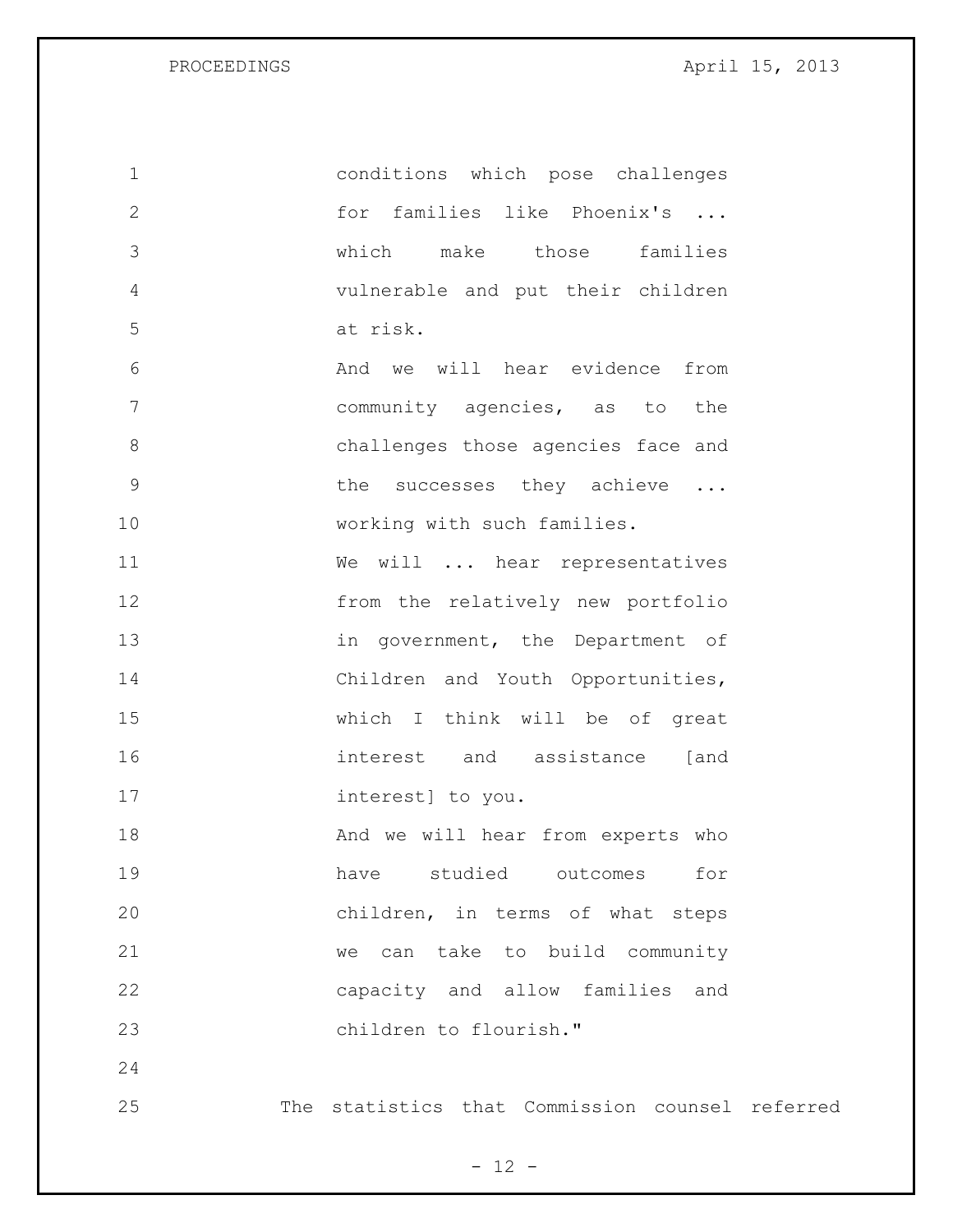| $\mathbf 1$ | in 2012, relating to the overrepresentation of<br>to         |
|-------------|--------------------------------------------------------------|
| 2           | aboriginal children, First Nations and Métis, in care of     |
| 3           | this province, shows little improvement over recent years.   |
| 4           | In the response of the authorities to the December 2006      |
| 5           | report of the auditor general, referred to in paragraph 3    |
| 6           | of the order in council, the following is recorded:          |
| 7           |                                                              |
| 8           | With 80 percent of the children in                           |
| 9           | being aboriginal, First<br>care                              |
| 10          | Nations and Métis people, perhaps                            |
| 11          | more so than the general public,                             |
| 12          | are acutely aware of<br>the                                  |
| 13          | shortcomings of the child and                                |
| 14          | family service system and have a                             |
| 15          | much larger investment in seeking                            |
| 16          | long term improvements.                                      |
| 17          |                                                              |
| 18          | reviewed what<br>I have this morning,<br>$\mathbf I$<br>have |

 particularly what I have said with reference to phase 3, for good reason, to mirror the disproportionate number of aboriginal First Nations and Métis children that continue to be in care, year after year, is unacceptable and yet little, if any improvement seems to occur, year after year. In the closing weeks of this inquiry, I want all the assistance available as I address two, in particular, if

 $- 13 -$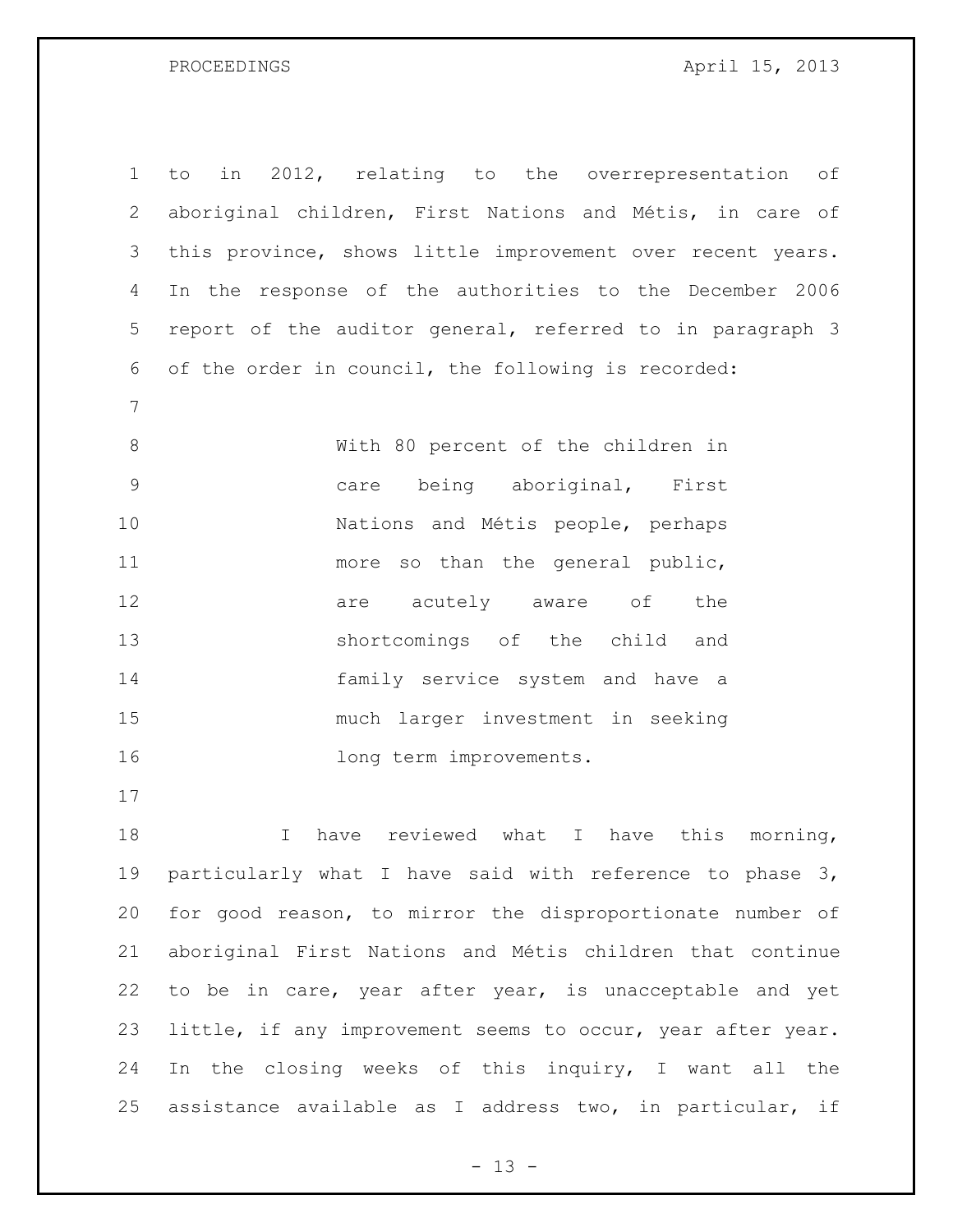the many questions to be answered in the course of formulating recommendations I consider appropriate to better protect Manitoba children. Those questions are: (1) What are the reasons for those disproportionate numbers? And (2) What are the solutions to significantly reduce the number of children in care, both aboriginal and non-aboriginal?

 I commend Commission counsel for the work she and her associates have done, in arranging to bring before the Commissioner witnesses who will assist in my search for answers to these and related questions. Likewise, my appreciation to other counsel at the table, who have contributed in the same way.

 Related questions incluse (phonetic), include those prompted by the breadth of my assignment to make recommendations to better protect all Manitoba children.

 First and foremost, in meeting that assignment, must be the protection of the most vulnerable of them, finding practical and informed answers to the questions before us holds the best prospect and of, holds the best prospect of protecting and improving the life of the vulnerable families and children to whom I have referred this morning. My expectation is that the recommendations that I will be able to make will have a beneficial impact

 $- 14 -$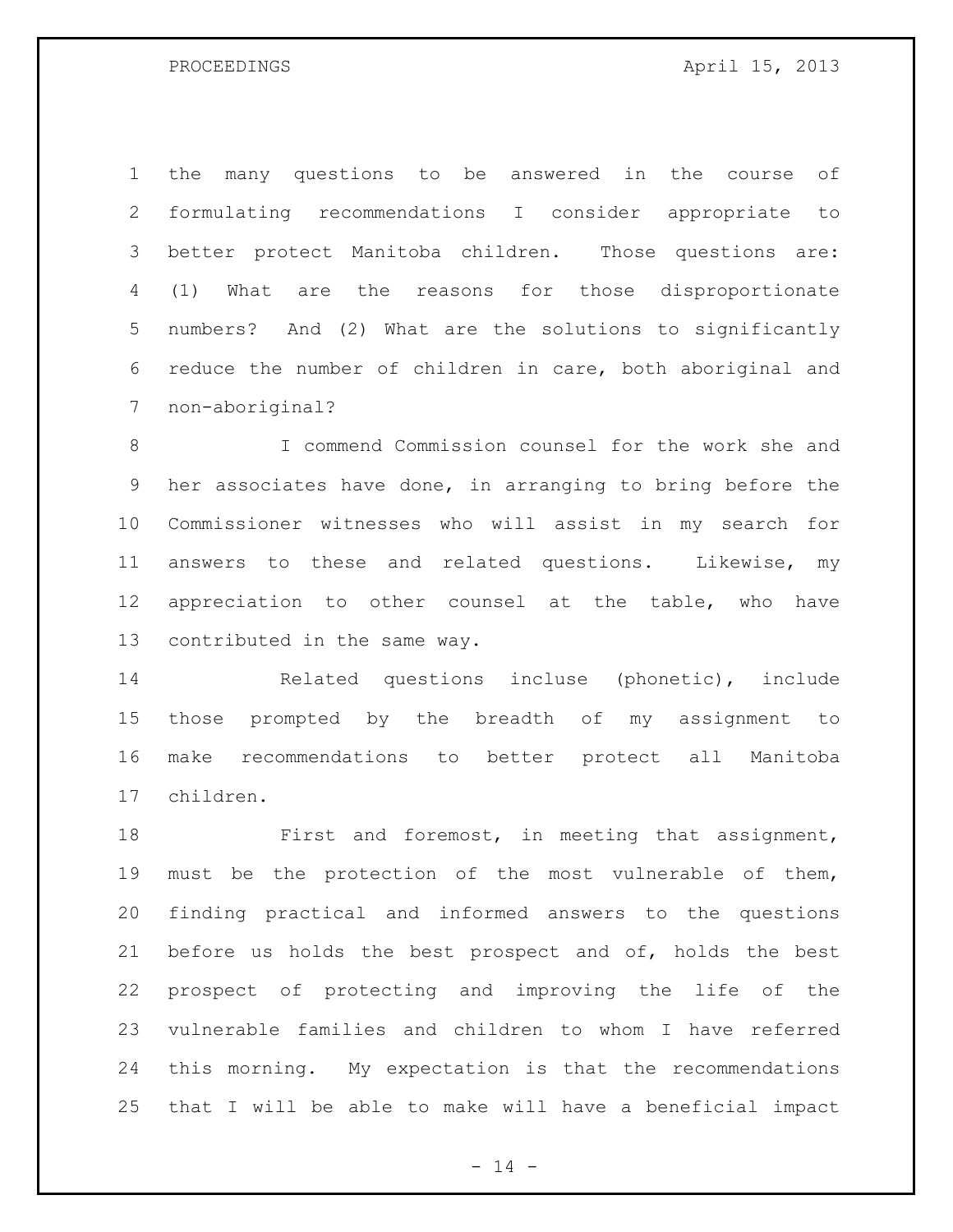on all Manitoba children.

 Finally, on a matter of procedure, as a result of my recent ruling on conflict of interest, the following 4 individuals were required to seek new -- amongst others, were required to seek new counsel: Dan Berg, Roberta Berg, Diva Fiara (phonetic) (sic), Diana Verrier. I am advised by Commission counsel, that these individuals have secured representation and that new counsel are in place and we've heard some of them this morning. According to the Commission's amended rules, individual witnesses who do not have standing as a party or intervenor are not entitled to make final submissions. However, the above-named individuals have participated throughout these proceedings on the understanding that their interests would be represented in the final submissions, because they were represented by counsel who also acted for parties, or intervenors and who would be appearing in that capacity to make final submissions. As such, as a matter of fairness, counsel for the above-named witnesses will be given an opportunity to participate in the final submission process.

 Now, with those opening remarks of what I hope will be our final run at completing the evidence, I think we're ready to proceed this morning.

Mr. Gindin?

 $- 15 -$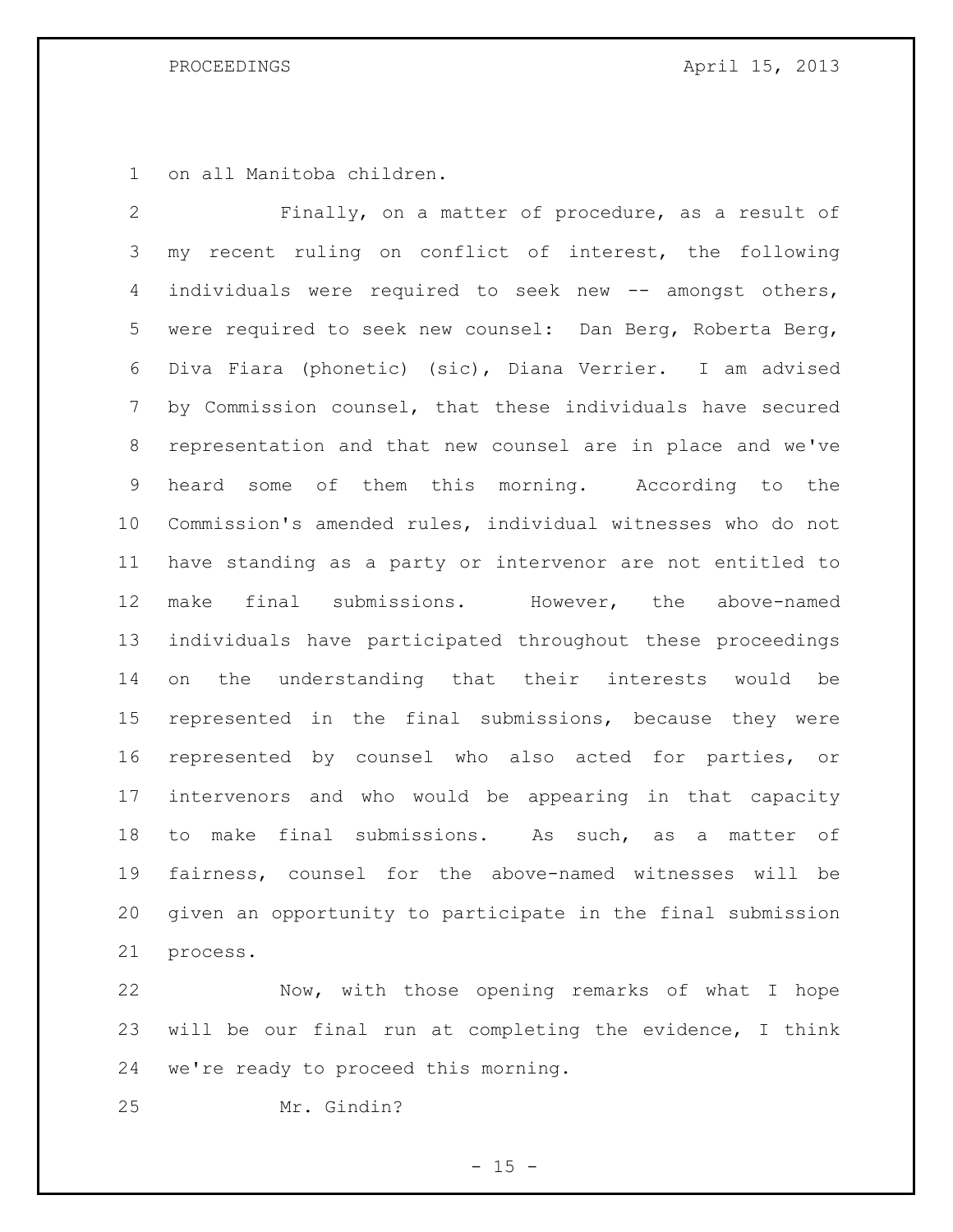MR. OLSON: Yeah, counsel are having difficulty seeing the witness. Perhaps if we try moving the monitor slightly to the right, it might be a little easier. THE COMMISSIONER: I think that's a reasonable request. I wonder if you could almost put it along the, the, the parallel to the end of the -- because counsel back in that corner have to be able to see too. Does that do it? Yes. You can pull the microphone a little forward, if you like, witness. Mr. Olson? MR. OLSON: I think we just need to have the witness sworn. 14 THE CLERK: Is it your choice to swear on the Bible, or affirm without the Bible? 16 THE WITNESS: I'll swear on the Bible. 17 THE CLERK: Okay. Just stand up please. State your full name to the court. THE WITNESS: Madeline, Madeline Bird. THE CLERK: And spell me your first name. 21 THE WITNESS: M-A-D-E-L-I-N-E. THE CLERK: And your last name please? THE WITNESS: B-I-R-D. 24 THE CLERK: Thank you.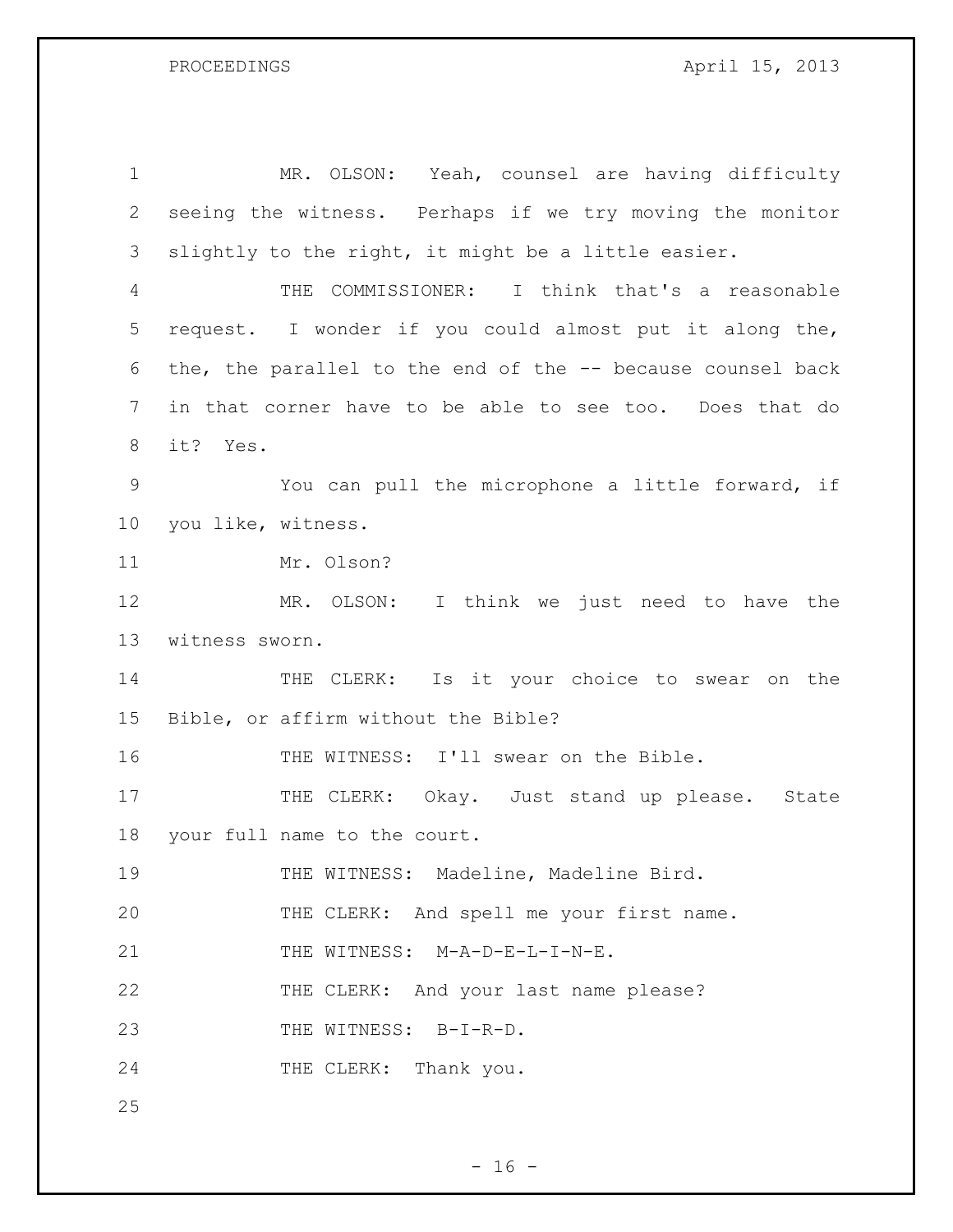| 1             |   | MADELINE BIRD, sworn, testified as               |
|---------------|---|--------------------------------------------------|
| $\mathbf{2}$  |   | follows:                                         |
| 3             |   |                                                  |
| 4             |   | THE CLERK: Thank you.                            |
| 5             |   |                                                  |
| 6             |   | DIRECT EXAMINATION BY MR. OLSON:                 |
| 7             | Q | Morning, Ms. Bird.                               |
| $\,8\,$       | А | Morning.                                         |
| $\mathcal{G}$ | Q | I understand that you're a social worker with    |
| 10            |   | Intertribal Child and Family Services?           |
| 11            | A | Yes, I am.                                       |
| 12            | Q | Can you tell us where Intertribal Child and      |
| 13            |   | Family Services is located?                      |
| 14            | A | Located in the community of Fisher River.        |
| 15            | Q | How far is Fisher River from Winnipeg?           |
| 16            | A | About, it's about a two hour drive.              |
| 17            | Q | Okay. And did you travel from Fisher River this, |
| 18            |   | this morning, to Winnipeg?                       |
| 19            | Α | Last night.                                      |
| 20            | Q | Last night? Is Fisher River, I understand it,    |
| 21            |   | it's part of the Southern Authority?             |
| 22            | А | Yes.                                             |
| 23            | Q | And do you work on reserve?                      |
| 24            | Α | Yes, I do.                                       |
| 25            | Q | Okay. Now, to confuse matters a little bit, my   |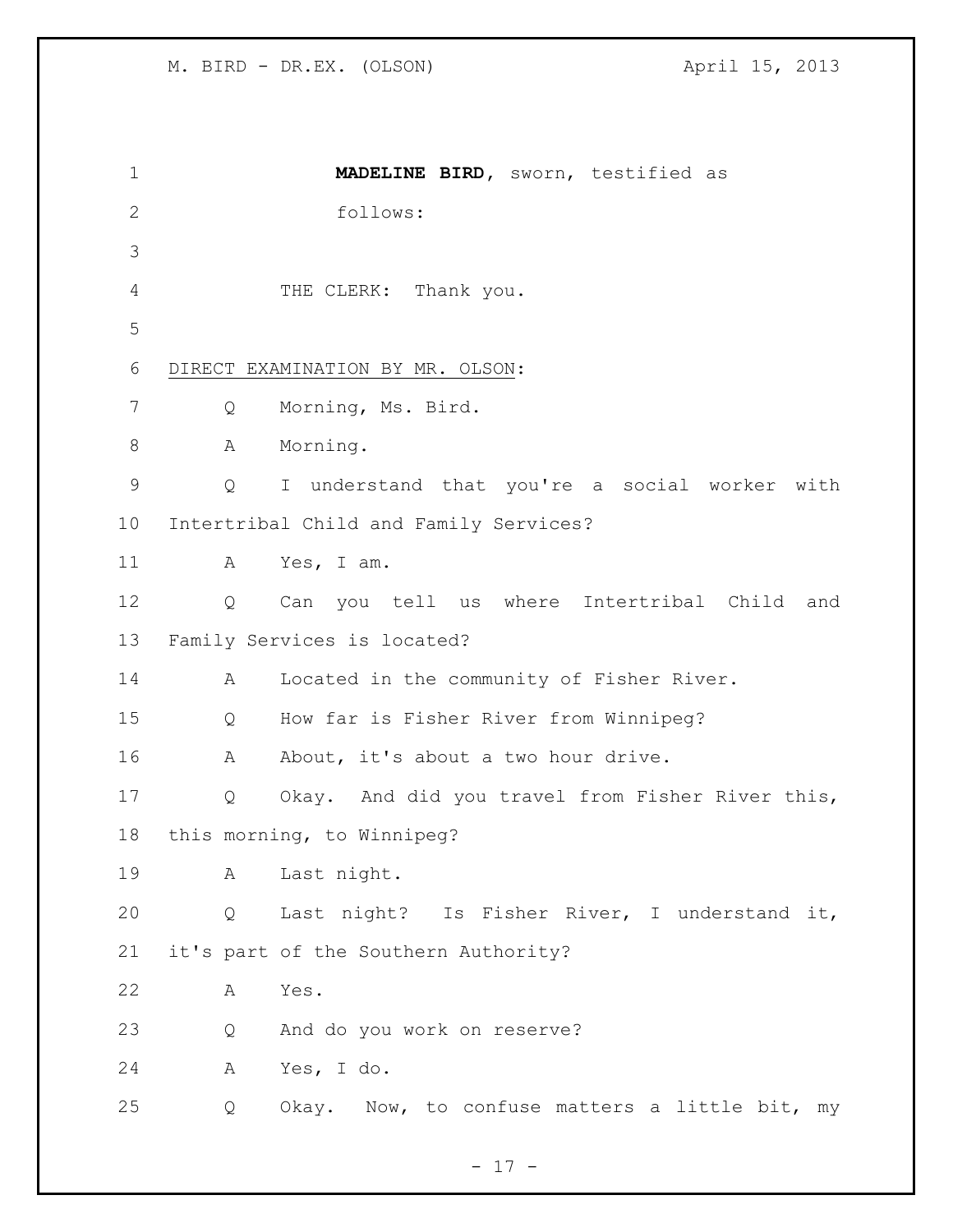understanding is that social workers in Fisher River, in the community, are called family support workers? A Yes, family services workers -- Q Family -- A  $-$  yeah. Q -- services workers? A Yeah. Q Was there -- A Yeah. Q -- a time when they were called family support workers? A Yes, yes, there was. Q In Winnipeg Child and Family Services, we heard that family support workers were homecare workers, people that would come into the, the home and -- A Um-hum. Q -- and do support work? 18 A Um-hum. Q That is different than what family support workers were at ICFS? A Yes, family support workers, back then, they did (inaudible). Q Okay. So I just want to get, have it clear from the -- A Um-hum.

- 18 -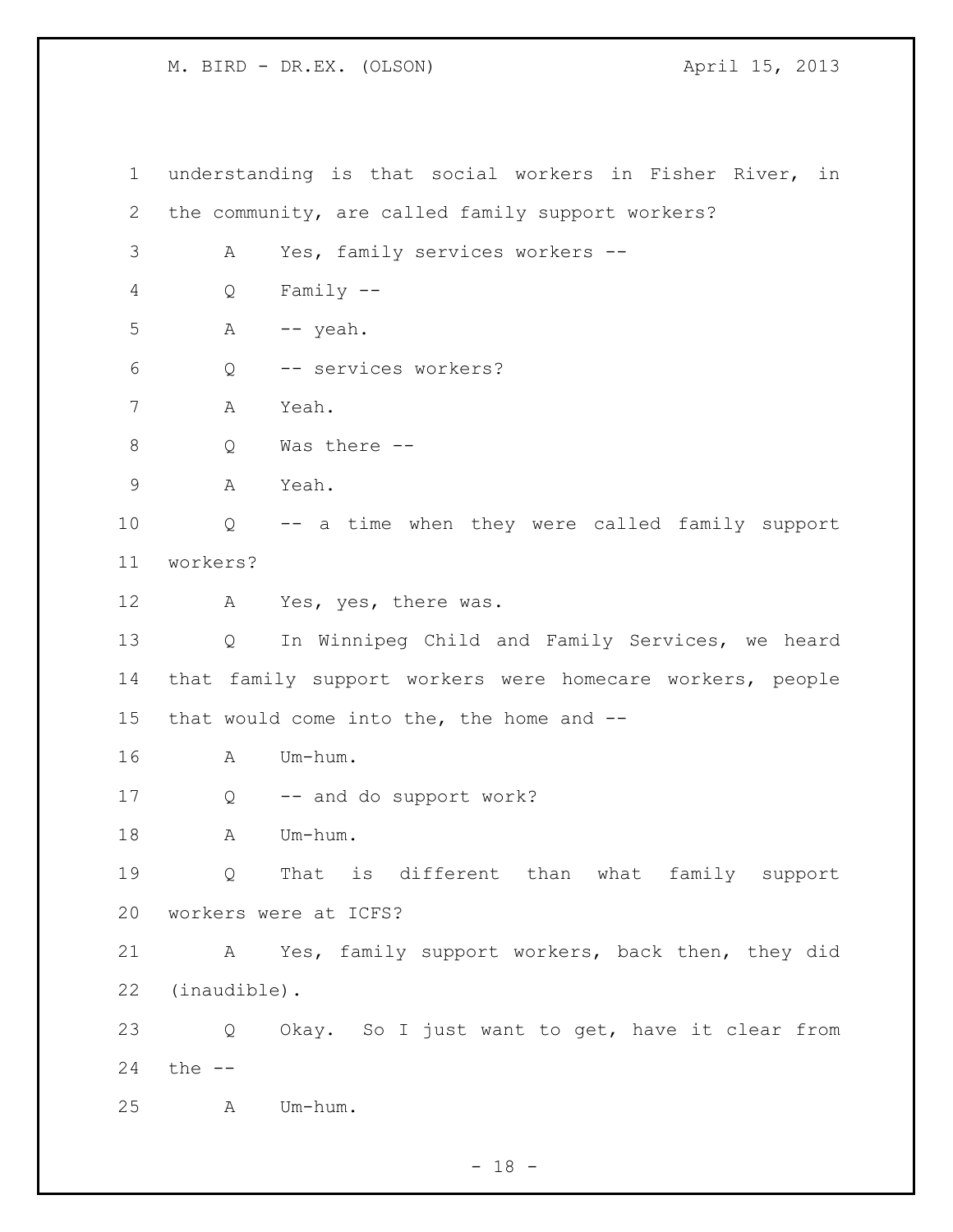| $\mathbf 1$ | $Q \qquad \qquad$ | -- outset, when we're looking at the notes and we          |
|-------------|-------------------|------------------------------------------------------------|
| 2           | see               | reference to a family support worker, what that's          |
| 3           |                   | really referring to is a front line worker at ICFS?        |
| 4           | Α                 | Yes.                                                       |
| 5           | Q                 | Someone who does a full range of family services           |
| 6           | work?             |                                                            |
| 7           | А                 | Yes.                                                       |
| $\,8\,$     | Q                 | Okay.                                                      |
| $\mathsf 9$ | Α                 | Yeah.                                                      |
| 10          | Q                 | How long have you been with ICFS?                          |
| 11          | A                 | I've been with the agency since October of '95.            |
| 12          | Q                 | Okay. And has that always been as a family, as a           |
| 13          | social worker?    |                                                            |
| 14          | Α                 | No.                                                        |
| 15          | $\overline{Q}$    | What -- walk us through your work history with             |
| 16          | the agency?       |                                                            |
| 17          | A                 | Well, I'll make a, a correction on that. I was             |
| 18          |                   | with the agency '93 to sometime in '95, might have been    |
| 19          |                   | June, July. That position, I was a special support worker. |
| 20          | $\mathsf{Q}$      | Okay. Okay. And before you go on, what did you             |
| 21          |                   | do as a special support worker?                            |
| 22          | A                 | A special support worker, you work with single             |
| 23          |                   | parents, parents to do prevention work, work along with    |
| 24          |                   | them, and their children.                                  |
| 25          | Q                 | Were these people from Fisher River community?             |

- 19 -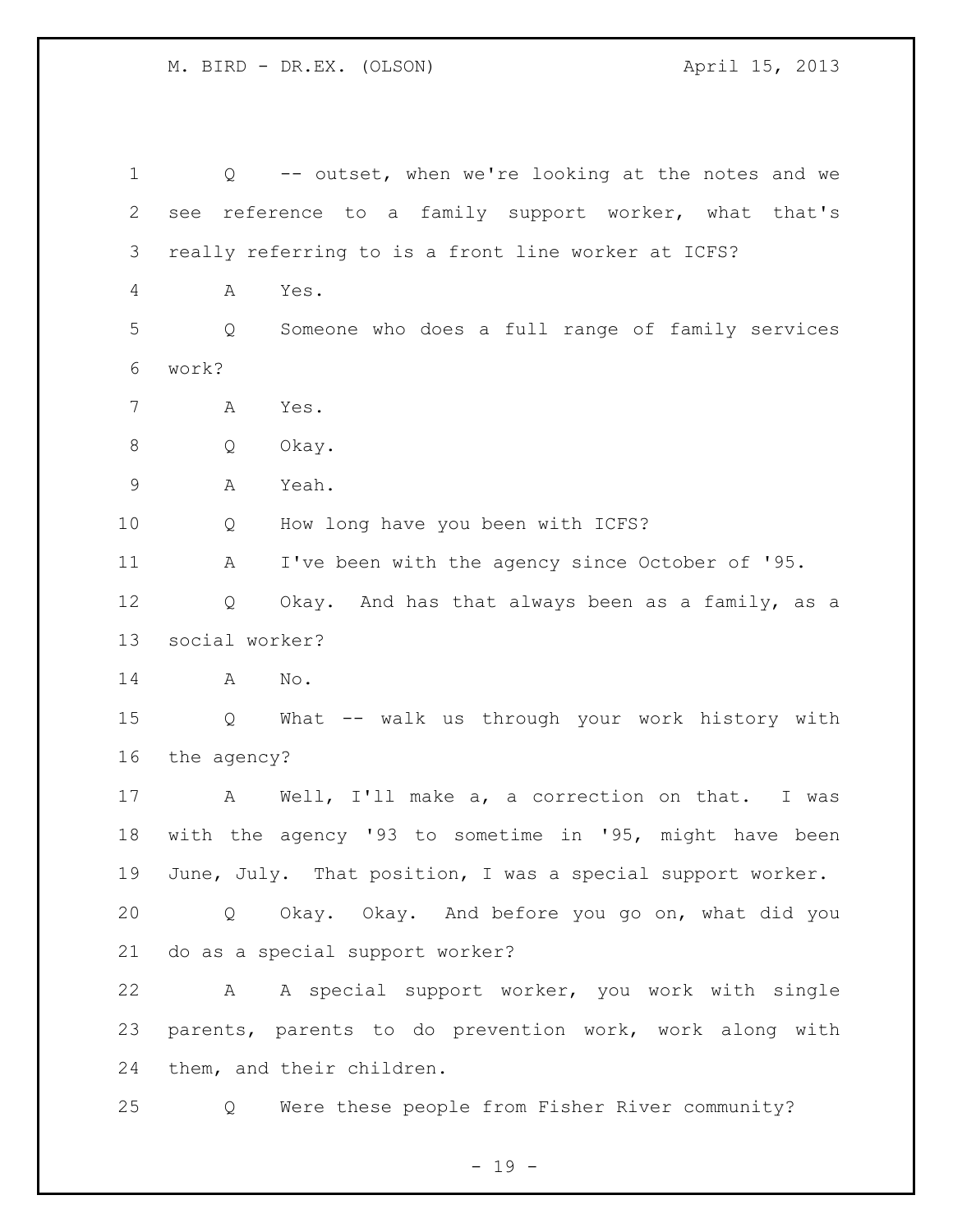A Yes. Q Were you always involved with the community itself? A Yes. Q Are you from the community? A Yes, I am. Q Okay. And have you always worked in the community? A Yes. Q Sorry, and I interrupted you. You, you were, you were saying you were a support worker in the community from '93 to '95? A Yes. Q And then what did you do after that? A I left the, I left for maybe about six, seven months and then I started again, applied again in October of '95. Q And what position did you apply for? A Family support worker. Q Okay. When you say that, are you talking about a, what we would call a social worker -- A Yes. Q -- position? With Intertribal Child and Family Services? A Yes.

 $- 20 -$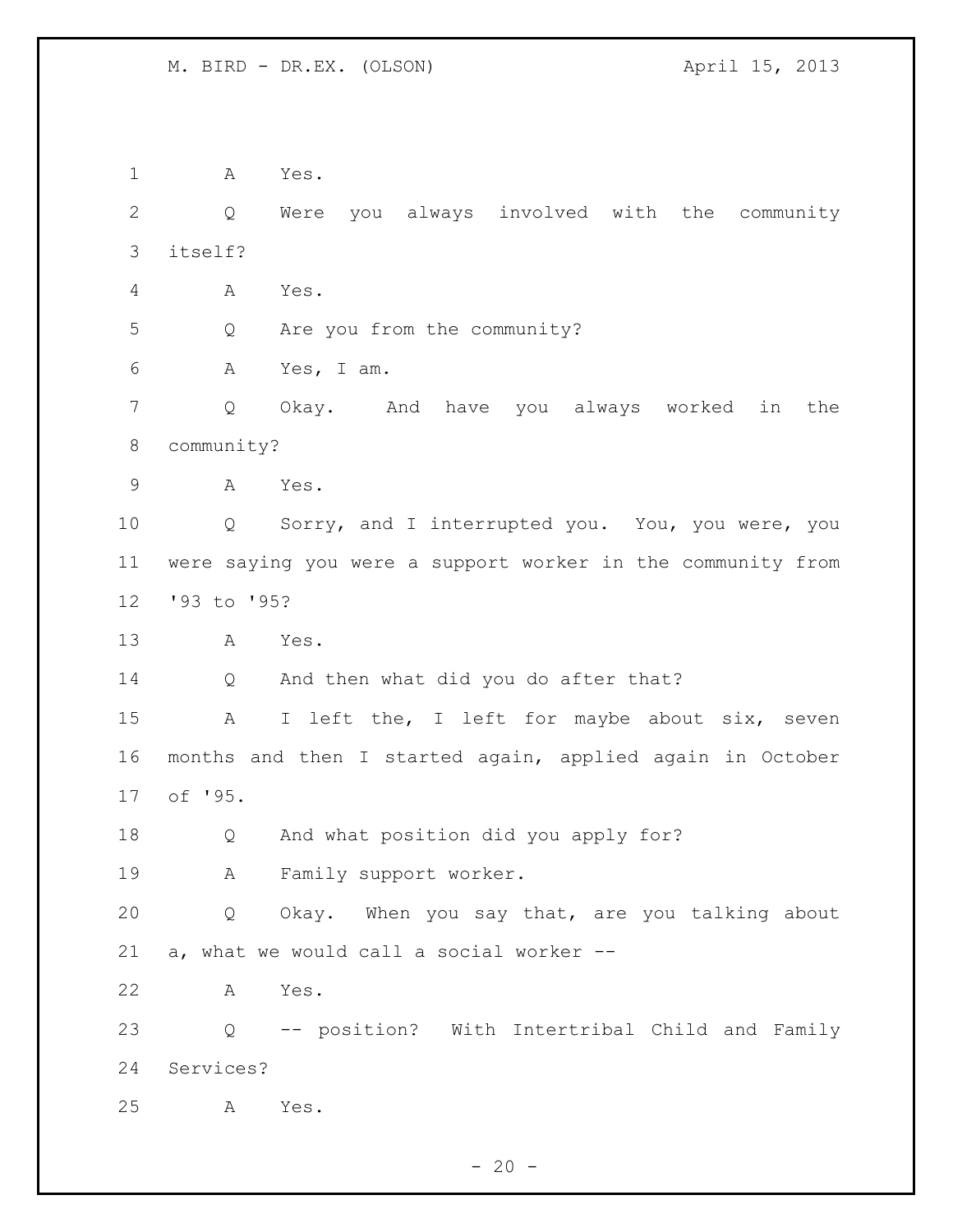Q What did, what did that position involve? A That was protection work. You worked with the families, plug in supports for them, do all the necessary -- sit with the family, do planning. Basically, there were times when we may have had to do, remove children, so -- 7 Q So apprehend children? A Yes, yes. Q When you say protection, what did, what did protection entail? A Protection, high risk families, if there was any neglect, or any domestic family violence, abuse allegations, that's it. Q Okay. And for how long did you have that position? A Until October of 2005. Q So you were called a family support worker from October 1995 until October 2005? A Yes. Q Okay. And you were doing, essentially, the work you just described? A Yes. Q Okay. Was there anything unique about the way you delivered those services on reserve, in terms of being cultural, culturally appropriate, and cultural ways of

 $- 21 -$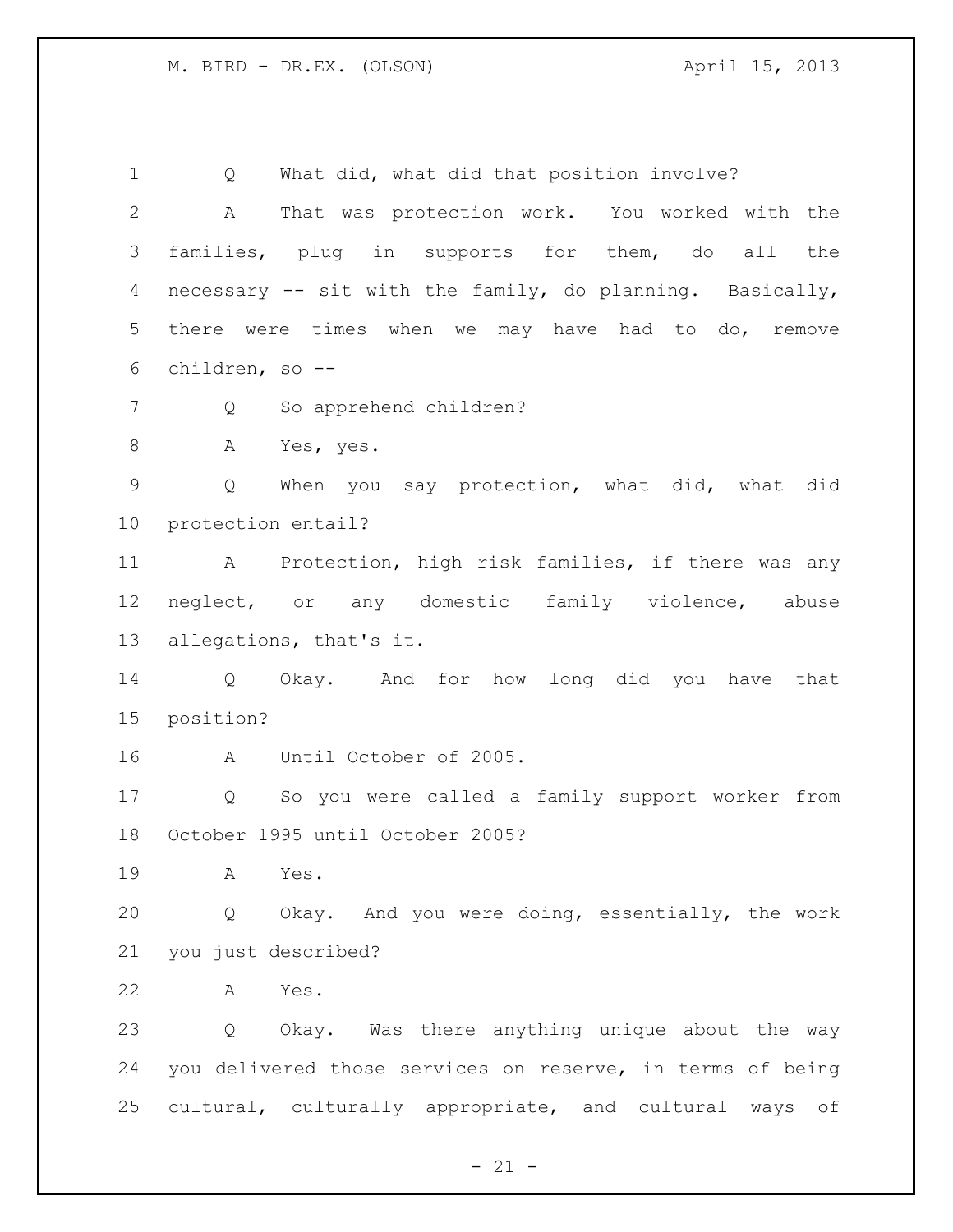M. BIRD - DR.EX. (OLSON) M. BIRD - DR.EX. (OLSON)

delivering services?

| $\overline{2}$ |                                                         | A Yes, you would try and -- I was, work at trying         |
|----------------|---------------------------------------------------------|-----------------------------------------------------------|
| 3              |                                                         | to keep the children in the home, plug in those supports  |
| 4              |                                                         | for them, whether it be counselling, or therapy. When you |
| 5              |                                                         | work with a family, say if they needed supports, some of  |
| 6              |                                                         | the children may need, the families may need, like, a     |
| 7              |                                                         | homemaker, or a parent aide service contracts. It's a lot |
| 8              | of prevention, to try and prevent kids from coming into |                                                           |
| 9              | care.                                                   |                                                           |
| 10             | Q                                                       | Okay.                                                     |
| 11             | A                                                       | Yeah.                                                     |
| 12             | Q                                                       | We'll go into that a little bit more --                   |
| 13             | Α                                                       | Okay.                                                     |
| 14             | Q                                                       | -- later. I just wanted to get a sense of it.             |
| 15             | A                                                       | Um-hum.                                                   |
| 16             | Q                                                       | After October 2005, what did you do for work?             |
| 17             | A                                                       | I moved up to a supervisor position.                      |
| 18             | Q                                                       | In the same agency?                                       |
| 19             | Α                                                       | Yes.                                                      |
| 20             | Q                                                       | So, in that position, did you still work as a             |
| 21             | social worker?                                          |                                                           |
| 22             | Α                                                       | No.                                                       |
| 23             | Q                                                       | That mean you no longer went out on fields and            |
| 24             |                                                         | did calls and dealt with families?                        |
| 25             | A                                                       | There may have been times I had to go out, but            |

- 22 -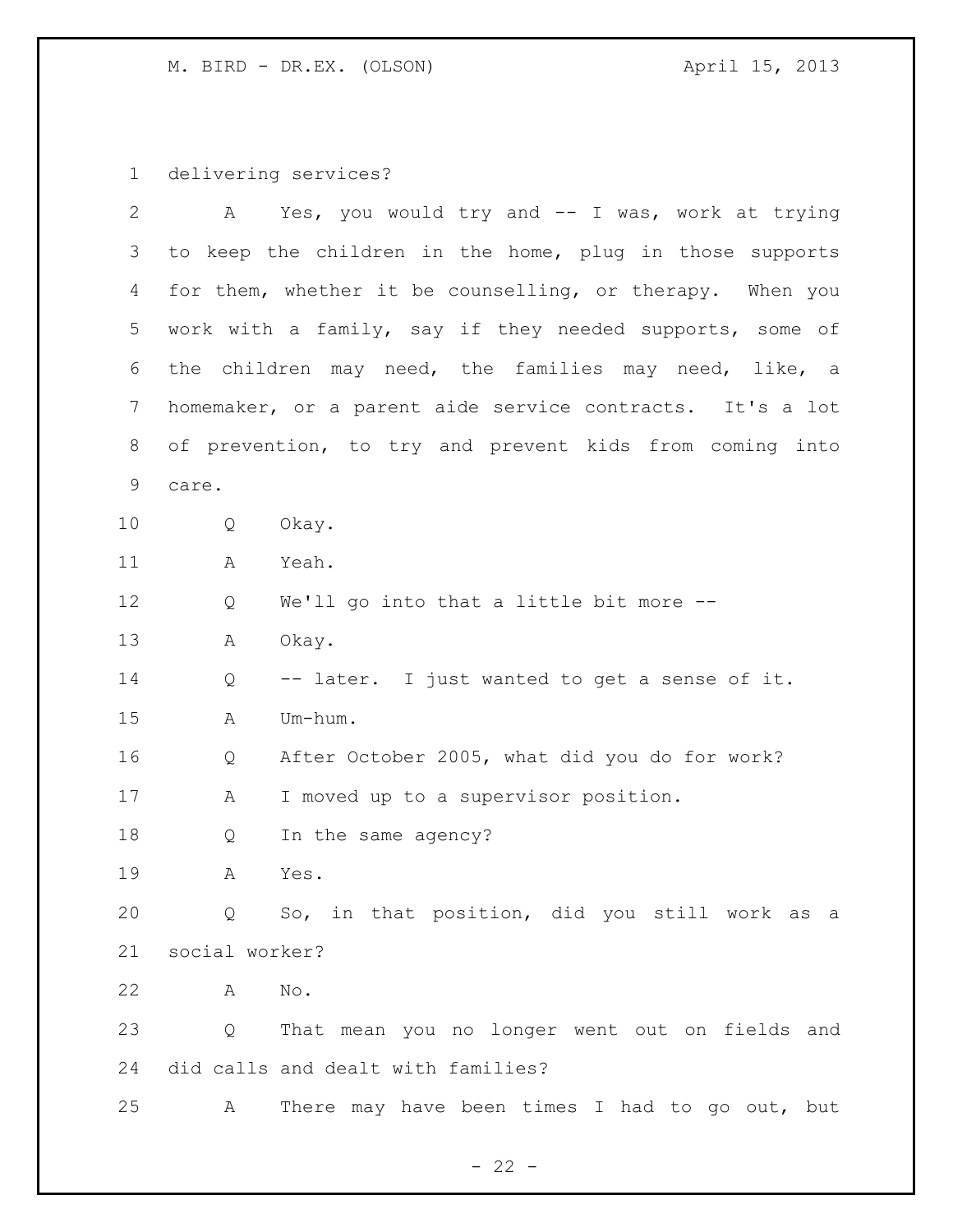M. BIRD - DR.EX. (OLSON)  $\blacksquare$  April 15, 2013

 most of the times, I was in office. Q And who would you be supervising? A I'd be supervising the front line workers. I had a reception, receptionist. Q So were you responsible then for supervising the whole office staff at Intertribal Child and Family Services, Fisher River office? 8 A Not all of them, just the ones that were under my supervision. Q Okay. So who was under your supervision then? 11 A The front line. 12 Q And how many were there? 13 A There were three, four, about four. Q Okay. So four front line workers? A Yes. Q Approximately and I understand that you might, that might -- A Yeah, it's -- 19 0 -- change up and down -- A -- yeah. 21 0 -- on occasion? A Yeah. Q But I do also understand, you didn't have very high turnover? People tended to stay? A Yes.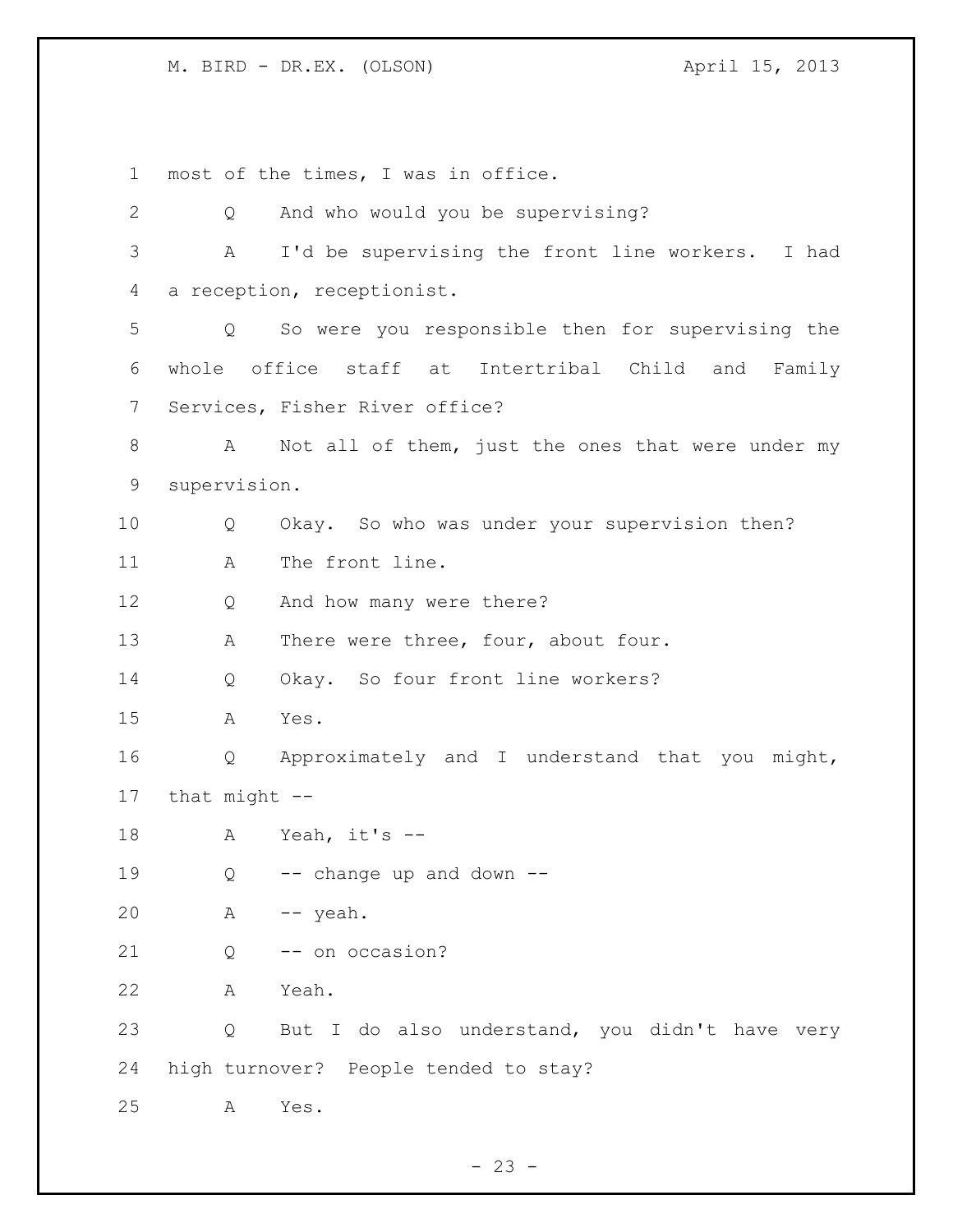Q Okay. Okay. So you had four front line workers you supervised? Who else did you supervise? A Case aide. Q What's a case aide? A A case aide is, they kind of have them for the workers. The case aide will, will work along with the workers to assist in the plan for the family and they'll do transporting and, yeah. Q So they help to facilitate a plan that the worker comes up with? A The worker would do the plan and the case aide would follow up, work with the plan. Q Okay. A Yeah. Q How many case aides are, were there? 16 A There was only, there was one. Q One? A Yeah. Q Anybody else you would be in charge of supervising? A My receptionist. Q Was there just one receptionist? A Yes. Q And the receptionist answers phones? A Yes.

 $- 24 -$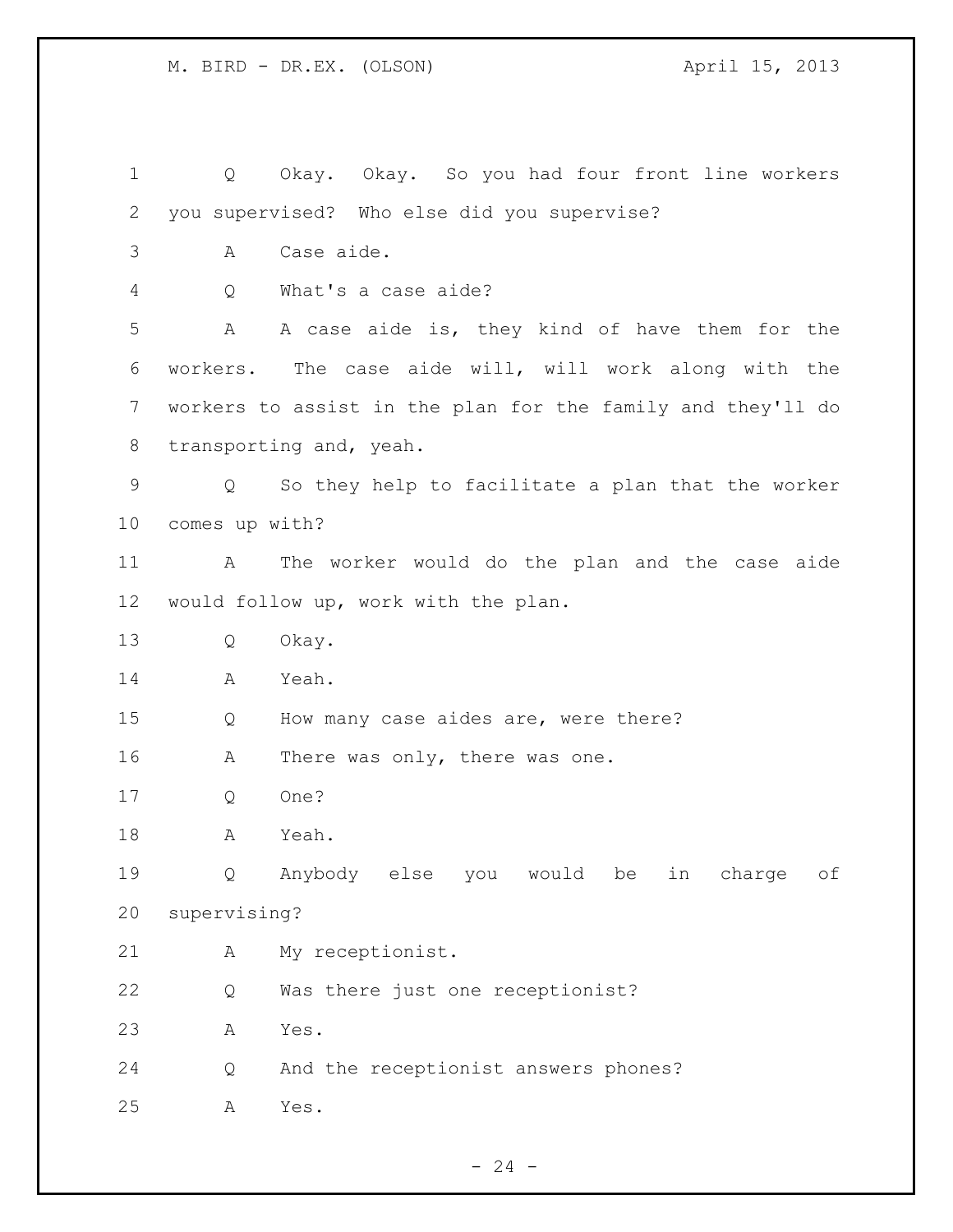Q Has there always been just one receptionist? A No, there's been two. Q Okay. When, when it comes to supervising the front line workers, what does that job involve for you, as a supervisor? A There's a lot of managing a case, having staff meetings, do a lot of debriefing on the files. Do their, ensure that their notes are being up to date, doing abuse files, they also carried abuse files, so maintaining the abuse files, making sure that the necessary procedures are followed. Q Okay. Who was the supervisor before you, in 2005? A Phyllis Garson. Q So she would have been your supervisor? A Yes. Q And then your co-workers, in terms of being other family service workers, who would they have been? A My co-workers? Q Yeah. A Back then, those would have been Violet Sinclair -- Q Um-hum. A -- David Murdock (phonetic) and Carol Cochrane. Q Okay. Are you still supervisor?

 $- 25 -$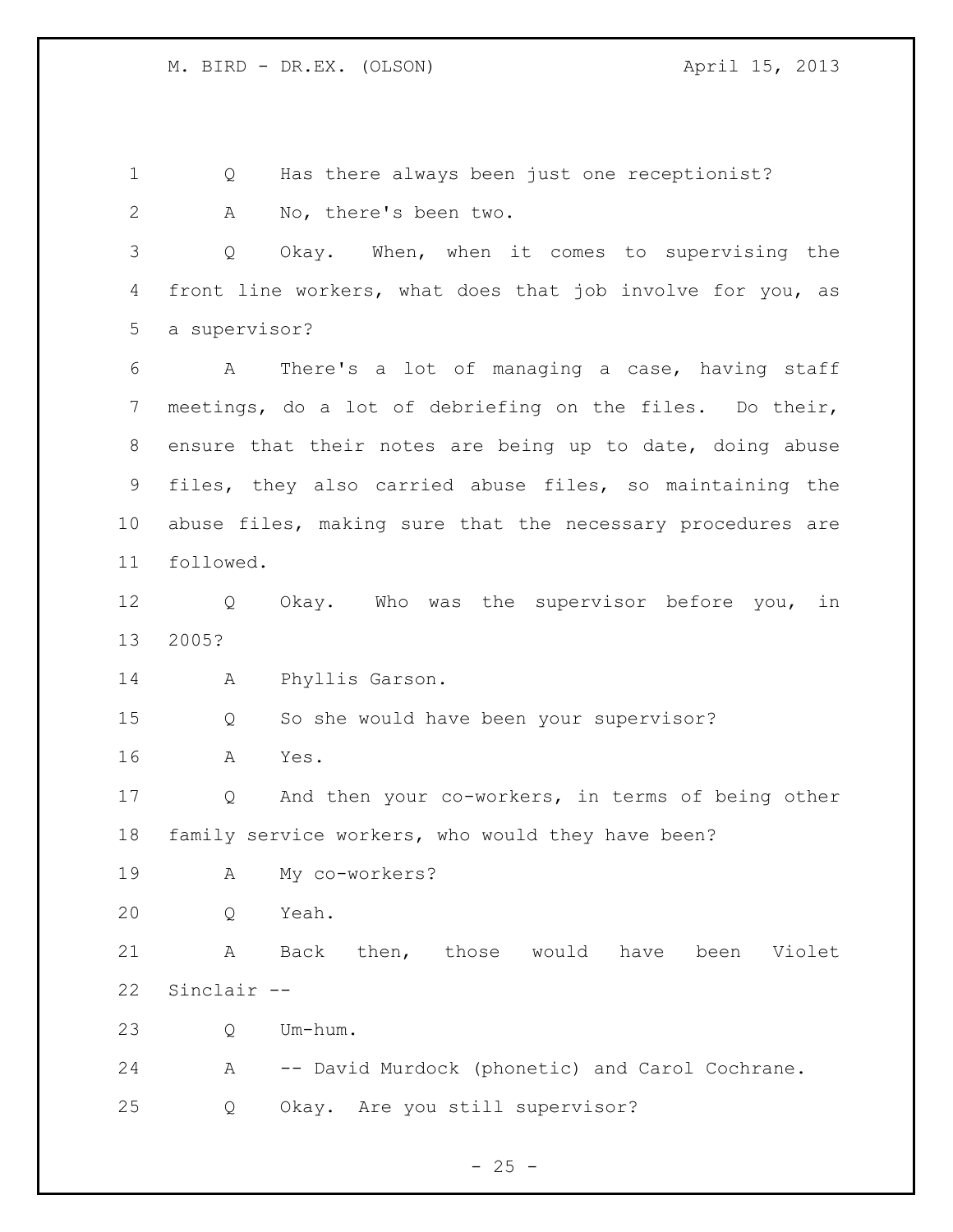A Yes, I am. Q So your position hasn't changed since October 2005? A No. Q I understand Phyllis Garson has since retired? A Yes. Q Who -- do you have a supervisor above you? A Yes, I do. Q Who is that? A Director. Q Who's the director? A Kevin Amos (phonetic). Are we talking about in 2005? Q No, I'm talking about right now. A Okay, okay. Q Now, in 2005, who would the director have been? 18 A Shirley Cochrane. Q Okay. And we'll be hearing from her in the next couple of -- A Um-hum. Q -- days. In terms of your education and training -- A Um-hum. Q -- what, what sort of education and training do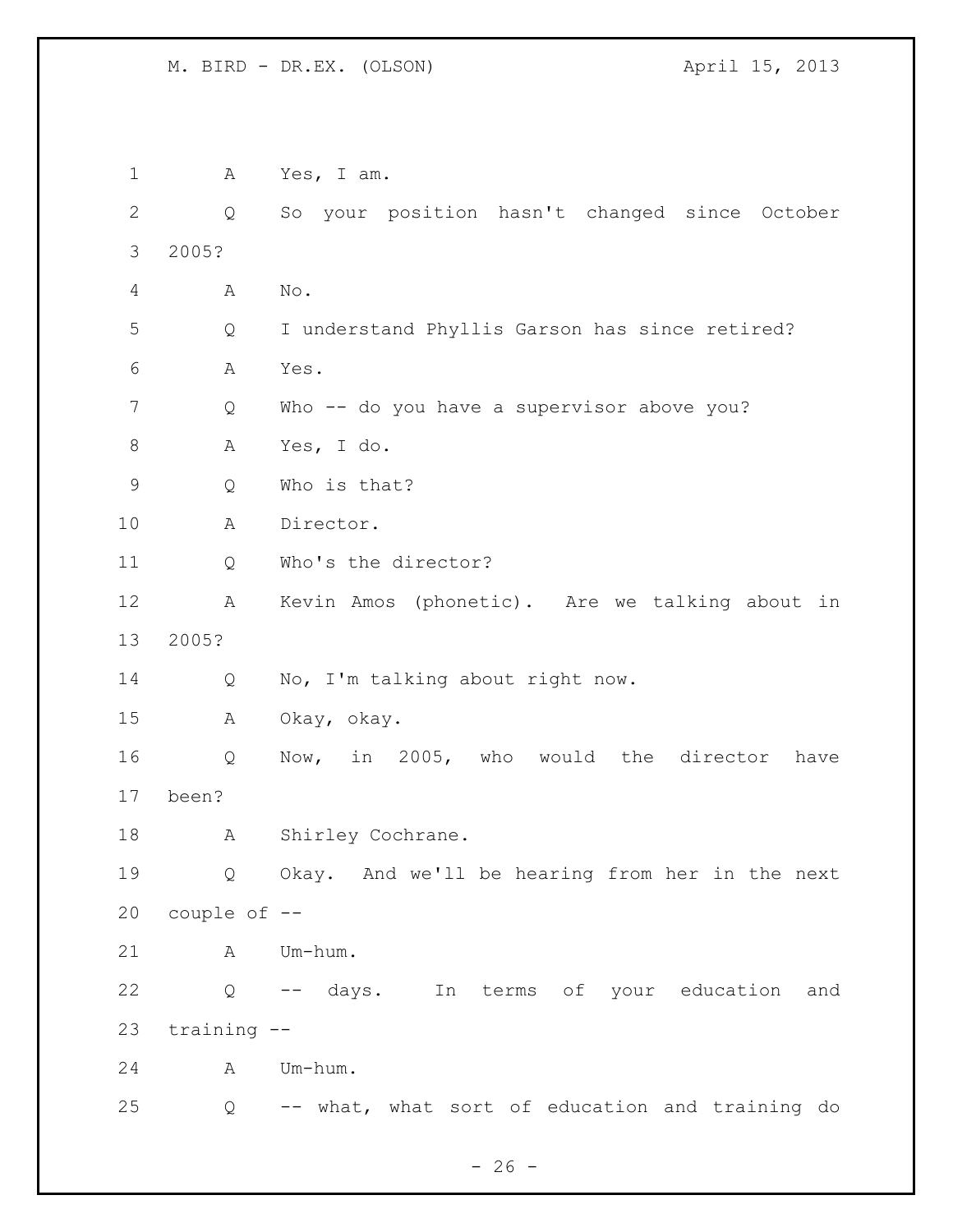| $\mathbf 1$    |              | you have, relative to what you do as a social worker?      |
|----------------|--------------|------------------------------------------------------------|
| $\overline{2}$ | A            | I have my community, community centre therapy              |
| 3              |              | diploma. I have my, I just completed my inter-disciplinary |
| 4              |              | family enhancement certificate program.                    |
| 5              | Q            | That's inter-disciplinary --                               |
| 6              | Α            | Family enhancement certificate program.                    |
| 7              | Q            | And what, who offers that program?                         |
| 8              | Α            | The U of M and the Southern Authority.                     |
| 9              | Q            | When did you complete it?                                  |
| 10             | Α            | I completed it last June, but I had to go back             |
| 11             |              | and complete, I missed one course, so I just completed     |
| 12             | that, so $-$ |                                                            |
| 13             | Q            | Okay. Do you recall when you started it?                   |
| 14             | Α            | Hum?                                                       |
| 15             | Q            | Do you recall when you started taking it?                  |
| 16             | Α            | In, I think it was April of 2011.                          |
| 17             | Q            | Okay. And the diploma you received before that,            |
| 18             |              | the community centre therapy program --                    |
| 19             | Α            | Yes.                                                       |
| 20             | Q            | -- when did you receive that diploma?                      |
| 21             | Α            | 2002.                                                      |
| 22             | Q            | Okay. And how, what sort of course was that?               |
| 23             | Α            | It was -- you did your therapy, counselling                |
| 24             |              | training, lot of working with families, addictions.        |
| 25             |              | There's a whole                                            |

- 27 -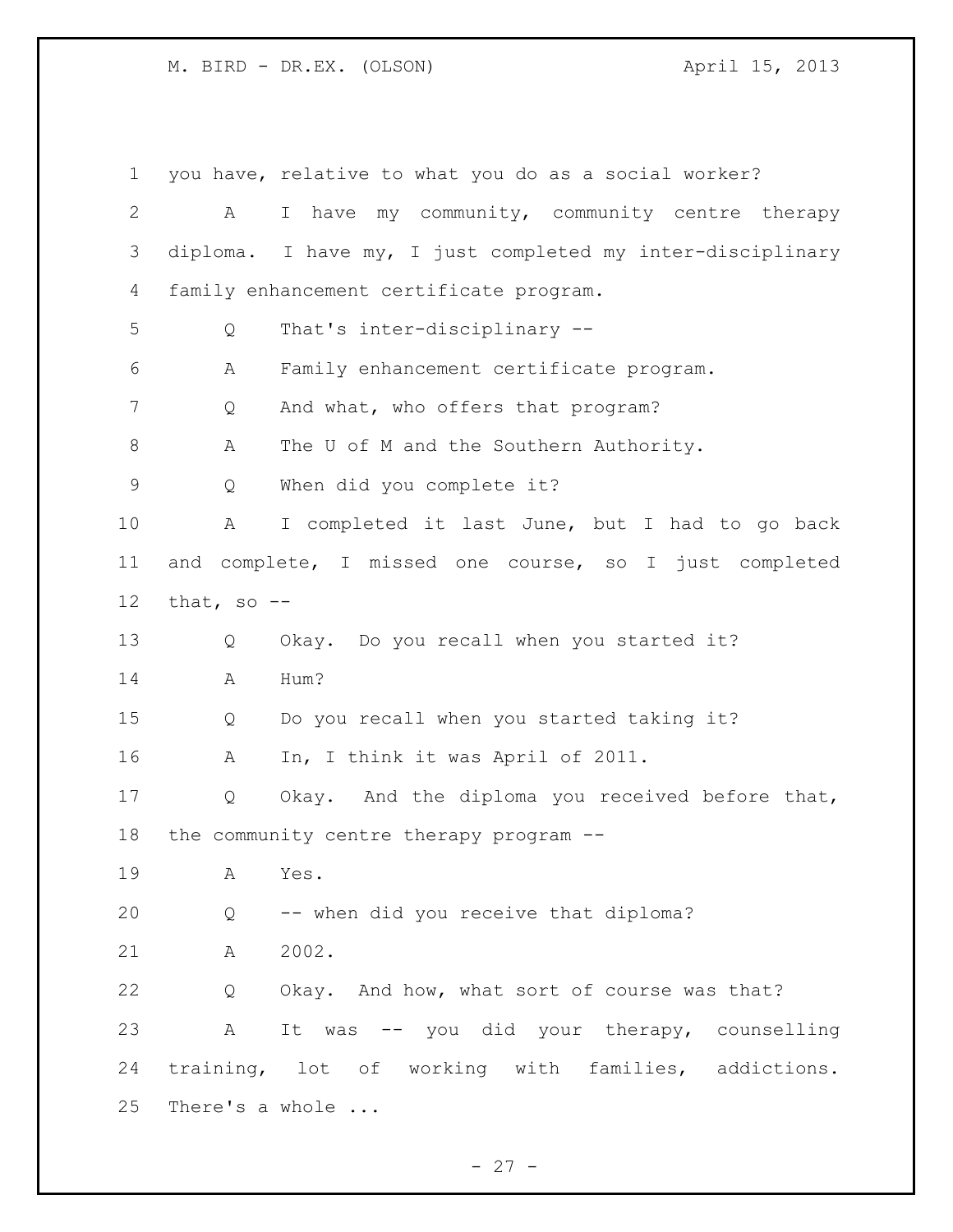Q Do you recall who it was offered through? A It was through, I think it's Red River Community College. Q Okay. And you said you completed it, I think, in 2002; do you remember how long the course was? A It was two years. Q Two year course? Okay. Anything else? A That, just with the training I have through work. Q And which, what training was that through work? Are you talking about on-the-job experience -- A Yes. Q -- or training -- A Yeah. 14 Q -- courses? A Just the training or work, the training I went through. Q We've heard of workers taking something that's called the core competency training -- A Yes. Q -- is that something you took? A Yes. Q Do you remember when you took that? A No, I don't recall when I took that. Q Was there any particular reason why you decided to stay and work as a social worker in Fisher River?

 $- 28 -$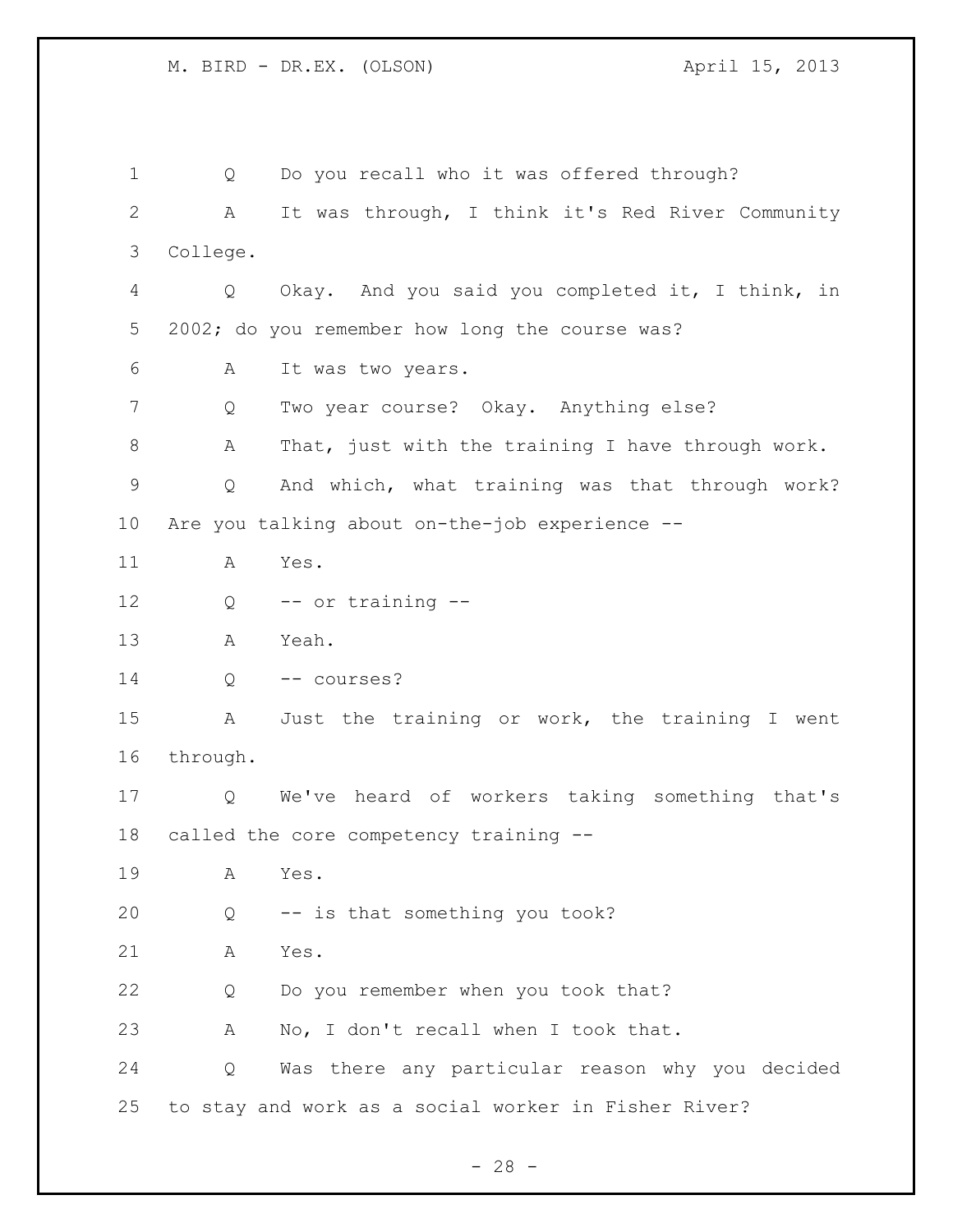A I enjoy the work. I enjoy doing, I just enjoy being there to try and help and work with the families and try -- I just enjoy the work. It's ... Q Can you, can you just describe the community for us a bit? Just give us a sense of what the community is like? A Community, I say there's around maybe 1700 people. The community is, there's a lot of togetherness. Community does come a lot together for community gatherings, our, our treaty days carnival. Lot of, like, through lot of sweats lodges going on, lot of traditional things -- Q And -- 14 A -- as well as through the church too, yeah -- $Q \leftarrow -\alpha k a y$ , and for  $-\alpha$  A -- yeah. Q -- people who have never heard of treaty days, what's, what's treaty days? A That's a community celebration where the community comes out. You have activities, races for the children, fun things for the community and baseball. Q Is it only people from the community that attend? A No, other visitors do come in. Q So what's the attendance like for treaty days? A Oh, I don't know.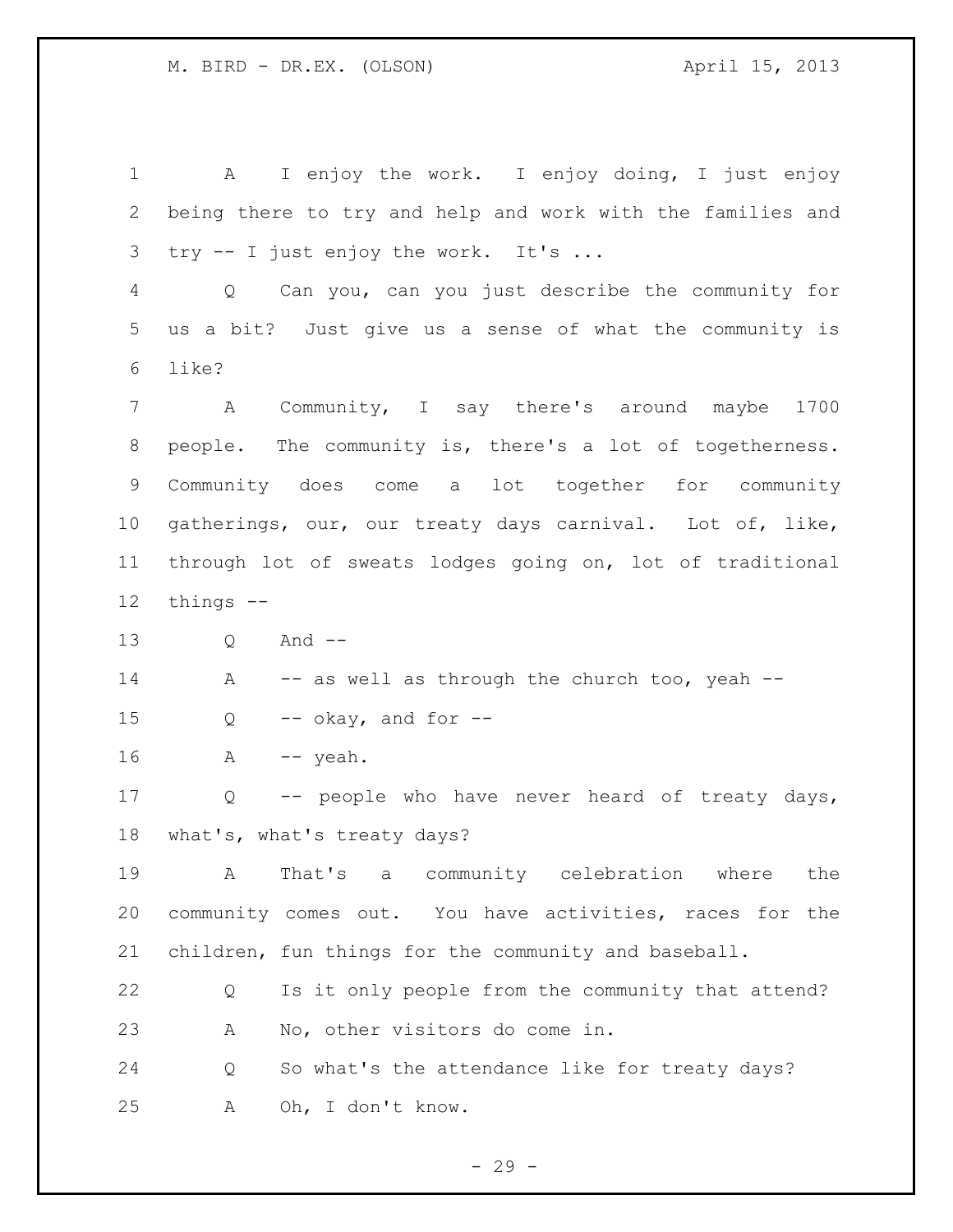Q Hundreds of people? A I don't know, around one, 100. Q Okay. A I'm not too sure. Q You said that population's about 1700 people? A Yes. 7 Q There's a school on the reserve? 8 A Yes. Q Okay. Both elementary and high school? A Yes. Q Okay. And is it a good school, do you know? Do you, do you know anything about the school? A Yes, I've found it's a good school. Q Okay. What other sort of resources are you aware of on the reserve? A We have a Head Start Daycare, Community Wellness Centre, the human resources, the Verna J. Kirkness, or mental health centre, education, our band office. Q Did you mention the Head Start Program? A Yes. Q What's that? A That's a program where the, they only have so many spots for the smaller, younger children can go. Yeah. Q Do you, do you know what they do there? Is that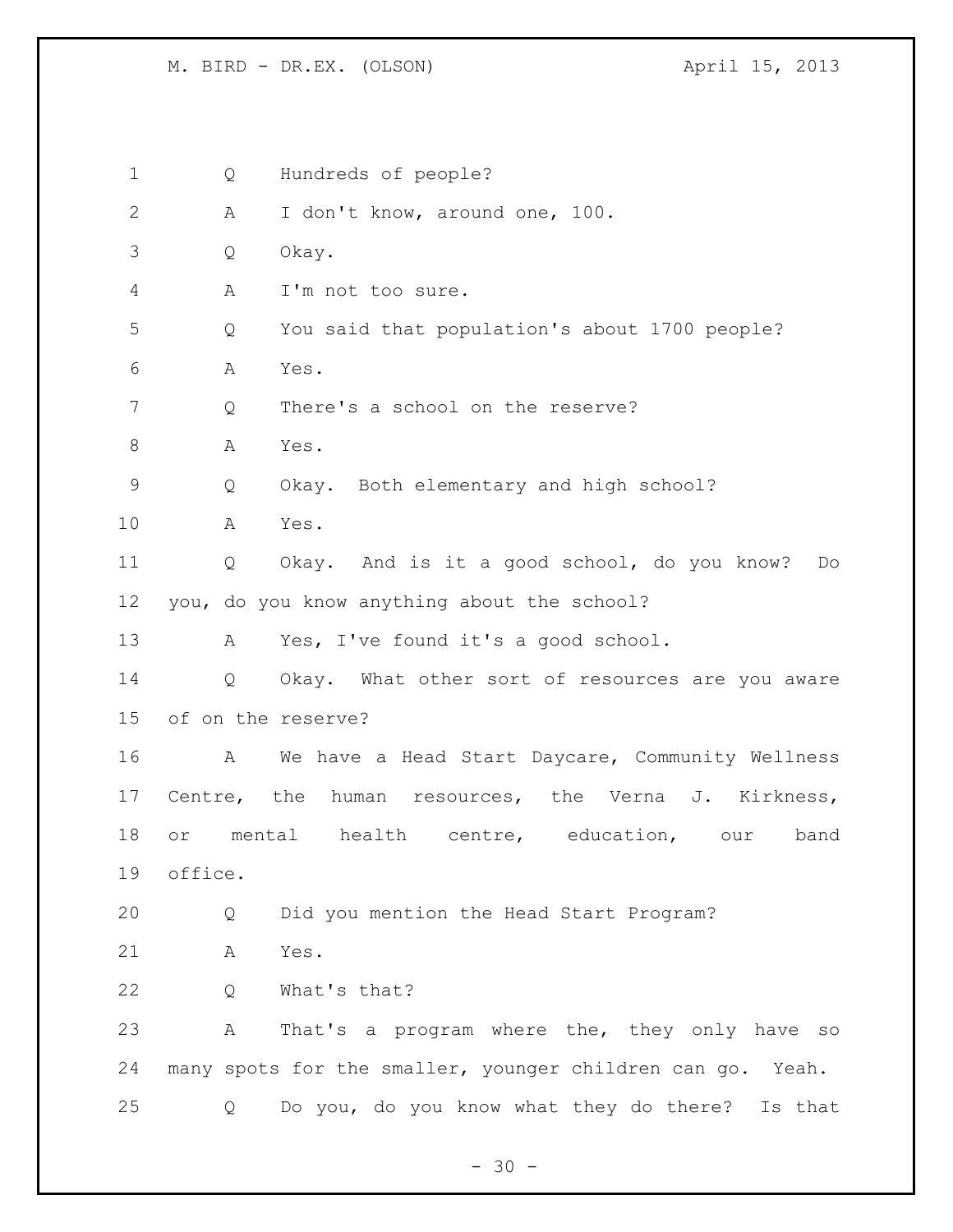a program where they, they start learning some language skills -- A Yeah, yeah. Q -- things -- A Yes, and -- Q  $-$  like that? 7 A -- yes, and parents who, young parents who want to go out, or go to school, or, and that's where they would put their children. Q Okay. A Yeah. 12 Q So is that, as a, as a social worker, is that one of the resources you're able to connect parents with -- A Yes. Q -- when you're forming plans and -- A Yes. Q Okay. Are there any other resources you can think of in that -- A Yes -- Q -- that are -- A  $-$  we have our  $-$  Q -- like that? A -- our, the healing centre. Q Okay. A The, (inaudible) local care home.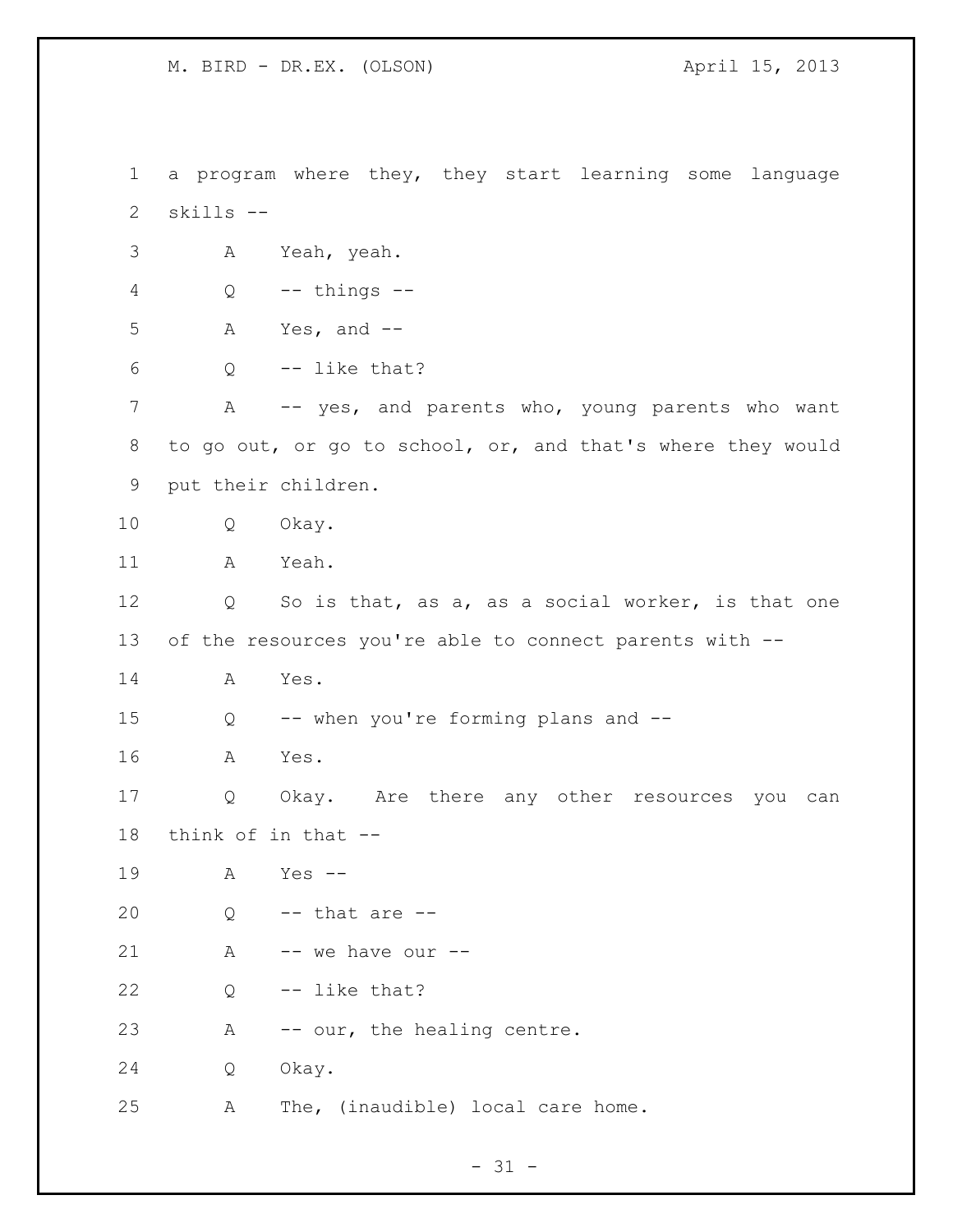Q In terms of resources, is there any problem with 2 the, the, the limited number of resources that -- you said there were only a limited number of spots for the Head Start Program? A Yes. Q Is that a problem? A Yes, it can be, especially if you have parents who really want to get into something and there's only so many spots. So -- and once those spots are filled, there's no -- and the waiting period too, is a, there's a waiting period, so some parents do have to wait awhile to get their children in there. Yeah. Q So they may -- you may identify a parent, to a parent -- A Um-hum. Q -- you know, this would be a great program for you -- A Yeah. Q -- or maybe you have addictions programs we'd like to -- A Um-hum. Q -- get you set up with this, but there's a waiting -- A Um-hum. Q -- list?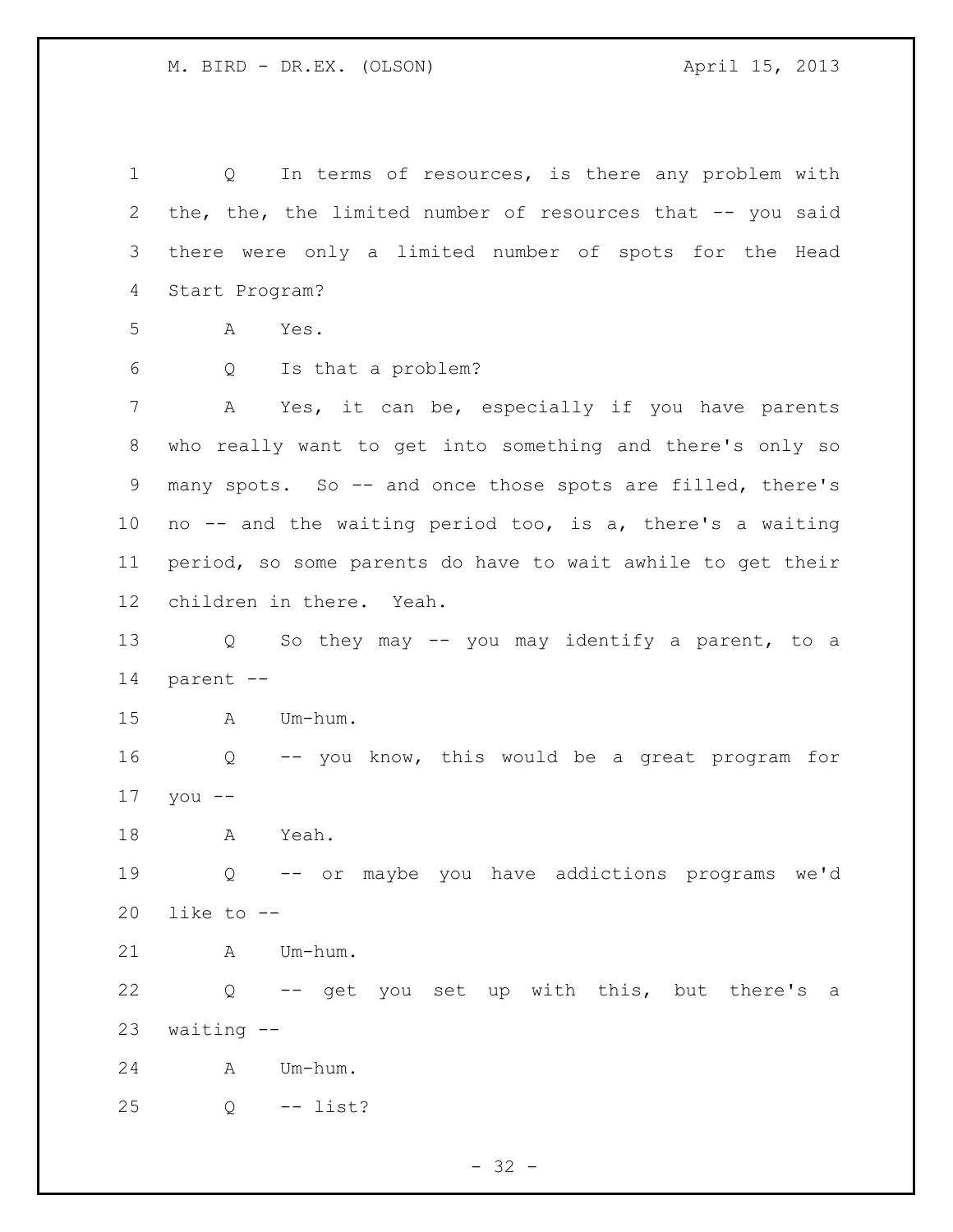$- 33 -$  A Yes. Q Okay. Does that happen very often? A Yes. MR. OLSON: Okay. THE COMMISSIONER: And does that relate just to the Head Start Program, where there's a waiting list and difficulty to get in? Or were there -- is there, are there other programs that that same applies? THE WITNESS: Well, the daycare too, I guess there was another, it's kind of, there's just two areas, like, the daycare. Another problem we do have is parents who want to go to treatment and there's a long waiting period, but they have to go off the reserve for that (inaudible). BY MR. OLSON: Q Just more for a flavour of what the community's like, in terms of recreation, what do, what do people do on the community? Is, is there, is there recreation -- A Yes, there is. Q -- activities? A Yes, there -- Q And what -- 24 A -- are. Q -- and what sort of things?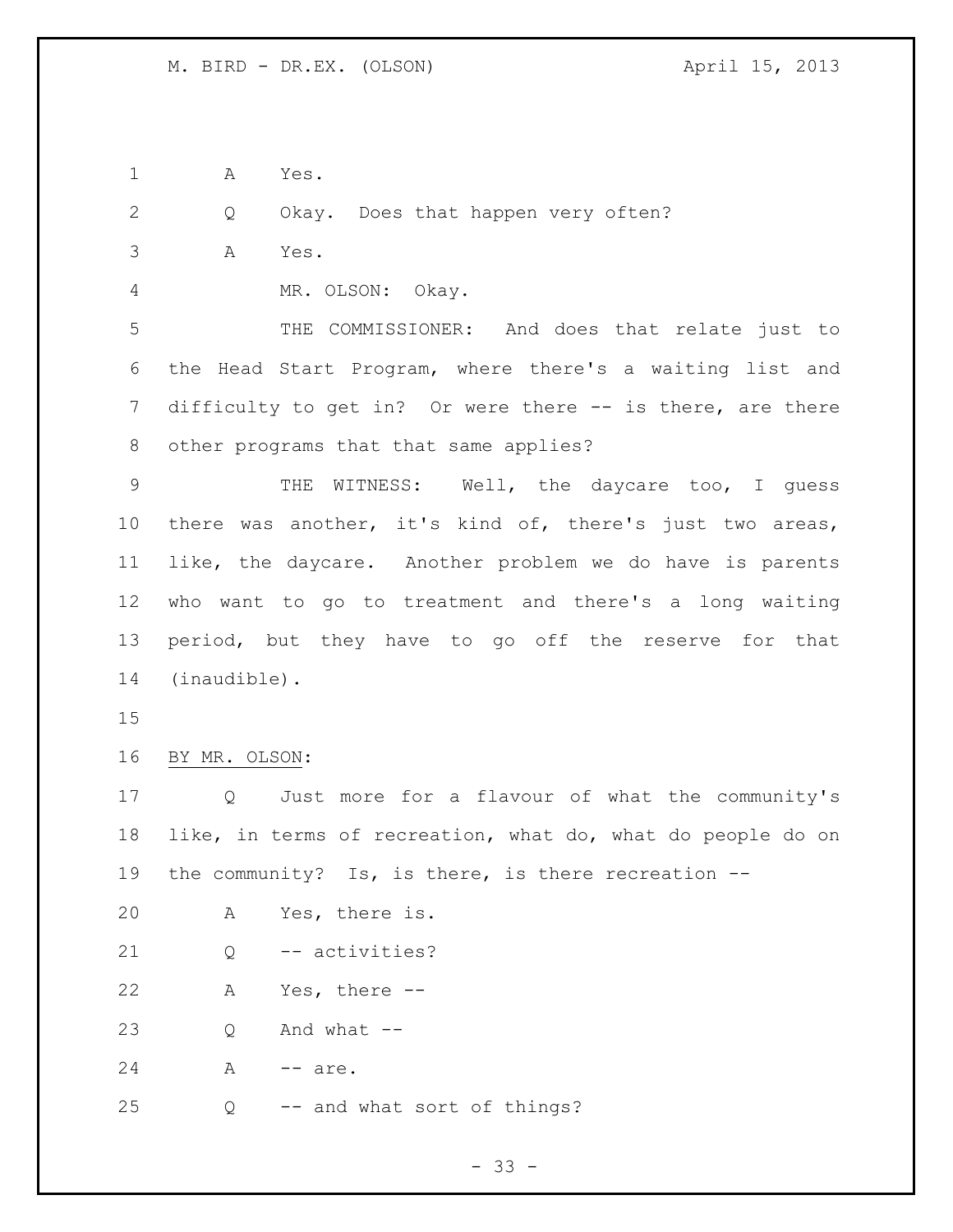A There's baseball. They have the smallest (inaudible), baseball league in the summer. Q Okay. A During the winter, they have hockey. The gym is also available for anybody, for volleyball. They have parent activity nights at the school. 7 Q I know when I, when I -- A Um-hum. Q -- visited the community -- A Um-hum. Q -- I saw a big complex that looked like the -- A Yeah. Q -- a recreation centre? A Yeah, yes. Q Was that the hockey rink too? A Yes, and there's also the bowling and the curling in there. Yeah. Q Would you describe the community as being a fairly close-knit sort of community? A Yes. Q People tend to wave at each other when they see each other and chat on the street? A Yes. Q Did you experience any difficulties, or, or maybe it's the other way around, but as a social worker, in a

- 34 -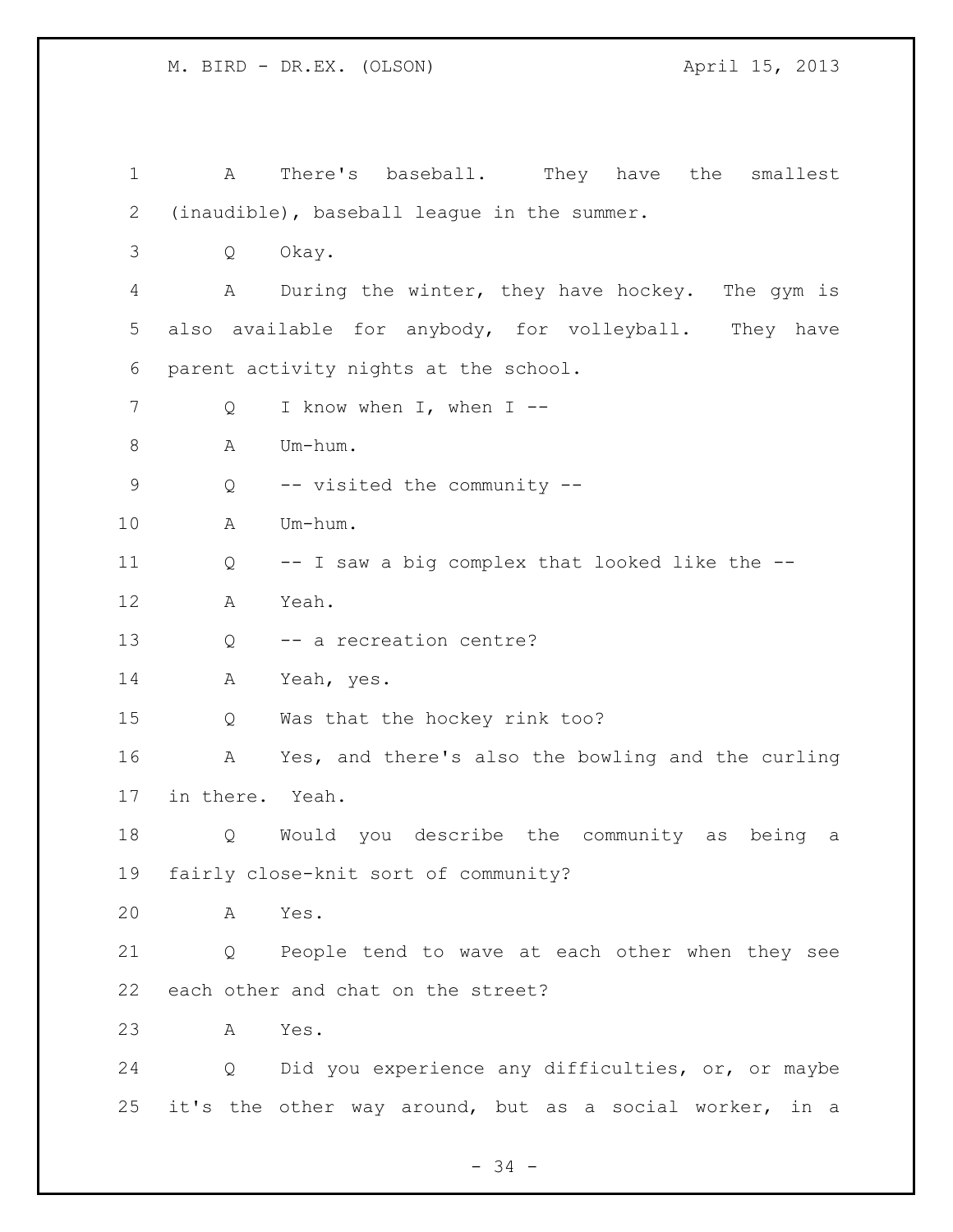small community --

A Um-hum.

 Q -- how was it dealing with such a small community?

 A It, I guess it has its pros and cons. I guess it is good in a, in a sense, working with, in a community, because you, you, you know the families, you know the people, well, which helps you in, in your work. But then you do get some, some -- there, on the other side to, you do get some slack because they know who you are. That stereotyping of, you know, Child and Family, that's all we want to do is just go and take kids away. So, so it has its --

 Q Right. I guess when you show up at somebody's door and the neighbour sees --

A Yeah.

Q -- they know --

A Yeah, everybody --

19  $Q \leftarrow -$  that  $-$ 

A -- knows.

Q -- Madeline Bird was at the door and she's a --

A Yeah.

Q -- a worker?

A Um-hum.

Q Have you found ways around that, that problem, or

 $- 35 -$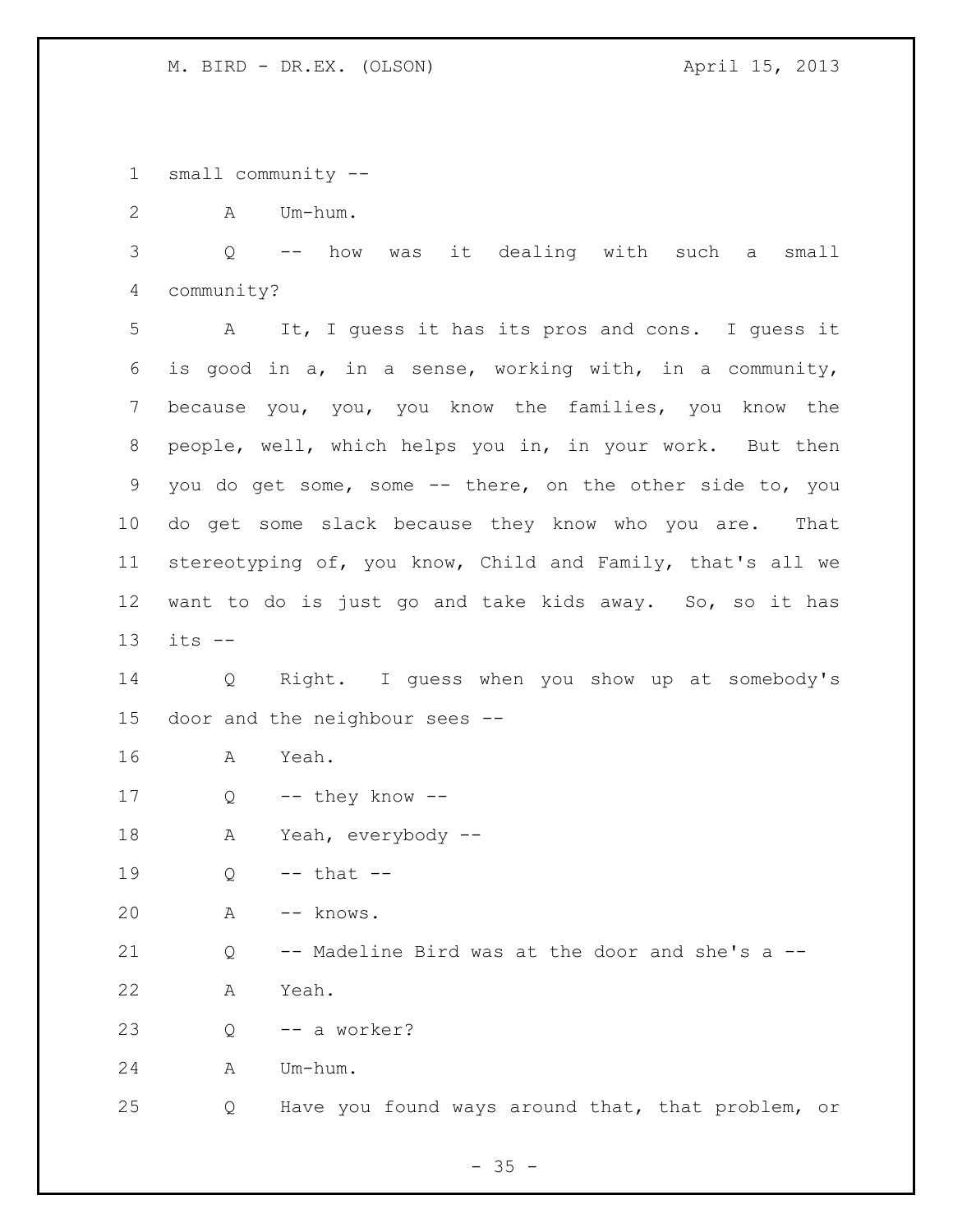reducing that stigma that's attached with being a worker? A Well, we do try and work at it. I guess it's something that we'll always carry about the stigma, (inaudible) for Child and Family. Yeah. Q Okay. A Yeah. Q Can you just describe, for the Commissioner, sort of a typical workday, not so much for you now as a supervisor, but what you did as a, as a front line worker back in 2004 and 2005? A A tickable (phonetic) (sic) workday. That'd be trying to catch up on notes, taking calls. Q To -- when, when would you normally start your day? A Eight-thirty in the morning. Q Okay. A Eight-thirty going to work. Any work, or any messages that came in, phone calls, try and handle all those. Or if you got a call, if you got a intake, you would go out and respond, basically. Q Would you sit, sit down at a computer and log on? A Yes. Q Okay. And did you have CFSIS at the computer? A Yes. Q Okay. Was that something you were able to use,

 $- 36 -$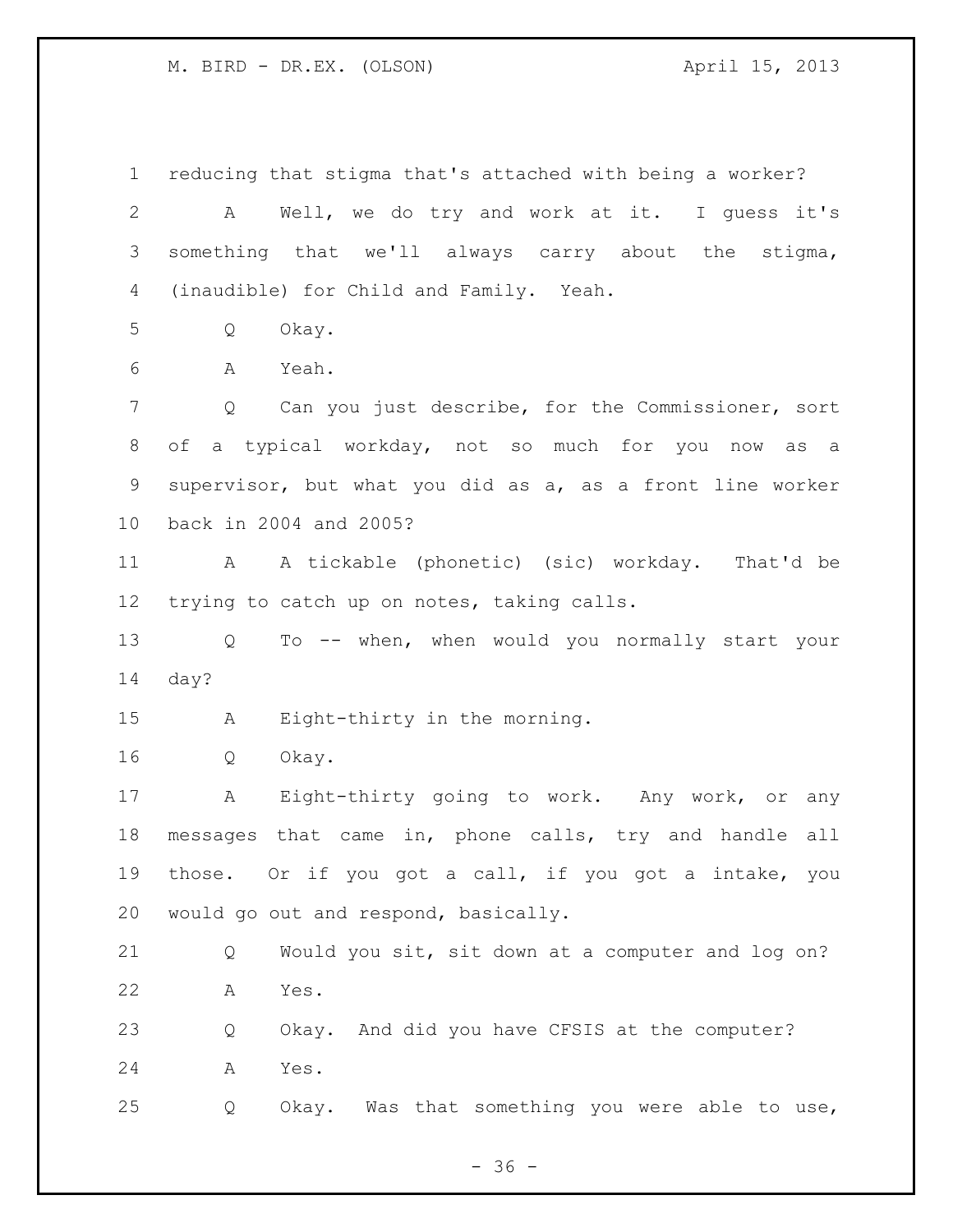as a worker, at the time?

2 A Back then, I -- the connection there wasn't very, wasn't very good because all we had was the, the dial-up. Q Okay. A So you would sit there a lot of time, waiting for it to get connected, or whatever. So -- Q Okay. 8 A -- and a lot of times you would get kicked out, so the connection was very, very bad, yeah. Q Okay. I'm a bit of a, a bit of a techie, so I know how frustrating that can be. A Um-hum. Q But for someone who's not technically inclined, what you're saying is you would wait and you'd finally get on and you'd type something in and then you'd get kicked 16 off and you'd have to start over again; is that sort of what you're -- A Yeah, or sometimes you wouldn't even have a connection, yeah. Q Okay. So what did that, what did that mean for you, practically speaking, in terms of using CFSIS? A We got frustrated with it, a lot of frustration. It was frustrating. Q So did you end up using CFSIS often in your work? A I tried to, but it wasn't very good.

- 37 -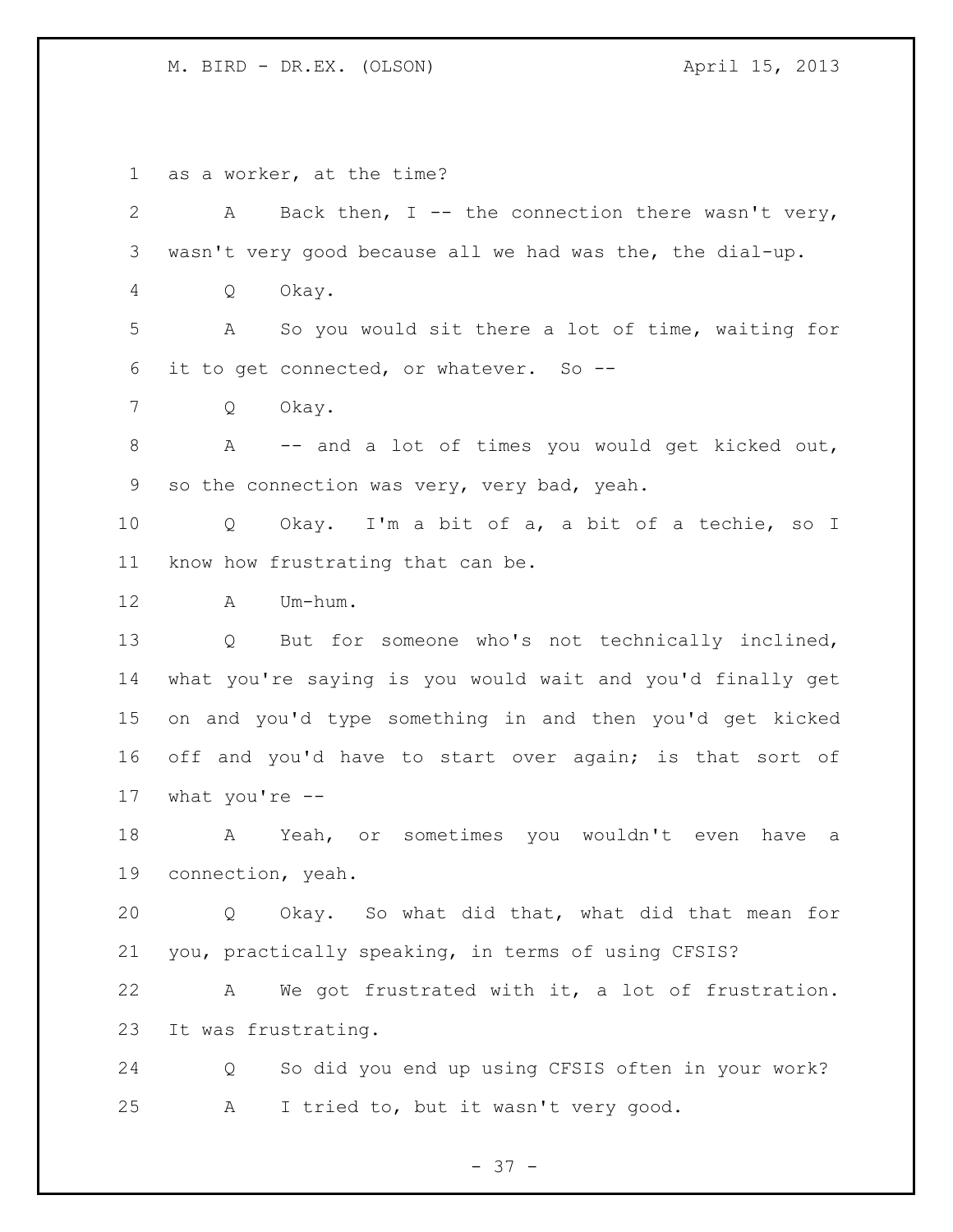Q So you would, you say you'd go in, turn the computer on, try to get caught up on your files -- A Um-hum. Q -- paperwork? What else would you do? Respond to calls? A Yes. Q Okay. Would you go out on service, service calls, meet with families? A Yes. Q And how -- A Do home visits, or you could have a scheduled visit, or if a child has an appointment, or, yeah. Q Before we get into the specifics of this file, I wanted to ask you whether you're registered as a social worker? A No, I'm not. Q Do you have any views on registration? 18 A No. When they -- when you say views, like -- Q Personal views, do you think it's a good thing, or a bad thing? A Well, yes and no, I guess, I guess I have my, my personal views. Like, I understand, like, you know, with the expectations of workers, social workers having their, 24 their degrees or masters, is, is what -- on the other hand, I know a diploma, like, a community wellness diploma, or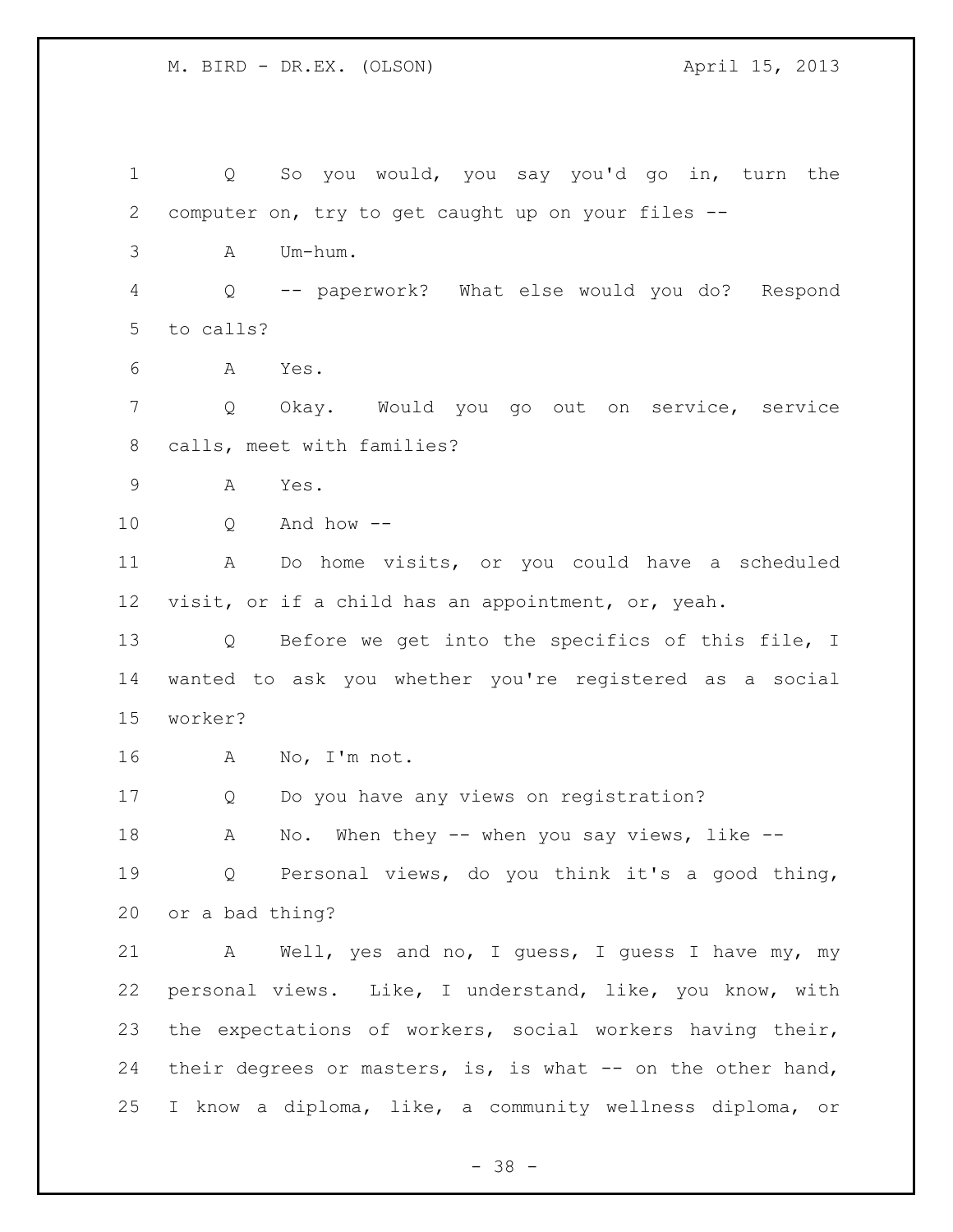whatever, is just as good.

Q Right.

 A Yeah. Because I, like, for myself, I can only speak for myself, a degree is good to have behind your back, but sometimes it's, it's used in the wrong way, like, for -- when I say used in the wrong way, I mean, it, people take that to their advantage and you just have power and control. It's good to have (inaudible), like, for myself, I'm, I'm comfortable, like, with what I, where I am right now.

Q Okay.

12 A And, and the training and the diplomas, like, that community centre therapy, there's client-centred, where it's a client-centred program, so you're working with the clients. So I can go further, like, I went, I am working towards my degree (inaudible) but that's something I'm still going to pursue, so ...

18 Q So, in other words --

A Um-hum.

 Q -- and I don't want to put words into your mouth, but --

A Um-hum.

 Q -- the training, the knowledge or experience is important --

A Um-hum.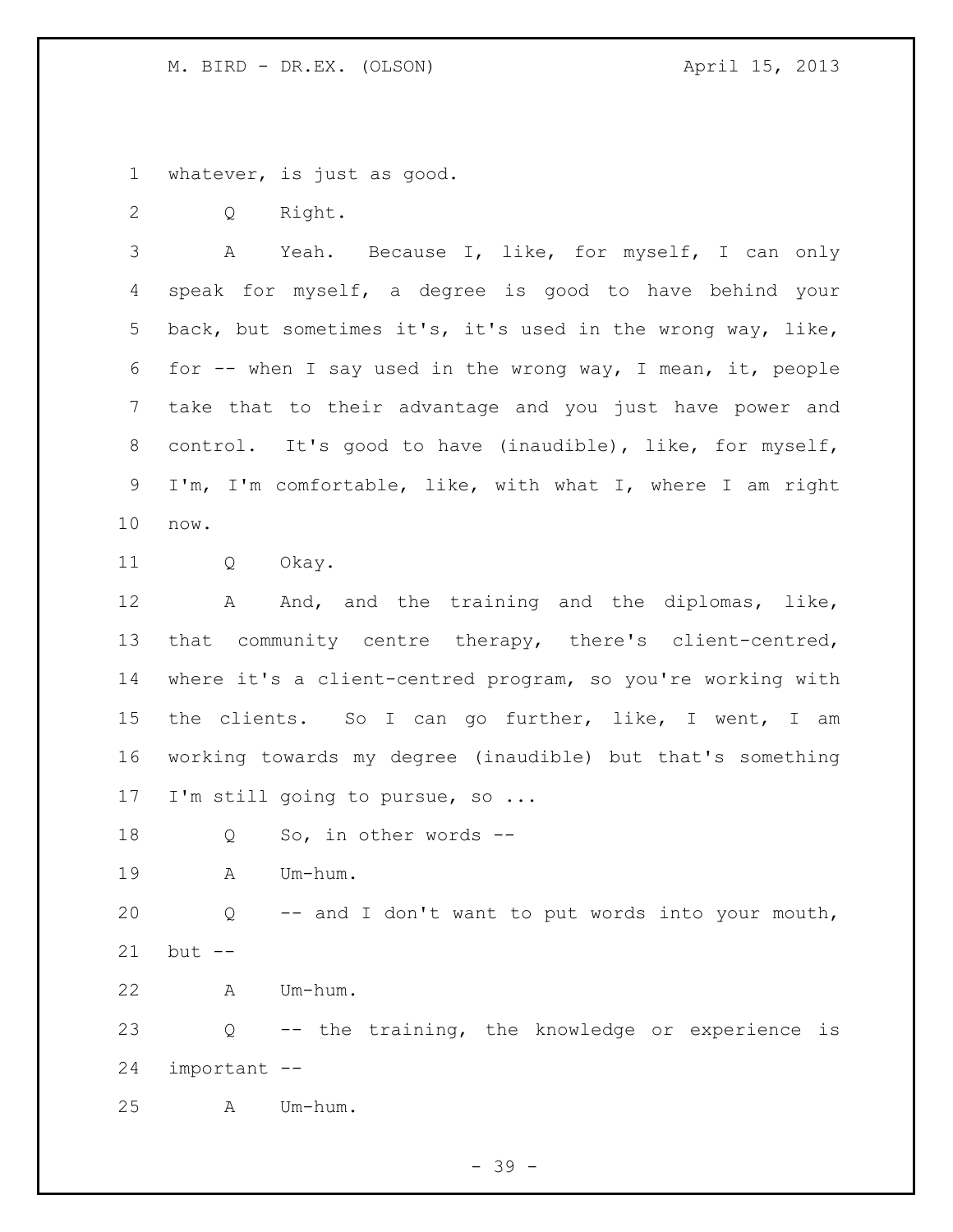Q -- registration would be important to show you have that, but it's not -- A Yeah. Q -- necessarily a degree, or, or, or whatever. That's the important part -- A Um-hum. Q -- to you, is -- do I have that right? That's -- 8 A Yeah. Q -- sort of what you're saying? A Yes. Q Okay. Is there anything else you want to add on that? 13 A Like, you know, I, I do believe that, you know, it is good to have it and then it's always something to work towards, so yeah, just to have something behind your (inaudible). Q Okay. So now I want to get into the facts -- 18 A Um-hum. Q -- specific to Phoenix's life. THE COMMISSIONER: Mr. Olson, you've, you've reviewed with this witness, life on the, on the Fisher River First Nations Reserve with respect to recreation, population and areas like that; are you -- is -- are you going to get into an economic base on this reserve? Or will that come through another witness?

 $- 40 -$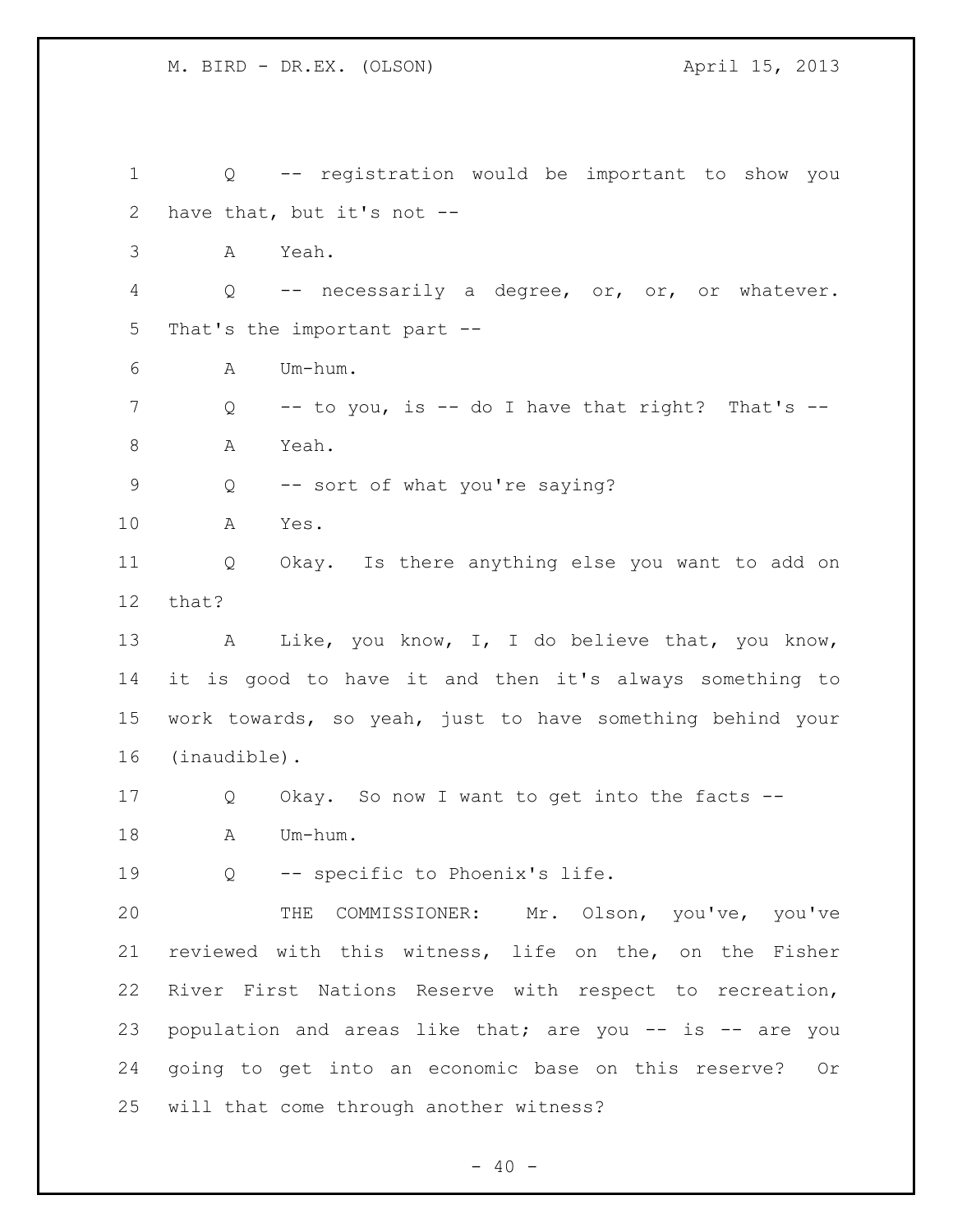MR. OLSON: Well, I was, I was thinking of going there and if you'd like to hear that, I do have some questions on that. THE COMMISSIONER: I, I'd be interested, now or later, I don't care when. MR. OLSON: Now is a good, good time. If you'd like to hear that, I will, I'll go into it. 8 THE WITNESS: Um-hum. BY MR. OLSON: Q In terms of economics, first of all, what, what's the employment like on the reserve? If you're -- to the extent you're able to answer that question. A Employment? Q Yeah. A I know there are, like, a percentage working, but then there is a lot of people on social assistance, unemployment, or yeah. Q I noticed, when I was the band office and it 20 happened to be a, an assistance day, was it  $-$  it was, it was busy but -- A Um-hum. Q -- I also heard there was a fair, fair amount of people employed by the band? You know, there was -- A Yes.

 $- 41 -$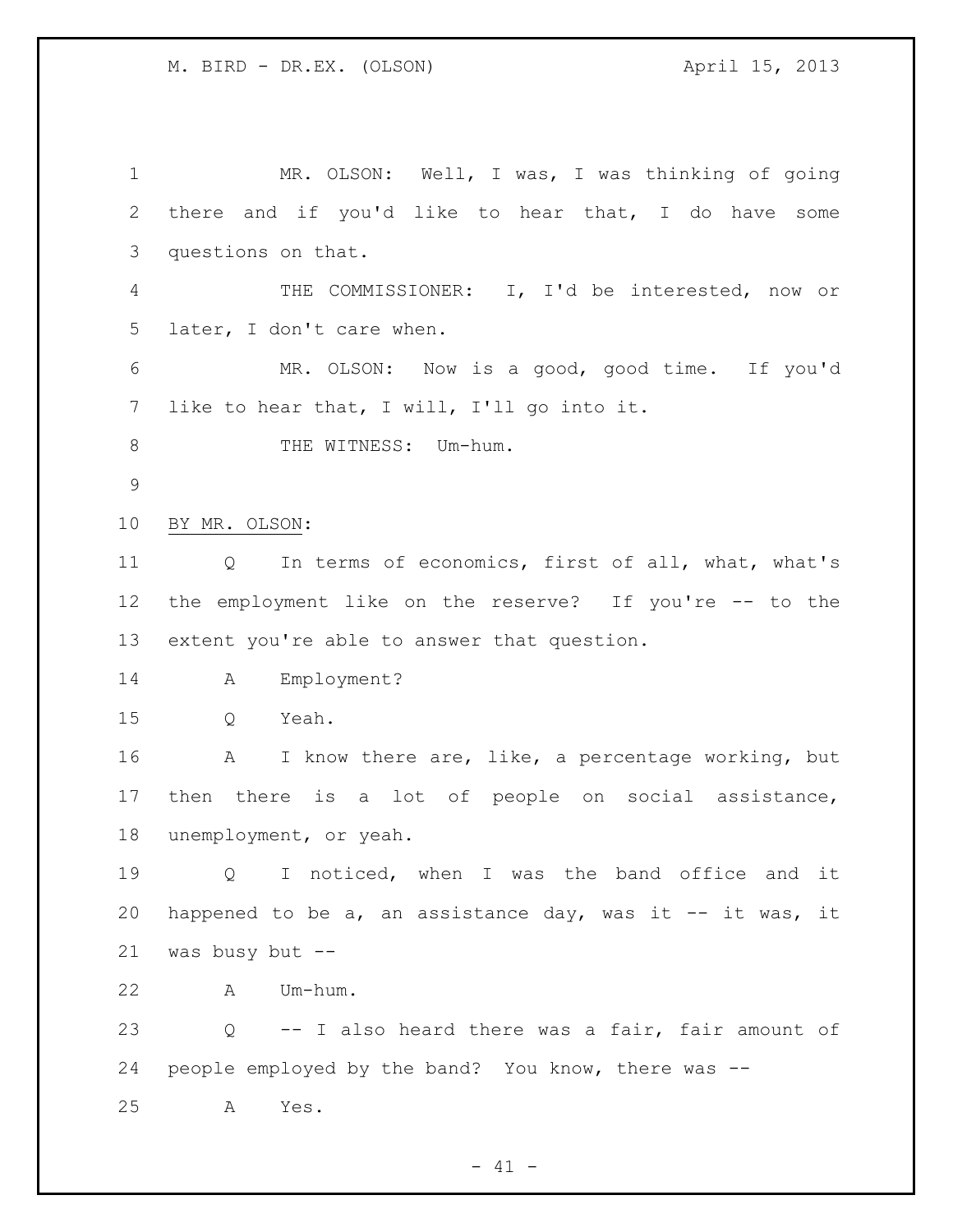Q -- fair amount of employment on -- A Um-hum. Q -- on the reserve; is that the case for this, this particular First Nation? Or is it -- A Yeah, there, there is a lot of, like, I guess, opportunities that are -- Q What -- 8 A -- within the community, yeah. Q -- what would be the main source of employment on the, on the band, for the band? For the community, I guess I should say? 12 A I guess the carpentry, the housing. Q Okay. 14 A The fishermen. Q So there's a fishing -- A Yeah. Q -- community? A Yes. Q Okay. A There is, there used to be quite a bit of farming, but it's not as much as there used to be now. Q Okay. And, and do you know why the farming's decreased? 24 A No, I -- no. It's -- it got -- age, I guess. Q Age --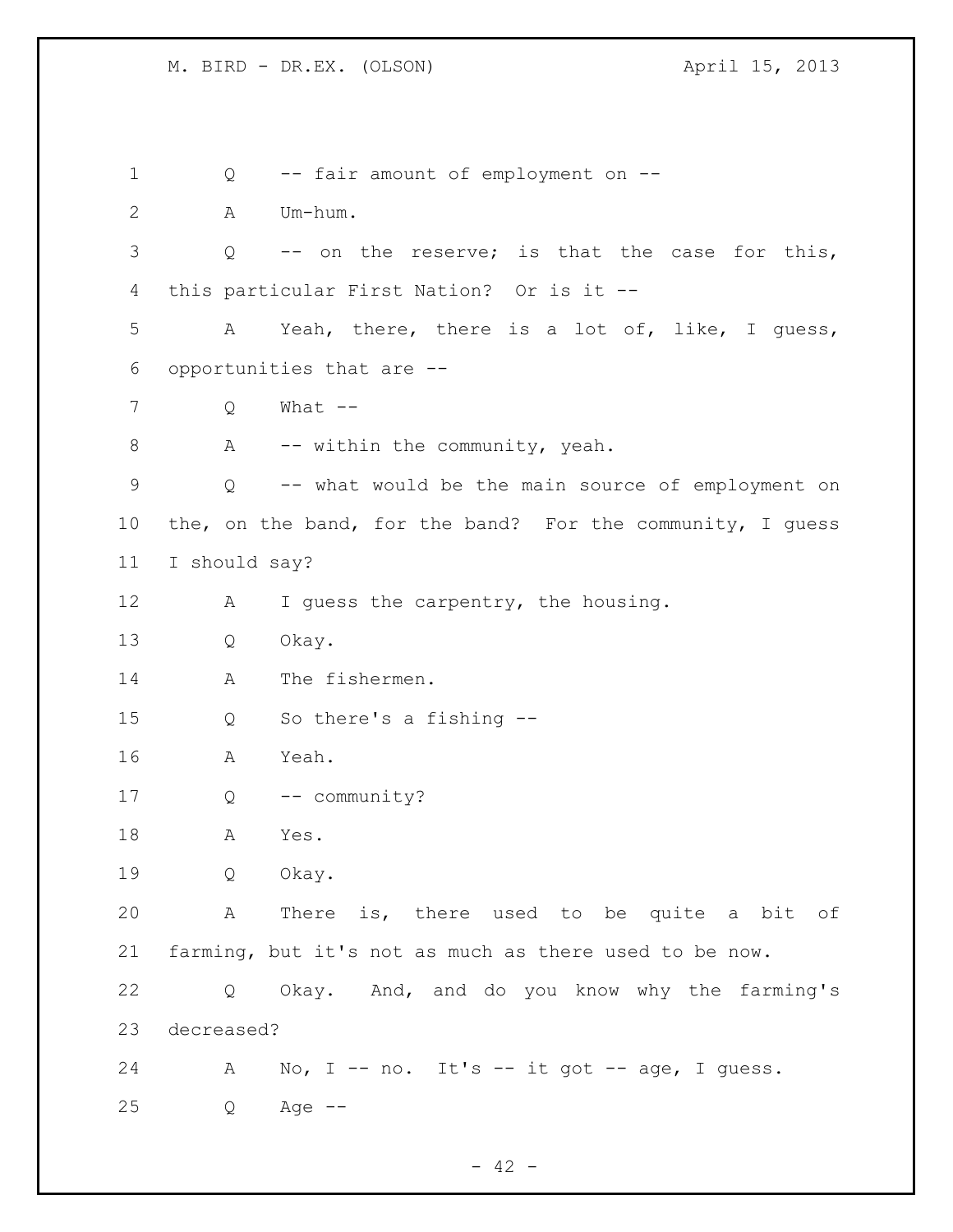A Yeah. Q -- less people are interested in it? A Yeah. Q Because it's harder to make a living -- A Yeah. Q -- as a farmer these days than -- A Yeah. Q -- previously? A Um-hum. Q Okay. And what other sources of economic -- A I know -- 12 Q -- resources are there? 13 A -- every spring they, come flood season, they do have ones on (inaudible) or need a few stamps for unemployment, they do have the sandbagging. Like, there is some seasonable (sic) jobs that do come available. Q Okay. A So, yeah. Q Do a lot of people leave the reserve for employment opportunities? A Yes, there are some who do leave, yeah. Q Okay. Is it sort of where they leave maybe to work off reserve and then come back on the reserve to -- A Yeah. Q  $-$  to live?

 $- 43 -$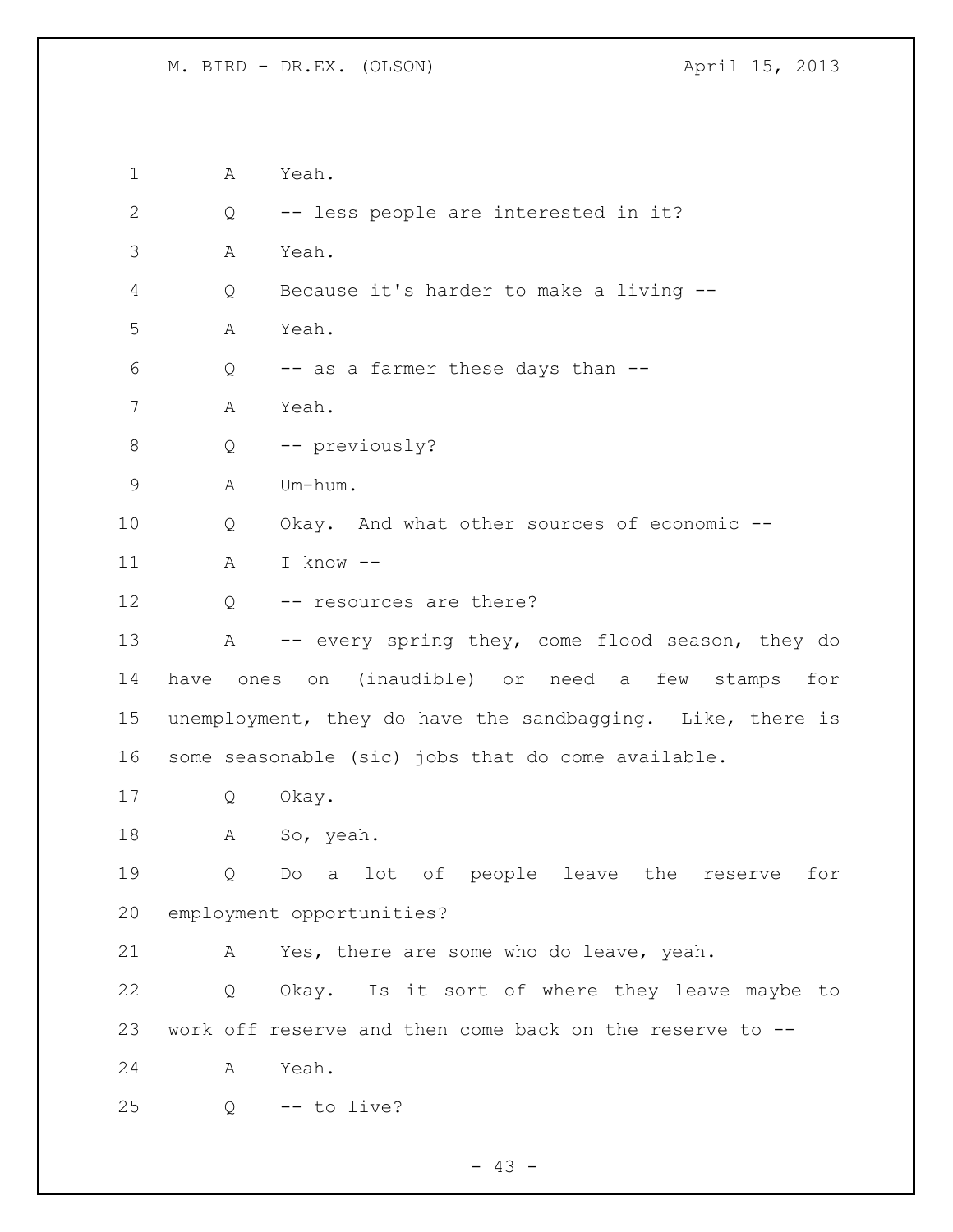A Yes.

 Q Okay. Are there a lot of people that do that, or is that just a small number? Or are you able to say? I don't want you to say if you can't. A No, no, I can't. Q You can't? Okay. Okay. Thank you. Thank you. Do you have, do you have any -- 8 THE COMMISSIONER: No, I was interested in hearing that. BY MR. OLSON: Q So just getting now, into the specific facts with respect to Phoenix's life, during the criminal trial of Samantha Kematch and Karl McKay, there seemed to be a general misperception in the public, and, and to a certain extent, I think it still may be out there, that your agency, that is, Intertribal Child and Family Services, knew that Phoenix was on the reserve -- A Um-hum. Q -- and, at the time that she died. Now, we know the department has, by admitted fact, acknowledged that it was the last agency to have an open file on Phoenix. So I'm going to ask you now, at this point, whether anytime before the discovery of Phoenix's death, by the police, was ICFS, or were you aware personally of the, of Phoenix's

 $-44 -$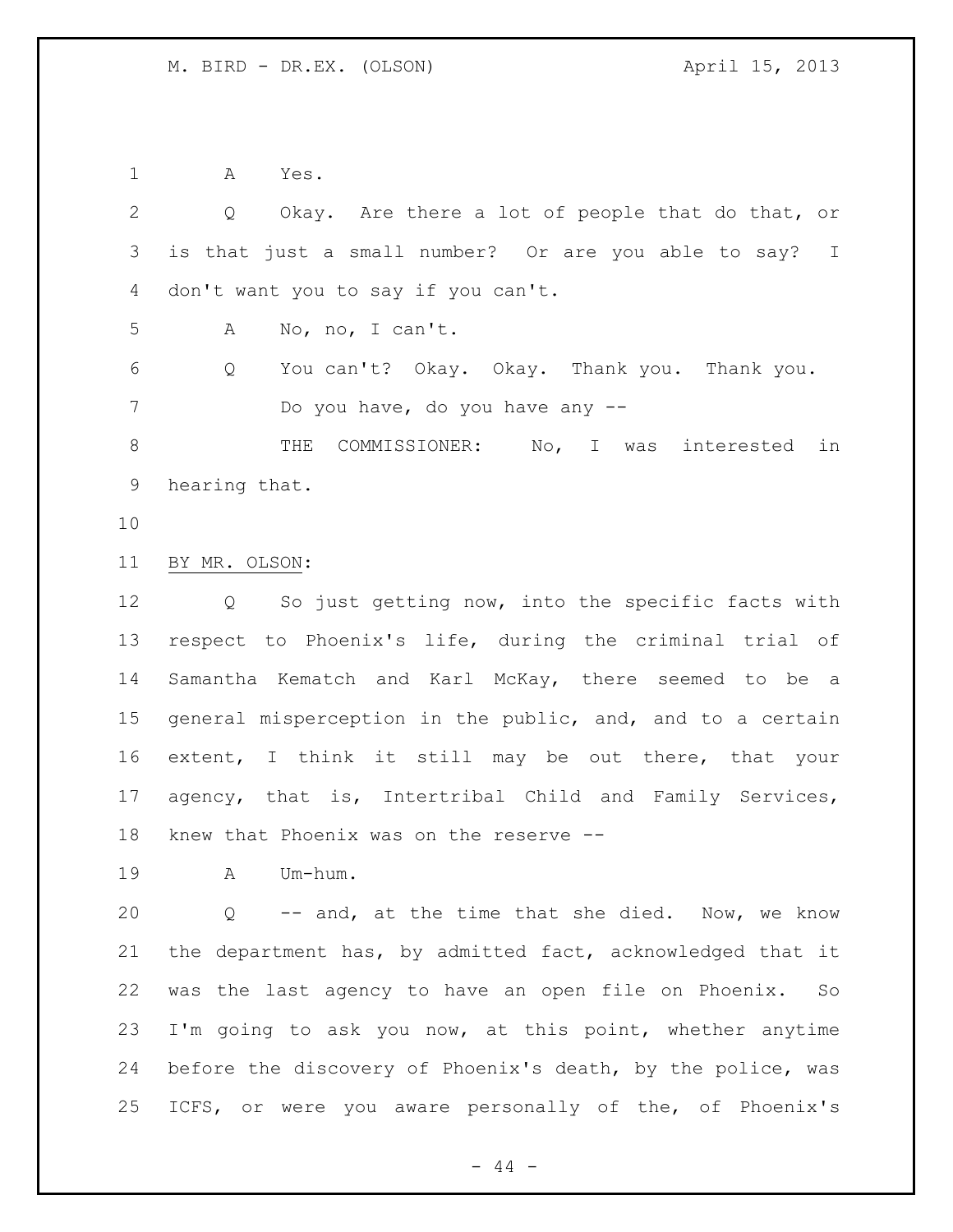present (sic) on Fisher River First Nation? A No, I was not. Q Do you know if anyone in your agency was aware of her being on the reserve prior to the discovery of her death? A No. Q Now, you've never denied that ICFS had some involvement with the family and that's the part I want to go through with you. Before we begin, I, I wanted to ask you, or have you confirm that you are related to Wesley McKay? A Yes. Q And that's something you've never denied? A No. Q Can you just tell us what your relationship to Mr. McKay is? A My grandfather and Wesley's father were brothers. So that's my father's nephew, or great nephew. 19 0 So you're somewhat distantly related, I -- A Yes. Q -- I guess? Were you close to him in any way, as a child growing up, or as an adult? A No. Q Did you ever spend, throughout your life, much time with Mr. McKay?

 $- 45 -$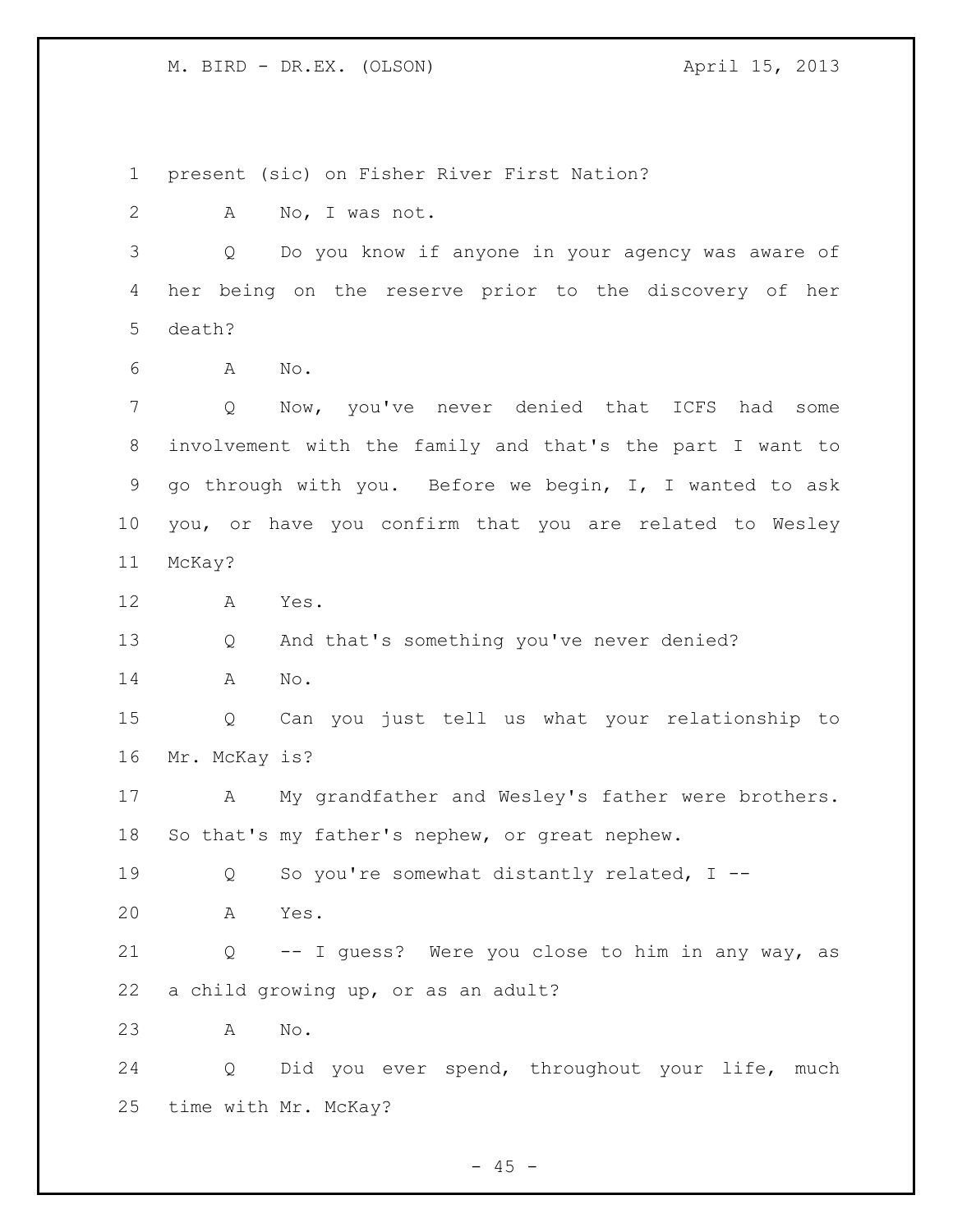A No. Q How often, during any given year, would you have a conversation with him? A Not too often. Maybe -- I don't recall him, like, remember him, growing up as a child, being in the community, or yeah. Q You, I understand you have a large family on the reserve? A Yes, I do. Q Okay. So you're related to a number of people on reserve? A Yes. Q Some of whom, I understand, you're close to, close with? A Yes. Q And some who you are not so close with? A Yes. Q Okay. You would have family gatherings? A Yes, we did. Q All right. Had you ever provided services, to your knowledge, to any member of Wesley McKay's family, aside from your one involvement that we're going to talk about shortly, Child and Family Services, services -- A Um-hum. Q -- in a professional capacity?

 $- 46 -$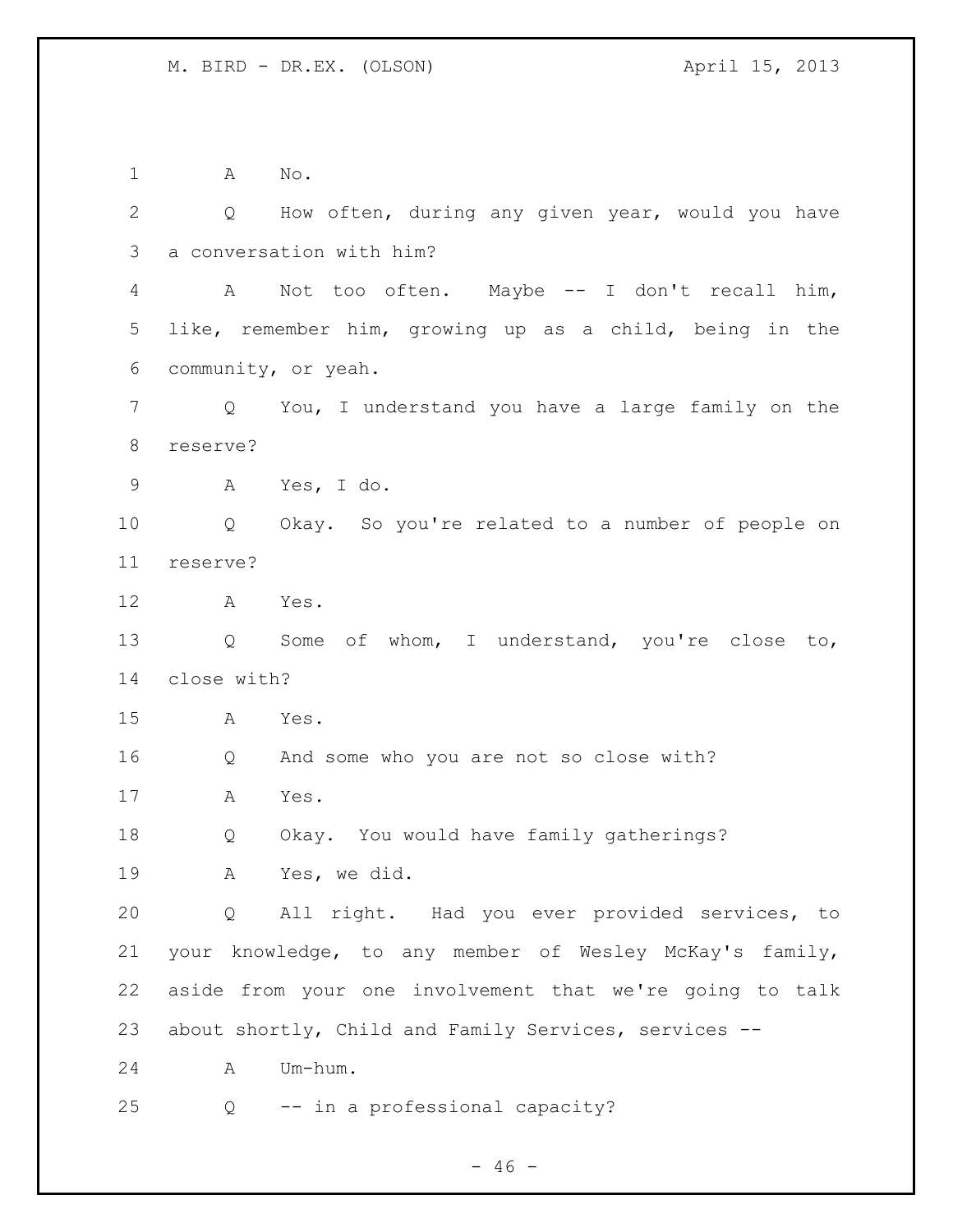1 A I don't recall. Q Okay. Just as a, sort of a broad overview, before we get into the specifics, your involvement in this matter resulted in having DOEs number 1 and DOE number 3 and I think you have a key in front of you -- A Yes. Q -- you see it? 8 A Yes. Q So I'm going to do my best to refer to them as, as DOEs. So your involvement resulted in having these two children returned from Fisher River, to their mother, DOE number 3, in Winnipeg, in July of 2005? A Yes. Q Okay. Now, by that time, we all know that Phoenix Sinclair had already been murdered; right? A Um-hum. Q Now, and I know you, you've had a chance to review the notes you took concerning that incident? A Yes. Q We'll go through them in a minute. But before we do that, can you tell me if you have any independent recollection of your involvement in this particular matter? A I remember some, yes, yes. Q Some parts? Some parts you -- A Yeah --

- 47 -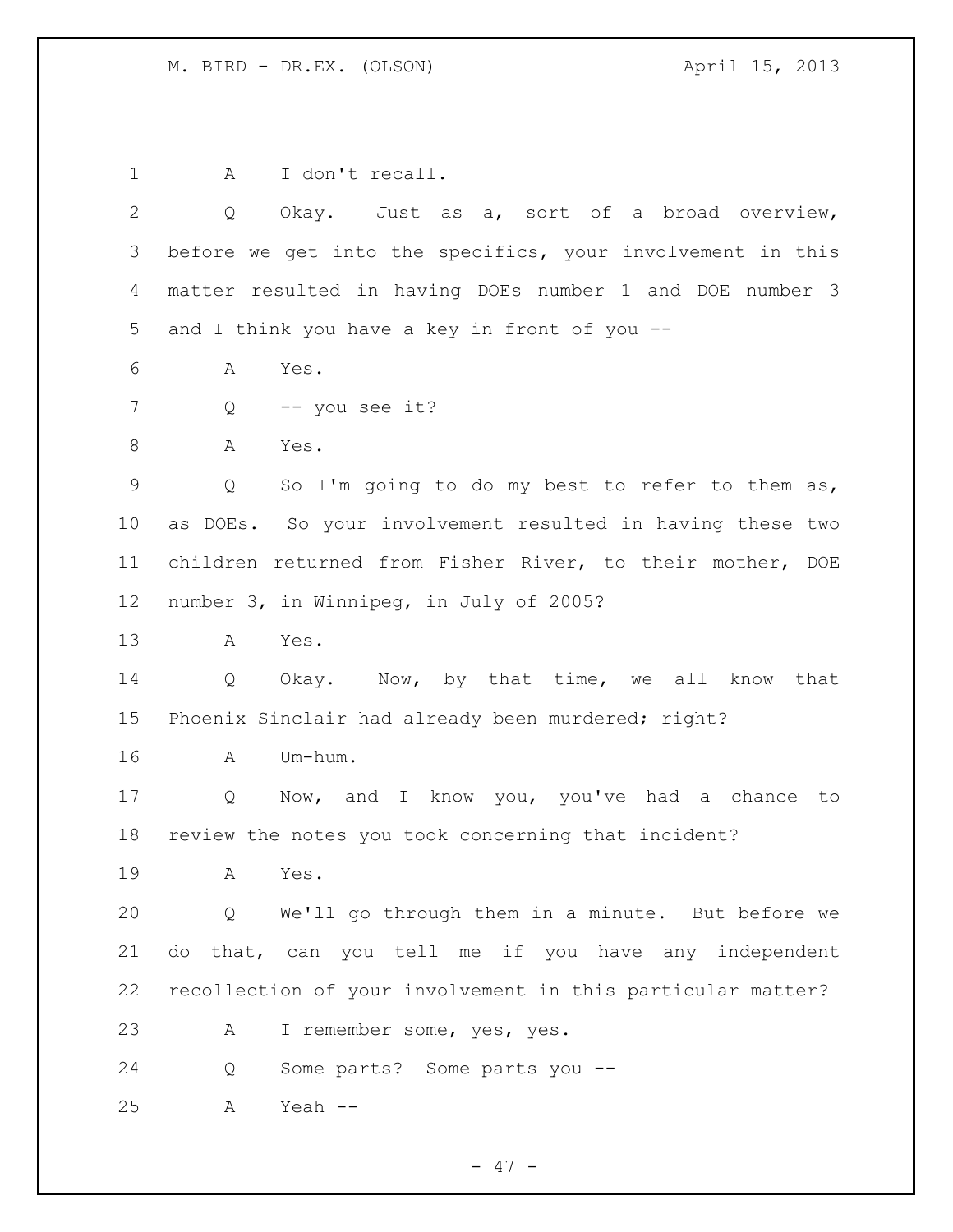Q -- don't -- A -- some are -- Q -- remember? 4 A -- (inaudible). Q Okay. When you reviewed your notes, was there anything you remembered independently that you didn't see written down in your notes? 8 A No. Q Okay. So when we review your notes, in other words, we're going to be reviewing everything that you remembered? A Right. Q Is there any reason why parts stick out in your, in your memory? Parts of this matter? A Is there any reason why? Q Yeah. A No. Q Okay. A No. Q Was there anything special about your, about what, what happened when you returned, when you had the DOEs returned to Winnipeg? A No. Q No? Okay. And just before I go to you notes, I asked you about your, your knowledge of Wes McKay --

 $- 48 -$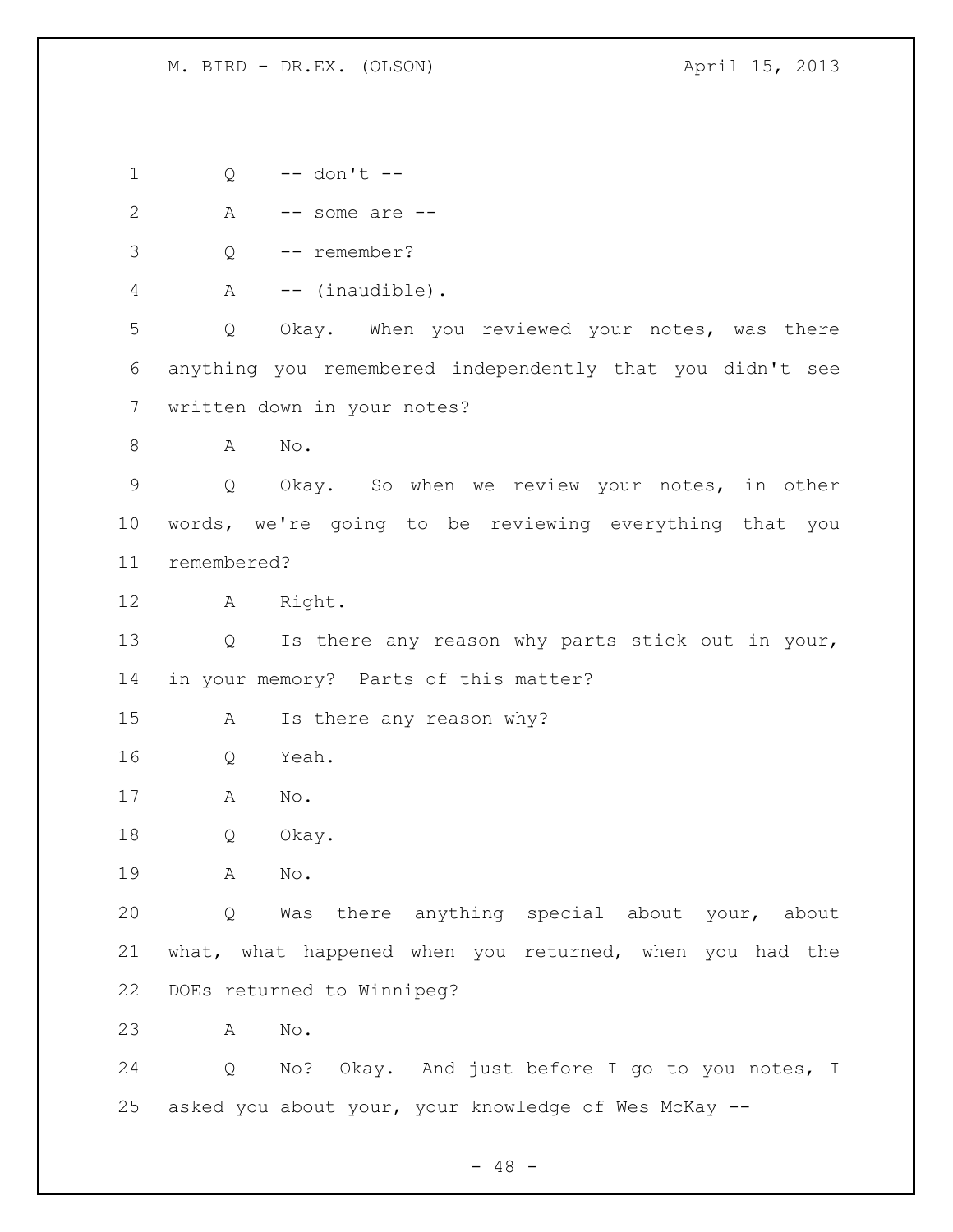1 A Um-hum. Q -- when, when did you learn that he was in Fisher River? A I was over at my mom and dad's one day and he, and he came there. Q And who are your, who are you mom and dad? A I'd prefer not to say my parents' name, if possible. Q It's not too important. A Yeah. Q So you're over there -- A Yeah. Q -- for, for what? Is it for a gathering? A Yes, no, I just happened to stop, stop by to visit my parents and then he just, he just came there. Q Okay. A Yeah. Q Were you expecting him to be there? A No. Q Okay. Did you know who he was? A Yes. Q Okay. And tell me about -- was he with anybody? A No, he was alone. Q Okay. And what do you remember about that? A He, he came in and I just remember him asking how

 $- 49 -$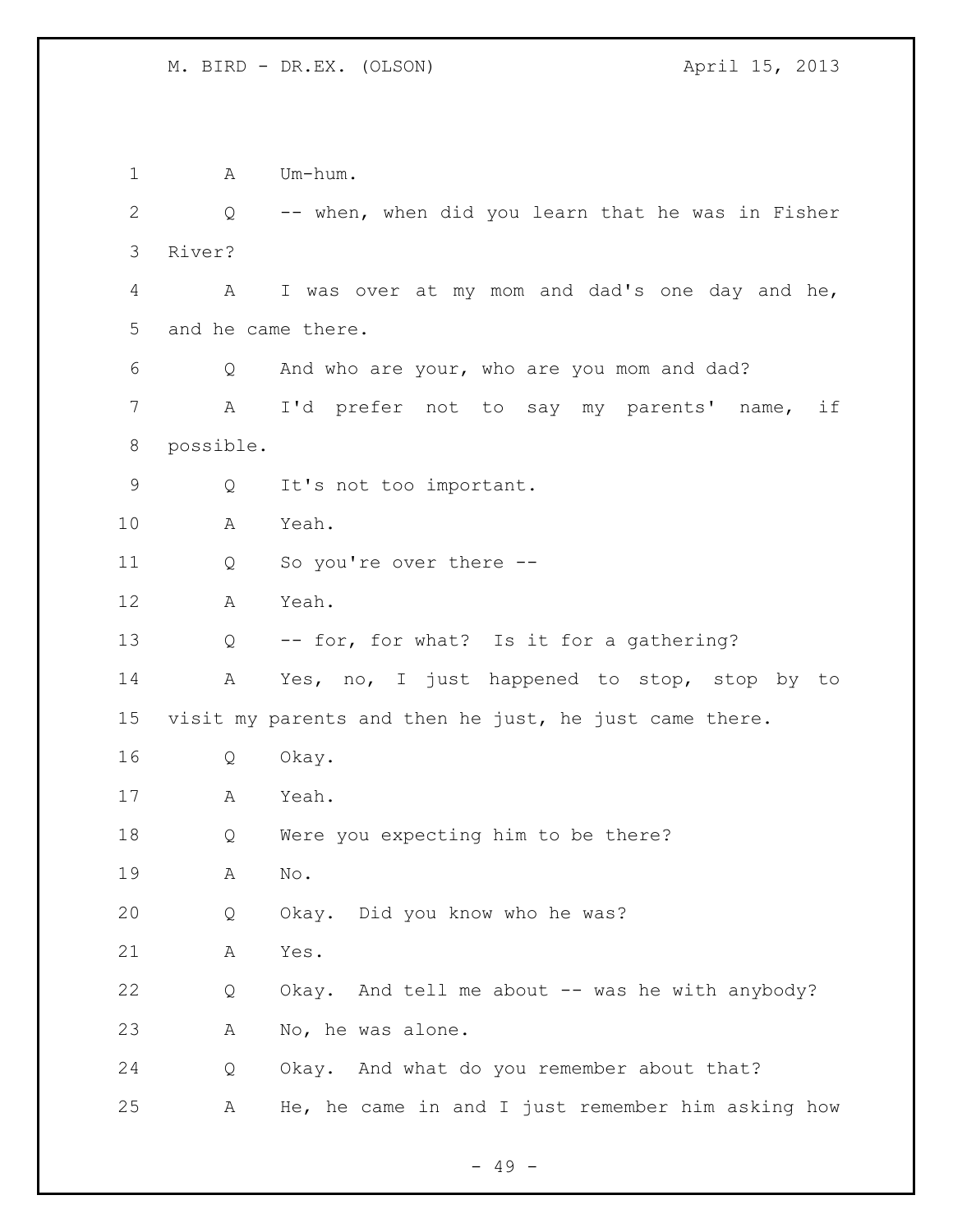I was doing and I just told him I was doing good and we started talking about his, his work, about truck driving. Q Okay. A And then he kind of started talking about, about his work and then about buying hookers and that, on, like, on his road trips, so -- Q About -- A -- after that I just didn't pay attention to him. Yeah. Q He started talking about buying prostitutes -- A Yeah -- Q -- on his road trips? 13 A -- about his, yeah, on his trips and that, so -- Q Is there anything else you remember from that conversation? A No, I just -- Q Did he talk about having a girlfriend? A No -- Q Okay. A -- don't recall. Q Do you remember what time of year this was? A It was -- I know it was sunny out, it was a nice 23 day out. It was hot out that, that day. Q Okay. Do you know where he was staying at the time?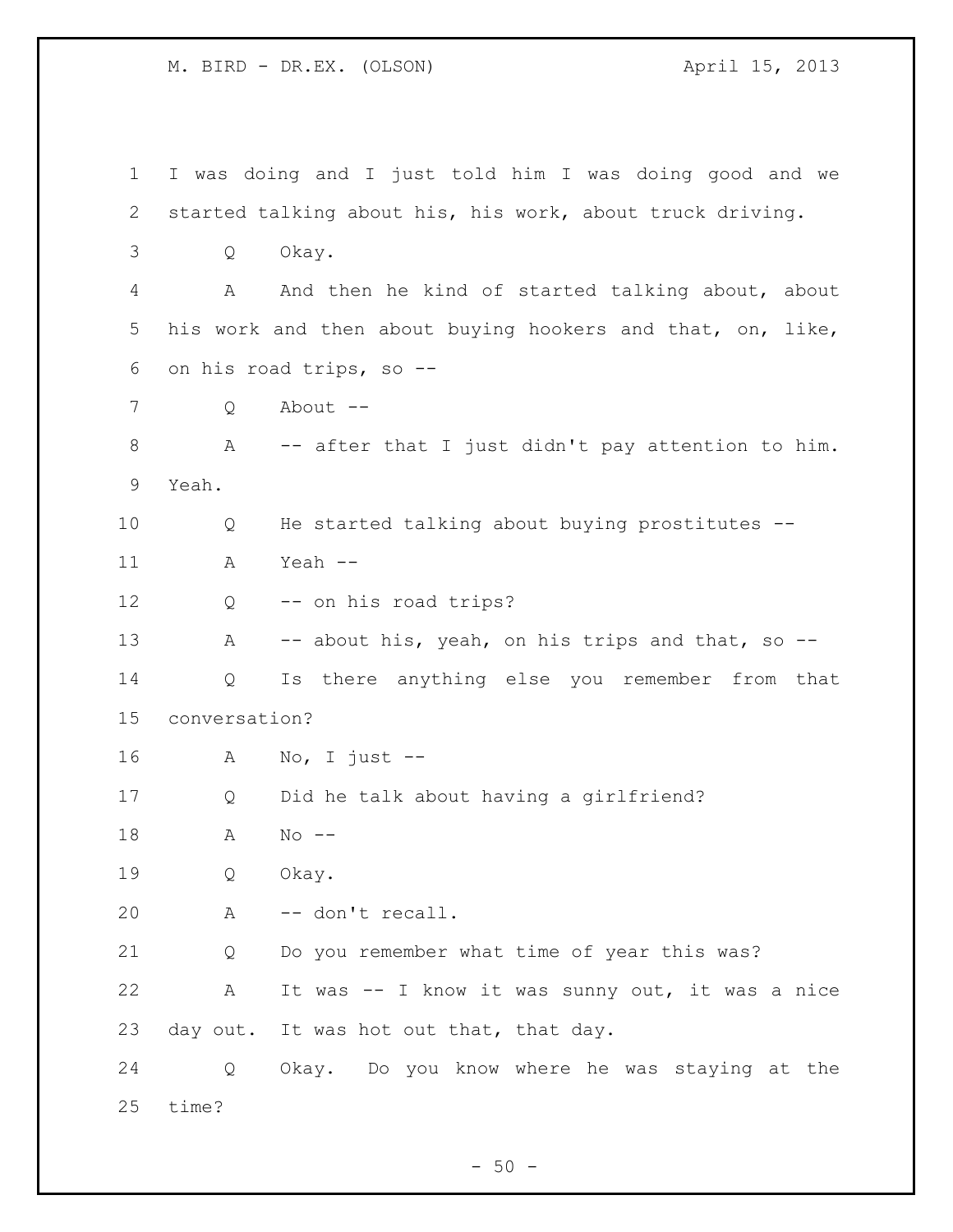M. BIRD - DR.EX. (OLSON)  $\lambda$  April 15, 2013

 A I, see, I'm pretty sure he might have been at his brother's place. Q Okay. A Yeah. Q Are you able to tell his brother's name? A Bill. Q Bill? 8 A Yeah. Q And you said he wasn't with anybody else? A No. Q And he never mentioned Samantha Kematch? A No. Q And he never mentioned Phoenix Sinclair? A No. Q And at that point in time, did you know Samantha Kematch? A No. Q Okay. Did you know Wes McKay had any children? A No, not at that time. Q Okay. Did you know he had any former wives or spouses? A No. Q Okay. Now, did you see Wes McKay or know that he was staying with somebody in Fisher River prior to your being involved with the transport of his children back to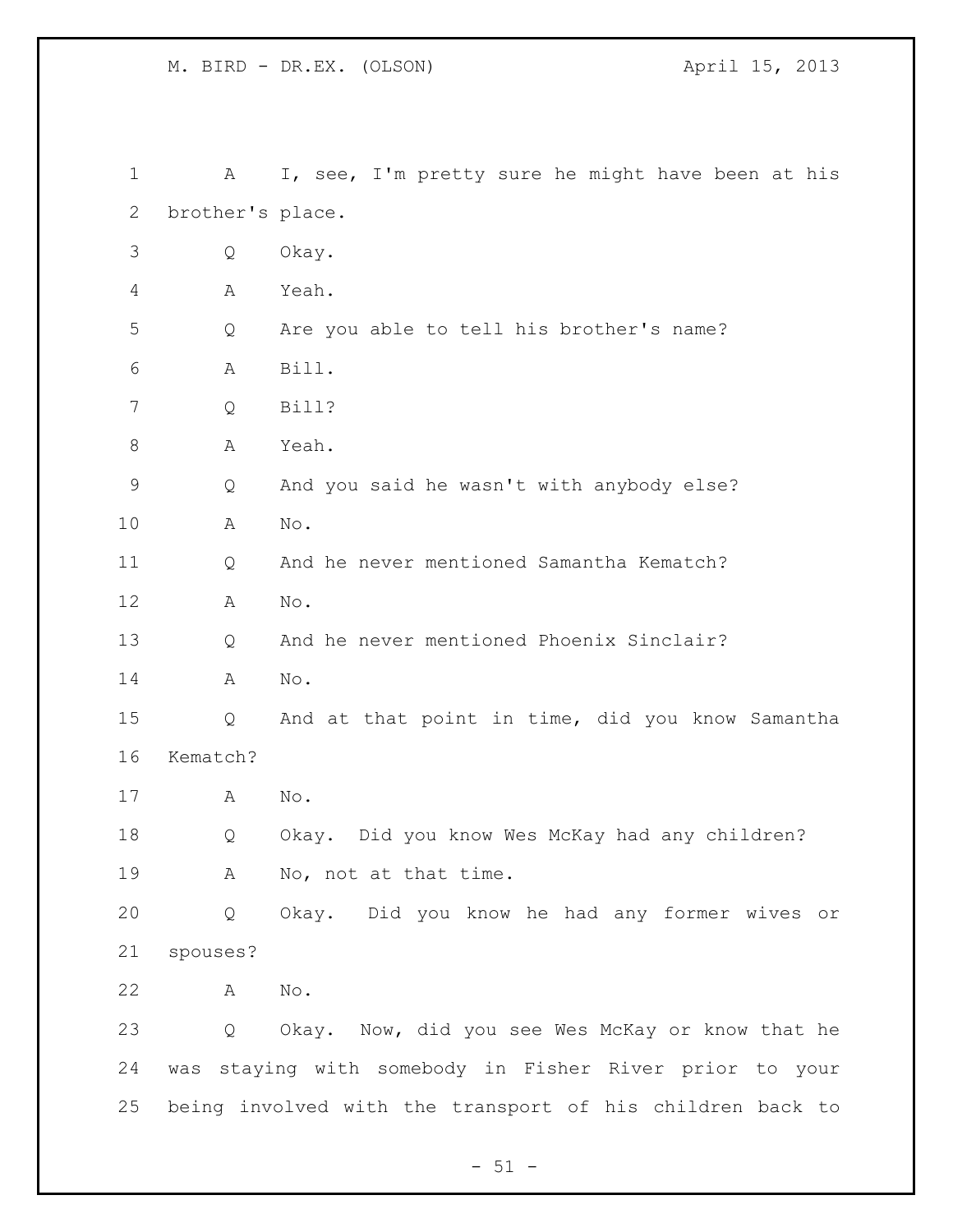Winnipeg in July? A Did I know? Q Did you know? A Yes. Q Okay. And how is it you knew? A Well, I guess the day from the, I showed up at my mom's and just -- 8 Q Okay. When, when was that? A The day I stopped by to visit. Yeah, when he just showed up there -- 11 O Um-hum. 12 A -- that's when I knew he was in the community, yeah. Q The time you just told us about now? A Yes. Q Okay. That's -- you -- that's, that's when you learned he was in the community -- 18 A Um-hum. Q -- he -- THE COMMISSIONER: And how long, how long before the children were returned was that, approximately, or could you remember? 23 THE WITNESS: No, I can't remember. 24 THE COMMISSIONER: I mean, was it, was it several months, or, or, or years, or, or do you know?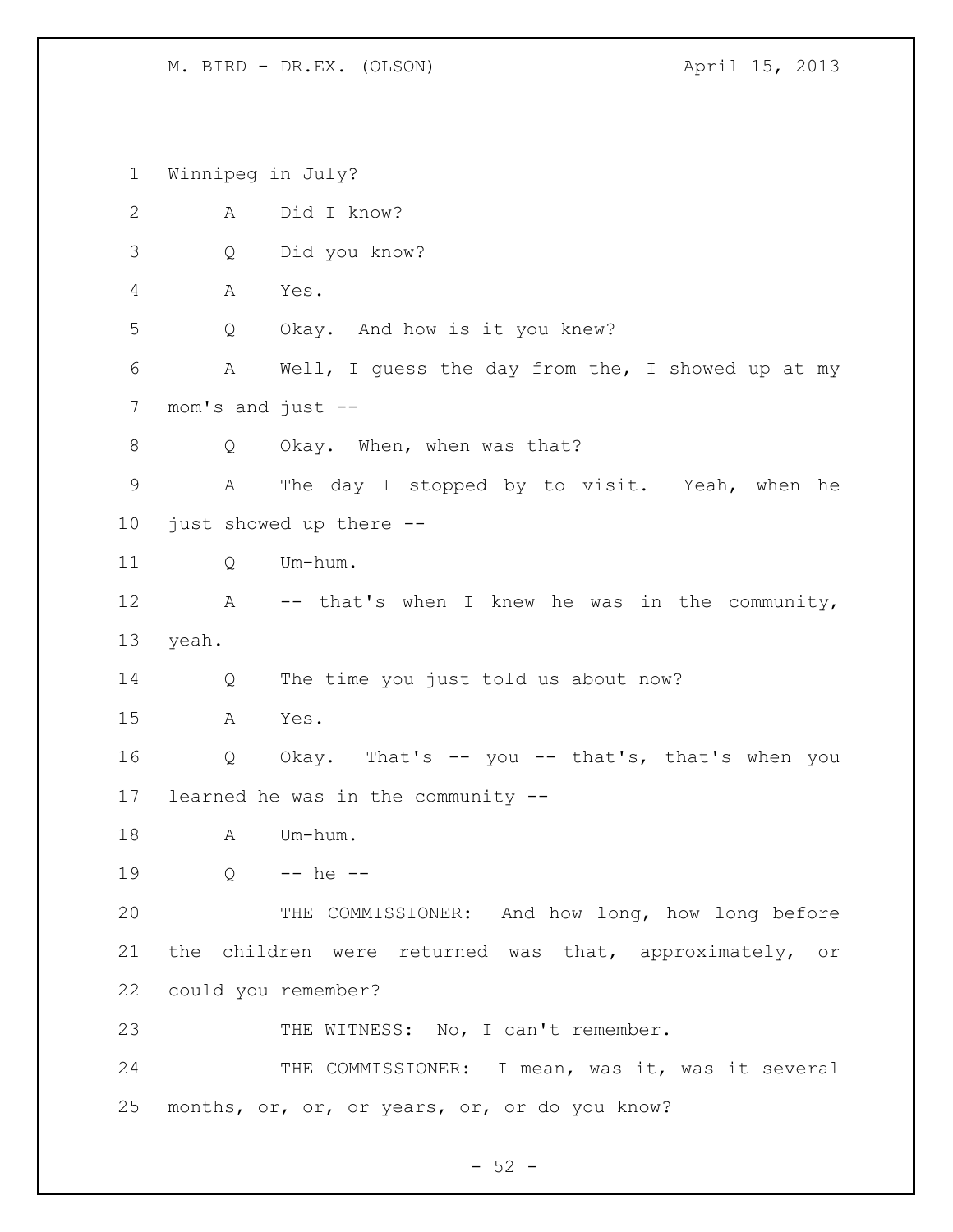1 THE WITNESS: Maybe several months, maybe, three, four months. 3 THE COMMISSIONER: You're not sure? THE WITNESS: I'm not too sure. BY MR. OLSON: Q Okay. Between that time, the time you just told us about, and July, July 13, 2005, when the children were returned to Winnipeg -- A Um-hum. Q -- did you learn anything more about Wes McKay being in the community? A Learn anymore about him -- Q Yeah. A -- being in the community? Q Did you see him again? A Not, not until August. 18 Q August, so after --19 A After, yeah. Q -- okay, that's what I was trying to get at. A Yeah, okay. Q Okay. So, so the next time you become aware of Wes McKay is after the July return of the children? A Yes.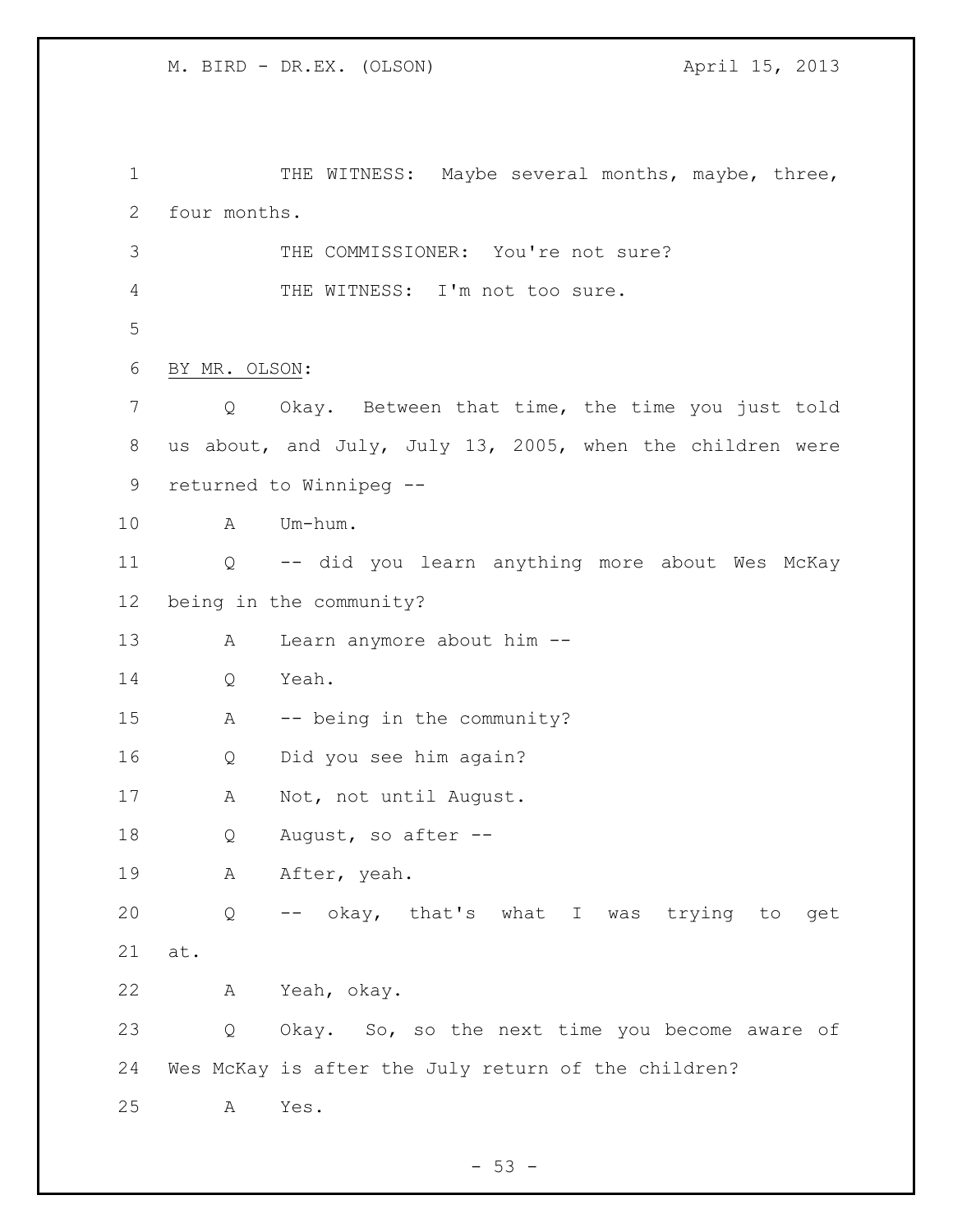| $\mathbf 1$ | Q                 | Okay. So let's go to -- sorry, before we do            |
|-------------|-------------------|--------------------------------------------------------|
| 2           |                   | that, were you aware of Samantha Kematch being in the  |
| 3           |                   | community anytime before the children were returned to |
| 4           | Winnipeg?         |                                                        |
| 5           | A                 | Before they were returned to Winnipeg?                 |
| 6           | Q                 | Right.                                                 |
| 7           | Α                 | I knew after when, after July, like --                 |
| 8           | Q                 | Oh, so some $--$                                       |
| $\mathsf 9$ | $\mathbb A$       | -- yeah.                                               |
| 10          | Q                 | -- time after?                                         |
| 11          | Α                 | Yeah.                                                  |
| 12          | Q                 | Okay.                                                  |
| 13          | Α                 | Yes.                                                   |
| 14          | Q                 | So you have, in front of you, your file of your        |
| 15          | involvement --    |                                                        |
| 16          | A                 | Um-hum.                                                |
| 17          |                   | Q -- and what I'd like you to turn to -- I think I     |
| 18          |                   | have a sense of how your file would have come together |
| 19          | and --            |                                                        |
| 20          | A                 | Um-hum.                                                |
| 21          | $Q \qquad \qquad$ | -- I just want to get it -- I just want that           |
| 22          |                   | confirmed. If you could turn to page 34588?            |
| 23          |                   | If you can put that on the screen?                     |
| 24          |                   | UNIDENTIFIED PERSON: Sorry, Ms. Bird, that's at        |
| 25          |                   | tab 6 in the binder that's in front of you.            |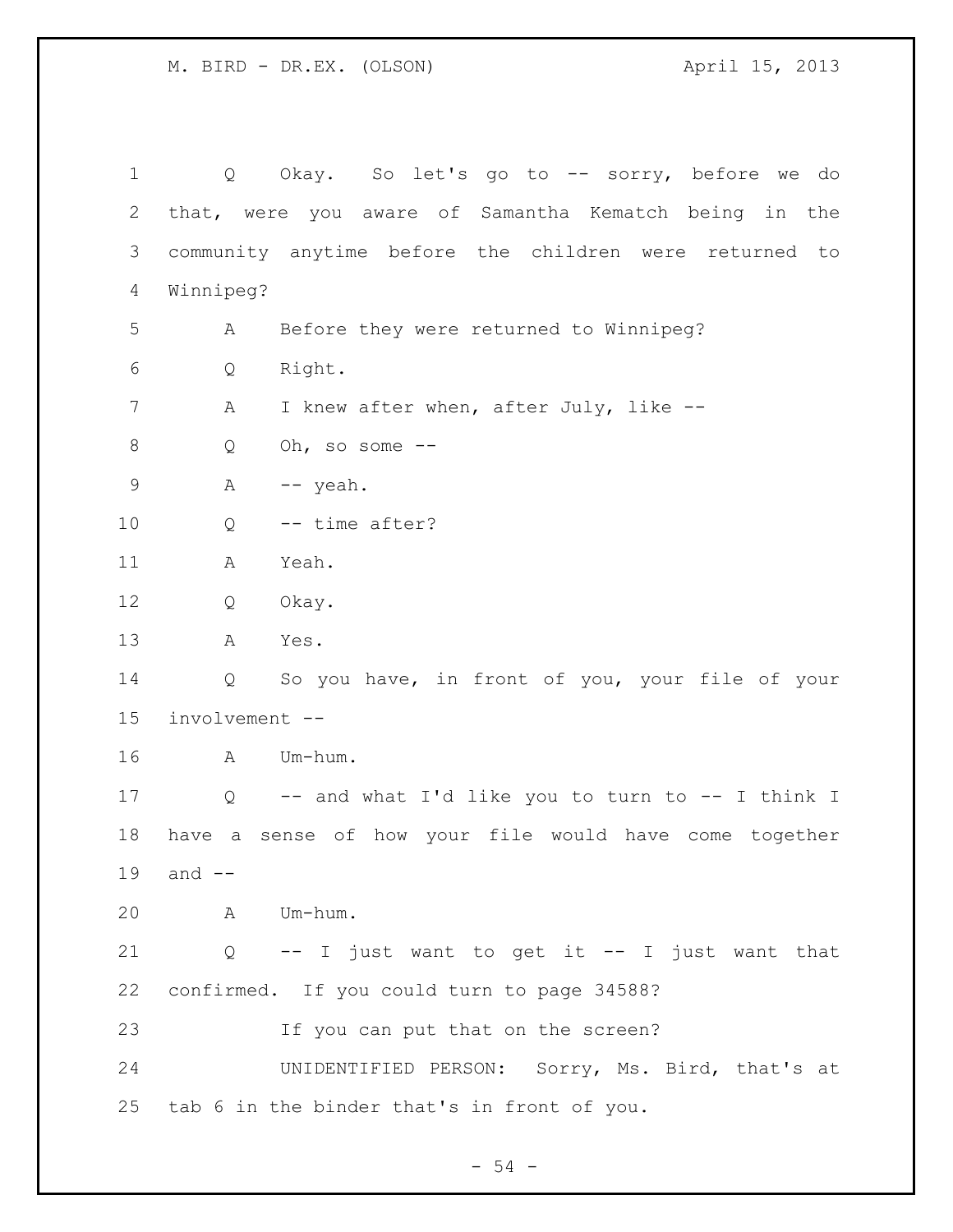1 THE WITNESS: Six? UNIDENTIFIED PERSON: At tab 6, if you also want to look at the, the hard copy. But it's on the screen as well. 5 THE WITNESS: Okay. BY MR. OLSON: Q So is this -- this is a referral source of information? A Yes. Q Is this the first form you fill out when you get a call? A Yes. 14 Q Okay. Or a walk-in, or whatever? A Yes. Q The first time information comes in about a child, you grab this form and you start filling it out; is that how it works? A That's the intake. Q This is the intake? And would it be you who would have filled out this information? A Yes. Q Okay. And so this, if you look on the bottom, it says: 

 $- 55 -$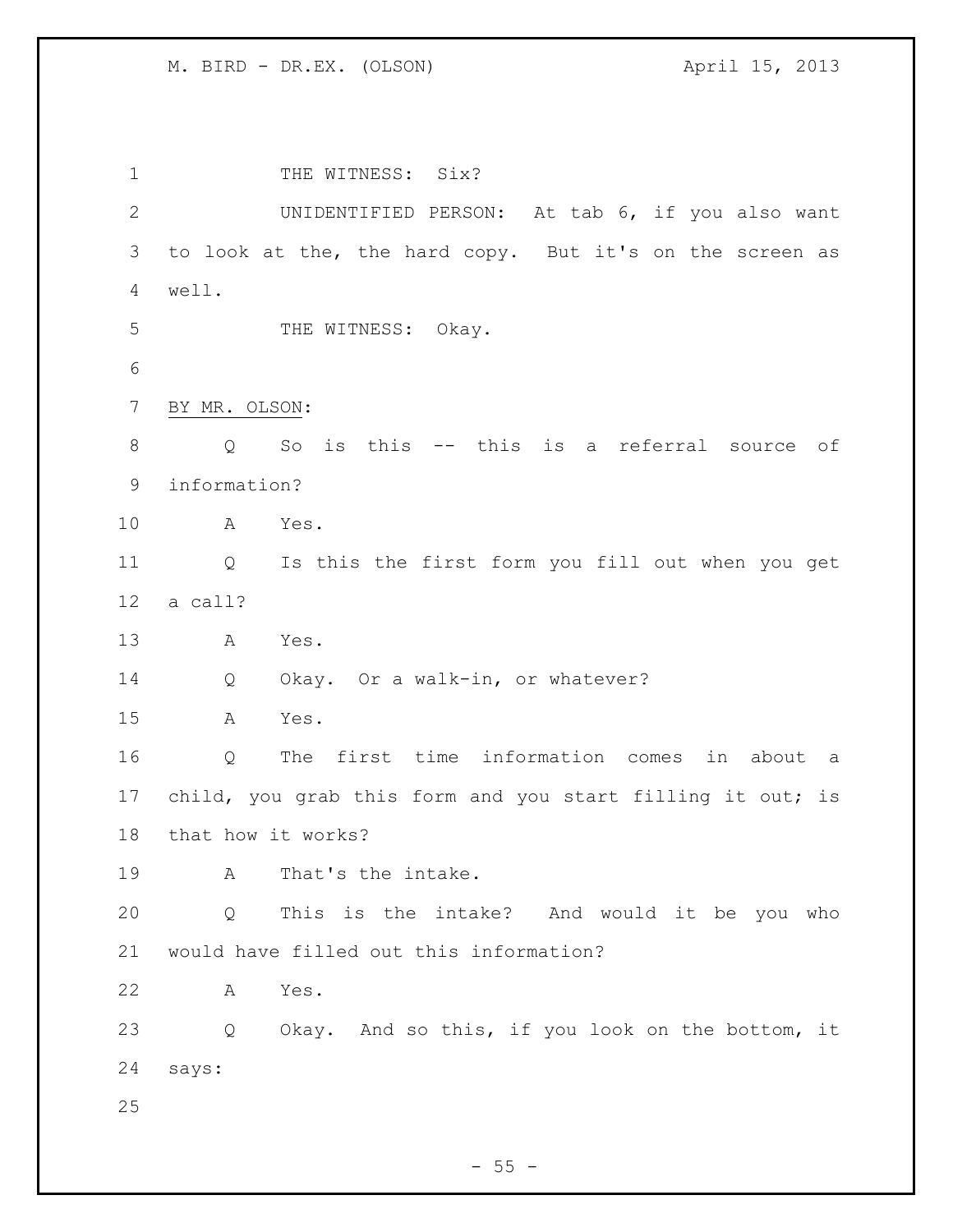| $\mathbf 1$  | "Intake Paper Form  1 of 13"                               |
|--------------|------------------------------------------------------------|
| $\mathbf{2}$ |                                                            |
| 3            | Um-hum.<br>A                                               |
| 4            | And indeed, if you count it up, it's 13 pages?<br>Q        |
| 5            | Um-hum.<br>A                                               |
| 6            | So let's just take a minute to (inaudible) -- so<br>Q      |
| 7            | we have this 13 page form, that's the intake.<br>The next  |
| 8            | thing that you're going to fill out, it's going to be your |
| 9            | contact notes?                                             |
| 10           | A<br>Yes.                                                  |
| 11           | That starts at page 34612?<br>Q                            |
| 12           | And if you, if you look on the screen, you'll,             |
| 13           | you'll see it.                                             |
| 14           | Oh.<br>A                                                   |
| 15           | So that, that would be the first page of your<br>Q         |
| 16           | notes and they're, they go, they're two pages long, if you |
| 17           | scroll down, please, one next, one more page, all the way  |
| 18           | to the bottom, you'll see a signature. And your signature  |
| 19           | there?                                                     |
| 20           | Α<br>Yes.                                                  |
| 21           | And then reviewed by Violet Sinclair?<br>Q                 |
| 22           | Yes.<br>А                                                  |
| 23           | And if you scroll back up to the top, see the<br>Q         |
| 24           | date of July 12th?                                         |
| 25           | Yes.<br>Α                                                  |

- 56 -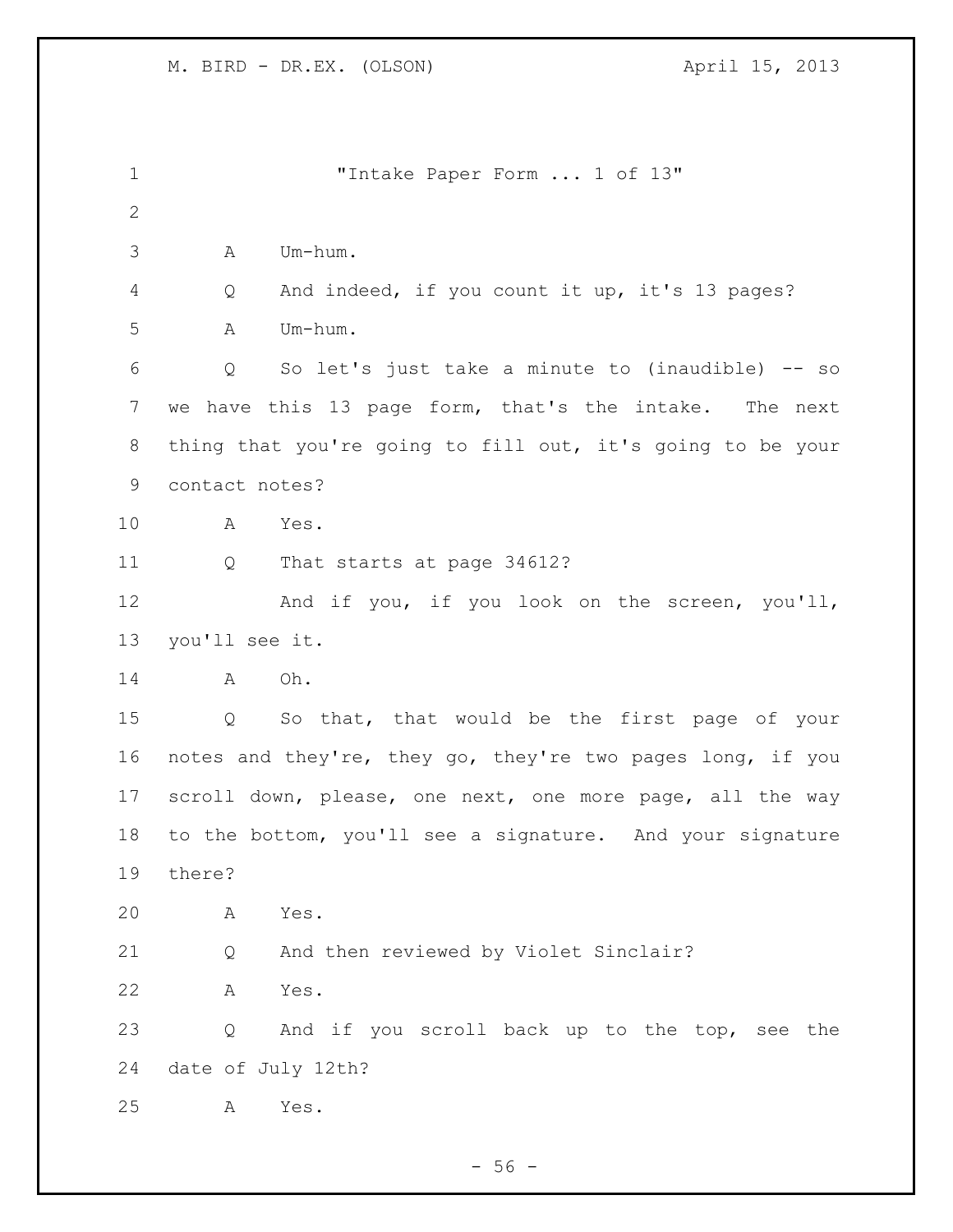Q Okay. So that's the second thing, your contact note? A Um-hum. Q And then, if you go to page 34611, this is, this is, is kind of, sort of an addendum -- A Um-hum. Q -- that you added to your note. It's dated July 13, 2005 and if you scroll down please, it has your signature on it, but it doesn't have a reviewed by signature? A Yes. Q Okay. So these, this would be -- first you have your -- the first document I referred you to, your referral source information -- A Um-hum. Q -- and then your contact note and then your addendum. Those -- that's basically your file? A Yes. Q Okay. So I'm going to -- and then Violet Sinclair, who went out with you on this call, she has her contact notes and also there is a closing summary form. Let's take a quick look at that. That's at page 34586. This is the closing summary form. This is a document that every file should have when it's being closed; is that right?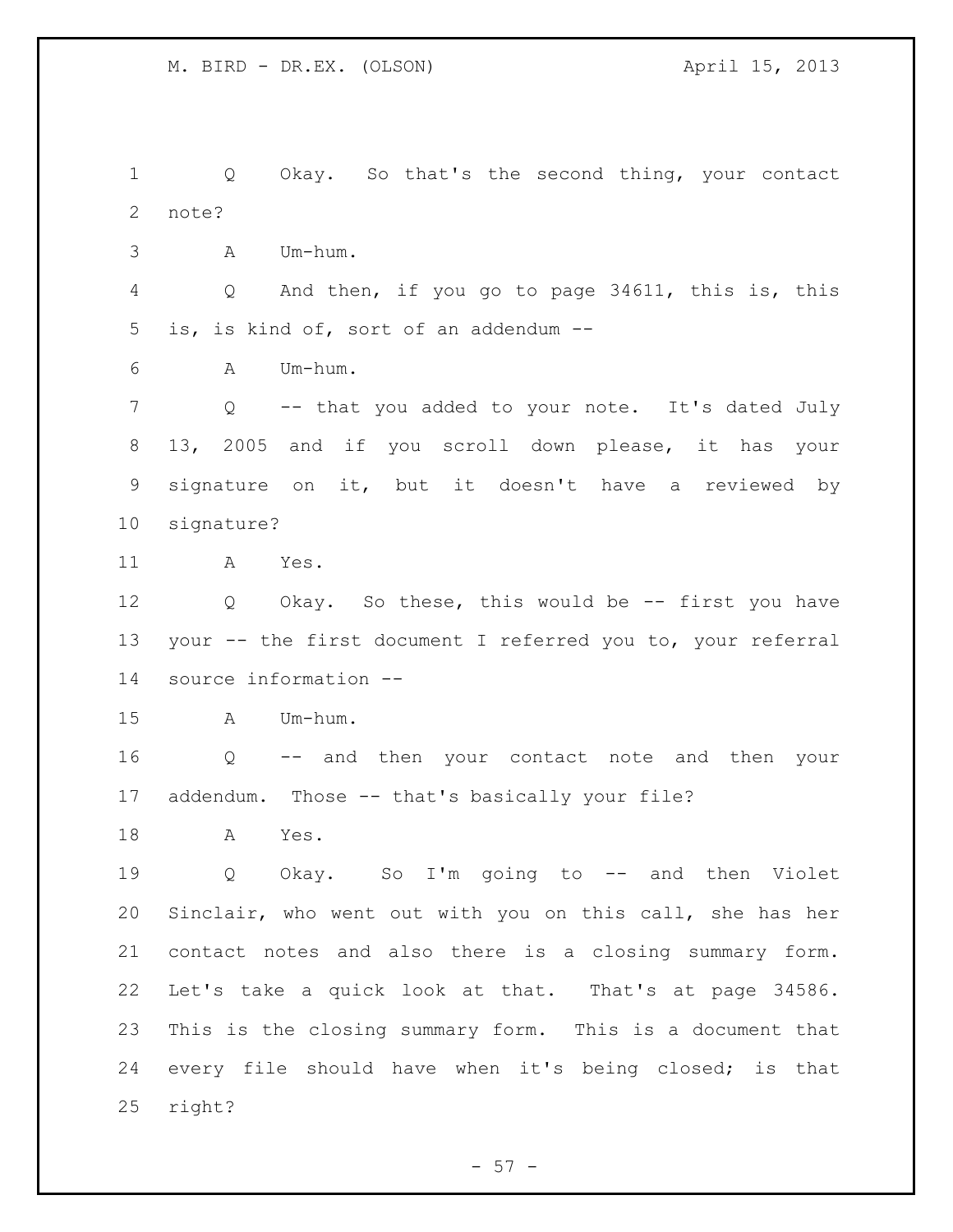A Yes.

 Q Okay. And so this, is the document that you filled out, or did Violet Sinclair fill it out? A Violet Sinclair filled it out. Q Okay. And this was done sometime after the involvement ended. If you look, dated closed, it says March 6, 2006? A Yes. Q And I'll ask you about that a little later, but this would be the last document in the file? A Yes. Q Okay. So let's go back then to the referral source information document at page 34588. 14 A All right. Q So on the top of the page, this looks like a form that came off a computer, but my understanding is it would have just, would, would have just been printed off and you fill it out by hand? 19 A They had copies made. Q Okay. A There was copies that were -- yeah. Q So you have copies of these sitting at your desk for when calls come in? A At the -- they're put in a file and I just go get them.

 $-58 -$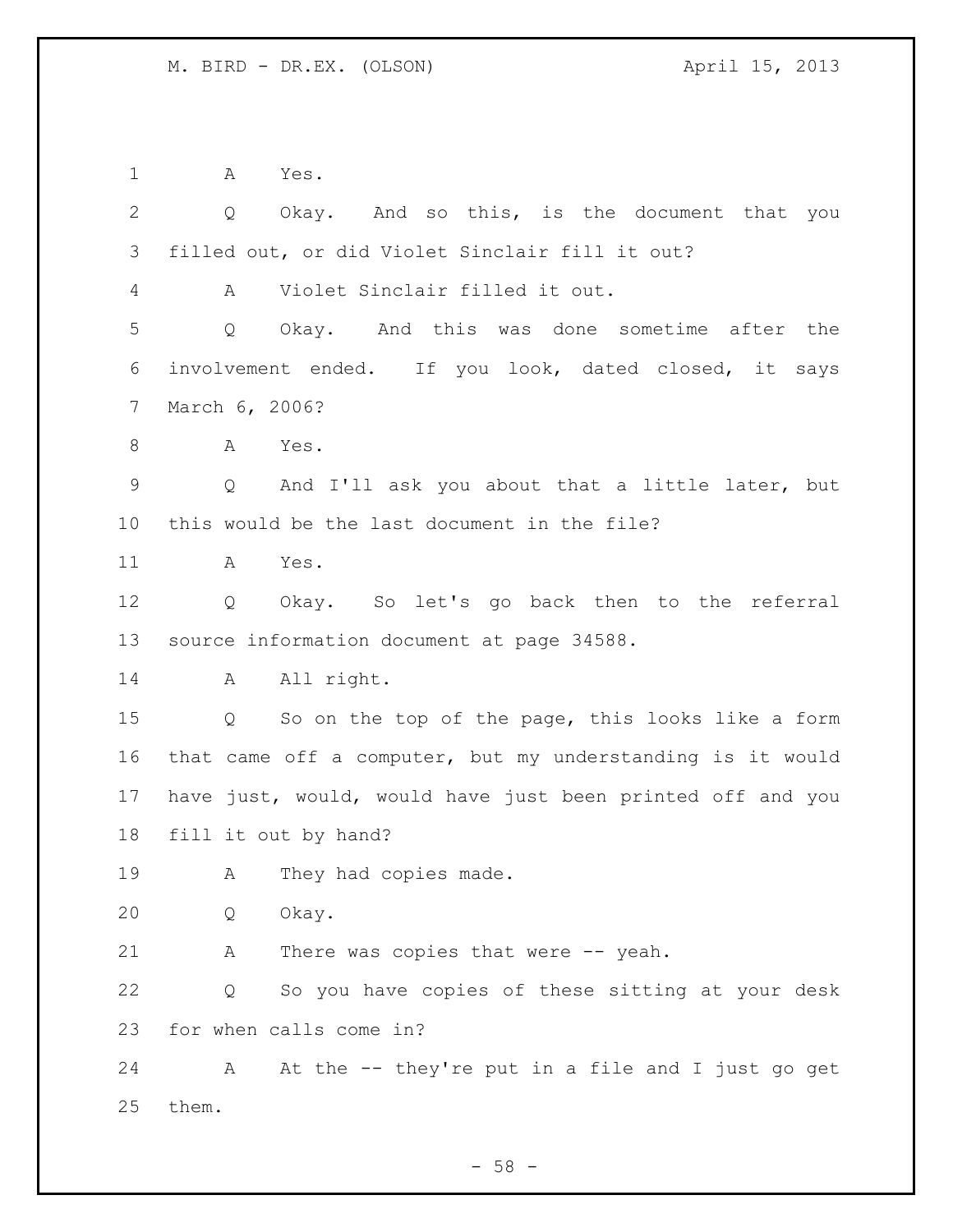Q Okay. A (Inaudible). Q Now, a call, a call came in, in this case; right? A Yes. Q Did a call come in straight to your desk, or did it go through reception? A It went through reception first. Q And is that how calls always come in? A Yes. Q Okay. What happens if two calls come in at the same time? What would happen at that -- A They would send the calls to who was available. Q Okay. I -- is there a hold feature so, so two calls come at the same time, one person's put on hold and the other one gets transferred? A Yeah, I think there was three lines, I think -- Q Okay. 18 A -- around that time. Q Was there always someone in the agency to take a call? A Yes. Q Okay. Twenty-four hours a day? A Yes, well, after 4:30, it was after hours. Q Okay. A Yeah.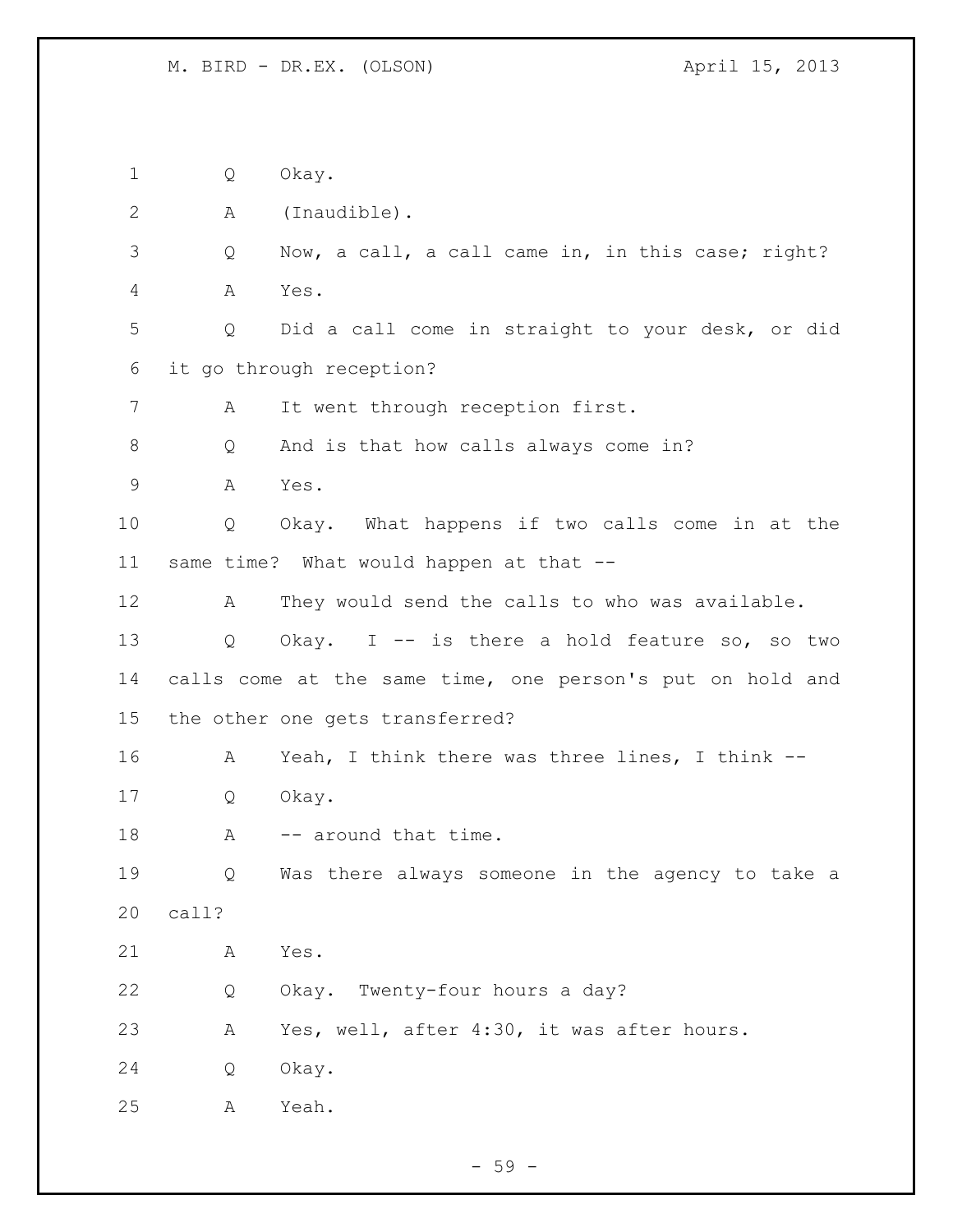1 Q Who handled the after hours calls? A It was workers, we put on a schedule. Q So when we look at this referral source information, referral date, July 12, 2005, time 10:55 a.m. and then the source of referral name, referral type. It's all been redacted for privacy? A Um-hum. Q Method, phone call, so there could be any number of methods -- A Yeah. Q -- a walk-in, or community, or whatever; right? A Yes. Q Now, you don't have anything filled in for referral source, location address? What would -- what kind of -- why would that be? A I guess I just forgot to fill it in. Q Okay. A Yeah. Q Is this normally where you would put information about the referral? A Yes, you would put the address and phone number. Q Okay. Referral source contact information, again, this would be a -- if you had information about the -- A Yes.

 $- 60 -$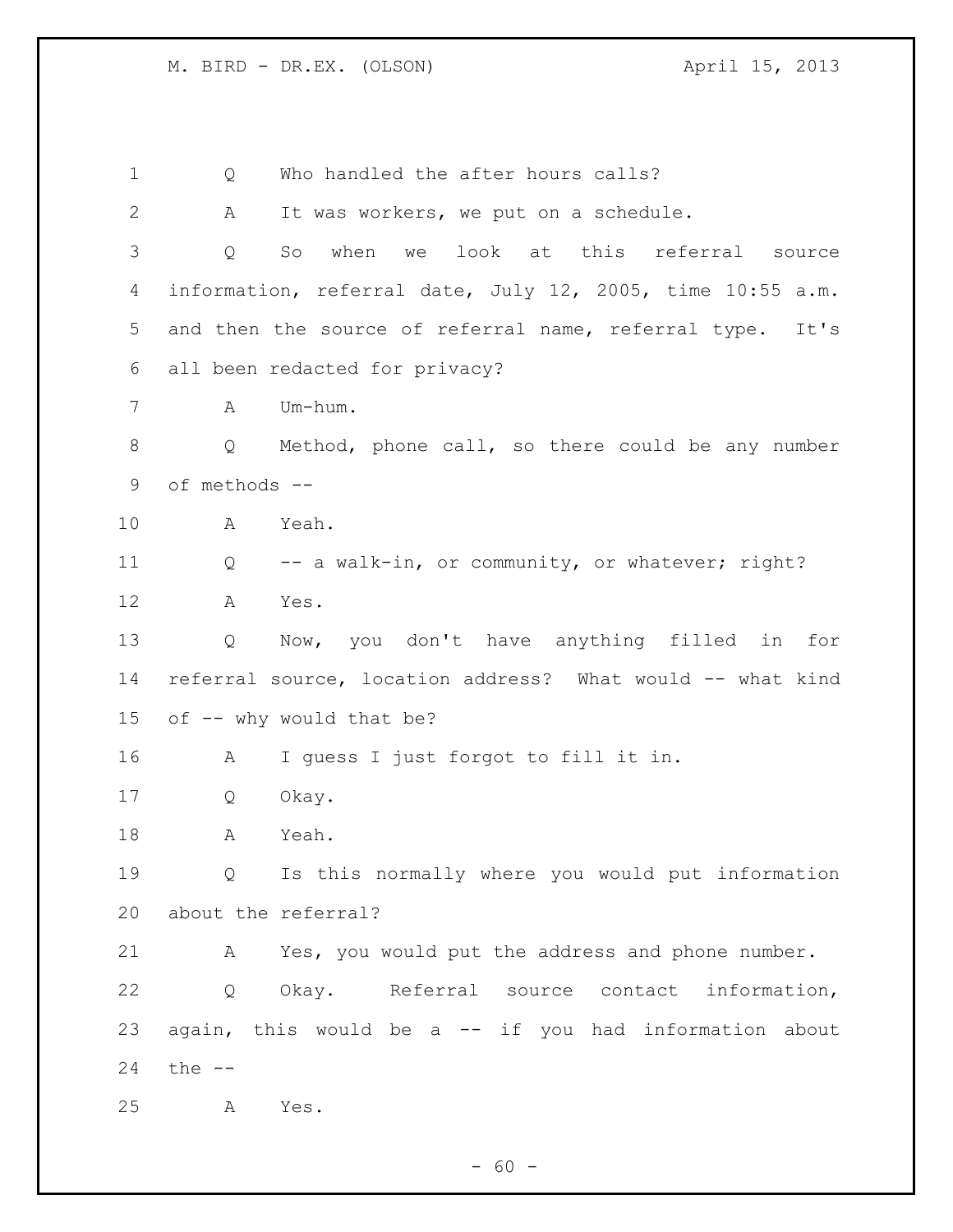Q -- referral source, you'd put it there? A Yes. Q If you couldn't get that information, or if the, the source of referral didn't want to give it up to you, would you still take down the referral? A Yes. Q Okay. Then it says, issue identified by referral source -- A Yes. Q -- and you have category, supervision; who came up with that category? 12 A They have a, a drop down box that we had had, attached to the intake. So there was categories and issues you had, you picked from. Q Okay. And I don't see it here. When you say there's a drop down box -- A Yeah. Q -- where, where would you see it? Is -- would it be on your computer screen? A I would just have a copy of that at, with, at my desk. Q So it'd be printed out and sitting beside -- A Always -- Q -- paper? A -- always have one with me every time, I use the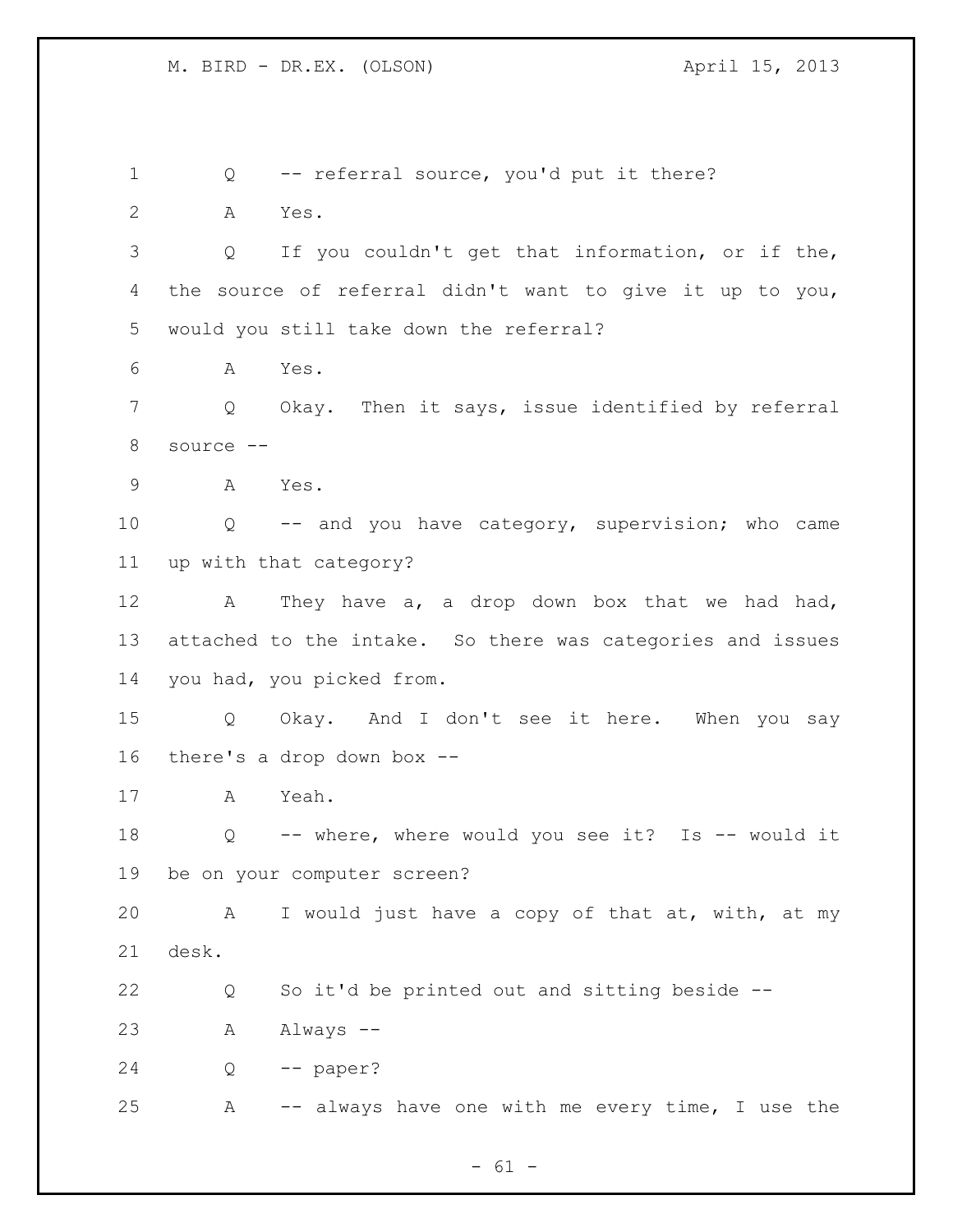same thing every time. If I did an intake, it'll be there. Q I see. A Yeah. Q Then under identified issues, inadequate care provider? A Um-hum. Q Is that the issue you identified from the, from a drop down box? A Yes. Q And then recommended response time, you have 24 hour? A Yes. Q Is that a response time you determined would be appropriate? A Yes. Q Was that based on it being an inadequate care provider, or, or how did you come up with that response time? A The, the call that came in this day, SOR had stated that she had phoned up there and the child, the boy who answered the phone, sounded to be about 10 or 11 years old. So just given that information, you want to respond right away, so due to the age. Like, we didn't have that -- it's what was identified at intake. Q Okay. What did that mean to you, the fact it was

 $- 62 -$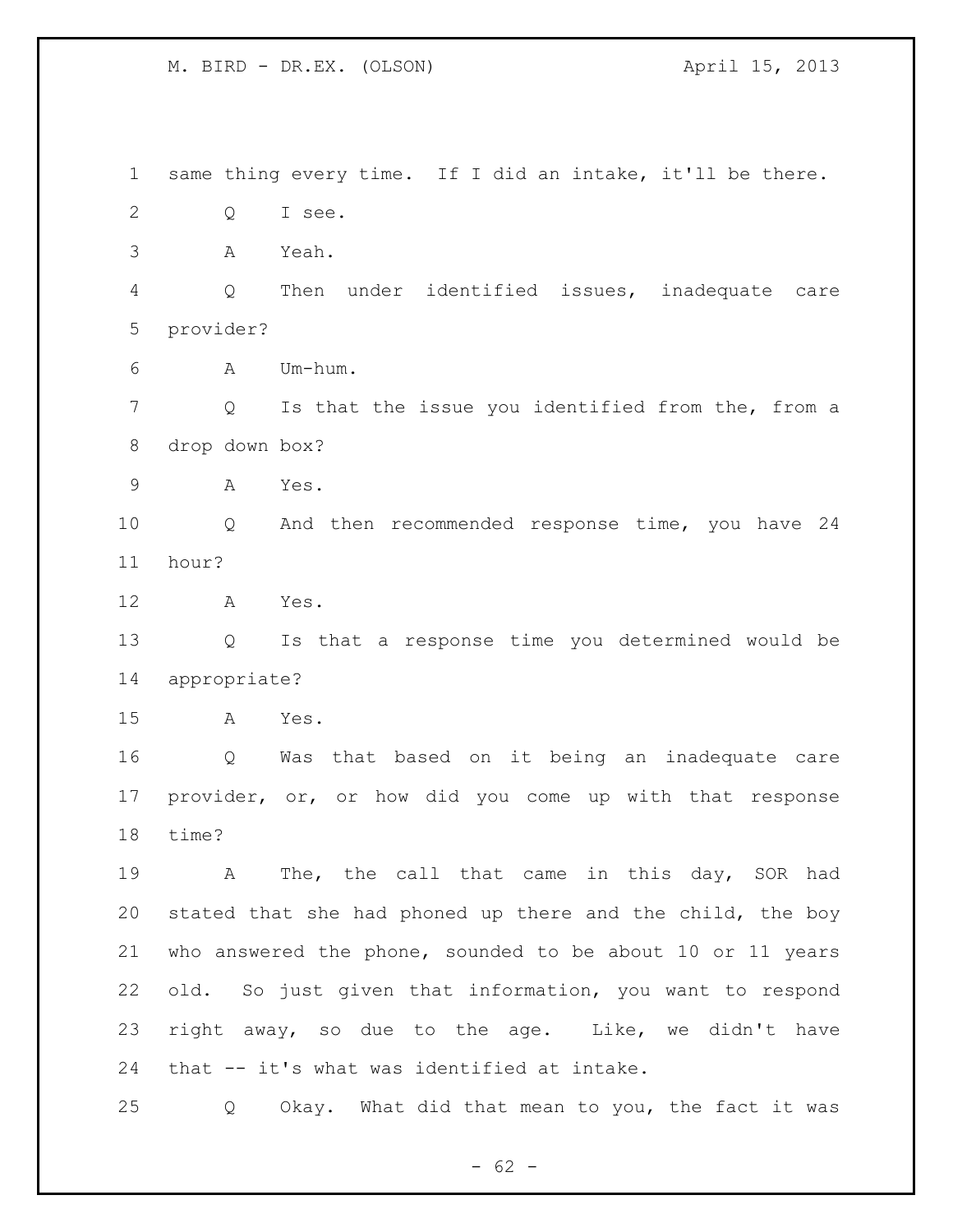24 hours?

 A It's immediate response. You -- I know it says 24 hours, you have 24 hours, but the sooner you get out there, the better you're able to respond, faster, and deal with -- yeah. Q Okay. A So -- 8 THE COMMISSIONER: Are you saying that the call came from a young boy? THE WITNESS: No, no, like I said, the referral source, at the -- 12 THE COMMISSIONER: Made reference to that? 13 THE WITNESS: -- yeah, yeah (inaudible). BY MR. OLSON: Q Just, just to clarify one thing and you can tell me if this is correct or not, did -- was this form that we're looking at now, was this actually filled in after you came back from the call? A It was filled out after I came back from the call. Q Okay. So you already knew that you were going out and  $-$  A Yes. Q -- and dealing with the call, because it was an

- 63 -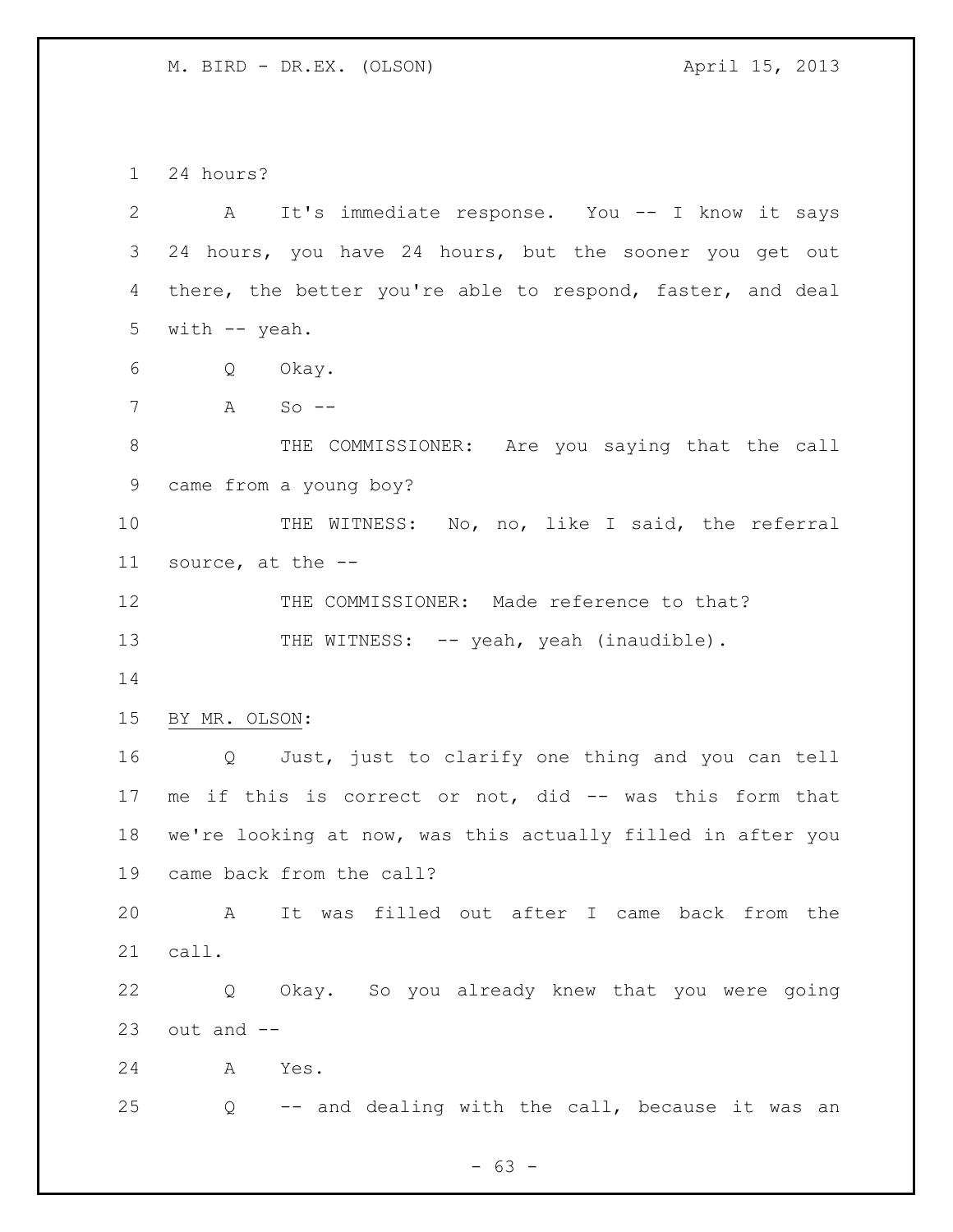urgent response -- A Yes. Q -- fill out -- A Yes. Q -- the form after? A Yes. Q Okay. Was that unusual, or was that something that was commonly done? A Depend on the call, if you had to respond immediately, you, you wouldn't sit there and do your intake. You'll do it when you get back to the office. Q I see. If you, if we go to the next page, page 34589 -- A Um-hum. Yes. Q -- under intake assignment, it says supervisor, should -- it's hard to read, but it says Phyllis Garson? A Yes. Q That was your supervisor? A Yes. Q You're the intake worker. Service area, Fisher River, service area 3, that's all pretty self-explanatory? A Yeah. Q And under family group, what, what is this here? What information --

 $- 64 -$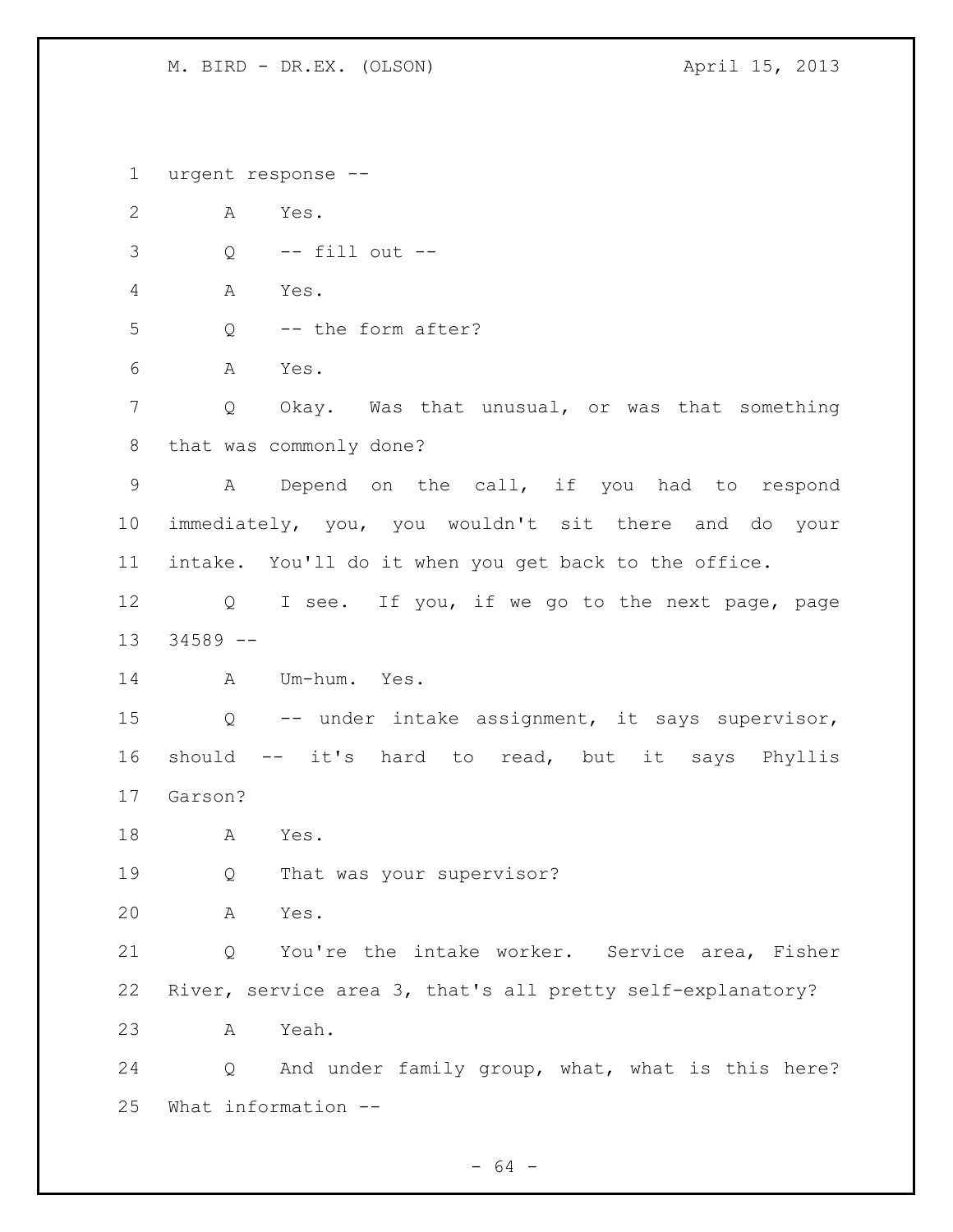A That --  $2 \qquad Q \qquad -- \text{ is this?}$  A -- that's the, the people identified as intake. Q So there'd DOE 1, DOE 2, Wesley McKay, who was the father and DOE number 3? A Yes. Q Okay. Now, I know you didn't, you didn't fill this out ahead of time, but when you got back, you filled it out? A Yes. Q Under the heading PCC completed, there is a check box? A Yes. 14 Q And none of these appear to be checked; what, 15 what does it -- what, what, what does that mean? 16 A PCC, that's prior contact check. Q Okay. What's a prior contact check? A I guess that's where you would see if there's anything, I don't know, check if we had a open file at the office, or anything, yeah. Q Okay. Is that something you could do on CFSIS? A Yes, you can. Q Did you do that in this case? A No, I did not. Q Any reason why not?

 $- 65 -$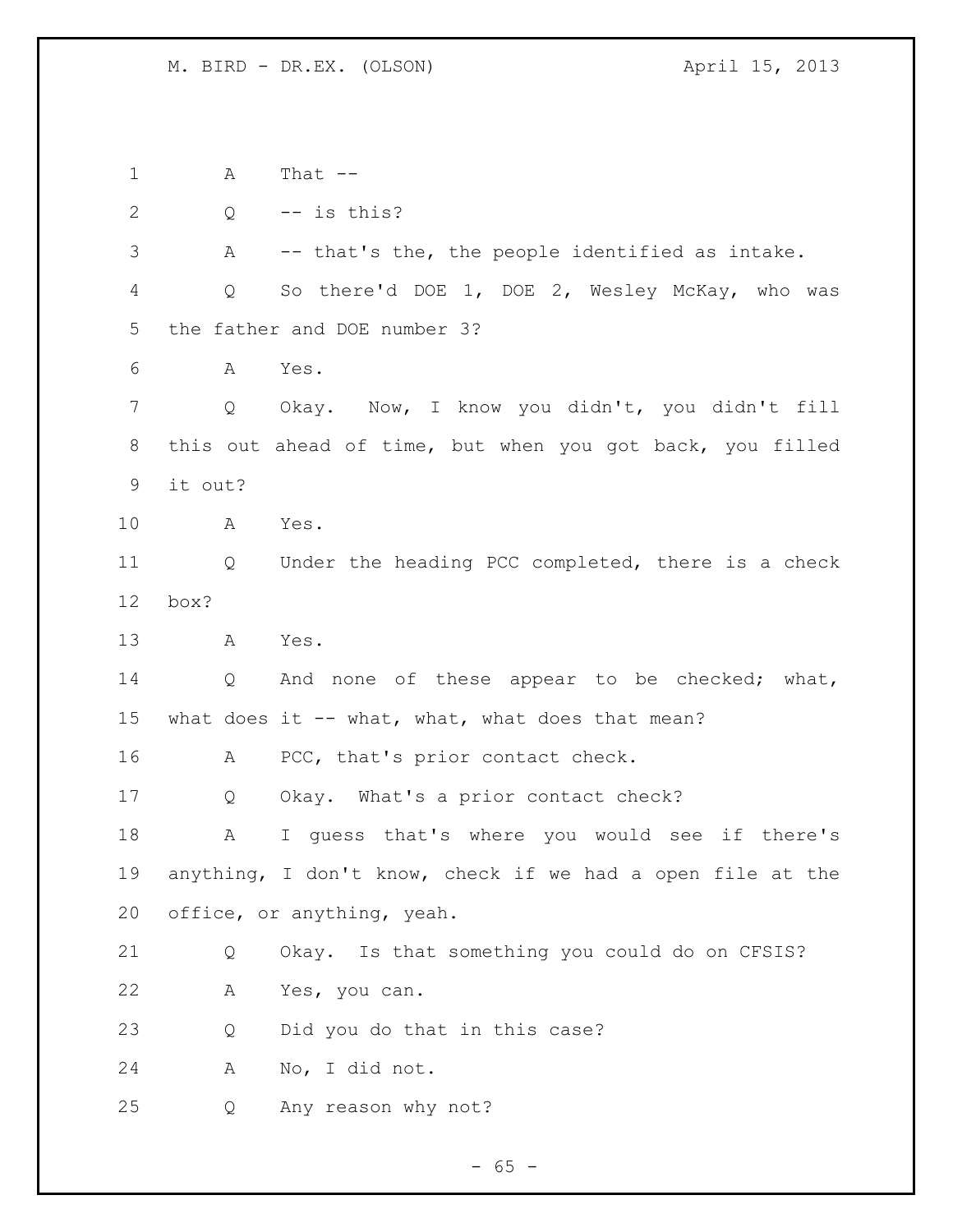A No. Q Is that something you received any training on? A Yes. Q We know that Wesley McKay, for example, had a, a CFSIS history that would have shown some information about him. Looking at it now, is this -- would you have, would you do a, a prior contact check at this time? 8 A Today? Q Today. A Yes, yes. Q So things have changed somewhat -- A Yes. Q -- in terms of prior contact checks? A Yes. Q Where it says prior involvement, yes or no, do you, do you know what would go under there? A I guess if there was any prior involvement with the agency, you would click off a yes on any of the persons involved with intake. Q And would that just be within your own agency, or would that be throughout the whole child welfare system? A I think that would be within our own agency, yeah. Q Now, the next page, 34590, appears to be blank and is that just because none of this information was

 $- 66 -$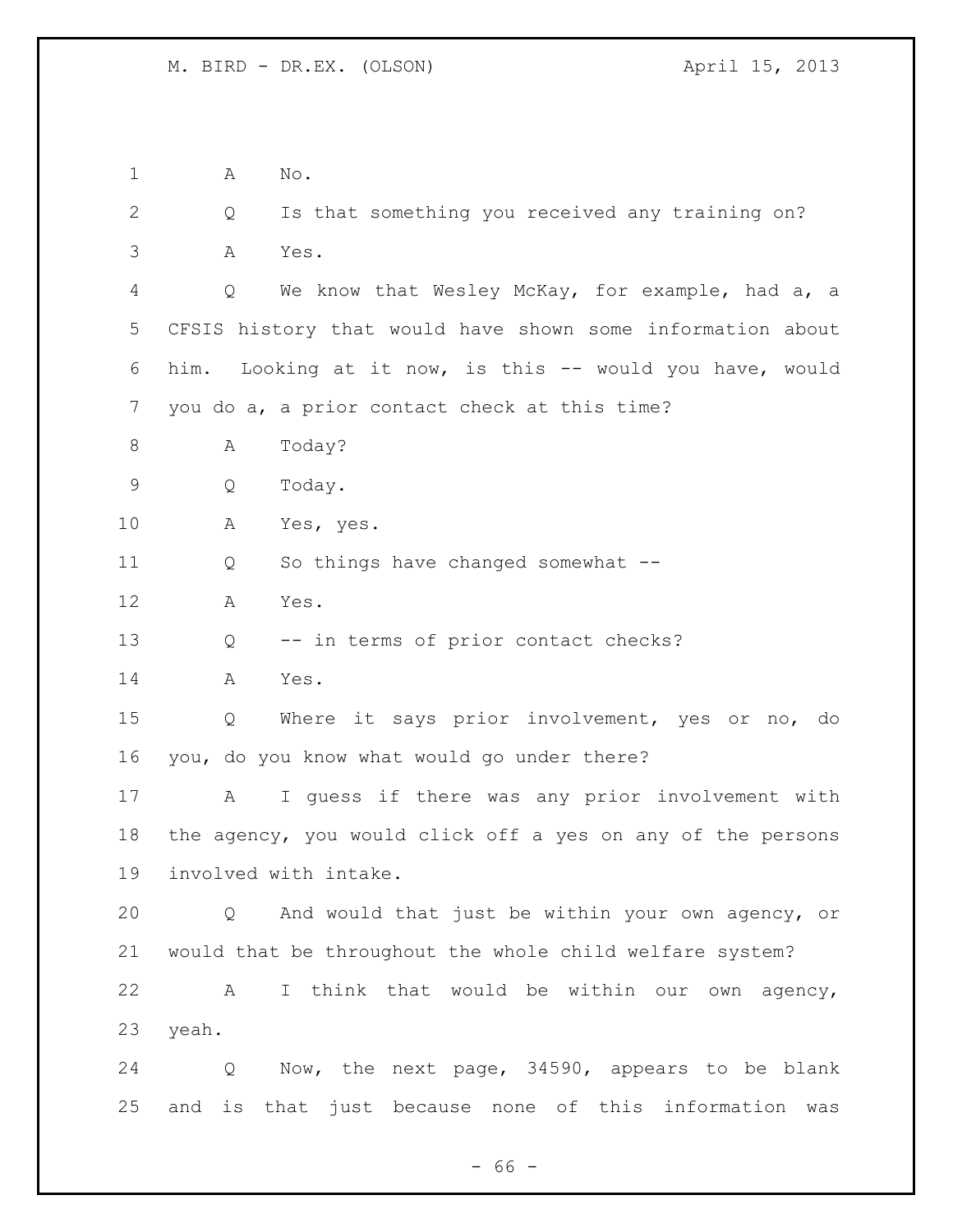particularly relevant to what, what your involvement was? 2 A Yes, I had -- yeah. Q Okay. And then page 34591, under address directions, it says: "On main Highway, Murdock (K) Bridge Area, White House" A Yes. Q And that, I understand it, is houses don't typically have numbers -- A No. Q -- so you have to describe how to get to the house? A Yes. Q Okay. What would you put under care and caution? What's that used for? A I guess if you, if you had a file and you, you had some history, if the person was violent, or there was any sort of, there was any past domestic violence, or, or even dogs, if they have a wicked dog, you would put that there. Q Okay. A Yeah. Q The last box here, extended person details?

 $- 67 -$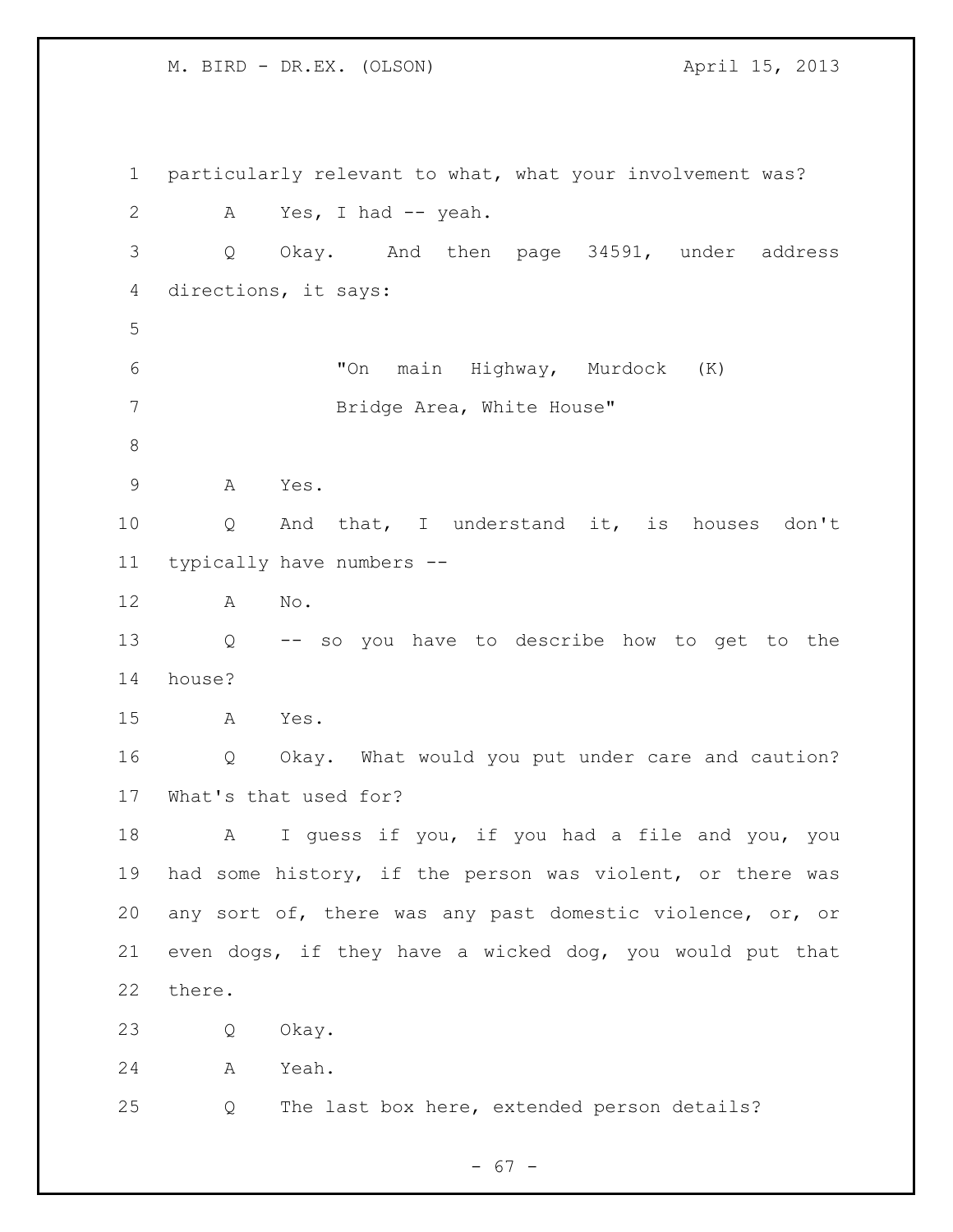A Yes. Q Where would you obtain the, obtain the culture of origin information? For example, the, the band name being Peguis First Nation? A Through the band list. Q Okay. And then page 34592, this is a safety assessment and safety plan? 8 A Yes. Q Again, this is something that would have been filed out after you returned -- A Yes. Q -- from your initial visit to the home? A Yes. Q Okay. And did you fill this out with Violet Sinclair present, or did you fill it out on your own? A I filled it out on my own. Q Okay. Now, if you go through them, the factors you're assessing, you have, under 1: 20 THarm or ... real threat ... 21 moderate to severe harm" You see that? A Yes. Q And you need more info?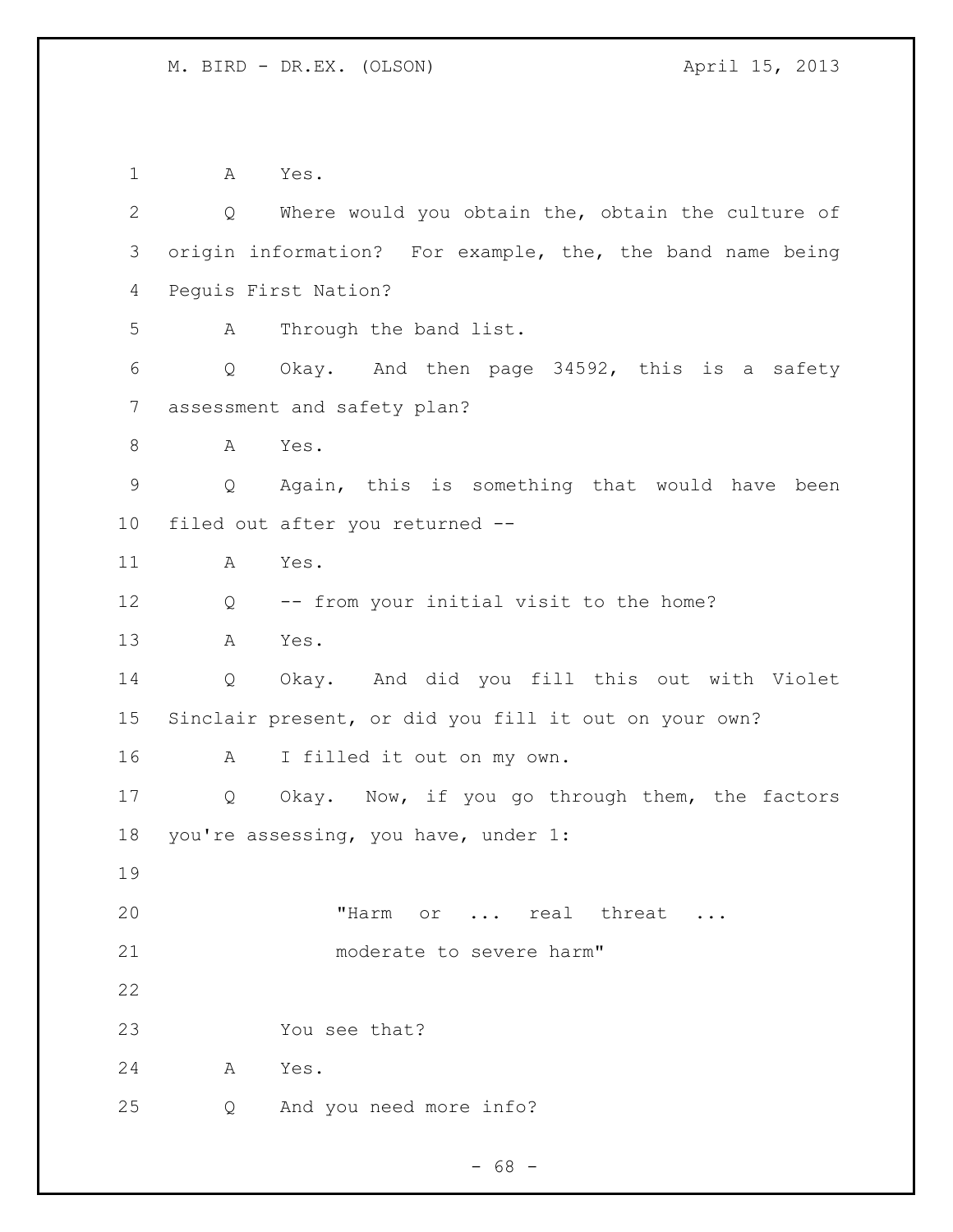A Yes. Q Use of discipline, no. How did, how is you filled out these answers? Like, what basis did you have to fill them out? A The -- I guess it's the information that you're given at the time of the call. Q Okay. 8 A Yeah, you're going based on that.  $Q$  So the  $-$  A Yeah. Q -- your answers were based on, entirely on what you knew from the source of referral and what you observed on the first visit to the home? A Yes. Q And then the next page, 34593 -- A Yes. Q -- under safety plan, it says: "Action taken to protect child(ren): Follow up with safety of children -- supervision" What does that mean? A We just wanted -- we would do a follow up on, to the home.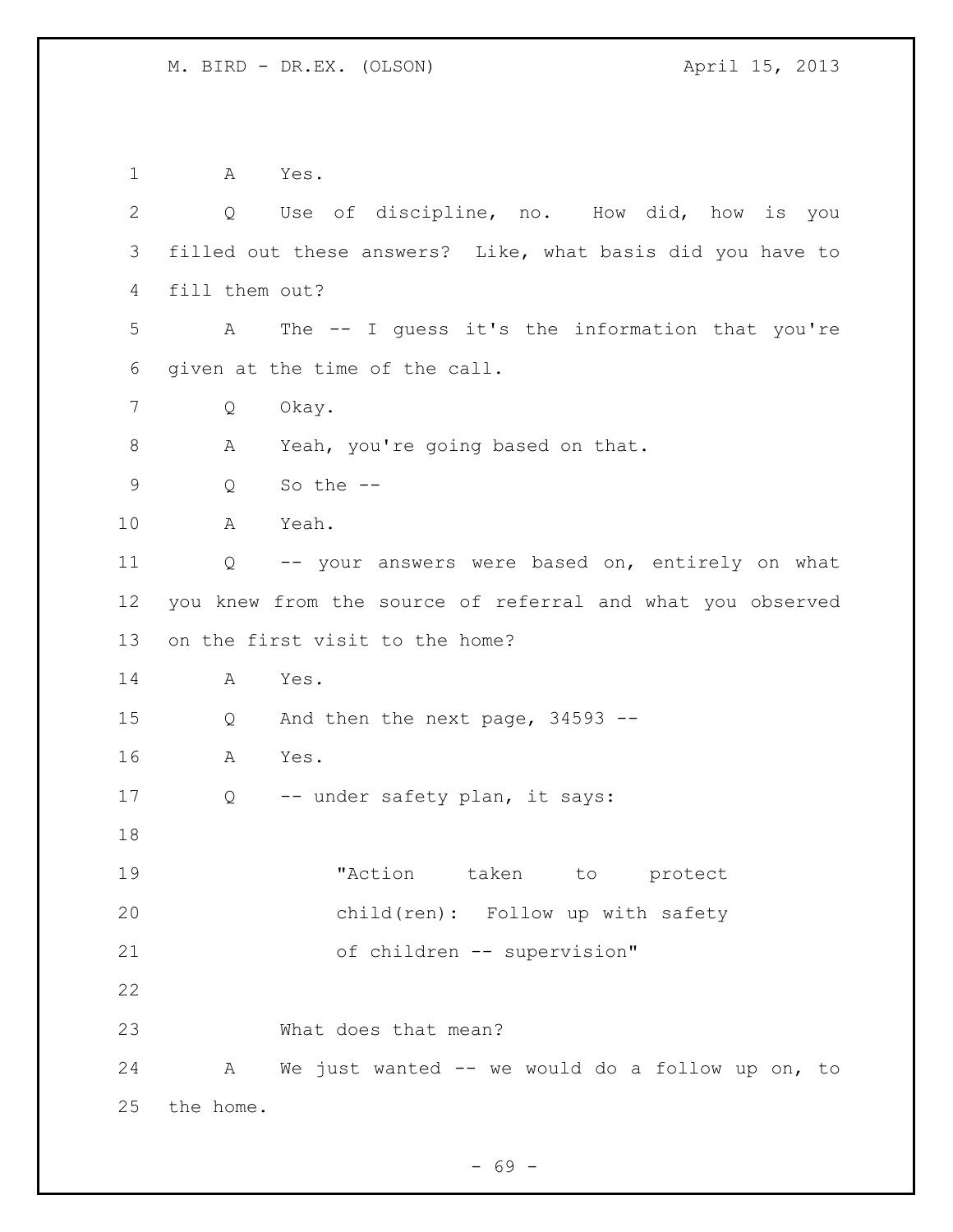Q Okay. A Yeah. Q So your plan, at that point, and we'll get into it under -- A Um-hum. Q -- in your notes, it was to go back? A Um-hum. Q That's what, that was your plan at this point, or were you writing this after your second visit? A This was after we went to the home. Q After the -- A Yeah. Q -- decision was made to take the children back to Winnipeg? A Yes. Q Okay. The next page, 34594. This just deals with the authority determination protocol; that right? A Yes. Q And 45945, on this page, it, it's called issue management? A Um-hum. Q And it says category, supervision? A Yes. Q That's the same thing we looked at before -- A Yes.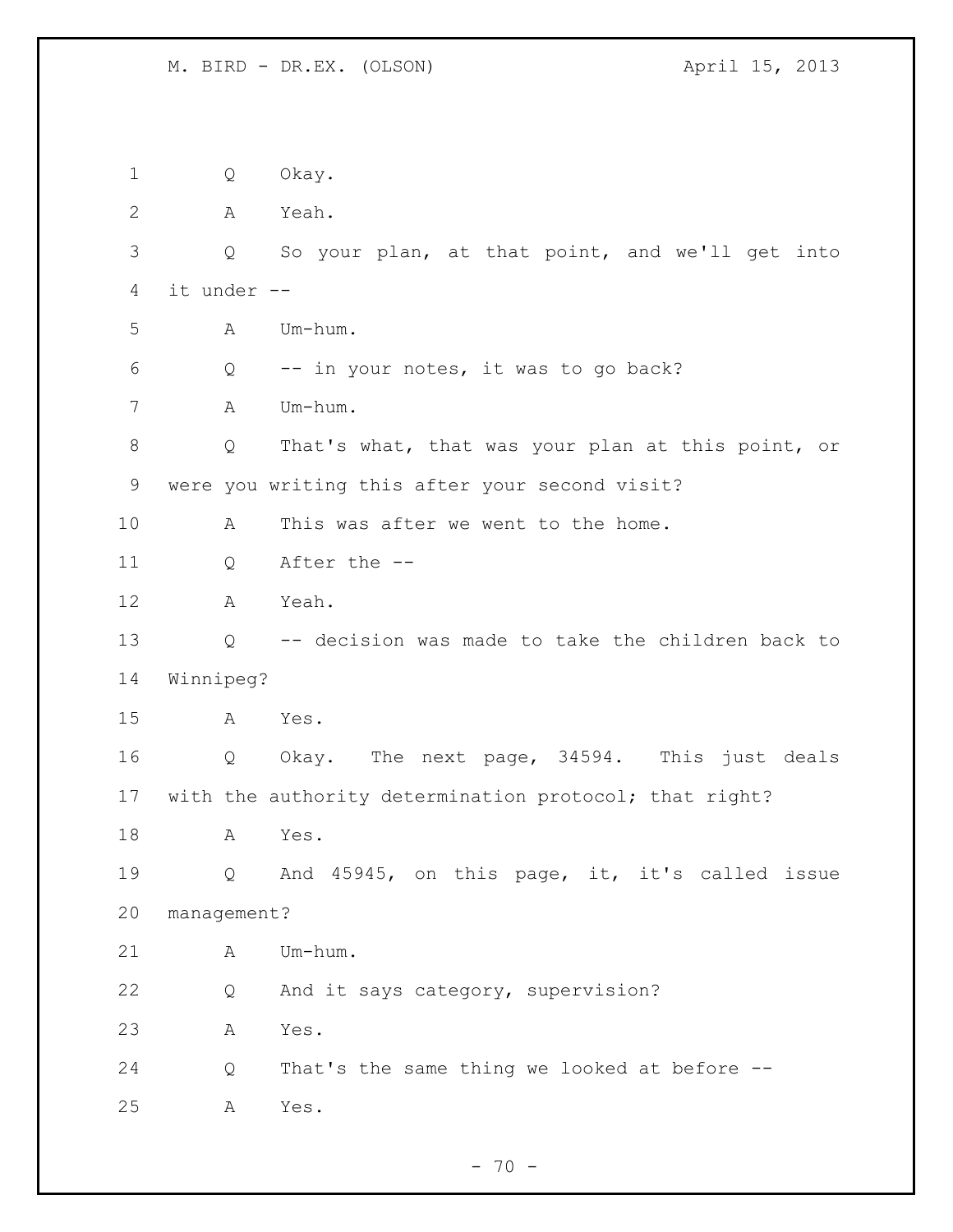Q -- earlier on? A Yes. Q Then you identify the issue as inadequate care provider? A Yes. Q Then what is the assessment status? What, what's supposed to go there? 8 A I guess once the supervisor reviewed it, it was open or closed, could be closed. Q Is this a mandatory form that's to be filled out? A This, yes. Q Do you know where it came from, or why it's included? A It was -- this is all part of the intake, what was all involved in the intake (inaudible). It was a part of the intake, it's part of the forms. Q Let's go to page 34597. This is called intake management? A Yes. Q Can you just explain what this is? A It's after you go out on a call, you do your intake. You would record what you did, if you're ready to conclude your intake, the outcome of your intake and which was outcome intake, children were transported to the mother. And then after that, it's, it's submitted to the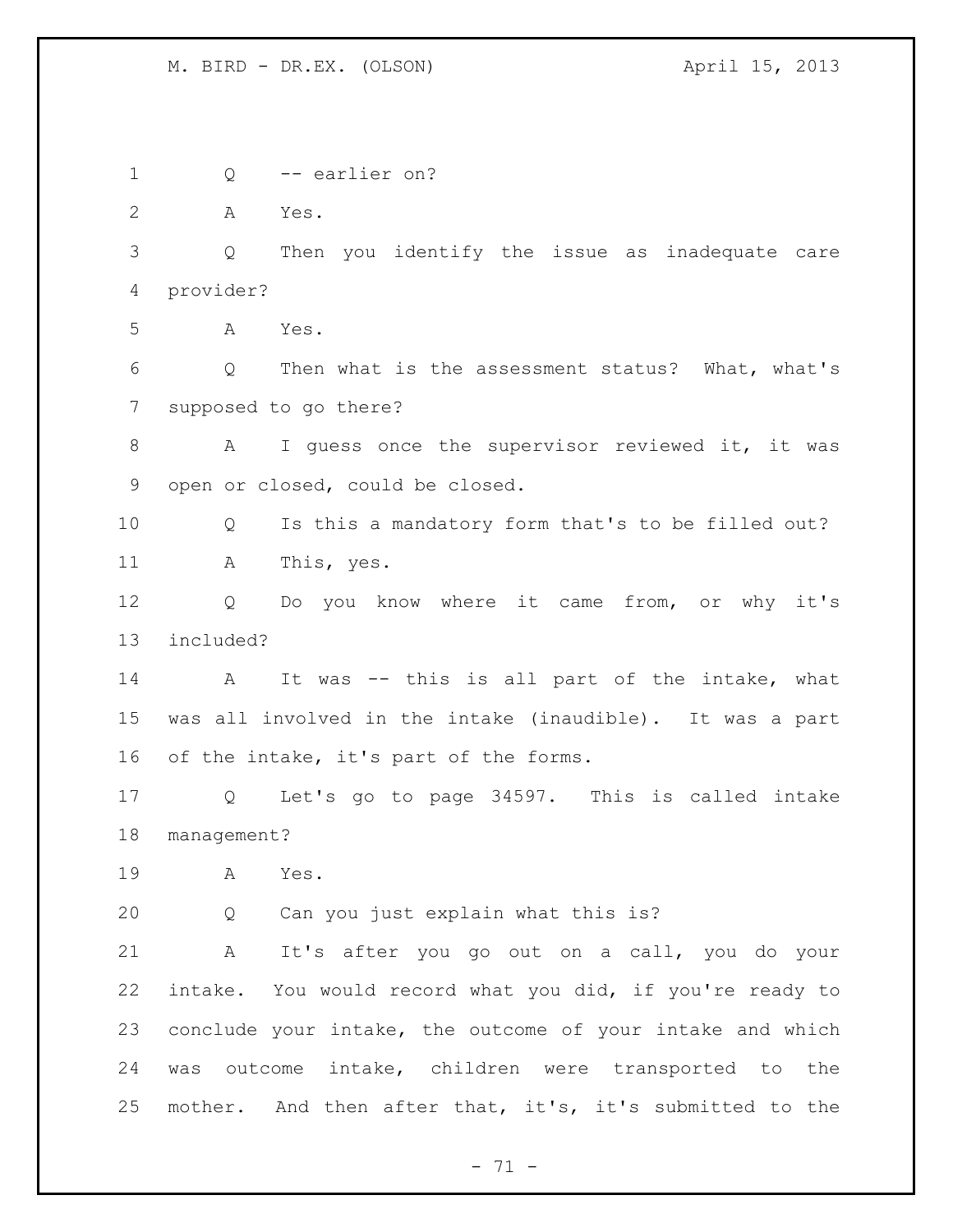supervisor, who would then fill the, the rest of the, like, intake concluded. Q Do you know who filled this out? A Which part? The -- Q The, the bottom part here. A The supervisor, Phyllis Garson. Q That would have been Phyllis Garson? So the date, the date here, where it says 05/07/11, appears to be a typo. That, that wasn't your -- A Um-hum. Q -- you didn't, you didn't put that in? A No. Q It doesn't appear that she signed it anywhere? A No. Q That was the practice, that the supervisor at the time would fill the last portion out? A Yes. Q And then what would happen with this document? Would it just be put in for closing? A If she had to attach a worker, she would have attached a worker, she would. Or close it, depends (inaudible). Q How could you tell if a worker had been attached? A How can you tell if a worker was attached? Q Right.

- 72 -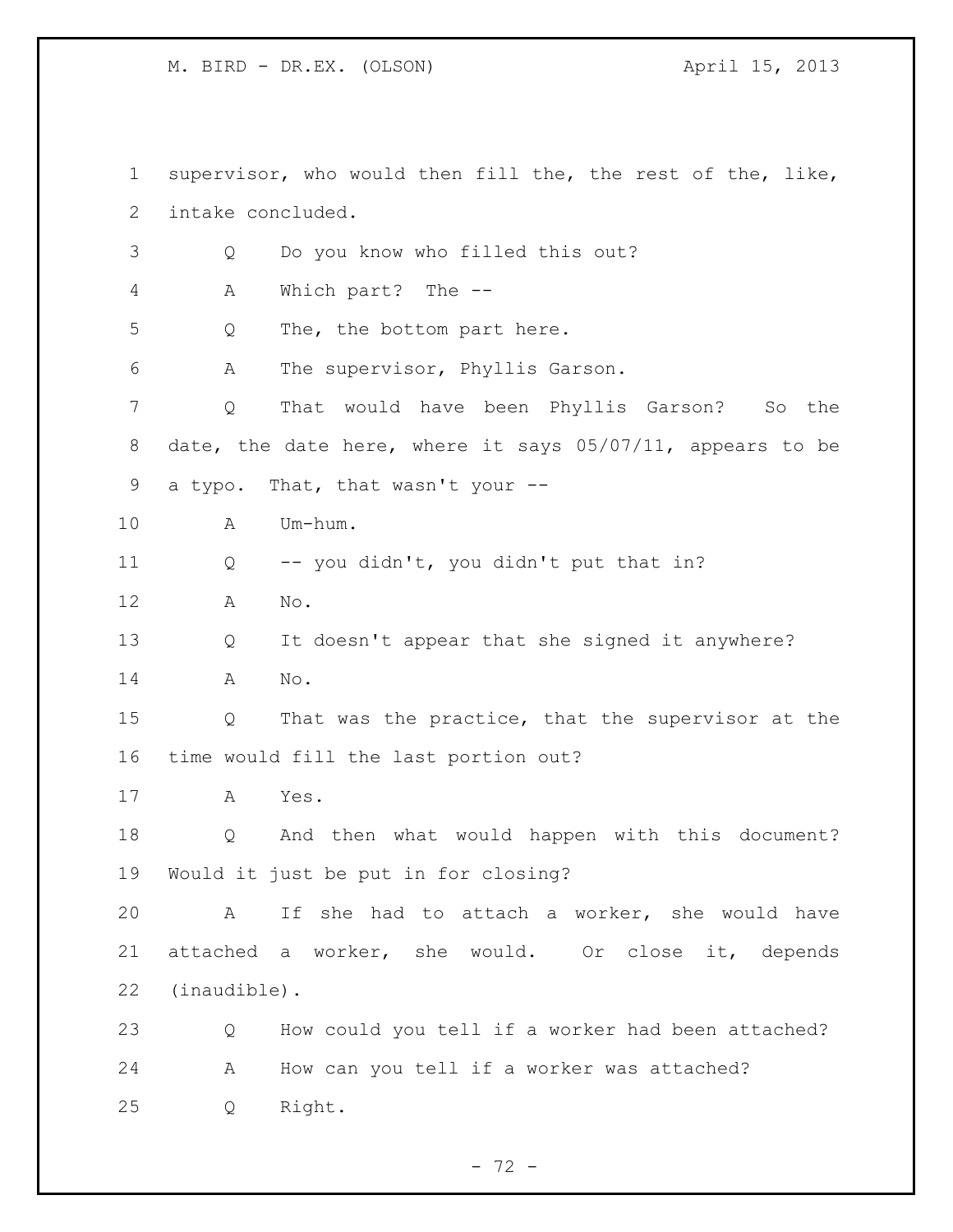A Yeah. Then she would go and sit with the worker and the intake to them, sit with them. Q Was a worker attached to this case? A By looking at it, no. Q Okay. When we look at page 34597, under intake assignment list -- A Yes. Q -- at the top, it says current worker, it's blank. Beside date assigned, it's blank. Current supervisor, blank, assigned, blank, assigned worker and then it says alternate supervisor, it has your name and then it says date assigned, July 12th, 2005? A Yes. Q Did you write that in? A Yes, I did. Q Okay. What does, what, what is that supposed to mean? 18 A Alternate supervisor because I, I -- she -- I -- the supervisor wasn't in office that day, so I, I did all the intake and I just put, filled it out as alternate supervisor. Q Okay. Was it your intention that after your involvement here, the file would be closed? A No, I -- wasn't my intention. It all depends, once I give it to my supervisor --

 $- 73 -$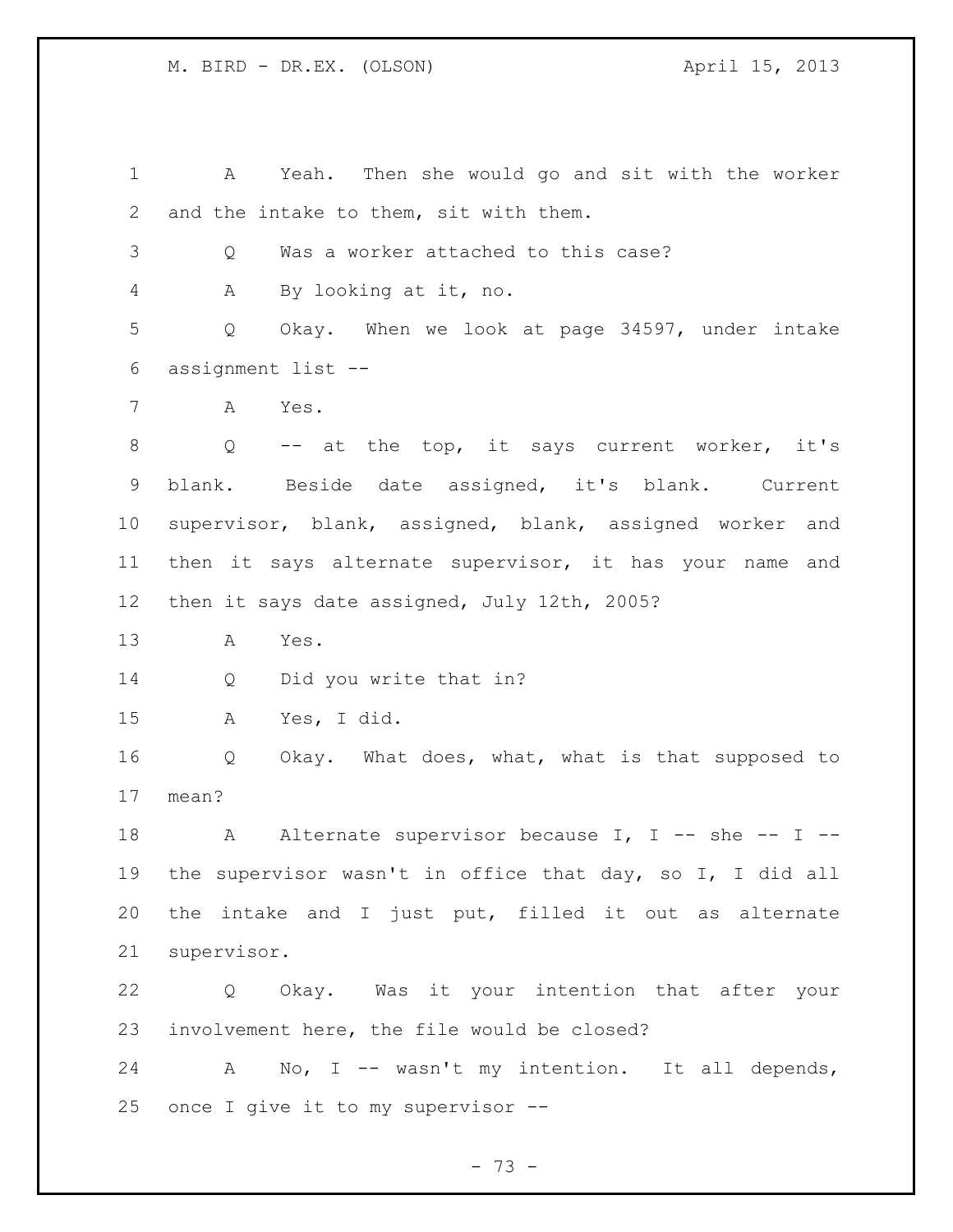Q Right. 2 A -- where it went from there, so ... Q So it might sit with her for awhile and then she might decide to close it or keep it open for awhile and then close it, or -- A Yes. Q Okay. I'm just going to go to the next page, just to finish this, this bit off before we break. Page 34598. A Yes. Q It says, supervisor review. There's nothing written, but in her comments, it says: "Contact notes attached" A Um-hum. Q There's several blank pages with nothing written, but then there are, of course, your typewritten contact notes, which I think you indicated earlier, would have been the contact notes that you would have attached to your, your intake referral source information form; is that right? A Yes. MR. OLSON: So we'll look at those. Now, I notice it's 11 o'clock. It's probably a good time for the mid-morning recess?

- 74 -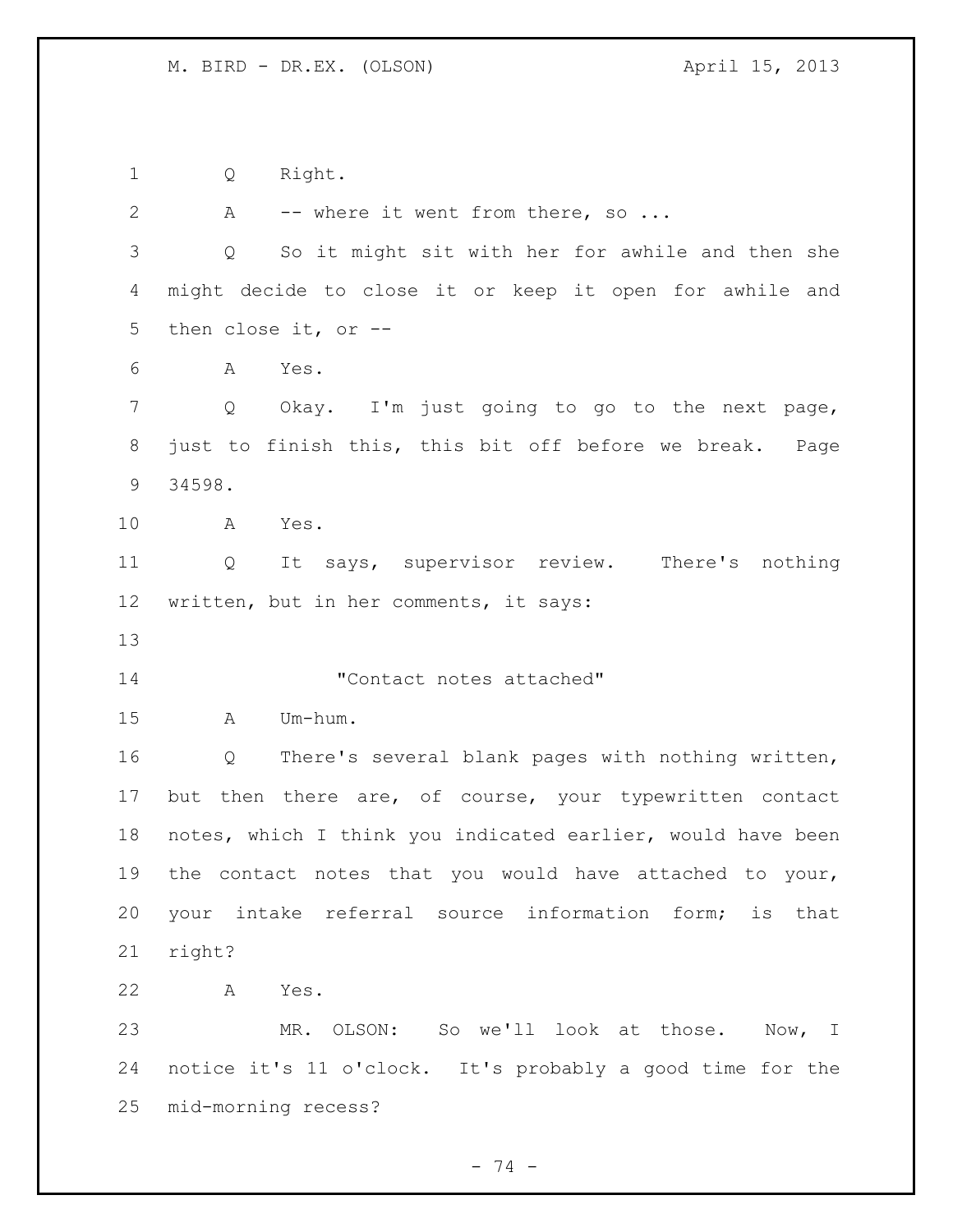THE COMMISSIONER: Yes, we'll take a 15 minute mid-morning break and hopefully can hold it to that timeframe. MR. OLSON: Thank you. (BRIEF RECESS) BY MR. OLSON: Q Ms. Bird, if, if the supervisor decided that the file should stay open, would it typically stay with you, as the file -- as the person who had opened it in the first place, or would it get transferred to a, a, a different worker? A It would have been transferred to another worker. Q Okay. Is that because you are a supervisor, or just, that's just the way it works in the agency? A No, because I, I, because she would have knew I was connected to him. Q Because -- A Yes. Q -- of the relationship? A Yes. Q Okay. If you weren't related to Wes McKay, but you had originally opened a file, would it normally stay with the worker who opened the file?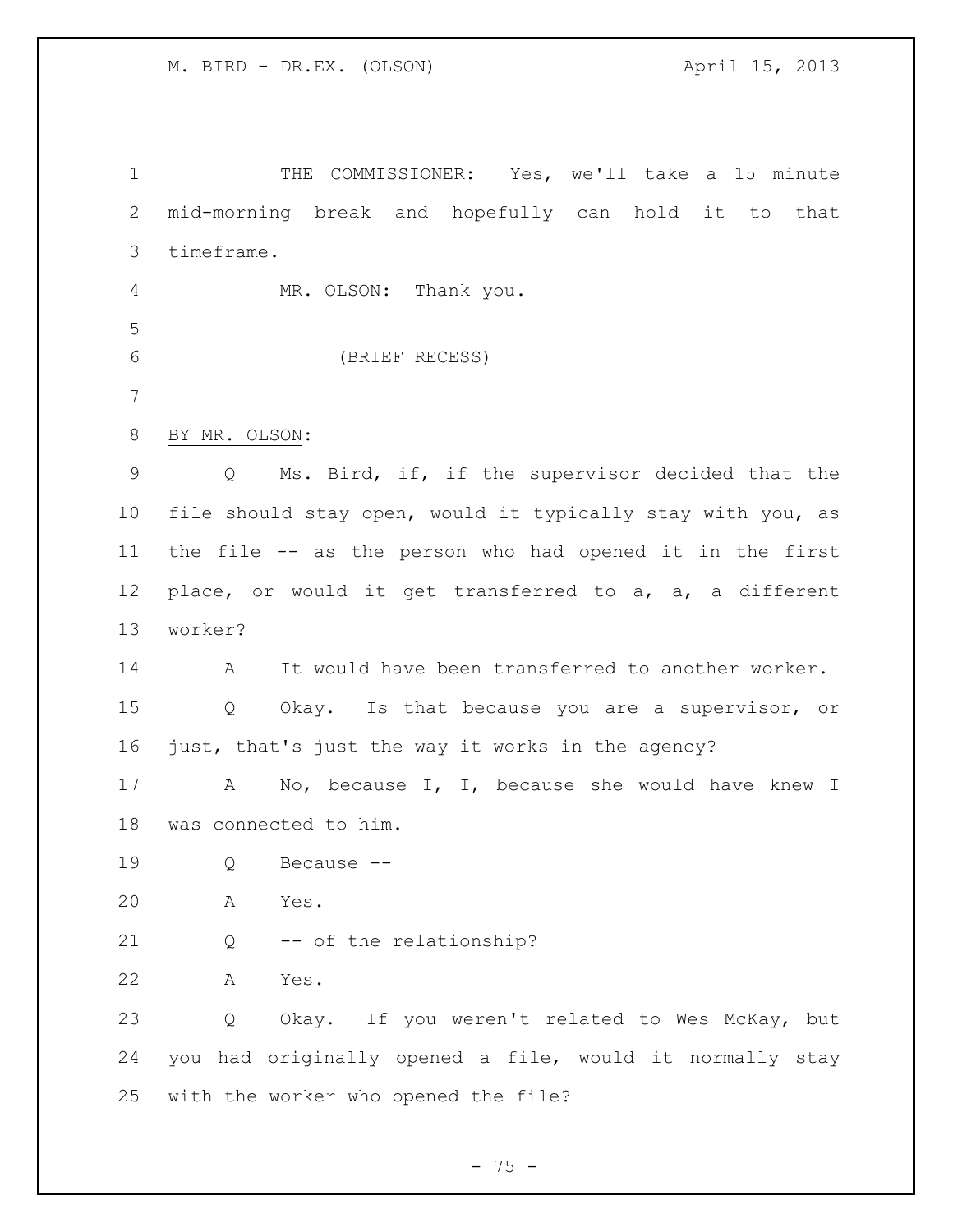A Yes. Q Okay. A Yeah. Q Let's go to your contact note, page 36412. Can you tell me when you would have written this note? A The day I got the call. Q Okay. 8 A Yeah. Q Would this have been after you filled out the referral source information sheet -- A Yes. Q -- that we were just looking at? A Yes. Q So you would have sat down, completed the referral source information sheet and then the, prepared your contact note? A Yes. Q Did you type it yourself? A Yes. Q Okay. And you would have done this all around the same time, within the same day? A Yeah, this one would have been done on March the 7th. Q Sorry, which one? A Okay. I'm on the wrong page. Sorry.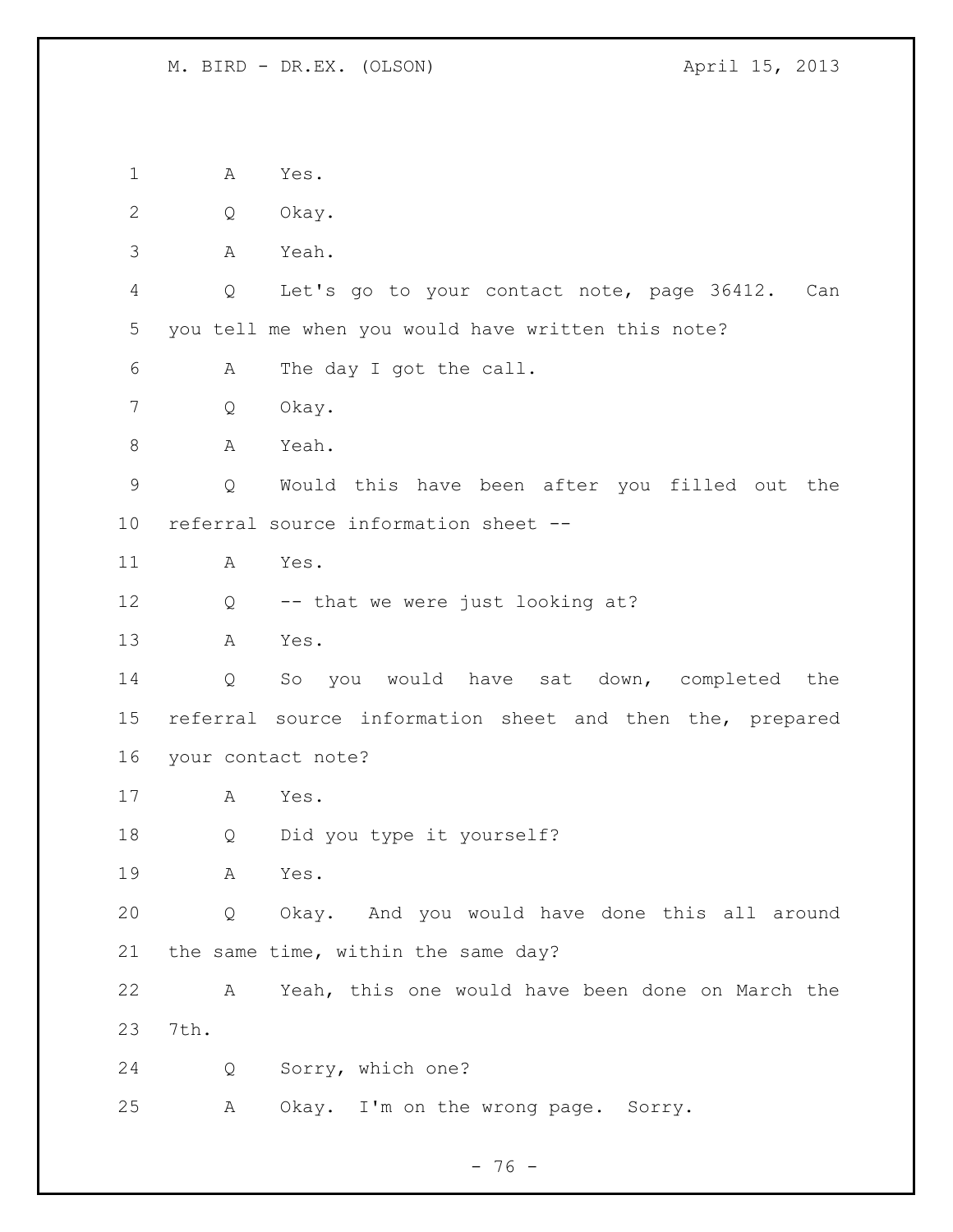Q If you look on the screen --

| 2               | Yeah. Yes, it would have been done same day.<br>Α                     |
|-----------------|-----------------------------------------------------------------------|
| 3               | -- that would be July 12th --<br>Q                                    |
| 4               | $\mathbb A$<br>Yes.                                                   |
| 5               | -- 2005? Okay. So this tells us what happened<br>$Q_{\rm c}$          |
| 6               | that day and I'll just go through it very quickly with you.           |
| 7               | Um-hum.<br>A                                                          |
| 8               | Ten fifty-five, you get a call from -- this is a<br>$Q \qquad \qquad$ |
| 9               | probation officer, who states that there was a call to                |
| 10 <sub>o</sub> | Wesley McKay's looking for C.J. Little boy answers the                |
| 11              | phone. We know that to be DOE, it was DOE 1, I believe.               |
| 12 <sup>°</sup> | Worker asked, the probation officer asks who's home with              |
| 13              | him. Boy says just him and his brother. Boy says dad's in             |
| 14              | Ontario, et cetera. Boy sounds young. The officer's                   |
| 15              | concerned that they're home alone and the agency's going to           |
| 16              | follow up with the boy. And that's, so that's how you get             |
| 17              | involved. The officer calls you and you start taking down             |
| 18              | information. At what point did you realize that this                  |
| 19              | involved a relative of yours?                                         |
| 20              | Yeah, right from the call.<br>A                                       |

- Q Okay.
- A Yeah.

 Q Now, you continue to have involvement at that point; why was that?

A Yes, I asked my co-worker, Violet, to come along

- 77 -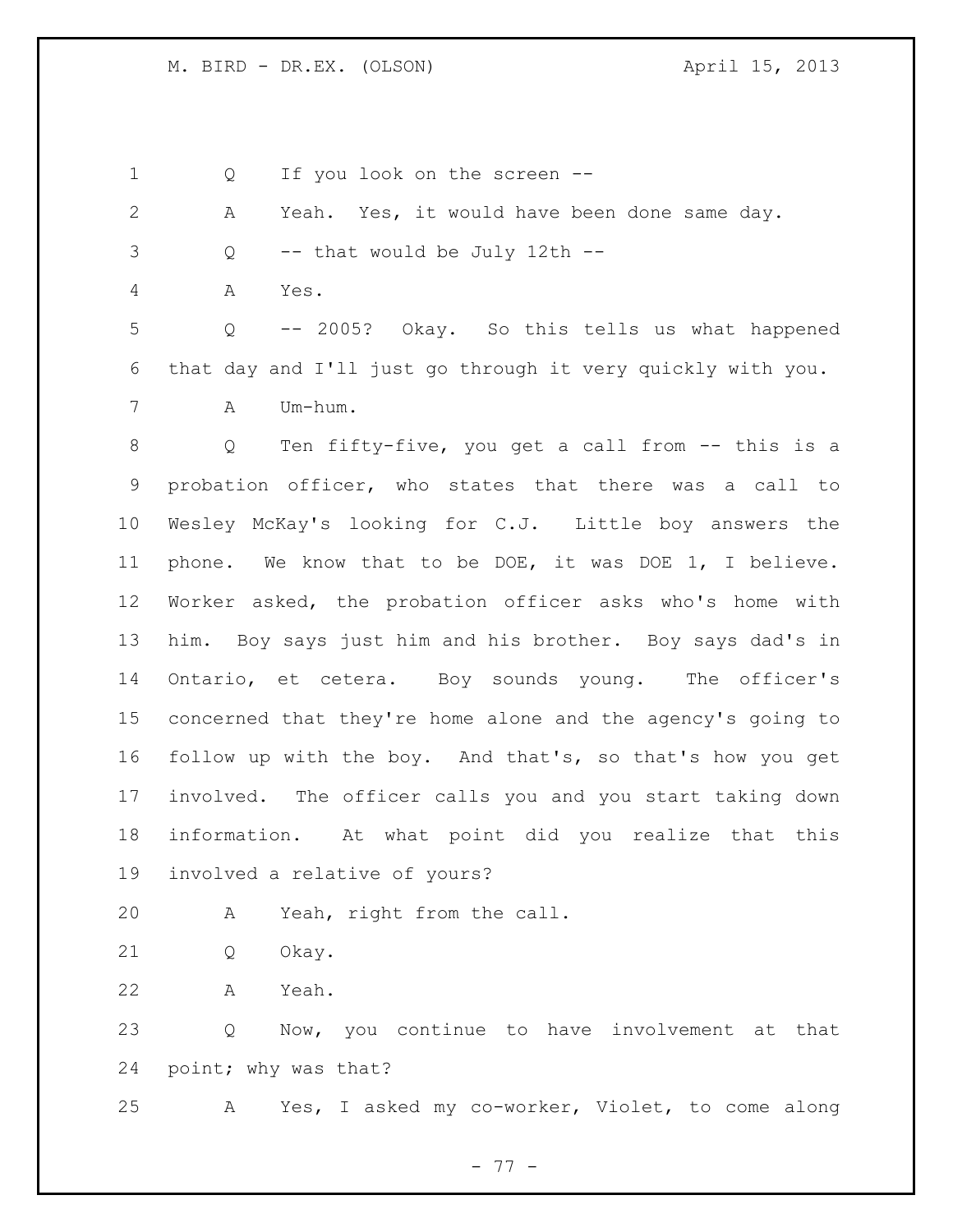with me. So she didn't have her, her vehicle that day, so we kind of both went together. Q Okay. A Yeah. Q Would you normally get another worker involved in a file like this, or would you -- if you hadn't been related to Wesley McKay, would you have just done it yourself? A Sometimes we like to work in teams. It, it's better -- Q Yeah. A -- to, yeah. Q But in this case, in particular, you got Violet involved because you recognized that -- A Yes. Q -- you were related to Wesley McKay? A Yes. Q Okay. So maybe what you could do is just walk me through what happened and you can refer to your note as much as you need to. A Okay. Received a call, 10:55, from the probations officer -- Q Maybe just start off, sorry, just start off with where it says 11:00 a.m. -- A Okay.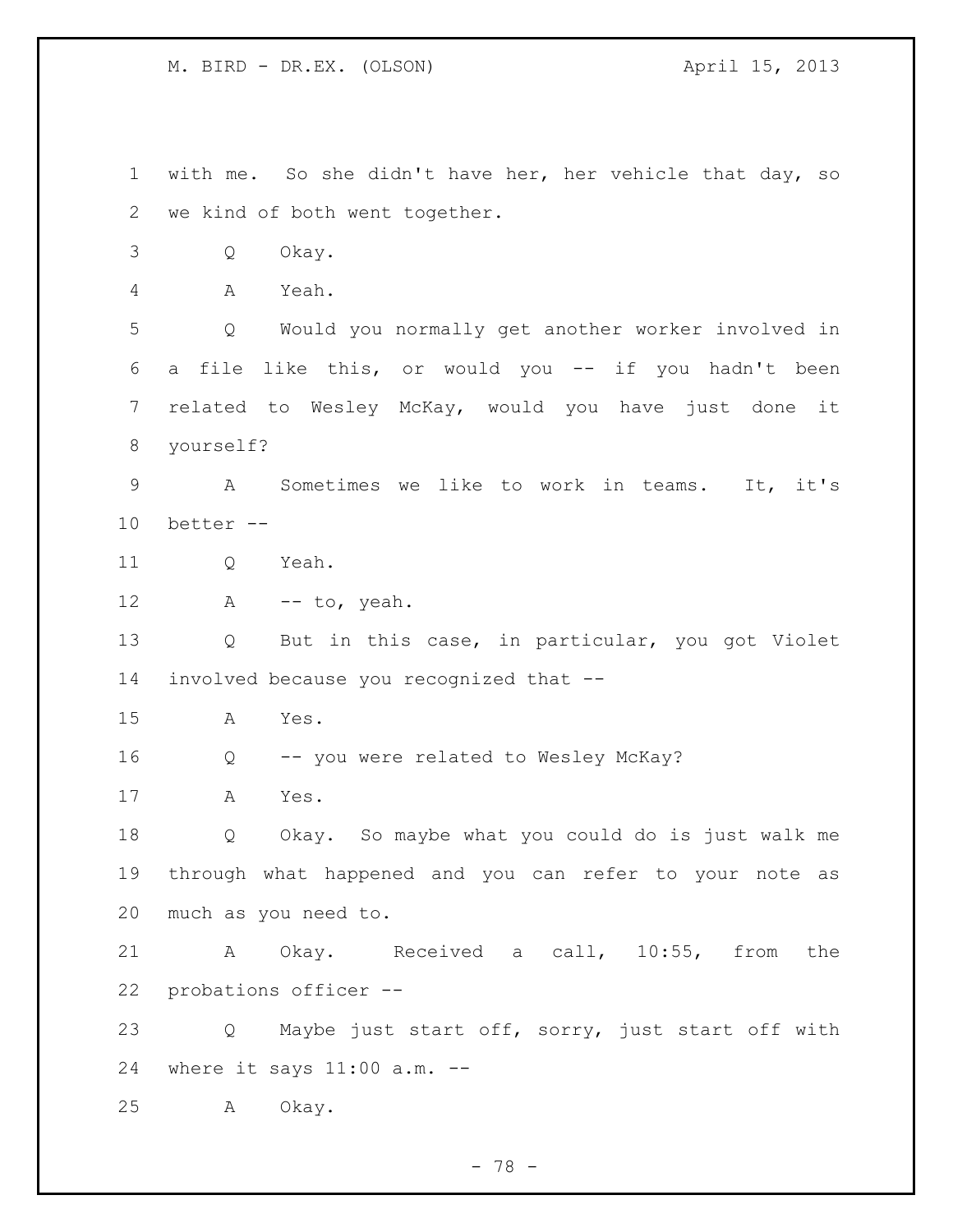1 Q -- the, the, the first paragraph. A Okay. Violet Sinclair and myself, we went out to follow up with the call. We knocked at the door. A young boy had answered it. We entered the home and just kind of asked who was home with him. He said him and his brother and we asked for their names and their last names. And we informed that we were workers from Child and Family, we were here following up with them. Q Okay. A We asked where was their dad? And the SOR said he went to Ontario, truck driving. Asked him -- 12 Q Now, at that point, you knew they were talking about Wes McKay? A Yes. Q Okay. And when they talk about the dad's girlfriend, did you know that that was Samantha Kematch at that point? A No. Q Okay. A No. Q If we could scroll up the page please? That's good. A Sorry, I know it's a bit hard to read on the screen -- Q Um-hum.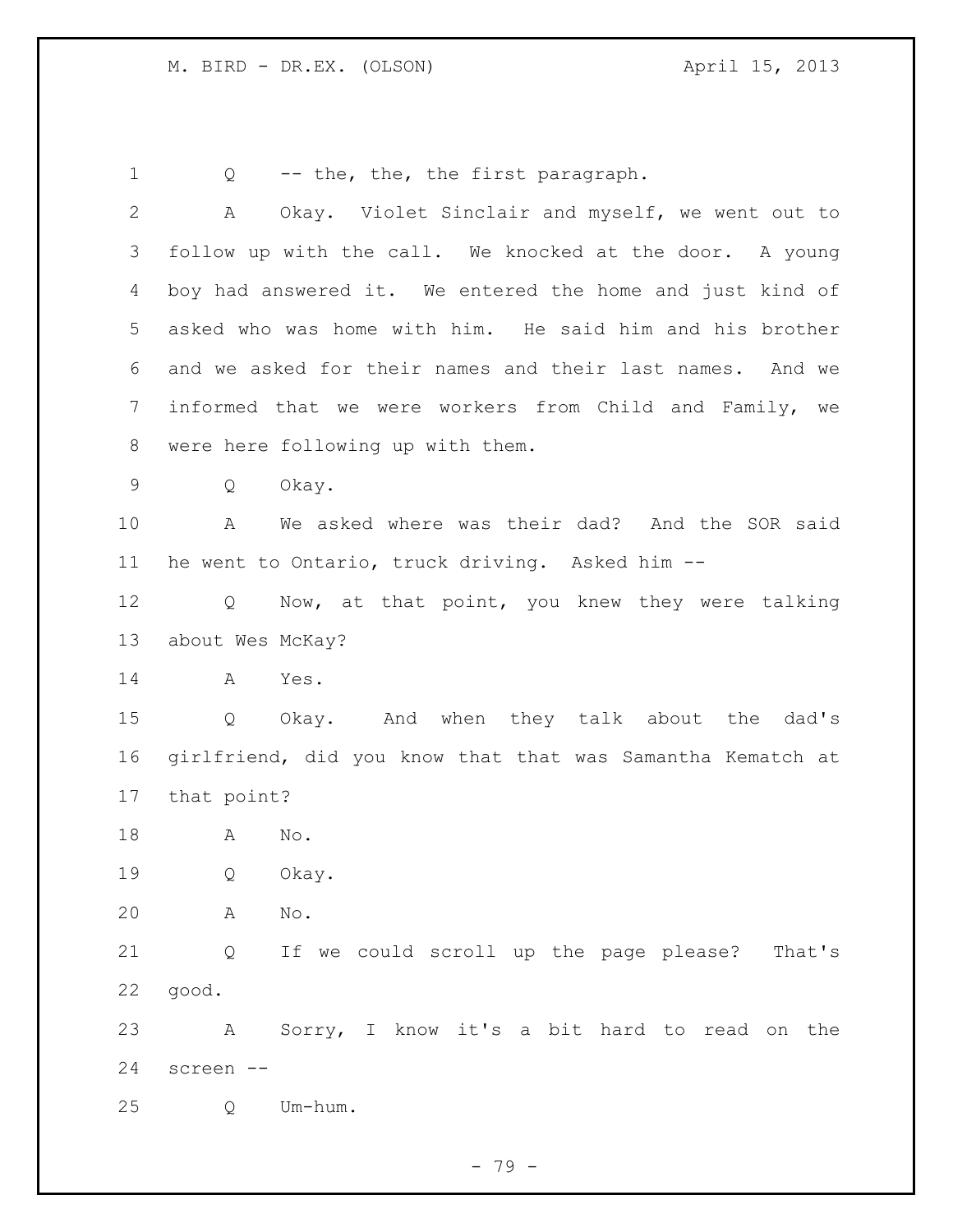A -- with all the redactions, but you, you're doing fine.

 Q So if you want to start where it says, he's in Ontario. Worker asked where was their mom. Their mom is in Winnipeg. Worker asked, what is his dad's girlfriend's name and where she is.

 A Okay. (Inaudible). Okay. Yes, we asked what his dad's girlfriend's name and where she is. And one of the SORs said her name is Samantha Kematch and that she went with their dad to Ontario. We asked how, one of the SORs how old he was. He said he was 15. And we kind of asked if they were eating and they said, the SOR said eating Kraft Dinner and they had meat, meat too. The SOR 14 said that his grandpa phones and checks on them, that they were trying to phone their auntie to come and pick them up. And I asked what was their auntie's names, auntie's name and they provided the auntie's name. I asked if she had a phone number, so they provided her phone number. Asked what was their mom's name. So he provided the mother's 20 name. Asked for a phone number and asked if  $I$  --

21 Q So these, these are pretty detailed --

A Um-hum.

 Q -- notes; did you take down pretty much everything you talked to, talked to them about?

A Yes.

 $- 80 -$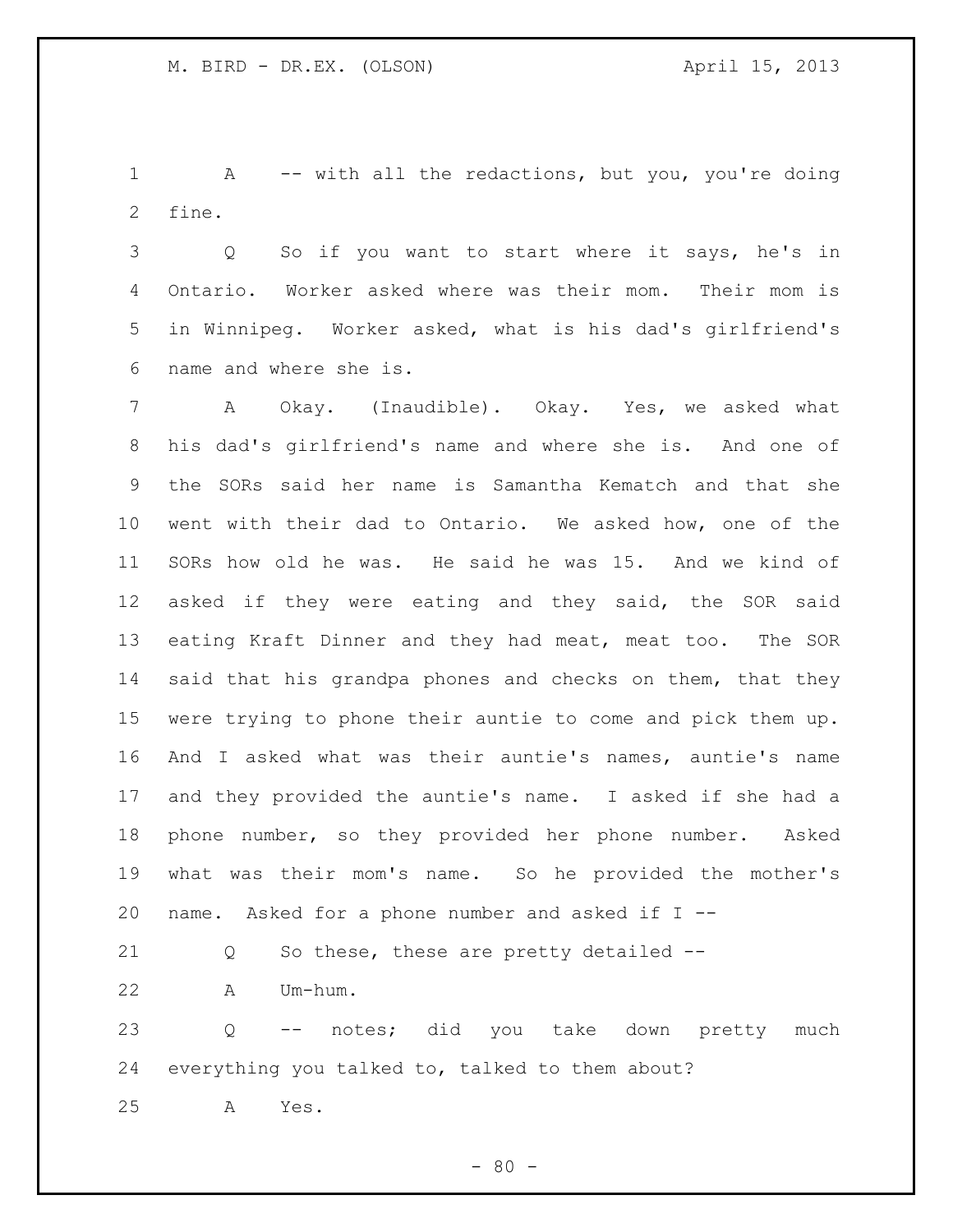Q And you were, it looks like you were concerned about their wellbeing. What are you eating? Who's taking care of you? What are you concerned about? A Yeah. Q Is that a pretty good summary of what it is you were looking for? A Yes. Q Okay. And how did they seem to you, these, these two boys? A When we first initially walked in, they did seem a bit nervous, scared, when we first walked in there exactly. Q Did you know who their mother was, at the time? A Their mother? No. Q Okay. So you did not know DOE number 3, their mother? A No. Q Okay. But they told you that she stays in Winnipeg. If you go to the next page, it talks about they have been trying to get a hold of their mom to get a ride back to Winnipeg? A Yes. Q And that's something that you said you could try to arrange for them? A Yes.

 $- 81 -$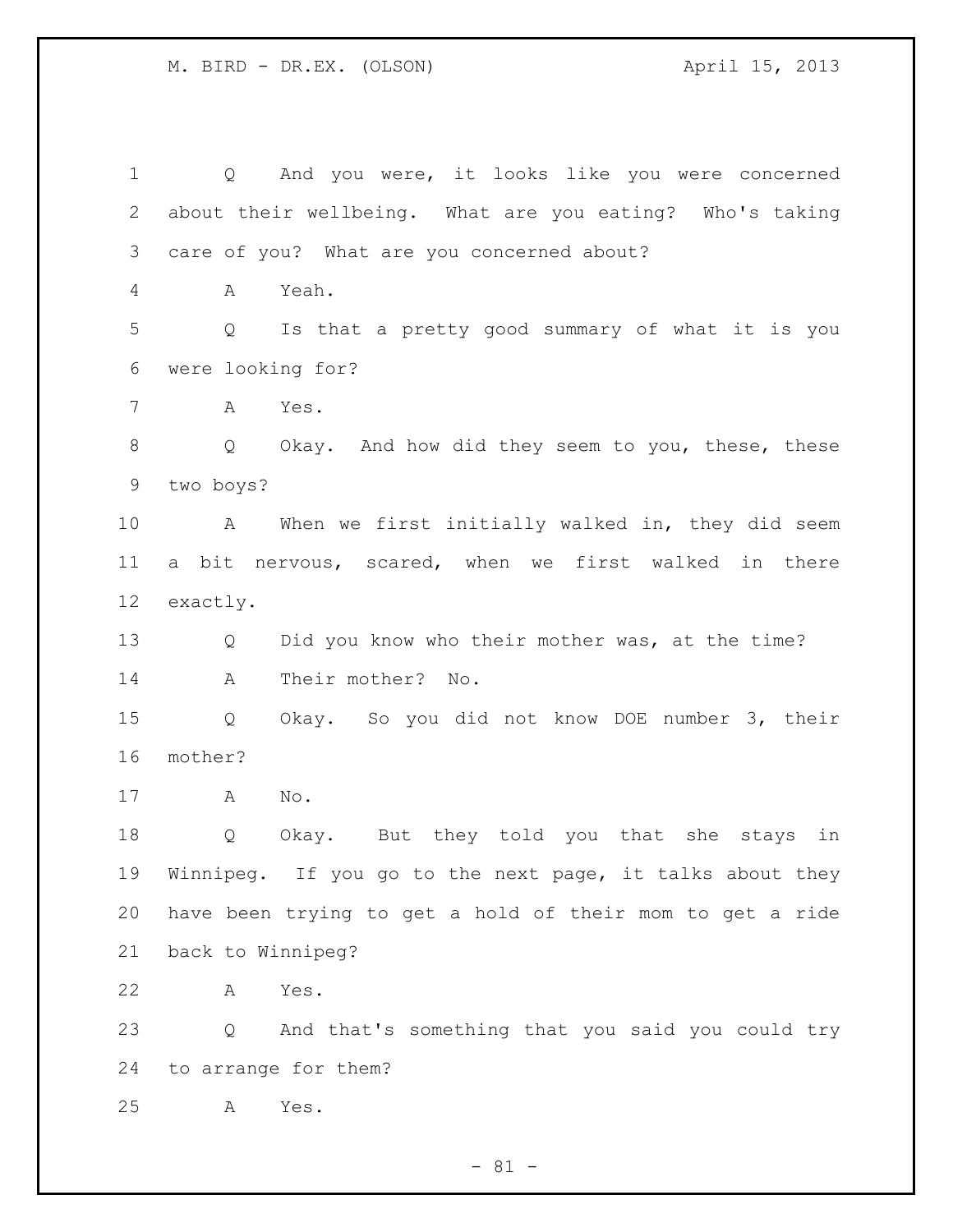1 Q Okay. And at that point, Violet Sinclair, who was with you, went to the basement -- A Yes. Q -- because she heard a noise? And that's where she found this C.J. person? A Yes. Q Okay. And at that point, believe you and Violet left the residence? A Yes. Q Okay. And what were you going to do after you left? You didn't take the boys with you, at that point? A No, (inaudible) to make -- Q What was your plan? 14 A -- to make some phone calls. Q Okay. Had you decided you were going to apprehend the boys, or anything like that? A No. Q Okay. And what was the purpose of the phone calls you were going to make? A Just to phone, phone the mother, follow-up. Q Okay. A Yeah. Q And so what is it you did? A Well, as we were arriving back at the office, a call came in --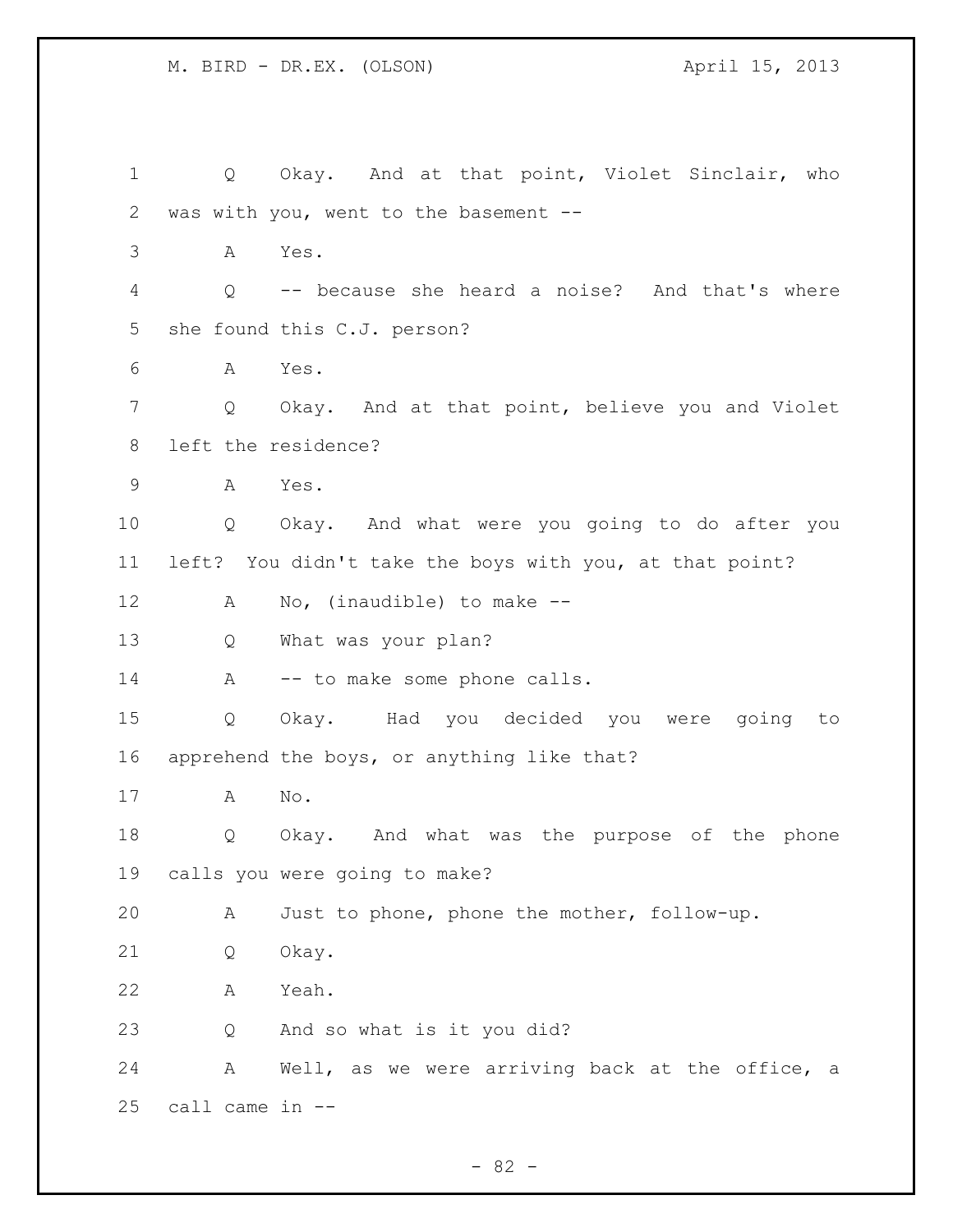Q Okay. And who --

2  $A$   $-$  and the call  $-$ 

Q -- who was the call from?

A The mother.

 Q So the mother had -- just as you were getting in, a call actually came in from DOE number 3?

A Yes.

Q And what did you talk to her about?

 A Well, she identified herself and she said that her boys had called her.

Q Okay.

 A They were afraid and asked her if she had called CFS. And she said she told the boys that she did not call CFS, that someone else probably called, concerned about them.

Q Okay.

 A She said that she told her boys not to be afraid, that the workers are there, just doing their jobs, and checking up on the, to make sure that they were okay.

Q Okay.

 A Yeah. And we did inform the mother that we did check on the boys --

Q Um-hum.

 A -- and the, the mother said she was trying to get her boys back to Winnipeg, said that she doesn't know why

- 83 -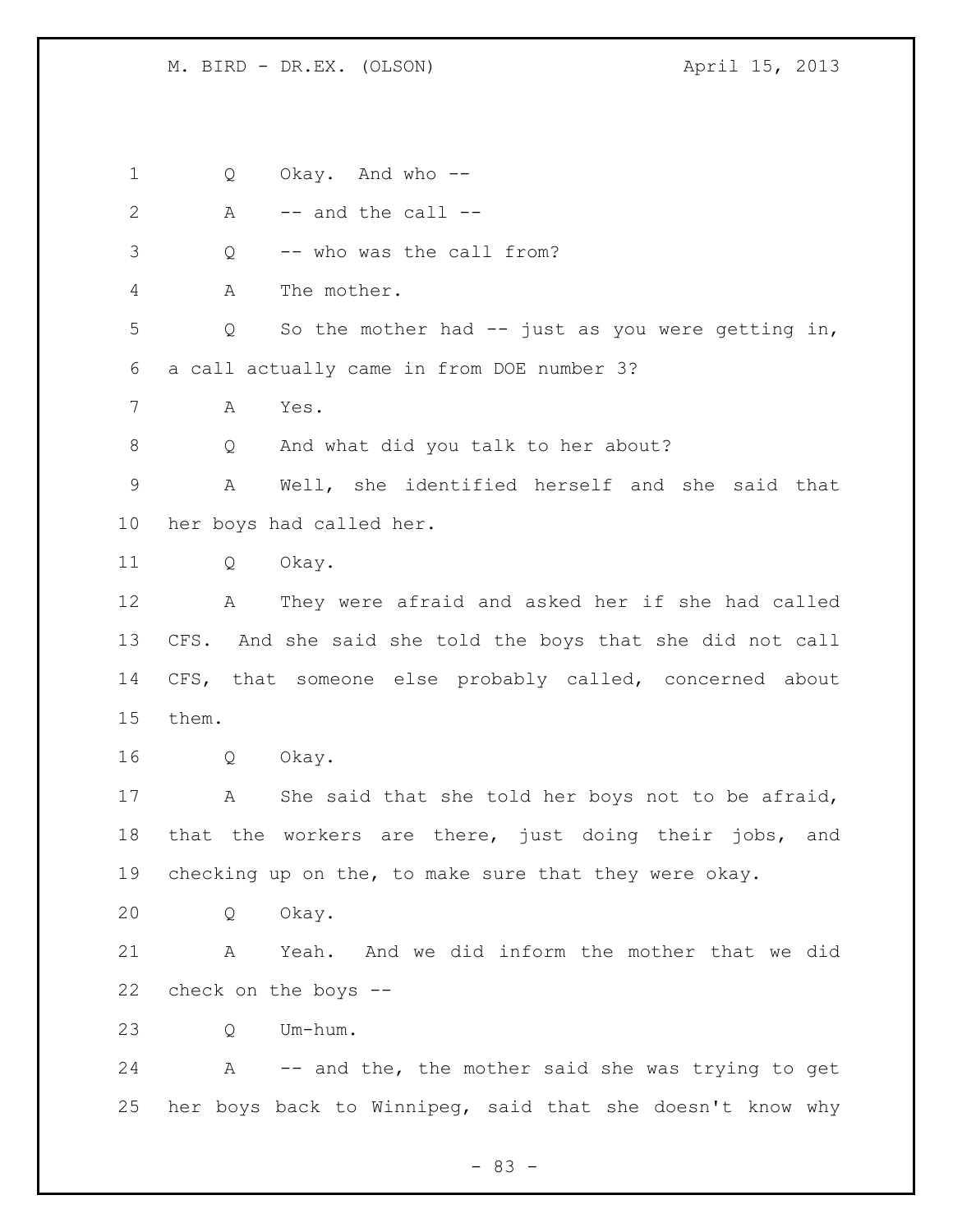Wes left the boys and she said that his dad had picked up one of the SORs on Friday. Q Did she say anything about a little girl staying there, or a little girl being hurt, or abused? A No, no. Q Did she mention Phoenix Sinclair at -- A No.  $8 \qquad Q \qquad -- any time?$  A No. Q Okay. She wanted to get the boys back home; right? A Yes. Q You told her that that's something you could arrange? A Yes. Q And so the way the call was left with [redacted], is that you were going to try to arrange a ride back for the boys? A Yes. Q Sorry, and I accidentally used the name of DOE number 3, so the media should not be reporting that. It's bound to happen eventually. A Um-hum. Q So what did you do after you spoke with DOE number 3?

- 84 -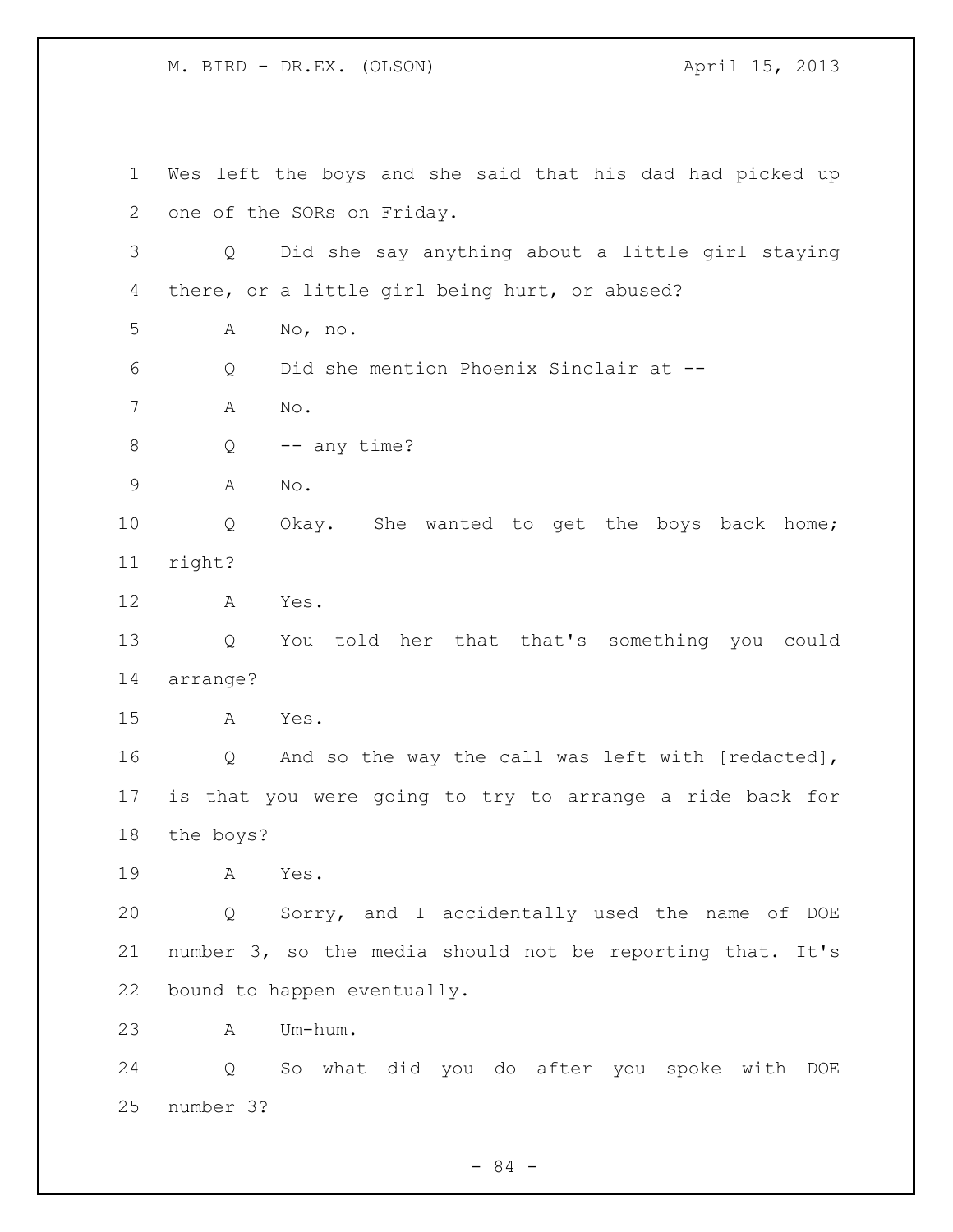1 A After that, I just kind of, I tried to make the arrangements to have them transported back. Q And were you able to make those arrangements? A Yes, Violet Sinclair did make the arrangements, yeah. Q So Violet Sinclair, your, your fellow worker -- A Yes. Q -- made those arrangements and she can speak to what happened -- A Yes. Q -- in terms of making those arrangements? A Yes. Q But someone from Peguis came and picked up the boys from the house; you were there? A Yes. Q And they were transported back to Winnipeg? A Yes. Q Okay. And then you have this addendum note, at page 34611. Now, this says you made a phone call to DOE number 3, following up on DOEs 1 and 2 and you're basically asking to see if the boys made it home okay; is that what you were doing? A Yes. Q And why was that? A Just common courtesy, just wanted to make sure

 $- 85 -$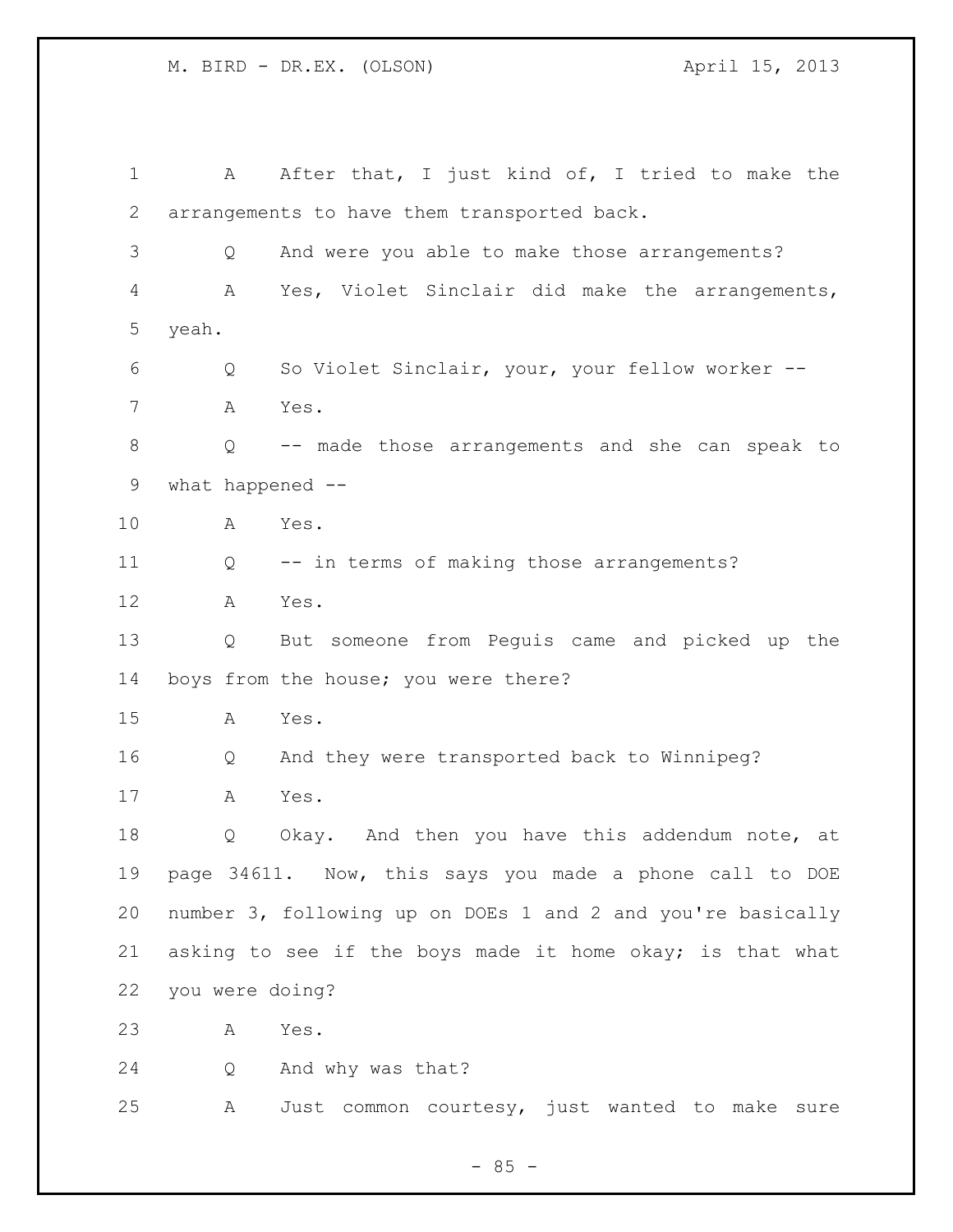the boys were home safe, so I, I made a call, just to confirm it. Q Okay. DOE 3 says: "... the boys did seem scared, 6 [but] ... were happy once they 7 knew they were going back home." Did you have any other conversation about that, why would they would be scared, or anything? Or was this, this the entire content of the conversation? 12 A No, that was the entire content, yeah. Q Okay. Now, aside from what we just reviewed, did you have any further involvement with this matter? A No. Q Okay. The closing summary form, at page 34586, just wanted to ask you about this. This is dated March 6th, 2006, which is sometime after -- A Um-hum. Q -- your actual contact -- A Yeah. Q -- why is it dated so far after? A We were directed, that day, to close it. Q Do you remember who directed you to close it? A I do believe it was Randy Willox (phonetic).

 $-86 -$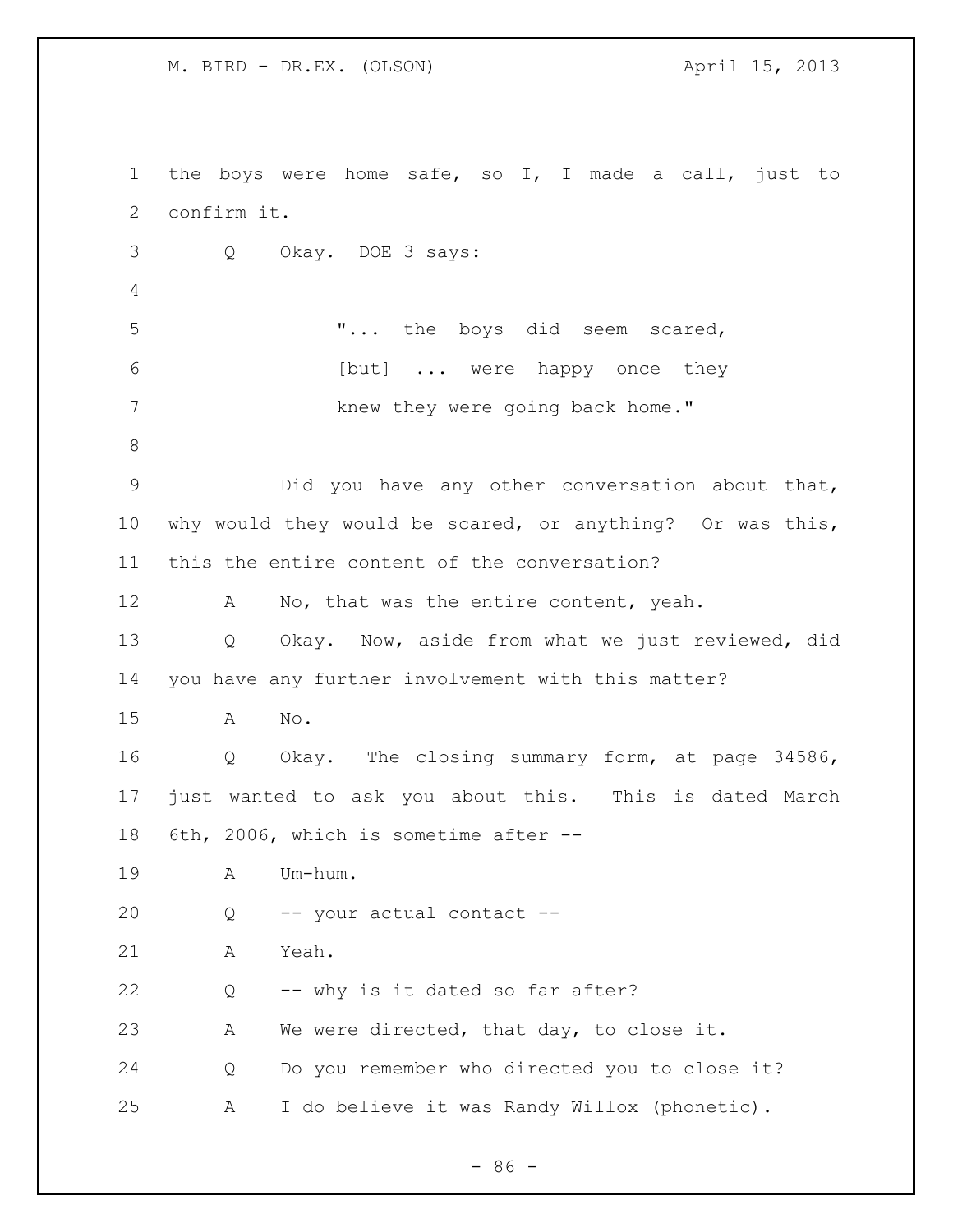1 Q Okay. And why was that? A The, the file was left open and it could have been closed back then. Q Okay. A Yeah. Q And this is when the call actually came in about Phoenix Sinclair's death -- A Yes. Q -- right? Okay. And so was it you who closed the file then? A Violet Sinclair did the closing summary and I signed off -- Q Okay. 14 A -- on it, yeah. Q Did you go back and review your involvement in the file at that time? A No. Q Now, I know, from talking with you in the past, that Phoenix's death had a, had a significant impact on you personally; can you tell the Commissioner about that? A Well, for myself, like, I felt a lot of, lot of emotions, lot of, lot of anger, lot of hurt, lot of pain, lot of questions, why? Hearing a lot of things out there 24 that the media had wrote, things -- it was hard to, I guess, go back to work, go to work on a daily basis and

- 87 -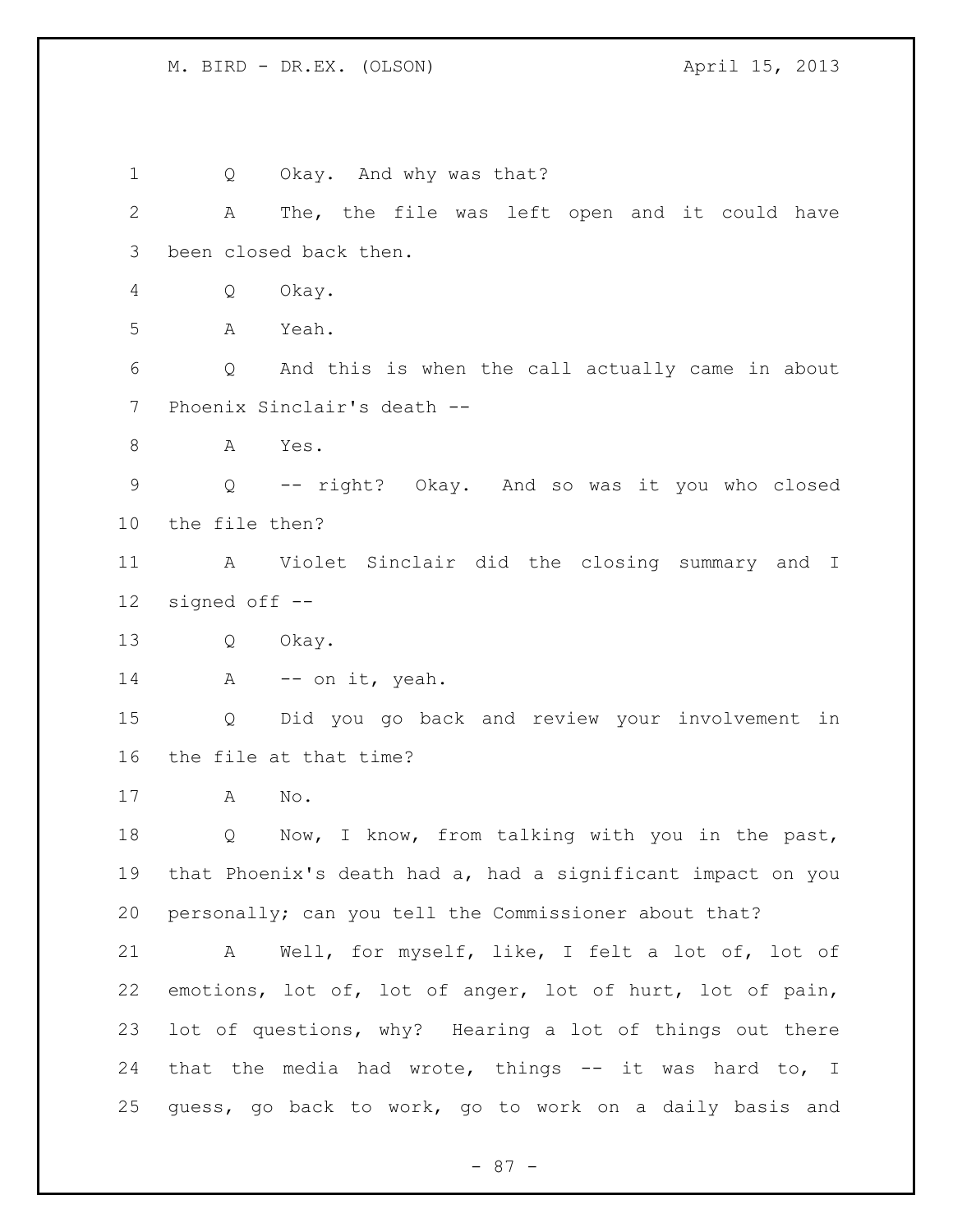meanwhile, you know, because you had, had to go back to work and still carry on, do the duties you needed to do every day. I kind of put it aside. Lot of sleepless nights. Some nightmares. Lot of calls, like, it had a big impact on us. Lot of the times, it was being thrown at us, at work, wherever. Like, it was just being thrown at us a lot and, all our --

 Q When you say thrown at us, what do you mean? A Well, like, you get families who are angry and mad at you, then they would throw that at you, well, they would throw this at you more. I don't want my child, that child to be taken and, and die in care, like, lot of, lot of things that were said, yeah. And working in the community, like, it was hard working in the community because we knew what happened there, so close to home. And you can see (inaudible) for the kids, like (inaudible). There was just a lot of -- it made it tough to work. It was hard every day, yeah.

 Q Has, has the agency done anything to honour Phoenix?

A Yes.

Q Can you tell us about that?

 A They started to have it, will be the third year coming up, think it's in June, they have a feast, kind of like a memorial. We'll do it for four years. This year

- 88 -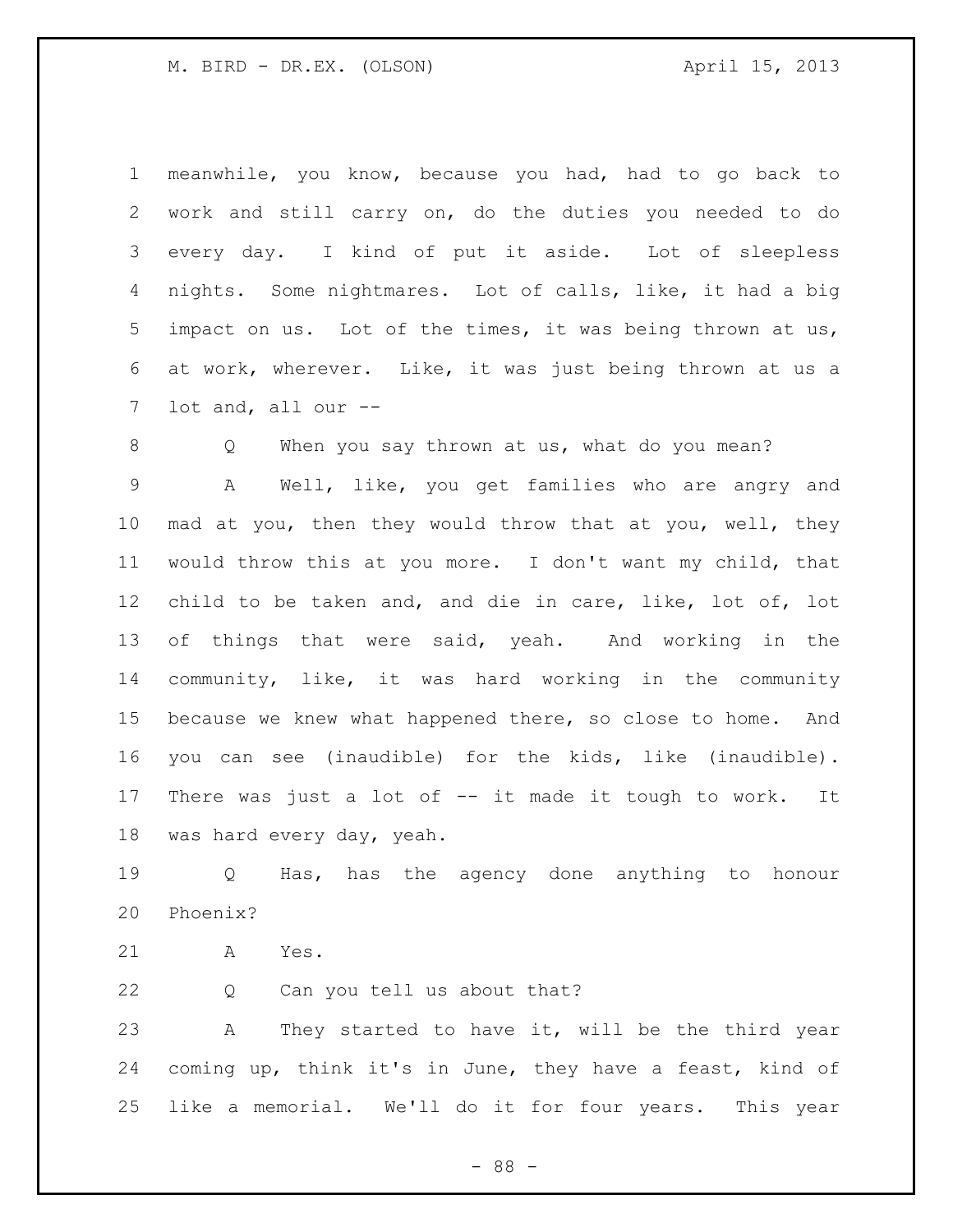M. BIRD - DR.EX. (OLSON) April 15, 2013 M. BIRD - CR-EX. (GINDIN)

 will be the third year, just kind of to honour her spirit and feast her and just, and her memory, so yeah, they have that. A sweat's available if you want to go to a sweat, 4 pipe ceremony. They have a sacred fire, some prayers and everybody kind of sits and eats together after, yeah. Yeah. MR. OLSON: Well, those are all the questions I have for you. Some of the other lawyers will have some questions for you, I'm sure. Thank you. 10 THE COMMISSIONER: Mr. Gindin, please? MR. GINDIN: Good morning, good morning, Ms. Bird. 13 THE WITNESS: Morning. MR. GINDIN: My name is Jeff Gindin. I appear for Kim Edwards and Steve Sinclair and I have some questions for you. 17 THE WITNESS: Okay. CROSS-EXAMINATION BY MR. GINDIN: Q You told us that you were essentially a social worker in Fisher River? A Yes. 23 O Since about 1995? A Yes. Q Until you became a supervisor in 2005?

- 89 -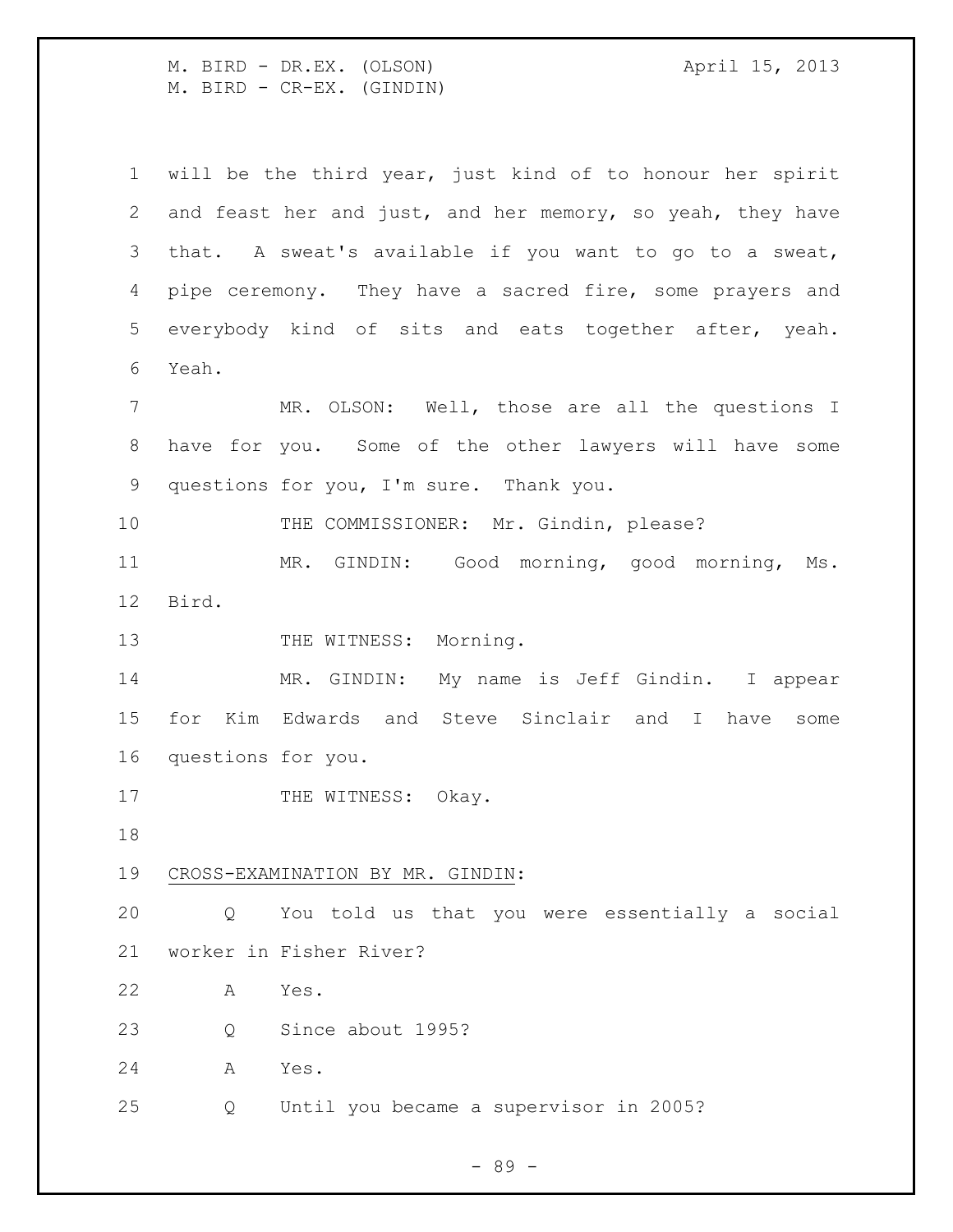A Yes. Q So prior to being a supervisor, you were supervised by someone else -- A Yes. Q -- correct? Was it the same person for most of that time? A Yes. Q And that was Phyllis -- A Phyllis Garson. Q -- Phyllis Garson? And when she supervised you, did you have regular meetings with her? A Yes, we did. Q Was it a set time or, or was it flexible? A It was usually every Monday mornings, after the weekend, yeah. Q And did she review with you the files that you were working on? A Yeah, we would discuss the files that we carried, 19 any concerns or anything that we had, yes. Q So pretty much all of the files that you worked on -- A Yes. Q -- would be discussed with your supervisor? A Yes. Q Okay. And would she look, on occasion, at the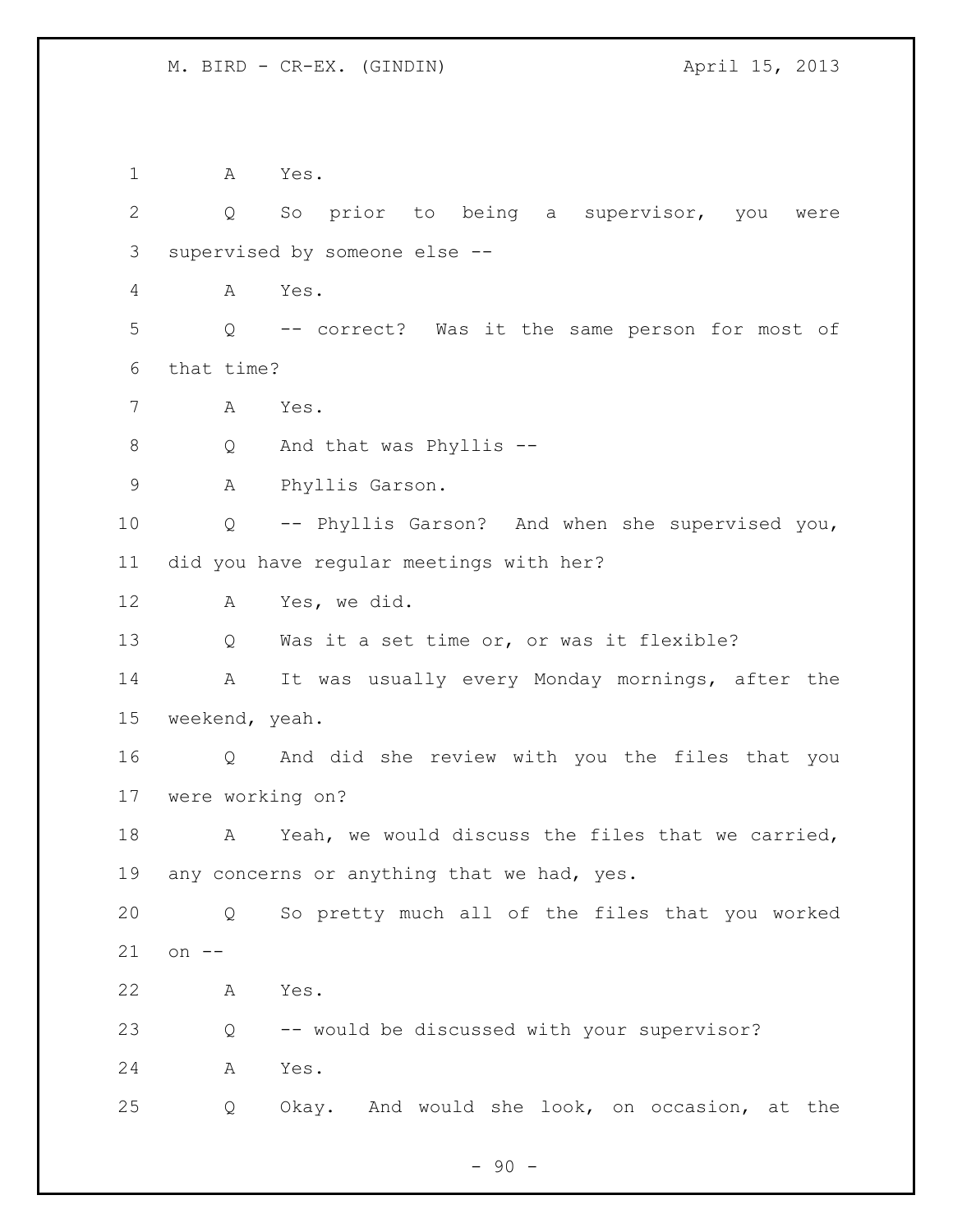notes that you were making -- A Yes, she would. Q -- with respect to those files? A Yes. Q So that was a regular practice? A Yes. Q And so she would make sure that you made proper notes and sometimes look at them -- A Yes. Q -- and that kind of thing? A Yeah. Q And that was a common theme of the supervision; right? A Yes. Q And so when you became a supervisor, in October of '05, did you follow that same type of practice? A Yes. Q Now, you've lived in Fisher River for your whole life? A Yes. Q And you've told us it was a small community? A Yes. Q Pretty tight knit? A Um-hum. Q And I presume that you would pretty much know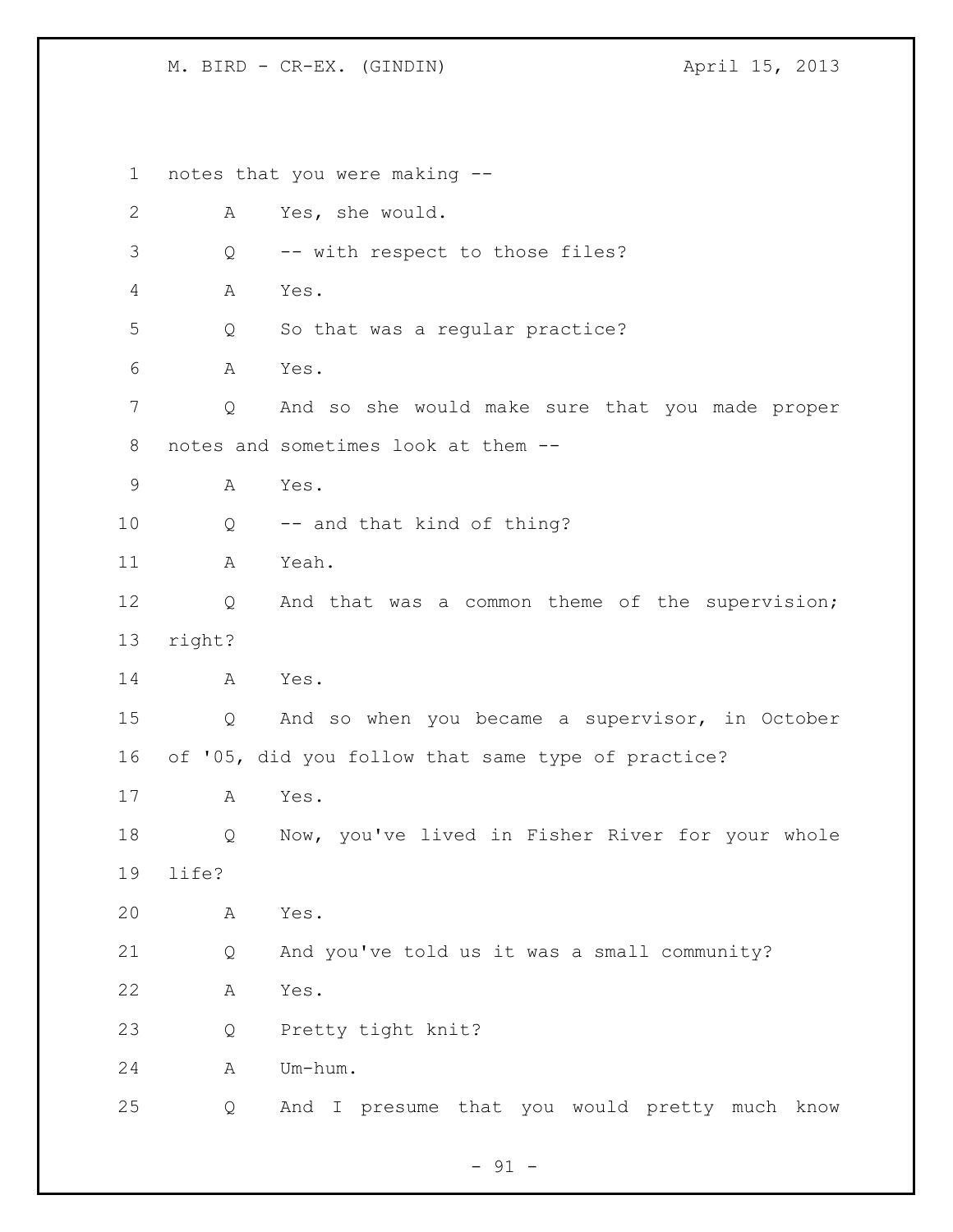most of the people there? A Most of them. Q And you've told us there were a lot of activities that you would attend, community activities and that kind of thing? A Yes. Q Now, you, yourself, see if I have this correct, don't have a Bachelor of Social Work -- A No. Q -- degree; is that correct? A Yes. Q You don't? Did, did I hear you say that you were working towards that? A Yes. Q Okay. Now, you told us you were related to Wes McKay? A Yes. 18 Q Your grandfather and his father were brothers, I think you said? A Yes. Q All right. And if you were related to Wes McKay  $--$  A Um-hum. Q -- I guess you would be related to his children as well?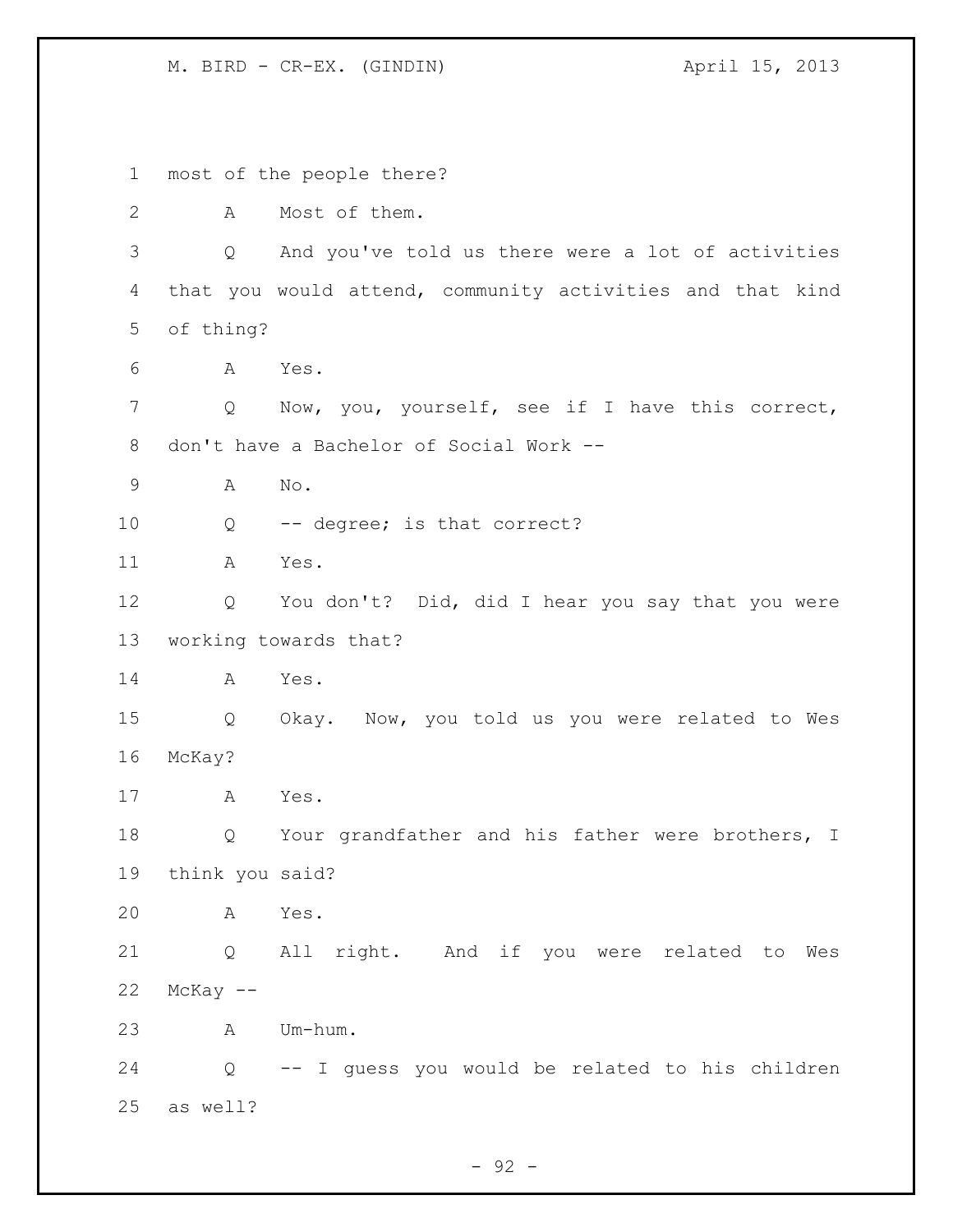A Yes. Q Okay. So the two children that were there, when you attended on July the 12th -- A Um-hum. Q -- of '05 were relatives of yours? A Yes. 7 Q And we heard about this babysitter, C.J. --8 A Yes. Q -- that ended up being there -- A Yes. Q -- and was discovered there by, by Violet in the basement? A Yes. Q I understand you were also related to him? A Yes, I am. Q And you indicated to us that you knew, when the call came in, the first call that came in -- 18 A Um-hum. Q -- alerting you to this particular residence -- A Um-hum. Q -- that it was where Wes McKay was living? A Yes. Q Okay. And that -- so I guess at that point, you would appreciate that there was a conflict there -- A Yes.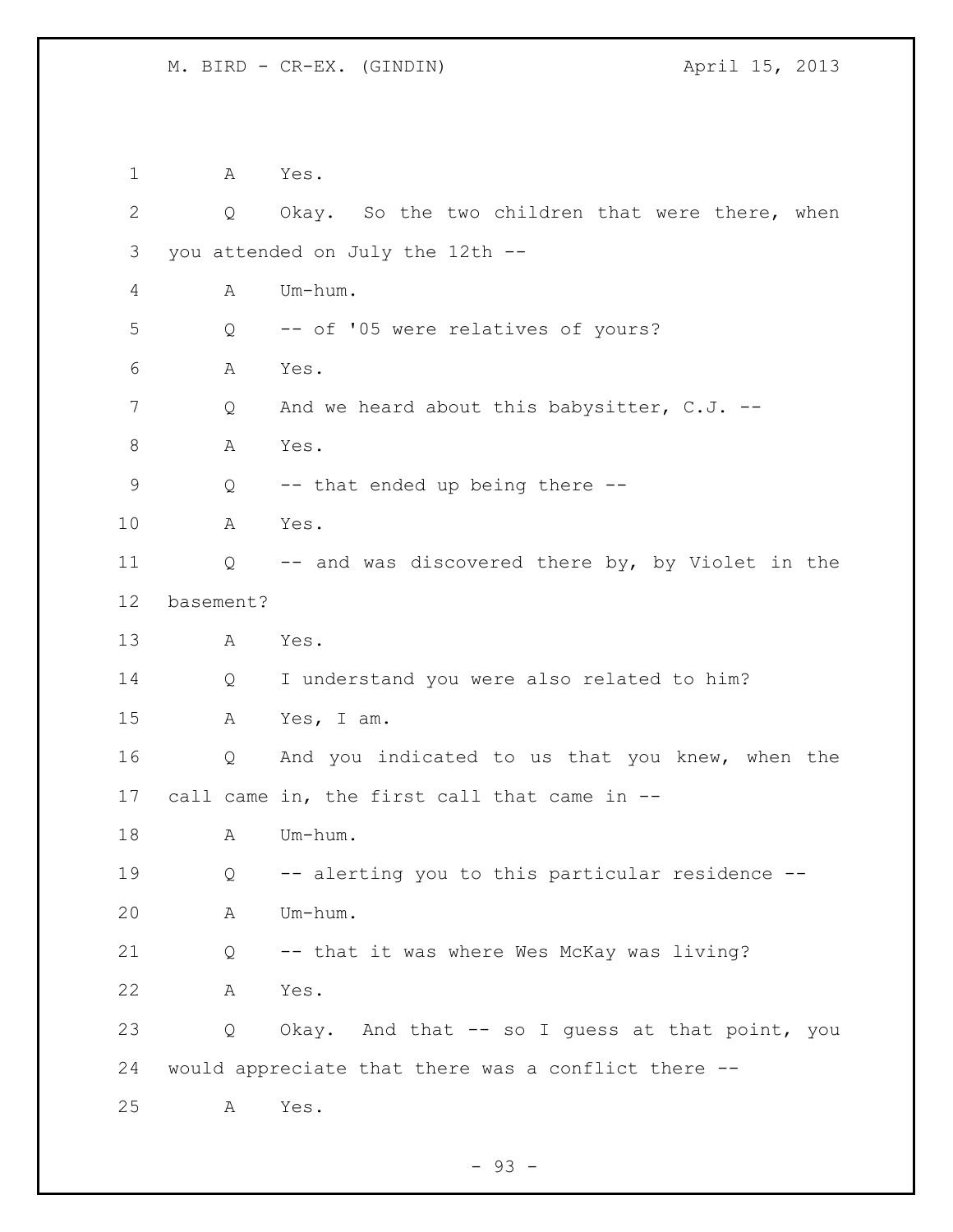Q -- right? A Um-hum. Q Because you were related to Wes? A Yes. Q In fact, I think, later on, Wes McKay actually called the office, asking for yourself? A Yes. Q He obviously knew you and you knew him -- A Um-hum. Q -- correct? A Yes. 12 Q And you referred the call to Violet -- A Yes, I did. Q -- for the very reason that you were related to him? A Yes. Q Did it -- did you consider, at the time that you went out to the house, that perhaps someone else should have gone out, knowing that you're related to him and if he had kids, you'd be related to them as well? A I guess, at that time, that was not on my mind. 22 I guess my main, main concern, at that time, was the safety of those boys, yeah -- Q So your -- A -- so --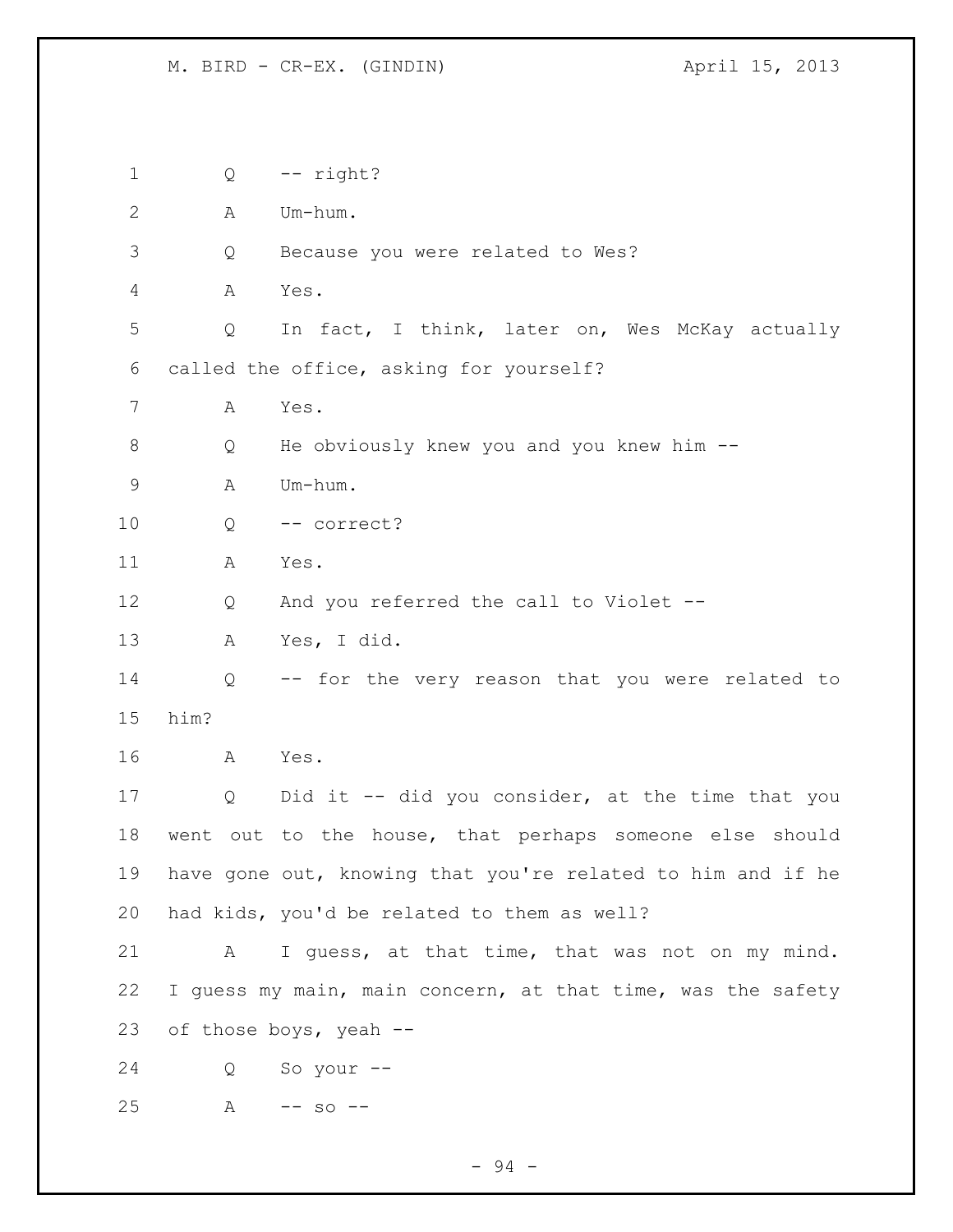Q -- main concern was to get out there? A Yes, yes. Q Were there other options there? Did you have other people working with you that could have gone out with Violet? A I think, I recall that day is, is we were a skeleton staff, so, yeah. And if there were other people, other workers in the office, yes, I could have, could have considered it, yes. Q It's customary, I think you said, to have two people sometimes go out to these -- A Um-hum. Q -- kinds of situations -- A Yeah. Q -- right? So really, you did the same thing that you would have done regardless of who it was? A Um-hum. Q Is that right? Had someone else go with you? A If it was my sister or brother, my niece, nephew, no, I wouldn't have, I wouldn't have went, respond to a call like that, like, yeah. Q So are you saying that if it was a closer relative to you, you might not have gone out -- A No, I wouldn't. Q But you don't recall considering whether you

 $- 95 -$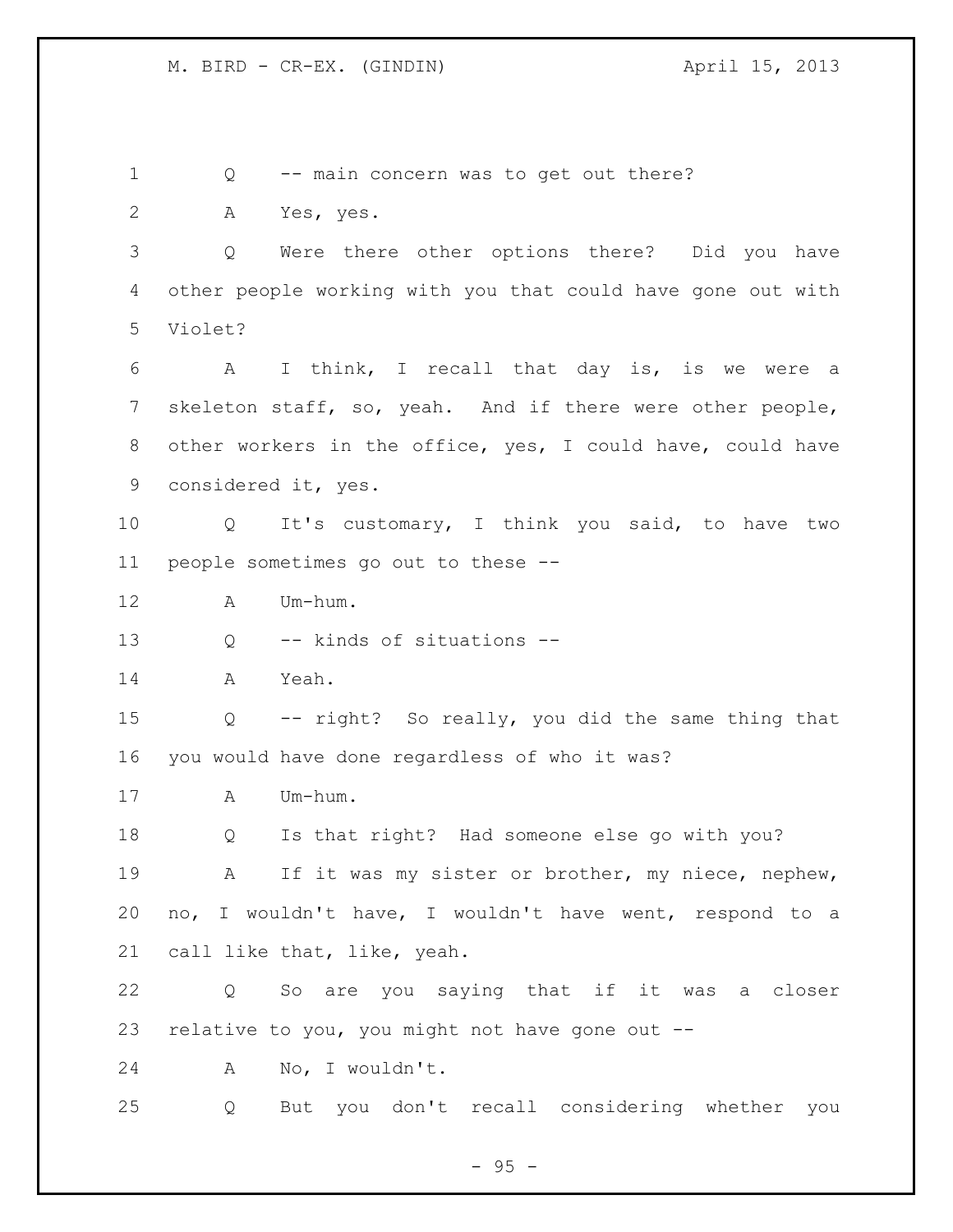should go out at all on this call? A No, I just automatically just wanted to respond and go out right away, so -- Q Okay. A  $-$  yeah. Q And at that time, in 2005, you had the use of the CFSIS -- 8 A Yes. 9 Q -- computer system; right? A Yes. Q You've told us that it wasn't working that well -- A Um-hum. Q -- back then; were you referring to when you first started, in 1995, or were, were you referring to 2005, when you said it wasn't working so well? I wasn't sure. A In 2005. 19 Q Okay. And what about now? A Today, still some of the same problems. It's not working that well. Sometimes you can't even get on it. You're kicked off. You can -- it's still not, not working very well as of today, yeah. Q So not a lot improvement -- A No.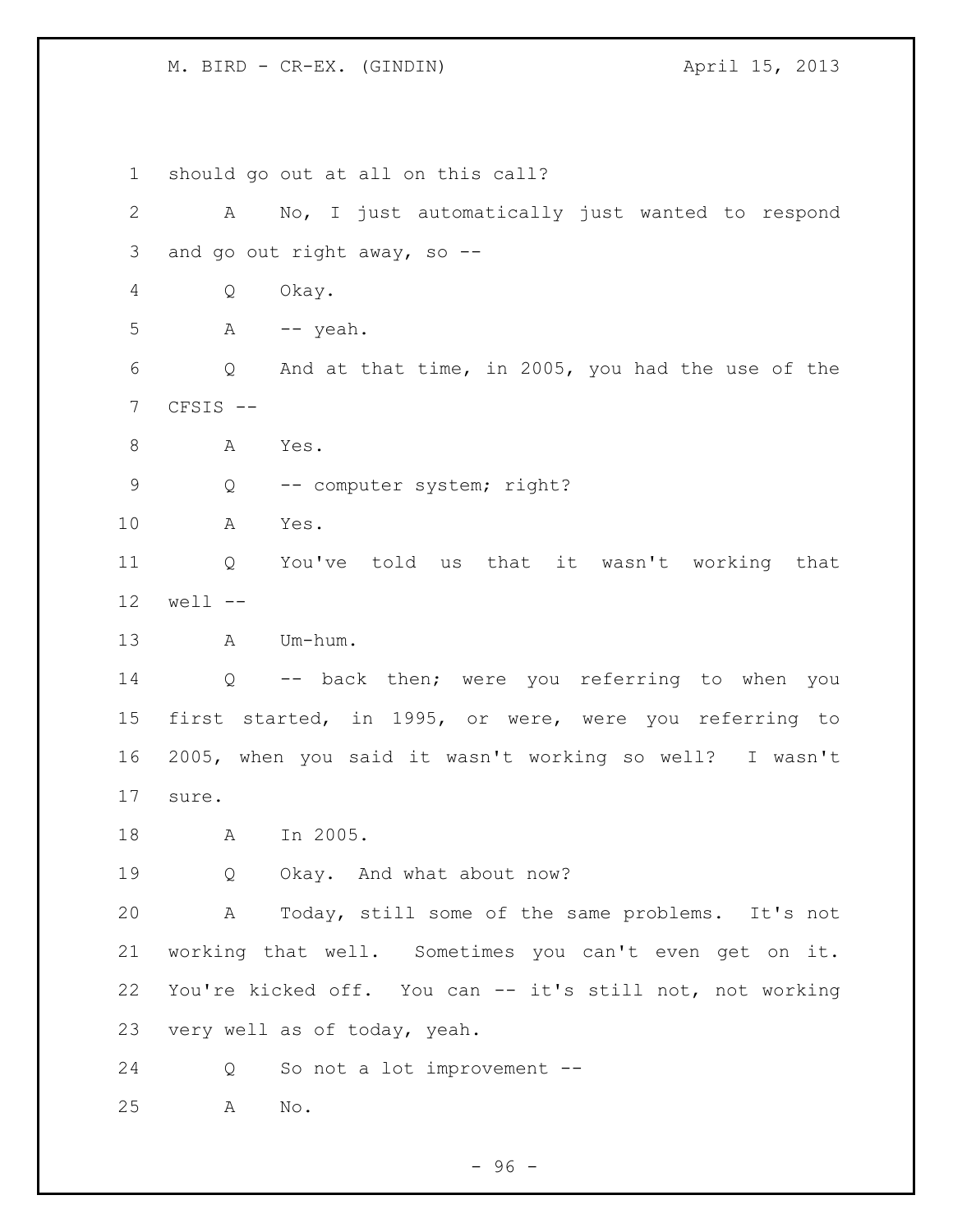1 Q -- in the last nine years -- A No. Q -- or eight years? A No. Q Now, at that time, in '05, one of the uses for that computer system -- A Um-hum. Q -- would be to check whether the particular family you're dealing with -- A Um-hum. Q -- has had some previous connection with CFS, or previous child protection concerns; right? A Yes. Q In this case, you didn't check CFSIS? A No, I did not. Q Do you know why you wouldn't? A No, I -- Q No? Is it your position that you didn't know that Wes McKay had children? A Is it my position that I didn't know? Q Yeah, at that time, when you got the call, knowing it was Wes McKay's house you were going to -- A Um-hum. Q -- you, are you saying you didn't know that he had children?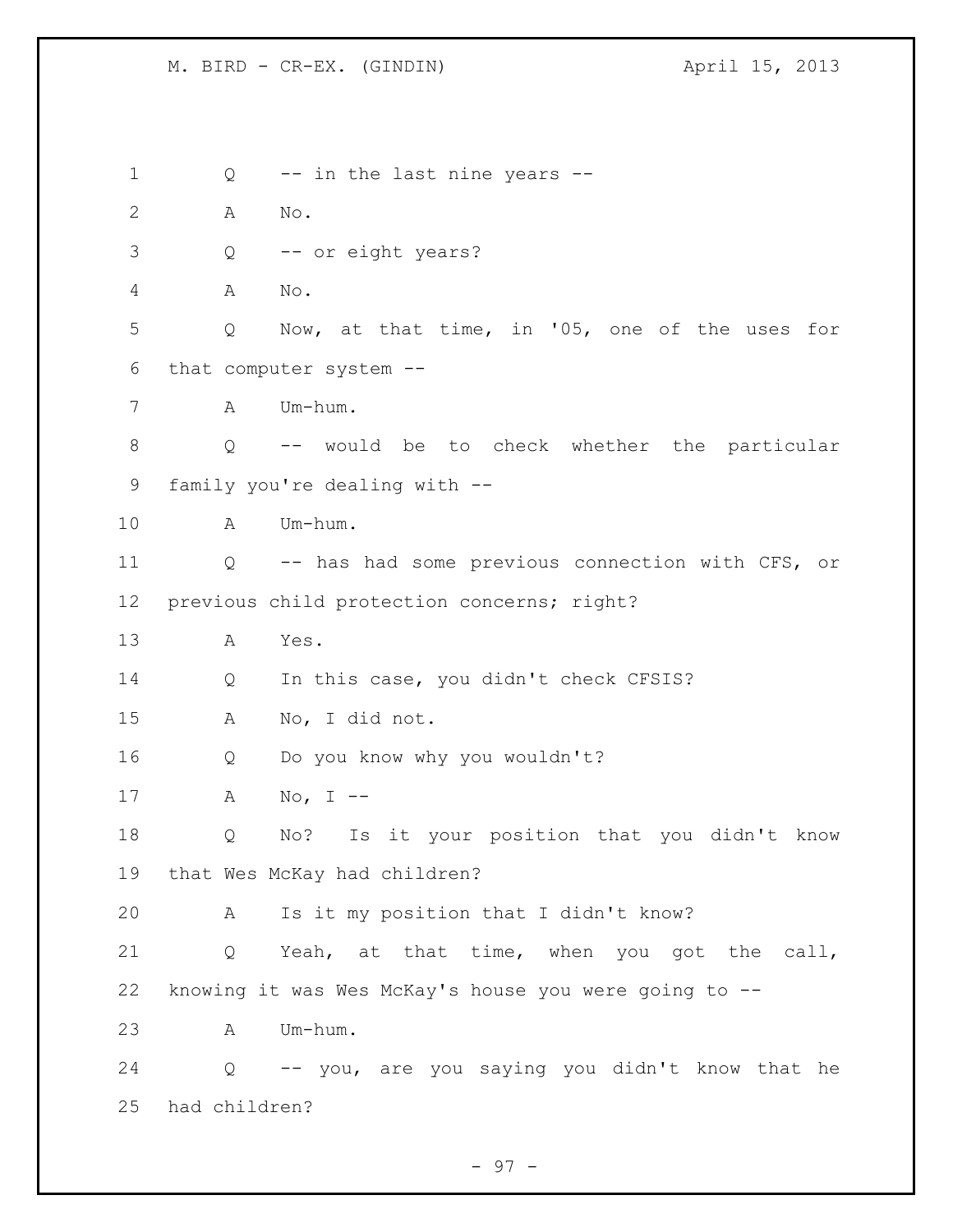M. BIRD - CR-EX. (GINDIN) April 15, 2013

1 A That day, yes, I knew. Q You knew he had some children? A Yeah. Q Okay. And what was your knowledge at that time? That he had two children, or more, or less, what did you know? A Very little. Q Okay. Did you know how many children he had? A No, no. Q So you knew he had children? A Yeah. Q And how did you know that? A Just by the referral source. She identified them -- Q That's what you were told on the phone when they -- A Yeah. Q  $-$  called? A Yes. Q Did they -- were the, was the referral specific, in terms of how many children he had? A No. Q Just said there was children there and they might -- A Um-hum.

- 98 -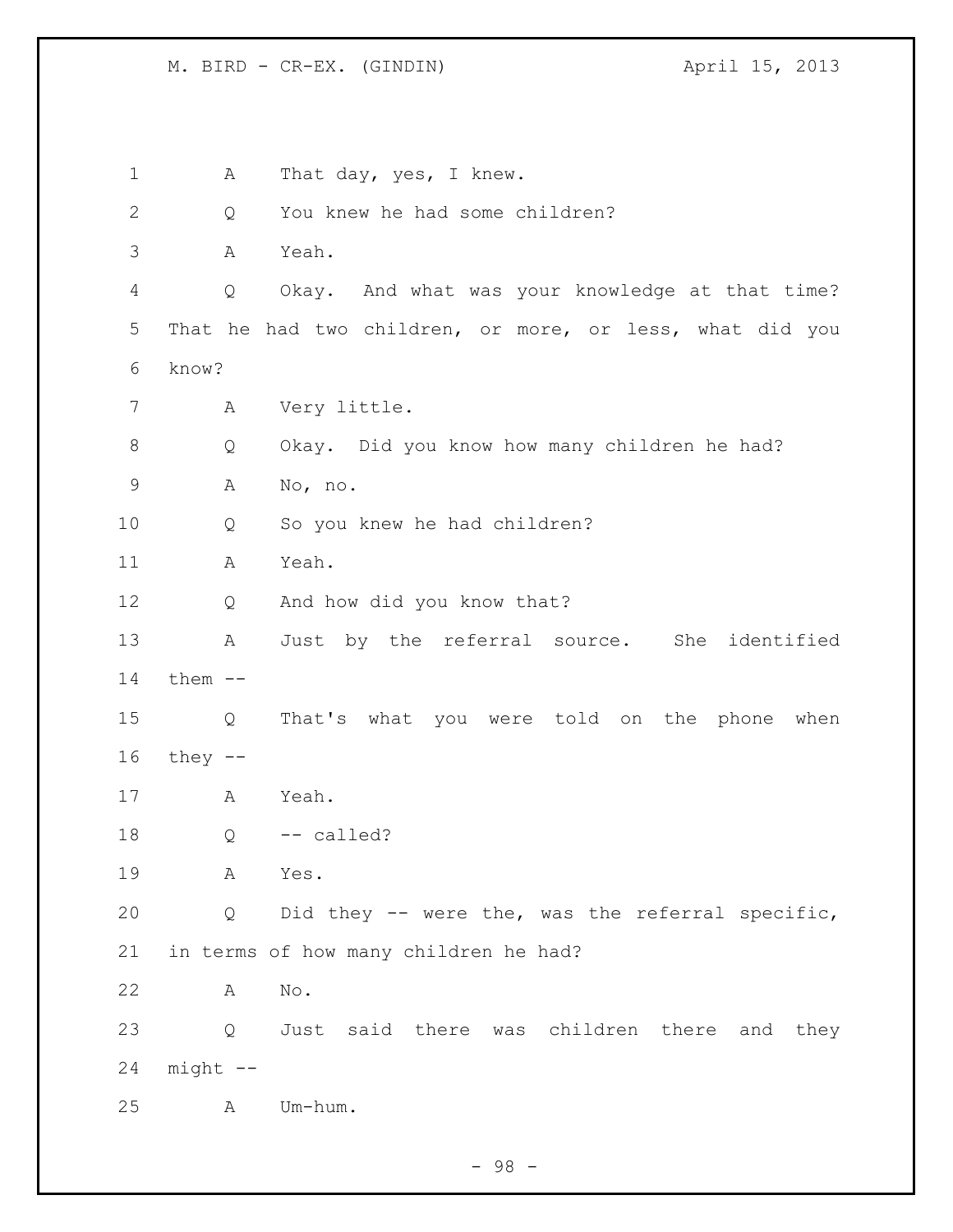Q -- be alone? Is that essentially what you were told? A Yes. Q Okay. And so, either before you went, or even after you returned, I think you said you returned to make some calls? A Yes. Q Neither of those two times did you check CFSIS to -- A No. Q -- see if there was any connection with the previous concerns -- A Um-hum. Q -- previous history or anything; right? A Yes. Q Now, from your experience -- A Um-hum. Q When you do check CFSIS, you may find out, for example, previous history -- A Um-hum. Q -- right? A Yes. Q You would find out whether Wes McKay had other children -- A Yes.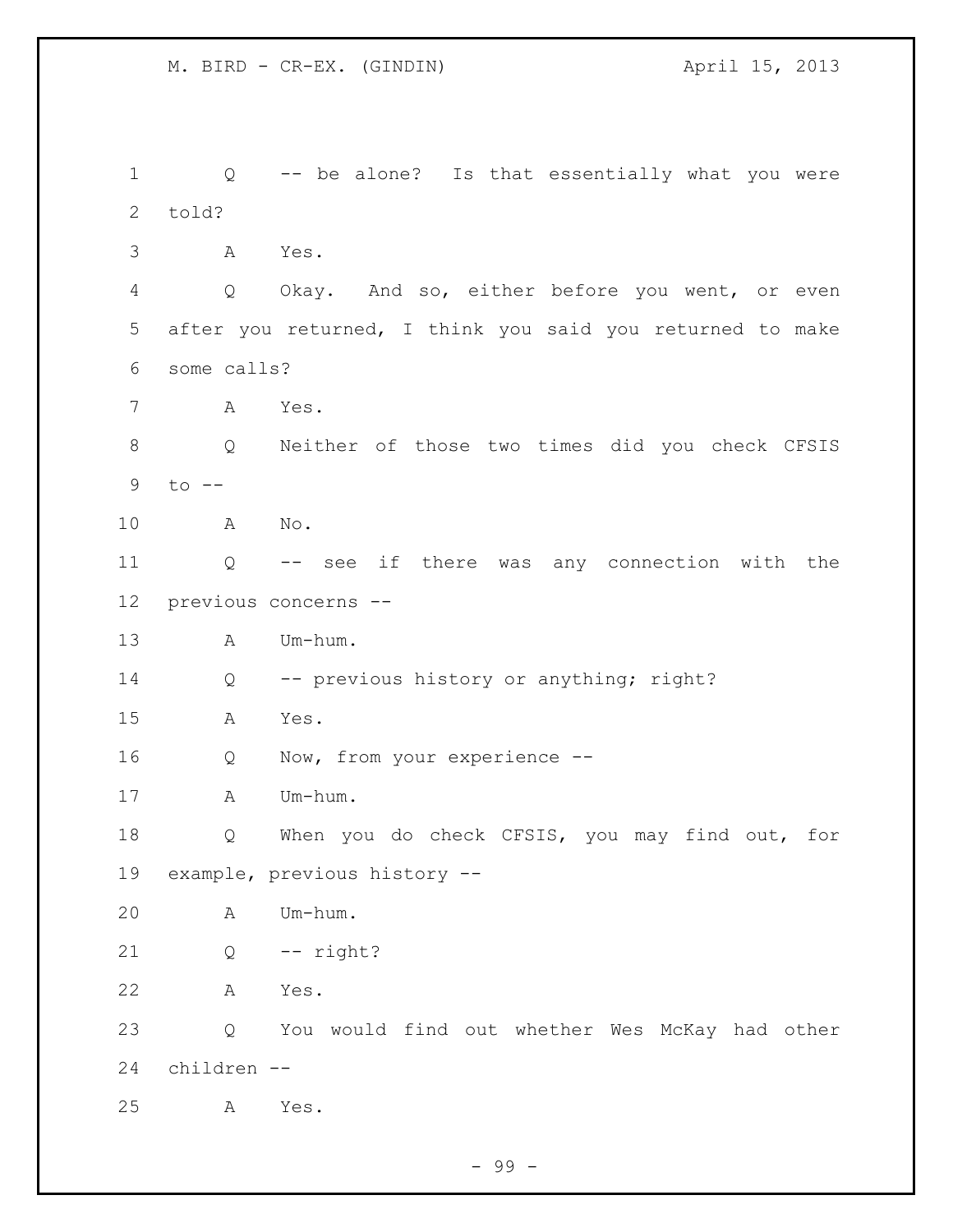Q -- right? A Yes. Q You might have discovered, for example, that he had a child by the name of Phoenix Sinclair?  $A$   $Um-h\ddot{}$  Q Had you checked CFSIS; right? A Um-hum. 8 Q Or other children; correct? A Yes. Q But that wasn't done, either before you went there, or even when you came back to, and spoke to -- A Um-hum. Q -- and spoke to the mother of the kids? A No. Q And you're not really able to explain why that wasn't done? A No, I'm sorry. Q Now, with respect to Wes McKay, we're going to hear some evidence that other people in the community knew things about Wes McKay, at least, had heard things, or were told things about him being mean to children -- A Um-hum. Q -- to his spouse, history of violence and that kind of thing; is that something that you were aware of, or ever heard --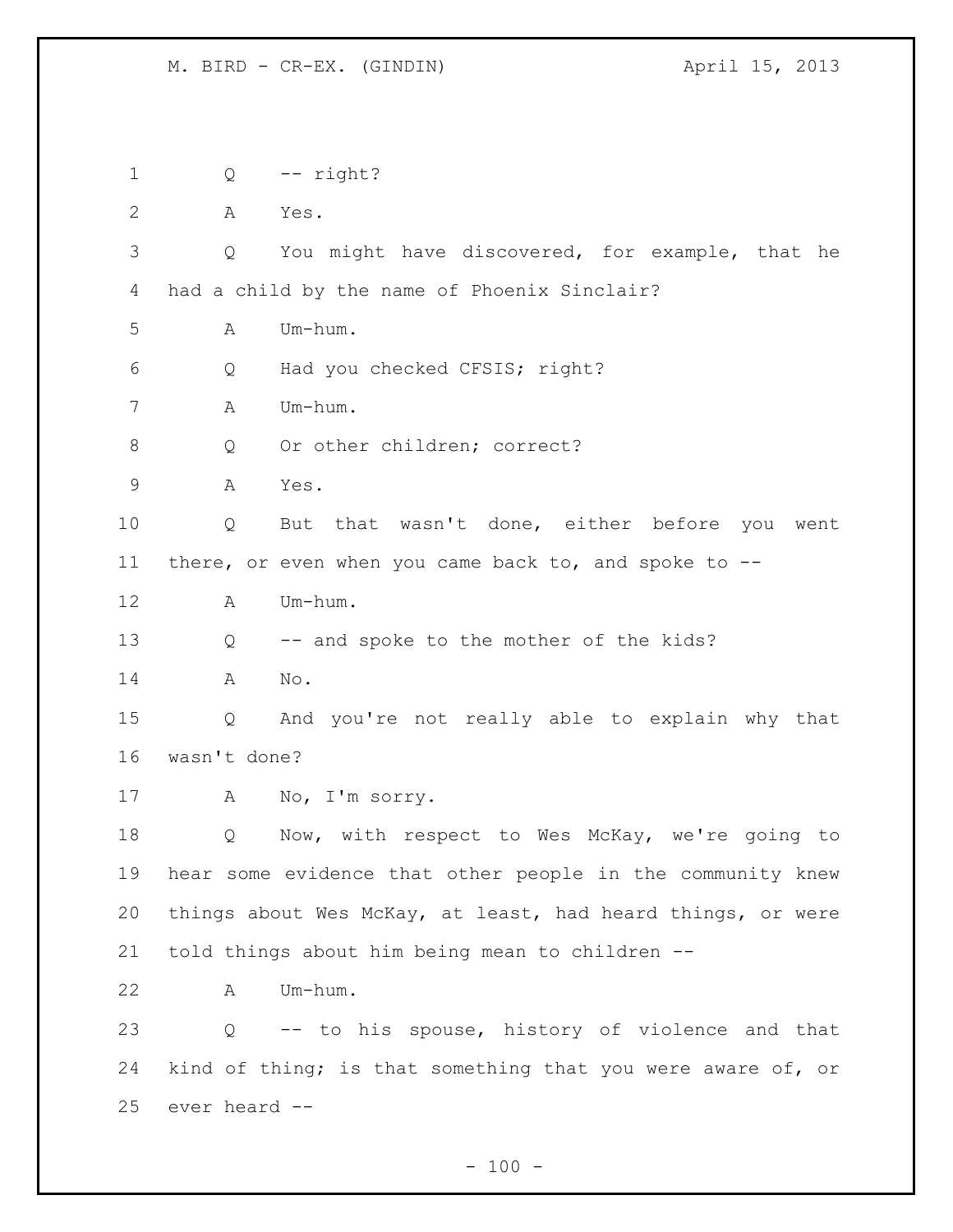A No. Q -- prior to your attending here? No? A No. Q And you were related to him? A Yes. Q And you never heard any of these sort of stories about his past? 8 A No. Q No? You told us that, about a couple of times that you saw Wes? 11 A Um-hum. Q One was when you went to visit your parents? A Um-hum. Q And he happened to drop in after you got there, or was there already? Do you remember? 16 A No, I -- he got there, came by after. Q Okay. A Yeah. Q And that time that you visited your parents and Wes came over -- A Um-hum. Q -- was that prior to this incident where you went to the house and had the kids apprehended? A Yes. Q Okay. And I think the Commissioner asked you if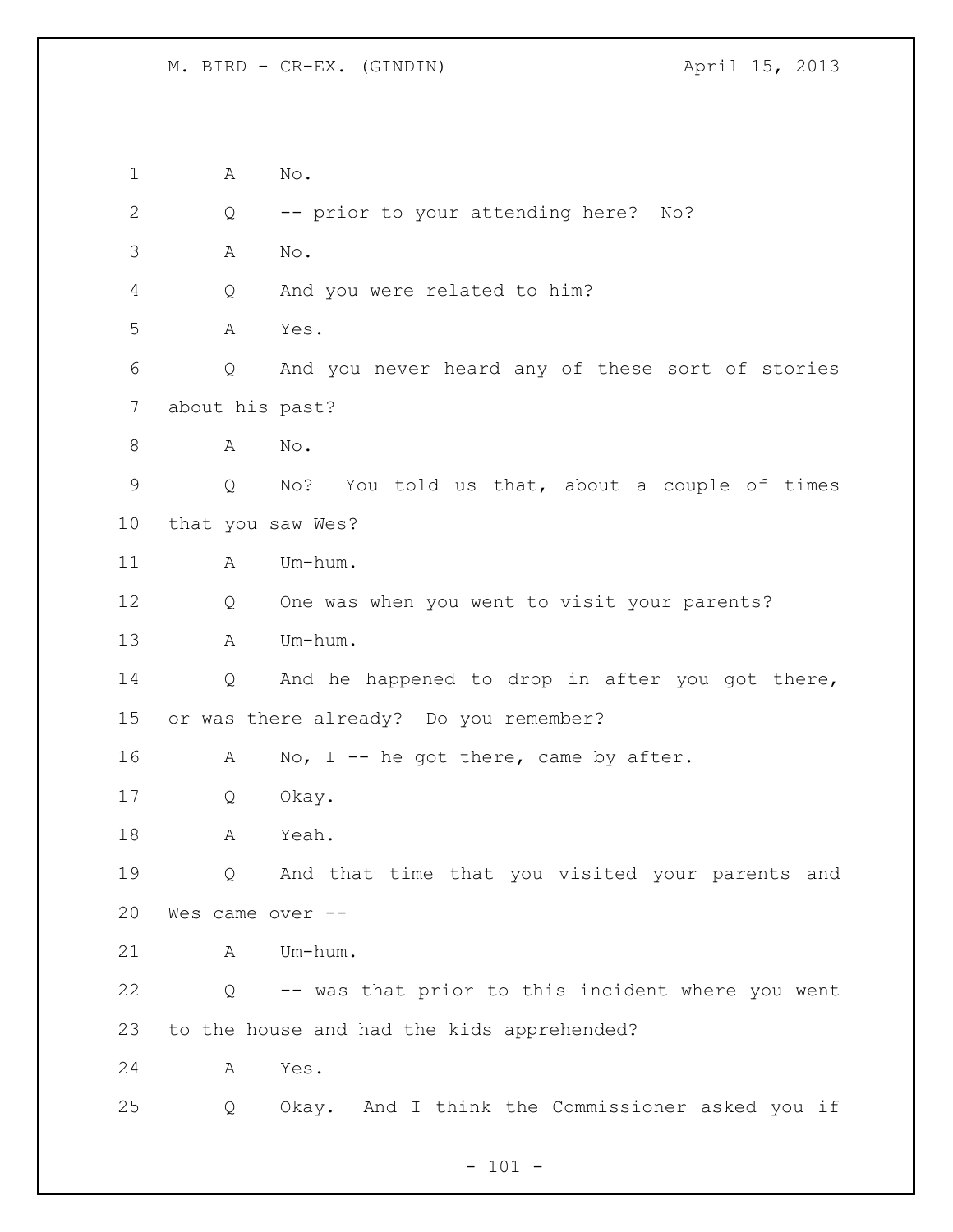it was probably a few months earlier? You said something like that -- A Um-hum. Q -- right? And how long would you say that you spoke to him at that, on that occasion, at your parents' house, I mean? A How long? Q Yeah. 9 A Are we talking timelines -- Q Yes. 11 A -- (inaudible)? Q How long were you in his presence? Put it that way to start. 14 A In is presence that day? Q Yeah. A It wasn't very long, because I know I left shortly after that. Q Just a few minutes? 19 A Maybe about, maybe five minutes. Q Okay. And some of the things he was talking about didn't please you? A No. Q And I, I think you generally told us it was something to do with hookers and -- A Yes.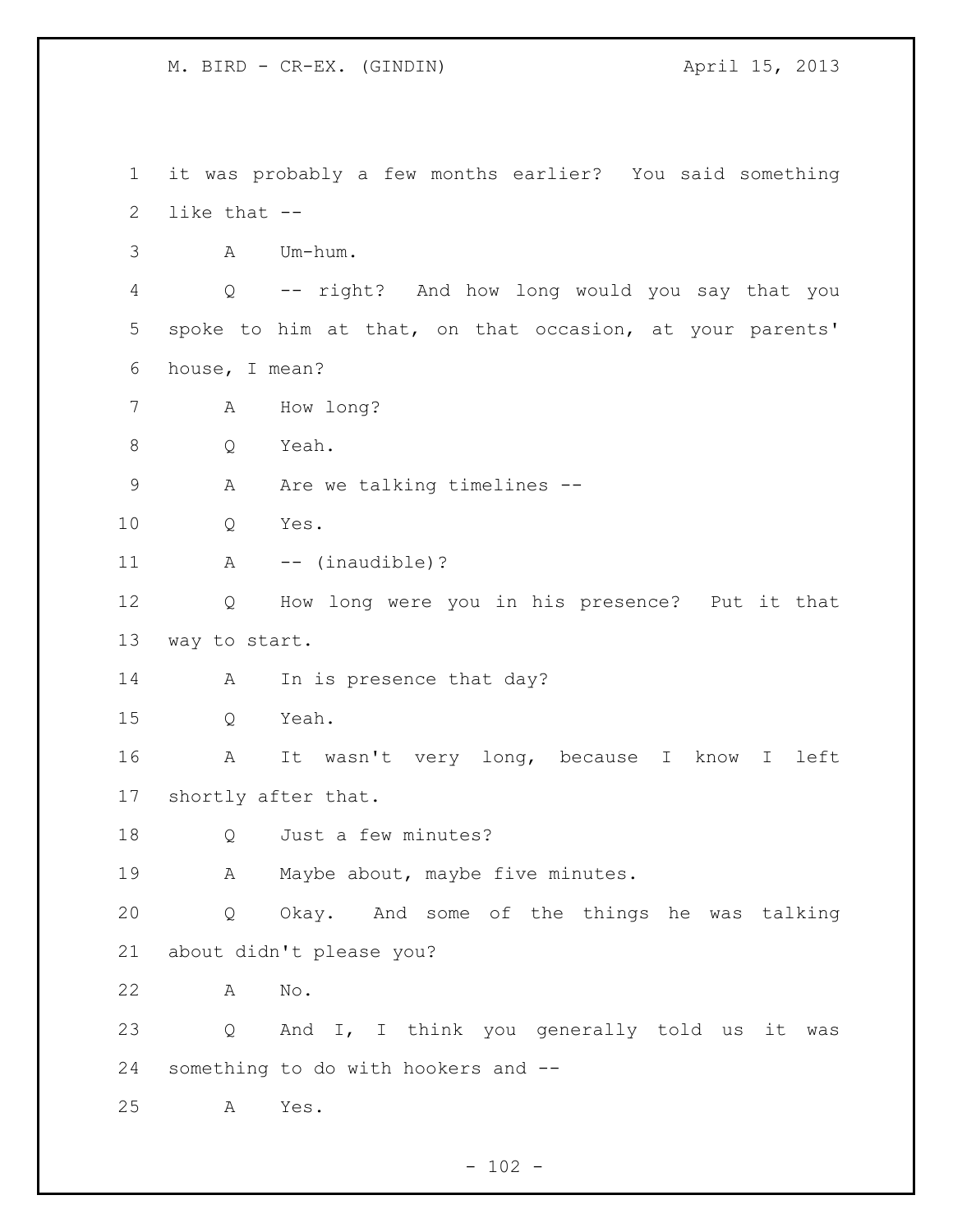Q -- things of that nature? Do you recall anything else that he spoke of that you found distasteful? A No, I just -- Q Okay. And so that time that you saw him there, at your parents', which would be a few months prior to the -- A Um-hum. Q -- apprehension, was that the first time you had seen him in a long time, or, or -- A Yes. Q Okay. And do you recall the time before that? A No. Q How long ago? No? A No. Q Was it years? A Years -- Q Okay. 18 A -- years, yeah. Q And then there was another occasion, I think, that you may have mentioned -- 21 A Um-hum. Q -- something about a barbeque at your sister's? A Yes. Q And your sister being Florence (phonetic)? A Yes.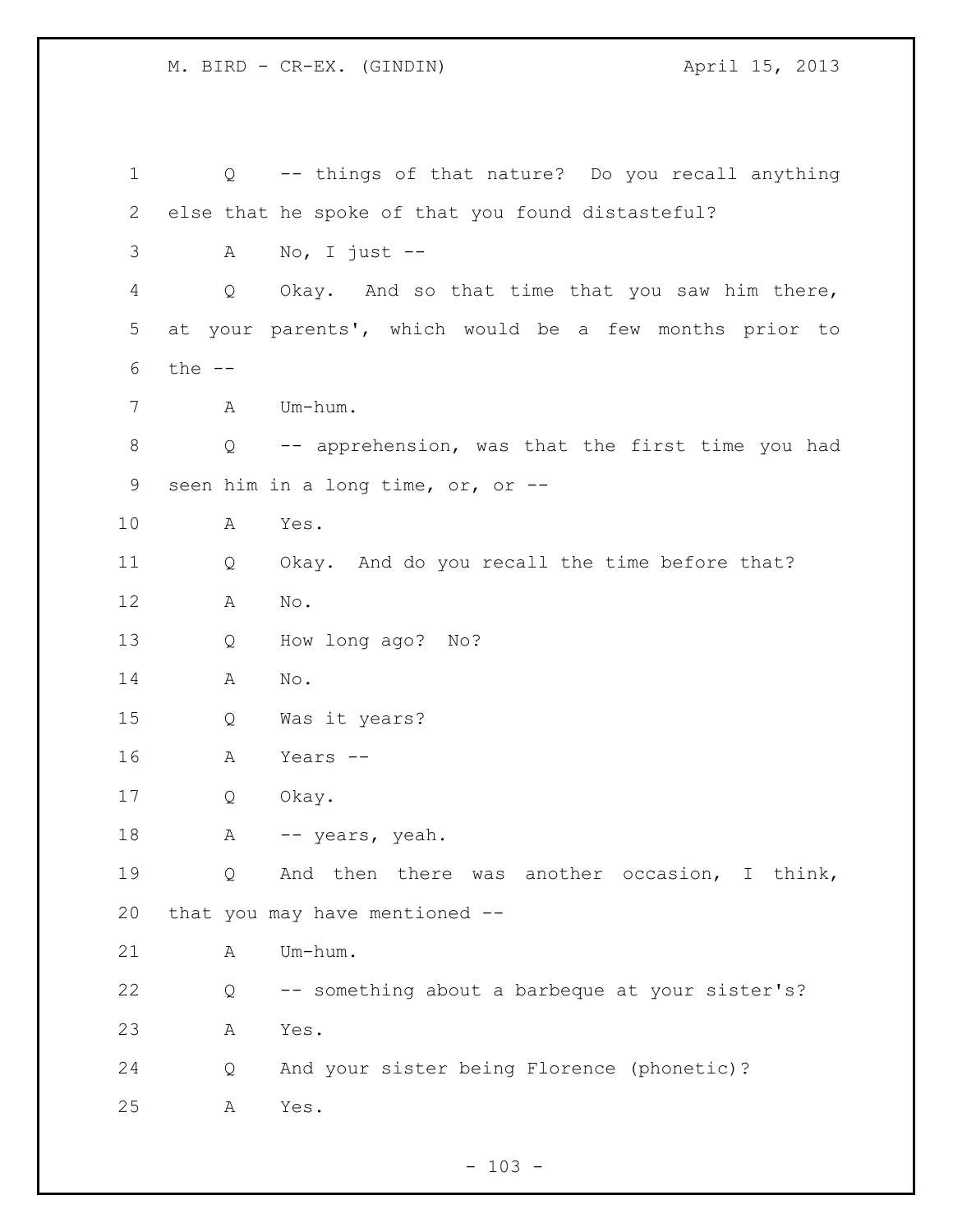M. BIRD - CR-EX. (GINDIN) April 15, 2013

| $\mathbf 1$ | Q           | And was that after the apprehension date, July of  |
|-------------|-------------|----------------------------------------------------|
| 2           |             | '05, the barbeque?                                 |
| 3           | Α           | Yes.                                               |
| 4           | Q           | Do you remember when that was?                     |
| 5           | Α           | Oh, might have been around                         |
| 6           | Q           | Was that the August you were referring to?         |
| 7           | Α           | The August one, I, I do recall, was when there     |
| 8           |             | was a barbeque at my place.                        |
| 9           | Q           | Um-hum.                                            |
| 10          | Α           | My husband was<br>barbequing that day<br>for<br>my |
| 11          | birthday -- |                                                    |
| 12          | Q           | Um-hum.                                            |
| 13          | A           | -- and she, he, my sister came by and she brought  |
| 14          | $him -$     |                                                    |
| 15          | Q           | I see.                                             |
| 16          | A           | -- along with her, yes.                            |
| 17          | Q           | So there was a barbeque at your place --           |
| 18          | Α           | Yes, yeah.                                         |
| 19          | Q           | -- in August --                                    |
| 20          | А           | Yes.                                               |
| 21          | Q           | -- roughly, about a month after the apprehension?  |
| 22          | Α           | Um-hum.                                            |
| 23          | Q           | And the other one, at your sister, was that after  |
| 24          |             | that, or before that?                              |
| 25          | А           | Yes, yeah, that was around Thanksgiving.           |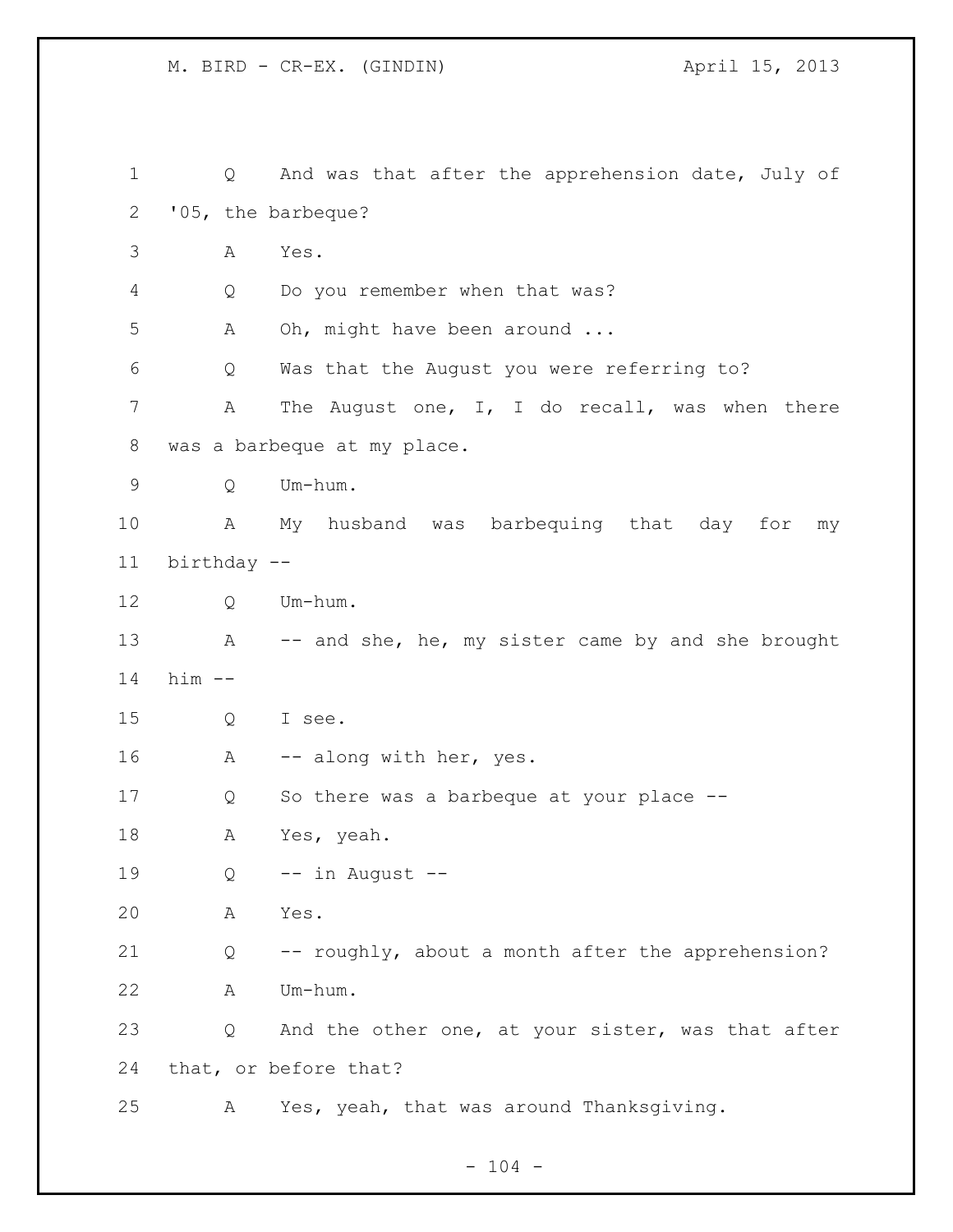Q Okay. So with respect to the August barbeque at your place -- A Um-hum. Q -- which was less than a month after -- A Um-hum. Q -- the apprehension, did you speak to Wes McKay about what had taken place? 8 A No. Q Never came up? A No. Q And he never approached you and asked you anything about what happened, or why? A No, no. Q No? Anything else you recall about that barbeque that was unusual, about Wes, or anything he said? A No, only thing, like, when he came I was just kind of scared he might, but he didn't bring it up. Q Um-hum. A Yeah. Q Did you -- 21 THE COMMISSIONER: Did he have anybody else with him? THE WITNESS: Yes, he had, what's his, what's her name, Samantha.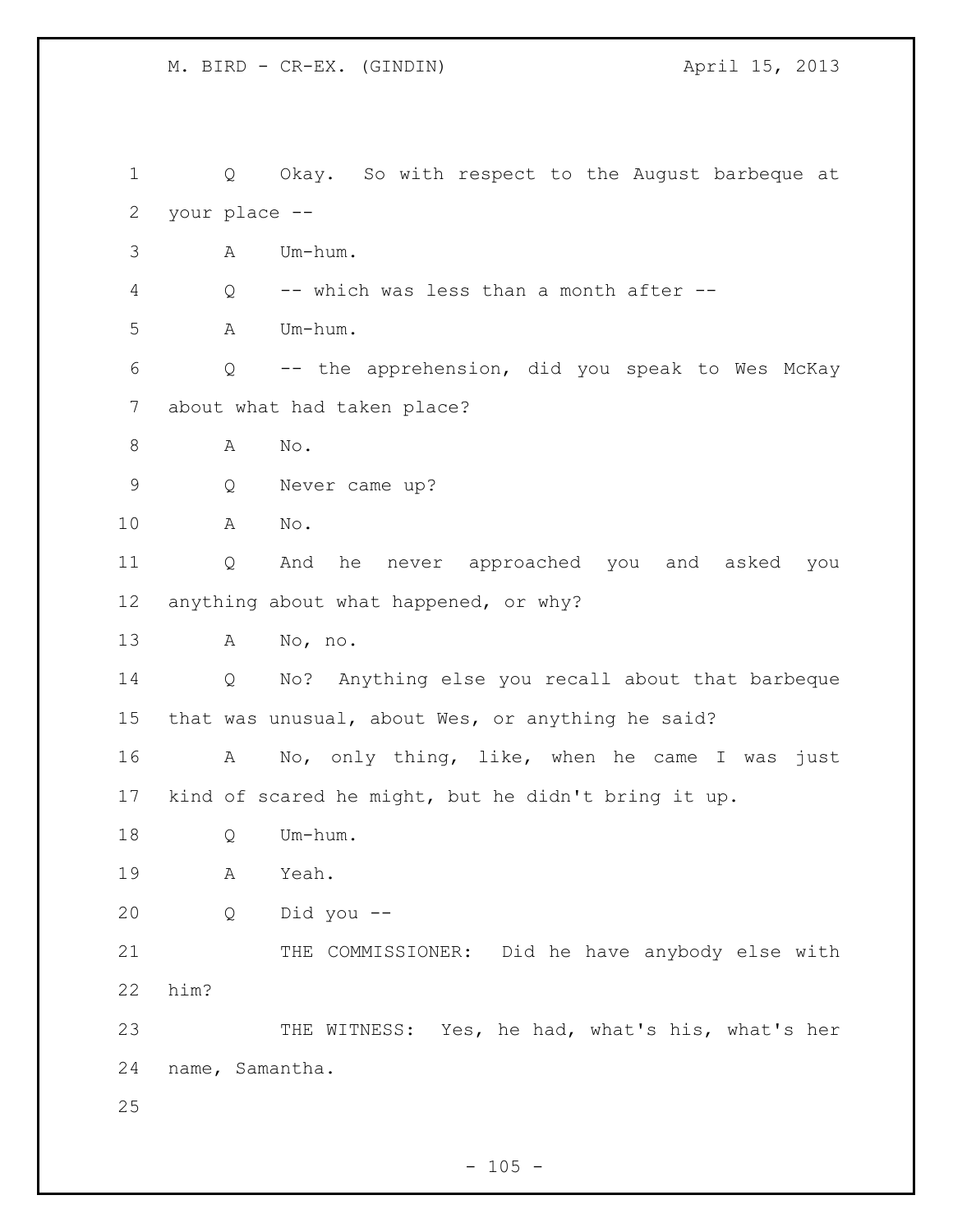M. BIRD - CR-EX. (GINDIN) April 15, 2013

BY MR. GINDIN:

| $\mathbf{2}$  | Q                 | Samantha was with him?                                |
|---------------|-------------------|-------------------------------------------------------|
| 3             | А                 | And a little one year old girl, around, around        |
| 4             |                   | one years old, yeah.                                  |
| 5             | Q                 | Did you speak to him at all?                          |
| 6             | Α                 | Yes, said hi, told him to eat and pretty well         |
| 7             |                   | everybody just visited, yeah.                         |
| 8             | Q                 | So when you saw him at, at your place $-$ -           |
| $\mathcal{G}$ | Α                 | Um-hum.                                               |
| 10            | Q                 | -- or at your sister's place --                       |
| 11            | А                 | Um-hum.                                               |
| 12            | Q                 | -- there was no discussion about perhaps you          |
| 13            |                   | shouldn't be there, or he shouldn't be there?         |
| 14            | Α                 | No.                                                   |
| 15            | Q                 | -- based on your previous involvement? No?            |
| 16            | Α                 | No.                                                   |
| 17            | Q                 | Now, you took some notes of whatever you did          |
| 18            | here --           |                                                       |
| 19            | A                 | Yes.                                                  |
| 20            |                   | Q -- right? And you took them as soon as you          |
| 21            | possibly could -- |                                                       |
| 22            | A                 | Yes.                                                  |
| 23            | Q                 | -- correct? You made them later only because you      |
| 24            |                   | wanted to go as fast as you could, over to the house? |
| 25            | Α                 | Yes.                                                  |

- 106 -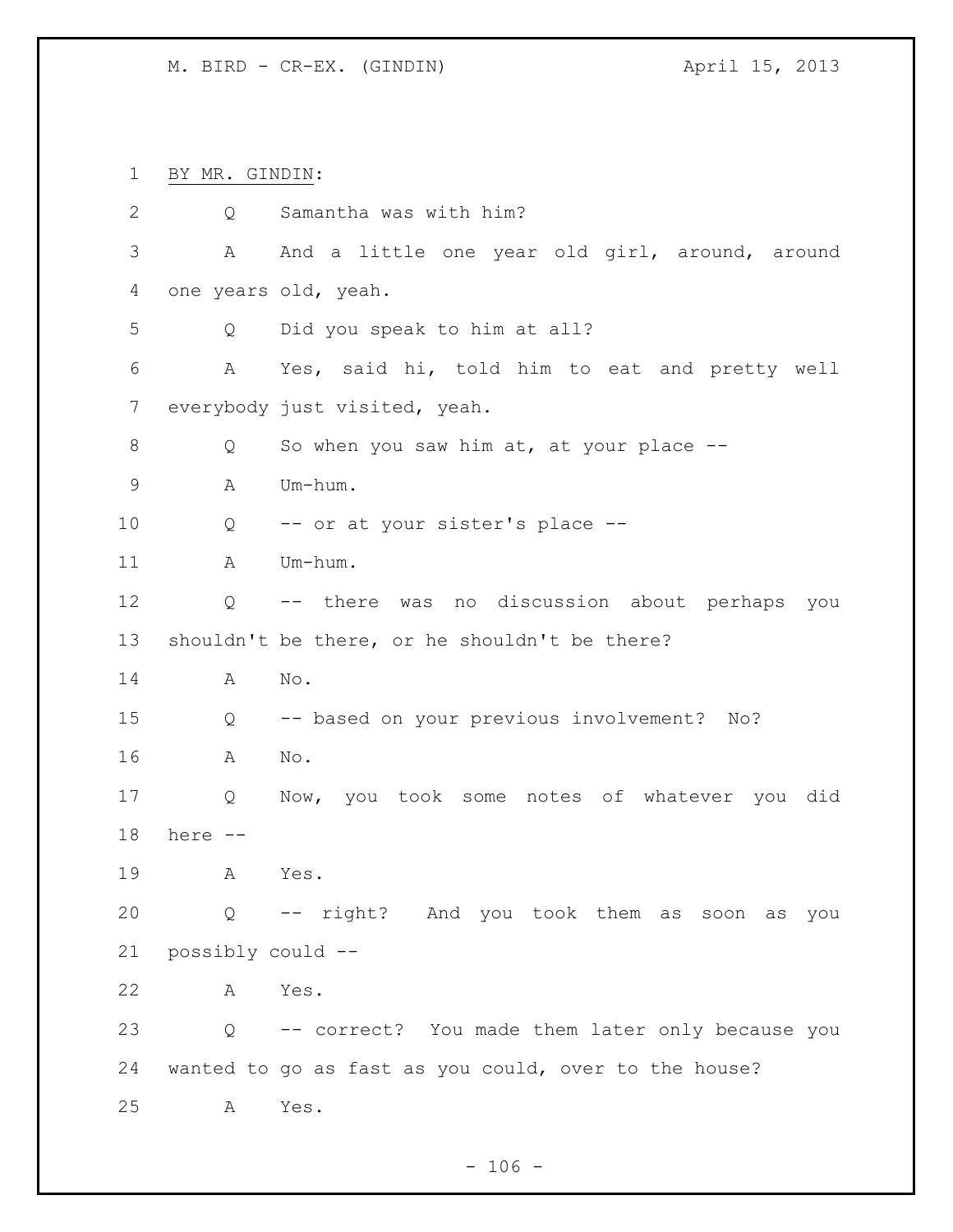1 Q And then later you made the notes? A Yes. Q And as far as you can tell, you recalled, you recalled everything important and, and wrote it down in your notes? A Yes. Q And obviously you, you appreciate the importance of making the notes -- A Yes. Q -- right? Because you never know when they might be needed; right? A Yes. 13 Q And I see, as well, that you kept those notes? A Yes. Q And where did, where'd you keep them? A They were put into the file. Q Okay. And that's pretty much the way you operated -- A Yes. Q -- in Fisher River? A Yes. Q Social workers would make the notes, according to your instructions -- A Um-hum. Q -- or your evidence. They would review them with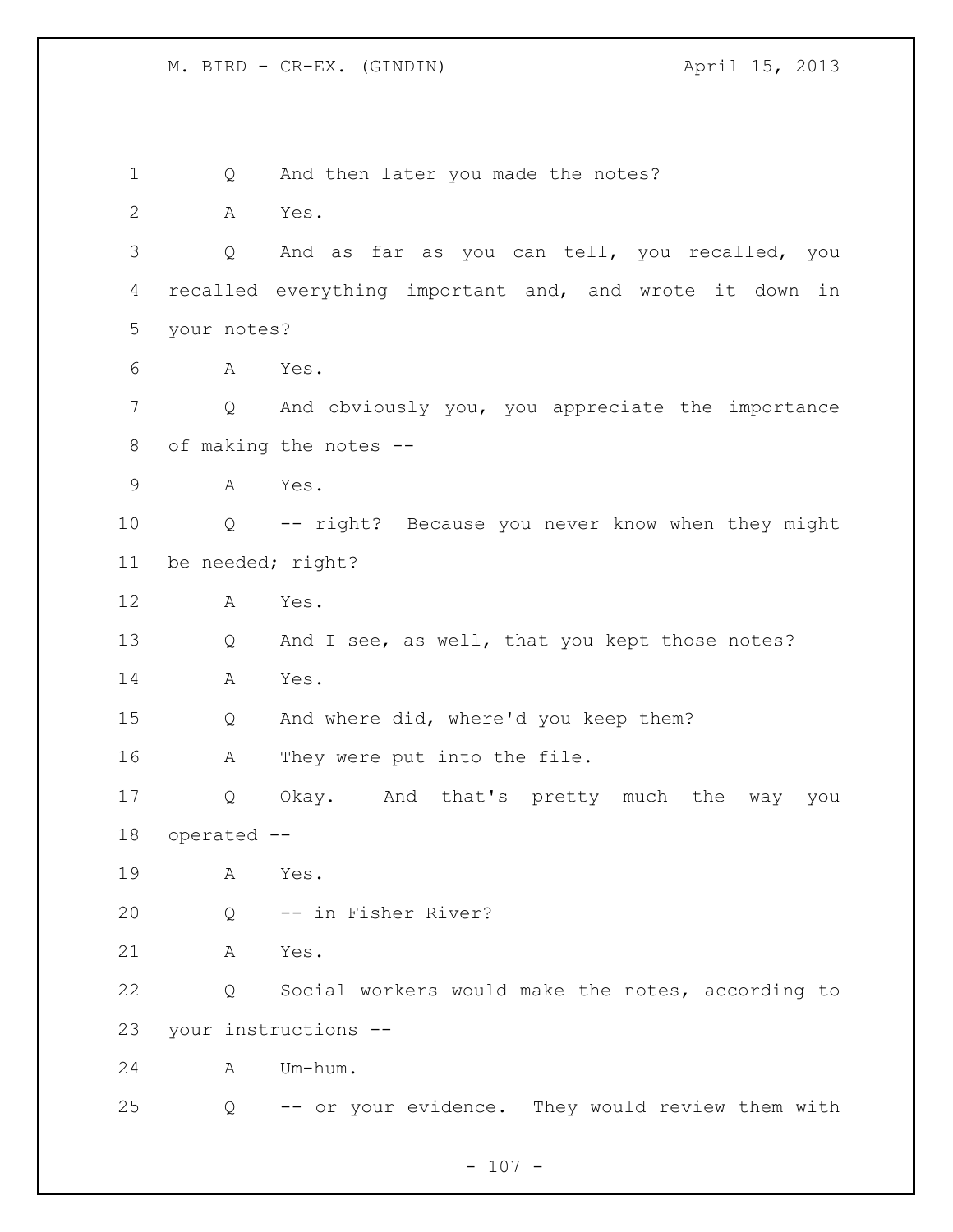the supervisor on occasion and then they, they would make sure they kept them -- A Yes. Q -- right? A Yes. Q All of which makes perfect sense to you; right? A Um-hum. Q Yeah. Now, when you actually attended at the house on July 12th of '05, with Violent Sinclair, you obviously had a conversation with these children -- A Yes. Q -- right? And you asked if -- who was taking care of them? A Yes. Q And they didn't tell you about C.J. in the basement -- A No. Q -- right? But they did say that they had tried to contact their grandfather? A Um-hum. Q And do you know their grandfather? A Yes, I do. Q He's related to you obviously, as well -- A Yes. Q -- right?

 $- 108 -$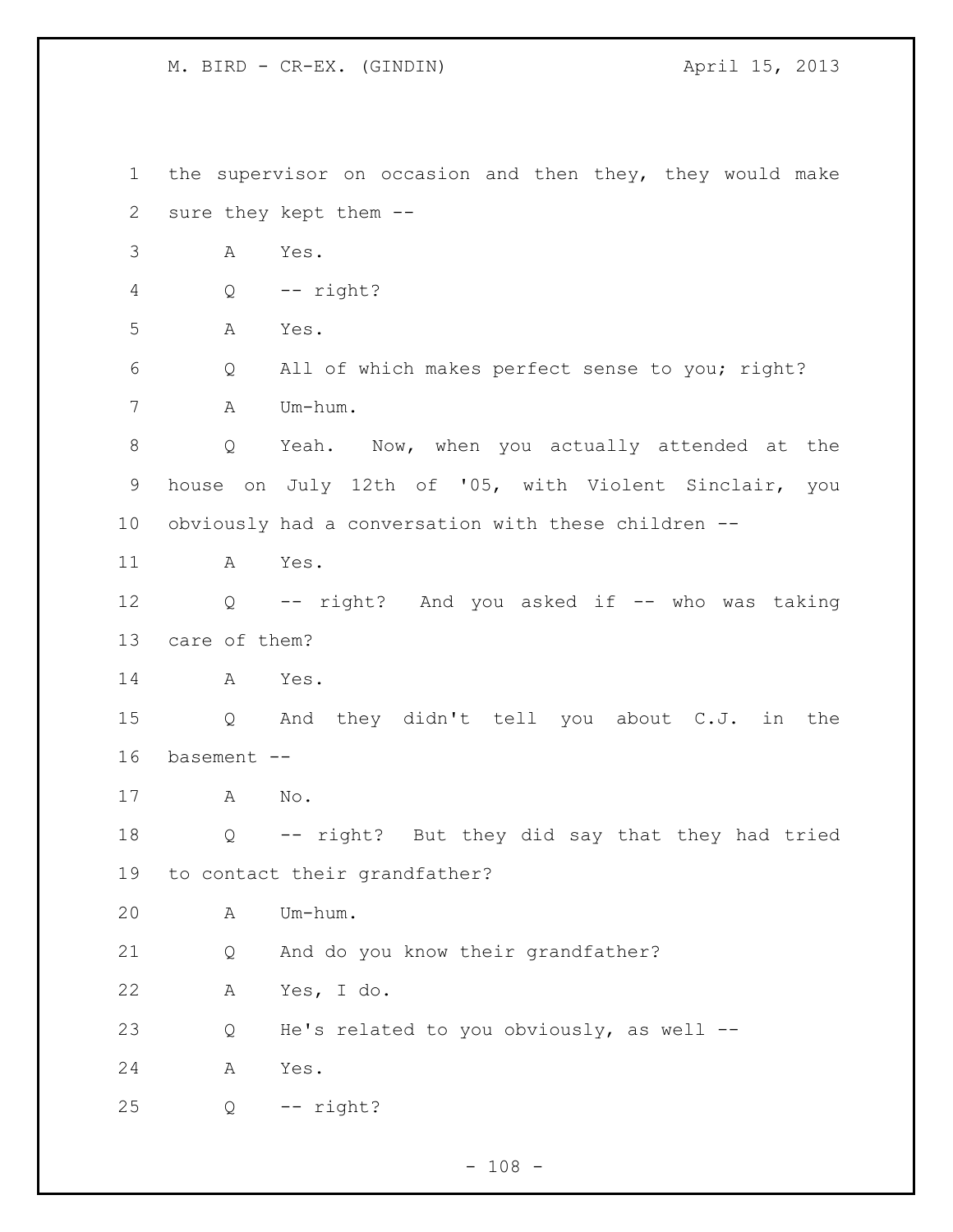A Yeah. Q And they mentioned something about, and correct me if I'm wrong, was it grandmother or auntie? I can't recall what you had said. The kids mentioned something about  $-$  A Their -- Q -- their -- A -- auntie. Q -- auntie, was it? A Yes. Q And you would know their auntie? A No. Q No? Did you -- A No. Q -- did they give you a name? A Yes, they did. Q And would she be related to you as well? A No. Q Okay. You obviously asked about where Wes was -- A Um-hum. Q -- right? And we know that you asked about what his girlfriend's name was and -- A Yes. Q -- you got the name Samantha Kematch? And, and you, and you're saying that's the first time you heard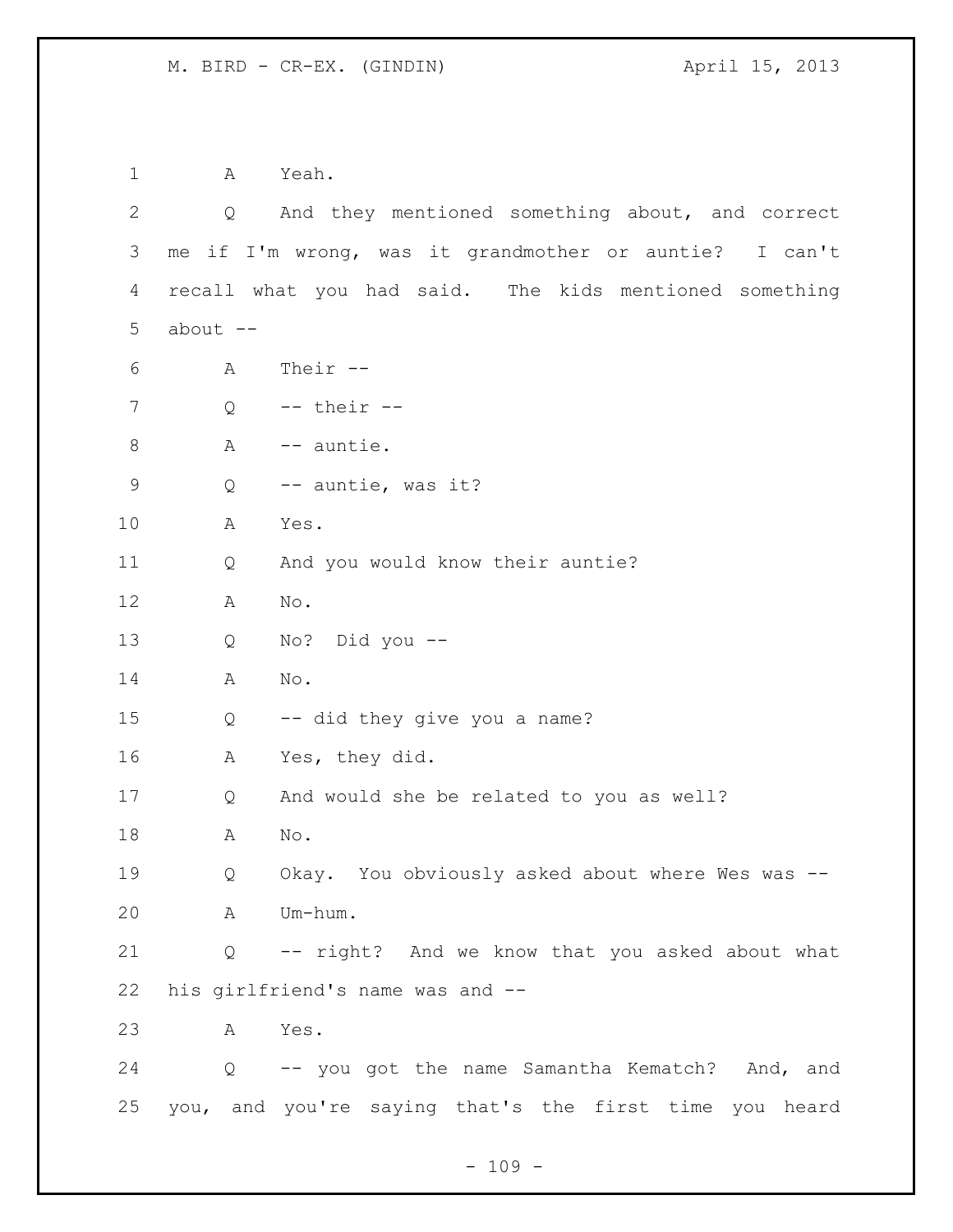M. BIRD - CR-EX. (GINDIN) April 15, 2013

 that -- A Yes.  $3 \qquad Q \qquad -- \quad name?$  A Yes. Q You didn't, you didn't know her? A No. Q And you'd never seen her at Fisher River? 8 A No. Q Okay. Did you ask Wes, and I don't see this in the notes anywhere -- or did you ask the kids, pardon me, if -- A Um-hum. Q -- Wes had any other children? 14 A I don't recall asking them. Q Okay. Well, it's not in the notes anywhere -- A No. 17 Q -- so I assume -- A No. Q -- that you -- A No. Q -- didn't? A No. Q So you, you, you didn't ask them whether their dad had other children -- A No.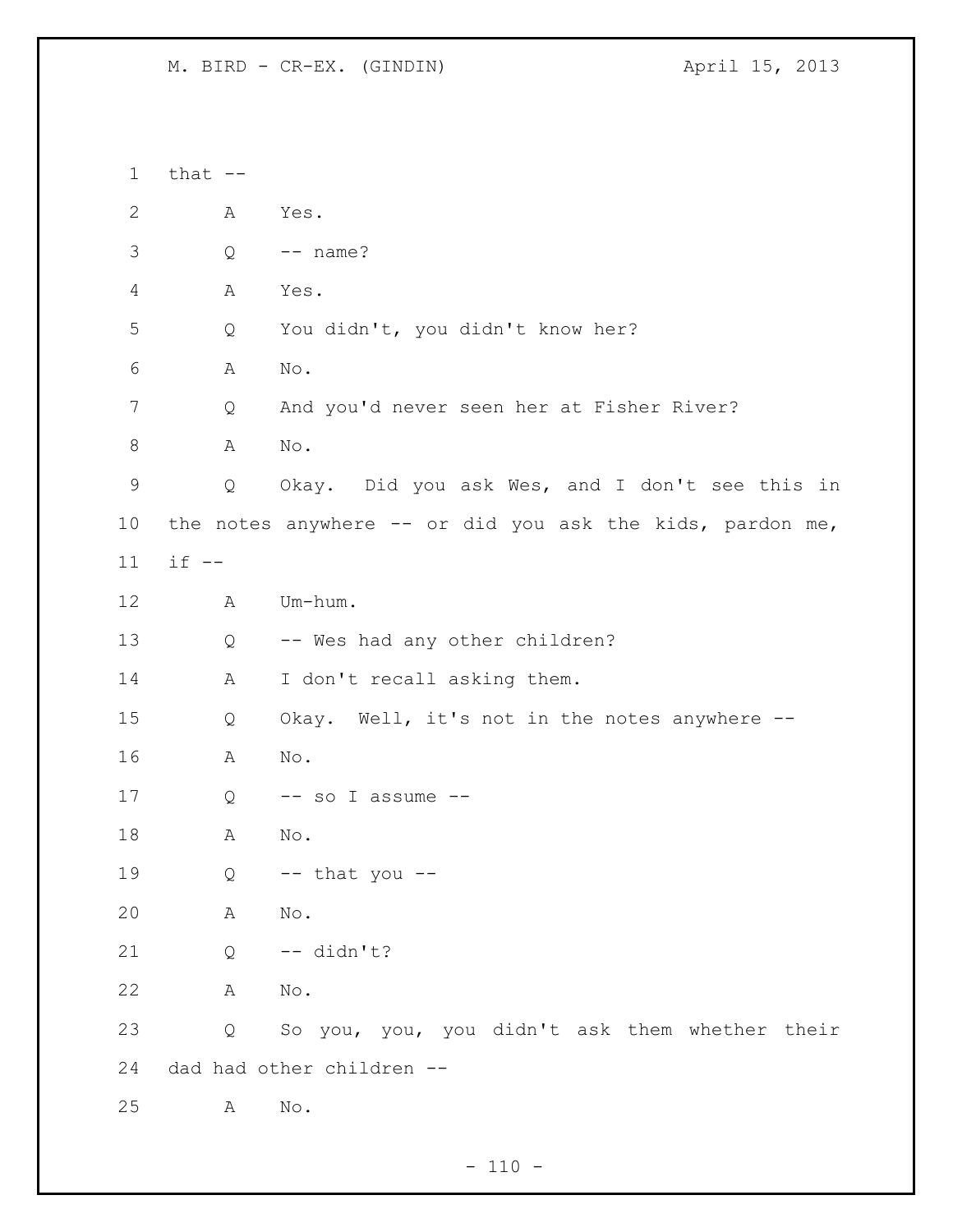Q -- we know that? And you didn't check CFSIS, to see if there was, in fact, other children, or other files; right? A No. Q And I notice, in the material that you had referred to, under the topic, address directions, you know when you described how to get there? A Yeah. Q That sounds to me like you were familiar with where Wes lived even before that call? 11 A I'm familiar where the house is, yes. Q Okay. And you were able to describe how to get there -- A Yes. Q -- right? I think you said you didn't know who the mother was, who their mother was, at the -- A No. 18 Q -- time that you attended? A No, I didn't know who she was. Q But when you returned to the office, was it her that called you, or you that called her? Do you recall? A I don't recall, but she may have been on the phone when we arrived back at the office, yeah. Q So she may have been the one that -- A Um-hum.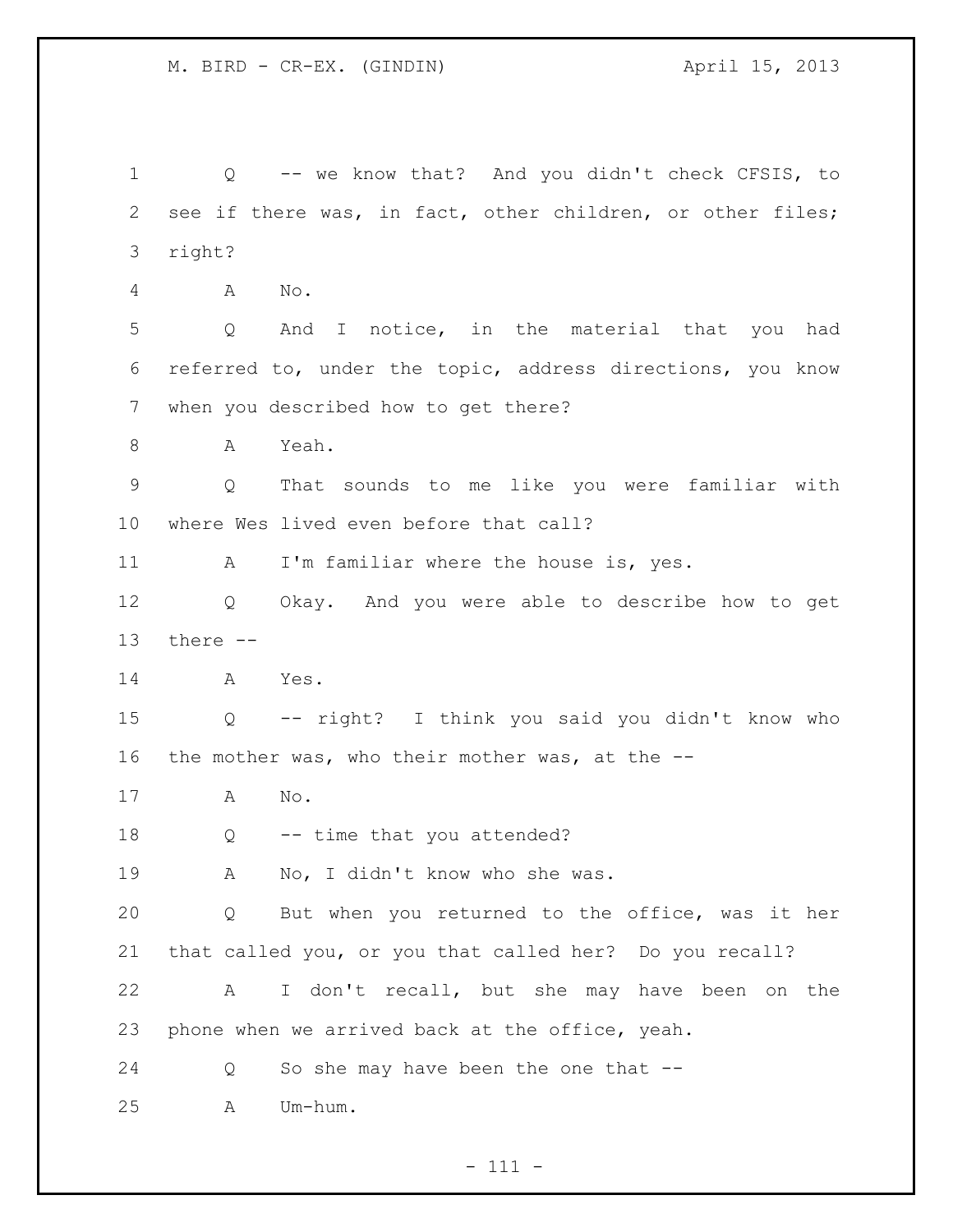1 Q -- called you -- A Yes. Q -- to inquire about the boys? And I just wanted to refer you to one particular page number, 34592. If we can have that brought up. That seems to be the safety assessment form that you would have filled out -- A Yes. Q -- correct? A Yes. Q And when would that be done? Would that be done, obviously after you got back from the house? A Yes. Q Okay. And I think your name is, is on the document, showing that it was you that had filled it out; right? A Yes. Q Okay. And is that a typical form that you would fill out in circumstances like this? A Yes. Q And just going through those questions briefly, with respect to the first question, which concerns harm or a real threat of harm to the children, you indicated that you needed more information on that? A Yes. Q Which I take it to mean that you didn't know the

- 112 -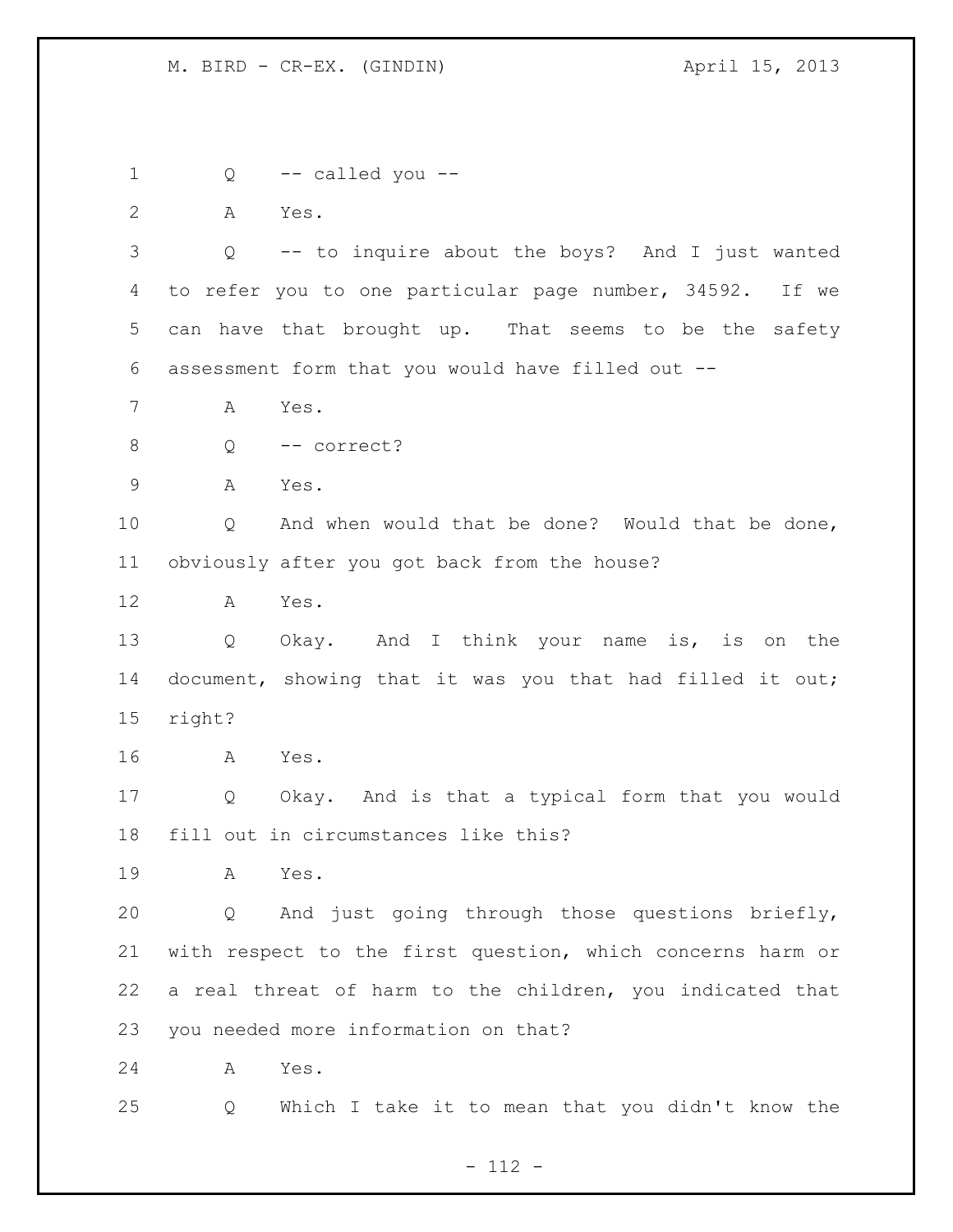M. BIRD - CR-EX. (GINDIN)  $\overline{A}$  april 15, 2013

 answer to that -- A Yes. Q -- right? And the second one says: "The use of discipline by the caregiver(s) is not appropriate" 8 And you indicated no. Did you know the answer to that question? A Well, the call wasn't on the use of discipline. (Inaudible) on -- Q So the call didn't refer to discipline -- 13 A -- yes, right. Q -- which doesn't tell you that it wasn't the problem? A No. Q Would it have been more appropriate to say that that's something you would need more information on? Something you wouldn't know? A My assessment was based on the call -- Q All right. A -- so then that's what I would do -- Q So there was -- A -- with the information provided, yeah. Q -- okay, so there was nothing in the call that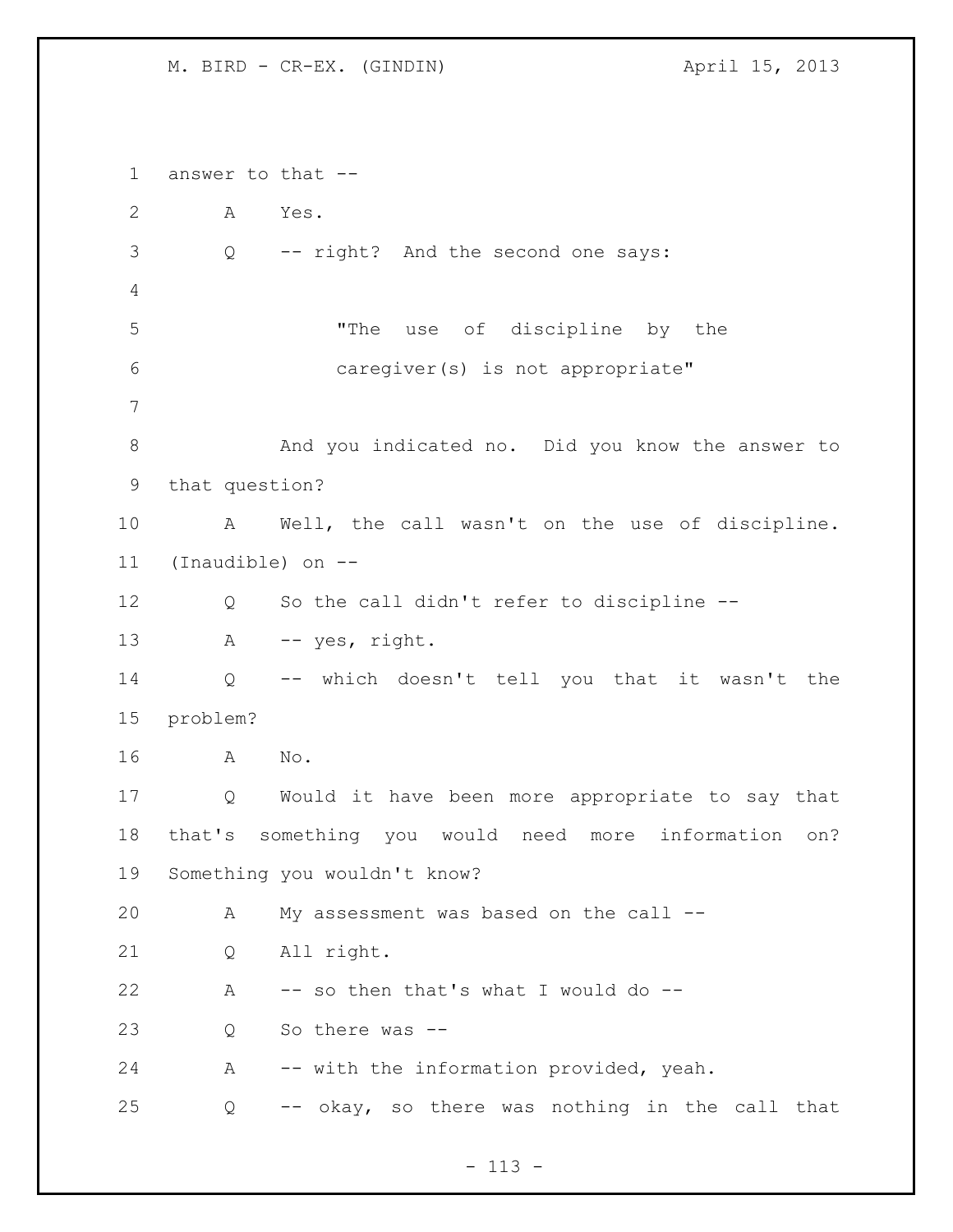M. BIRD - CR-EX. (GINDIN)  $\overline{A}$  april 15, 2013

 told you about the question -- A No. Q -- number 2? A If there was a call that came regarding discipline, yes, I would have, yeah. THE COMMISSIONER: And who's the caregiver you were referring to in that question? 8 THE WITNESS: That would be the father. 9 THE COMMISSIONER: The father? 10 THE WITNESS: Um-hum. BY MR. GINDIN: Q So the call that you got, in the first place, did not mention a number of things that are mentioned in these questions; right? A (Inaudible). Q And so if there's no mention of a particular item, you would simply put down no? As opposed to I don't know? That's what I'm wondering. For example, question number 2: "The use of discipline by the caregiver(s) is not appropriate" Now, I would assume that you had no knowledge of

 $- 114 -$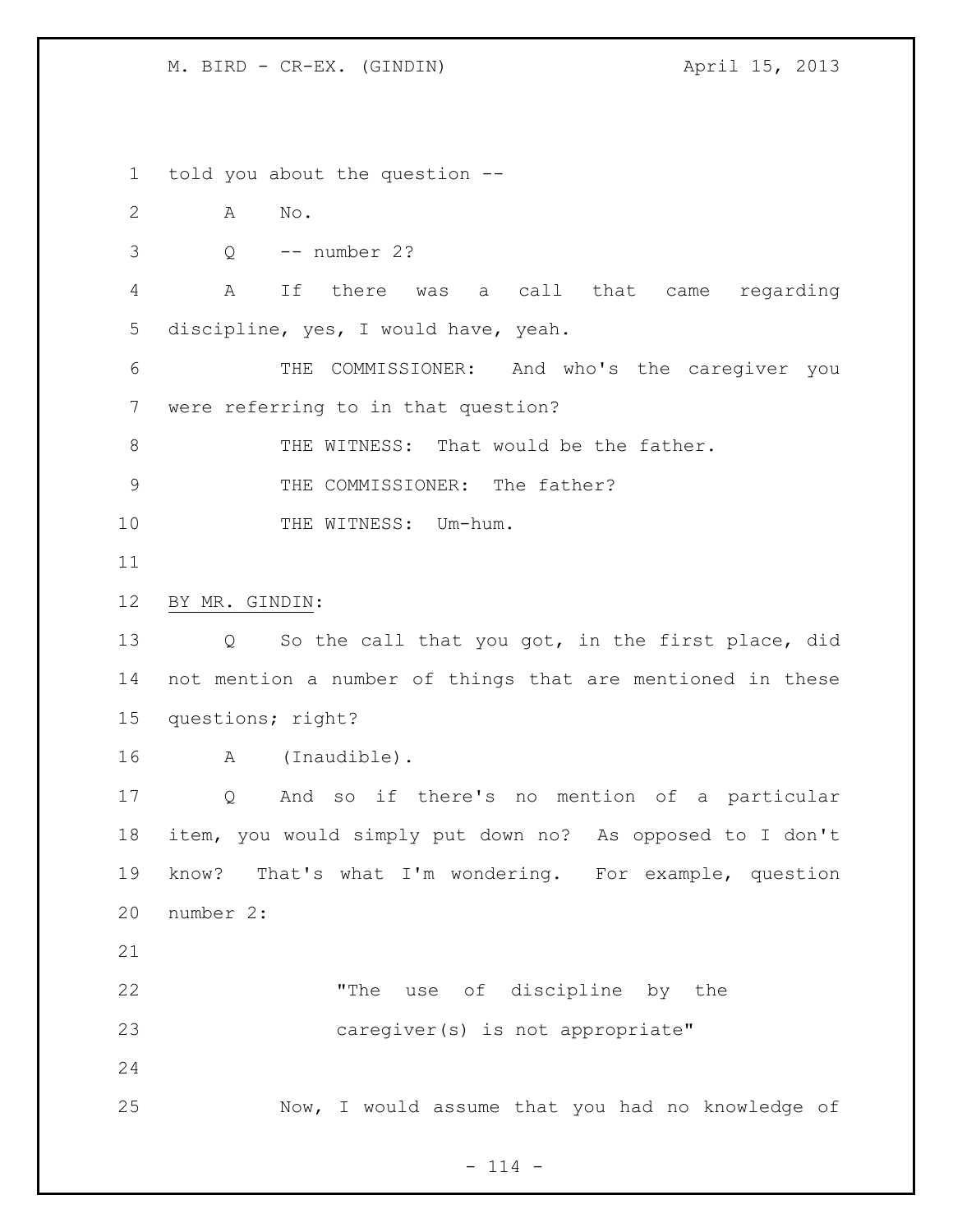M. BIRD - CR-EX. (GINDIN)  $\overline{A}$  april 15, 2013

 that issue, one way or the -- A No. Q -- other; correct? A No. Q You would, you agree with me, you wouldn't have any knowledge, one way or the other? A No. Q You're agreeing with me? Okay. A On the use of -- Q That you had -- 11 A -- discipline. Q -- yeah, you had no knowledge at all about the issue of discipline? A No. Q Okay. And many of the things on this list that are raised in this form, you simply wouldn't know the answers to -- A No. Q -- based on the call that you got -- A No. Q -- right? THE COMMISSIONER: And if you didn't know the answers, you're -- what you did, in most instances then, was check off no; is that right? 25 THE WITNESS: Yeah, or if I need more info.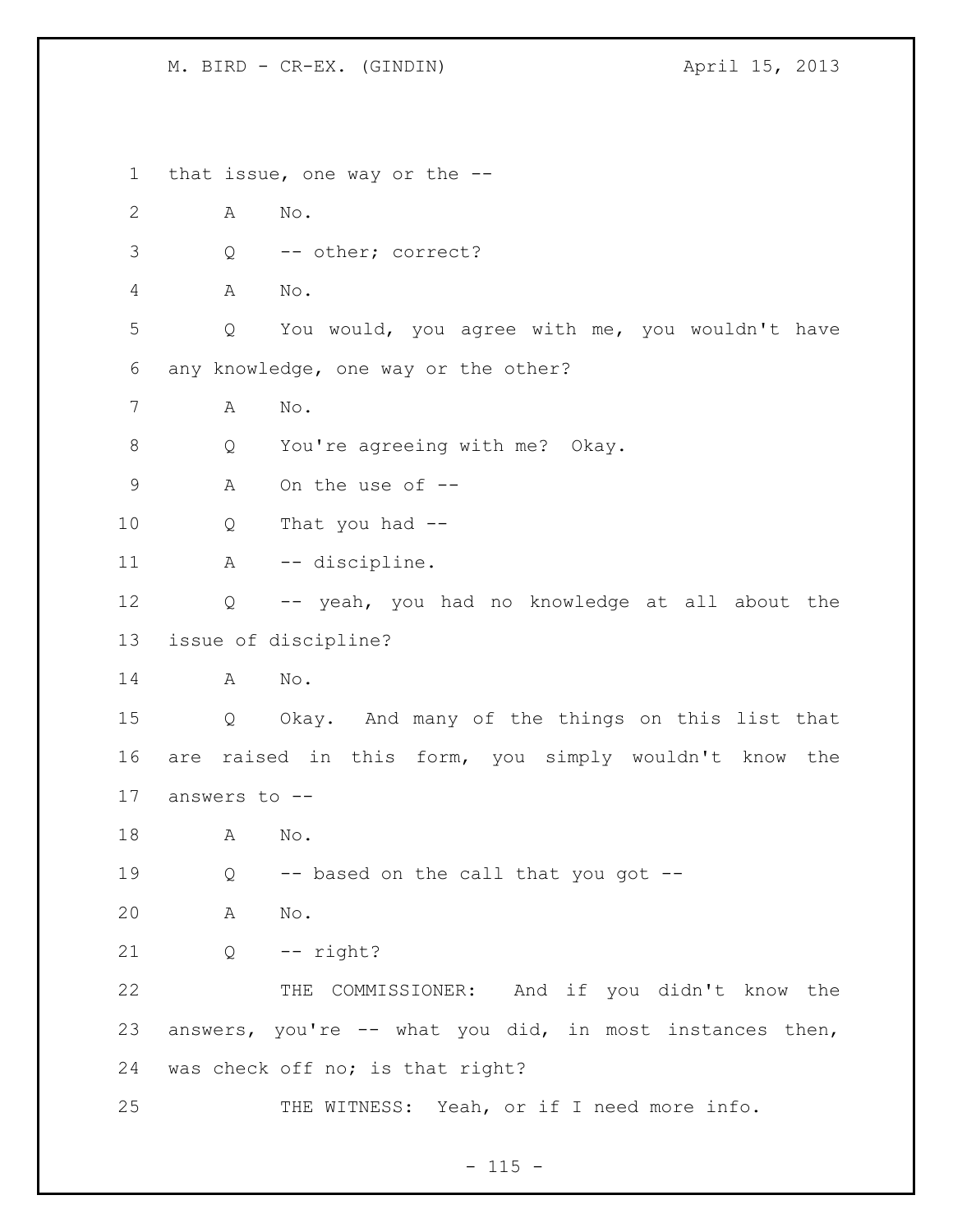1 THE COMMISSIONER: One or the other? 2 THE WITNESS: Yes, yeah. BY MR. GINDIN: Q So that, you had that choice of saying, I'd like to have -- we don't have enough information on this -- A Um-hum. 8 Q -- or we simply don't know? A Yeah. Q So most of the things being asked in this form would be things you really wouldn't know about; correct? A Yes. Q Okay. Because the call that you got was pretty specific -- A Yes. Q -- that the fact that they might be home alone -- A Yes. Q -- essentially; right? A Yes. Q Was there another call, or something along the lines of, about C.J. himself, the person who was found in the basement? A Was -- Q Did you get some information later that there might be a warrant out for him?

 $- 116 -$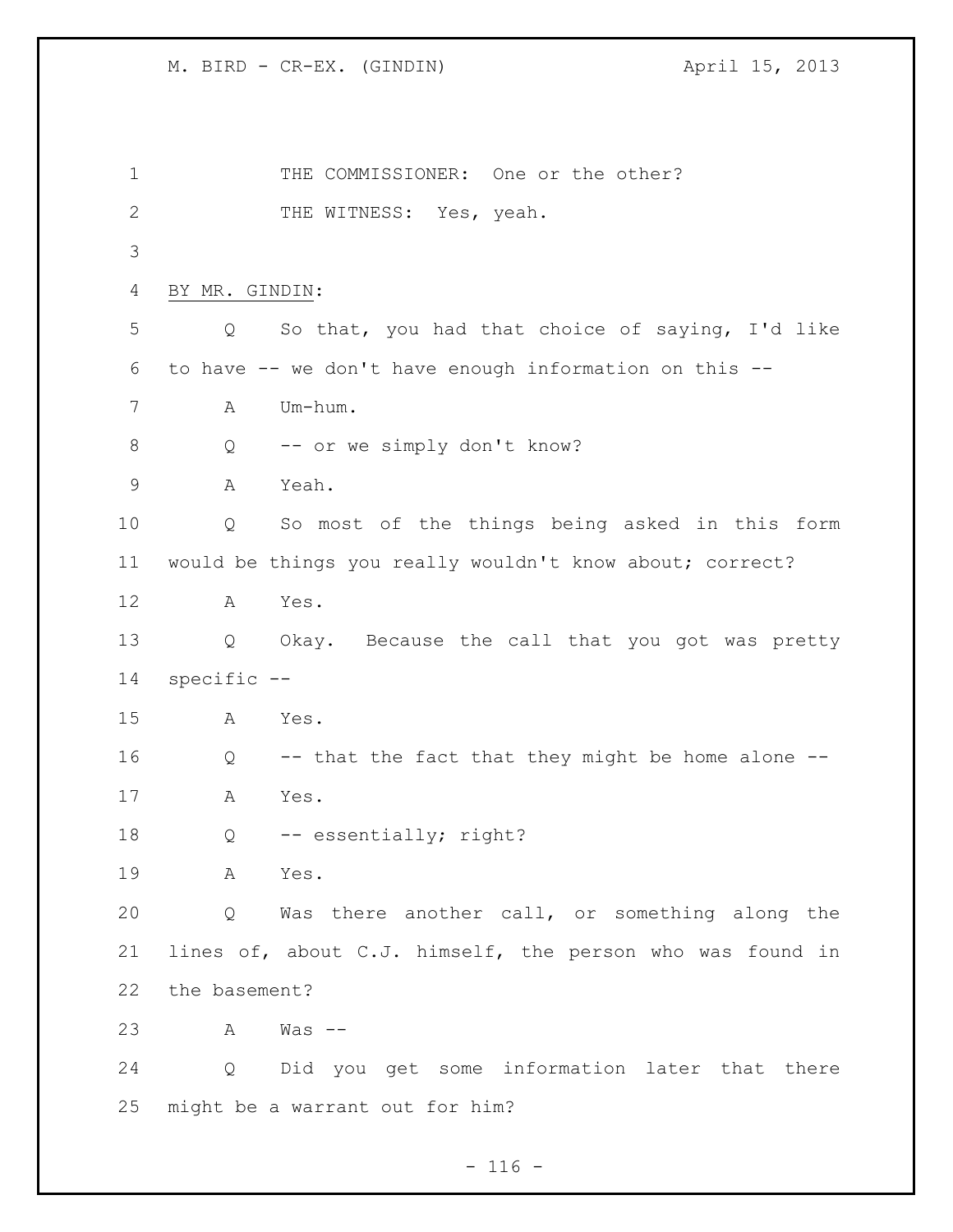A Yes. Q When did you receive that information? A That -- when I went back to office, I never received it, but my co-worker -- Q I see. A -- mentioned it, yeah. 7 Q So you became aware, when you got back, that -- A Um-hum. Q -- C.J. who was supposedly downstairs babysitting -- 11 A Um-hum. Q -- there was a warrant for his arrest -- A Yes. Q -- right? Now, he, he, I understand, and I think Violet will tell us more, claimed to be sleeping in the basement? A Yes. Q Did you ask him how long he'd been there? A I don't recall. Q Doesn't appear in the notes either, so -- A No, no. Q -- I assume you didn't ask him that question? A No. Q So after you went to the house, to look into the fact that these kids were by themselves --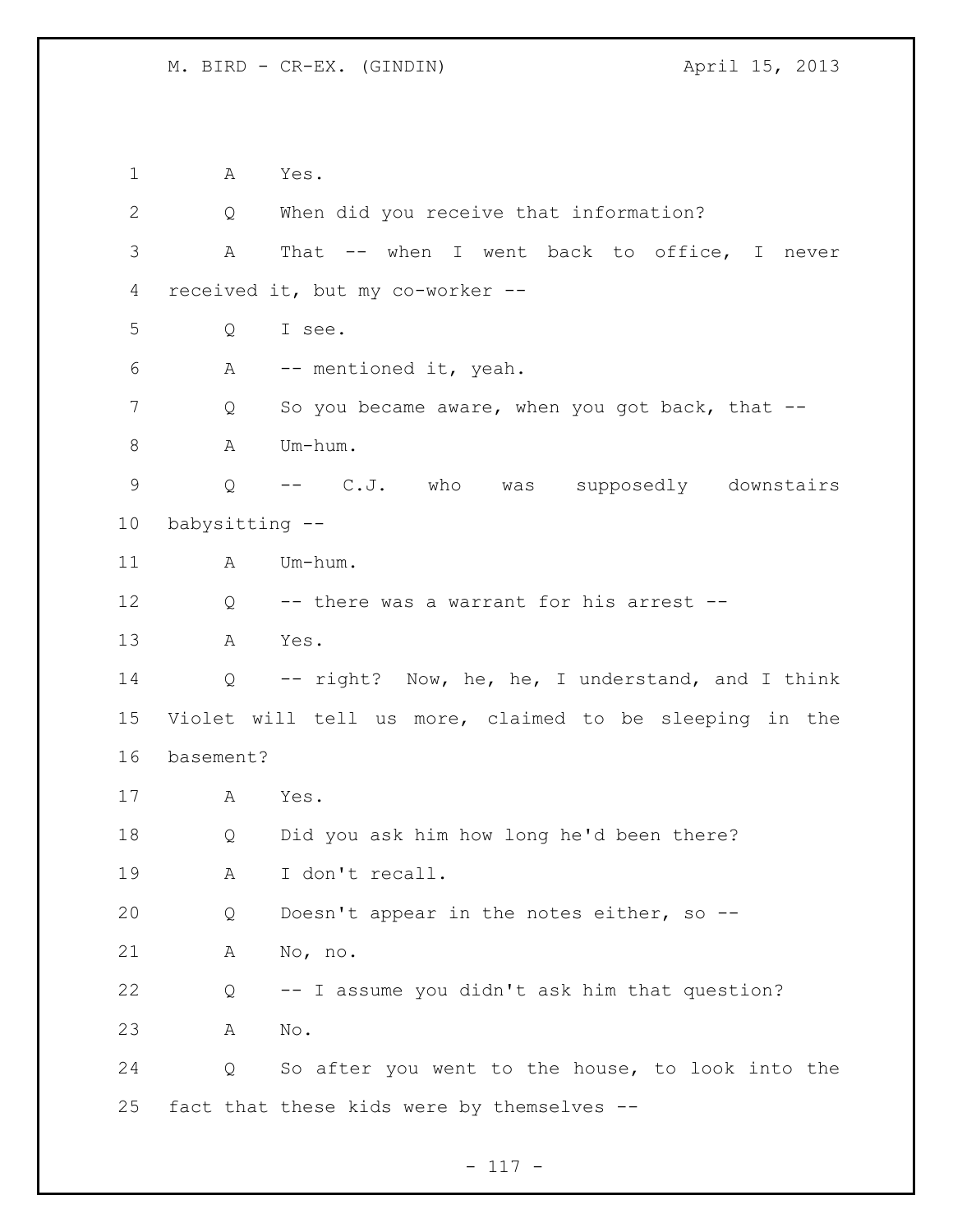1 A Um-hum. Q -- and this fellow was discovered in the basement, hiding -- A Um-hum. Q -- I suppose, my understanding is that you and Violet then left the house, leaving the kids there? A Yes. Q In order to just make some calls? A Yes. Q Could you have made the calls there -- A I guess we -- 12 Q -- at the house? 13 A -- could have, yeah. Q So you discovered the kids were basically by themselves -- A Um-hum. Q -- and you left to go back to the office and then returned again later; is that -- A Yes. Q -- is that it? And I think, when you returned later, they weren't there -- A Yes. Q -- at least both of them weren't there anymore -- A Yes. 25 MR. GINDIN: -- right?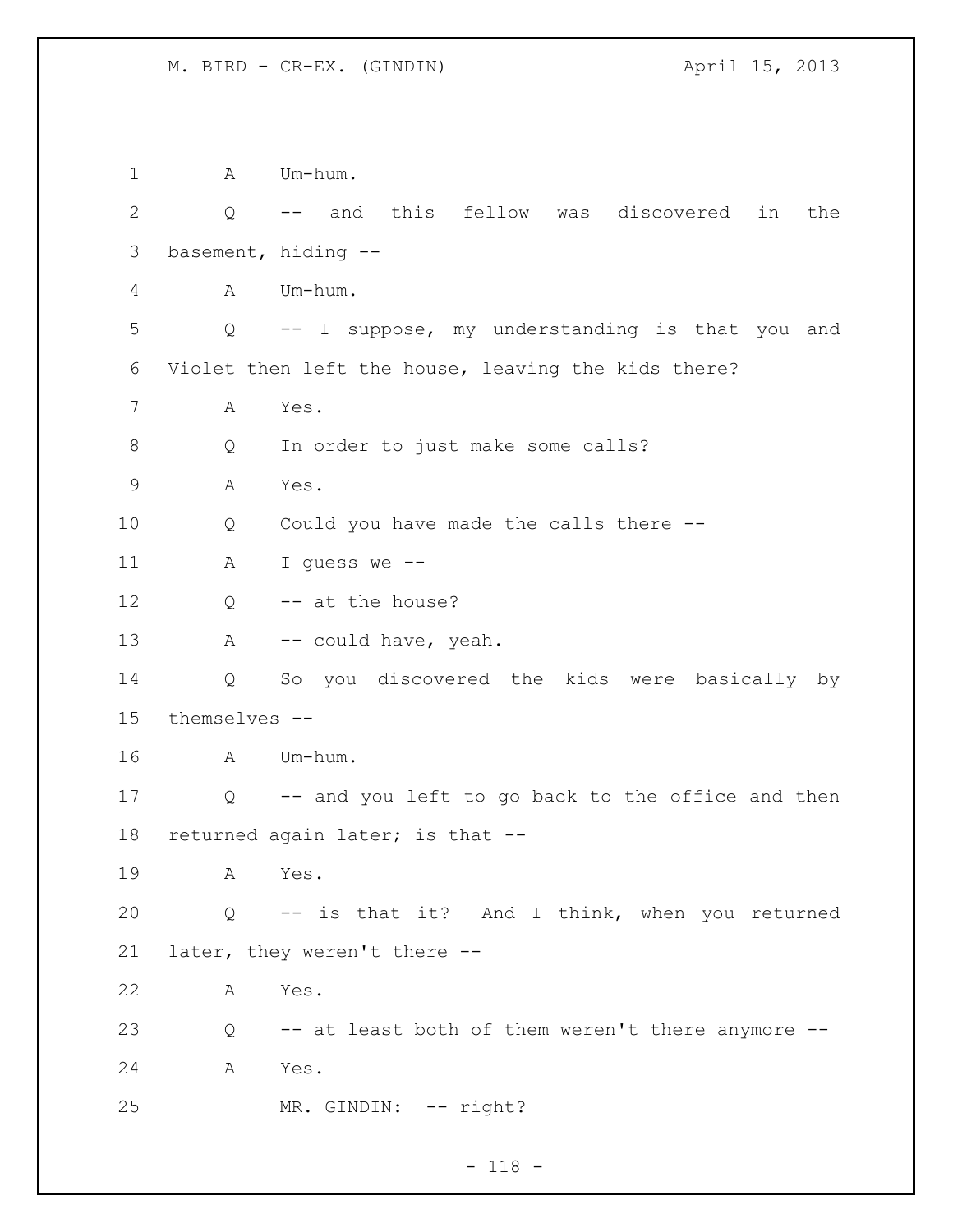Those are my questions, thank you. THE COMMISSIONER: Thank you, Mr. Gindin. Mr. Paul? MR. PAUL: Thank you, Mr. Commissioner. Ms. Bird, my name's Sacha Paul. I'm one of the lawyers for Winnipeg Child and Family Services and the 7 Department and I just have two areas --8 THE WITNESS: Okay. MR. PAUL: -- that I want to talk to you about. CROSS-EXAMINATION BY MR. PAUL: Q And the first area deals with your involvement in the July call. So again, if I can recap the evidence quickly, you get a call, at 10:55 a.m., that there is an issue with respect to the two boys; correct? A Yes. Q Five minutes later, you're at the house of those two boys; is that correct? A Yes. Q And during the time that you're with those two boys, at the house, you're talking to those two boys, trying to get a sense as to how they're doing -- A Yes. Q -- is that correct? And during that course of the conversation, and you can page -- do you have the

 $- 119 -$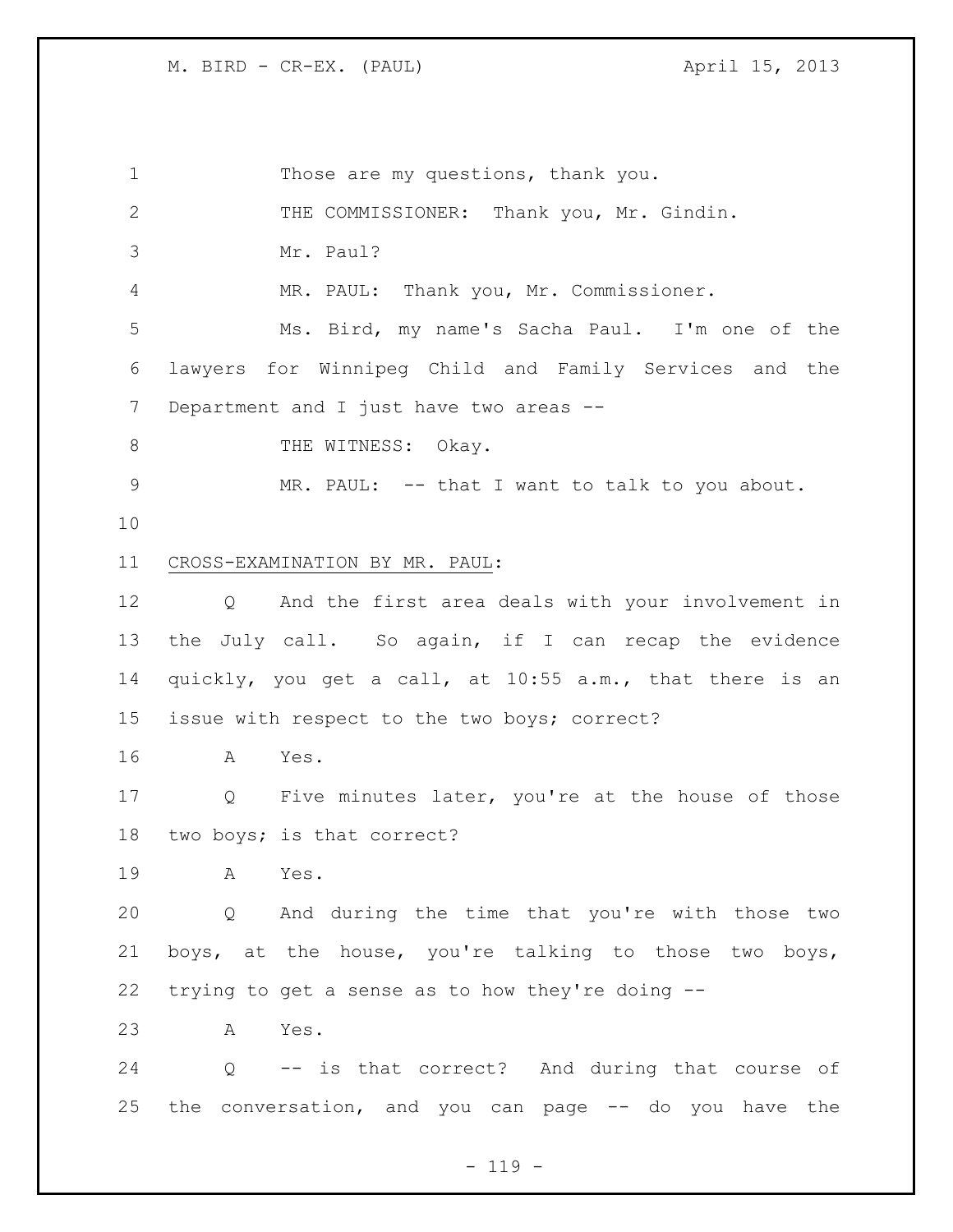documents in front of you? A Yes. Q My page number is 34612, at the very bottom right hand side; do you have that in front of you? It's at tab 6, I'm, I'm informed. 6 THE COMMISSIONER: It, it's the contact note. BY MR. PAUL: 9 Q It is the contact note -- A Oh, oh. Q -- of July 12th. A Okay. Q And again, so you're talking to the two boys and during that time, I see about three lines up from the bottom, you formed the conclusion that those two boys don't want to be home alone; is that correct? A Yes. Q Okay. And as you're -- when you form that conclusion then, you continue to talk to the boys and then your co-worker, Violet Sinclair, comes up from the basement and says that there is somebody hiding underneath an air mattress; that's correct? A Yes. Q And that's something that would, that would be unusual?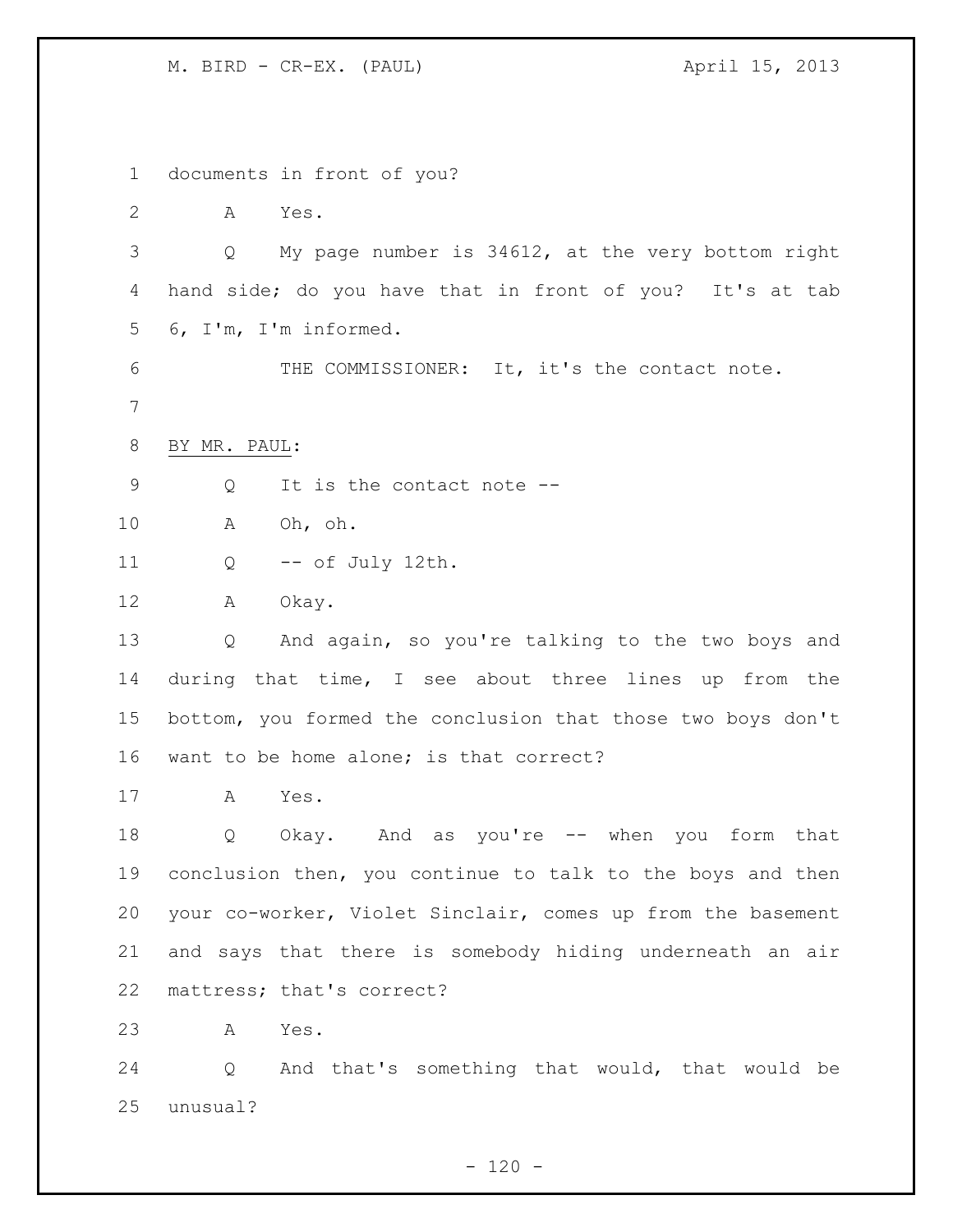1 A Um-hum.

 Q Someone hiding in the house, as you're talking to those two boys; am I correct in that? A Yes. Q Right. And then eventually, as I understand it, and if we go to page 34611, it would be fair to say that you leave the issue of transporting the two boys back to Winnipeg to Violet; that'd be correct? A Yes. Q Right. But nonetheless, the next day, I think your evidence before the Commissioner was, you wanted to make a courtesy call to the mother? A Yes. Q And in fact, you do that courtesy call the next day -- A Yes. Q -- right? 18 A Um-hum. Q And we, we see your note here, that you call the mother and you identified that you're with intertribal and who you are; correct? A Um-hum. Q That's yes? Sorry, when you say um-hum, it doesn't translate well for the -- A (Inaudible).

- 121 -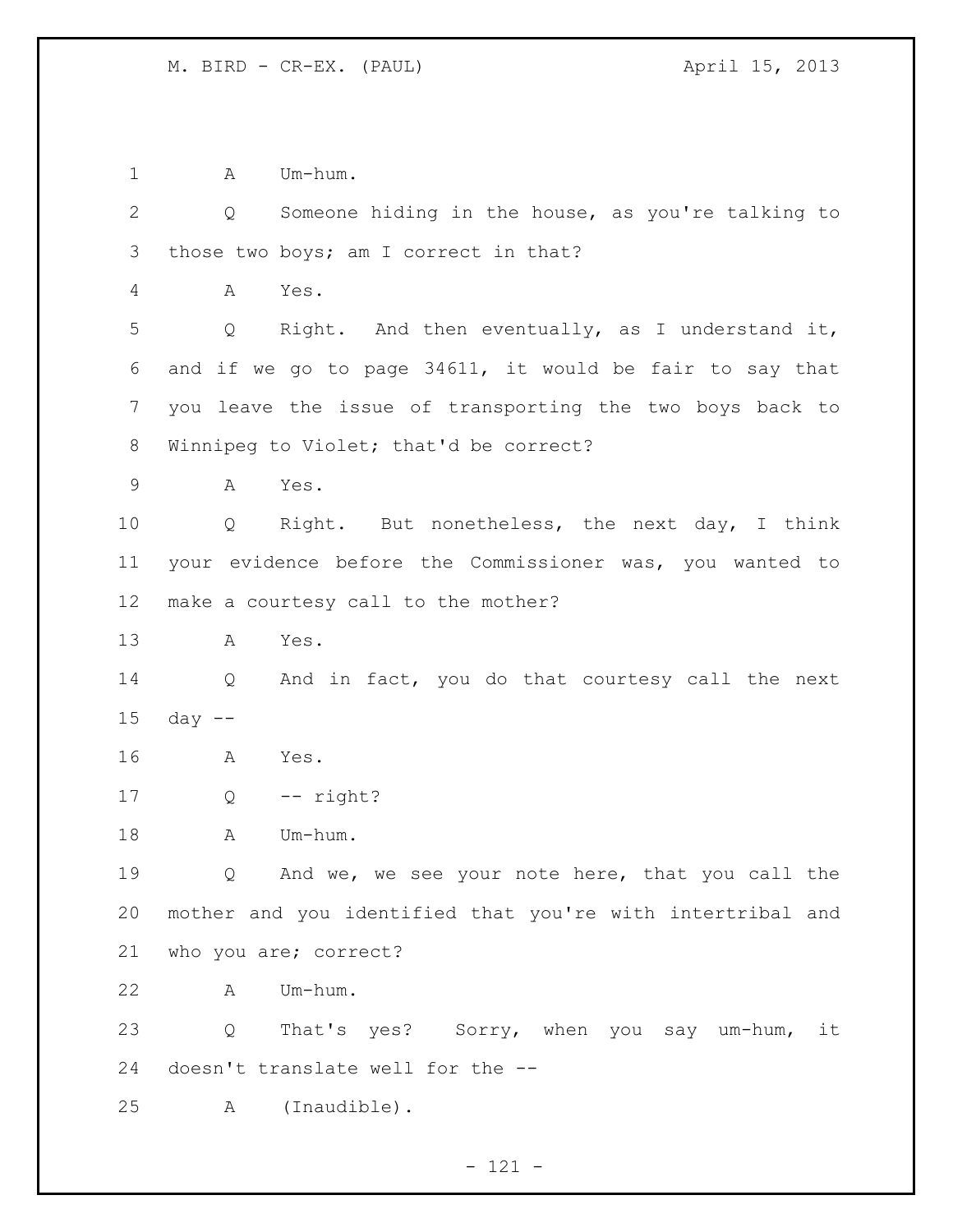Q -- for the record. A Yes. Q Yes. A Yeah. Q And in fact, you ask [redacted], as you say here, you speak to [redacted] -- THE COMMISSIONER: That's the mother you're speaking of. MR. PAUL: Oh, sorry, my apologies. THE COMMISSIONER: Well, you're apparently not the first one. MR. PAUL: I'm, I can only say that I'm relieved that Mr. Olson made that slip first. But I apologize, that, that shouldn't be -- 15 THE COMMISSIONER: I, I think --16 MR. PAUL: -- reported. 17 THE COMMISSIONER: -- the, the media understand we're -- MR. PAUL: Okay. 20 THE COMMISSIONER: -- not using names. MR. PAUL: And hopefully now I can, now that I've made that slip, I'll try not to do it again. BY MR. PAUL: Q Again, you're talking to the mother and you are

- 122 -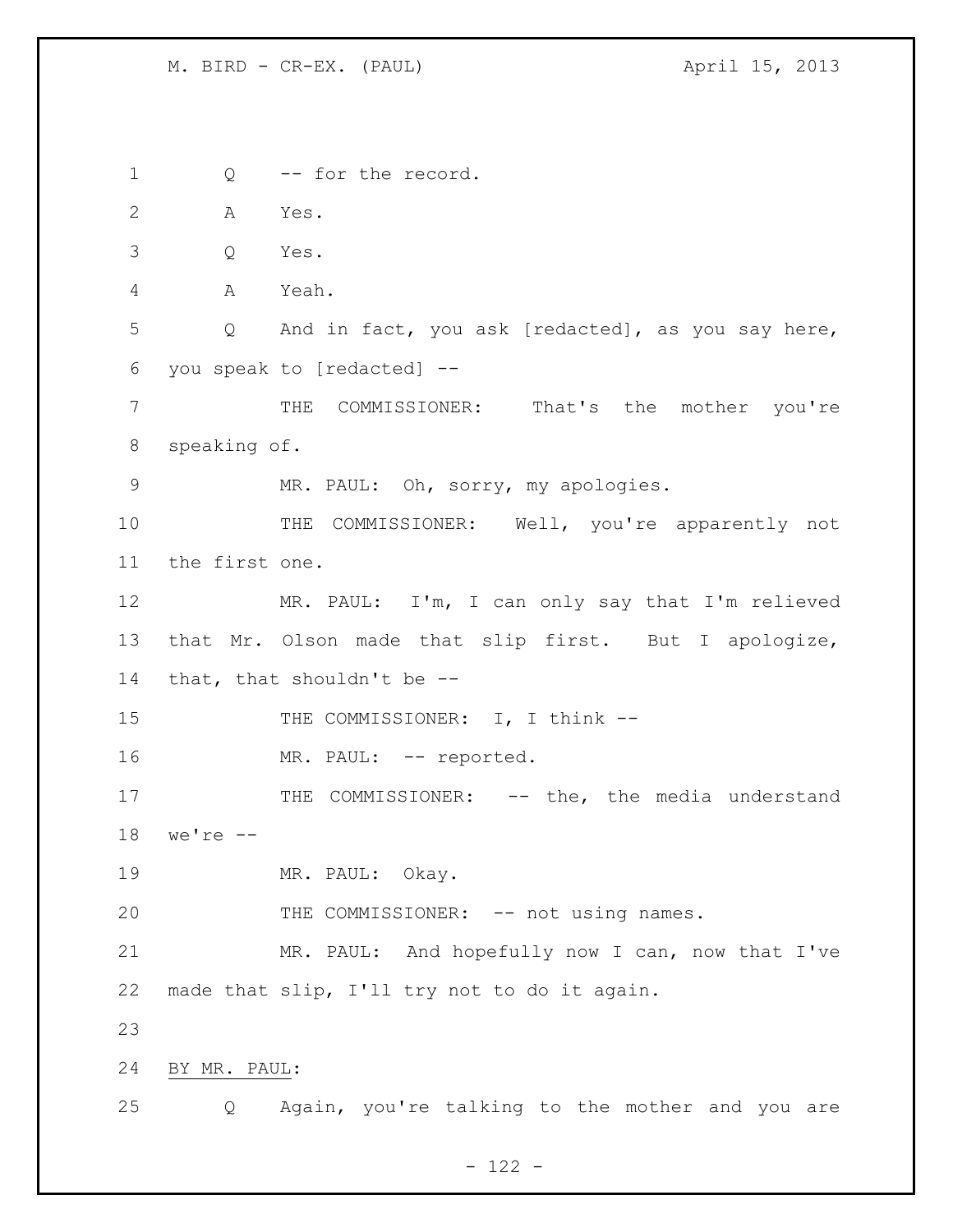telling the mother that you're simply checking in on the 2 boys  $--$  A Yes. Q -- correct? And the mother informs you that the boys made it home safely -- A Yes. Q -- right? And then you take another step and you actually ask the mother, in fact, you inform the mother that the boys seem scared? A Yes. Q Right. And in fact, you also inform the mother that it was your impression that the boys were happy, once they learned that they were going to go back home -- A Yes. Q -- right? So you're inquiring as to the state of the two boys? A Yes. Q So in -- so there's two purposes to the call. One is to make sure they made it home correctly; correct? A Yes. Q And the other one is just to check in on the emotional wellbeing of these two boys? A Yes. Q Right. And when you put that question to the mother, the mother tells you that the boys were scared when

- 123 -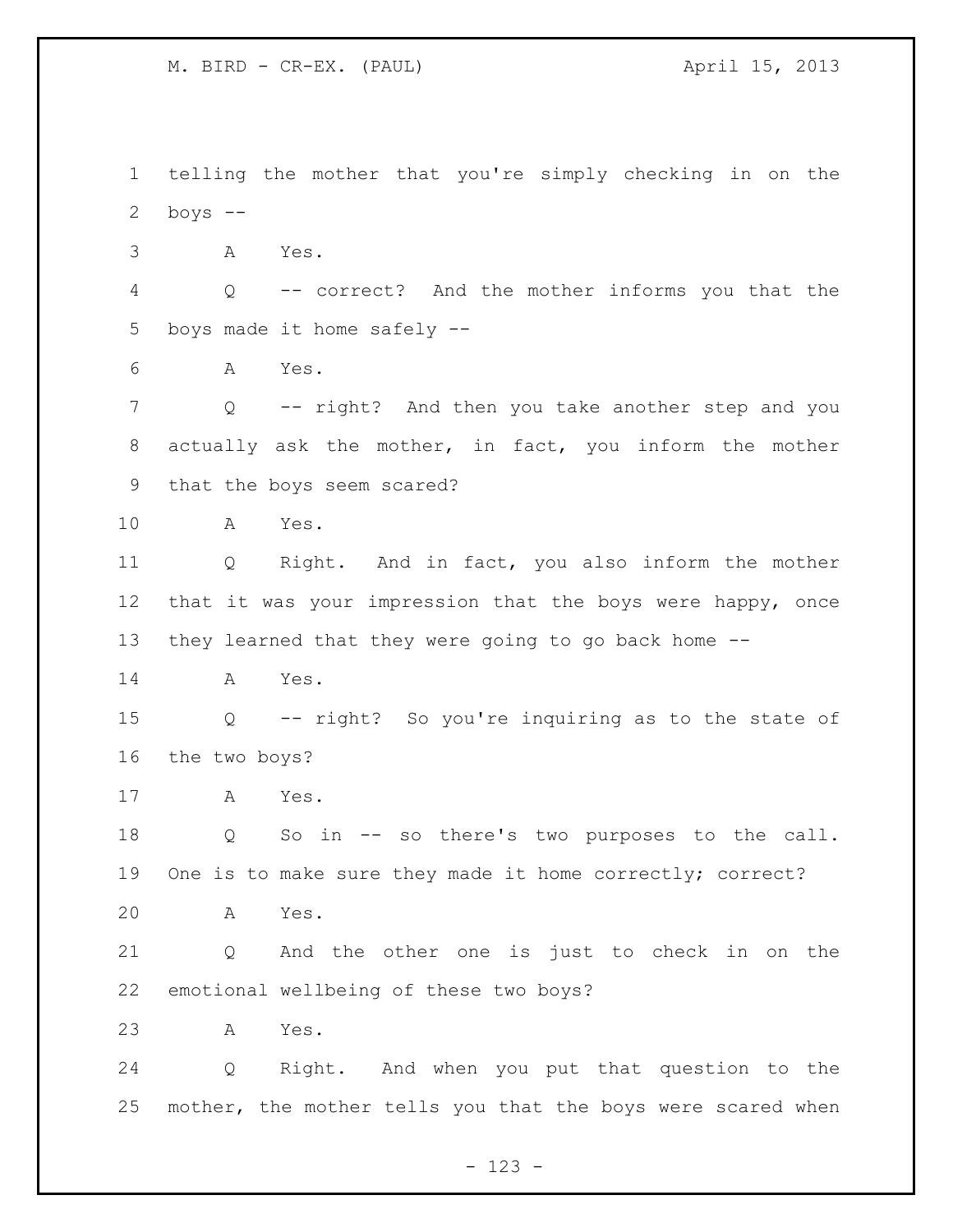CFS workers went there? A Yes. Q And that's what she told you? A Yes. Q And that was the sole basis that she says why the boys were scared? A Yes. 8 O No other reason? A Yes. Q And in fact, your next line is that you sympathize with that, that the boys can be scared when CFS is involved -- A Um-hum. 14 Q -- and then you end the call, saying you were just calling to check in? A Yes. Q Right. And I think your, your evidence was, at no point in time, did anyone ever mention Phoenix Sinclair to you until after the death in, was discovered in March of '06? A Yes. Q Right. And so the name Phoenix Sinclair would not have been mentioned to you at this time, in this call? A No. Q So I'm correct in saying that?

- 124 -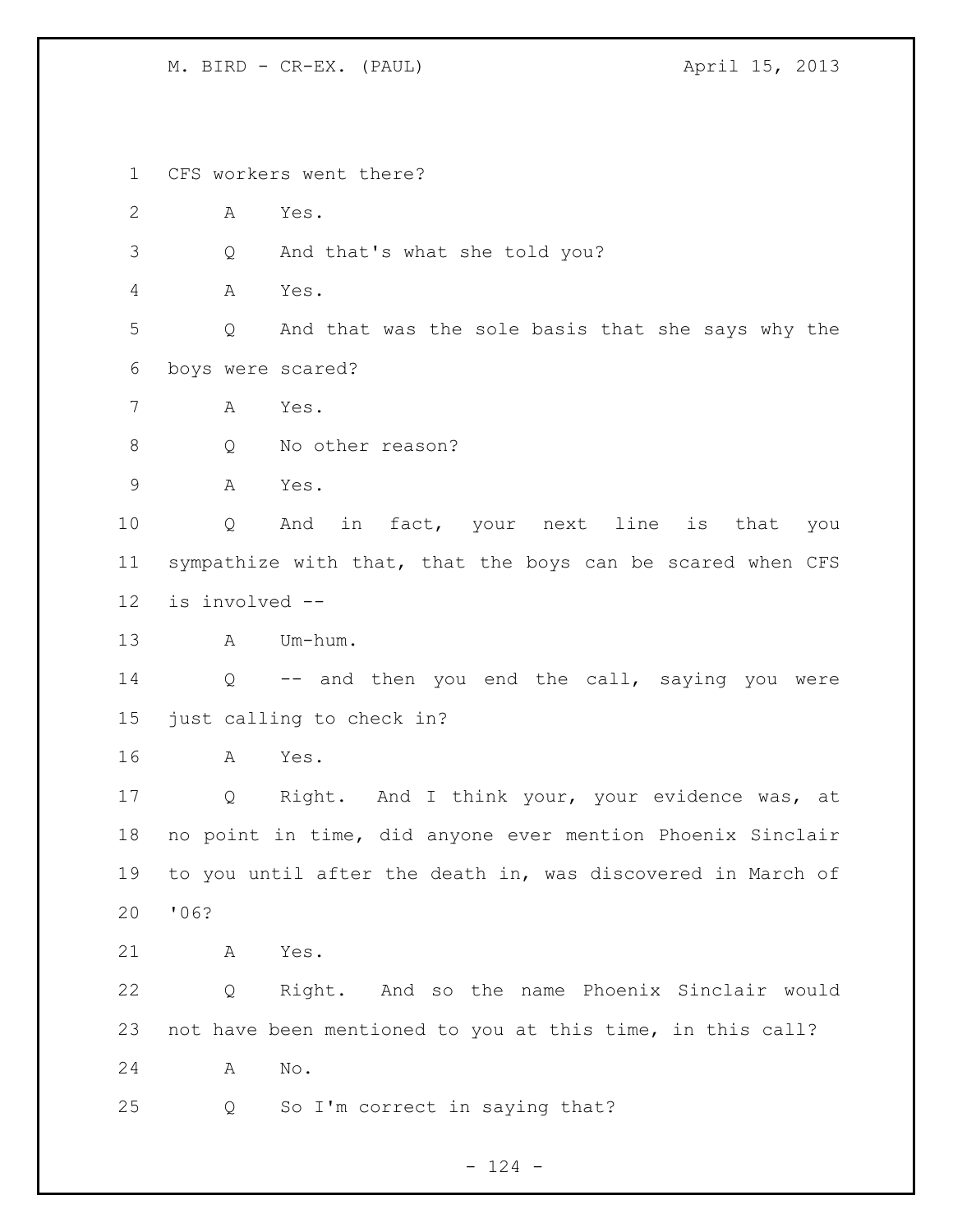A Yes. Q I want to move to a second area now, dealing with CFSIS. My understanding of your evidence is that sometimes there can be CFSIS issues, slowdown, et cetera?  $A$   $Um-h \, \ldots$  Q And my understanding of that would be, is that's really related to your internet connection that you have? 8 A Um-hum. Q So when you're having problems with CFSIS, you're also having problems with other internet-based computer systems like Google? A Um-hum. Q Correct? A Yes. Q Right. So really, the issue of connection is one of the internet generally, not specific to CFSIS; I'm correct in saying that? You can't go on Google and you can't go on CFSIS -- A Um-hum. Q -- or -- correct? A Yes. Q Right. And just to make it clear then, that the issue isn't CFSIS, per se, it's an internet issue? A Yes.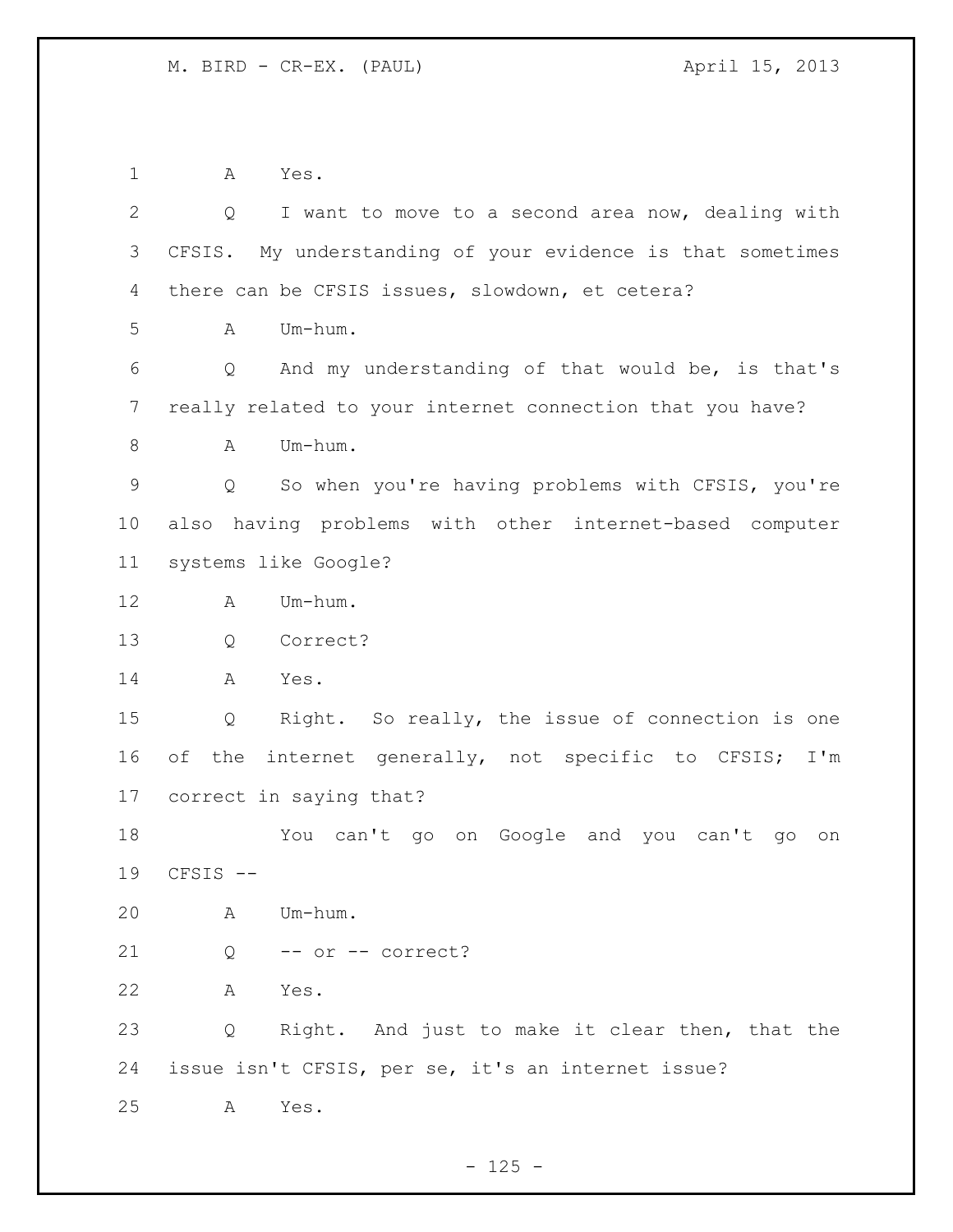M. BIRD - CR-EX. (PAUL) April 15, 2013 Q Right. Correct me if I'm wrong on this point, you're, of course, located in Fisher River? A Yes. Q Right. My understanding, and I'm not sure about the timeframes, is that Intertribal also has an office in Winnipeg? A Yes. Q And they would have had an office, as of 2005 -- A Yes. Q -- in Winnipeg? A Yes. Q So, in July of '05, they would have had a Winnipeg office at that, at that -- A Yes. Q -- time? Okay. And have you been to the Winnipeg office? 17 A Yes, I have. Q Is it fair to say that they have a better internet connection in Winnipeg than they do in Fisher River? A Yes, they do, um-hum. Q And I would also gather that you were able to call the Winnipeg office if you needed to? A Yes. Q Right. And one of the things that you could have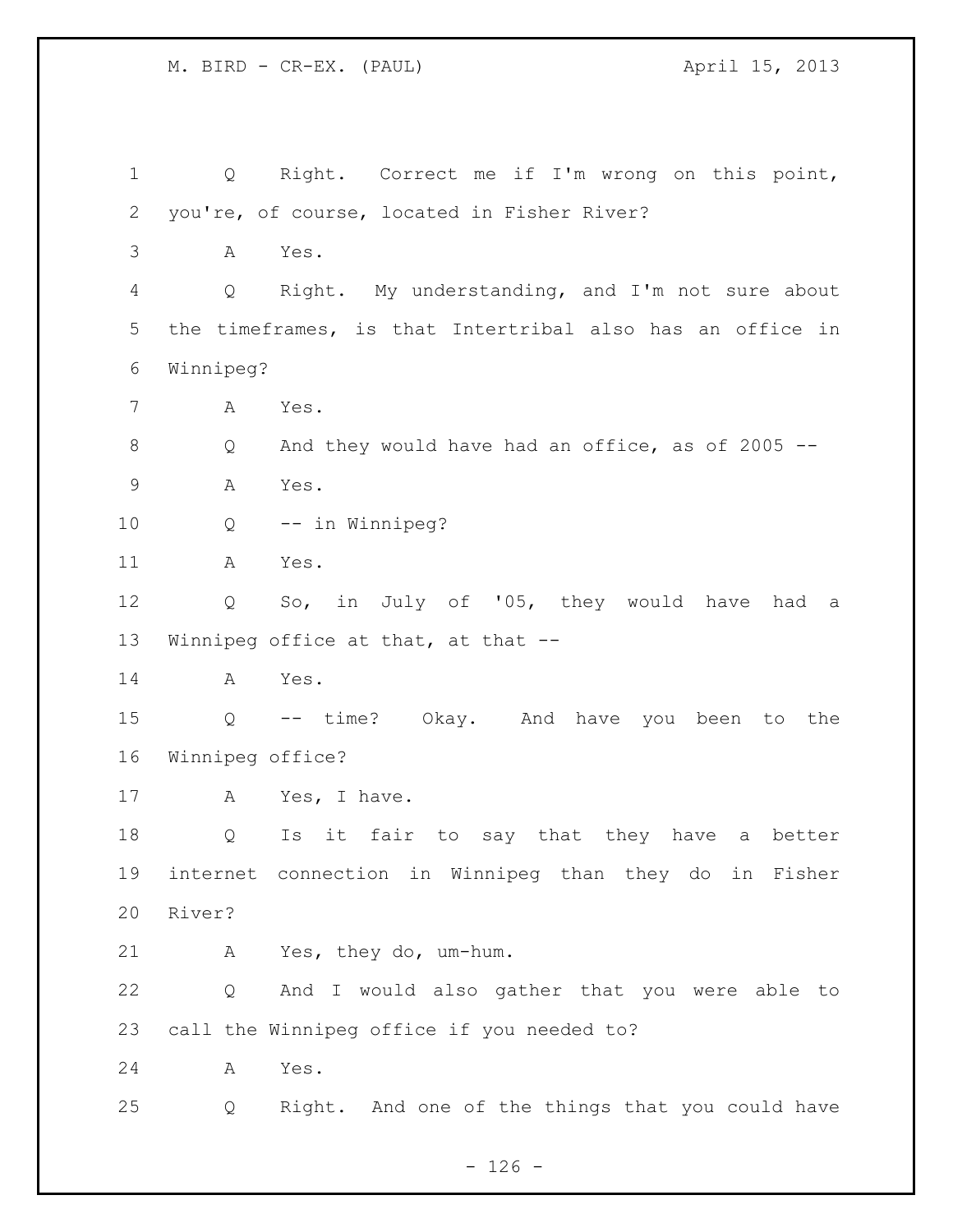M. BIRD - CR-EX. (PAUL) April 15, 2013 M. BIRD - CR-EX. (COCHRANE) done, is you could have called the Winnipeg office to do a, a CFSIS check, if necessary? A Yes. MR. PAUL: Mr. Commissioner, those are my questions, and again, I apologize. THE COMMISSIONER: Thank you, Mr. Paul. All right. Mr. Cochrane? 8 MR. COCHRANE: Madeline, you know me, my name is Harold Cochrane. 10 THE WITNESS: Yes. 11 MR. COCHRANE: I, I represent the Southern Authority, Northern Authority and ANCR. 13 THE WITNESS: Yes. CROSS-EXAMINATION BY MR. COCHRANE: Q I want to talk just about one, one issue that my friend, Mr. Gindin raised, and that is the conflict of interest -- A Um-hum. Q -- that he, he, he'd, he'd talked about. A Um-hum. Q And I want to talk to you about that, because I know there's media in the room -- A Yes. Q -- and of course, it's more important that the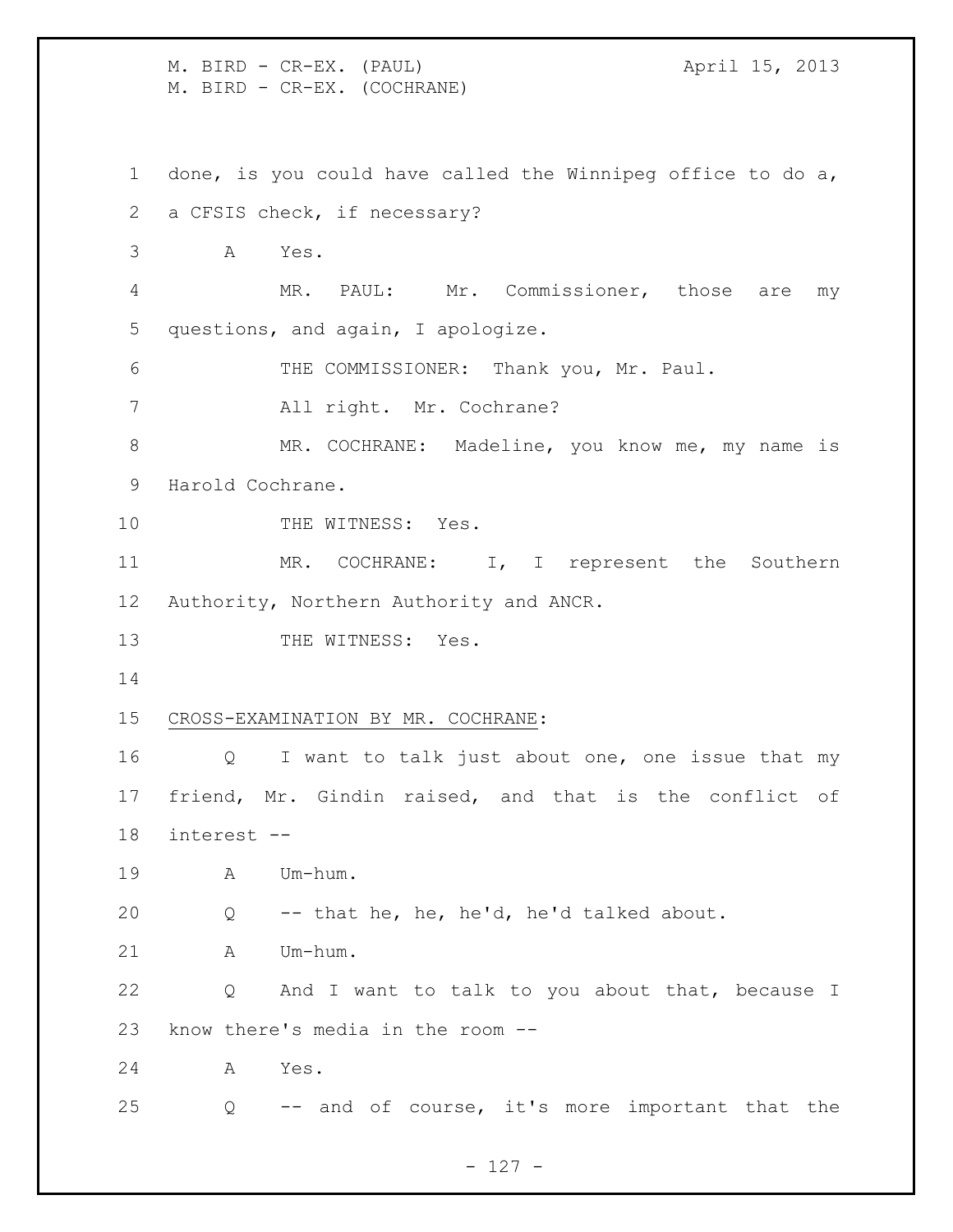M. BIRD - CR-EX. (COCHRANE) April 15, 2013

 Commissioner understand -- A Yes. Q -- the reality of doing CFS work -- A Um-hum. Q -- in communities such as Fisher River. A Yes. Q Okay. So I want to talk to you about that. 8 A Okay. Q How many front line workers are there at, at ICFS? A Presently? Q At the time, in 2005? A There was three. Q Three? Okay. I would have thought there was four, but if there was three, it was three. A Okay. Q Now, I understand -- now, do you know, offhand, approximately how many people live in Fisher River, on the reserve? A Today? Q In 2005? Or, or -- A Not -- Q -- today? 24 A -- well, today, I know it's maybe around 1700 --Q Yeah, about --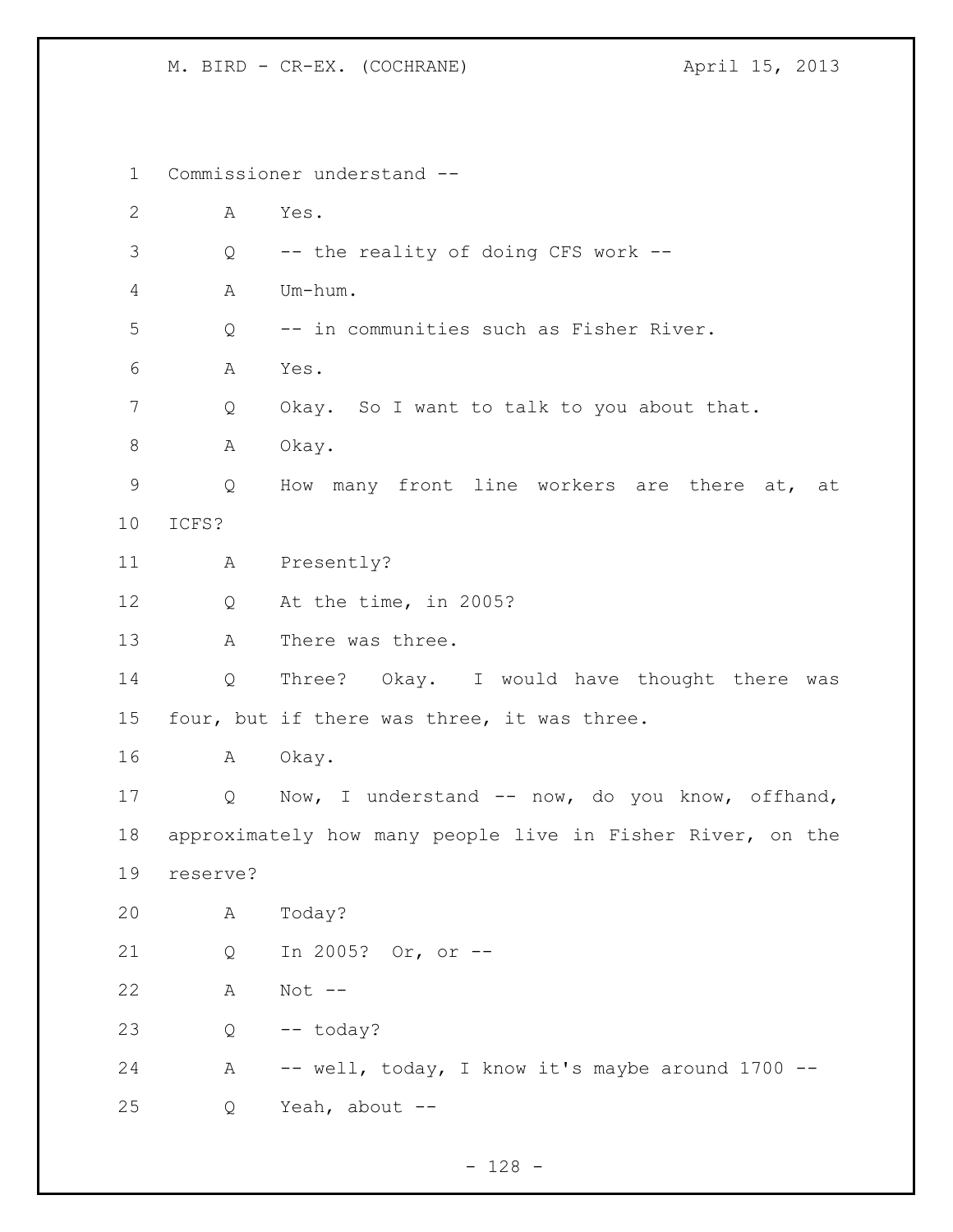1 A -- yes. Q -- 1700 -- A Yeah. Q -- 16, 1700? A Yeah. MR. COCHRANE: And Mr. Commissioner, I, I, I, I have a lot of information about Fisher River because I grew up there as well, so I'm going to put some context to this. 9 THE COMMISSIONER: That's fine. BY MR. COCHRANE: Q Madeline, I understand there are, there's three big families, if I could use that word? A Yes. Q There's -- or if I could use those words. There's the Murdocks (phonetic)? A Yes. Q There's the Cochranes? A Yes. Q And there's the McKays? A Yes. Q Okay. And you, of course, are a McKay, so you're related directly to the McKay family? A Yes. Q Your last name though, or your married name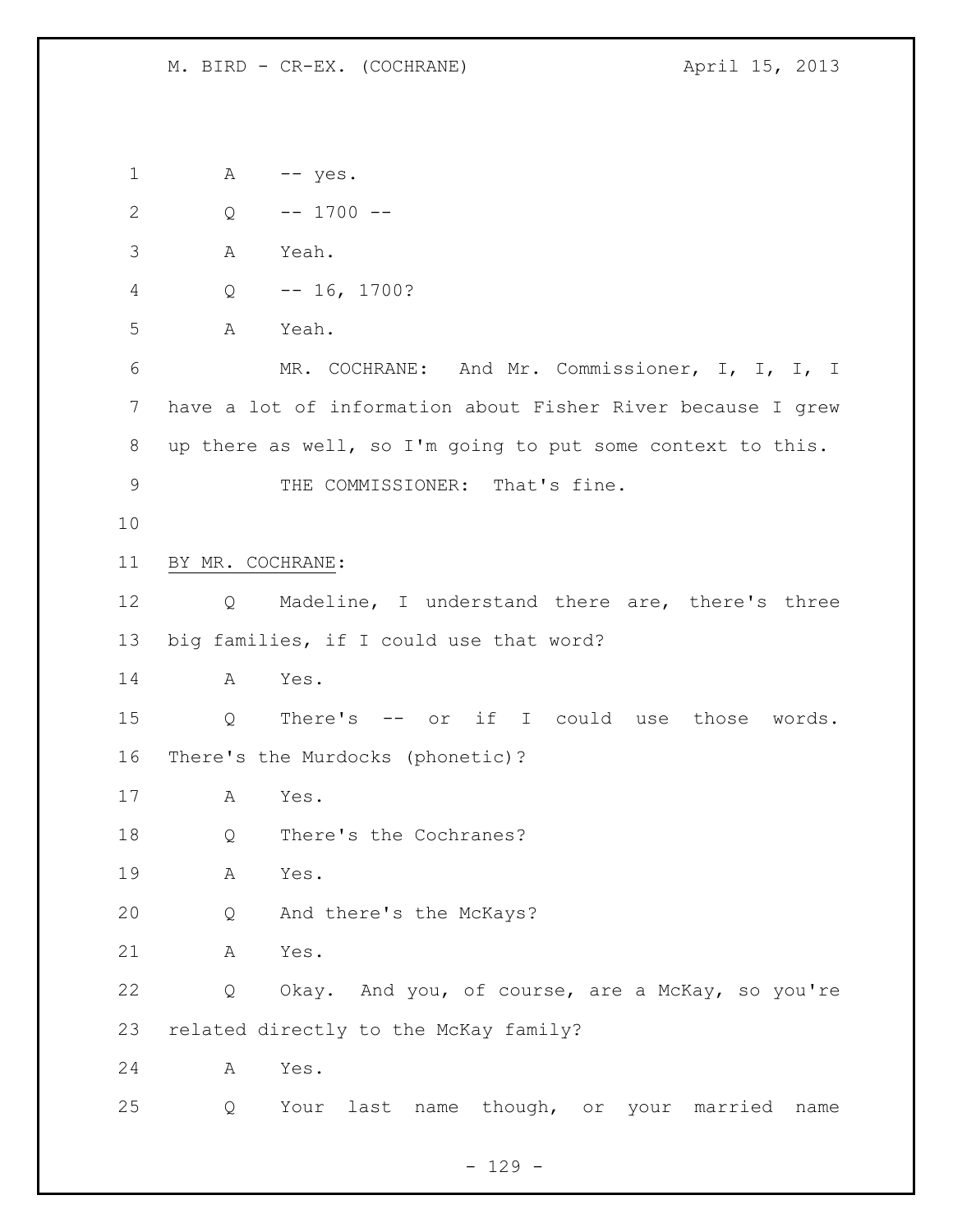M. BIRD - CR-EX. (COCHRANE) April 15, 2013

 though is Bird -- A Yes. Q -- right? And your husband, of course, is connected to the Cochrane family? A Yes. Q And of those three workers, in 2005, are they all from Fisher River as well? A Yes. Q And let me just ask you a question, and in terms of relationships in the community -- 11 A Um-hum. Q -- is it fair to say that, for the most part, everyone is connected to one of those three big families? A Yes. Q So it won't be unusual then, for you, in your capacity as a social worker in the community, to be related to families, or, or, or children, as they become involved in the, in the system -- A Yes. Q -- is that fair? A Yes. Q And that would be the same for the three other workers at the time -- A Yes.

 $- 130 -$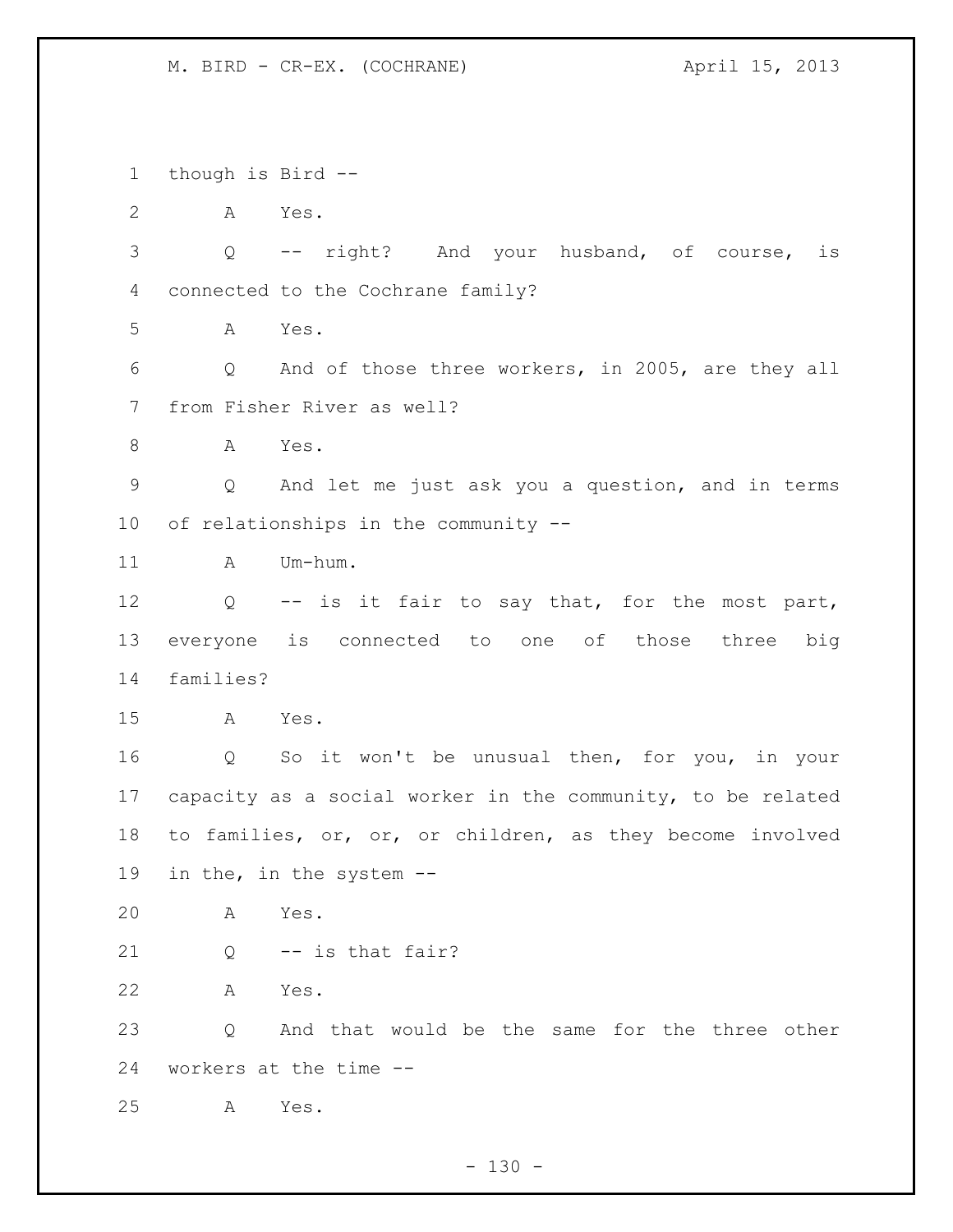M. BIRD - CR-EX. (COCHRANE) April 15, 2013

 Q -- in 2005? And one of the workers, of course, is Violet -- A Yes. Q -- right? And she's from Fisher River? A Yes. Q She grew up there like you did? A Yes. Q Yes. And she's also connected very closely to the Murdock family -- A Yes. Q -- and sorry, the, and the Sinclair family as well? A Yes. 14 MR. COCHRANE: Yes. 15 THE COMMISSIONER: The Sinclair family's not one of the big three families you referred to, is it? MR. COCHRANE: The Sinclair family is actually, there, there's actually four. 19 THE COMMISSIONER: Well, you mentioned Murdock, Cochrane and McKays. MR. COCHRANE: Yeah, and Sinclair. 22 THE COMMISSIONER: So there's four -- MR. COCHRANE: There's four big families, yes. And the point I was making was Ms. McKay here is, is connected through family and marriage, to three of the big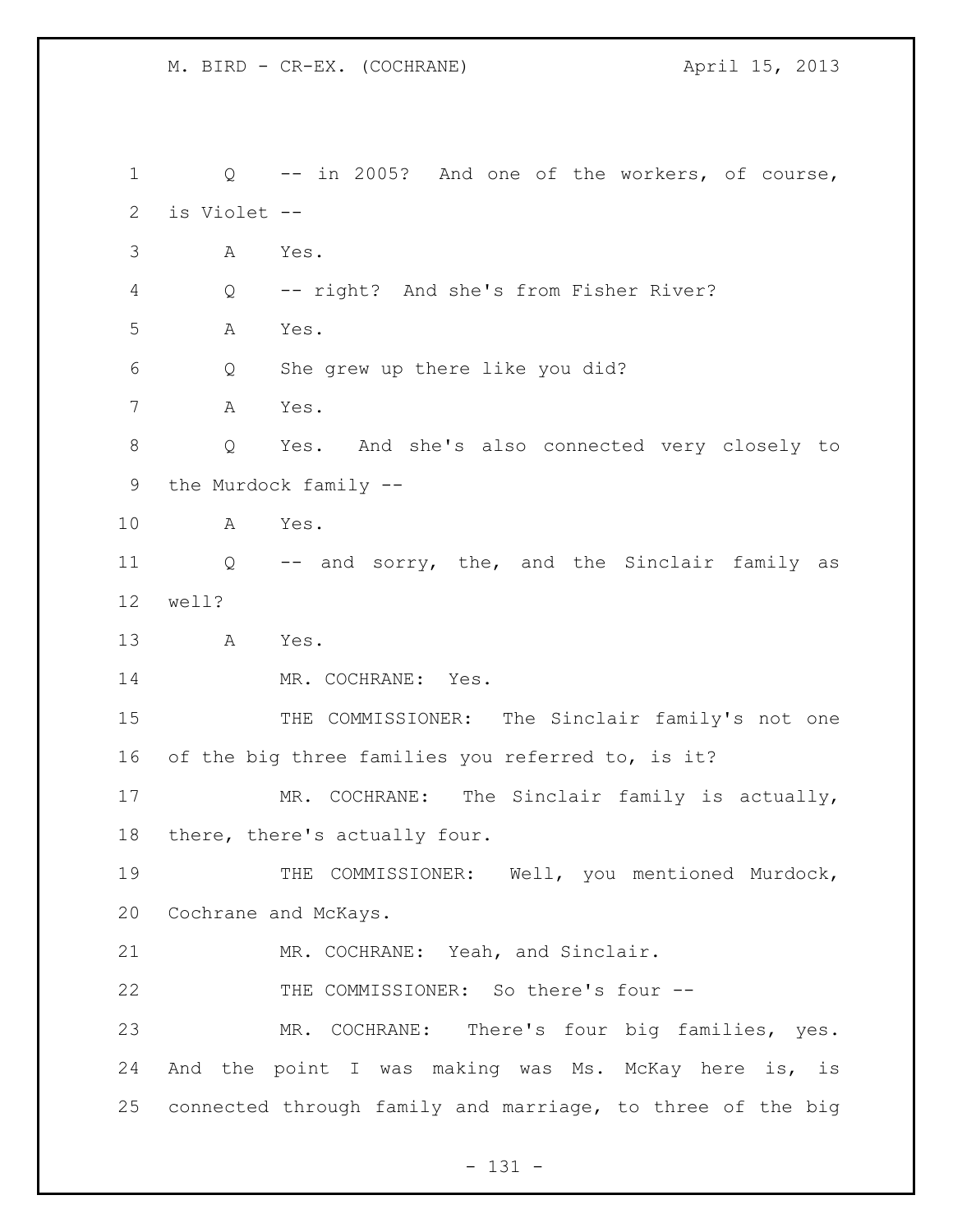families.

BY MR. COCHRANE:

 Q Now, is there anything else you, you want to talk about with respect to the family relationships in Fisher River? Anything else that's important for the Commissioner to understand when you're doing your CFS work in the community?

 A Well, I guess, for, like, for, I guess I can kind of relate it to my, myself. Like, I do come from a big family and that's one of the things we've always been told, you know, that connection to family, help their family. Like, family's very important. And you know, try get together as much as you can. I may not know all my relatives, but you know, I, I'm, still today, I'm only finding out who I'm connected to.

Q Yeah.

 A There are still people in the community I find I'm kind of connected to --

Q Yeah.

21 A -- that I never knew, so, I guess for myself, I guess that's, to me, family is very important.

23  $Q$  And, and, and  $-$ 

A Yeah.

25  $Q = -I'm$  sorry, if I cut you  $-$ 

- 132 -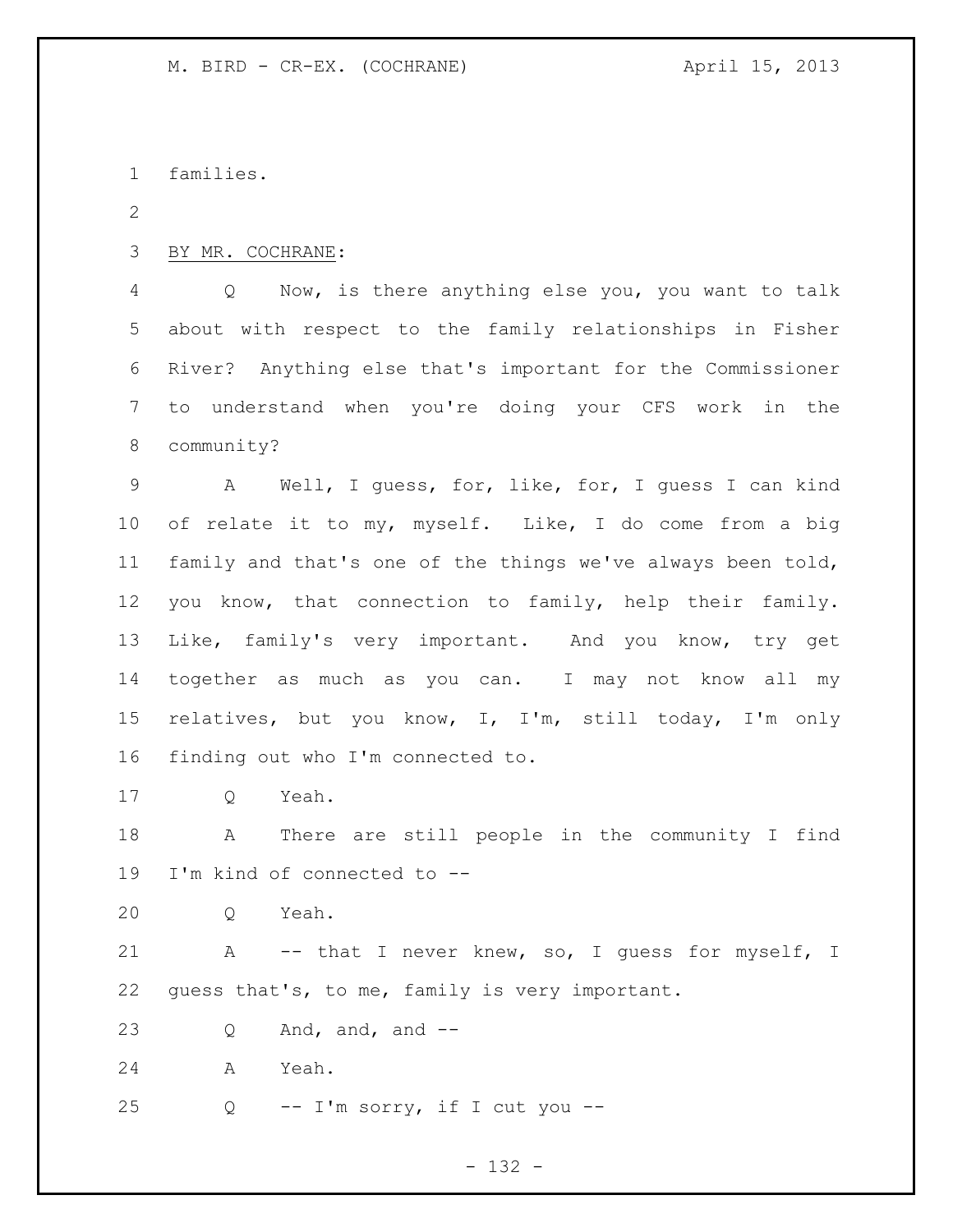M. BIRD - CR-EX. (COCHRANE) April 15, 2013

1 A Yeah. Q -- off. A It's fine. Q And so the point that I really wanted to make and hopefully you agree -- A Um-hum. Q -- with this, practicing CFS in the city of Winnipeg -- A Um-hum. Q -- is a lot different than practicing, or providing social worker services in a place like Fisher River, given -- A Yes. Q -- given the size and, and the connectiveness (phonetic) (sic) of the families? A Yes. Q Yes. A Yeah. Q Now, in this case, you mentioned, your words were, your priority were the safety of those kid, of those kids -- A Yes. Q -- in the home? And if I have my dates right, the call came in on July 12th? A Yes.

- 133 -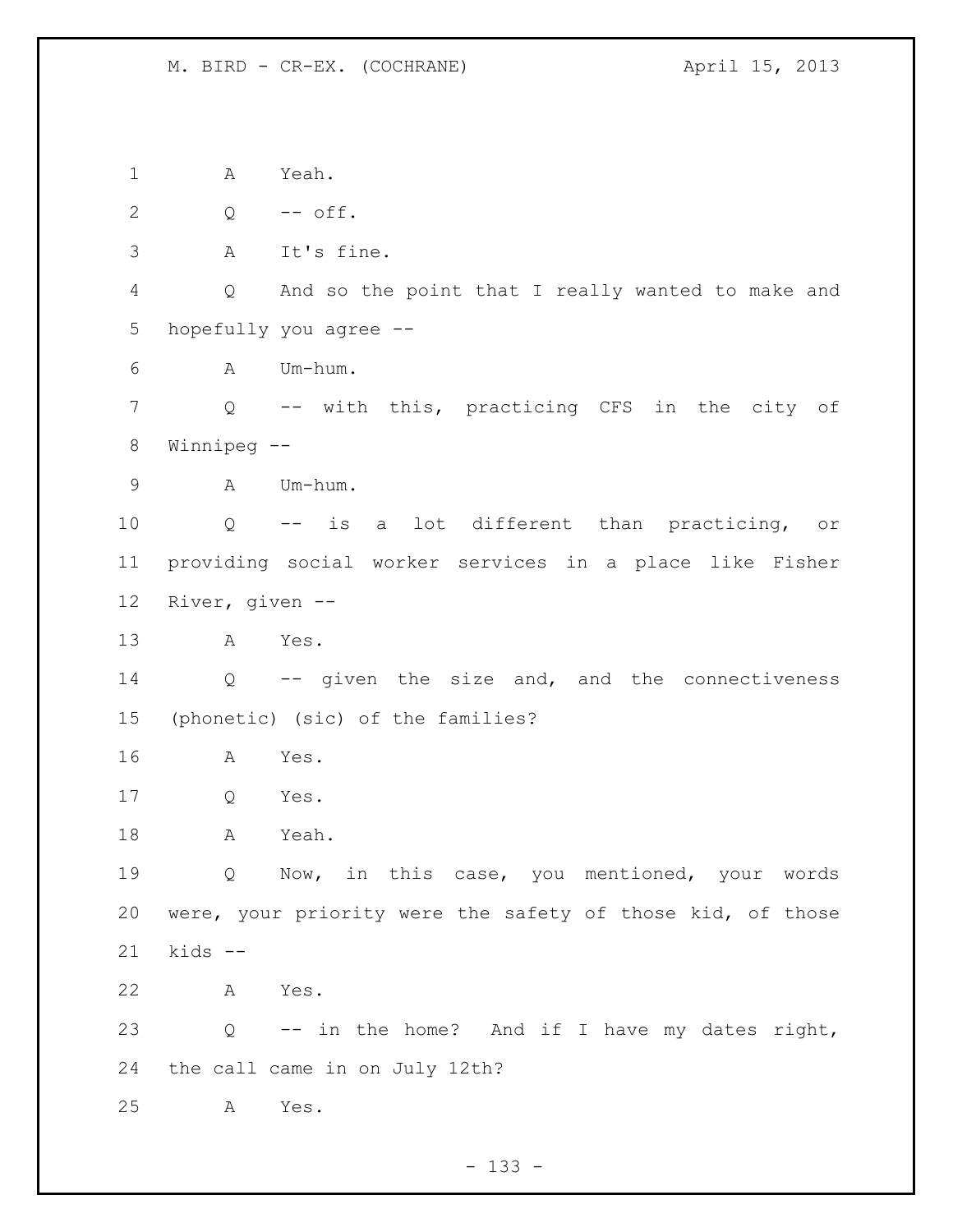Q And within five minutes, you were at the home? A Yes. Q Can you tell me again, when, when were the kids transported back to Winnipeg? Was it that same day? A Yes. 7 Q The 12th? Okay. 8 A Yes. Q And you're satisfied then that you acted in, it appears to me, you acted very quickly -- A Yes. Q -- and you ensured that the kids were transported back to Winnipeg and that they were safe? A Yes. Q And you confirmed, that, of course, the next day, by a courtesy call? A Yes. 18 MR. COCHRANE: I have no further questions. THE COMMISSIONER: Thank you, Mr. Cochrane. All right. Anybody else before Mr. Khan? 21 I guess not, so, Mr. Khan. MR. KHAN: Mr. Commissioner, I don't have any questions, thank you. 24 THE COMMISSIONER: Thank you. Mr. Olson, any re-examination?

- 134 -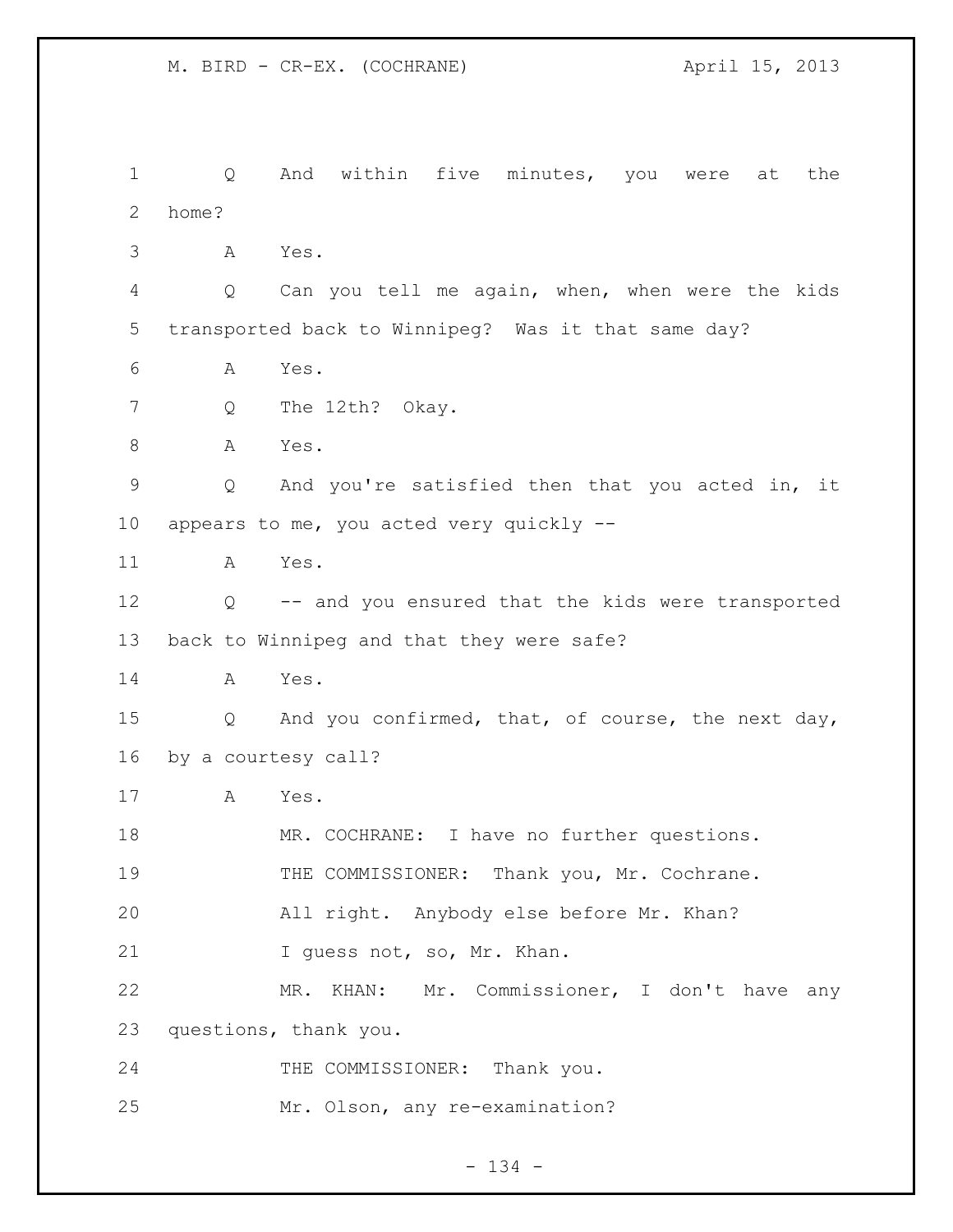PROCEEDINGS April 15, 2013

1 MR. OLSON: I have no re-exam. THE COMMISSIONER: All right. Witness, thank you very much, your attendance here is completed. THE WITNESS: Thank you. THE COMMISSIONER: You can leave. THE WITNESS: Thank you. 7 THE COMMISSIONER: Thank you. (WITNESS EXCUSED) MR. OLSON: I notice it's 20 after 12:00. I wonder if it might make -- 13 THE COMMISSIONER: Yeah. MR. OLSON: -- more sense to break now and start 10 minutes earlier after -- 16 THE COMMISSIONER: Well, you've got --17 MR. OLSON: -- lunch hour. 18 THE COMMISSIONER: -- what have you got, two or three witnesses left today? MR. OLSON: Two. 21 THE COMMISSIONER: Two? Well -- MR. OLSON: And plus the intervenor application. 23 THE COMMISSIONER: Oh, yes. Well, let's start -- adjourn now and start and, up at quarter to 2:00. MR. OLSON: Thank you.

 $- 135 -$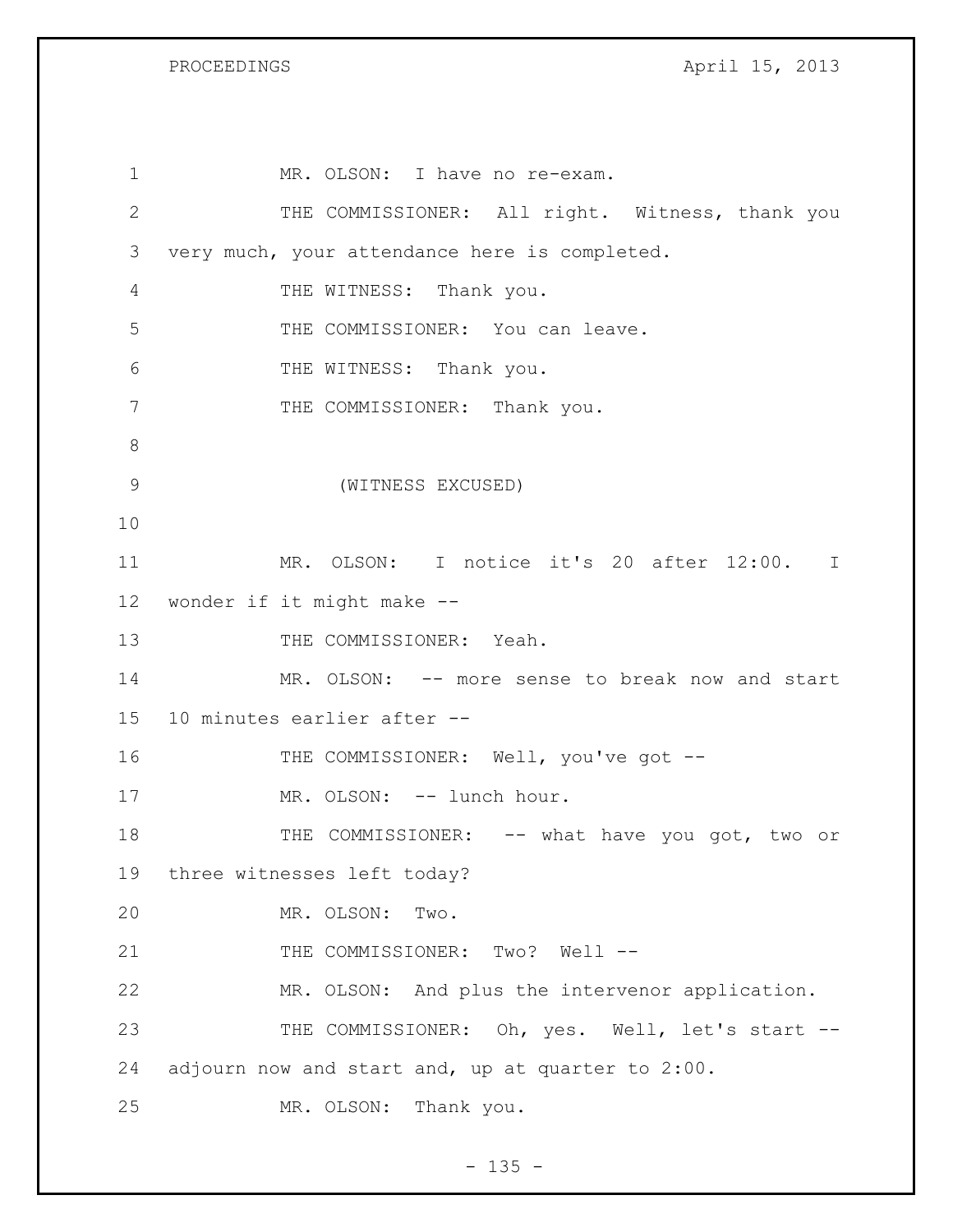V.M. SINCLAIR April 15, 2013

| $\mathbf 1$  | THE COMMISSIONER: Adjourn until 1:45.                      |
|--------------|------------------------------------------------------------|
| $\mathbf{2}$ |                                                            |
| 3            | (LUNCHEON RECESS)                                          |
| 4            |                                                            |
| 5            | THE CLERK: If you could just stand for a moment.           |
| 6            | Is it your choice to swear on the Bible, or affirm without |
| 7            | the Bible?                                                 |
| 8            | THE WITNESS: On the Bible.                                 |
| 9            | THE CLERK: Okay. Just state your full name for             |
| 10           | the court.                                                 |
| 11           | THE WITNESS: Violet May Sinclair.                          |
| 12           | THE CLERK: And spell me your first name.                   |
| 13           | THE WITNESS: V-I-O-L-E-T.                                  |
| 14           | THE CLERK: Your middle name please?                        |
| 15           | THE WITNESS: M-A-Y.                                        |
| 16           | THE CLERK: And your last name?                             |
| 17           | THE WITNESS: S-I-N-C-L-A-I-R.                              |
| 18           | THE CLERK: Thank you.                                      |
| 19           |                                                            |
| 20           | VIOLET MAY SINCLAIR, SWOYN,                                |
| 21           | testified as follows:                                      |
| 22           |                                                            |
| 23           | THE CLERK: Thank you, you may be seated.                   |
| 24           | THE COMMISSIONER: Ms. Walsh?                               |
| 25           |                                                            |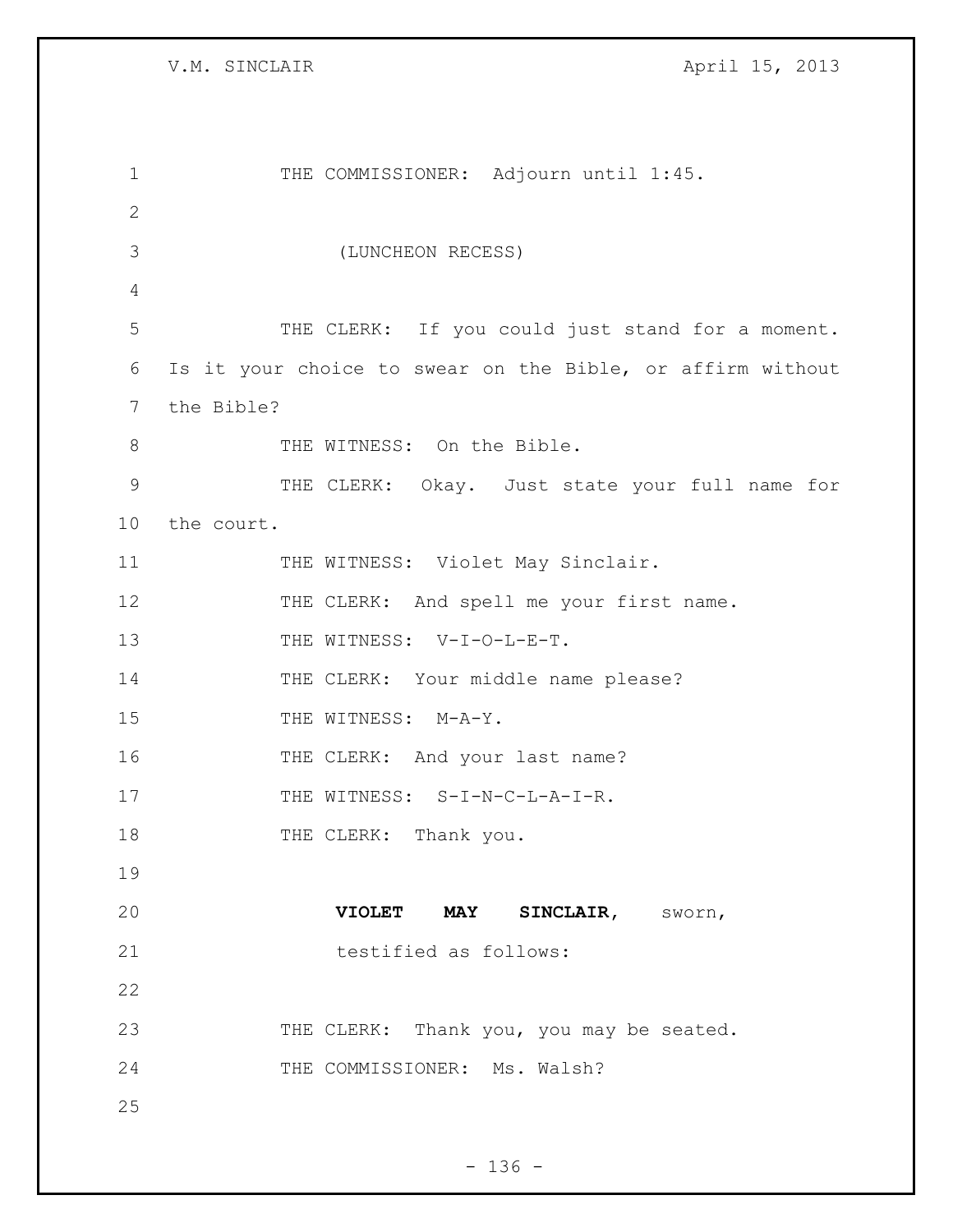## DIRECT EXAMINATION BY MS. WALSH:

 Q Good, good afternoon, Ms. Sinclair. I'm going to start today by asking you some questions generally about the nature of your work and then I'll take you to your specific involvement with Mr. McKay's sons, from July of 2005. And just one other thing, before we begin, you should have a key on your desk that indicates how we have identified three witnesses whose actual names we are not using at this hearing. They're being referred to as DOES 1, 2 and 3. A Yes.

 Q So, to the best of your ability, and, and mine, that's how we'll refer to those witnesses. And the documents have been changed accordingly. The documents are going to appear on the screen in front of you.

You are from Fisher River?

A Yes, I am.

Q And you live on the reserve?

A Yes, I do.

 Q You're a social worker for Intertribal Child and Family Services?

A Yes.

Q How long have you worked for that agency?

 A I was with ICFS from 1996, for one year term. Then in 2004, I was hired as a innovation worker. In

- 137 -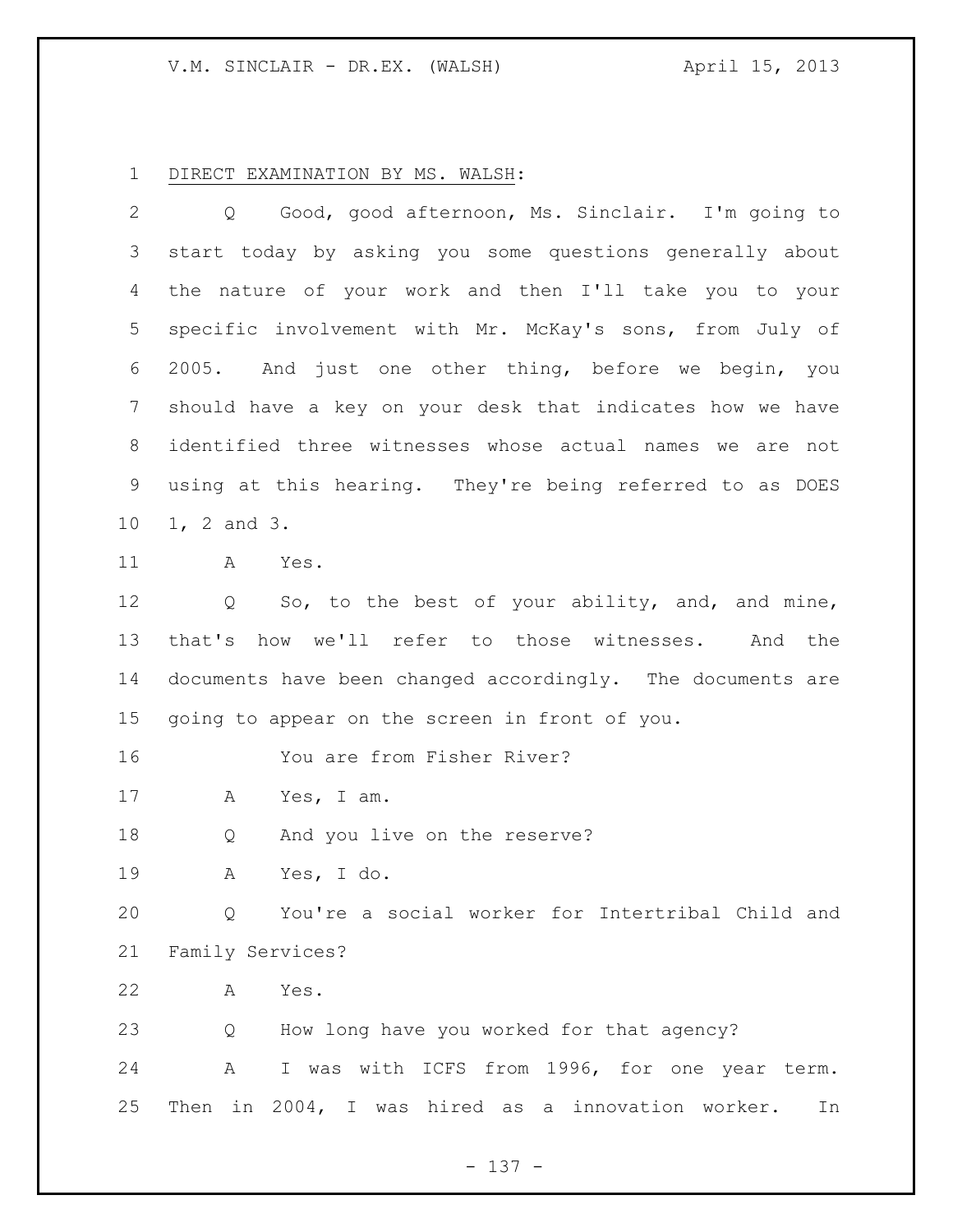August, I think it was August 2005, can't remember, sorry, I went into family support worker. Q Okay. Your current position is, is what? A Today, family services worker. Q And that used to be called a family support worker? A Yes. Q So in July of 2005, when you had involvement with Mr. McKay's sons, what was your position? A Family service worker. Q Okay. In terms of your education and training, you have training in something called counselling skills, level 2, from the University of Manitoba? A Levels 1 and 2. Q One and 2? And what is that training? A It's dealing with you, was dealing with your, your, yourself, working on yourself, to better, better to help with people, working with people, being taught how to counsel drug and alcohol program and working with children and families. Q How long did that training take? A It was a two year course. Q I understand you've also done some work towards obtaining your Bachelor of Social Work? A Yes, I have.

- 138 -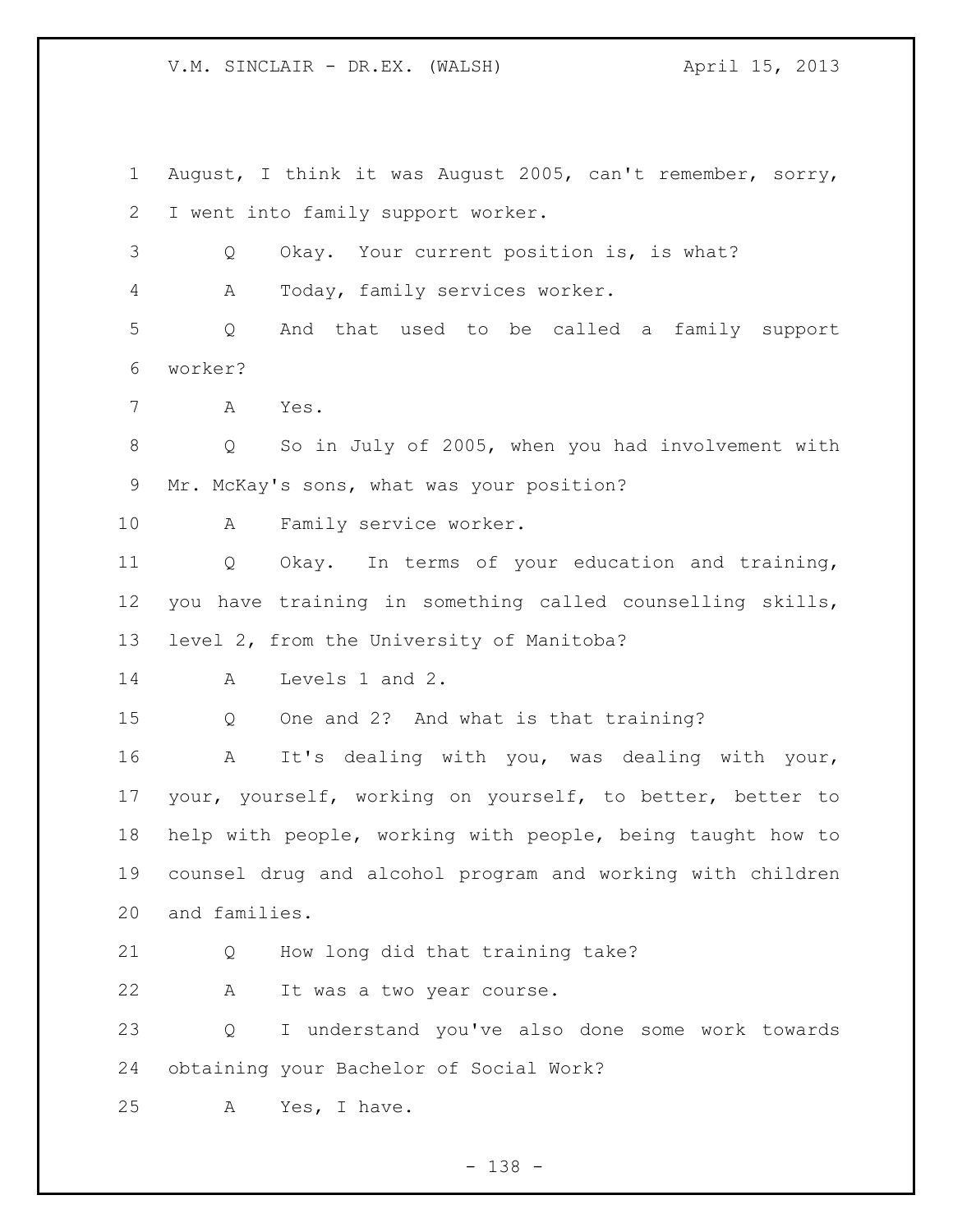Q Okay. How close are you to obtaining that? A I have six credits yet to complete. Q Sorry, I was just advised that it's hard to hear you. Perhaps you can pull your microphone a little closer? A I have six credits to obtain -- Q Six left -- 7 A -- for -- yes. Q -- to obtain? A Yes. Q Okay. Have you ever been registered as a social worker in Manitoba? A Yes. Q Is there any reason why not? A No. Q Have you received any training, through your employment with ICFS? A Yes, I have numerous trainings through the province, the core training. Q The, the core competency training? A Yes. Q Did that training include any training on standards, child welfare standards? 23 A Some, some consisted of it, yes. Q Do you recall specifically what that related to, which standards?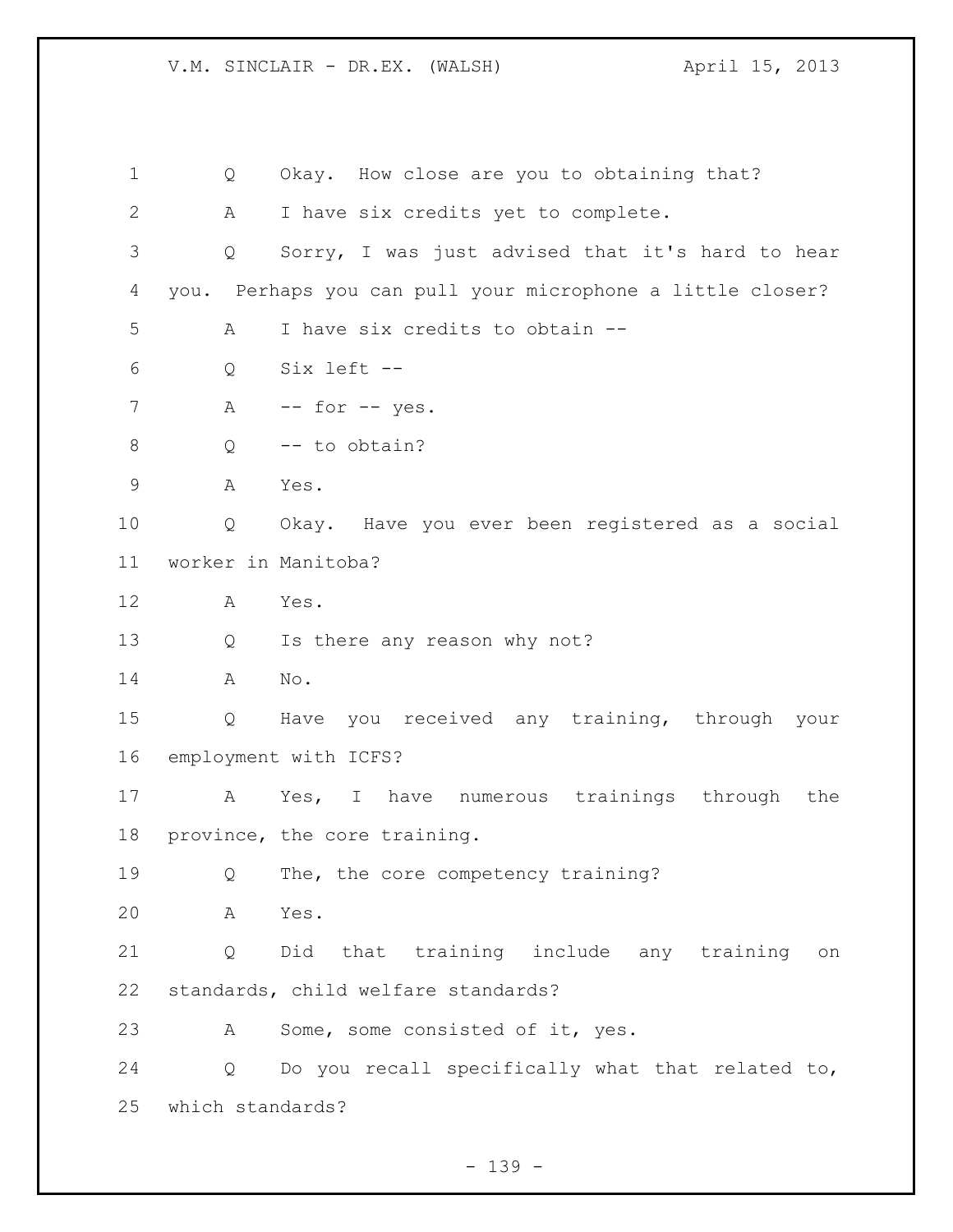1 A Not at this moment, sorry. Q And, and do you know which standards were, you received training on, what, what year those standards came from? A No, I don't recall, sorry. Q Do you remember when -- THE COMMISSIONER: Witness, if might be best if you put that book over to the side and then just put the mic a little closer to you, so that everyone here can hear you all -- I, I, I, of course, can, because I'm close to you, but ... 12 MS. WALSH: Yeah. 13 THE COMMISSIONER: Maybe you have to give her hand there with the cords. 15 THE WITNESS: Bring it closer. Is that good? 16 MS. WALSH: That sounds better. 17 THE WITNESS: It's just, I have a sore throat, dry (inaudible). MS. WALSH: I think that sounds better. THE COMMISSIONER: I think that'll help. It can go (inaudible) couple of inches, Diane, yeah. UNIDENTIFIED PERSON: Thanks. THE COMMISSIONER: I think that's better. 25 THE WITNESS: Okay.

 $- 140 -$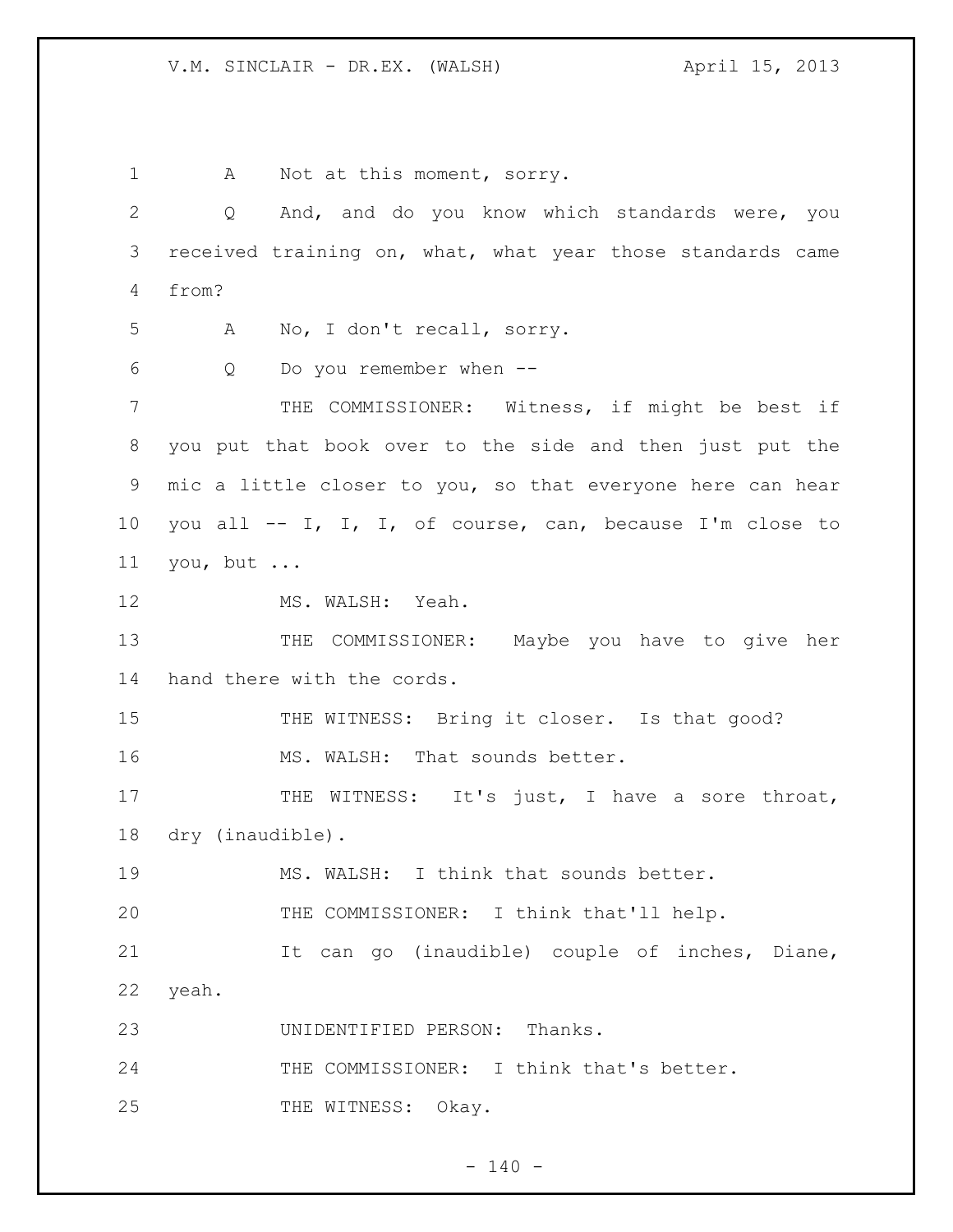MS. WALSH: Okay. We're settled. BY MS. WALSH: Q So you said you received some training on the standards as part of the core competency training that you received? A Yes. Q And do you remember when you received that training on standards? A It would have been in between 2005 and 2010, in between there. Q Did you receive the core, core competency training over a period of time, or all in one sitting? 14 A No, over a period of time. Q Did -- have you received any training on recordkeeping? A No, just through work, just through the office, main office. 19 Q So on the, on-the-job training? A Yes. Q What about conducting risk assessments? Have you ever received any training on doing that? A Yes, we did. Q Was that part of the core competency training? A No, it was in house.

 $- 141 -$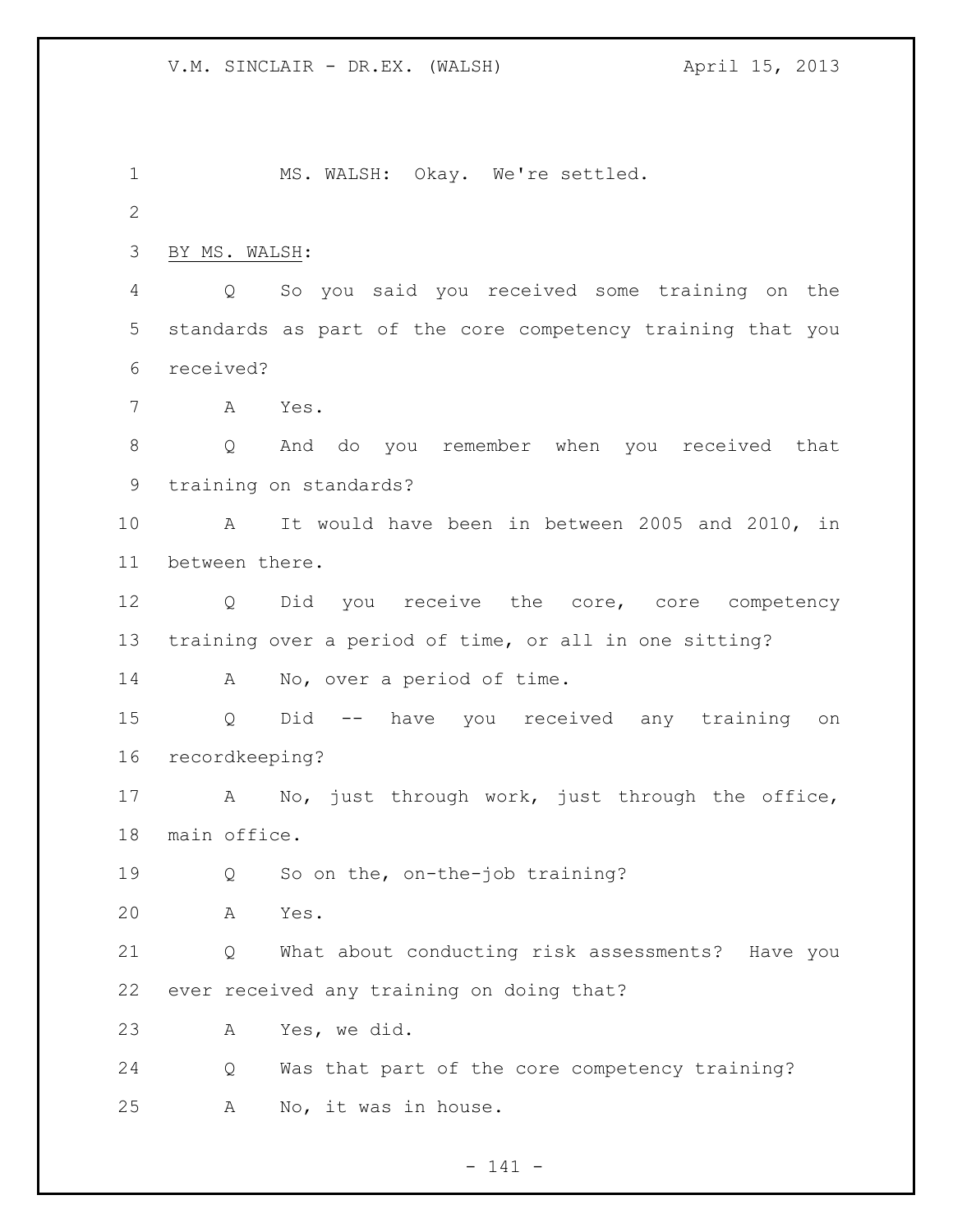1 Q When did you receive that training? A The last one was in 2009, 2010. Q So you've received training on, on risk assessments, conducting risk assessments, on more than one occasion? A Yes. Q In 2005, what did you rely on to guide you in how you did your work as a family support, or services worker? A Supervisor. Q Were there any -- did you, did you rely on any standards? A Yes, we always went through the standards with her when she would direct us to. Q Okay. Were they in a written form somewhere that was accessible to you, in 2005? A Yes, they were accessible to all. Q In a hard copy? A Yes. Q What about the Act, did you -- the Child and Family Services Act, did you ever guide your practice in reference to that legislation? A Yes. Q And how did you know to do that? A With the assistance of my immediate supervisor. Q Okay. Who, in 2005, was your supervisor?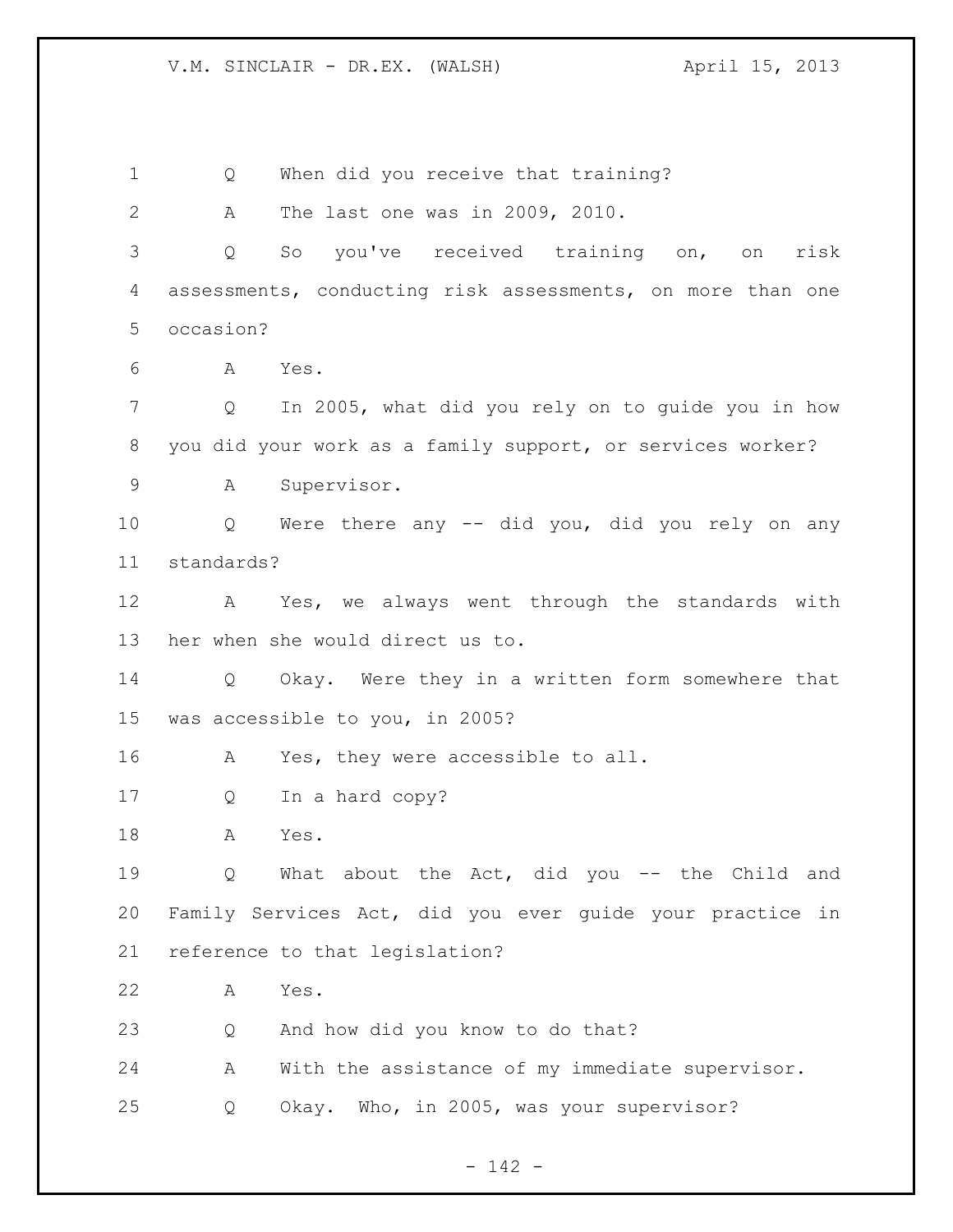A Phyllis Garson. Q And how long was she your supervisor? A Three months or more. Q So who was your supervisor before Ms. Garson? A Ms. Garson, because I did work in, in our Winnipeg outreach office, at that time, it was Alma Beardy (phonetic). 8 Q In July of 2005, was Ms. Garson your supervisor? A Yes. Q And today, who do you report to? A Madeline Bird. Q Has the, the manner in which you report to and, and interact with your supervisor changed over the course of your employment with ICFS? A No, it's still the same. Q So what does that look like? How do you interact with your supervisor? A Reviewing, review files, talk about the, our cases that we carry, or I carry and debrief with her and seek direction. Q How often would you meet with your supervisor? A We meet every once a week. Q That's a regularly scheduled meeting? A It varies. Q Okay. Is your supervisor typically accessible to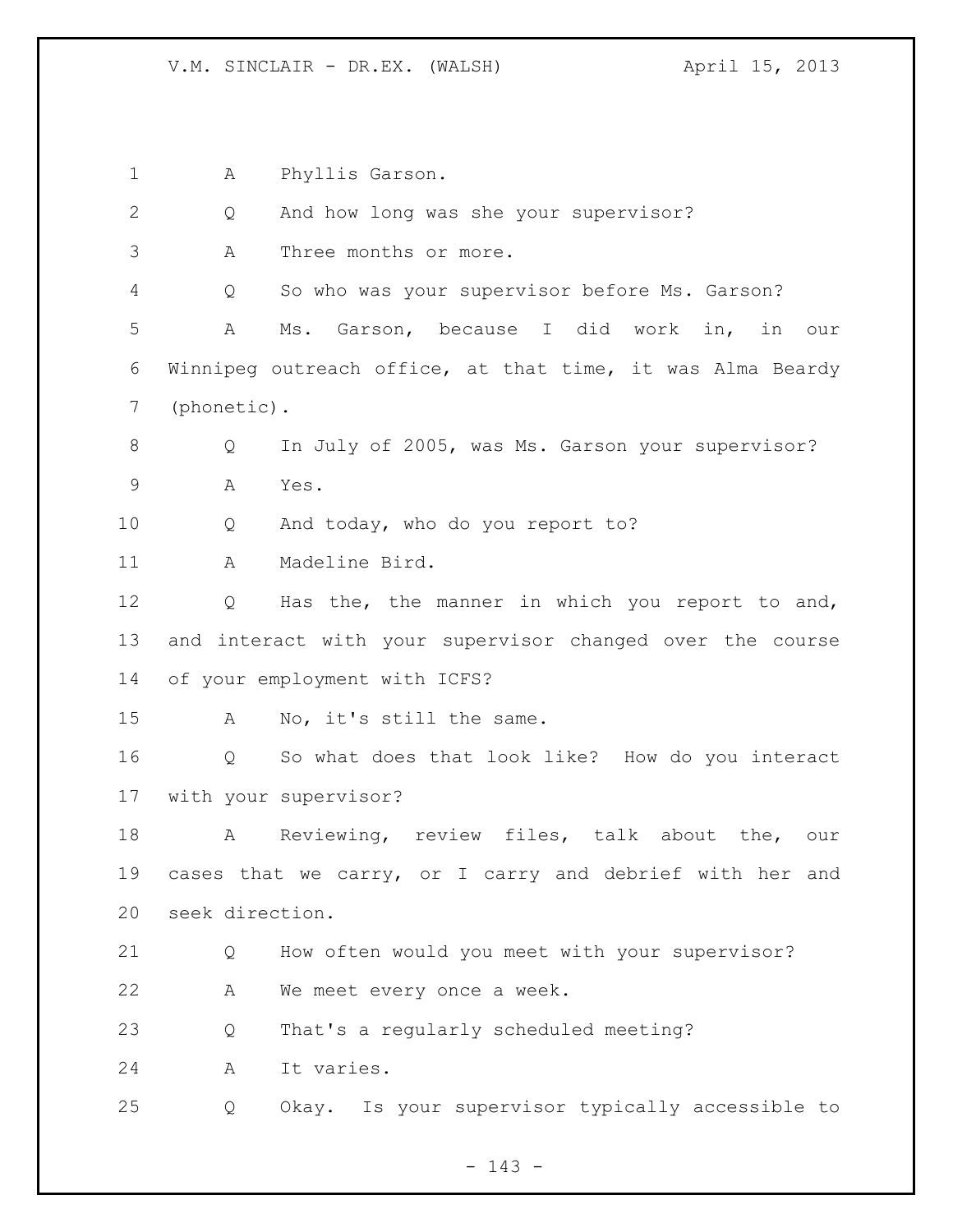you, if you need to have a question answered on an ad hoc basis? A Yes, she is. Q Now, in 2005, I assume that the agency would receive calls about children who might be in need of protection? A Yes. Q At that time, did ICFS keep a record of every such call? A You mean documenting -- Q Yes, did, did -- 12 A -- all the calls that came in? Q Yes. 14 A Through the intake process, yes, there was. Q Every call that, that was made was documented? A Every call that came in? Q Yes. 18 A I'm not too sure. The secretary was the first, first one that do take, received the calls. Q So really my question is, was every call documented, regardless of whether a file was opened? A Yes. Q It was documented? A It usually is, yes. Q Okay. And what was -- in 2005, what was the

 $- 144 -$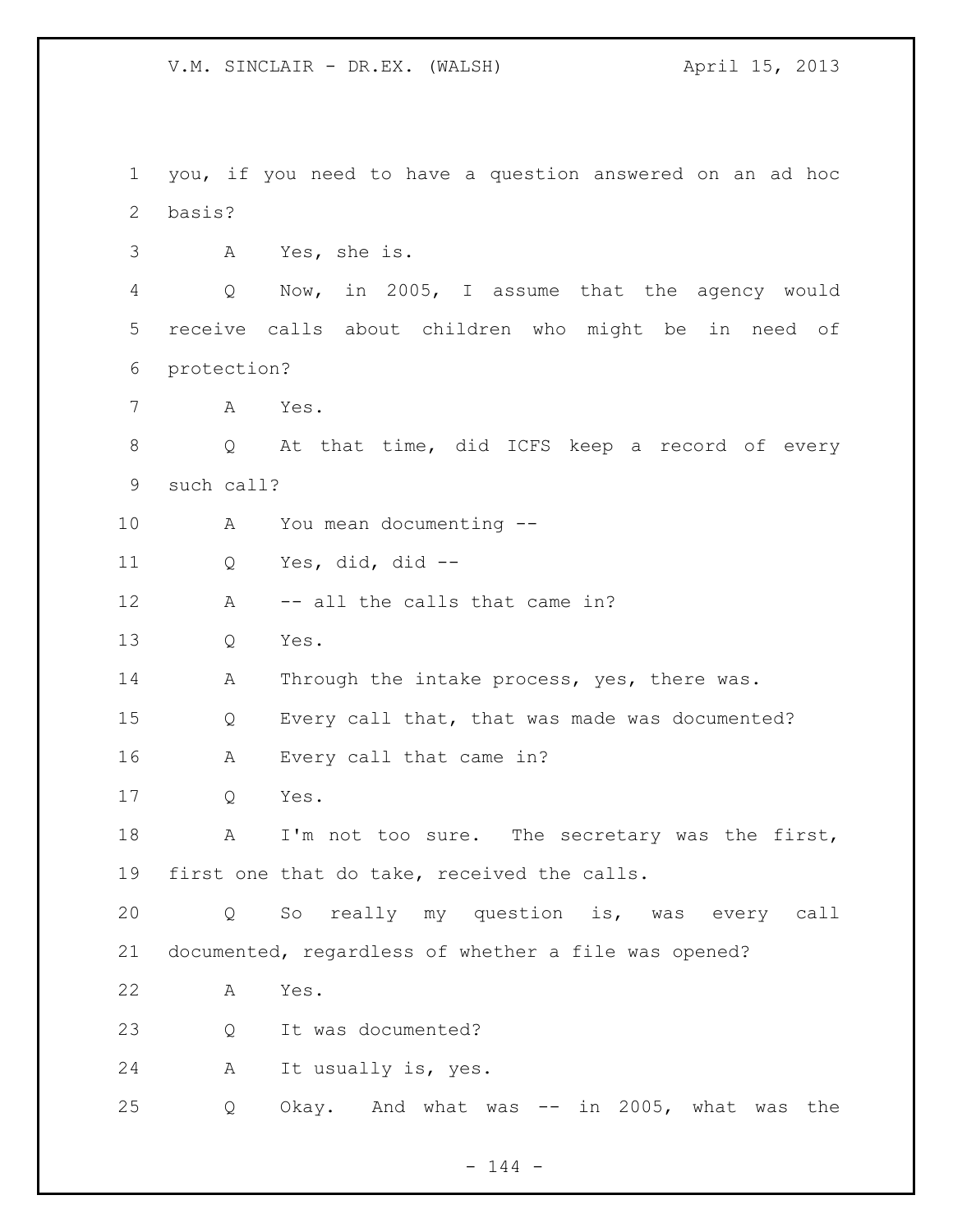process once you, as a worker, opened a file and, and made a file recording? What were you to do with that file recording? A Review it with the supervisor. Q Okay. When would you do that? A As soon as all the paperwork are completed and 7 the initial contact, contact notes and -- Q Now, is that while the file is still opened? A Yes. Q Okay. And did you have to have your supervisor sign your file recording? A Yes. Q In 2005, were your files kept in paper or electronic form, or both? A Both. Q Were they kept in an electronic form in their entirety? A No, there was paperwork. Q So the paper form would be more complete than the electronic form? A Yes. Q Was there a reason for that? 23 A Just, just the typing on the computers and stuff, we did basically and more so the paperwork than, than electronic.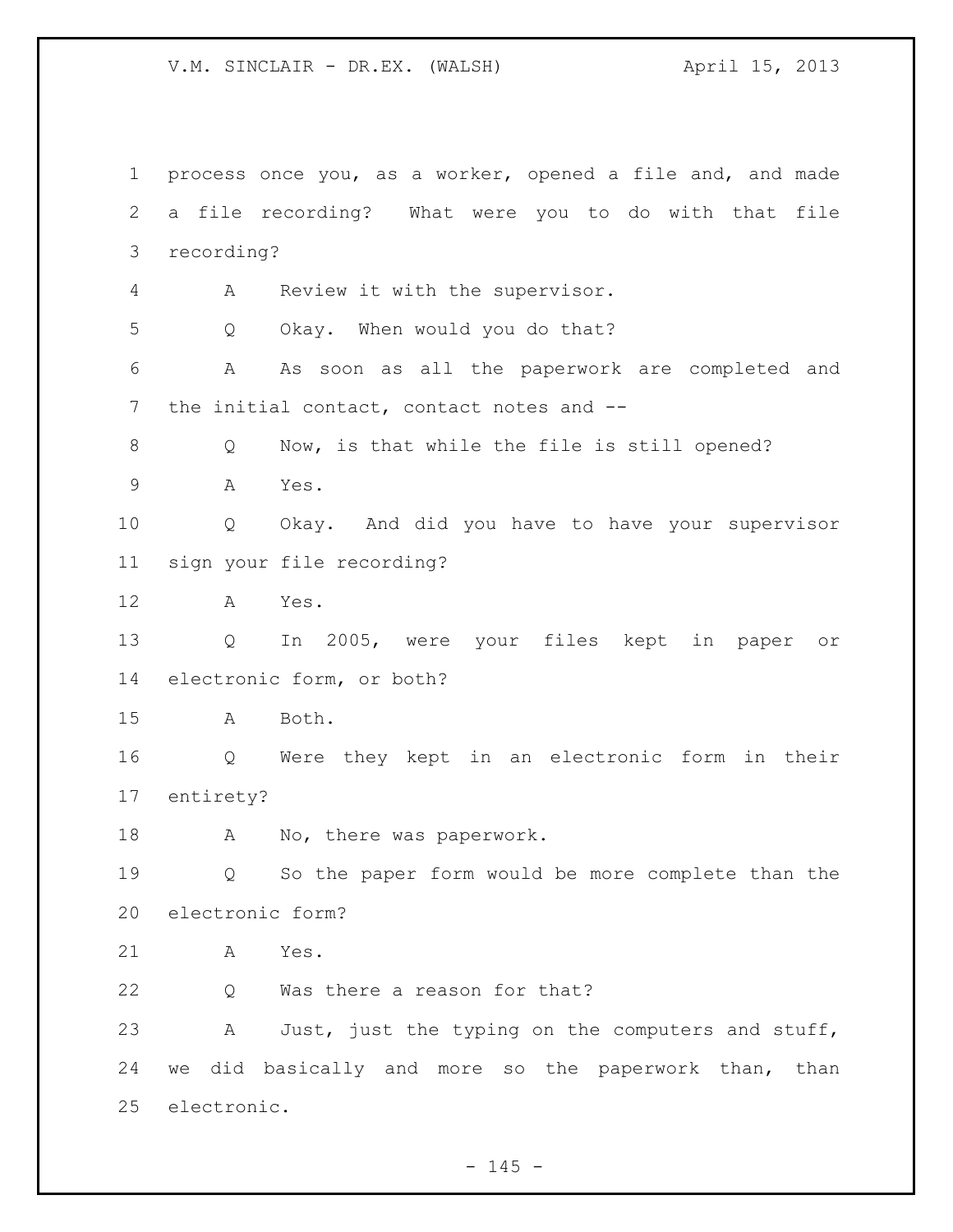| $\mathbf 1$ | Q                | So when you talk about typing, are you talking         |
|-------------|------------------|--------------------------------------------------------|
| 2           |                  | about something other than electronic typing?          |
| 3           | A                | Electronic typing on the computer itself.              |
| 4           | Q                | Okay. And then you would print a hard copy of          |
| 5           |                  | that and put it in the paper file?                     |
| 6           | A                | Yes.                                                   |
| 7           | Q                | Okay. Okay. Would information from the paper           |
| 8           |                  | file then be entered into an electronic form on CFSIS? |
| $\mathsf 9$ | Α                | No.                                                    |
| 10          | Q                | Okay. What information would go from the paper         |
| 11          | form into CFSIS? |                                                        |
| 12          | A                | Contact notes.                                         |
| 13          | Q                | But not the entire file?                               |
| 14          | A                | Not the entire file.                                   |
| 15          | Q                | Any reason for that?                                   |
| 16          | A                | No.                                                    |
| 17          | Q                | What about today, in terms of, of what the files       |
| 18          |                  | contain? You have a paper file?                        |
| 19          | Α                | Yes, we do.                                            |
| 20          | Q                | And a file on CFSIS?                                   |
| 21          | A                | There is files on CFSIS, yes.                          |
| 22          | Q                | And are they identical?                                |
| 23          | A                | Some vary. The paperwork, the paperwork is what        |
| 24          |                  | we still follow today.                                 |
| 25          | Q                | So the paper file is<br>most comprehensive<br>the      |

- 146 -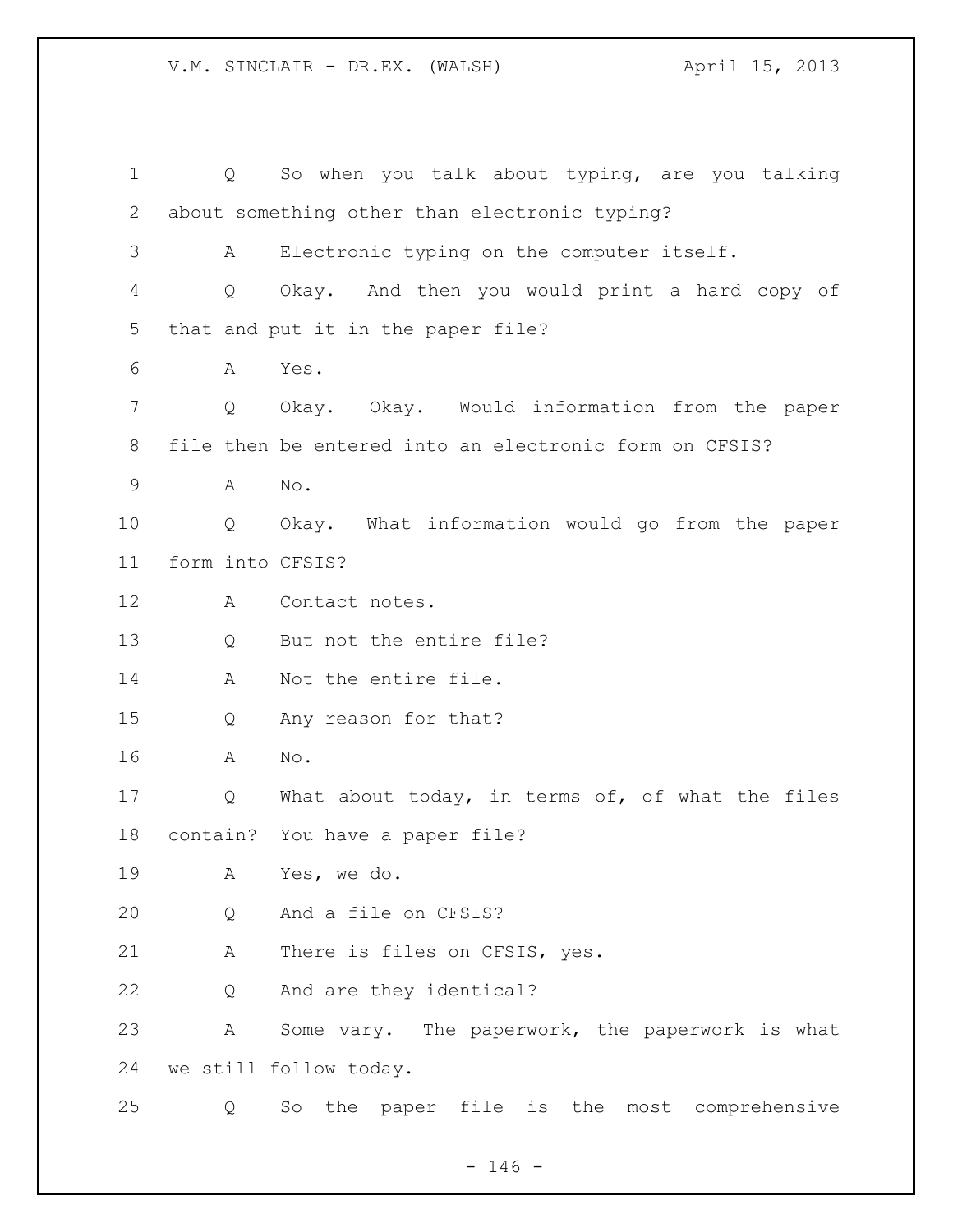information? A Yes. Q And is there a reason why that's the case? A CFSIS is not up and running fully -- Q Even today? A -- for us, even today. Q Okay. In 2005, did you use CFSIS? A No. Q You didn't? A No. Q Okay. So you didn't use it to search for information, for instance? A No. Q Okay. If we can pull up on the screen please, page 34588? Can you, can you see that all right, Ms. Sinclair? 18 A Yeah, can I get it moved? Q Can you get it closer to you? A Yeah. Q Sure. This is an intake form, this is, in fact, the intake form that was opened in Mr. McKay's file; you're familiar with this, this form? A Yes. Q If we could go to the next page please?

### - 147 -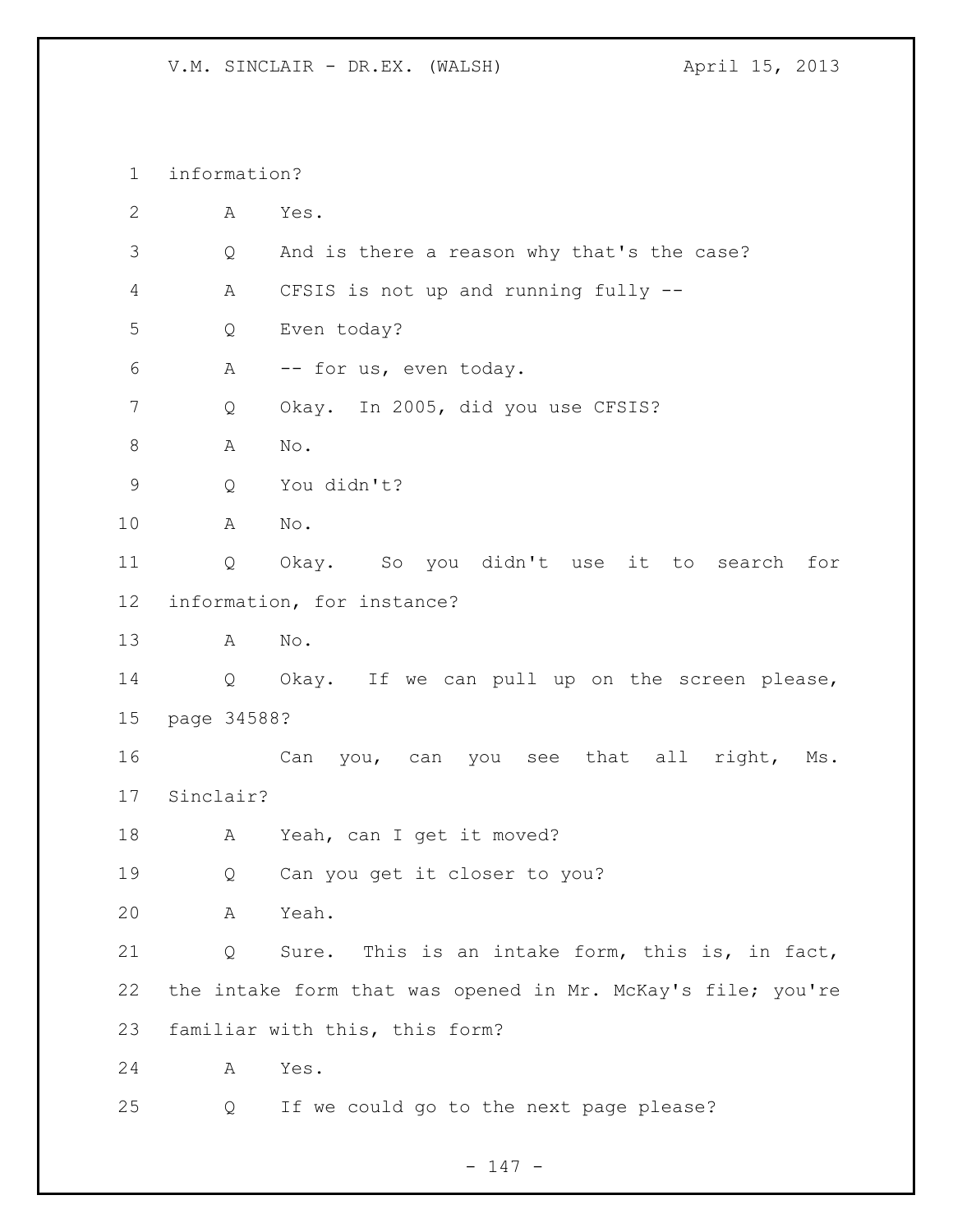You see on, on this form, under the headings, it's got PCC completed? There's a heading with a box? A Yes. Q And then it says, prior involvement, yes or no? A Yes. Q That refers to whether the individual has had prior involvement with the child welfare system? A Yes. Q Now, when this form was used, did, did the prior involvement refer to whether the individual had had prior involvement with any agency in the system, or just with Intertribal? A With Intertribal. Q Was the agency, in 2005, able to search to see if an individual had had prior involvement with any agency other than Intertribal? A No. 18 Q If CFSIS -- why is that? 19 A CFSIS wasn't -- we were having, just using dial- up and it, the connectivity wasn't up to par. Q Assuming that, that you could get connected on a given day, I'm trying to just understand how you could use CFSIS in 2005. Assuming that you were able to make the connection, would you have been able to look for an individual across the system, to see if they'd had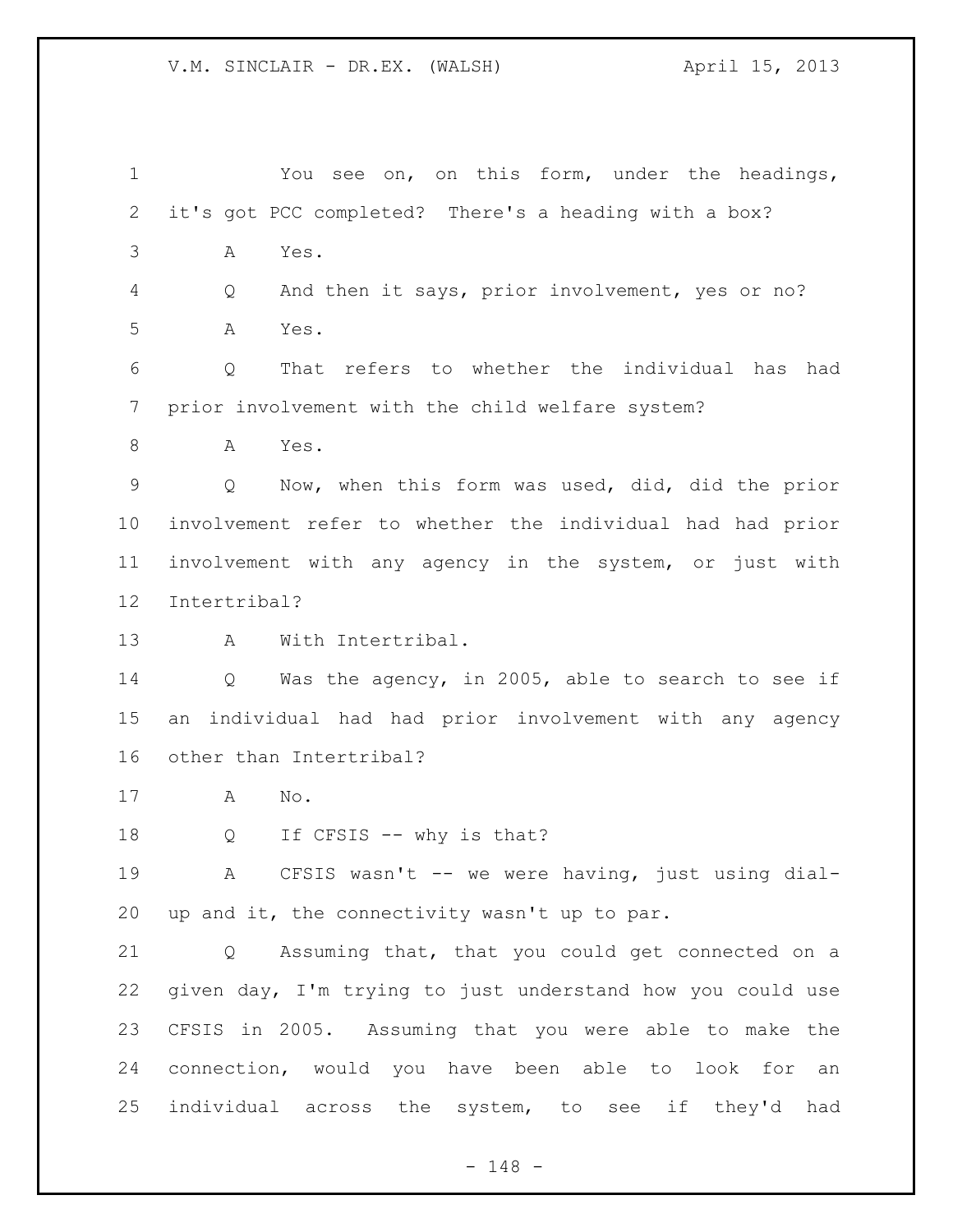involvement with any agency, or only with ICFS? A Yes. Q Any agency? 4 Any agency. Q Okay. What about today? Are you -- A Yes. Q -- are you able to, to use CFSIS, or have you -- 8 A At times we do, yes. 9 Q -- already discussed this? 10 A At times we can. Q Okay. So it, it just depends on whether the connectivity is there? A Yes. Q And again, assuming that you have connectivity today, do you know whether you would be able to look across the system, across the whole province, for an individual's involvement? 18 A Across the province? Q Um-hum. A Just Manitoba, I would. Q Right, but -- A Um-hum. Q -- any agency in Manitoba, you could find if you -- A Yes.

 $- 149 -$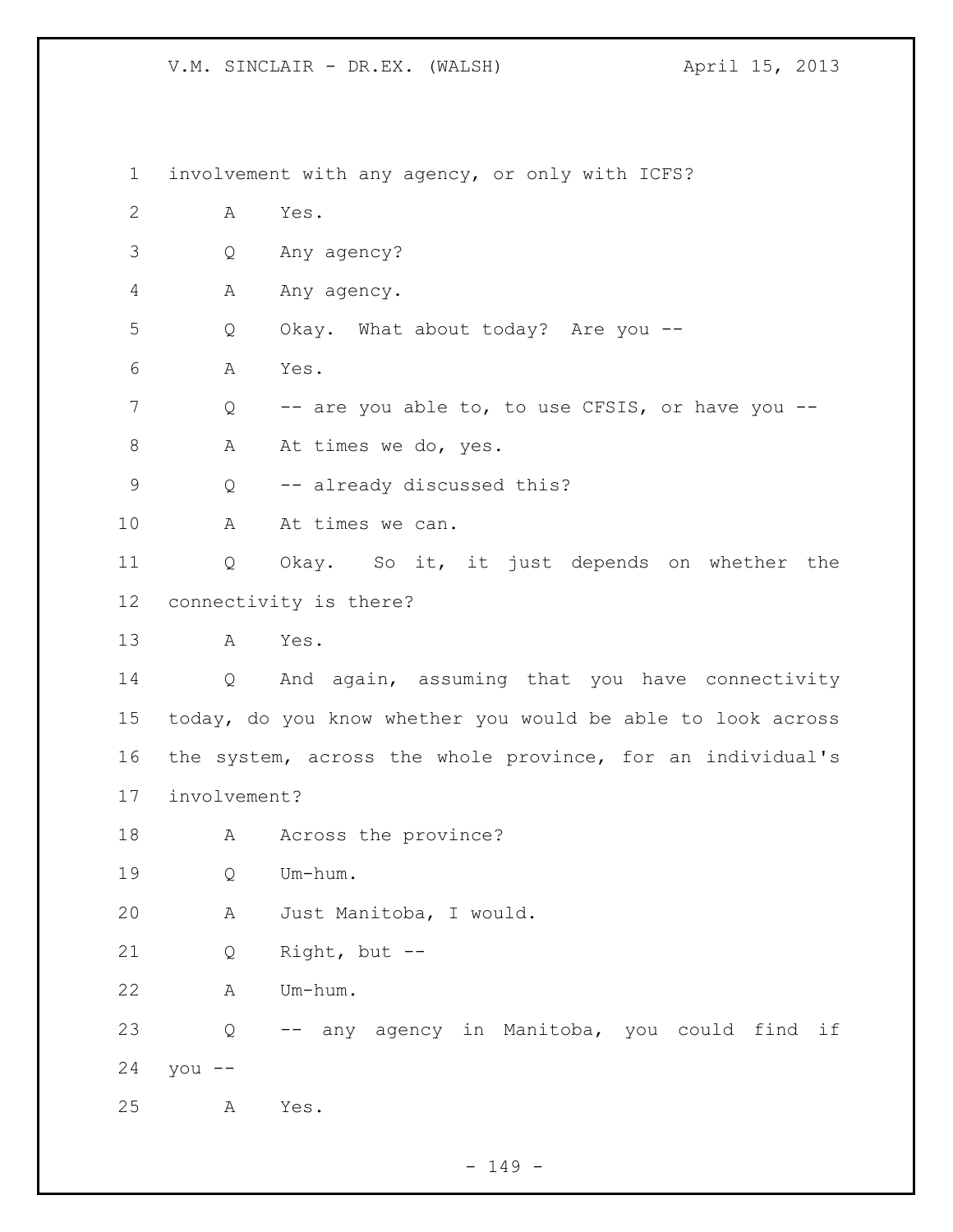Q -- have connectivity? A Yes. THE COMMISSIONER: Will, will there be a witness that'll tell us why connectivity is not constantly present? MS. WALSH: I assume we're going to hear that from, from the phase 2 witnesses, from the Department, that are being called by the Department and the Authorities, Mr. Commissioner. 9 THE COMMISSIONER: Thank you. BY MS. WALSH: Q Looking at, at this document, this is a, this was a standard form of intake form that was being used by the agency in 2005? A Yes. Q So from the document, it looks like there was an expectation that a worker would do a, a prior contact check, or check for prior involvement when a file was opened? A Yes. Q Was that, in fact, the expectation? A The expectation to? Q To -- when a file was opened, to look to see whether an individual had had prior involvement with the system?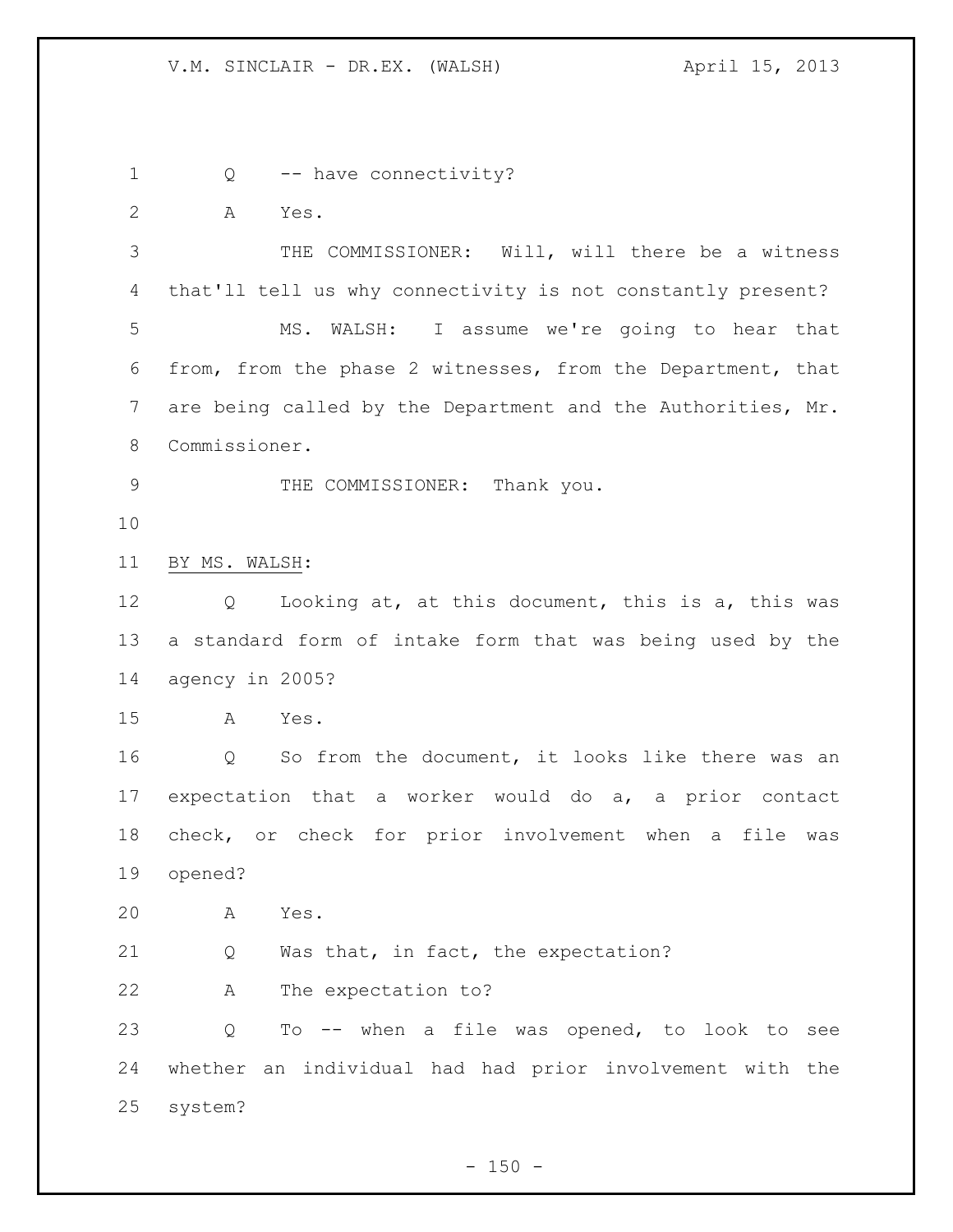A Just to go into the files. Q At ICFS? A Yes. Q So that was the only search that you were able to do in 2005? A Yes. Q And today? A Today is -- when we do get on CFSIS, we're able to, to make that connection. Q And if you're not able to get on CFSIS on a given day? A Then we would just look into our files. Q Okay. What about other methods of looking to see if an individual has had involvement with the system, either in 2005, or today? Could you -- other than CFSIS, is there a way to see whether someone has had involvement with the system? A Depends on the individual, if they're from another community, we'd make, make a courtesy call. Q So sometimes you will make a phone call to another agency? A Yes. Q And will they typically provide you with the information you're looking for? A Yes.

 $- 151 -$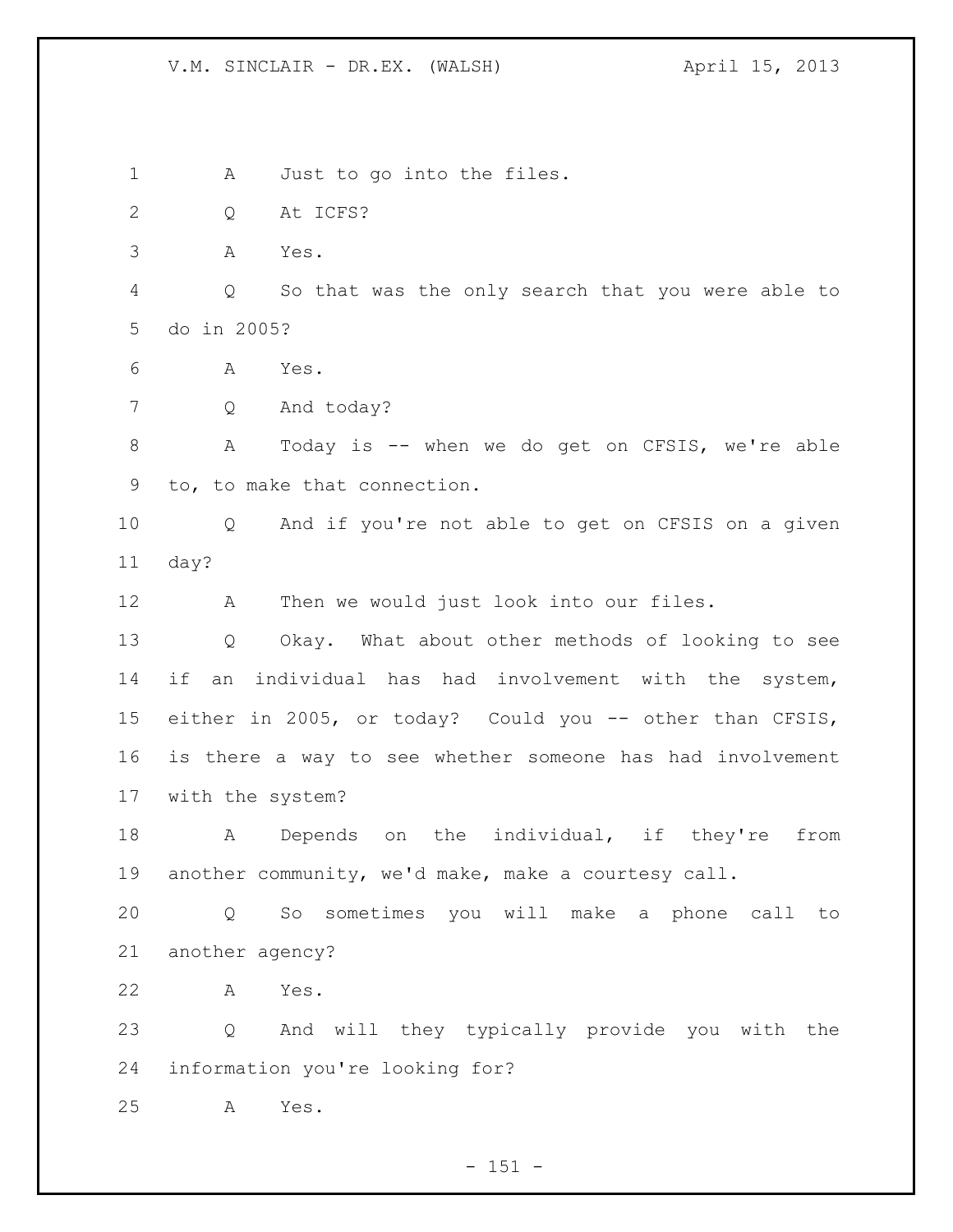Q What about if you phone your office in Winnipeg? Have you ever done that to, to ask Winnipeg to, to do a CFSIS search? A No, I haven't. Q Any reason? A No. Q Okay. Either in 2005, or today, aside from the concerns that you've raised about CFSIS, were there any other impediments to your performing your work? A No. Q In the course of your work in 2005, did you interact with band assistance in Fisher River? A Yes. Q The Health Centre in Fisher River? A Yes. Q The school? A Yes. Q What about Winnipeg CFS? A Not so much, no. Q Okay. What about the provincial employment Income Assistance program? A The odd, the odd one. Q Okay. Other child welfare agencies? A Yes. Q Okay. And either in 2005, or 2013, what's been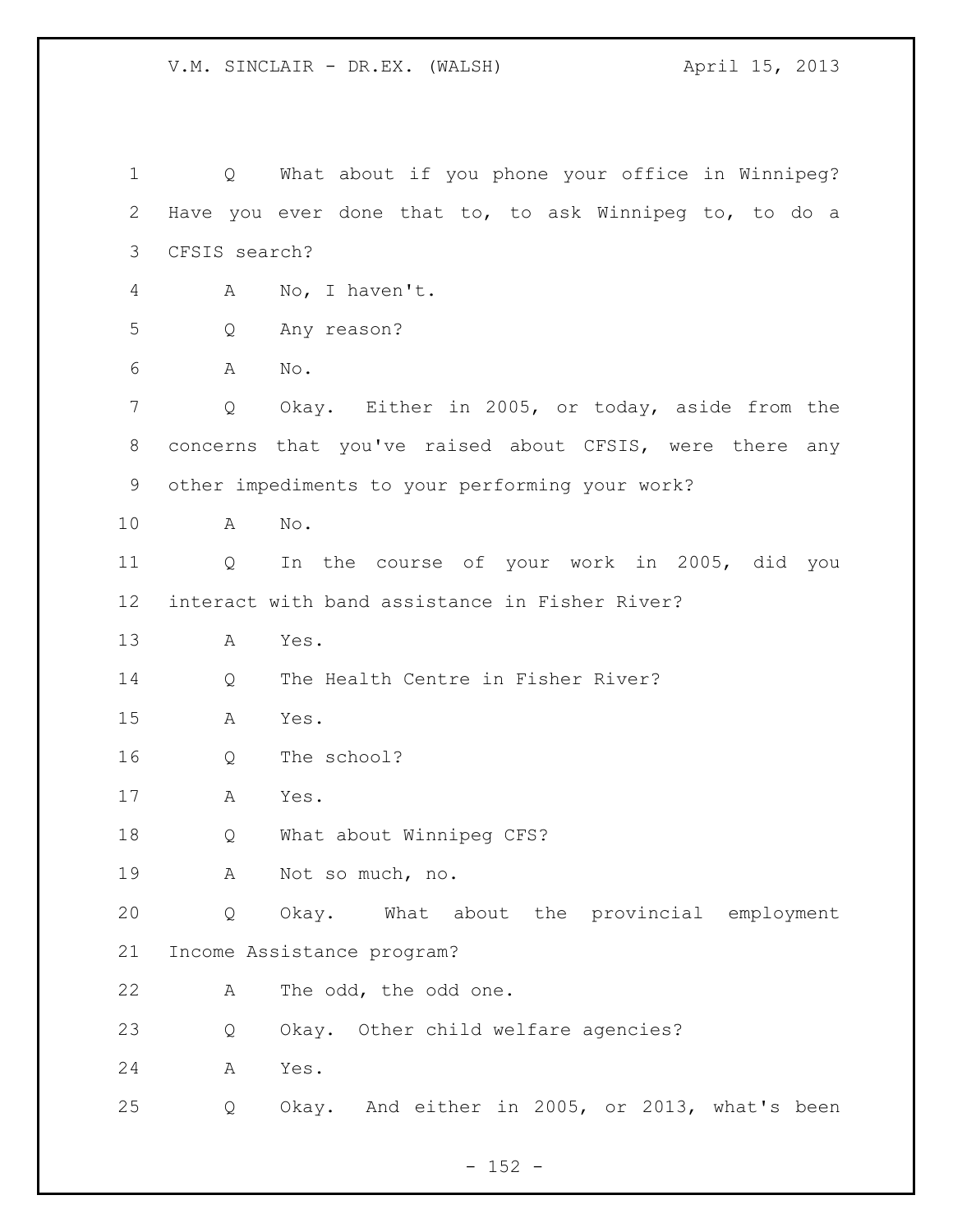your experience in, in contacting any of the, the entities that I've just outlined? A Usually going through intake. Q That's how it's done? A Yes. Q And has it -- what -- has it been something that has worked well? 8 A At times, yes. Q And if it doesn't, do you know what the reason is? A No. Q Do you generally have a good relationship with, with the school, the Health Centre -- A Yes, I do. Q -- on the, on the reserve? A Yes. Q And when I say you, I don't mean you personally, I mean the agency. A Yeah. Q Okay. What about if you need information from law enforcement, are you able to, to obtain that? A Yes, I am. Q Was that true in 2005? A Yes. Q Okay. What was your workload like in 2005?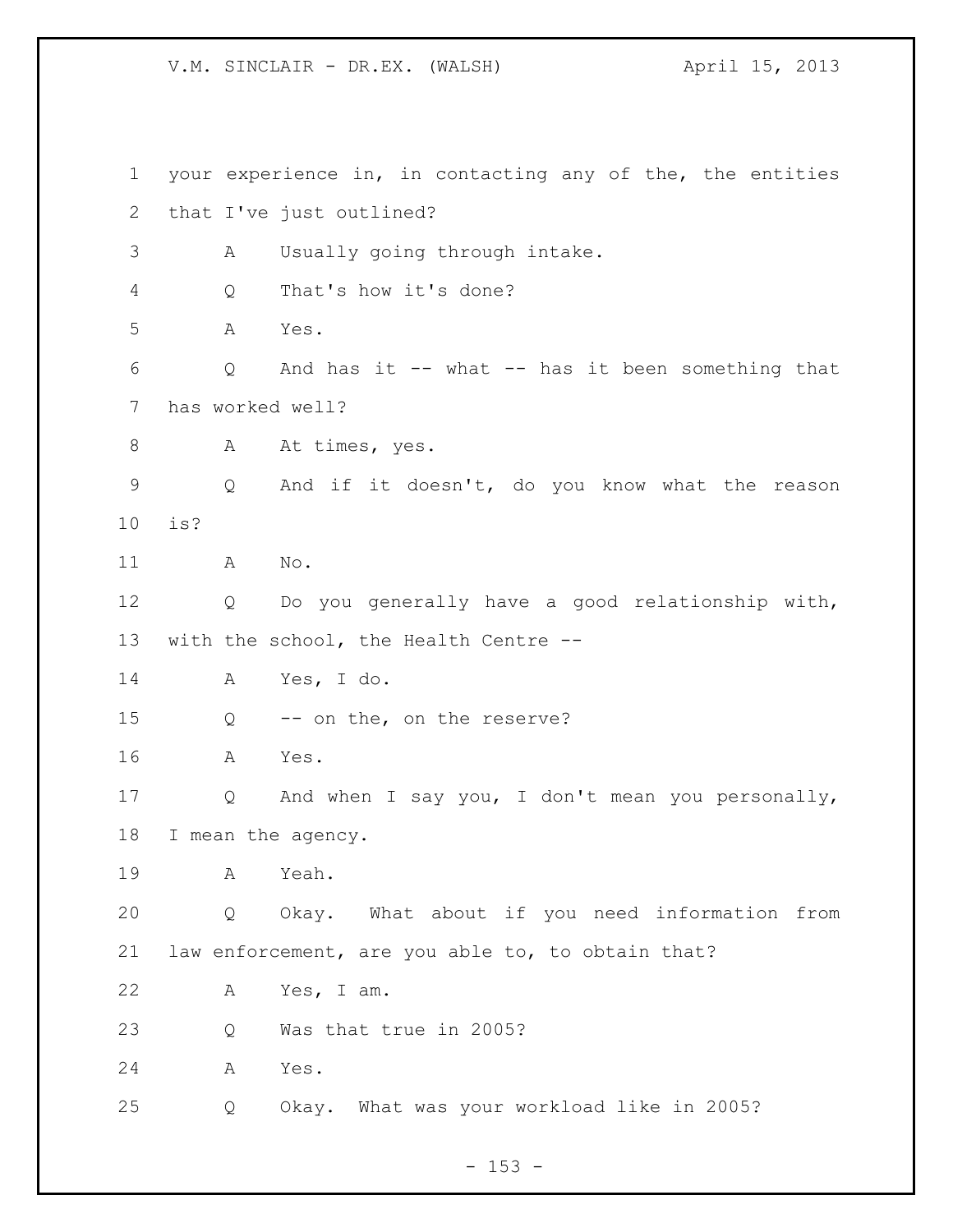A 2005, I carried nine cases --

- Q Was that --
- A -- kid in care.
- Q -- manageable?
- A Yes, it was.
- Q What about today?
- 7 A Today, I carry, right now I'm six.

8 Q And is that manageable for you?

A Yes.

 Q Okay. Want to ask you a question about response time. We heard evidence, over the course of the last few months, that in Winnipeg, at Winnipeg CFS, for instance, from the period 2000, to 2005, is what we were hearing evidence about, when the agency received a call, they would assign a response time of 24 hours, 48 hours, or five days, for the initial response; is that something that ICFS did in 2005?

A Yes.

Q And does it still do that today?

A Yes, we do.

 Q And do you know, is there, is there typically a response time that, that you see coming up?

A Yes.

Q What is that?

A It starts from 24 hours, 48 hours and on, so --

 $- 154 -$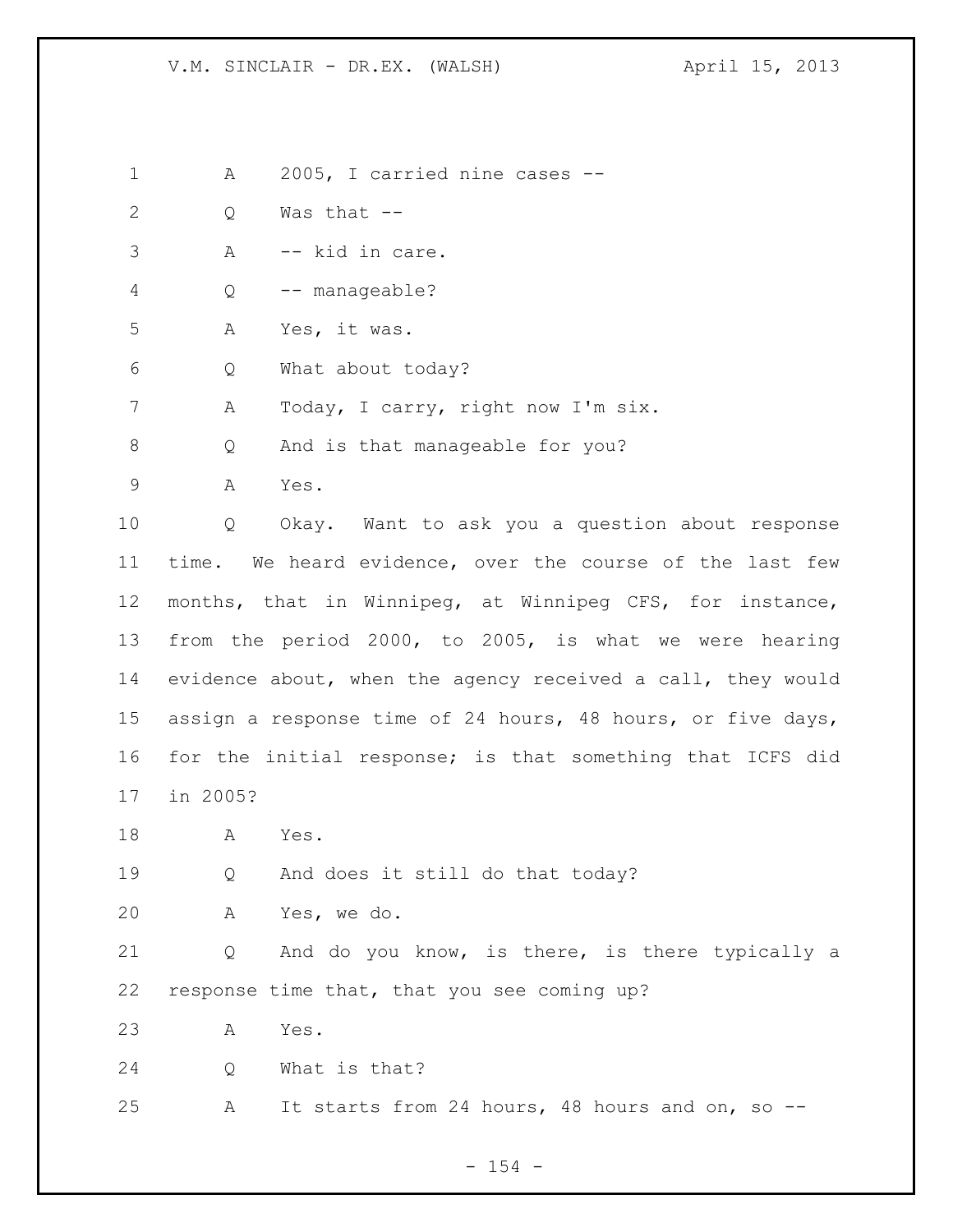| $\mathbf 1$    | Is -- and when I say typically, is, is there a<br>Q       |
|----------------|-----------------------------------------------------------|
| 2              | response that, that you see most frequently?              |
| 3              | No, we usually act upon it immediately.<br>А              |
| $\overline{4}$ | Sorry?<br>Q                                               |
| 5              | It's usually, the response time is immediate.<br>Α        |
| 6              | Your response time is usually immediate?<br>Q             |
| 7              | Yes.<br>Α                                                 |
| 8              | Okay. So within that 24 hour period?<br>Q                 |
| $\mathsf 9$    | Yes.<br>Α                                                 |
| 10             | And why is that?<br>Q                                     |
| 11             | Α<br>As soon as the call comes in, we, we follow up       |
| 12             | with the call.                                            |
| 13             | So, in 2005, if you needed information about a<br>Q       |
| 14             | family from another agency, how would you obtaining that, |
| 15             | go about obtaining that information?                      |
| 16             | Courtesy call to that agency.<br>A                        |
| 17             | Now, when you say a courtesy call, why, why do<br>Q       |
| 18             | you call it a courtesy call?                              |
| 19             | If I know the, if they, the client tells us where<br>A    |
| 20             | they're from, then we'd make a courtesy call to, to do a  |
| 21             | check, to, just to verify if there's any concerns, or if  |
| 22             | they're, confirm band membership to that agency.          |
| 23             | And are you still able to do that today?<br>Q             |
| 24             | Yes.<br>Α                                                 |
| 25             | And is that something that you can do fairly<br>Q         |

- 155 -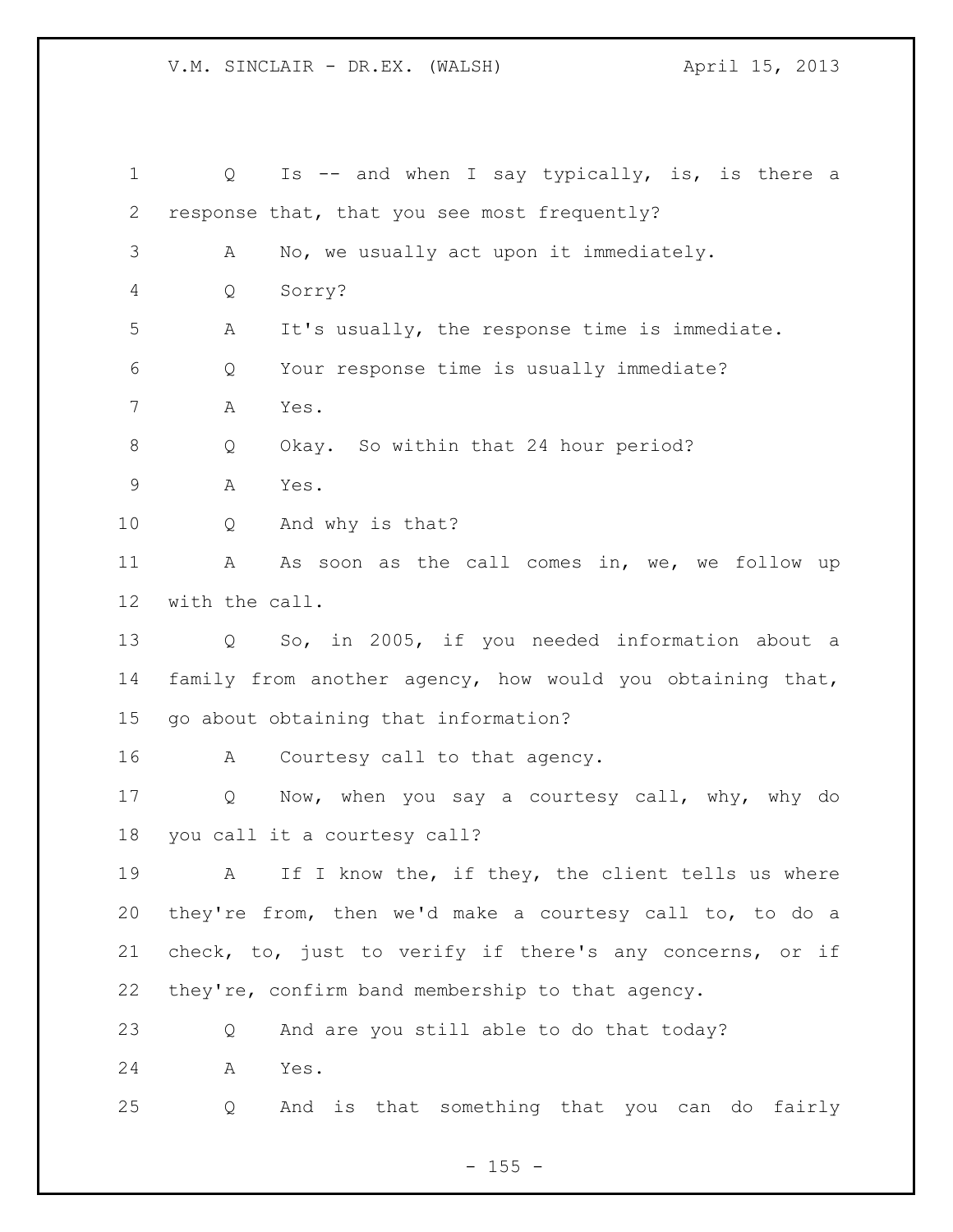easily? A I haven't done that for awhile, but usually we just go through the Child and Family Services agency. Q Okay. In 2005, if, if a family with an open protection file moved from Winnipeg to Fisher River, for example, an open protection file from say, Winnipeg CFS, would you have expected to be notified? 8 A Yes. Q Would you -- how would that notification have come in? 11 A A call from, a call from the other agency. 12 Q And has that, in your experience, ever happened? A Yes. Q Okay. And what, what is ICFS' response when that happens? A Usually it goes right directly to the supervisor. Q And would ICFS contact the family? A Yes. Q Okay. Would they open a file? A Yes. Q What about -- and is that still true today? A Yes. Q What about if a family who'd had a file with Winnipeg CFS that was closed moved to Fisher River, I'm talking 2005, would ICFS have any way of knowing that the

 $- 156 -$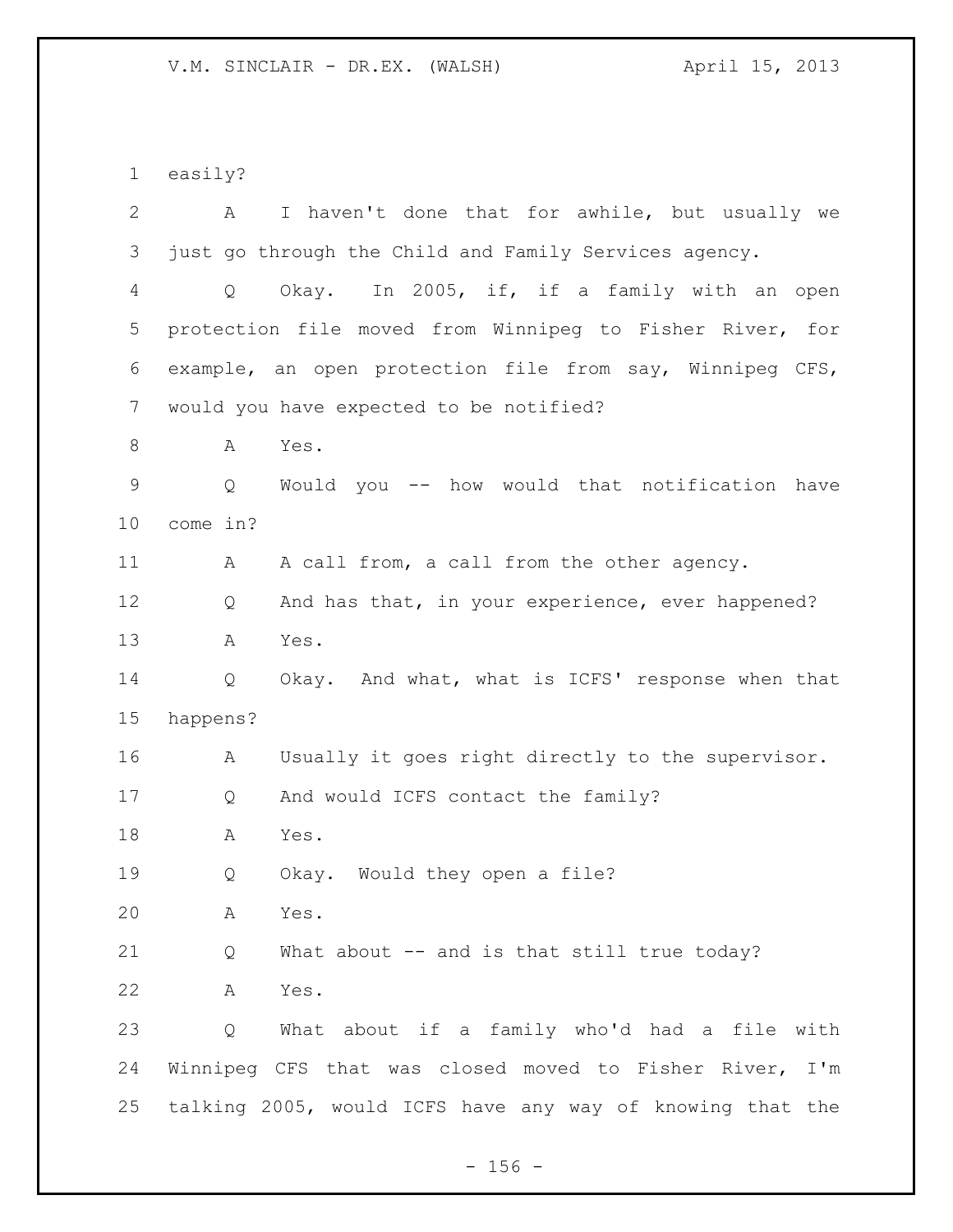family had a history of CFS involvement? A No. Q So you wouldn't expect that an agency would call ICFS if they'd had a closed file? A No. Q And is that still true today? A Yes. Q And we heard evidence that Fisher River is a community of approximately 1600, 1700 people? A Yes. Q What's the effect of, of a community that size, in terms of child welfare service delivery? A The effect? Q On how you deliver your services? A For me personally? Q Yes. 17 A In 2005, we're talking? Q Yes, or today -- A Yeah. Q -- has it -- if it's changed. A In 2005, it was, it was, it was, there was still some pros and cons in working in child welfare. Everybody views you as going to their home to take their children, you're going to take them away, or, and it was hard to explain that you're there to support and not always there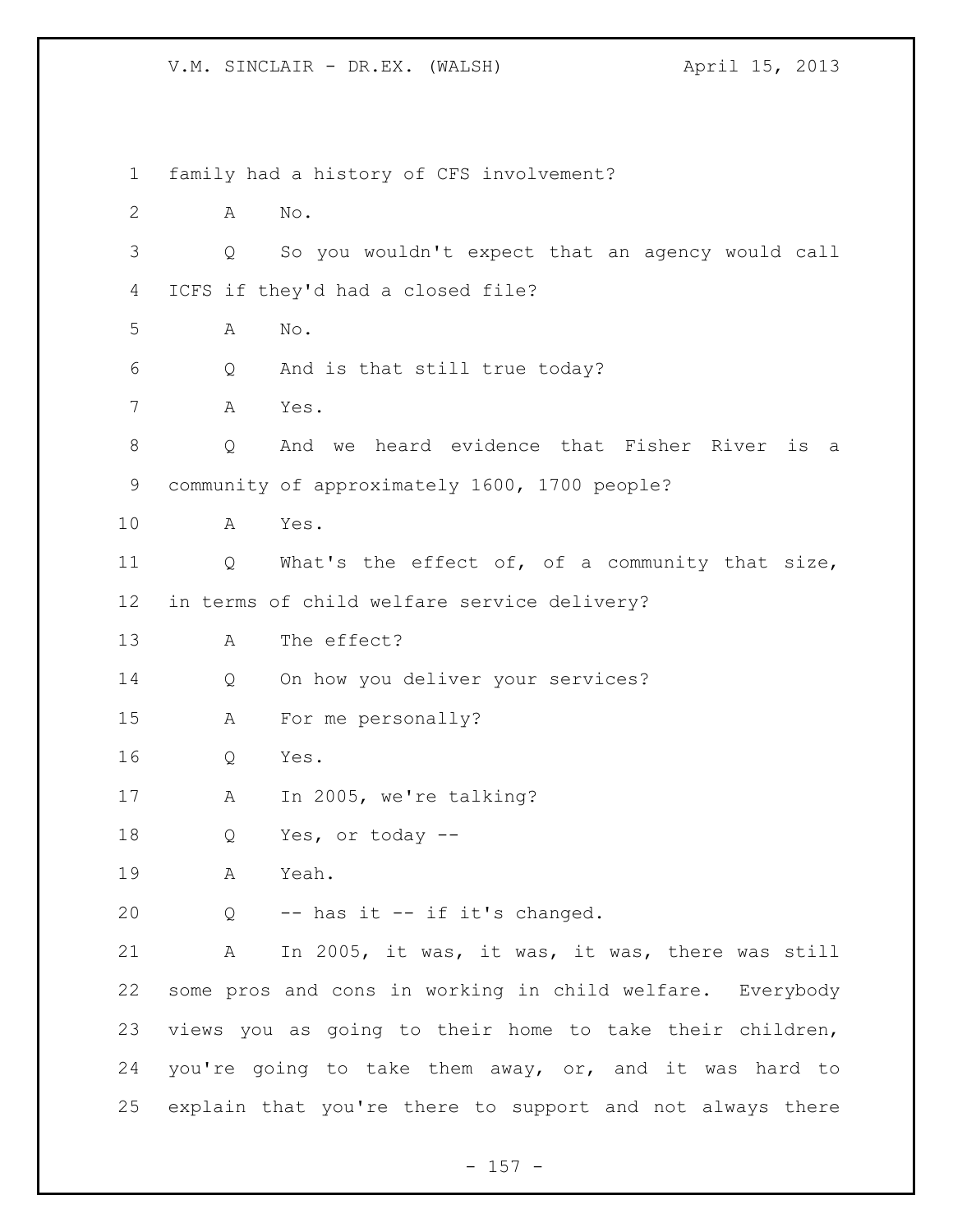to take their kids away. Good working relationship at times. There was some people that were hard to work with, just because we were a child, child welfare agency and lot of people (inaudible) about them being in residential that we're a product run agency of residential school system, how it was run back then. Had to do some explaining that it's changed and we're there to work with them and not against them, but to help them in any way that we can.

 Q And what kind of a, an impact -- we've heard lots of evidence about the need to establish a relationship between a worker and their client; what kind of an impact, if any, did doing this work in a small community have on that?

A What kind of an impact?

 Q Yeah, does it make your, the ability to, to build a, a trust relationship easier or more difficult?

 A It's, it's a lot easier in the community, working with the, with the people, because you, you know their background. They know you as a worker. We both -- I guess 20 they know my background also. It's, it's a lot easier working with people that you're familiar with, and it's your own community.

Q Um-hum.

24 A And you can meet, at times, meet their needs, if need, if resources are there for them to access.

- 158 -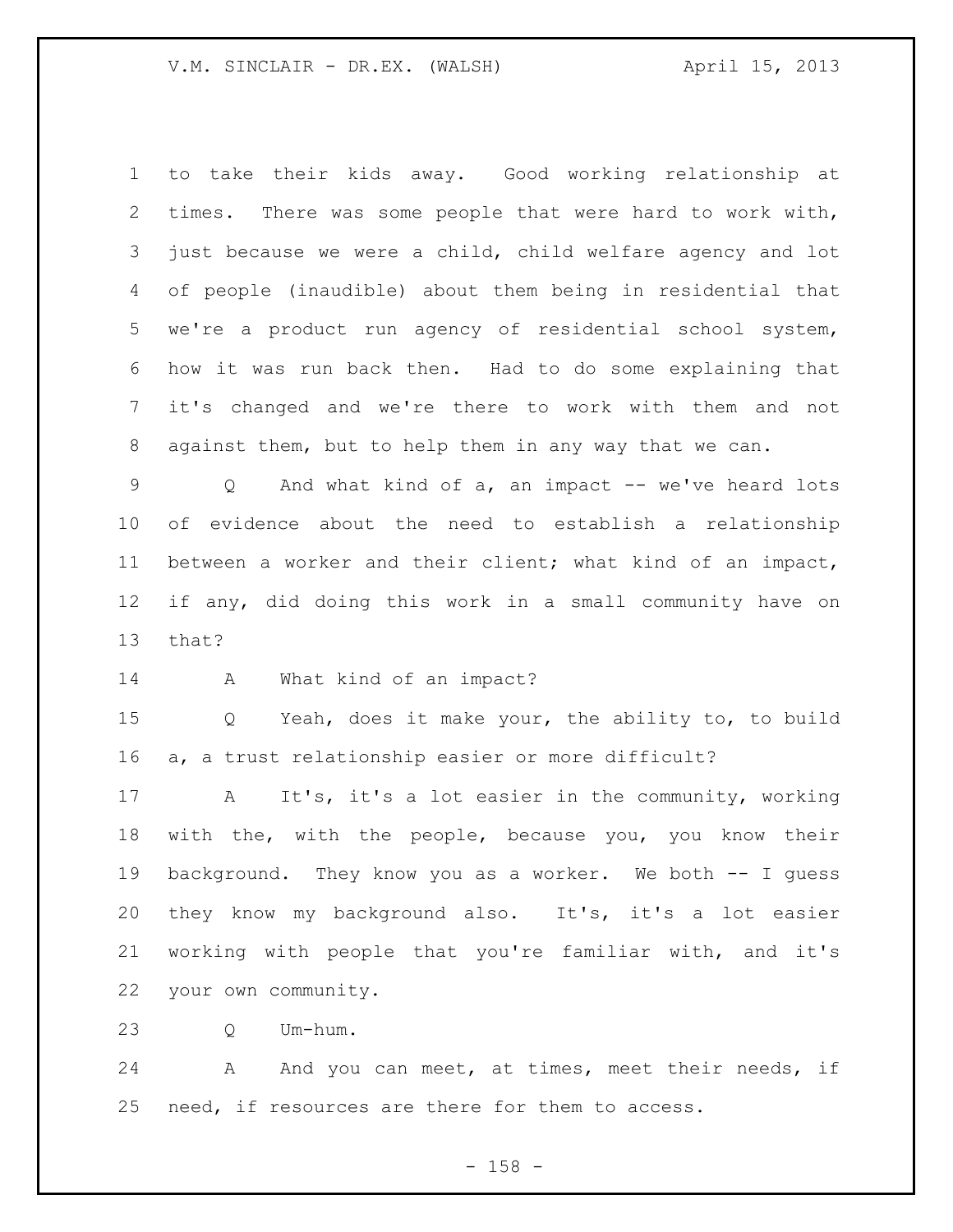1 Q And that's still true today?

A Yes.

 Q In 2005, were you aware of any policies or procedures that were in place when a family service worker had to respond to a, a call with respect to a family that was a relative?

A No.

 Q You weren't aware of any specific policies as to how that was to be handled?

 A No, we just took the calls as they came in and we responded.

 Q We've heard evidence from Winnipeg Child and Family Services that they would use the services of a non- social worker, what they called a family support worker, to provide support to families; has ICFS ever used that kind 16 of assistance, someone who would go into the home and, and work with the family on cooking and parenting?

18 A We know them as our, our homemakers, our parent aides, and at times, case aides.

 Q Did -- in 2005 and -- or how long have you had case aides available to, to the agency?

 A When I started in '96, there was already case aides  $-$ 

Q And do you make use of --

A -- or homemakers.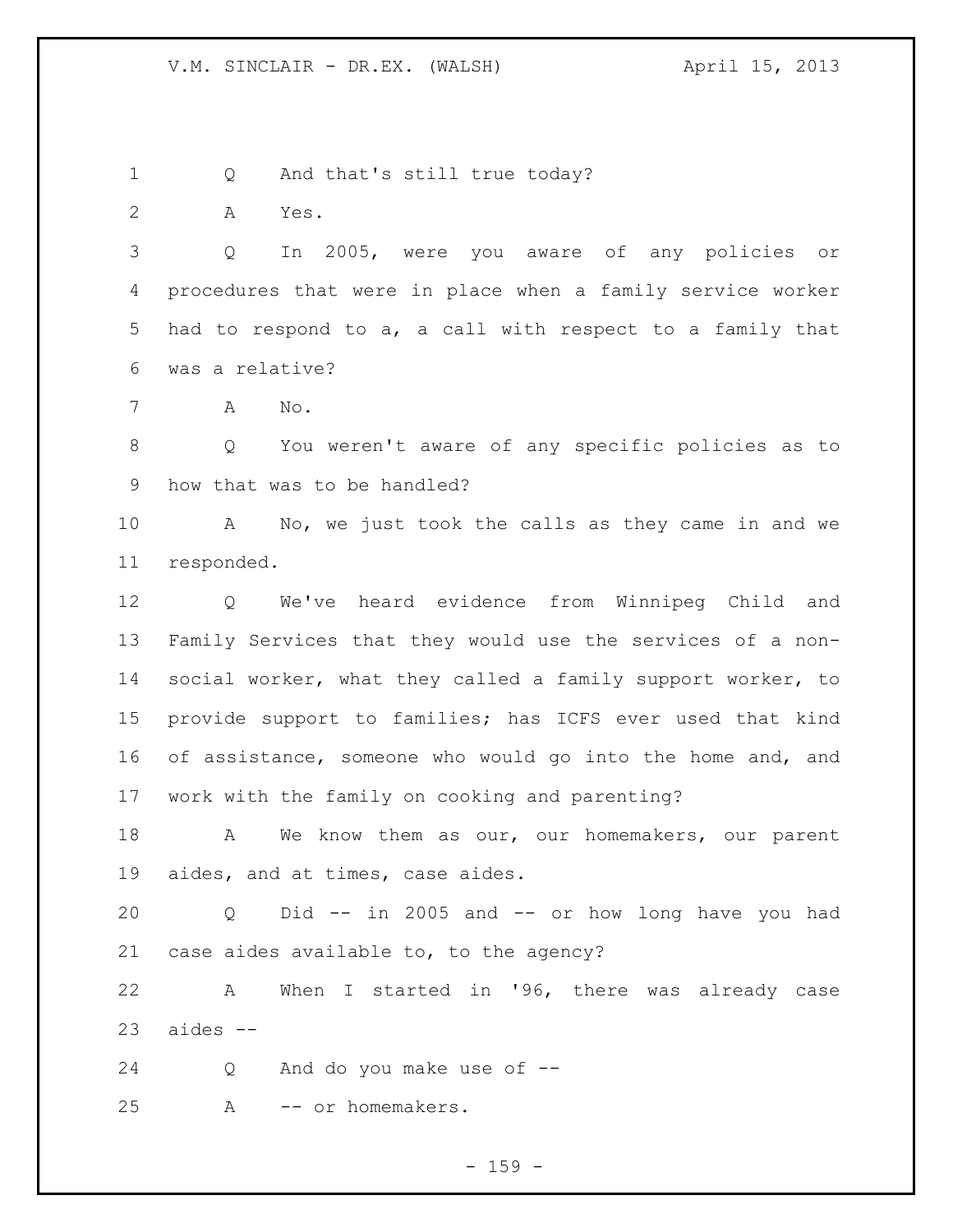Q -- them?

A Yes.

Q Are they helpful?

A Yes, they are.

Q In what way?

 A Transporting to medicals, our kids in care to medicals, therapy, counselling and family visits, siblings, outings.

 Q Does the agency deliver services which incorporate traditional beliefs?

A Yes.

Q Can you give us just a little example of that?

A Traditional beliefs?

 Q Yes, how the agency incorporates traditional beliefs in delivering services.

16 A We practice -- our belief is -- sorry, connecting with our, our children, the people of the community, working in a close, close-knit unit, being able to, to enter, enter into a family's home, being able to have that, that bonding process with the people. I've been taught myself, always, to respect people when you go into other homes and I expect, at times, to have that back. Traditional beliefs right now, working on myself, where we do a lot of sweats, discussions on, on traditional values and beliefs, sweat lodges, traditional teaching, living off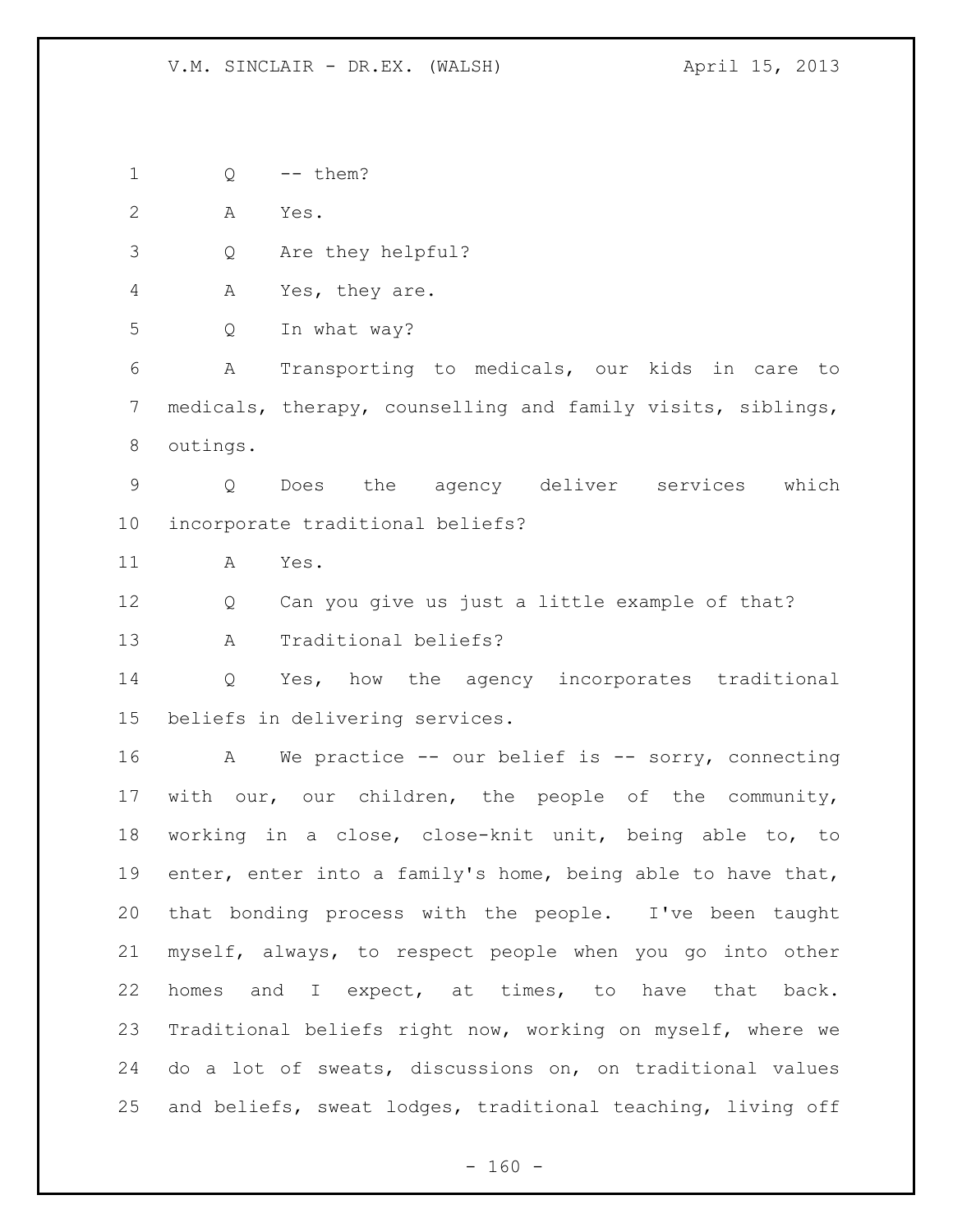the land, being able to feast together, eat together, as a whole community, as individuals. And also gathering of community members to, from different functions in the community. Being able to involve the agency and being able to connect and communicate with the people in the community. Q And you find that relying on traditional beliefs is effective in working with families? A Yes, it is. Q What about family conferencing? Is that something that you do? A Yes, it is. Q And can you just give us a quick example of what, or a brief example of what that involves? A Bringing in kids in care, if they need mediation with, with a parent and trying to work out issues that are 17 at hand. Bringing them into the office, or, at times, somewhere neutral, where they wouldn't feel, because it's CFS' building, that we would go elsewhere. We work with them to make them comfortable. Q We heard Ms. Bird talk about, when she was talking about different recreational facilities and, and opportunities in the community, something called a parent

activity night at the school?

A Yes.

- 161 -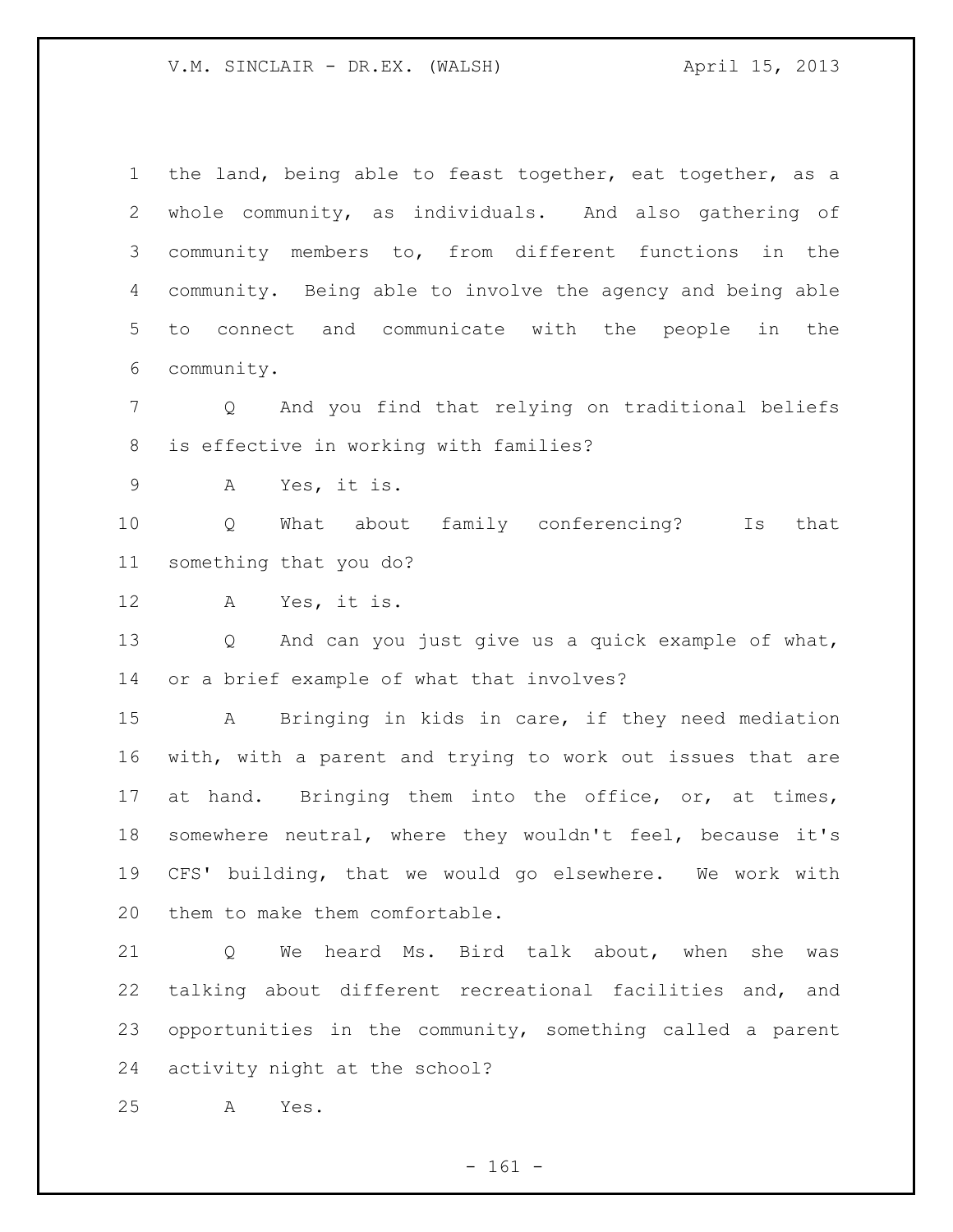Q What is that? A That's where the adults are, are able to, to take different, not training, but activities within the school, like woodworking, homemaking, sewing, moccasin making, beading, exercise, volleyball, basketball, floor hockey and they do offer, or they did, at one time, offer babysitting 7 also, for the, for the families, parents. Q And is that something that parents take advantage of? A Yes, it is. Q Okay. ICFS has offices in Winnipeg too? A Yes. Q That was true in 2005? A Yes. Q Okay. I think you said that you have worked in Winnipeg? A Yes. Q Is the way that the agency delivers services in Winnipeg different than the way it delivers services on reserve? A Yes, it is. 22 Q Can you tell us what the difference is? A Working in Winnipeg, it's, it's a fast paced moving system that you're working with. There's more, more, how would you say that -- stuck for a word. More

 $- 162 -$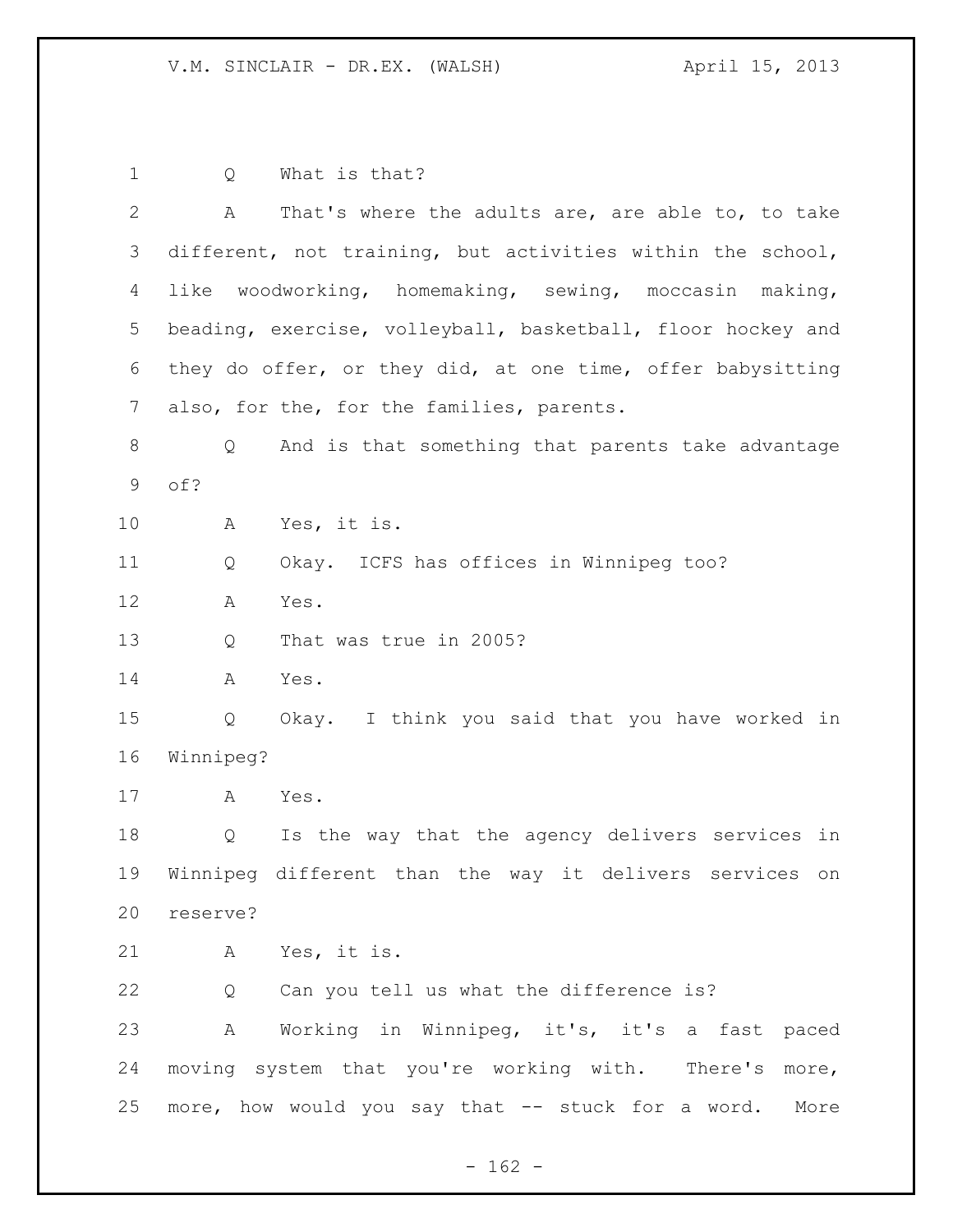businesses, organizations that you're, you're able to, to connect with in the city of Winnipeg here. You're able to connect with your therapy, counselling, medicals, your doctors, health centre, or health centres, hospitals, daycares. There's more access, feasible access here for the, for the city of Winnipeg. Where the community, it's a smaller, smaller and we're able to set a pace and work along with the people. You're able to connect more with them, you're able to do more home visits and connect and be able to go visit in the school, not have any appointments. You're able to just walk in freely. And the organizations, you're able to, to have a working, good working relationships with them also. Q All right. Let's, let's go to your specific involvement in 2005 with Mr. McKay's sons. Did you know Karl Wesley McKay in 2005? A No. Q Did you know that he was related to Madeline Bird? A Not then. Q Okay. At some point you did find that out? A Yes. Q Was that when you became involved in working on this file? A Yes.

- 163 -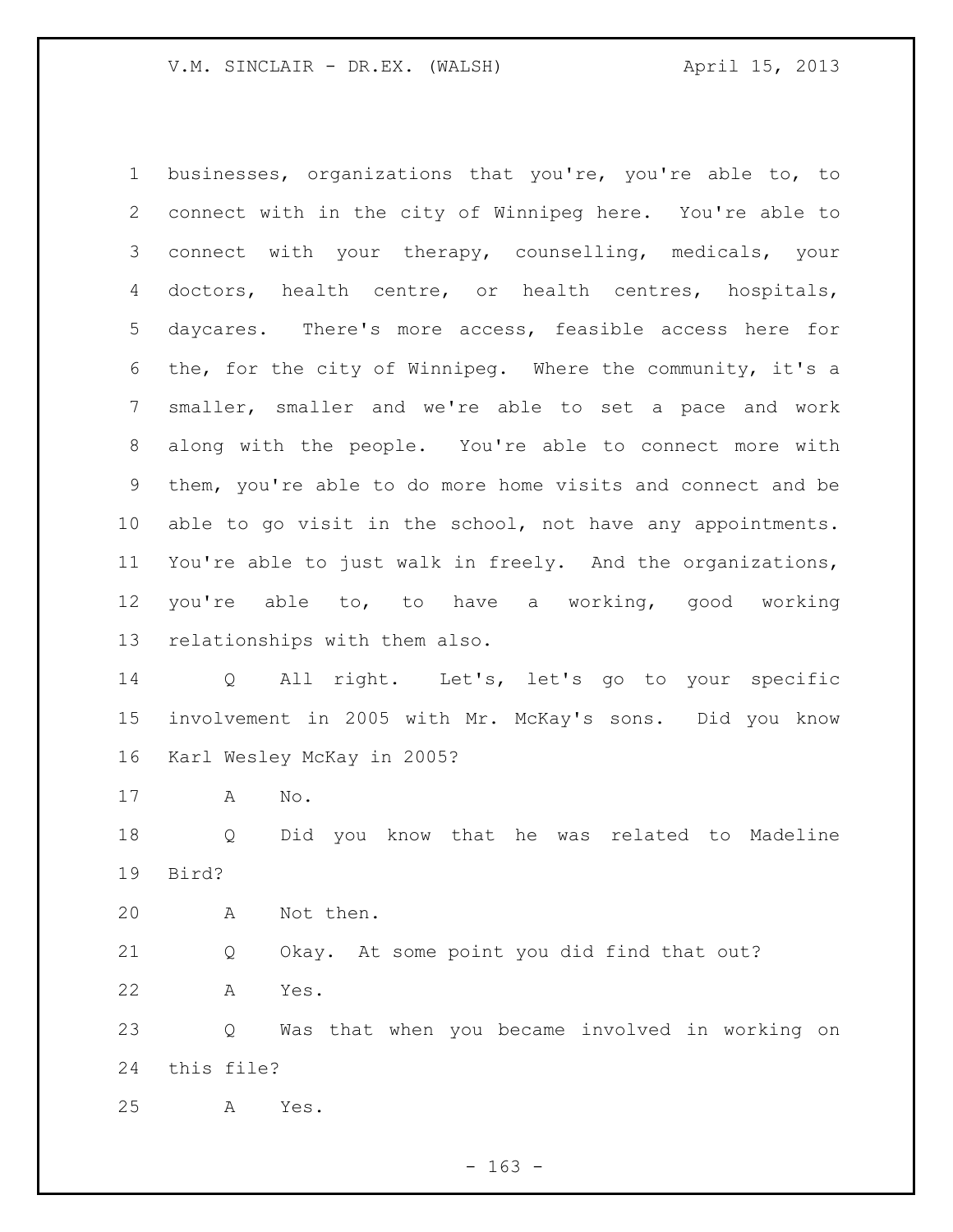Q Did Ms. Bird tell you that she was related to him? A Yes, she did. Q Okay. Prior to your involvement with the referral, in July of 2005, did you know Mr. McKay's children? A No. 8 Q Or his former partner? A No. 10 Q Those are DOEs 1, 2 and 3. A No. Q Okay. Did you know Samantha Kematch? A No. Q And we heard Ms. Bird say that in July 2005, the agency had a skeleton staff; do you -- is that your recollection? A Yes. Q How long was that the case? Was it true for months before that? Months after that? A No, just that day. Q Just that day? Okay. A Yes. Q And do you know why that was the case? A I don't recall. Q Was it because it was summertime, holiday time?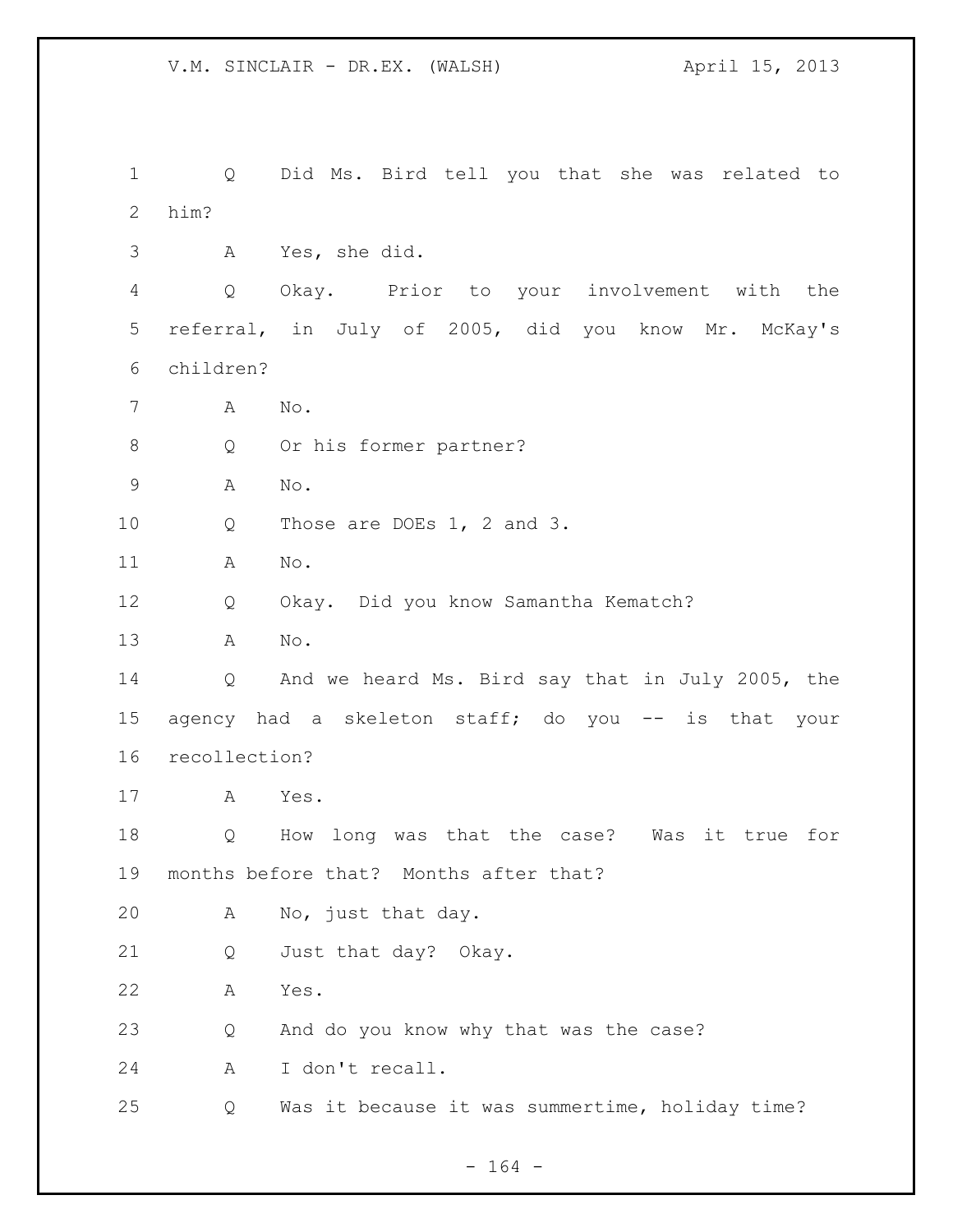1 A Just too far back to remember.

 Q Okay. Sure. Let's turn to the file recordings that were made then. Let's start with page 34612. So this is a, a contact note that was prepared by Ms. Bird and if we want to go to the next page, you can see -- scroll through the whole document please. You're familiar with this document? A Yes. Q Okay. And you were here this morning when Ms. Bird testified about the matters that are recorded in the document? A Yes. Q Okay. Do you have any independent recollection of your involvement with this family, other than what's recorded in the file notes? 16 A Some, somewhat, but vague. Q Okay. Is Ms. Bird's note, that we see on page -- her contact note on pages 34612 and 34613, is that an accurate reflection of your involvement? A Yes. Q And I just want to take you through the portions 22 of the document that refer to your involvement. We see, at 11, it says: "Workers Violet ... and Madeline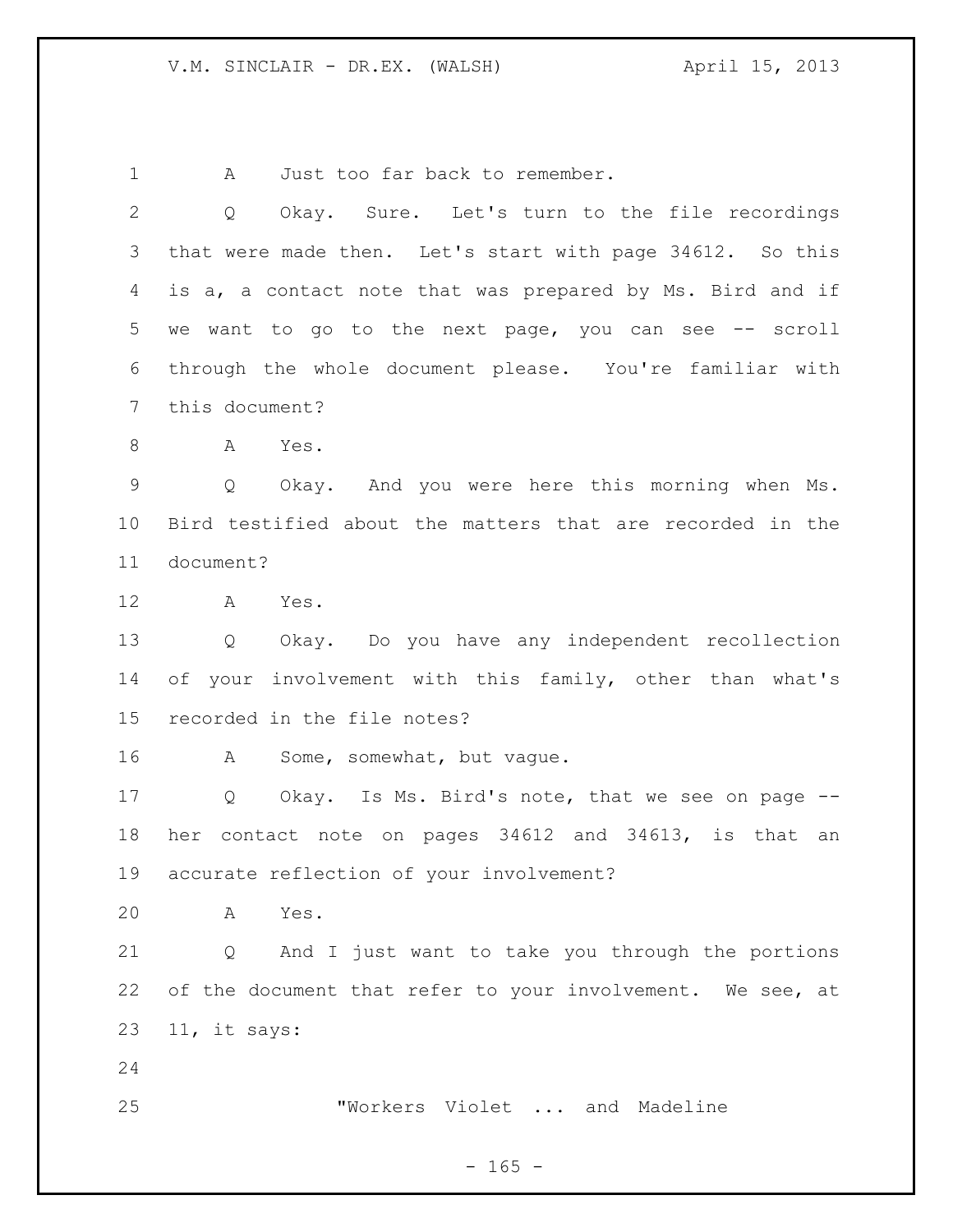| $\mathbf 1$  |               | went to follow up with the                               |
|--------------|---------------|----------------------------------------------------------|
| $\mathbf{2}$ |               | call. Workers knocked at the                             |
| 3            |               | door, a young boy answered.                              |
| 4            |               | Worker entered the home.<br>$\cdots$                     |
| 5            |               | asked who was home. He said him                          |
| 6            |               | and his brother. Worker asked for                        |
| 7            |               | their names  Worker asked,                               |
| 8            |               | what are their last names. Violet                        |
| $\mathsf 9$  |               | informed the boys that we were                           |
| 10           |               | workers from Child & Family."                            |
| 11           |               |                                                          |
| 12           |               | And then later on, as we scroll down the                 |
| 13           |               | document, Ms. Bird documents that she had a conversation |
|              |               |                                                          |
| 14           |               | with the boys. And then just a little bit up from where  |
| 15           | that hand is: |                                                          |
| 16           |               |                                                          |
| 17           |               | "Worker asked if they are Peguis                         |
| 18           |               | band members. They said yes.                             |
| 19           |               | Workers asked how have they been                         |
| 20           |               | doing  The boys said Ok.                                 |
| 21           |               | Violet asked the boys if it was OK                       |
| 22           |               | for her to go and check                                  |
| 23           |               | downstairs. They said yes.                               |
| 24           |               | Violet did her check, she said                           |

- 166 -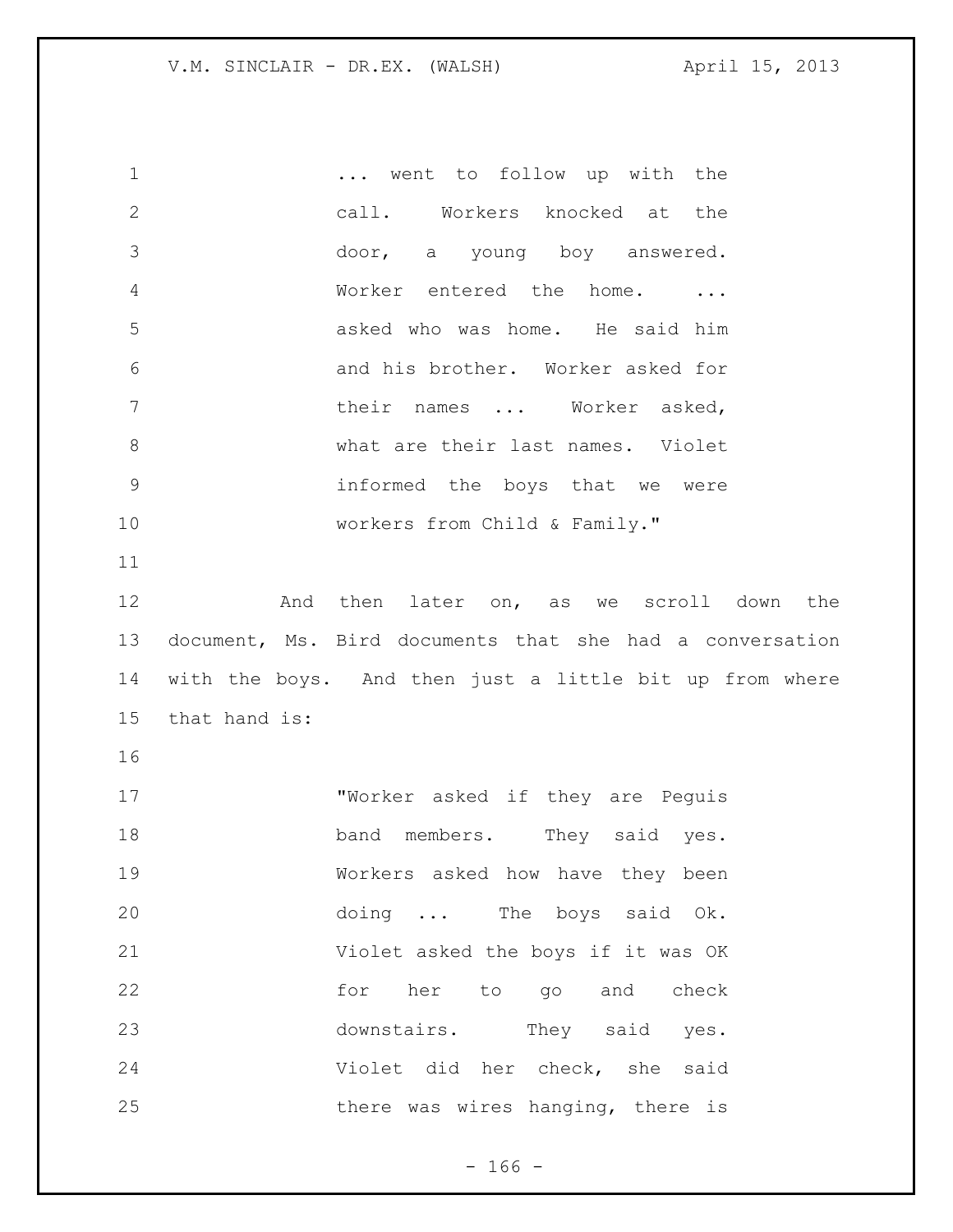1 water on the basement floor. ... said it may cause a fire, someone may get electrocuted if the wires touch the water. Violet went back down stairs to unplug the wires." 7 and then, on the next page, right where the hand is, the document records: "Violet did her check. She came up and said that [an individual] was downstairs. Violet said he was hiding under an air mattress. 14 [He] came upstairs. Worker Violet, said to the boys ... you didn't think that we'd check it out. The boy put his legs up on 18 the chair, put his head down between his legs, then he and his brother went into the kitchen." And that pretty much sums up where you are specifically recorded, your activities, in this do. What do you recall of attending that morning at the boys' house?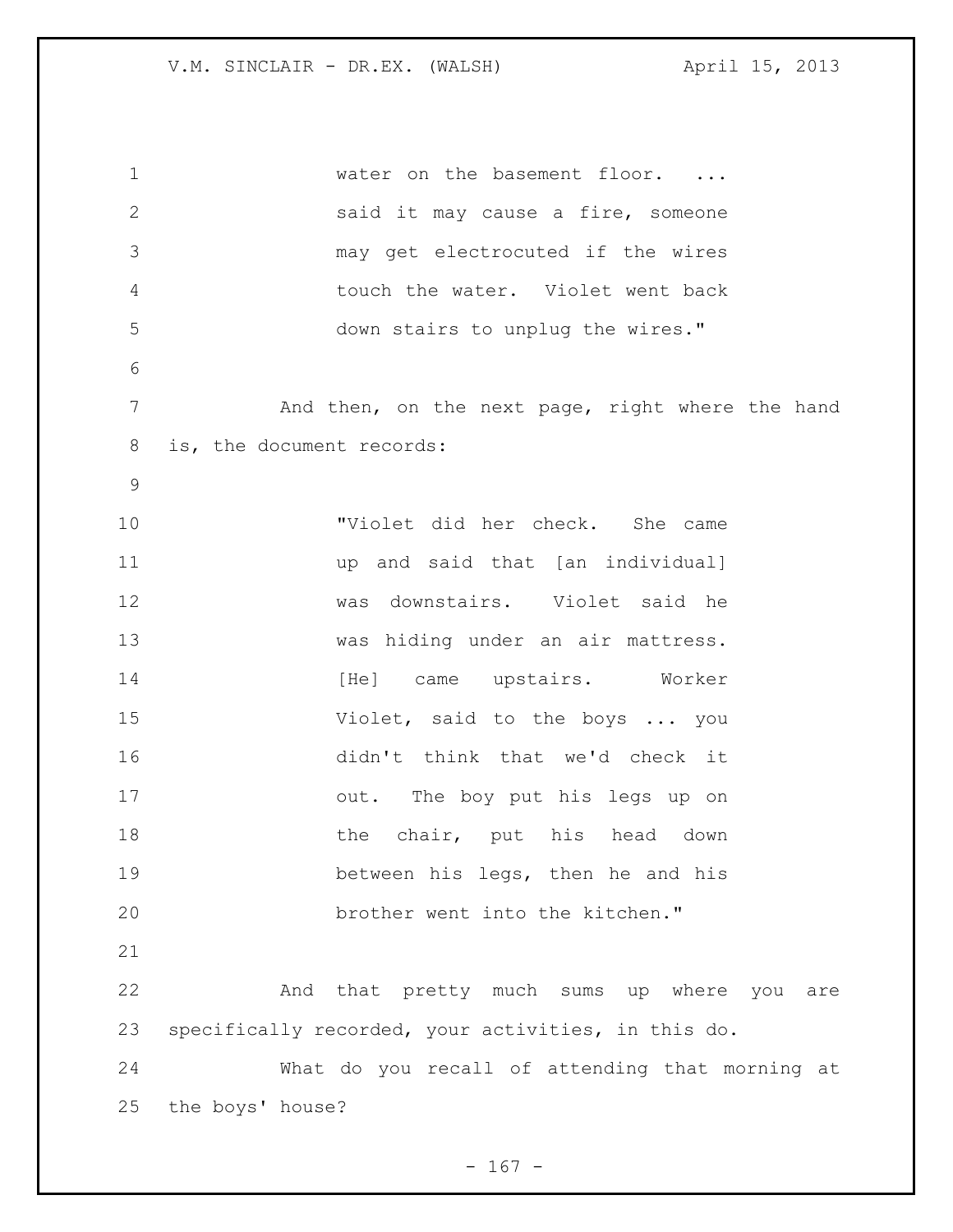A Both Madeline and I entered into the home. We both went upstairs. Madeline approached where the boys were sitting in the living room and they were on the couch. 4 I stayed at the, the entrance of the, the upstairs, into the kitchen area. I stayed there and co-worker, Madeline, continued to talk with the boys. And then what's when I heard the noise, a noise coming from the basement and I asked Madeline if she had heard, heard that noise. And I told her I would go downstairs to check. So I feeleded (phonetic) (sic) may way down, down the stairwell and just motioned to look around and looked in the basement and that's when I seen the water was in the basement and there was a, a single, single bed, with a duffle bag beside it and a cord that was plugged and was in the water. And as I was making my way, I was letting Madeline know what I was doing, on my way down. And then I, I heard a noise again. So I continued to go down the end of the stairs and walk towards the furnace area, where the washer and the laundry was and seen the mattress, the air mattress that was standing upright, had moved. So I went to lift it and that's when C.J. was behind the mattress. And I gave out a scream, because I, he scared me and I, right away, I yelled up to Madeline that there was somebody downstairs and informed C.J. that I wasn't alone, that I had Madeline with me upstairs. And, and we proceeded back upstairs.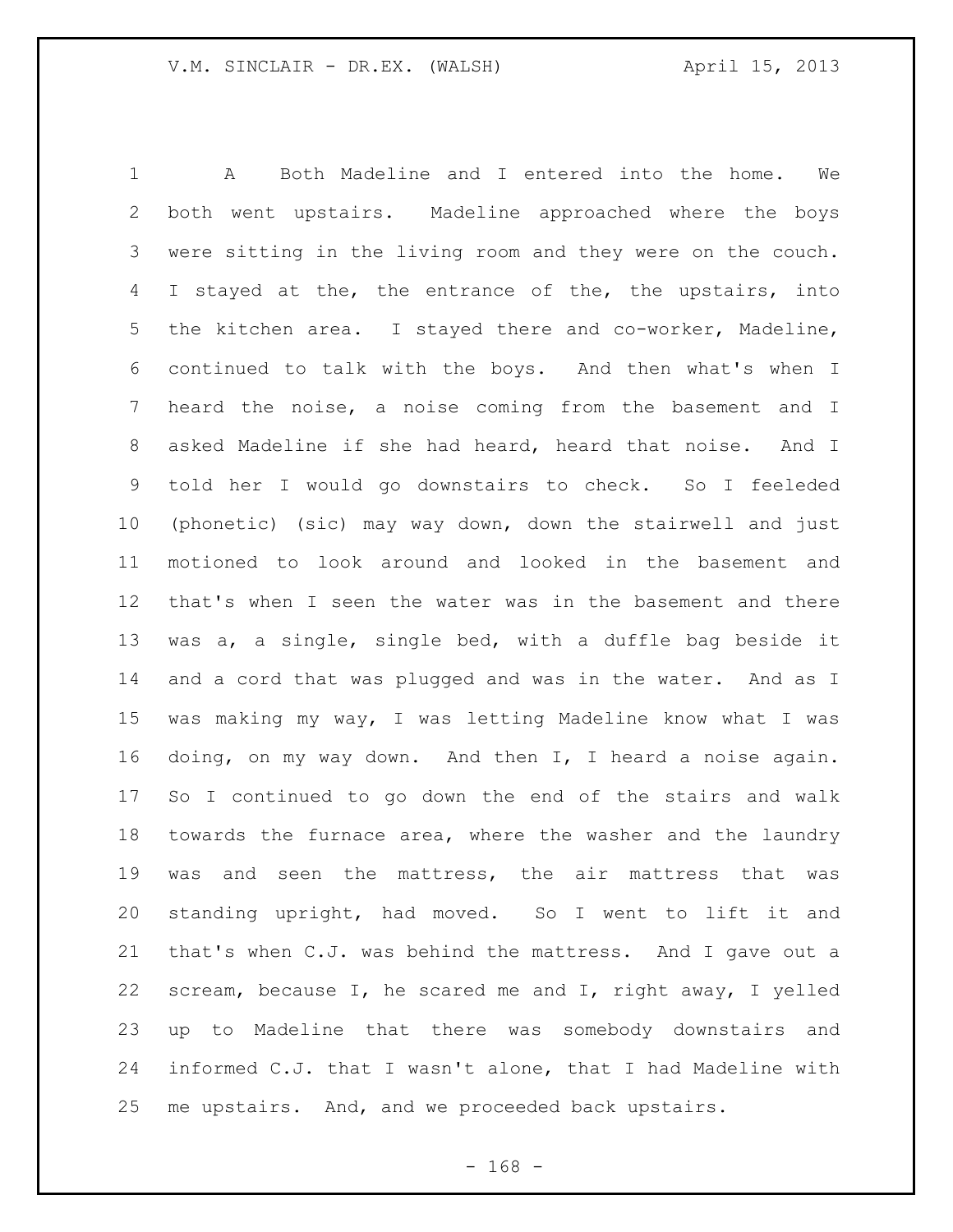Q Did you know C.J.? A I know who he is, yes. Q Did you recognize him when you saw him? A Yes. Q What about the boys? When you got to the house, did you recognize those boys, as having seen them in the community before? A No. Q You had never seen them? A No. Q Then what happened? You and, and Ms. Bird went back to the agency office? A Yes. Q You left C.J. and the boys in the house? A Yes. Q Did you have any concern about leaving the boys with C.J. when you did that? A No. Q How did the boys seem? A Madeline was the one that was, that spent time talking with the boys. Q Why didn't you bring the boys with you when you went back to the office? A C.J. was the babysitter. Q And you weren't worried about C.J., in terms of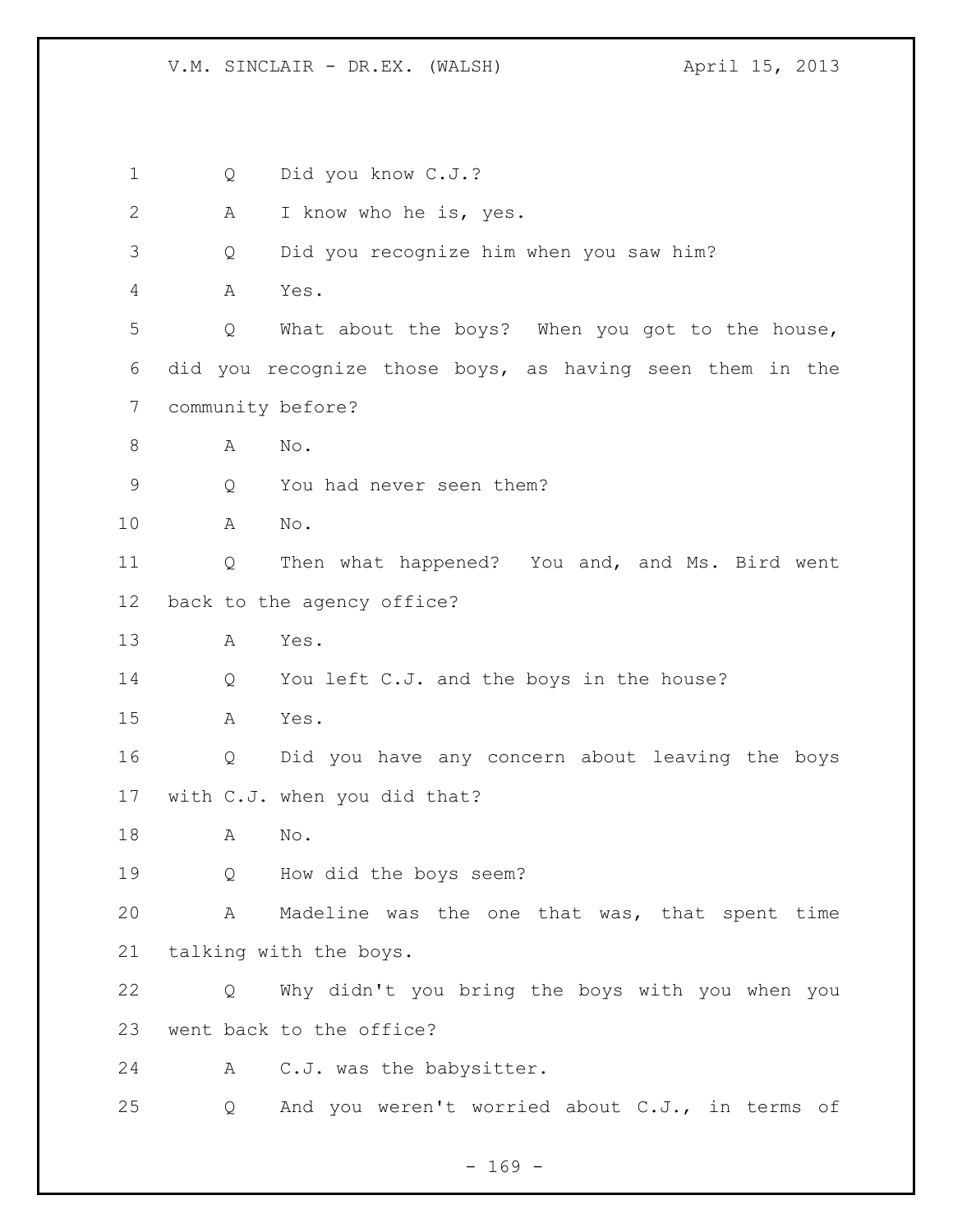the boys' safety? A No. Q When you went into the basement, did you see any signs of a child having lived there? A No. Q Did you see any signs of a little girl? A No. Q No clothing, no toys, bedding? A No. Q If we go to the bottom of 34613, where we're at, just scroll down to the very bottom please, it says recorded by Madeline and reviewed by Violet Sinclair. Now, you weren't Madeline Bird's supervisor at this time -- A No. Q -- were you? So why is it signed off that way? 16 A Just to verify that I did review her, her contact notes, as she would have done for myself. Q So was that a practice that you had at the agency? A Yes. Q When there was more than one worker, you would review each other's notes? 23 A Just that day, I, I signed off for her. Q So that wasn't something you did on a regular basis?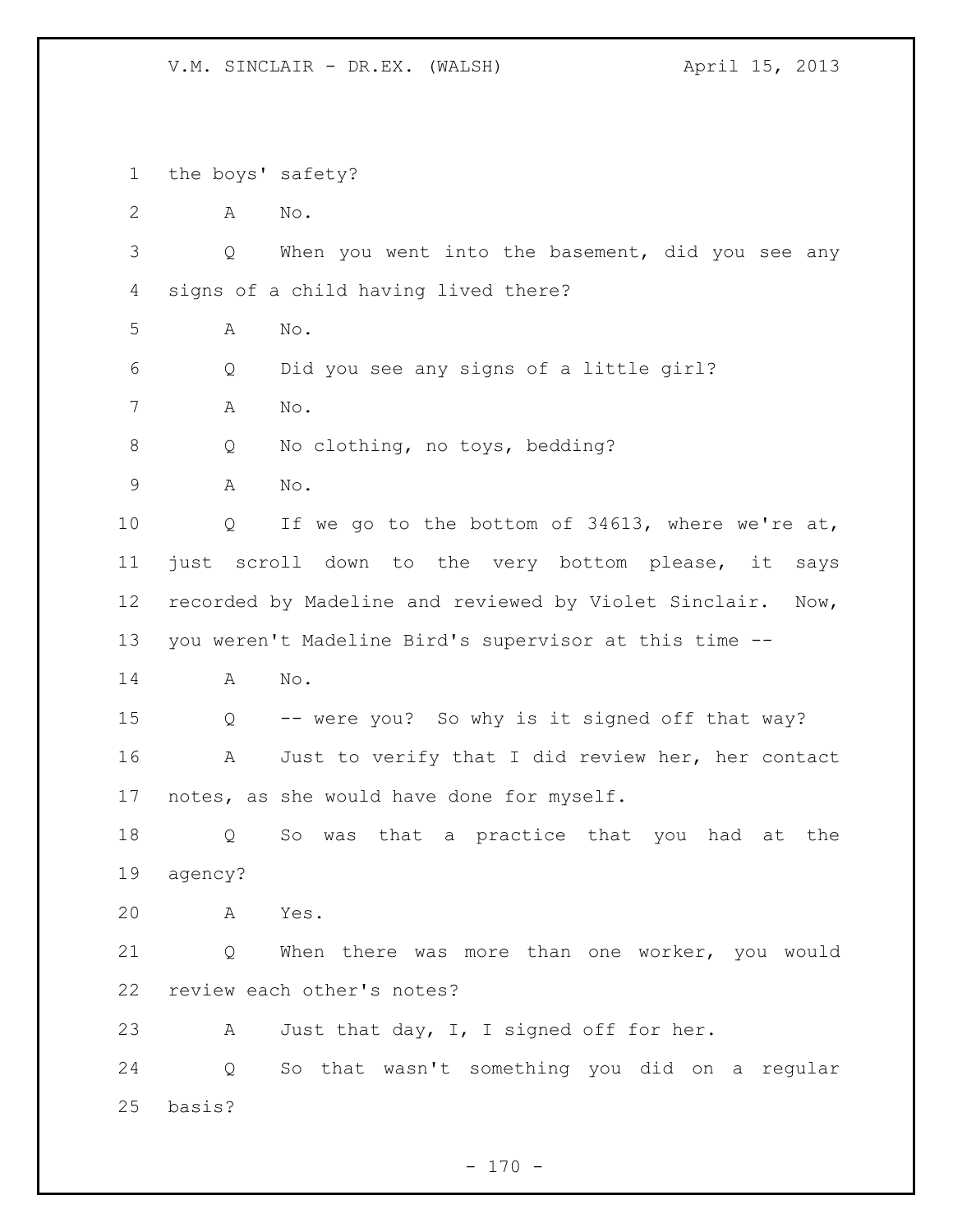1 A Not on a regular basis, no. 2 Q Why did you do it in this case? A There was just her and I and I was with her through the, through the visit. Q Right. And so why did you sign her notes? A Because she's the one that had the initial intake and I was there assisting, assisting her with her call. Q Okay. But you didn't normally sign another worker's file recording? A No. Q So then you returned to the office and you did some more work? A Yes. Q If we can pull up page 34608? This is a contact note that I believe was written by you. If we go to the last page, 34610 please. It says it's recorded by you and reviewed by Ms. Bird? A Yes. 20 Q Now, in this case, was Ms. -- why was Ms. Bird reviewing your note? A She was my supervisor. Q Okay. So let's go back to the first page -- A Okay. Sorry. Q Sorry?

- 171 -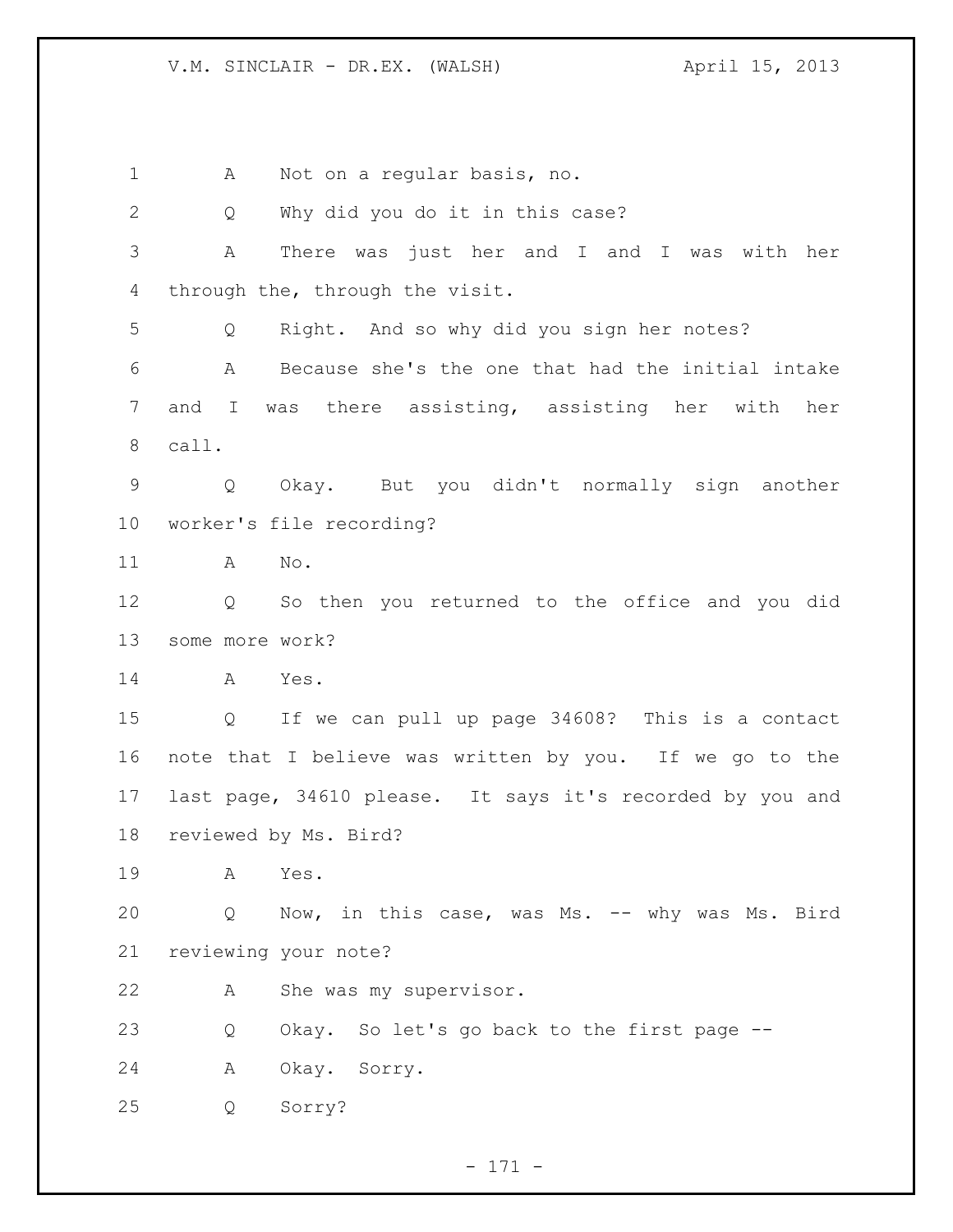1 A She was the alternate supervisor. Q At that -- A Yeah. Q -- date? A Yes. Q Okay. And she was your alternate supervisor? 7 A Yes, that date. Q All right. Now, at the top, on the date, July 13 9 is crossed off and it says July 12 and then V.S.; is that you changing the, the date -- A Yes. 12 Q -- correcting the date? A Yes. Q Is that just a typo that you were correcting? A Yes, that was. Q Okay. This contact out, sets out your involvement with the rest of, of the referral that came in regarding Mr. McKay's sons; is that right? A Yes. Q And if we can look at the first phone call, that's PC at 12:00 p.m., that's a phone call? A Yes, that is. Q Okay. So this is a phone call that you are making to Olive Favell? A Yes.

- 172 -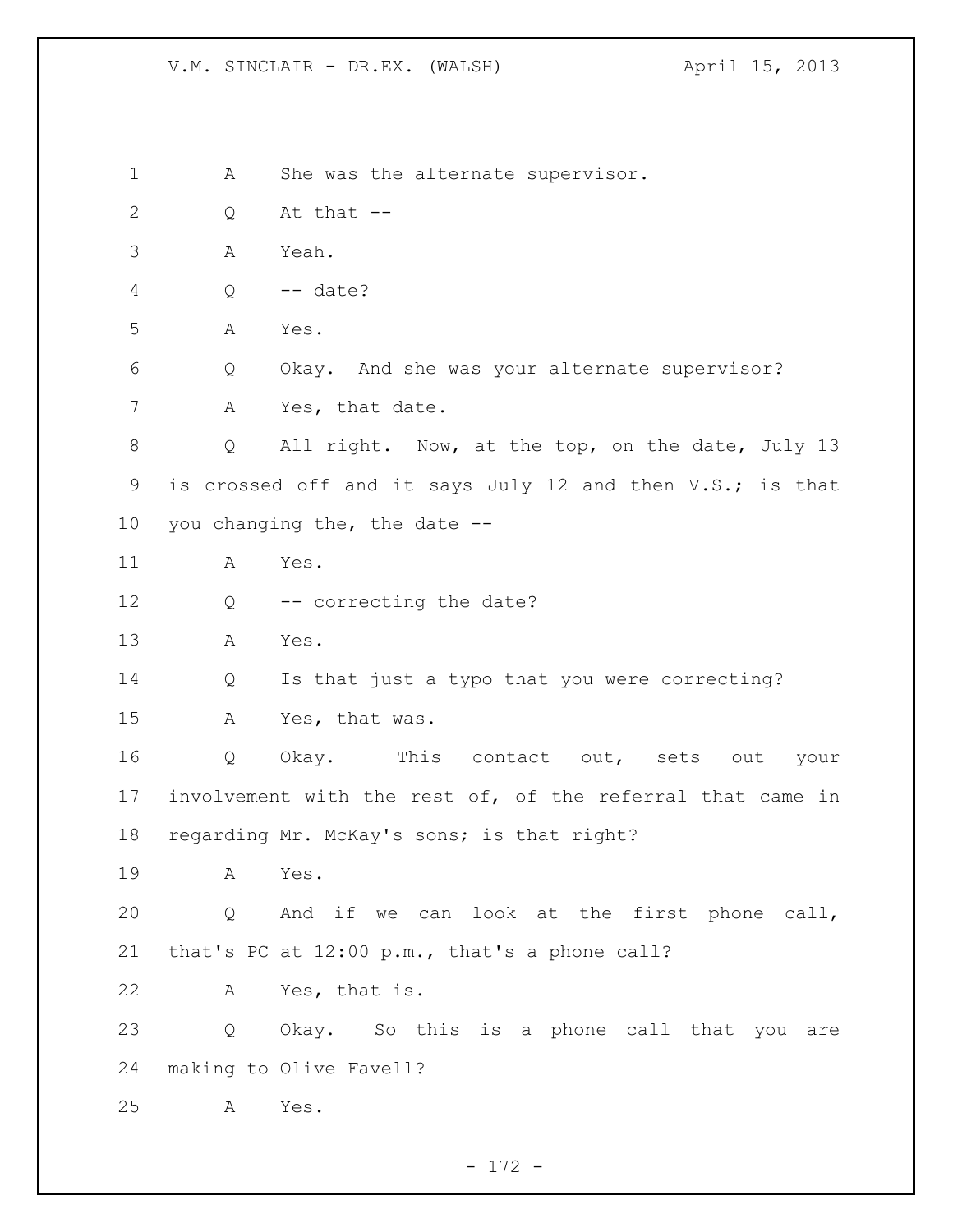Q Okay. It says: "Writer informed Olive that ICFS at present has concerns with Peguis band members. The two boys are minors. Informed Olive that writer and Team Leader, Madeline Bird was responding to a report that was called in. Both writer and Madeline made **11** the initial contact and check. Writer informed Olive that are returning to the ICFS office and doing the proper checks. While 15 ICFS Abuse Worker, Carol Cochrane, **16 refer** to contact note on file." 19 Mow, what are, what are the checks that you're referring to there? 21 A Just the basic checks on the, the, the boys and their status, being status to Peguis, just confirming. Q I see. Not, not checking whether they had involvement with the, the child welfare system?

A That also, yes.

- 173 -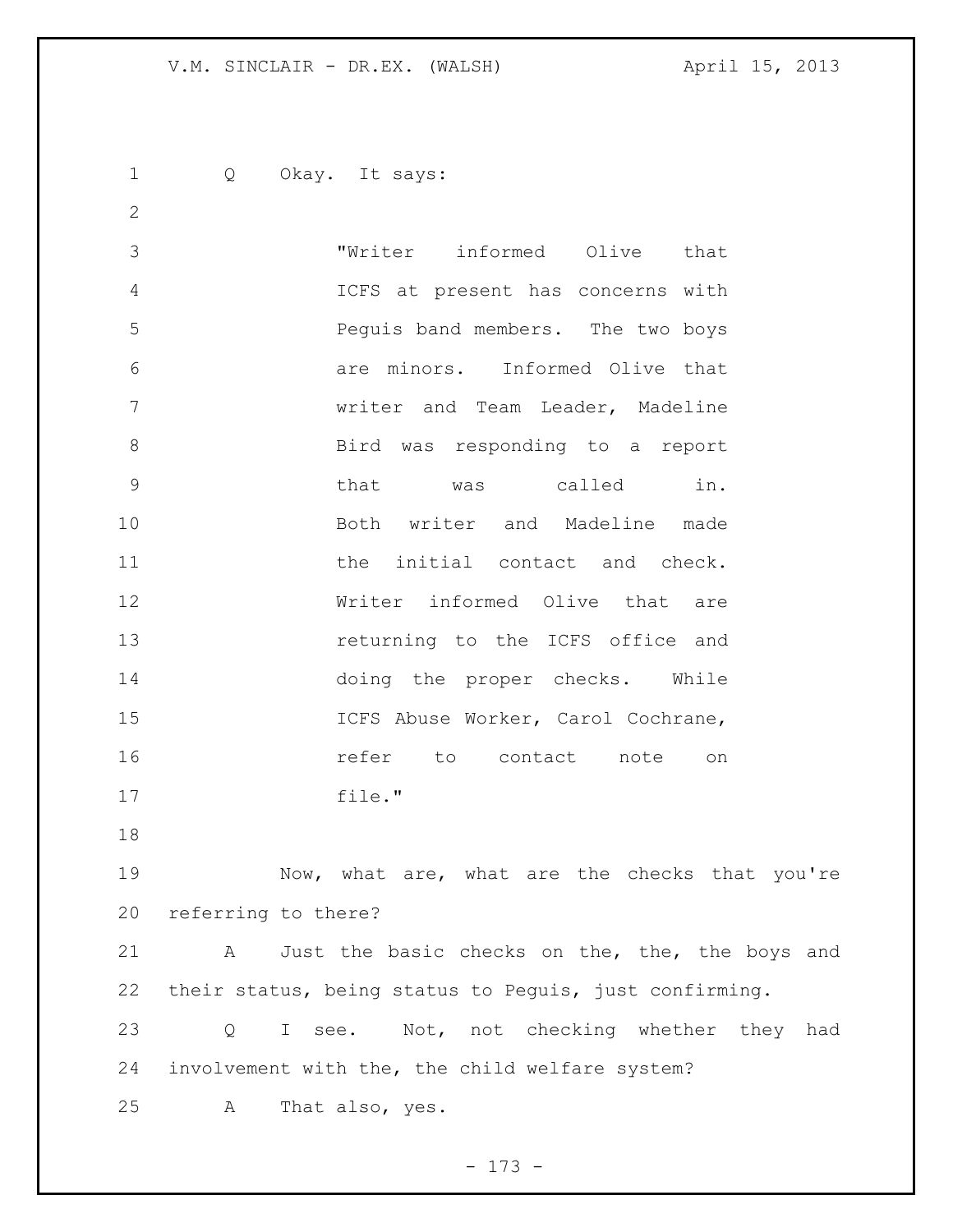Q Okay. And so, to do that, you would review ICFS' files? A Yes. Q And the reason that you were calling Ms. Favell at Peguis was why? A To inform them that the boys were Peguis band members. Q Okay. Then you carry on to say: "As we were informed that there **11 are concerns of the sitter...** The sitter is a Fisher River band member. Only to be informed 14 there's a warrant out for the sitter. This is the reason for 16 the call to [Peguis]. Requesting 17 a Peguis worker to assist in the **removal** of the boys. The boys stated that they'd been trying to contact their aunty ... but did not get a hold of her. Olive asked writer whom the Mother of these boys are? Writer stated 24 [who the mother is]. Gave Olive all needed contact information on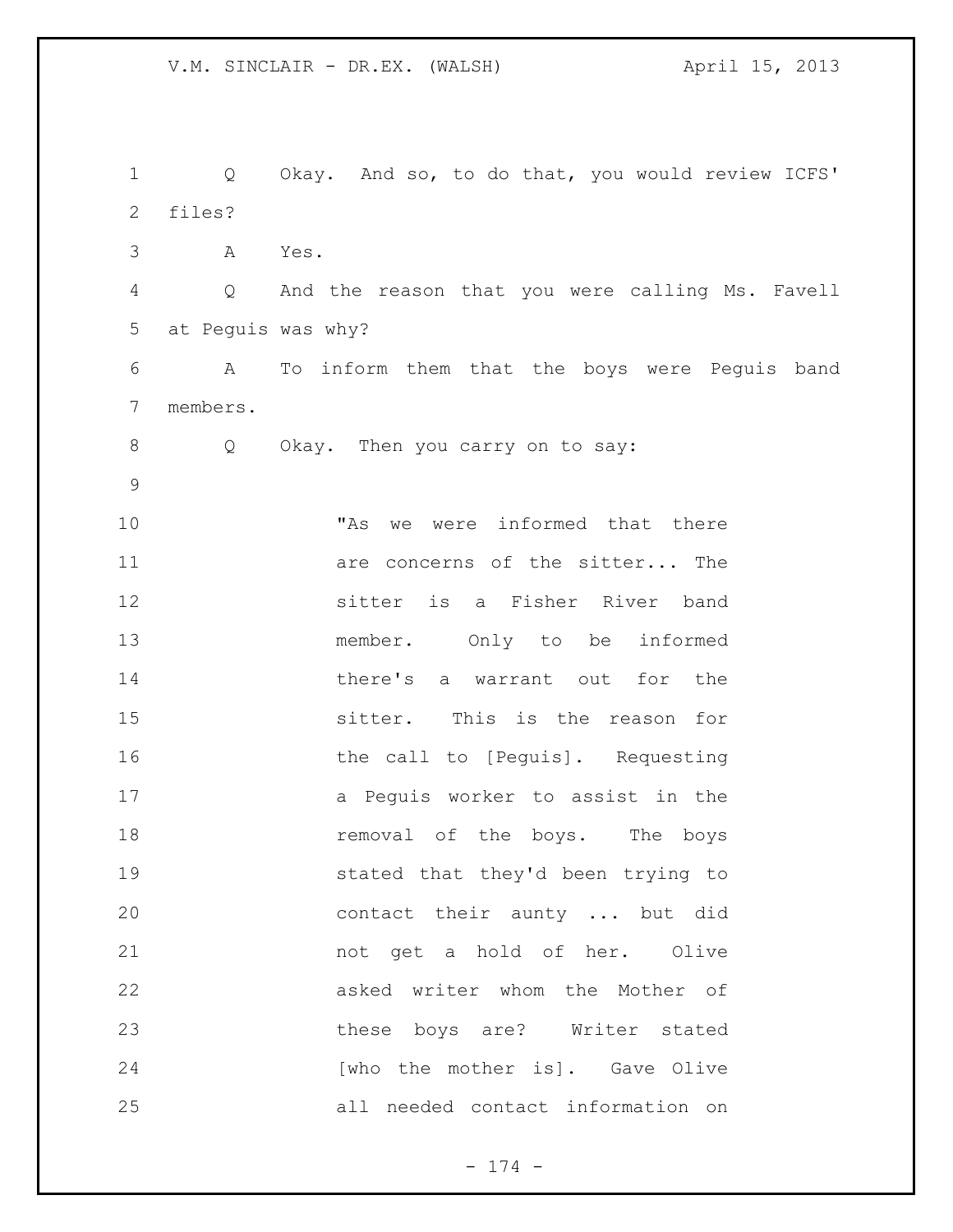| $\mathbf 1$   | the two boys."                                             |  |
|---------------|------------------------------------------------------------|--|
| $\mathbf{2}$  |                                                            |  |
| 3             | Can you scroll up please? Thank you.                       |  |
| 4             |                                                            |  |
| 5             | "Then Olive states, well, I will                           |  |
| 6             | have a worker call your office at                          |  |
| 7             | 1:00  Writer informed Olive                                |  |
| 8             | that the RCMP will be called for                           |  |
| $\mathcal{G}$ | assistance. Writer mentioned this                          |  |
| 10            | is a Protection Issue and it                               |  |
| 11            | cannot wait until after lunch?                             |  |
| 12            | Olive put writer on hold, came                             |  |
| 13            | back on line to mention that Elsie                         |  |
| 14            | Flett shall be on her way down to                          |  |
| 15            | your office. Writer thanked Olive                          |  |
| 16            | for [her] assistance."                                     |  |
| 17            |                                                            |  |
| 18            | So what was happening here?                                |  |
| 19            | A Gathering of information, finding out that there         |  |
| 20            | was a warrant out for the sitter and getting all the       |  |
| 21            | collaterals together to, to go back into the home, to      |  |
| 22            | assist us with, with the information that we were notified |  |
| 23            | of.                                                        |  |
| 24            | Q And was your goal to have the boys returned to           |  |
| 25            | their mother?                                              |  |

- 175 -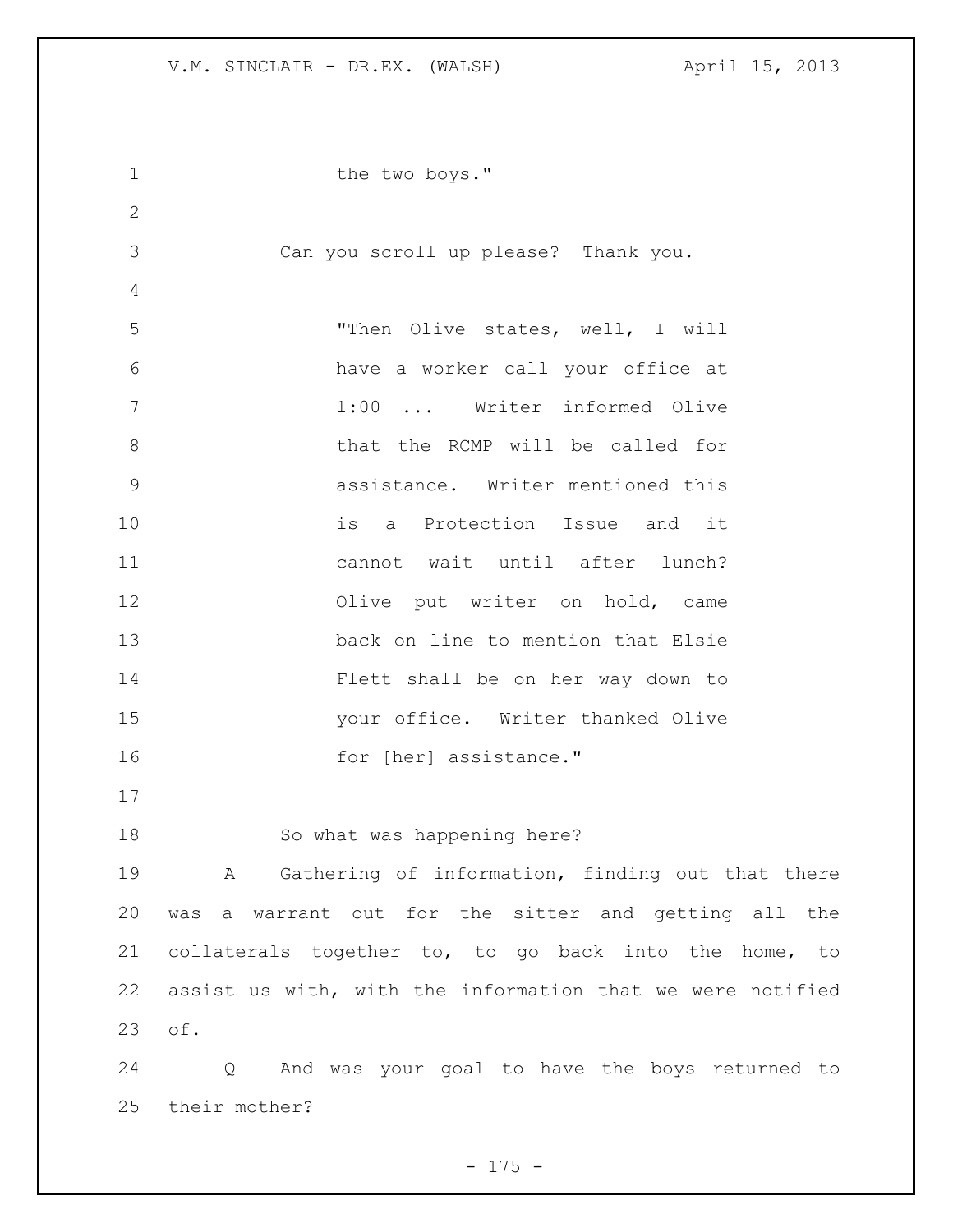A I was just following up with the, with the phone calls, making the proper contacts. Q Okay. And you were having Peguis follow-up? A Assist with us. Q Okay. Because that was the boys' band? A Yes. Q All right. And then at 12:05 and 12:12, you made calls to the Fisher River band office Probations worker and to the RCMP; what was the purpose of those calls? A To the RCMP was to get information on, on the, C.J., just to get some -- if there's any history and following up with that, we were informed that there was a warrant out for his arrest also. Q Okay. So at that point, did you have a concern for the boys? A Yes. Q Okay. Then at 12:17, you record having received a call from Wes McKay. If we can just scroll up please, so we can see the whole call. Thank you. So this is a call that, that you took from Mr. McKay? A Yes. Q Okay.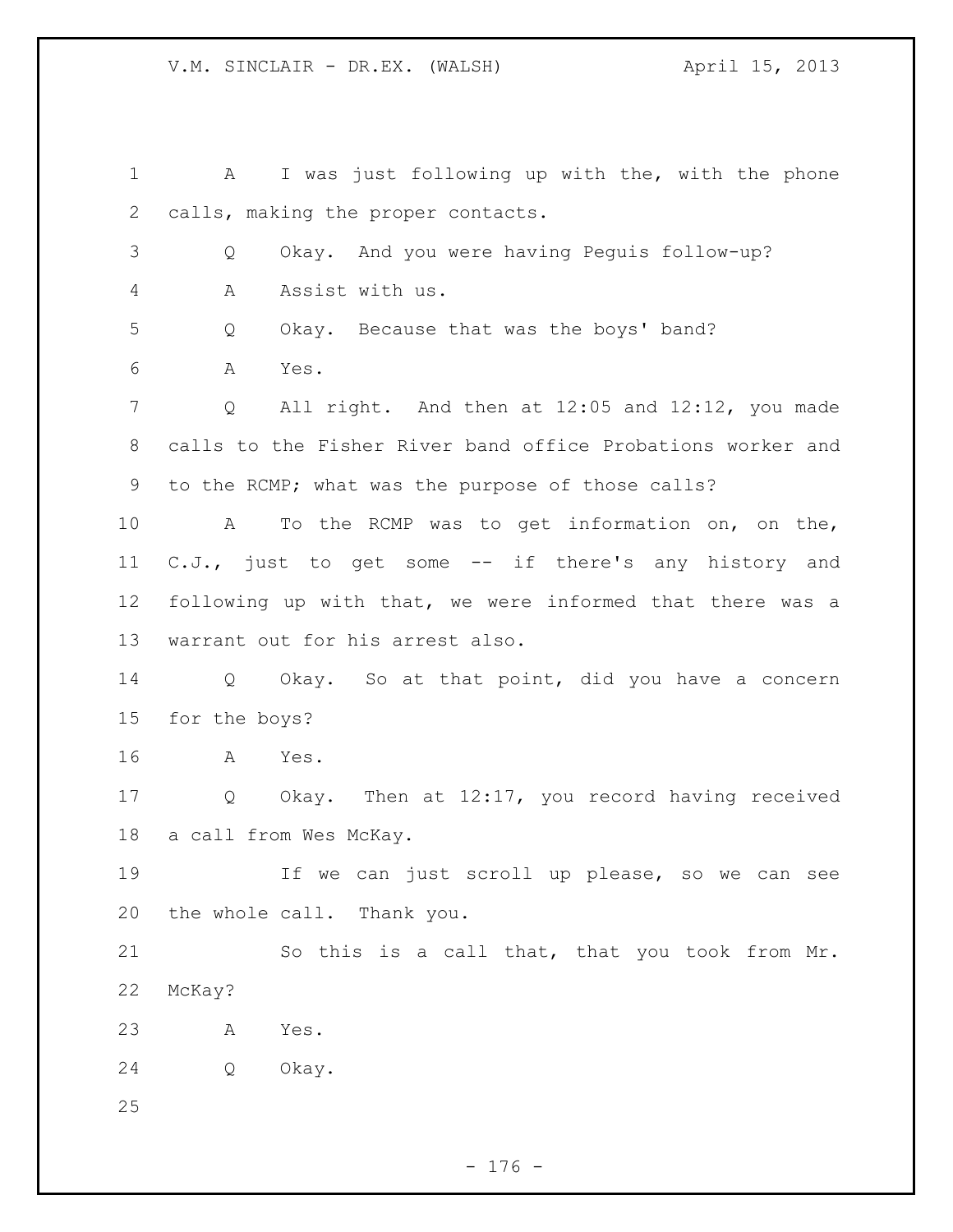Wesley had asked what was happening with his boys. Their Mother ... had called my Cell phone ..." Now, that's Mr. McKay telling you that, that the boys' mother had called his cell phone? A Yes. Q  $\ldots$  ... to tell me that ICFS was taking my kids. Informed Wesley 12 that ICFS had responded to a call 13 that came across that these two boys were home alone." That's what you told him? A Yes. Q 19 TYeah, I know that, Wesley said. Upon our check to the call, we went to check on the boys and they were both afraid. The boys mentioned that they wanted to go home to their Mother who stays in Winnipeg. Yes, but I do have a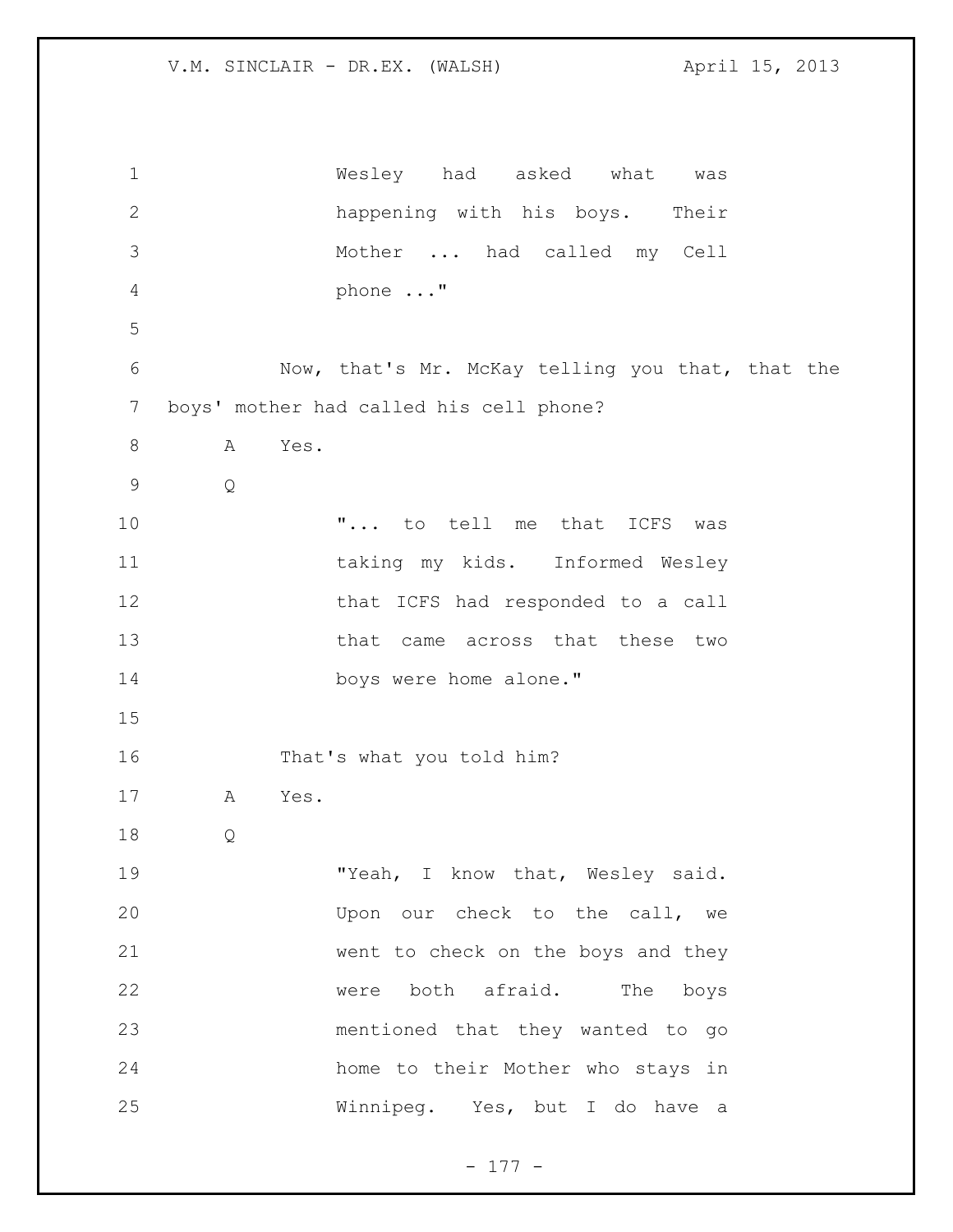babysitter that is 20 years old. 2 The boys have enough food, I brought lots of food before I left, Wesley stated. Writer informed Wesley that there's a concern with the sitter at this 7 time. He's 20 years old. [He's] 20 years old, old enough to sit my boys. I made the arrangements with [him] to watch them. The agency has concerns with your present sitter and the plan is to **13** return the boys to Mom in Winnipeg. The Peguis CFS worker is on their way down because the boys are Peguis band members. 17 [And then he says DOE number 3 and I have signed a piece of paper 19 that says I have Legal Guardianship of my oldest boy. Writer informed Wesley that a piece of paper that was signed 23 is the produced vourselves is not legal. It is only Legal if you go 25 to court. That doesn't matter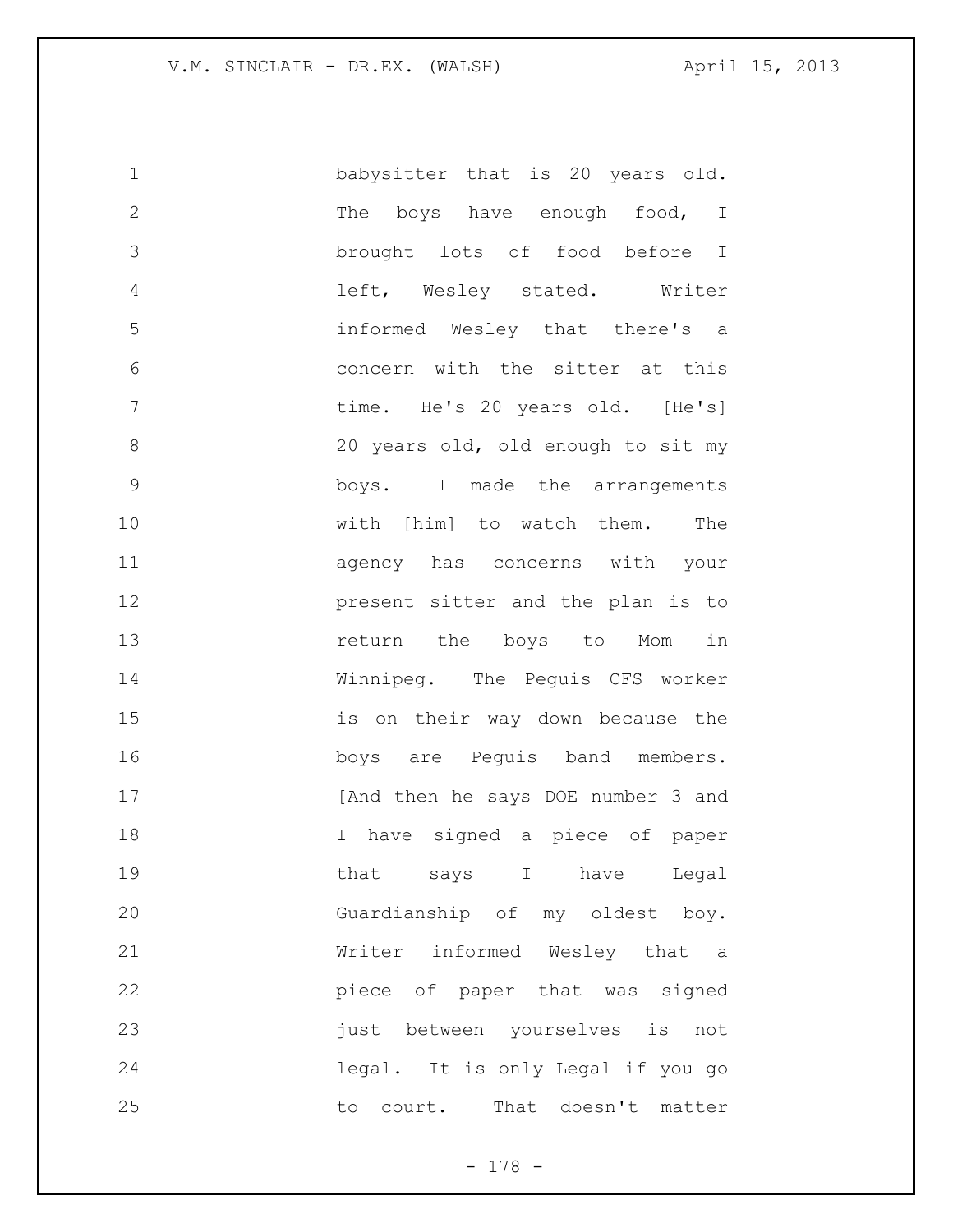anyway, I will go for my boy again when I go back home, Wesley states? Yet again writer states that he cannot be left home alone. Your son is unable to provide for himself. I will make sure he has lots of food anyway, Wesley 8 states. Writer informed Wesley, we'll be following thru with our plans to return the boys back to 11 [their mother]." And then you record that Wesley hangs up? A Yes. Q Now, you said that the boys were afraid, that you told Mr. McKay that the boys were afraid; how did you know that? A That was through Madeline's information also. Q Just based on your observations of them -- A Yes. Q -- in the house? Okay. Did you know why they were afraid? A No. Q Did you ever ask Mr. McKay whether there was anyone else living in the home?

- 179 -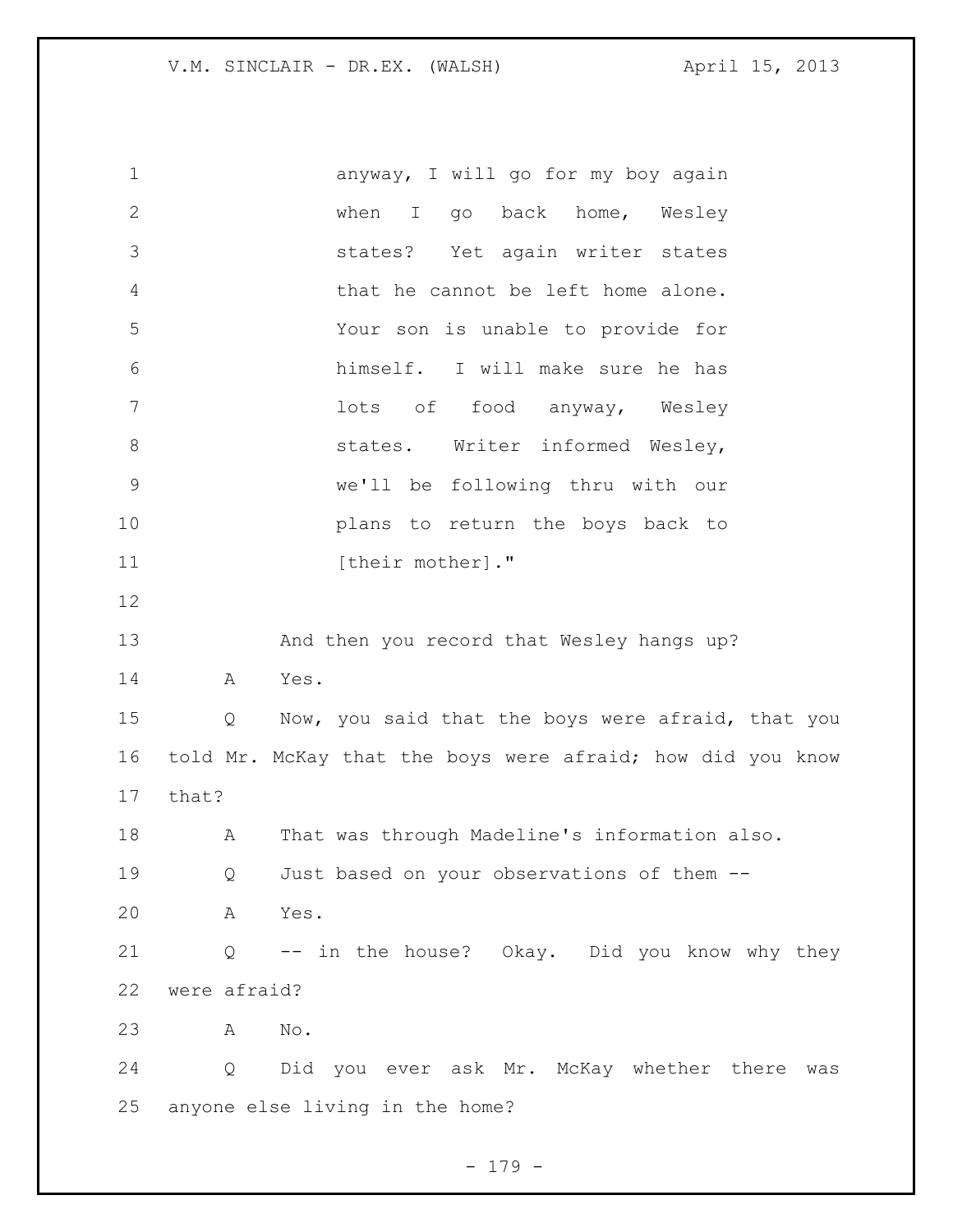A No.

 Q How did Mr. McKay sound when he spoke to you on the phone?

A I can't recall back then.

 Q That's fine. So if we got to the next page, well, we're on 34609, if we scroll down a bit please. 7 There are -- oh, not quite that far.

8 There's a phone call at 12:20 from Elsie Flett, family support worker at Peguis. Why were you communicating with her?

 A She was the, the intake worker through their lunch hour.

 Q Okay. And then at 12:30 there's a call to the RCMP. Again, the purpose of that was for what?

 A We were waiting for their assistance to, to field back to the home.

 Q So you didn't want to go back to the house with the boy, where the boys were, and C.J., until you had the RCMP with you?

A Yes.

 Q Okay. And then you heard back from Constable King and then, at 12:49, you spoke with DOE number 1, the son?

A Yes.

Q Was that a call that you made, to see how he was

 $- 180 -$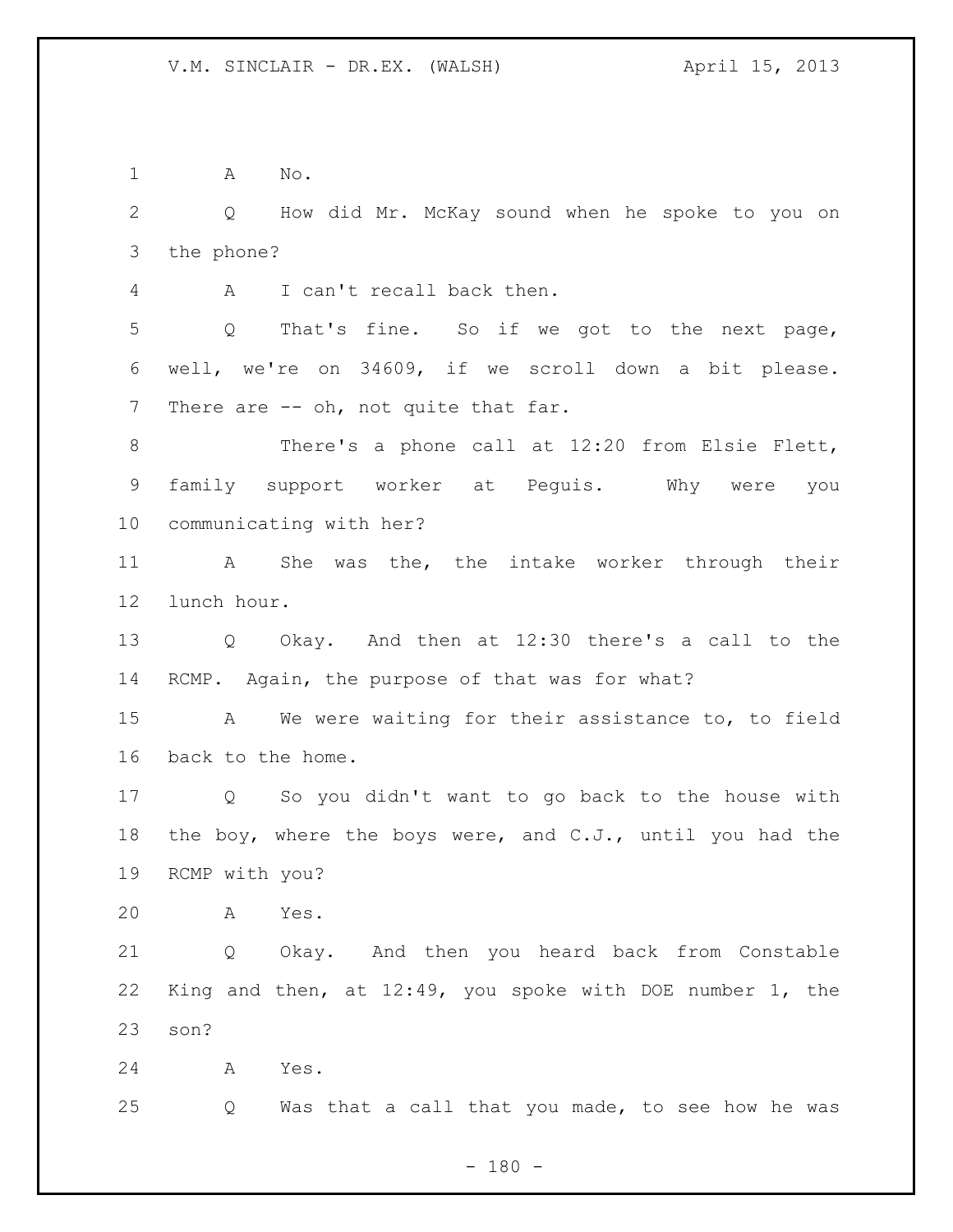doing?

A Yes.

 Q Okay. And he said they were fine. He said his brother has, had gone to their grandfather's house for toilet paper. You asked who was with him and you told him that he was going to be returning back to Winnipeg and to pack his stuff. He said, do you think you can pick us up around 3:20 or 3:30, because my brother has quite a bit of stuff too. And you said it would be soon, told him to get ready as soon as possible.

 And then ultimately, what happened? You did go 12 to the house with the constable; what, what happened?

 A It was the RCMP that entered into the home. We just stayed in the vehicle.

 Q Okay. And then did, ultimately did you locate the boys?

A Later on, yes, we did.

 Q Okay. And if we scroll down, towards the bottom of the page, you've outlined, in that recording, what transpired to, to find the boys, when the boys had gone out with his bike and ultimately locate them to transport them back to their mother?

A Yes.

 Q Okay. And that was ultimately done? A Yes.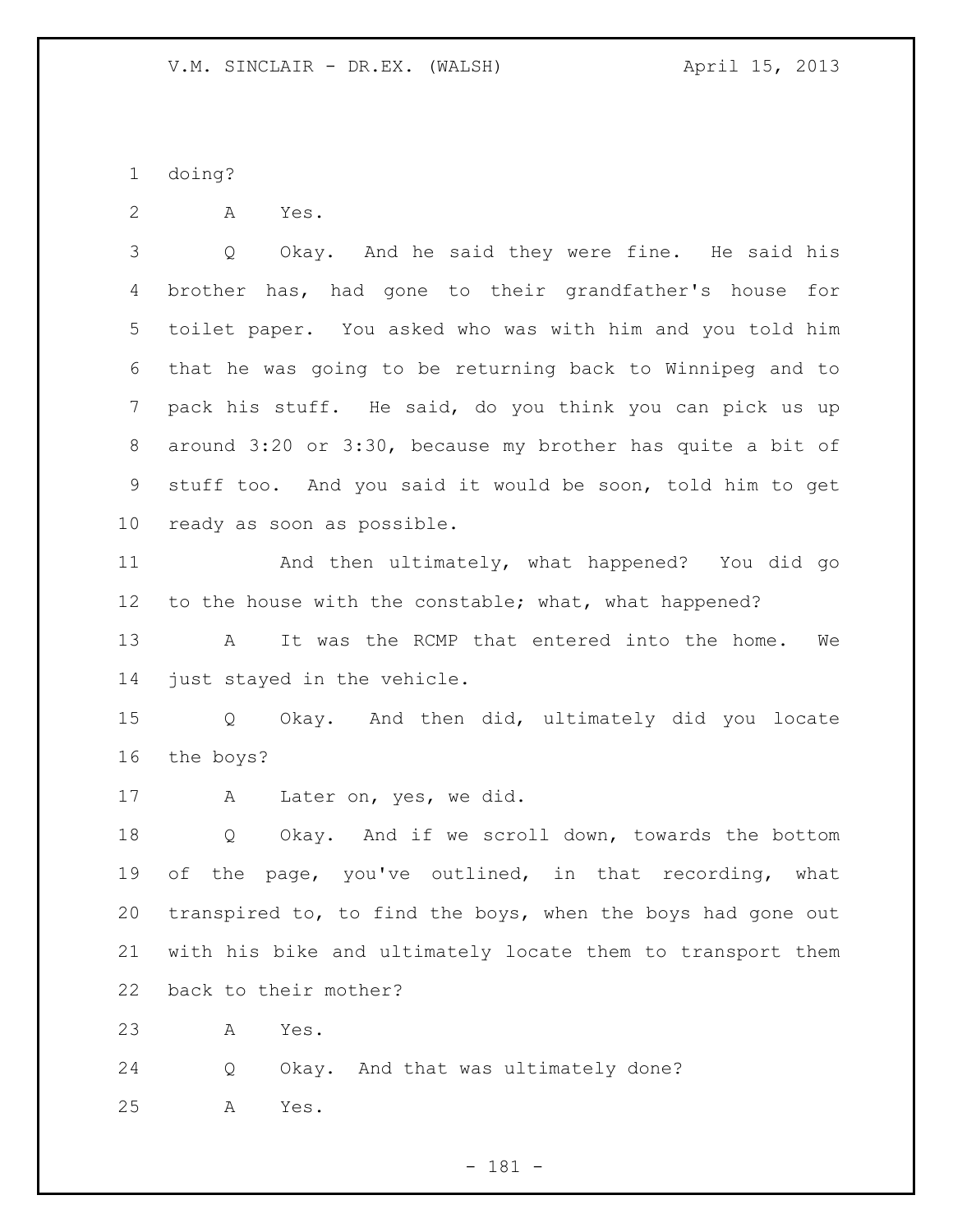Q When you spoke to DOE number 1 on the phone, did he say anything about any other children in the home? A No. Q So you never went back into the house yourself? A No. Q Did you have any other involvement with this family after attending to sending the boys back to their mother? A No. Q And how is it that the boys actually physically got home to their mother? A Through Peguis Child and Family Services. Q This report that you prepared, when did you prepare it? A July 12th. So the same day that it's dated and that you made the notes? A Yes. Q What, what was your practice, in preparing contact notes like this? I mean, we see that they're typed. A Um-hum. Q Do you make -- was your practice, in 2005, to make handwritten notes first, or -- A Scrap notes, yes. Q -- and then from that, to type them into the form

- 182 -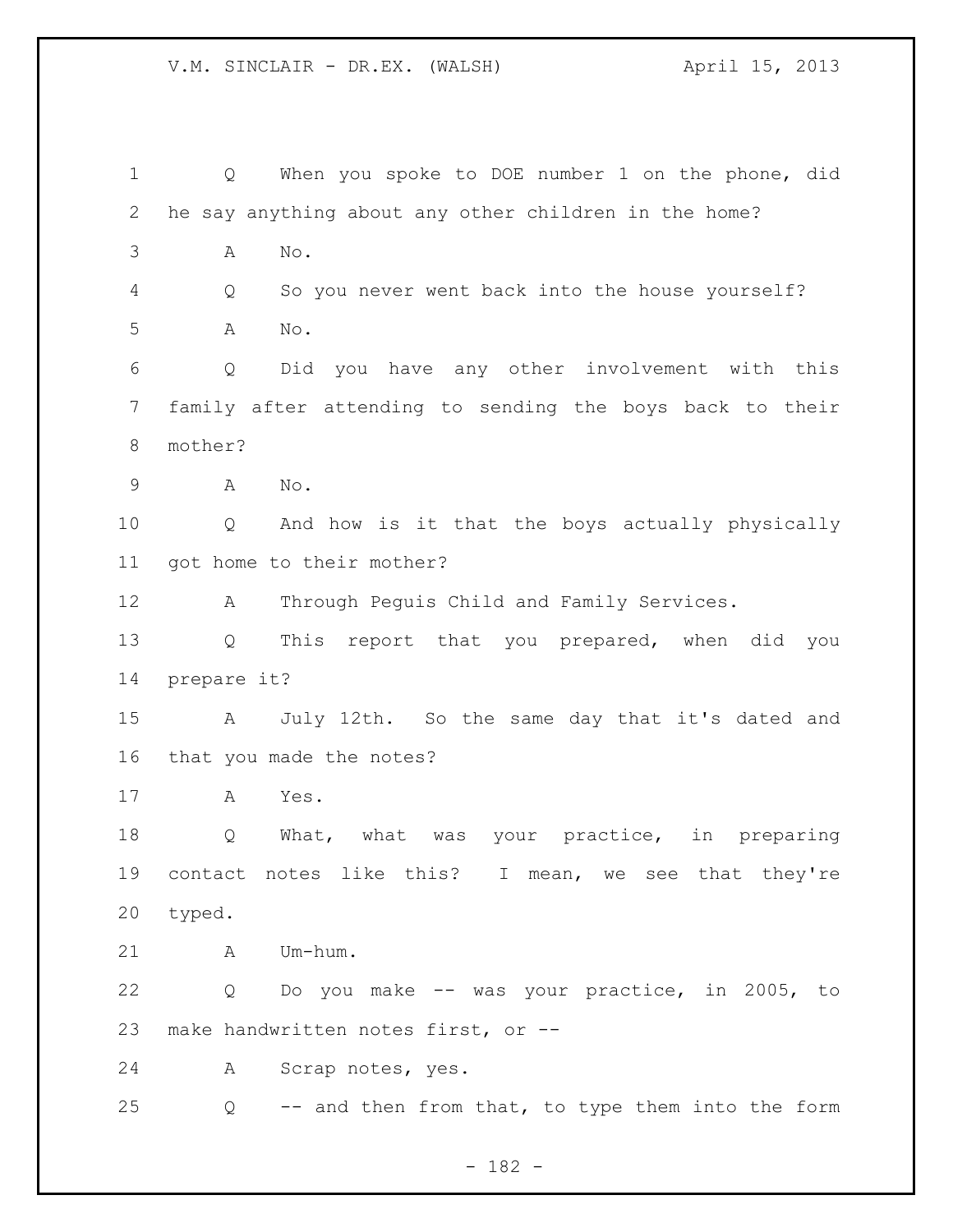that we have been reading from?

A Yes.

Q And then what did you do with the scrap notes?

A Most likely shredded them.

 Q Okay. What about today? What's your practice, in terms of file recording?

A Usually have, type them right then and there.

 Q Okay. And again, is that from scrap notes? Do you keep scrap notes of any sort?

10 A Today, not, not as much.

 Q No? Okay. Now, separate from the events of July 12, 2005, I expect that we're going to hear evidence from DOE number 3 that she called ICFS sometime in 2005 to report suspected abuse of a little girl; do you know anything about that call?

A No.

 Q Okay. Now, were you still working in your position as a family services worker with ICFS in March of 2006?

A Yes.

 Q And we know that DOE number 3 called in March of 2006, to ICFS, to report the suspected murder of Phoenix Sinclair; did you have any involvement with that call? A No.

Q How did you learn about Phoenix's death?

- 183 -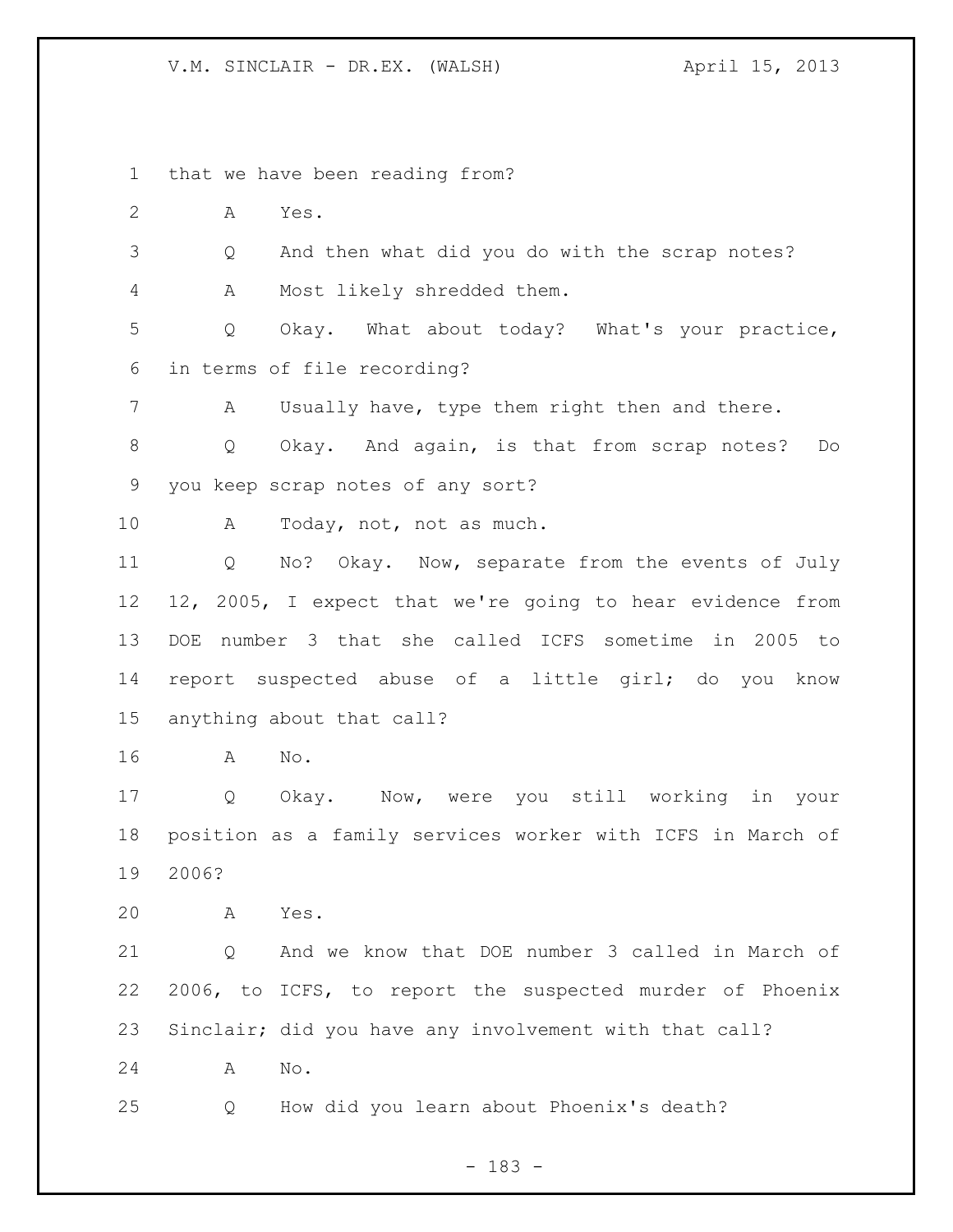1 A Through the, through the media. Q Let's turn to page 34586. After your involvement with the boys, once they were returned home to their mother, you said you didn't have anymore involvement with that family? A Um-hum. Yes. Q But you didn't close the file at that time; is that right? A Yes. Q Is there any reason why not? A No. Q Was there any kind of practice that the agency had about when a file should be closed? A Yeah, there was usually -- we leave it open for a period of time, to ensure that -- just in case something else does arise, then, and if not, then we close it. Q So the document that's in front of you is still from that same file that, that your previous contact notes were from. This is called a closing summary form? A Yes. Q Now, if we scroll down to the bottom of the document, that's your signature on the left? A Yes. Q And Madeline Bird's signature, as supervisor or team leader?

- 184 -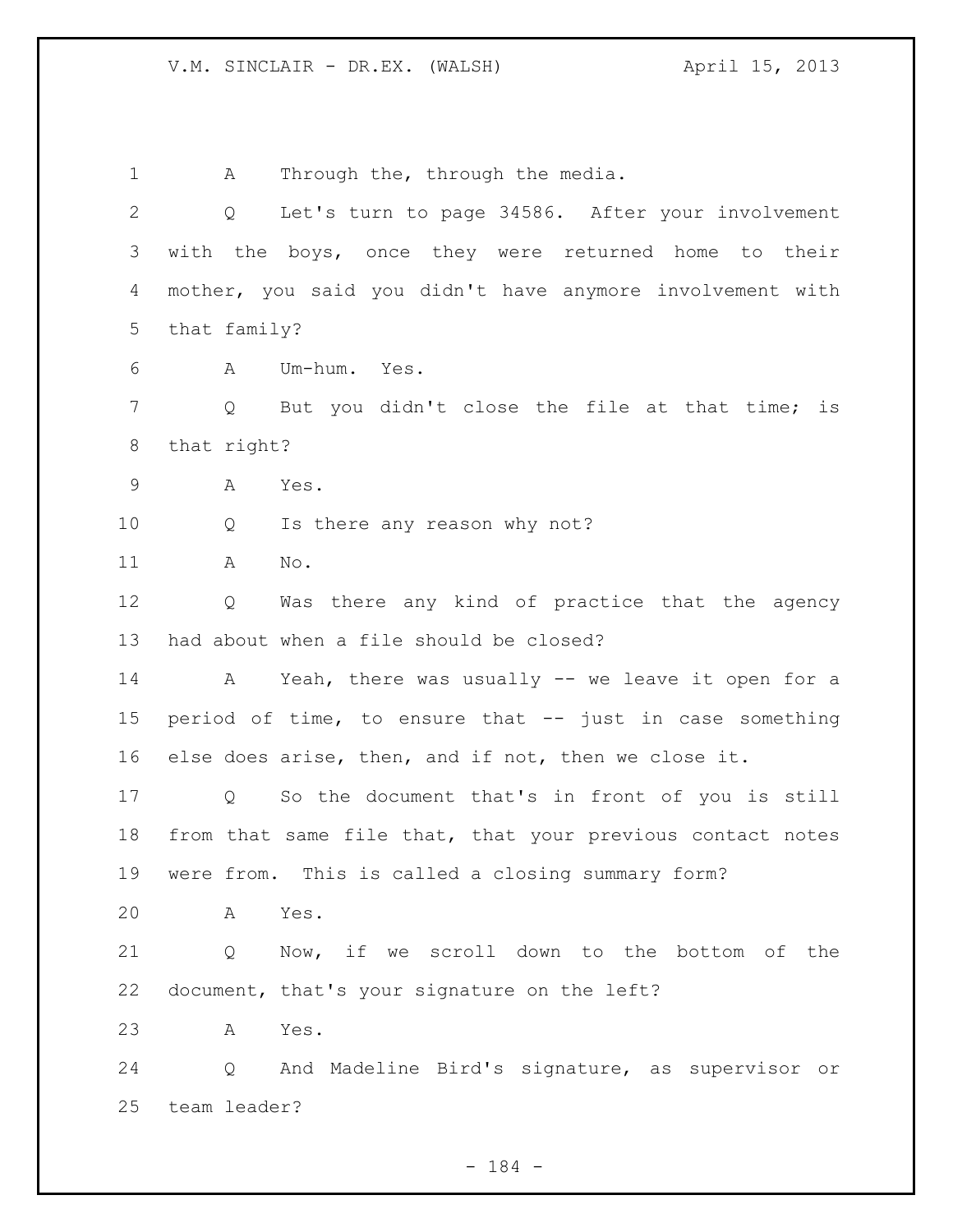A Yes. Q And was this based on -- what prompted this closing summary to be made? A My supervisor had requested that I close it. Q Okay. And the date that the case is closed is March 6th, 2006? A Yes. Q Did your supervisor say why the file should be closed at this point? A I don't recall. Q And then the next page, 34587, is also entitled closing summary. Again, this was recorded by you? A Yes. Q And it shows that the file was closed on March 6, '06? A Yes. Q Now, why are there two documents entitled closing summary? 19 A It was just a practice that I, that's usually done -- Q Okay. A -- just as a last contact note. Q And in the closing summary, it's, the names are the two sons of Wesley McKay and it says: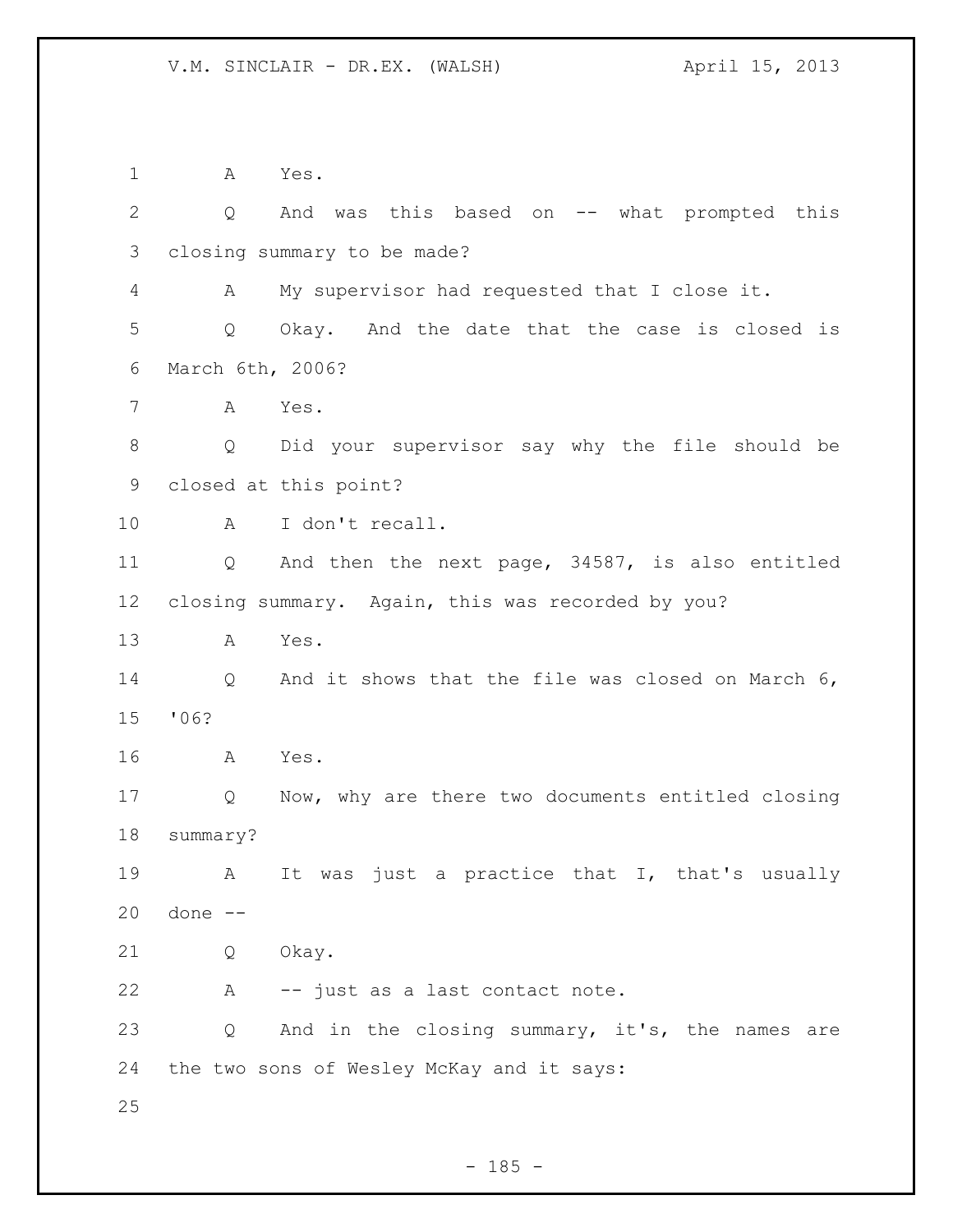| $\mathbf 1$   |                   | "Intertribal Child &<br>Family                   |
|---------------|-------------------|--------------------------------------------------|
| $\mathbf{2}$  |                   | Services Violet Sinclair, Family                 |
| 3             |                   | Support and Madeline Bird, Family                |
| 4             |                   | Support contacted Peguis Child and               |
| 5             |                   | Family Services. As [DOEs 2 and                  |
| 6             |                   | 1] are Pequis Band Members.                      |
| 7             |                   | Intertribal [CFS] assisted Peguis                |
| $\,8\,$       |                   | Elsie Flett, On Call Worker                      |
| $\mathcal{G}$ |                   | and Fisher Branch RCMP to relocate               |
| 10            |                   | [DOE number 2] as he left the                    |
| 11            |                   | home. [DOE number 2] was found                   |
| 12            |                   | Peguis Child & Family                            |
| 13            |                   | Services, Elsie Flett transported                |
| 14            |                   | both [of the boys] back to                       |
| 15            |                   | Winnipeg to their Biological                     |
| 16            |                   | Mother."                                         |
| 17            |                   |                                                  |
| 18            |                   | This closing summary, was that prepared on March |
| 19            | 6, 106?           |                                                  |
| 20            | Α                 | Yes.                                             |
| 21            | Q                 | Did you review the file before preparing it?     |
| 22            | Α                 | Probably my contact notes, I, I can't remember.  |
| 23            | Q                 | And that, that was all the involvement you had   |
| 24            | with this family? |                                                  |
| 25            | Α                 | Yes.                                             |

- 186 -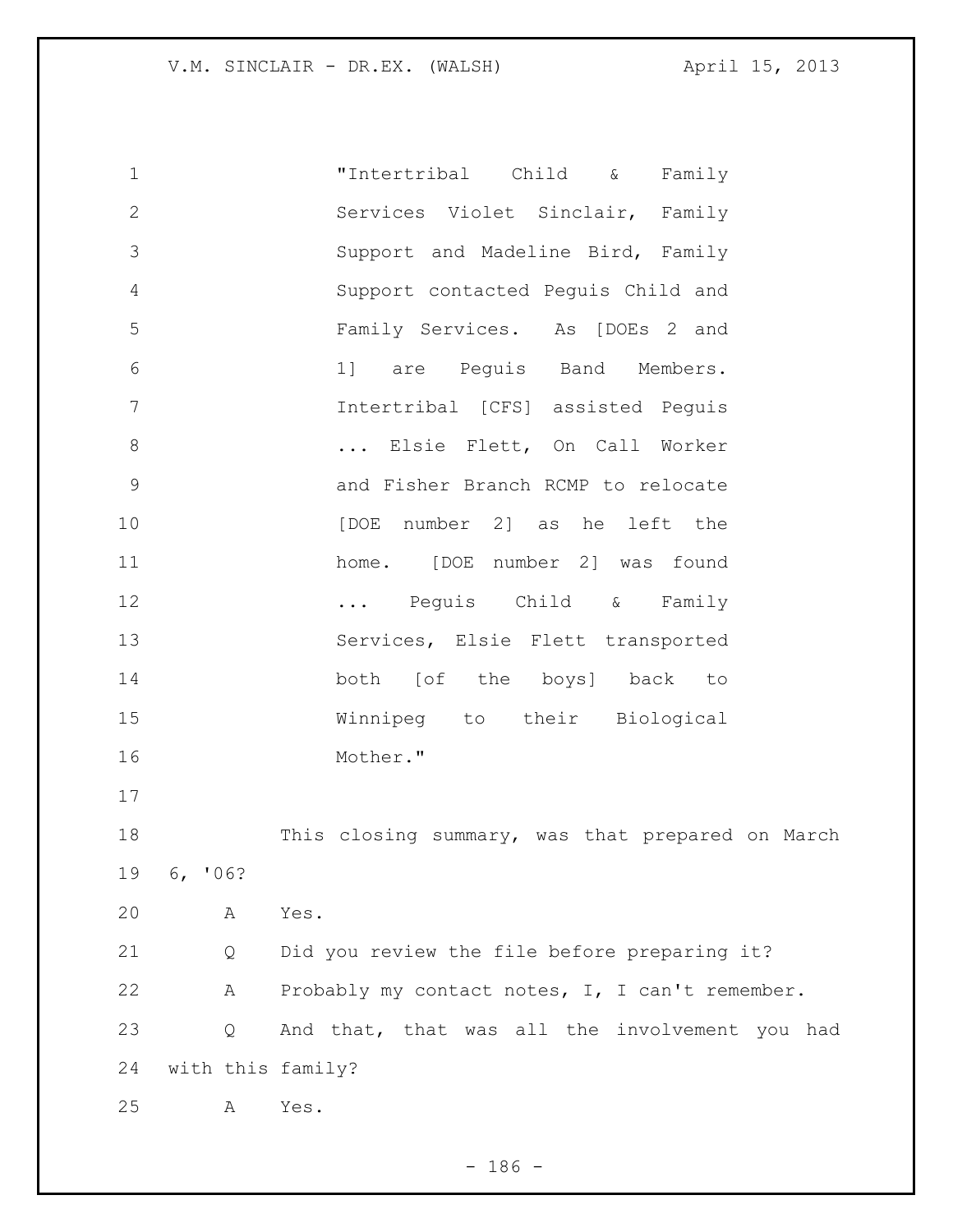Q So your last actual work with the family was in July of 2005 and then on March 6, '06, you prepared the closing summaries for their file --

- A Um-hum.
- Q -- at ICFS?
- A Yes.

 Q Okay. Now, we know that a number of reports were commissioned by the department, by the office of the chief medical examiner in, in 2006, as the result of the discovery of Phoenix's death. And from those reports, almost 300 recommendations for changes to the system, the child welfare system have been made. And you've been working as a, as a child welfare worker all this time, since 2006, up to today. So I'm curious to know whether you're aware of any changes that have been made to the way you do your work, as compared to today, as compared to how you did it in 2005?

18 A Back, today there's, has been a lot of changes that arose from 2005. More face-to-face with our kids in care, at least once a month, depending on the, on the case itself. Connecting, contacting, maintaining a good working relationship with the, with the mothers and the fathers, the whole family. More home visits, supervised visits, sibling visits and the family as a whole. Being consistent with phone calls, ensuring that contact notes are up-to-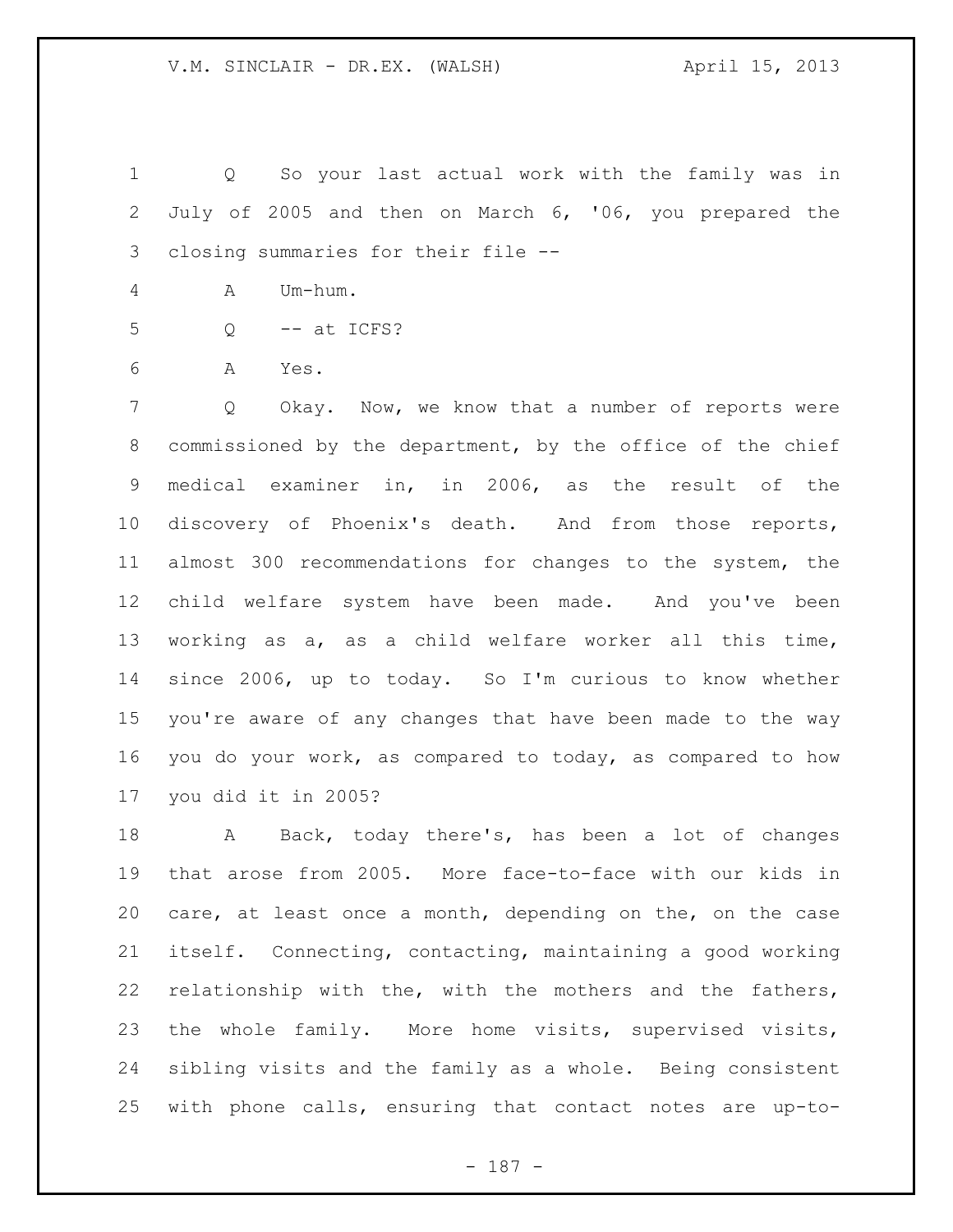date daily. Conversing with and communicating more often with the supervisor, the workers assisting each other. Lot of follow-up. Phone calls, hospital visits, ensuring that you're connecting with your kid in care at all times. Q You've referred to, for example, face-to-face, emphasis on face-to-face visits with children in care; what about children who are clients, who are not in care? 8 A Services to family, yes, we do that also. If we do have services to family and they do have children, we follow up with them also, as a, just to do face-to-face with them also. Q And is the way that you do that, has that changed since 2005? A Yes, it has. Q Okay. In what way? A More paperwork, more, more face-to-face with your client. Q Am I correct in understanding that the community has maintained an actual memorial to Phoenix? A Yes. Q And where is that? A That's where they had located her body. Q Is that something that the agency established, or the community itself? A The community.

- 188 -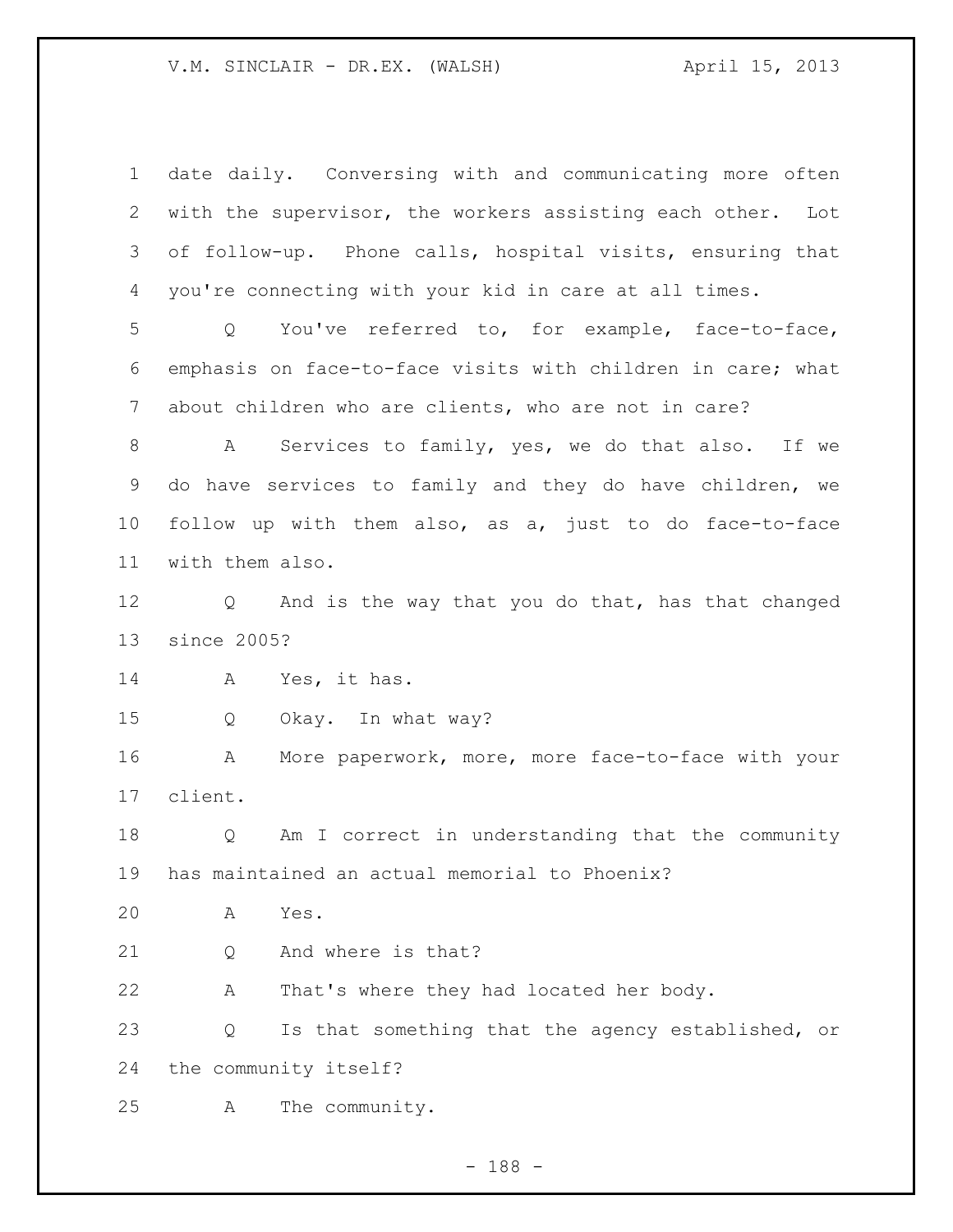Q And finally, has Phoenix's death had an impact on you, personally?

- A Yes, it has.
- Q Can you describe that?

 A 2005, I, I had a granddaughter that was two years old. My kids, I still have young kids. My oldest, my youngest child is 11 years old. And having an impact as a, a mother and just can't even fathom the loss of my own child to, to this. Lot of hardship.

Q Hardship as a worker, or --

11 A Yeah, yeah, because of the lashing out that was, that came towards the agency and me, as a worker, trying to work with people and trying to make them comfortable. They always called us names. But the good side of it, it strengthened, strengthened us as a unit with ICFS. The unit's stronger. We're able to, to gather and debrief. We're able to work on ourselves to be a better individual, to work with our community members.

MS. WALSH: Thank you, those are my questions.

THE COMMISSIONER: Thank you, Ms. Walsh.

 MS. WALSH: Mr. Commissioner, did you want to take the mid-afternoon break now? I see it's three o'clock.

24 THE COMMISSIONER: We could, but you've got one more witness besides today?

- 189 -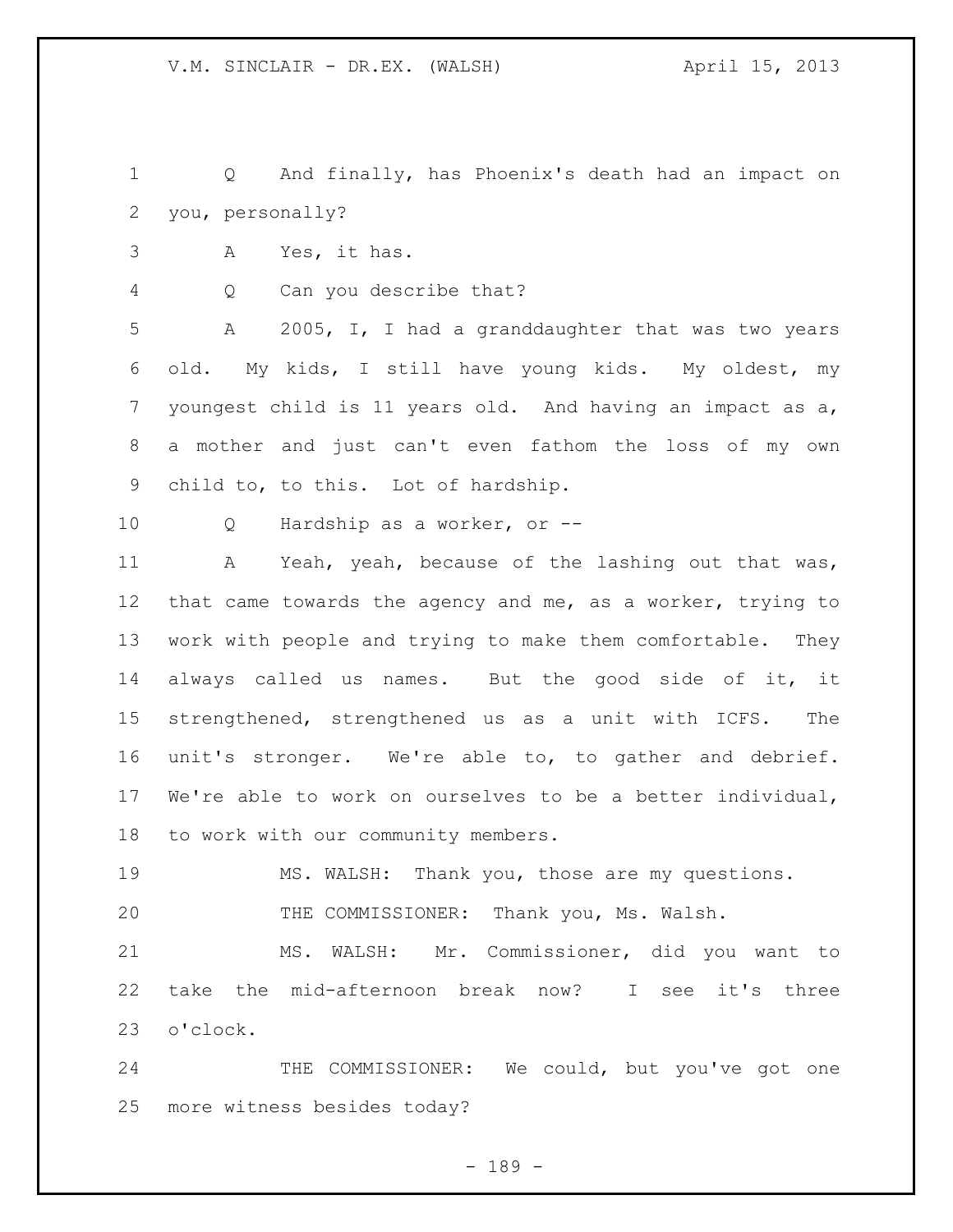MS. WALSH: We do and we have two applications, albeit brief, for intervenor status. So, I'm in your hands as to what you want to do. Do you want to finish this witness, this cross-examination first? THE COMMISSIONER: Yes, but, but I, if, I think if we get this, through this within a half hour, we'll stay with it. 8 MS. WALSH: Okay. Thank you. 9 THE COMMISSIONER: Mr. Gindin? You're comfortable to carry on for a short while? 11 THE WITNESS: Yes. 12 THE COMMISSIONER: Thank you. MR. GINDIN: Good afternoon, my name is Jeff Gindin. I appear for Kim Edwards and Steve Sinclair. I just have some questions for you. CROSS-EXAMINATION BY MR. GINDIN: Q You were asked earlier about whether a record is kept of the calls that come in to your office -- A Yes. Q -- and we're talking now, I guess, about 2005 and what the situation was then. Your answer confused me a little bit, because you said that a record is kept and you said usually. Were you referring to the fact that a record should be kept, but you're not really aware of whether it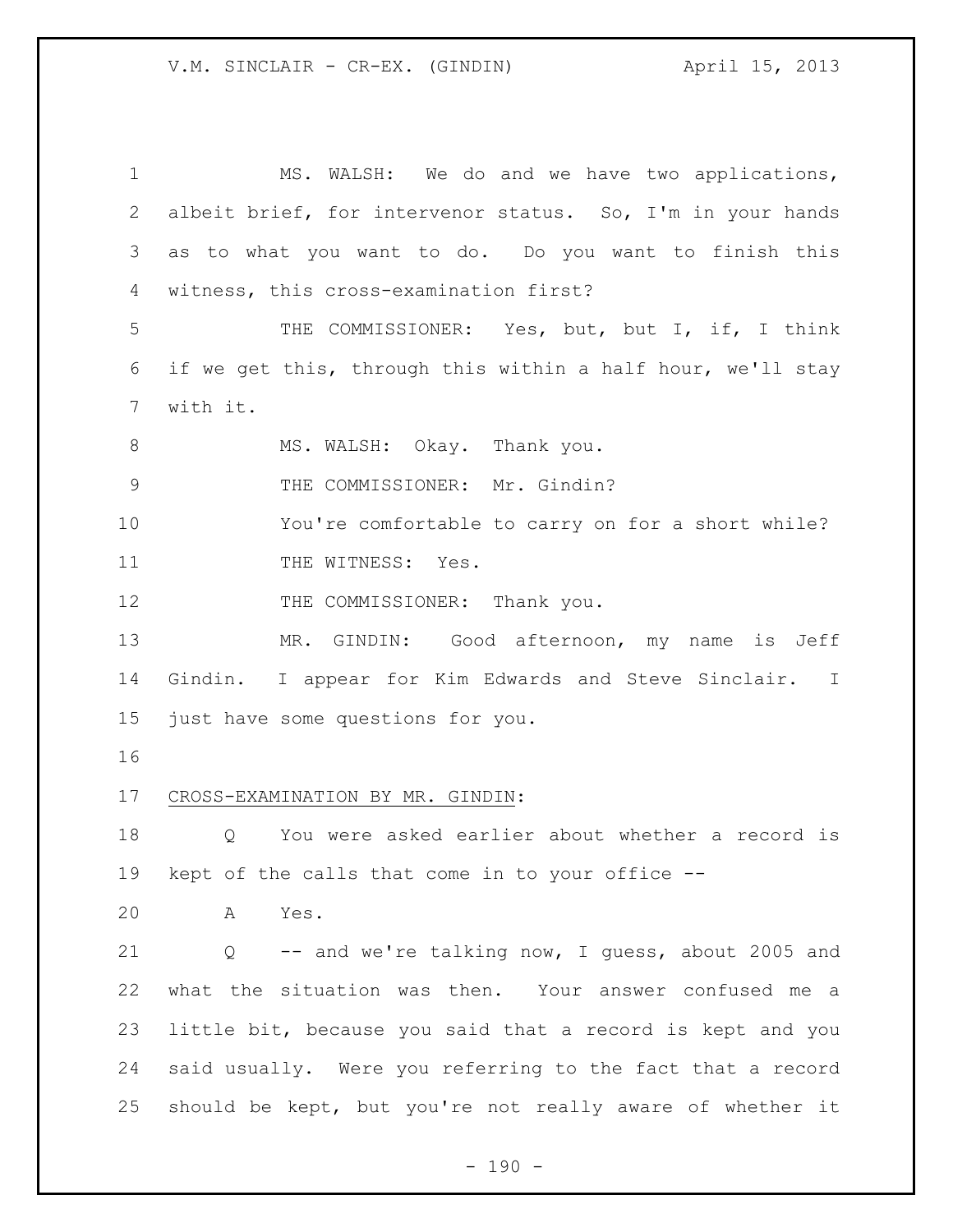actually is always? I'm not sure -- A Yeah, it is.  $3 \qquad Q \qquad -- \text{ what you --}$  A Yes, it is. Q So you agree that a record should be kept of the calls that come in, but you wouldn't be able to tell us whether it actually was? 8 A Yes. Q In fact, it wouldn't be your job to take these calls? A No. Q You were also talking about CFSIS, the computer system -- A Yes. Q -- and I think you told us that, in those days, in '05, it really was hard to connect? A Yes. Q But you were aware of the fact that there was an office in Winnipeg -- A Yes. Q -- where it was likely easier to connect -- A Yes. Q -- correct? And in this particular matter, on July the 12th, 2005, when you got this call that led to go, to you going to Wes McKay's house, you didn't call the ICFS

- 191 -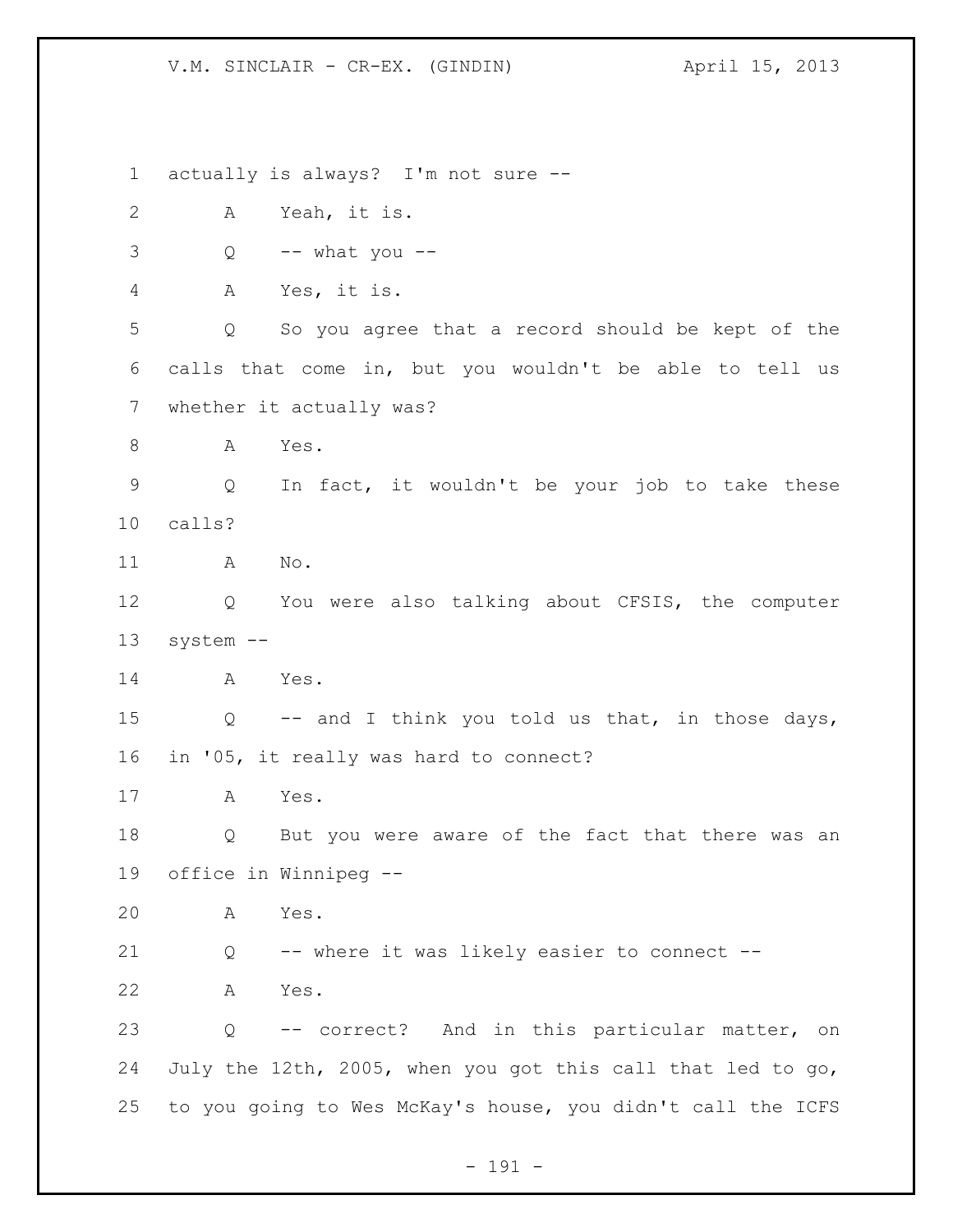office in Winnipeg to see if they could do a check? A No. Q Okay. You're aware, of course, from your experience, that these kinds of checks can be important? A Yes. Q They can tell you about whether there's previous protection concerns, or more about the family? A Yes. Q For example, a check here might have told you that Wes McKay had other children, including Phoenix; right? A Yes. 14 Q So that, that wasn't done here? A Pardon me? Q That wasn't done here? A No. Q And I think you told us that you had a conversation with Wes McKay when you went back to your office -- A Yes. Q -- after being at the house; right? A Yes. Q And you spoke to him directly about the boys -- A Yes.

 $- 192 -$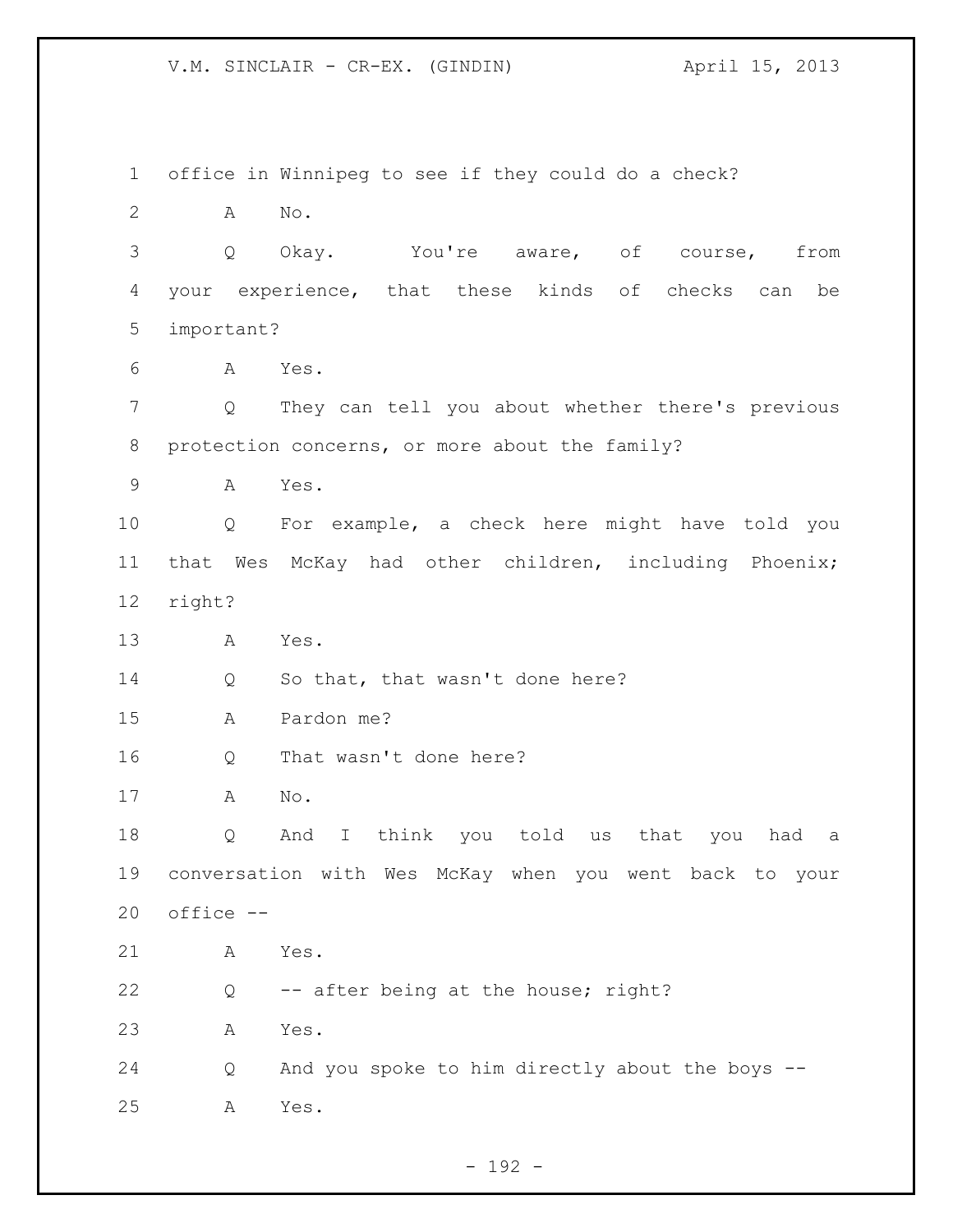Q -- correct? 2 THE COMMISSIONER: So he phoned you? THE WITNESS: He phoned me. BY MR. GINDIN: Q And I think that, I'm not sure if you're aware of this, but Ms. Bird told us that she got the call and referred it to you, because she was related to him; do you recall anything about that? A Yes. Q Okay. So the call was referred to you from her? A Yes. Q Okay. And when you talked to him, you talked to him about the boys and what was going on with the boys; correct? A Yes. Q And when you are concerned about a family and the children, I presume you would be concerned about all of the children that that family had; right? A Yes. Q But it doesn't appear anywhere that you asked him whether he had any other children? A No, he hung up. Q Okay. But that was after talking to you for a few minutes?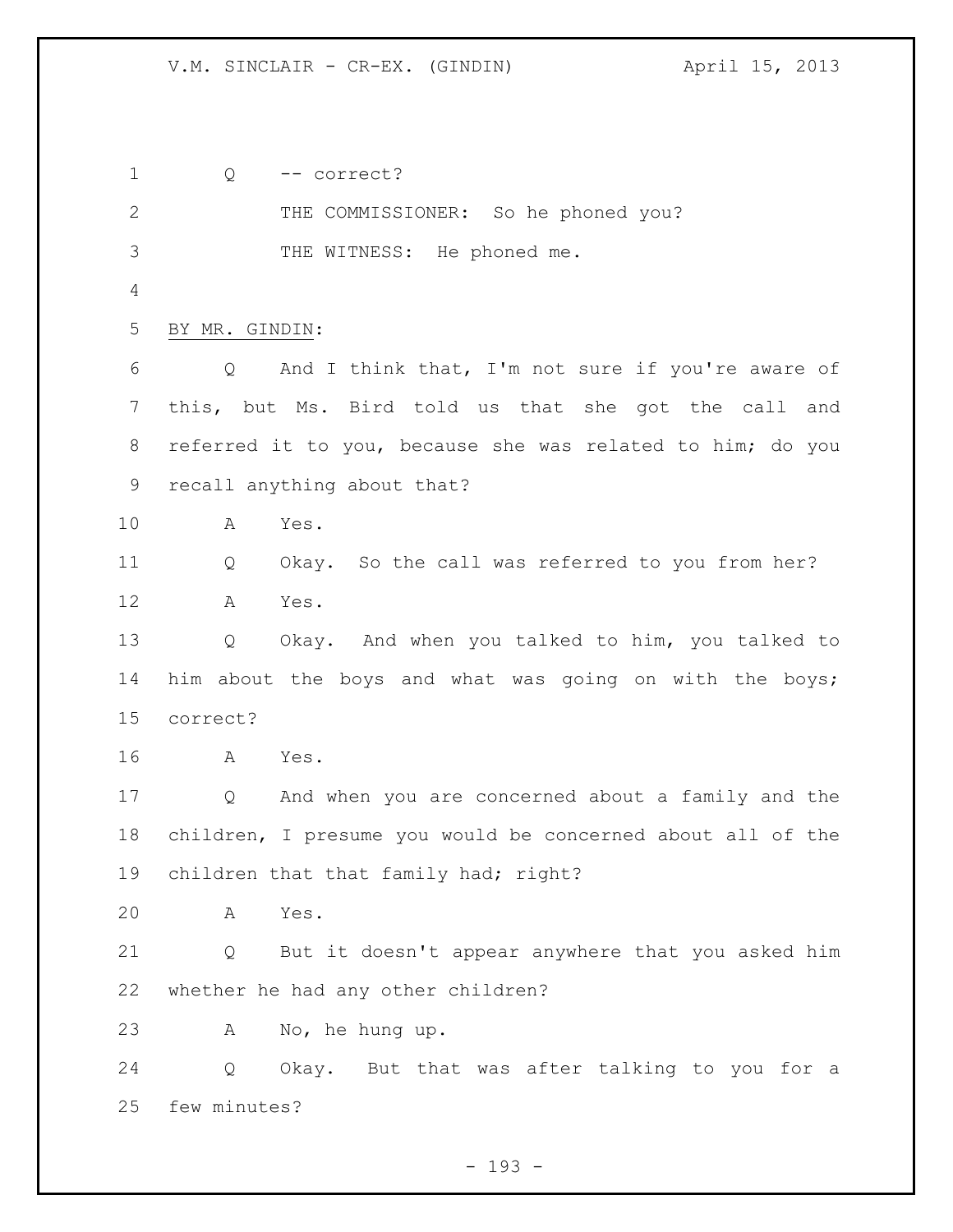A Yes.

 Q But at no time did you ask him whether he had other children?

A No.

 Q Nor do you recall anyone asking the boys, at the house, when you first went there, whether their father had other children?

A No.

 Q Of course, you'd want to know how many children he had, or where they were, that would normally be fairly important?

A Yes.

 Q Okay. You were talking about the benefits, or the advantage, in a community like yours, of knowing the people in the community, in terms of how it would make, make your hard, your job easier; correct?

A Yes.

 Q Are there some ways in which that would make it more difficult? For example, if you were apprehending children, is it more difficult, or not, when you know the people personally?

A Yes.

23 Q It can be more difficult?

A Yes.

Q You told us that you weren't aware that Ms. Bird

- 194 -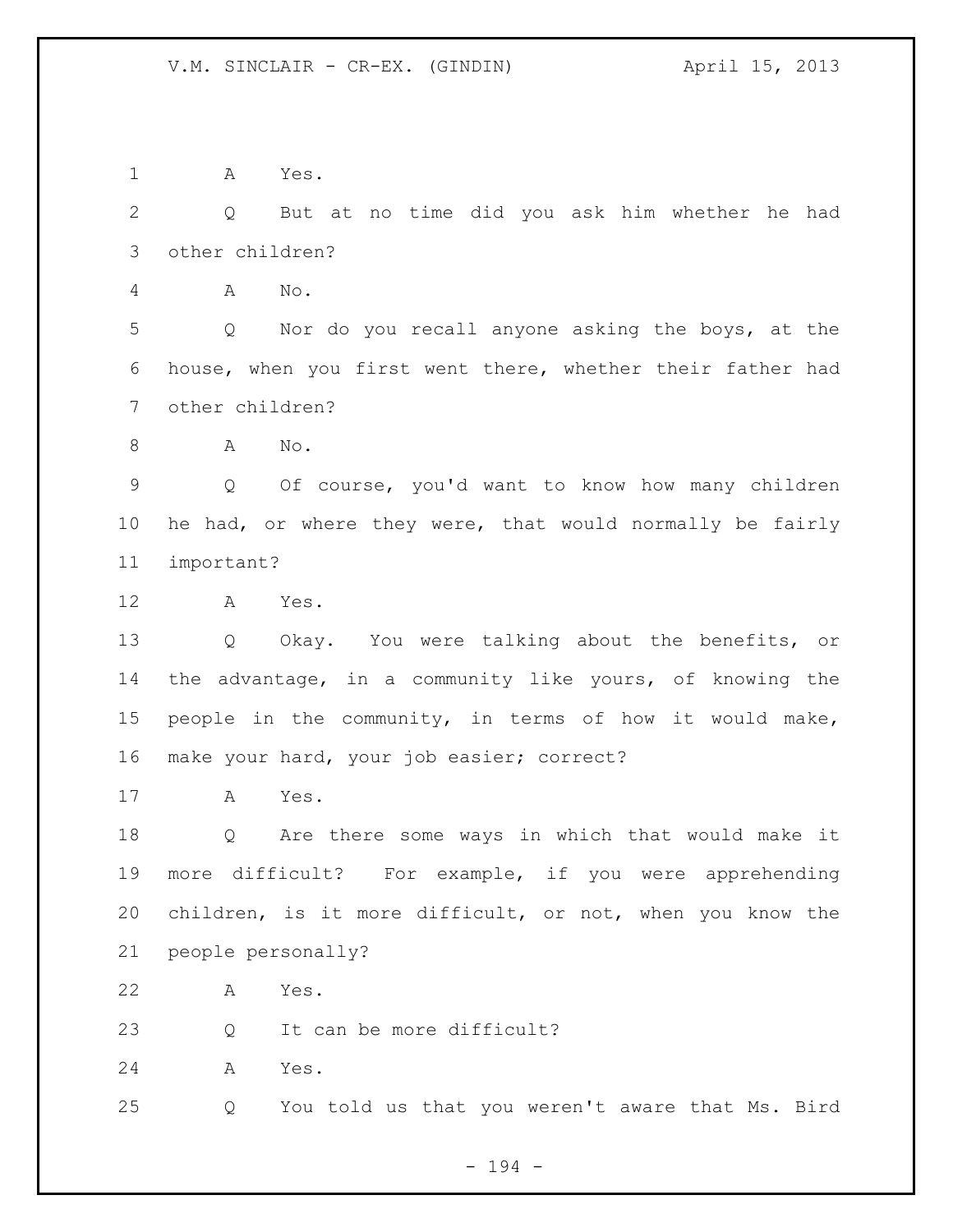was related to Wes McKay until she told you -- A Yes. Q -- on that particular day? A Yes. Q And did you suggest, for example, that maybe someone else ought to go out with you to the house, because of  $-$ 8 A No. Q -- their connection? A No. Q Do you recall whether anyone else was around that might have been able to? A No. 14 Q You're not sure either way? A No, there wasn't anybody else. Q Oh, there wasn't anyone else? Now, this, this kind of thing, where someone tells you, a social worker tells you that there's a connection that they have with the family involved, is that fairly common? Have you heard that before? A I'm sorry? Q Have you heard that before from a social worker, getting a call saying I'm related to the family involved, so maybe you can come with me, or someone else can come with me?

- 195 -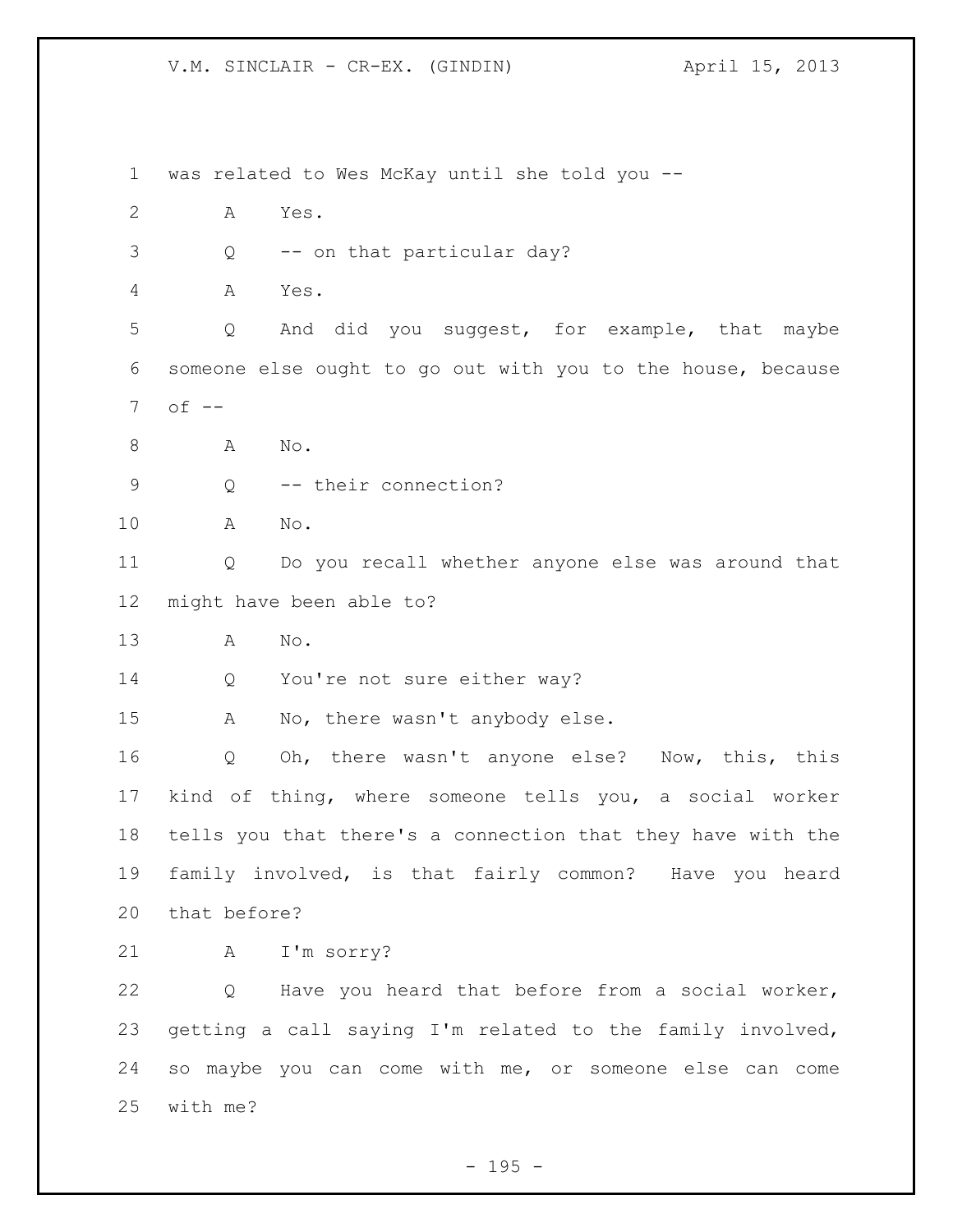A Yes. 2 Q That's, is that fairly common? A Not -- no. Q No. I take it you have family there as well, on the -- A Yes, I do. Q Have you been in that position before, where you have to kind of step aside because of a conflict? A Yes. Q Um-hum. With respect to C.J., that's the person 11 you found in the basement; right? A Yes. Q When you went to the house, of course, you didn't expect that he would be there? A No. Q When you did find him, is that somebody that you knew? A Yes, it was. Q When you first observed him there, you spoke to him, I guess? A I don't recall. I just remember saying his name. Q Yeah, but I mean, you, you found him in the basement. I presume you talked to him at the time, asked him what he was doing there, that kind of thing? A Just briefly, yes.

- 196 -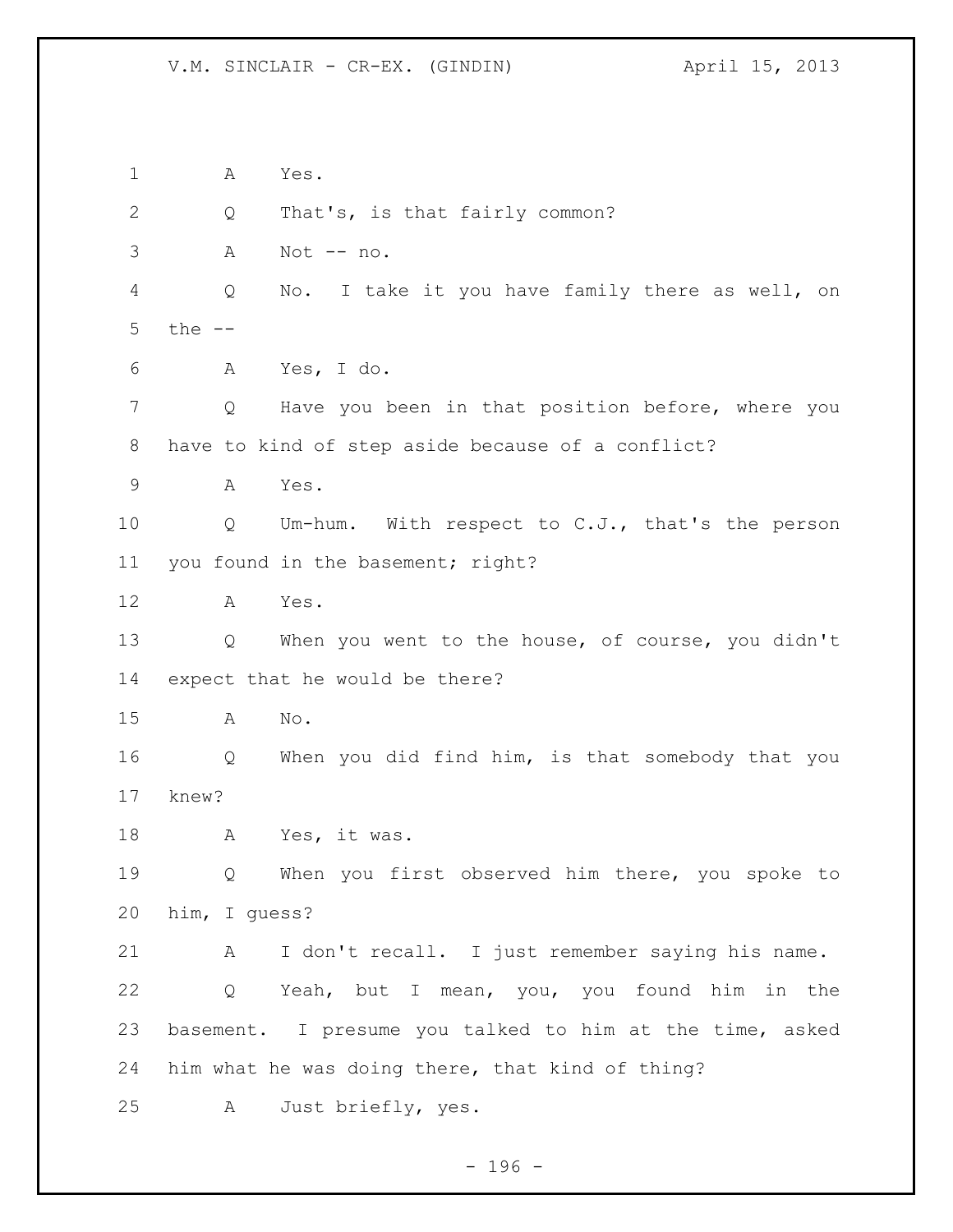Q Yeah. And you were advised that he was babysitting? A Yes. Q Did, did you know much about his background at that time? A No. Q You didn't know that there was a warrant out for him -- A No, I didn't. Q -- you found that out later? A Yes. Q And you were asked about why you would sign off on Ms. Bird's notes and I think you said you didn't usually do that, but you did it here? A Um-hum. Q And you're -- A Yes. Q -- you're not sure why you did it here? A Yes, yeah, I was with, with her throughout the -- Q Okay. 21 A -- whole call. Q Well, I'm a little confused by your answer. When you're with someone else, on a call, do you always sign off on their notes? A Usually if I'm with them, yes.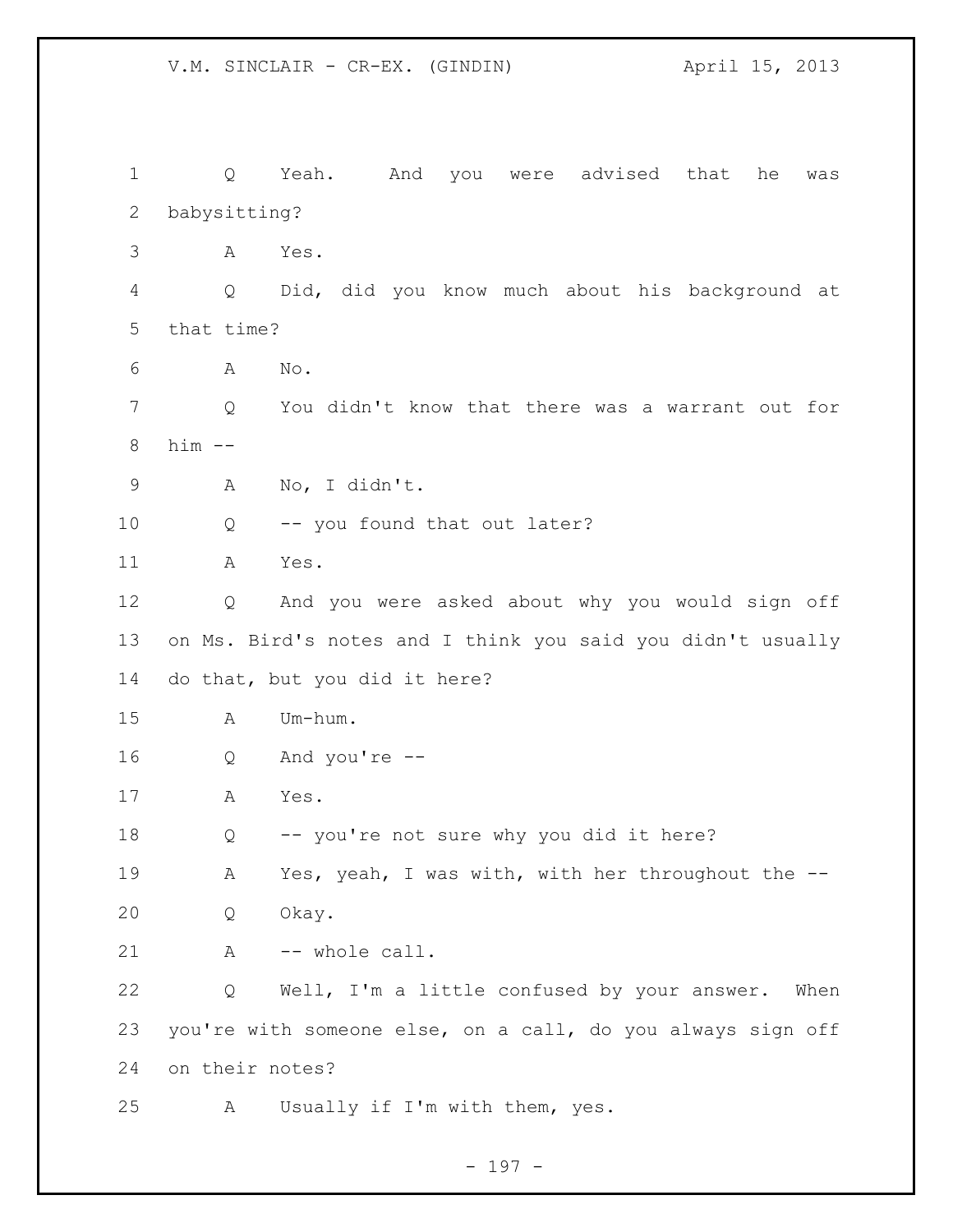Q Okay. So you were just doing the following -- the usual routine when you signed off here?

A Yes.

 Q Did your signing off here have something to do with the fact that she was related to Wes McKay, so you through, perhaps you should sign?

- A Yes.
- 8 O Was that also a reason?

A Yes.

 Q Okay. You were asked, just a few minutes ago, about changes that you've noticed since 2005, when this incident occurred and you've told us about these changes. 13 Are these changes that occur, is this something that you keep notes of? Can you tell us how these changes came about? Were you instructed to make them?

- A Yes.
- Q By?

18 A The Southern Authority.

 Q Okay. So you received certain instructions about things you should be doing to make things better?

A Yes.

 Q And do you recall when you got those instructions?

A No, I'm sorry, I don't.

Q Was -- would it be after finding about Phoenix's

- 198 -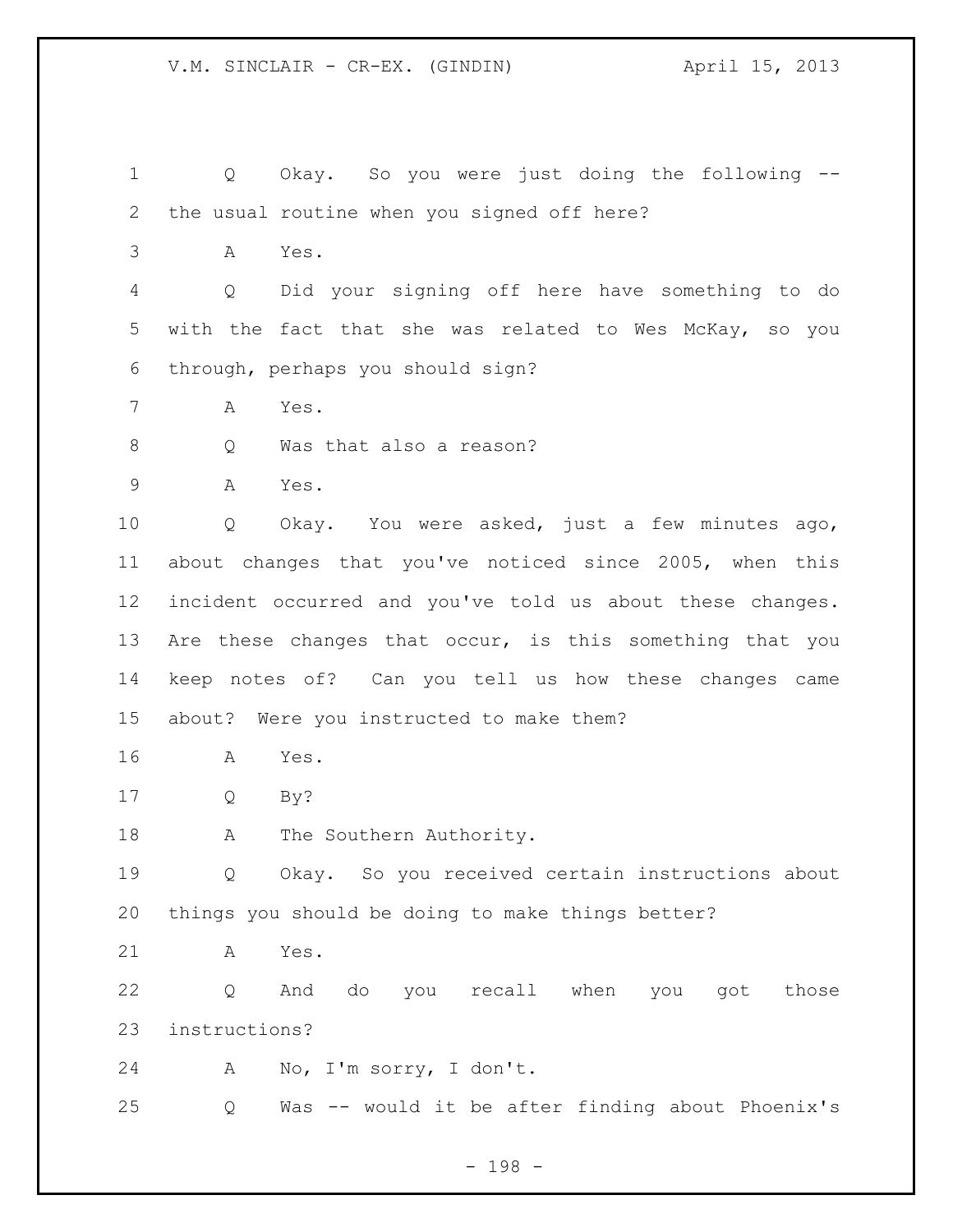death? A Yes. Q Okay. And did you get these kinds of instructions by, by letter, or e-mail, or, or just -- A Usually -- Q -- informally? A -- through our executive director supervisor. 8 Q Okay. You mean face-to-face? A Yes. Q One of the changes you said that you've noticed, or were, in fact, implemented, would be more face-to-face with kids in care? A Yes. Q And since those changes were implemented, now it's about once a month? A As much as possible. Q And prior to those changes? A It was always, we always followed up with face- to-face usually once a month. Q So what, what's changed then? A Just more, more contact with the kids in care. Q So you just try to have more contact now? A Yes, yeah. Q And that would be since 2006? A Yes.

- 199 -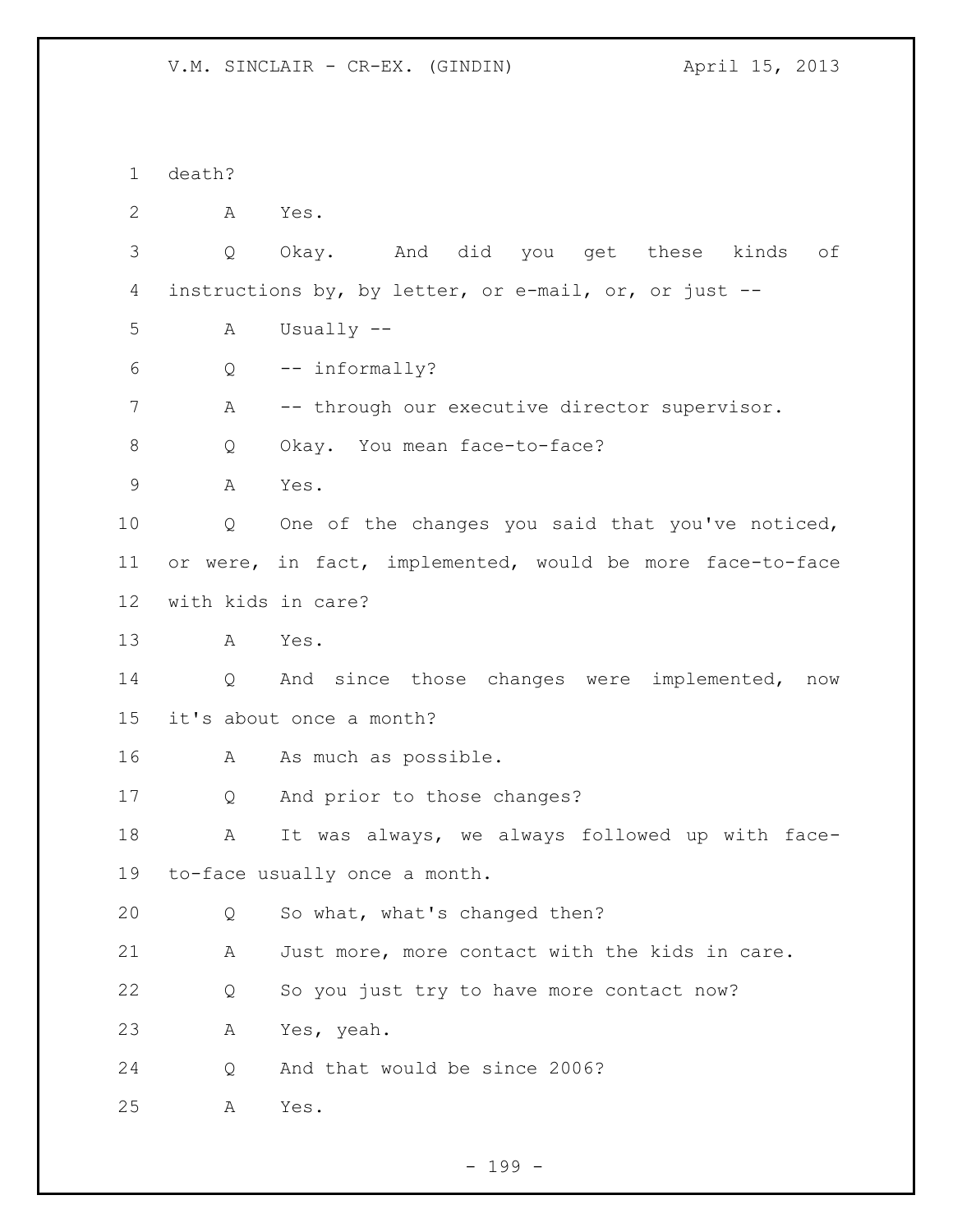Q After receiving these instructions from your supervisor?

A Yes.

 Q And some of these other changes that you mentioned, like, more connection with the mothers and families and more home visits, are those as a result of the instructions you received?

A No, it's something we've always done.

Q Okay. So those aren't really changes then?

A No.

 Q So, but in terms of actual changes, things that 12 are different that you're now doing since 2005, other than trying to have more face-to-face contact with children in care, are there other changes, things that have changed?

A Within the agency?

Q Yes, yes.

A Yeah, there's more, more paperwork.

18 Q So you're keeping more notes?

A Yes.

Q Better notes, that kind of thing?

A Yes.

 Q Anything else you can think of that you're doing differently since finding out about Phoenix's death?

A Not offhand, sorry.

Q Okay. You told us that there was a memorial to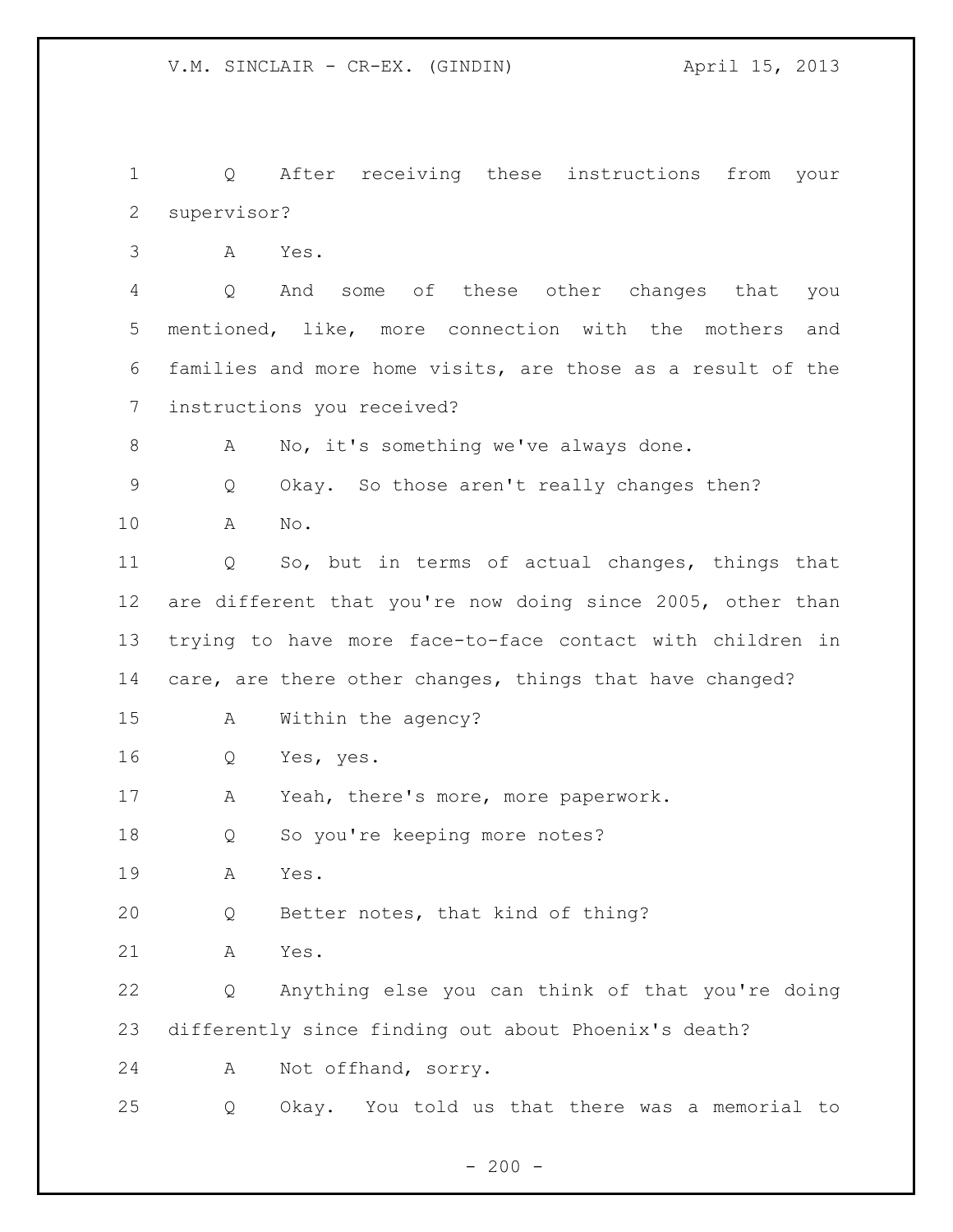Phoenix that was set up in your community? A Yes. Q And when was that set up? A Two thousand -- I'm sorry, I don't -- 2006, 2007. Q Okay. Were you involved in any way in, in having that established? A Yes. Q Okay. Do you know who, who is funding that, or who pays for that? A No, I'm sorry. Q No idea? A No. Q Who else was involved in, in organizing that and setting it up, besides yourself? 15 A All the organizations in the community. Q In your community of Fisher -- 17 A Yes, and Southern Authority. Q Um-hum. Okay. Anyone from the province government involved, that you know of? A Not that I recall. Q And you can't tell us how that's funded, or who pays for that? A No, I'm sorry. MR. GINDIN: Okay. Those are my questions, thank you.

 $- 201 -$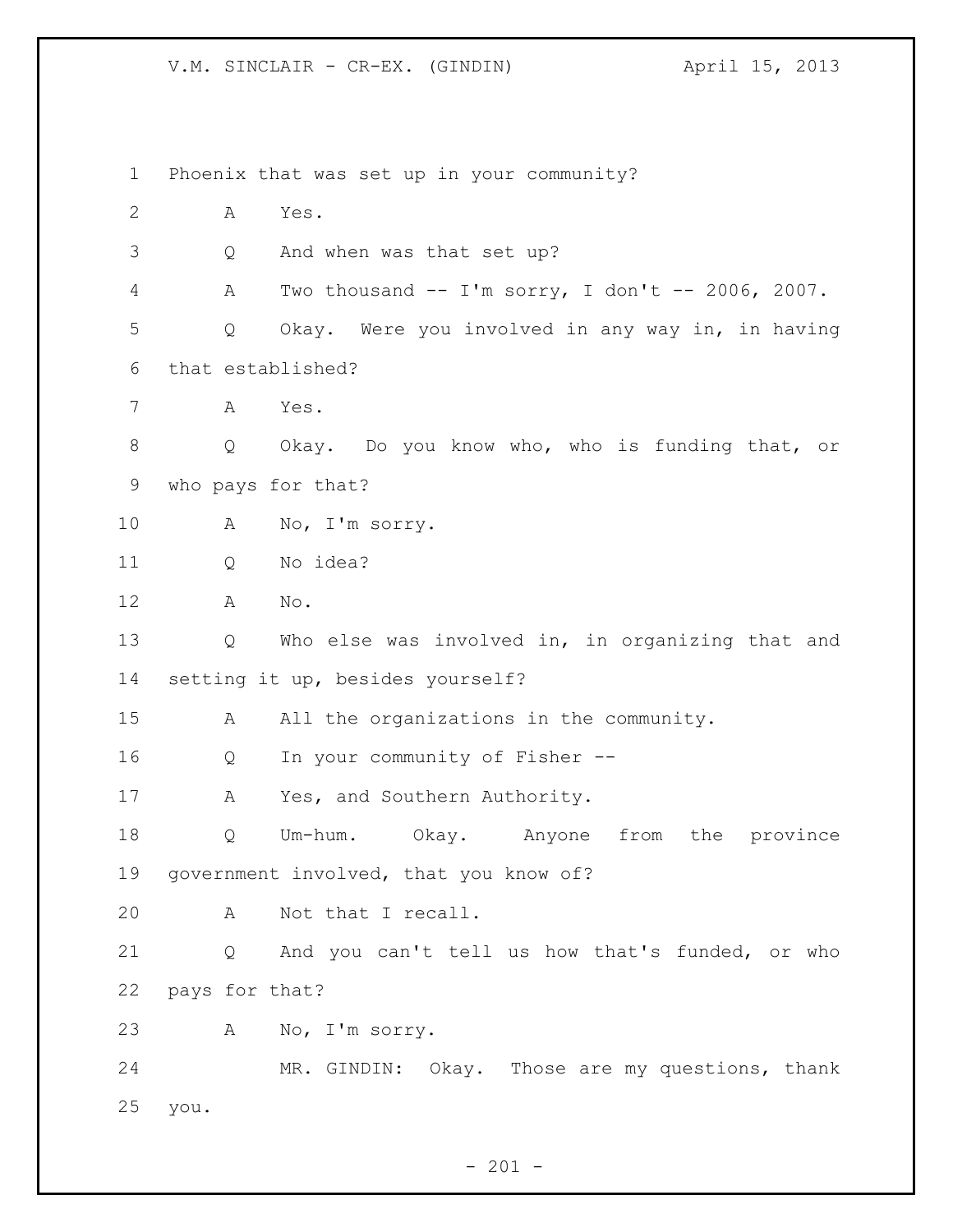| $\mathbf 1$  | THE COMMISSIONER: Thank you, Mr. Gindin.                          |  |  |
|--------------|-------------------------------------------------------------------|--|--|
| $\mathbf{2}$ | Mr. Paul?                                                         |  |  |
| 3            | MR. PAUL: Thank you, Mr. Commissioner.                            |  |  |
| 4            | My name is Sacha Paul, I'm one of the lawyers for                 |  |  |
| 5            | Winnipeg CFS and the Department and I have two areas that         |  |  |
| 6            | I'd like to explore with you.                                     |  |  |
| 7            | If we could bring up page 34608.                                  |  |  |
| $\,8\,$      |                                                                   |  |  |
| 9            | CROSS-EXAMINATION BY MR. PAUL:                                    |  |  |
| 10           | This is your contact note; correct?<br>Q                          |  |  |
| 11           | Yes, it is.<br>А                                                  |  |  |
| 12           | Q<br>Right. And would it be fair to say that when you             |  |  |
| 13           | and Ms. Bird went out on that call, that Ms. Bird was the         |  |  |
| 14           | primary worker and you were the secondary worker --               |  |  |
| 15           | Yes.<br>A                                                         |  |  |
| 16           | -- is that fair? Okay. And my understanding,<br>$Q \qquad \qquad$ |  |  |
| 17           | from your note, is that one of the main things that you're        |  |  |
| 18           | doing is you were arranging transportation for the boys to        |  |  |
| 19           | Winnipeg, by calling Peguis CFS?                                  |  |  |
| 20           | Yes.<br>Α                                                         |  |  |
| 21           | in<br>the course of doing that,<br>Q<br>And<br>my                 |  |  |
| 22           | understanding, from your note, is that<br>you had<br>some         |  |  |
| 23           | conversations with the RCMP?                                      |  |  |
| 24           | Yes.<br>A                                                         |  |  |
| 25           | You had some conversations with Peguis CFS?<br>Q                  |  |  |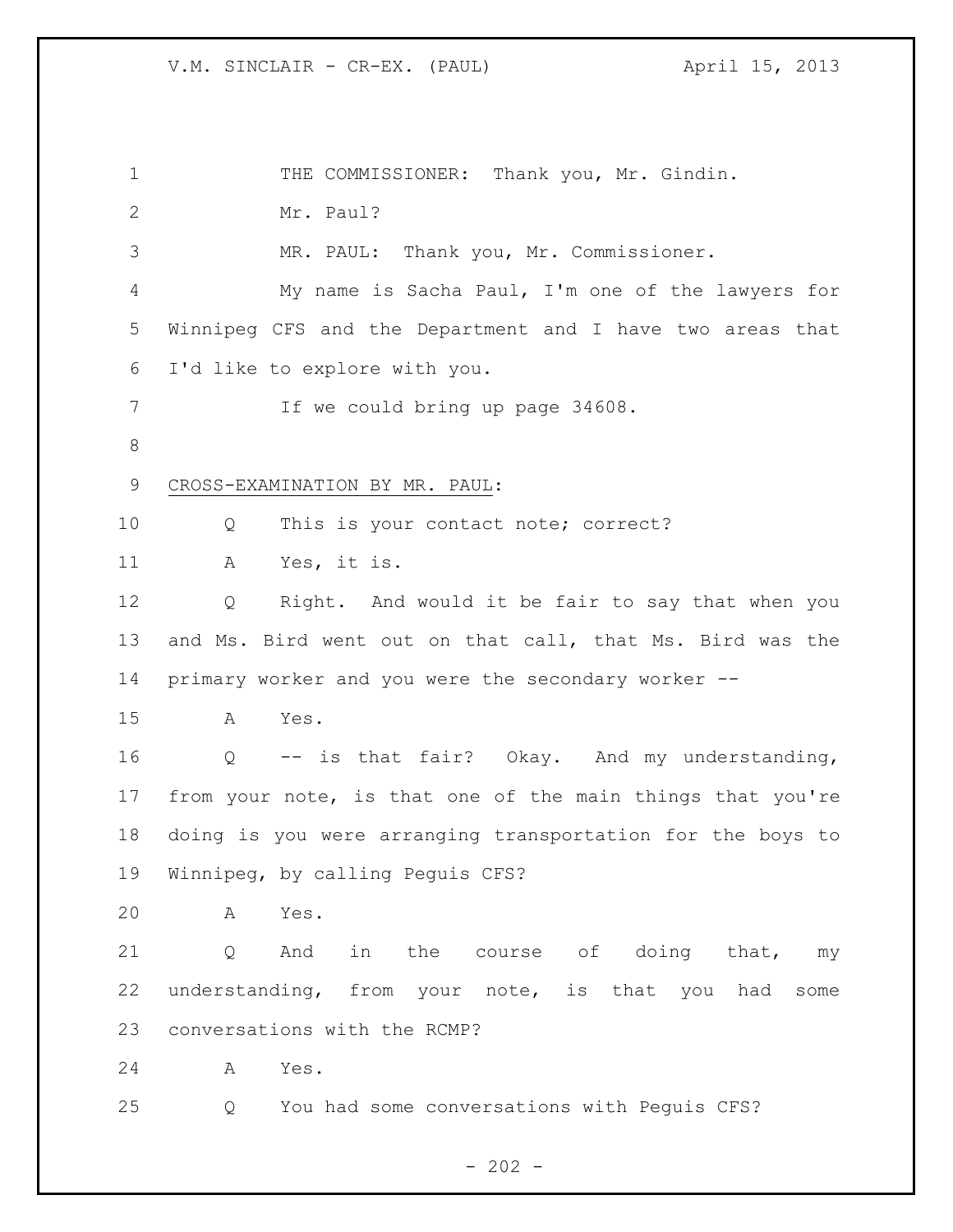V.M. SINCLAIR - CR-EX. (PAUL) April 15, 2013

 A Yes. Q Course you had some conversations with Ms. Bird? A Yes. Q You had some conversations with the boys, either one or both of them? A Yes. Q Okay. And you also had a conversation with Wesley McKay? A Yes. Q And is it fair to say that, at no point in time, did you ever talk to the mother? A No. Q At all? A No. Q And just more generally, outside of July, have you ever talked to the mother about this case at all? A No. Q I want to move on to the second area, which is computer systems and the like. And we've heard some evidence about the computer system and I want to see if my understanding's the same as yours. My understanding is that really there are two types of computer systems. One is the intake module? A Yes. Q And the other one is CFSIS?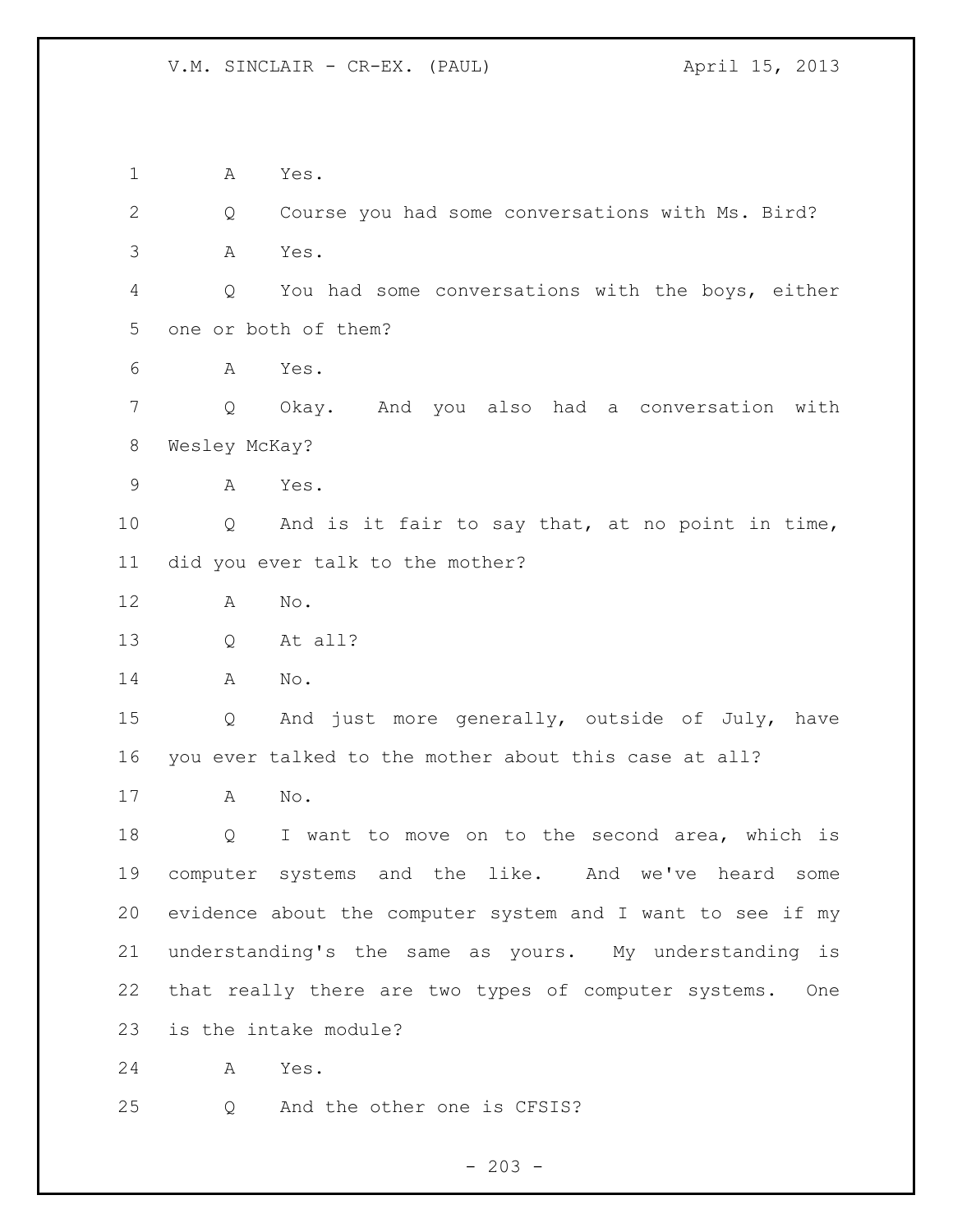A Yes.

 Q Right. And my understanding is that the intake module is the more recent of the two computer systems? A Yes. Q Right. My understanding also is that for the intake module, you are able to read every intake created anywhere in the province; is that correct? 8 A On CFSIS? Q On, on the intake module. I want to be specific. I want to separate out CFSIS from the intake module. You're familiar with the computer system, the intake module? A Yes. Q Right. And you've used it, used, you have used it before? A Yes. Q Right. And my understanding is when you look on the intake module, you're able to see intakes created by other agencies? A Yes. Q Correct. Now, my understanding is that when it comes to CFSIS, my suggestion to you is that if you were to do a CFSIS search, for a file held by another agency, you'd be able to see a screen -- A Yes.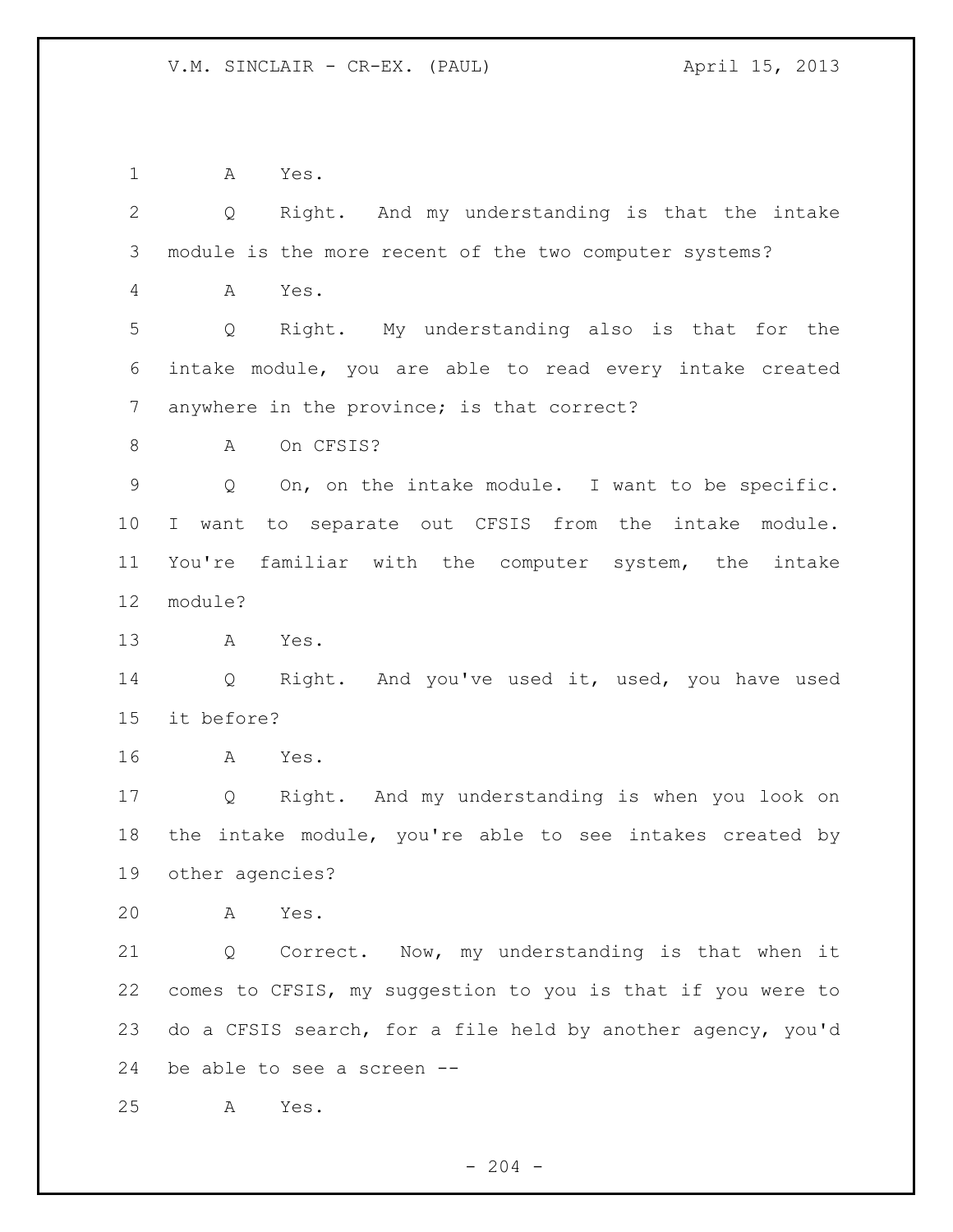V.M. SINCLAIR - CR-EX. (PAUL) (April 15, 2013) V.M. SINCLAIR - CR-EX. (KHAN) Q -- but you would not be able to access the file itself? A No. Q You agree with that? A Yes. MR. PAUL: Those are my questions, Mr. Commissioner, thank you. 8 MR. KHAN: Ms. Sinclair. Just for the monitor, it's Hafeez Khan for Intertribal Child and Family Services. I just wanted to clarify a couple points. CROSS-EXAMINATION BY MR. KHAN: Q In 2005, you work as a family services worker; what kind of files would you handle? A I would have kids in care, protection, service to families, abuse cases. Q Earlier on, Ms. Walsh asked you how many files, what was your workload in 2005 and you mentioned nine cases; does that include all those types of files? A No. Q Okay. Which, which type of cases were you referring to? A Just the kids in care files. Q Okay. Are you able to recall how many general --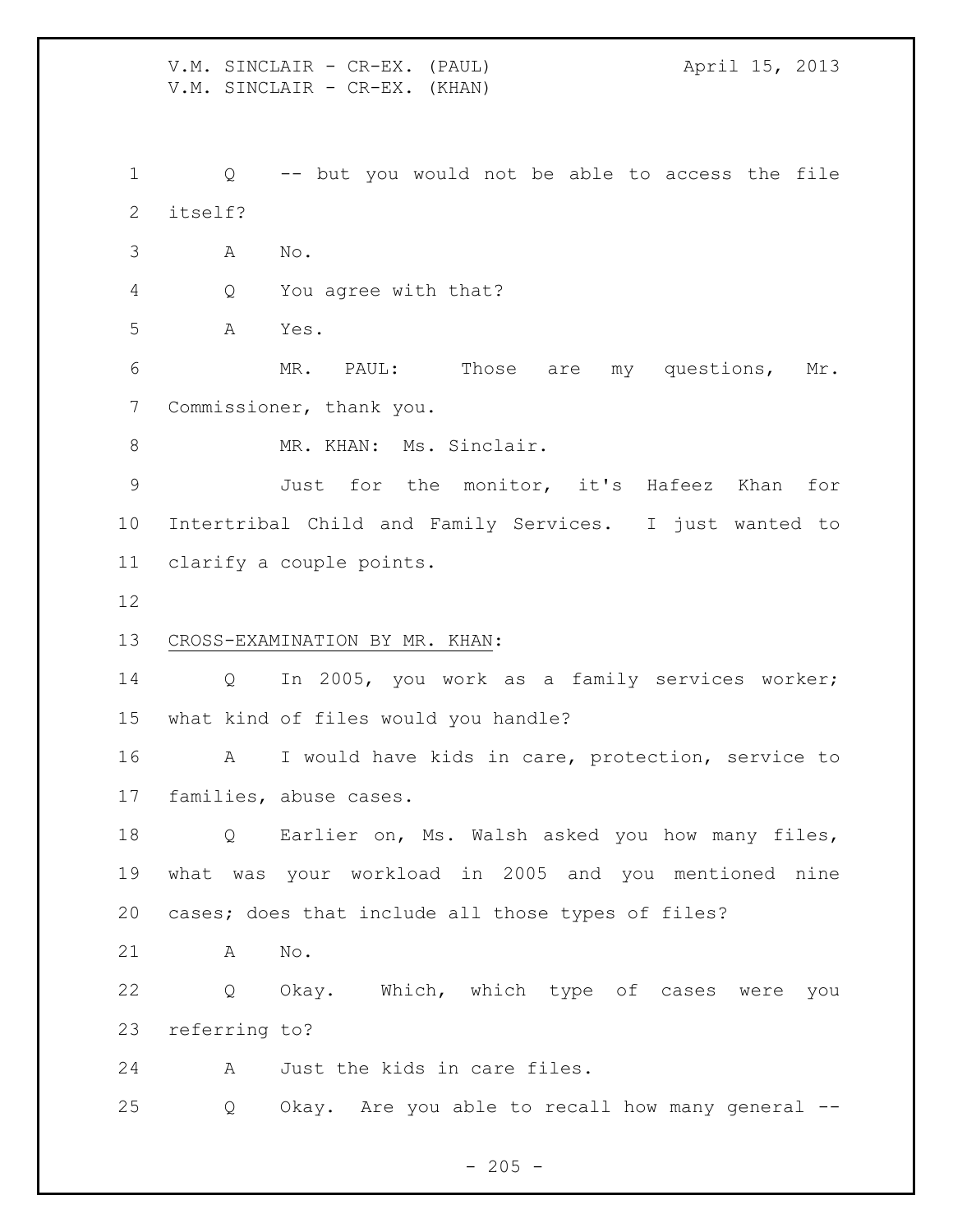V.M. SINCLAIR - CR-EX. (KHAN) April 15, 2013

 when you referred to all those files, how many different, how many cases you had in total? A Not offhand, no. Q And when you said today you had six cases, were you referring again to protection files, or, or child-in- care files? A Child-in-care files. Q Okay. And are you also doing protection files as well? A Yes, I am. Q Are you also doing family services files today? A Yes, I am. Q Do you also do abuse investigations? A Yes, I do. Q Are you able -- do you, do you have an estimate of what your total caseload is currently? A Thirteen. Q Thank you. Now, on July 12th, 2005, you're, you're aware that the source of referral came from a Probations worker? A Yes. Q Do you -- are you -- were you familiar with the Probations worker? Is it somebody that you knew? A Yes. Q Yeah? And, and has the agency had contact with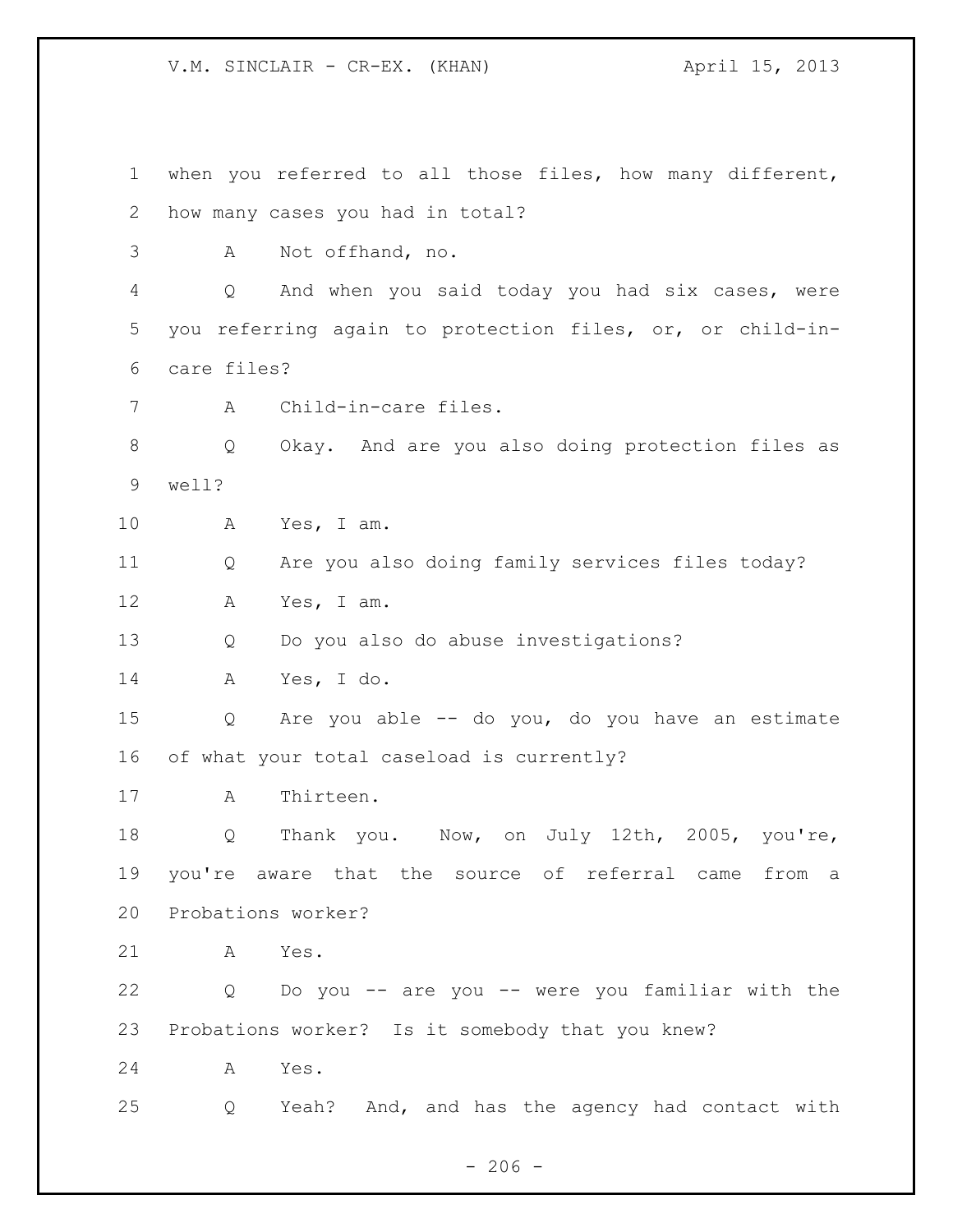V.M. SINCLAIR - CR-EX. (KHAN) April 15, 2013 V.M. SINCLAIR - RE-EX. (WALSH) the Probations worker before? A No. Q Was it someone from the community? A Yes, it was. Q And your understanding, on July 12th, was that the, the concern was that there were two boys alone at home? 8 A Yes. Q Were there any concerns about abuse? A No. Q Or neglect? A No. 13 MR. KHAN: Thank you, those are my questions. 14 THE COMMISSIONER: Thank you, Mr. Khan. Ms. Walsh? MS. WALSH: Just one question. RE-EXAMINATION BY MS. WALSH: Q We were talking about the intake module and I am not computer savvy; do you need connectivity to be able to access the intake module, just like with accessing CFSIS? A Yes. MS. WALSH: Okay. Thank you. 24 THE COMMISSIONER: All right. Thank you, witness, you're completed. Thank you for being here.

 $-207 -$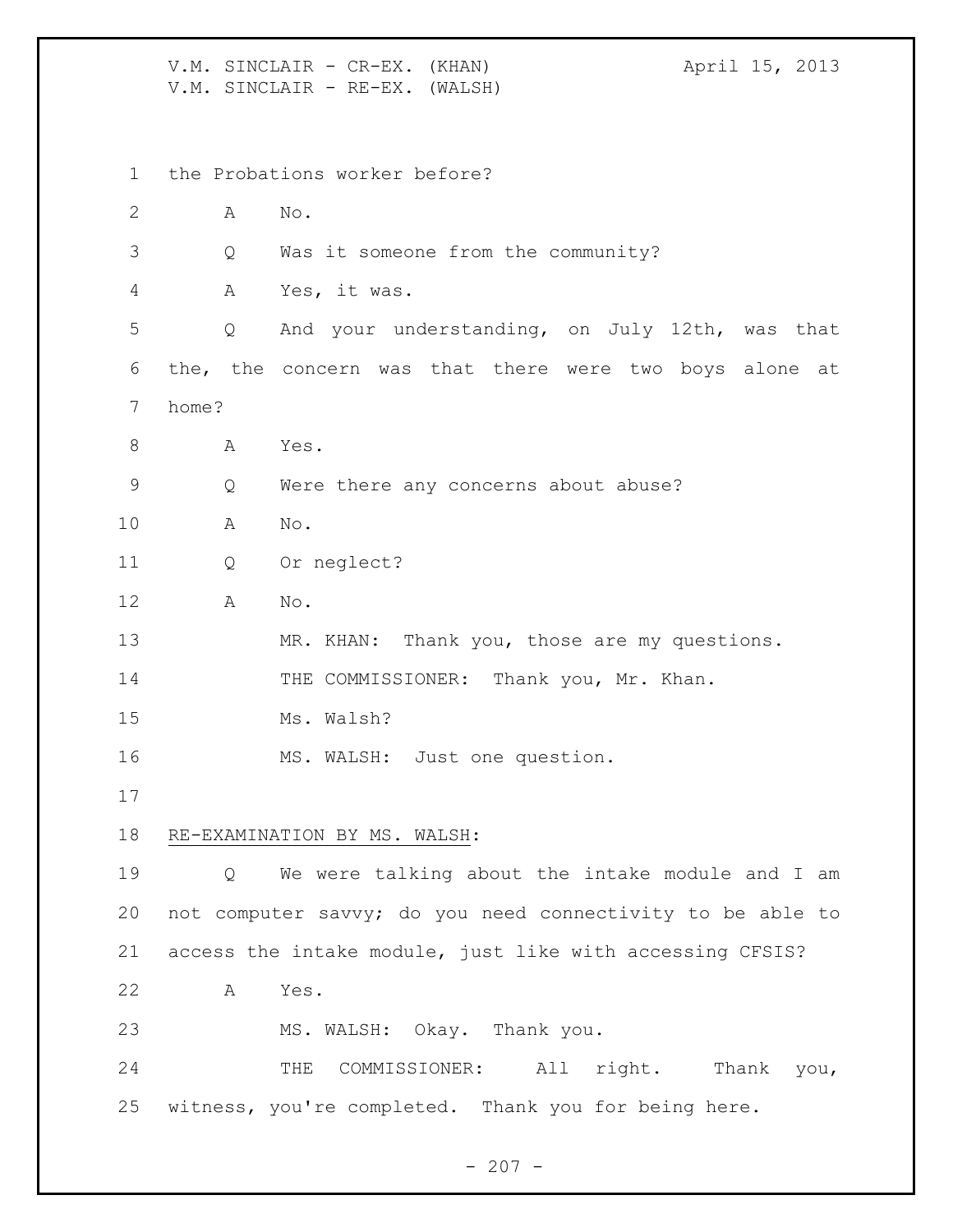PROCEEDINGS April 15, 2013

1 THE WITNESS: Thank you. (WITNESS EXCUSED) THE COMMISSIONER: Now, Ms. Walsh, we will take our adjournment and I'll leave it to you how we use the rest of the afternoon. I don't mind staying a little longer if, if everybody is in agreement, but you've got the witness and you've got the applications, so over the course of the next 15 minutes, you can decide how to use the rest of the time and whatever you decide will be satisfactory to me. 13 MS. WALSH: Thank you. 14 THE COMMISSIONER: We'll adjourn for 15 minutes. (BRIEF RECESS) 18 THE COMMISSIONER: Afternoon. Mr. Globerman? MR. GLOBERMAN: Hi, Mr. Commissioner. We have Ms. Cindy Hart testifying. 21 THE COMMISSIONER: All right. 22 THE CLERK: Is it your choice to swear on the Bible, or affirm without the Bible? THE WITNESS: Affirm without the Bible. 25 THE CLERK: Okay. Just stand up for a moment

 $- 208 -$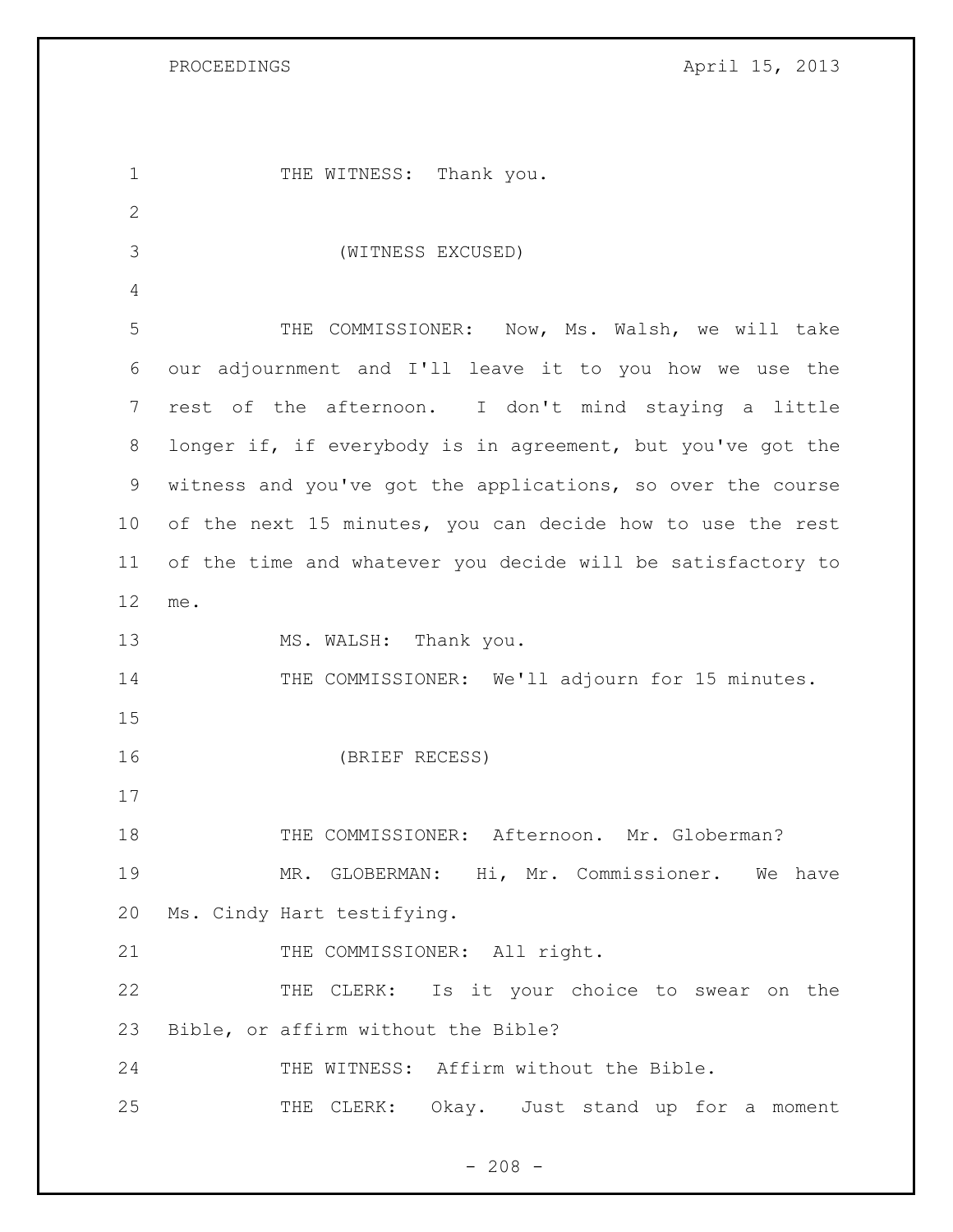please and just state your full name to the court. 2 THE WITNESS: Cindy Hart. THE CLERK: And spell me your first name. 4 THE WITNESS: C-I-N-D-Y. 5 THE CLERK: And your last name please? THE WITNESS: H-A-R-T. 7 THE CLERK: Thank you. **CINDY HART,** affirmed, testified as follows: 12 THE CLERK: Thank you, you may be seated. I'll just get you some fresh water. 14 THE WITNESS: I have some. 15 THE CLERK: You have? Okay. DIRECT EXAMINATION BY MR. GLOBERMAN: 18 Q Good afternoon, Ms. Hart. As you know, my name is Noah Globerman, I'm a lawyer for the Commission. You live in Winnipeg, Manitoba? A Yes, I do. Q How long have you lived there? A Just recently, past six months. Q Have you ever lived in Fisher River? A Yes, I have.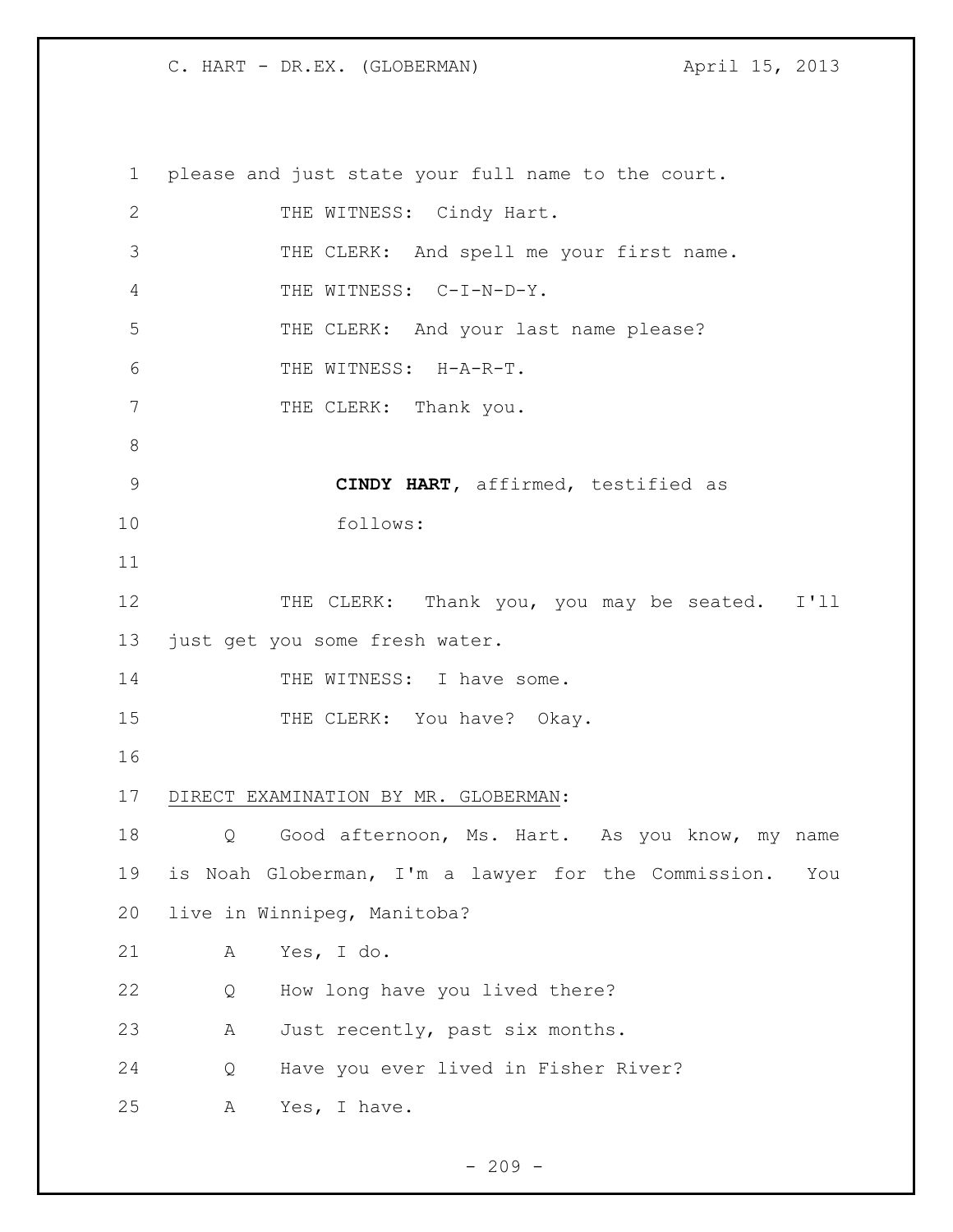Q When did you live there? A In 2009. Q And you are currently the director of health at Fisher River Health Centre? A Yes, I am. Q How long have you held this position for? A Since 2009. Q Do your recall who the director of health at Fisher River Health Centre was in 2005? A I believe it was Sylvia Stevenson, Cecilia Stevenson (phonetic), sorry. Q Where, in Fisher River, is the Health Centre located? A It's located in the central area, it's, it's on the main highway. It's connected with the band office and the education building. Q I understand that you have a background in nursing? A Yes, I do. Q Where did you work as a nurse, before you were the director of health at the Health Centre? A Prior to me going to Fisher River, I was working with Health Canada as the HIV/AIDS manager in the Health Protection unit. THE COMMISSIONER: And are you living in Fisher

 $- 210 -$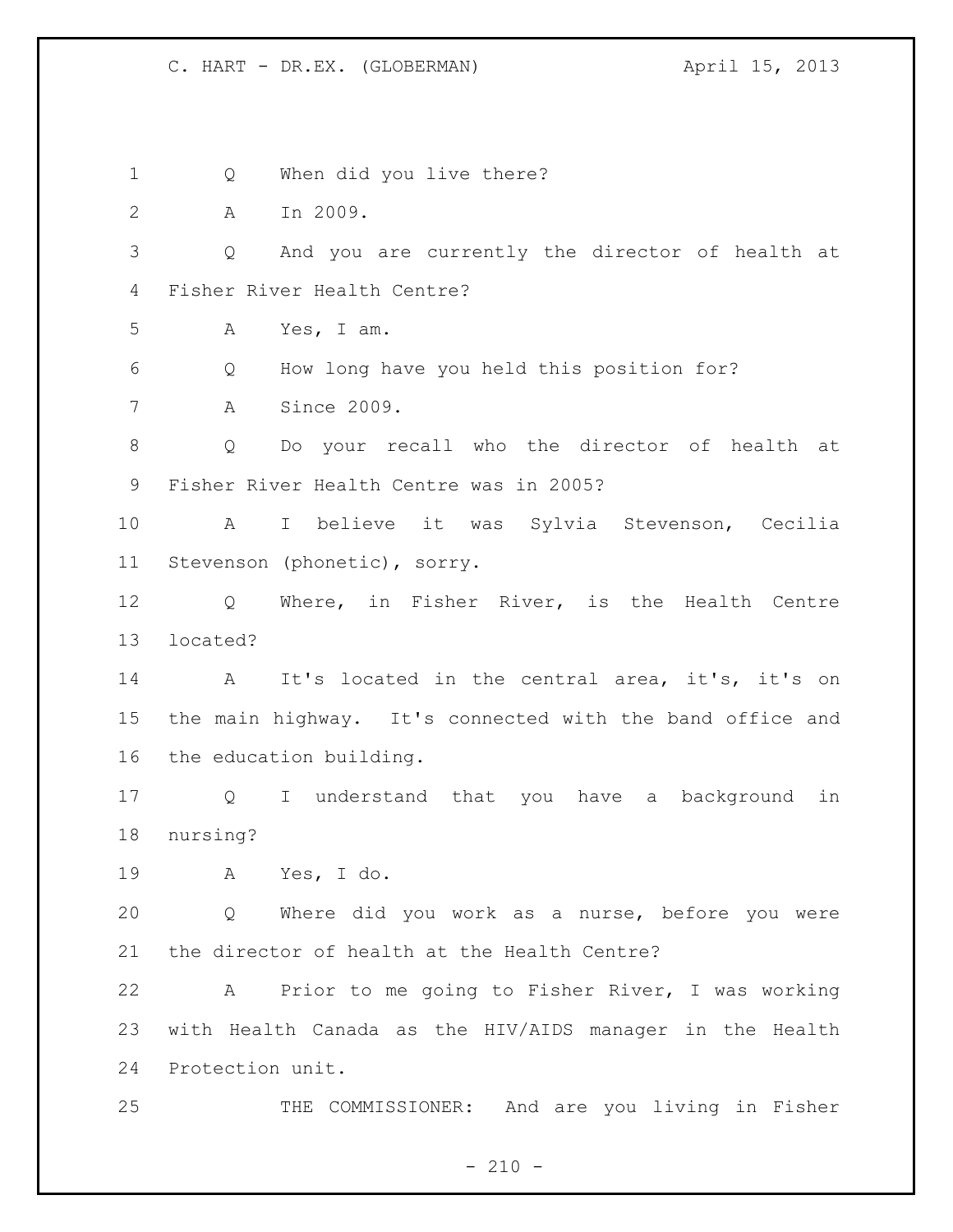River now? THE WITNESS: I work in Fisher River. THE COMMISSIONER: And hold that position? THE WITNESS: Yes. THE COMMISSIONER: Yes, that's all I wanted to know. MR. GLOBERMAN: But it was the witness' evidence that she currently is living in Winnipeg. THE COMMISSIONER: Right. But, but she, her work is in Fisher River? 11 MR. GLOBERMAN: Yes, sir. 12 THE COMMISSIONER: Right. BY MR. GLOBERMAN: Q Where did -- 16 THE COMMISSIONER: Thanks. 17 MR. GLOBERMAN: Oh, pardon me? 18 THE COMMISSIONER: Thank you. BY MR. GLOBERMAN: Q Where were you the HIV manager, I believe you said? A Yes, with Health Canada, so that's in Winnipeg here. And we work with the First Nations in Manitoba. Q And how long did you do that work for?

- 211 -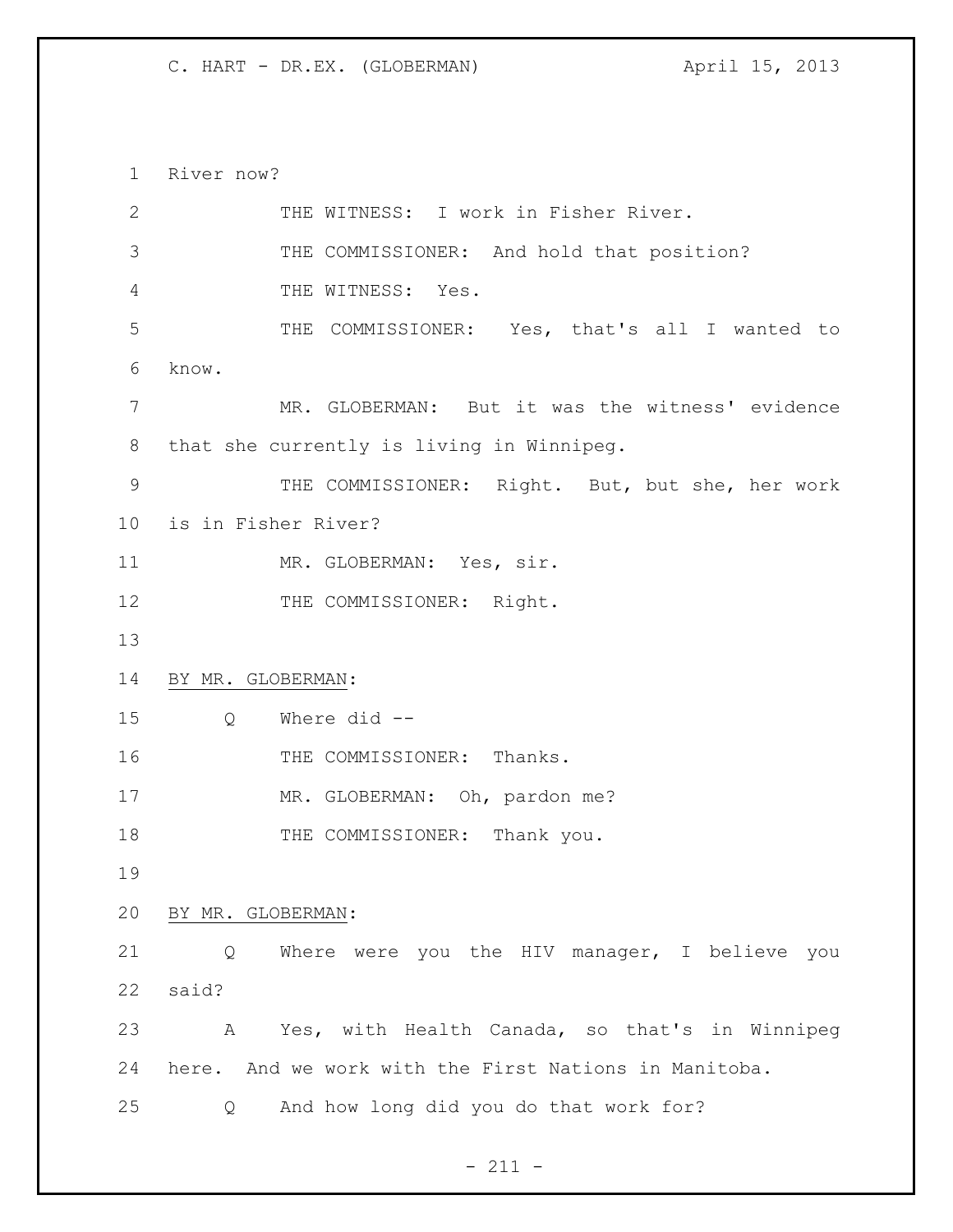| $\mathbf 1$  | A                      | For approximately five years, sorry, three years.        |
|--------------|------------------------|----------------------------------------------------------|
| $\mathbf{2}$ | Q                      | And so what was the position you held in 2005?           |
| 3            | A                      | 2005?<br>That's the position that I had.                 |
| 4            | Q                      | And what did you do before that position?                |
| 5            | Α                      | Before that, I was working in the north with the         |
| 6            |                        | tribal council, I was the nurse health educator.         |
| 7            | Q                      | And what formal education have you received?             |
| $\,8\,$      | А                      | Besides my nursing, I, I belong to the First             |
| 9            |                        | Nations Manager's Association of Canada.                 |
| 10           | Q                      | Have you received any training for your current          |
| 11           |                        | position as director of Health?                          |
| 12           | A<br>Yes.              |                                                          |
| 13           | Q                      | And what training was that?                              |
| 14           | A                      | When I was with Health Canada, we had to take            |
| 15           |                        | some courses on management and continued thereafter.     |
| 16           | Q                      | What services does the Health Centre in Fisher           |
| 17           |                        | River provide to its patients?                           |
| 18           | A                      | It provides education, awareness and prevention          |
| 19           |                        | programs. It also provides primary care, meaning we have |
| 20           |                        | nursing services and physician services that we receive  |
| 21           |                        | from the local, the local hospital, which is service by  |
| 22           | northern medical unit. |                                                          |
| 23           |                        | Q And what is involved in your current position as       |
| 24           |                        | director of the Health Centre in Fisher River?           |
| 25           | $\mathbb A$            | Besides seeing the, the day-to-day management,           |

- 212 -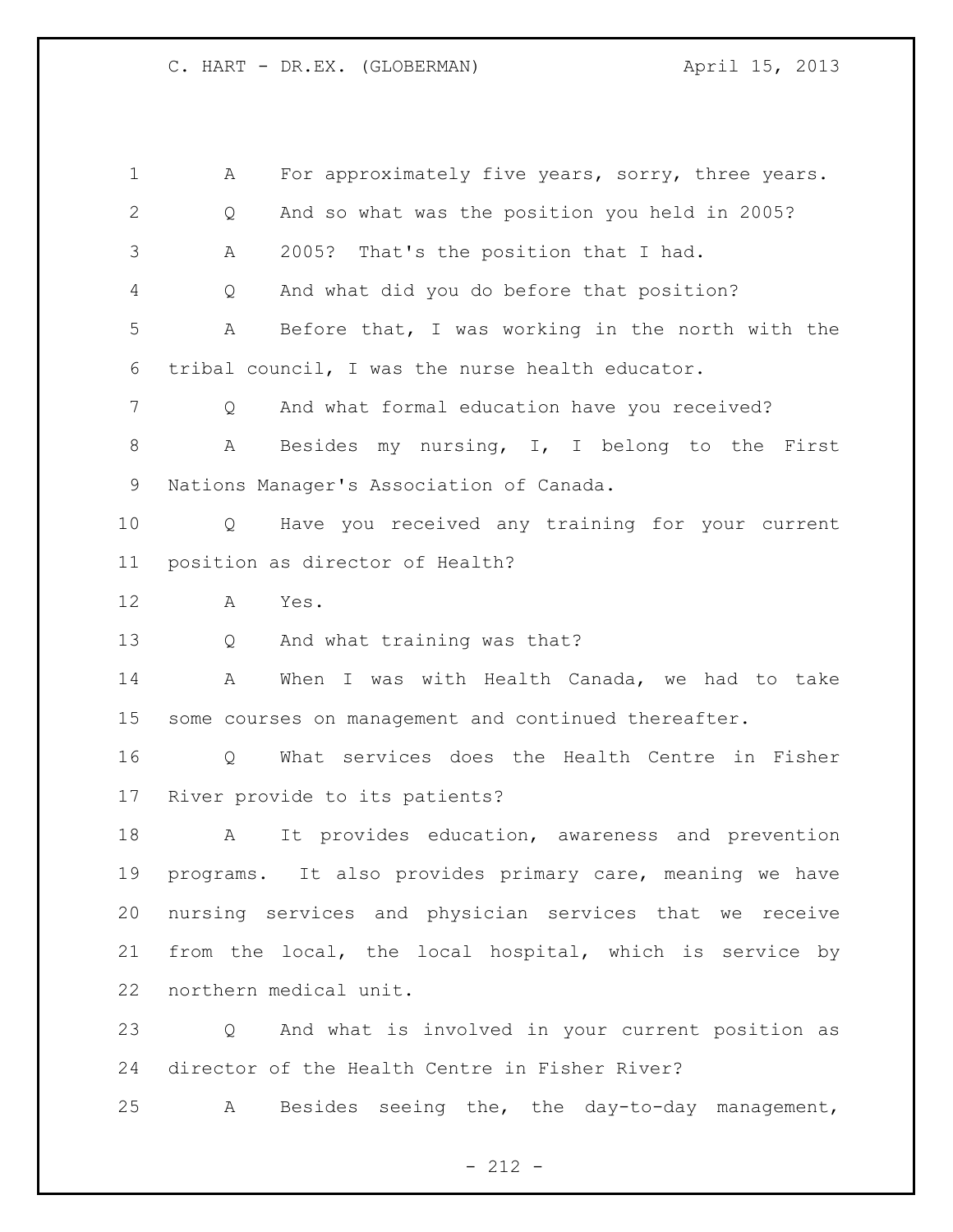I'm also the one that advocates for health services for our community and funding arrangements. Q Is the Health Centre funded by the Federal government? A Yes, it is. Q How many staff are employed at the Health Centre? 7 A Approximately 42. Q And how many physicians are employed at the Health Centre? A That's with a partnership with northern medical, so we're considered a outpost clinic, because we have clinics there. So we normally have six physicians and they're on a rotating basis. So they come to our clinics, sometimes it's daily, right now, it's three days out of the week. Q And they come from Percy Moore Hospital? A Yes. 18 Q Where, exactly, is Percy Moore Hospital located? A It's about 35 kilometres from our community -- Q So there -- 21 A -- south of our community. Q -- so there are no physicians actually on

staff  $-$ 

A No, we don't --

Q -- at the Health Centre?

 $- 213 -$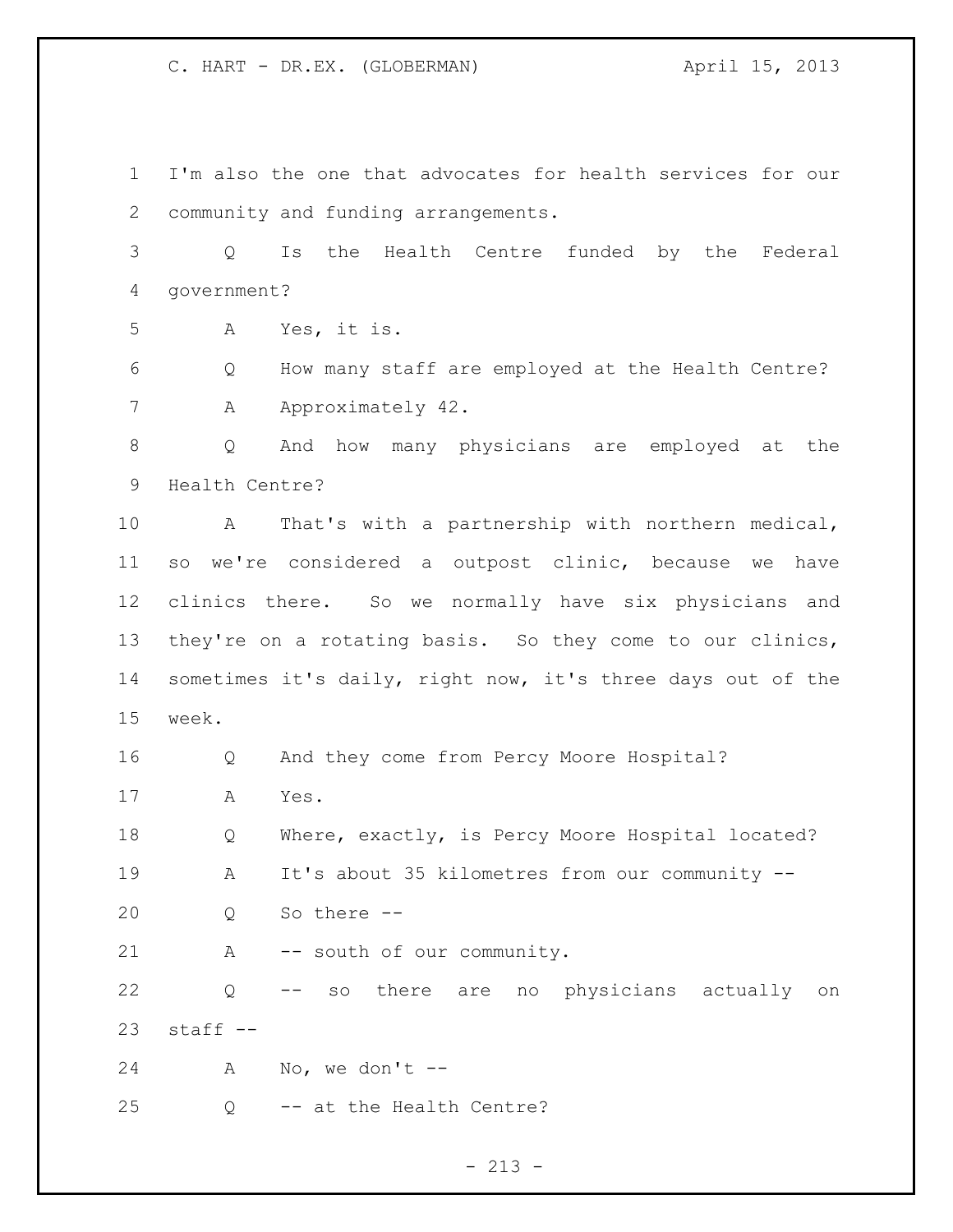A -- have a employee, employed physician of our own. It's in partnership with northern medical. Q And I believe you said there were 42 staff employed at the Health Centre -- A Yes. Q -- are, are these individuals employed by the band in Fisher River? A Yes. Q Does the Health Centre treat patients from other reserves, or areas, aside from Fisher River? A Yes, because we're in the catchment area of other First Nations and our, our, our communities are, are transient, so we do service the neighbouring communities. Q And, and which communities are those? A It would be Peguis and Jackhead and particularly those two communities. Q Is there a system in place by which the Health Centre can obtain its patients' medical information? 19 A Normally, what happens, if we're, need further information for, for a new client, or develop a new client file, we need to get permission, or a form signed from the, the client that's accessing our services. And once we get the approval, then we get the existing information from whatever facility or community he's from, he or she. Q And will the Health Centre ever request an

 $- 214 -$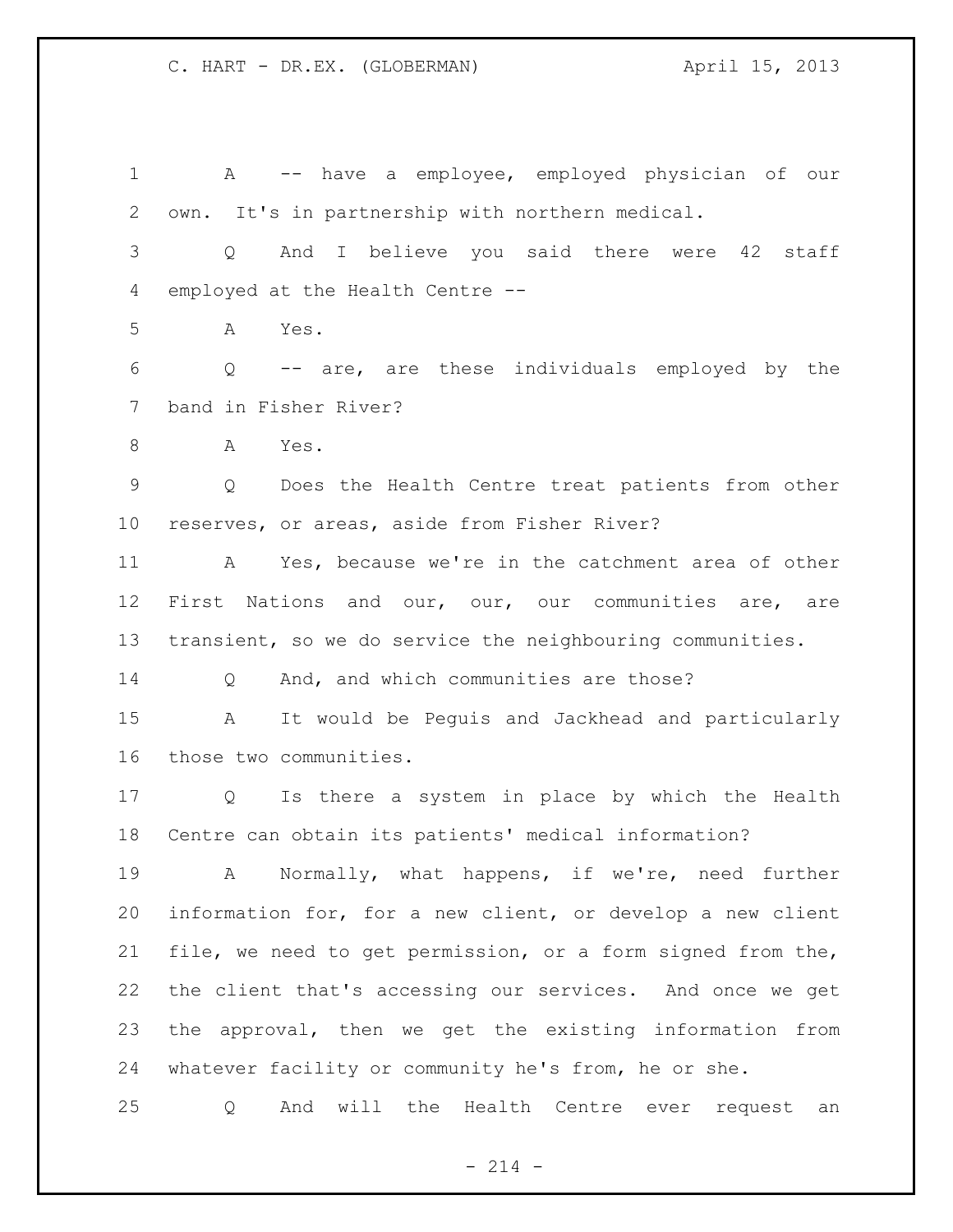individual patient's medical records from another facility?

 A We still follow the, we still need to follow our protocol, in regards to FIPPA and PHIA. So when there's a need for information that we may be concerned, obviously we try our best to obtain it.

 Q Aside from a patient telling the Health Centre what services they have previously received, is there any way for the Health Centre to track what services that patient has received?

 A It depends on the, on the case. If we need -- if a client, say for instance, a client is coming from Winnipeg and there's a follow-up with their health, we, 13 then we'd send out the same form that they, we ask, ask the individual to sign to, say, for instance, Health Science Centre, or a clinic in the city here.

 Q Okay. We've heard evidence, from Shirley Cochrane, who you may know, who's one of the band assistance administrators in Fisher River, about how band assistance has clients that move on and off reserve and the issues that that posses for band assistance. She referred to these individuals as transient and I believe you just used that word as well. Does the Health Centre treat patients that move on and off reserve, from Winnipeg, for example, to Fisher River?

A Yes, we do.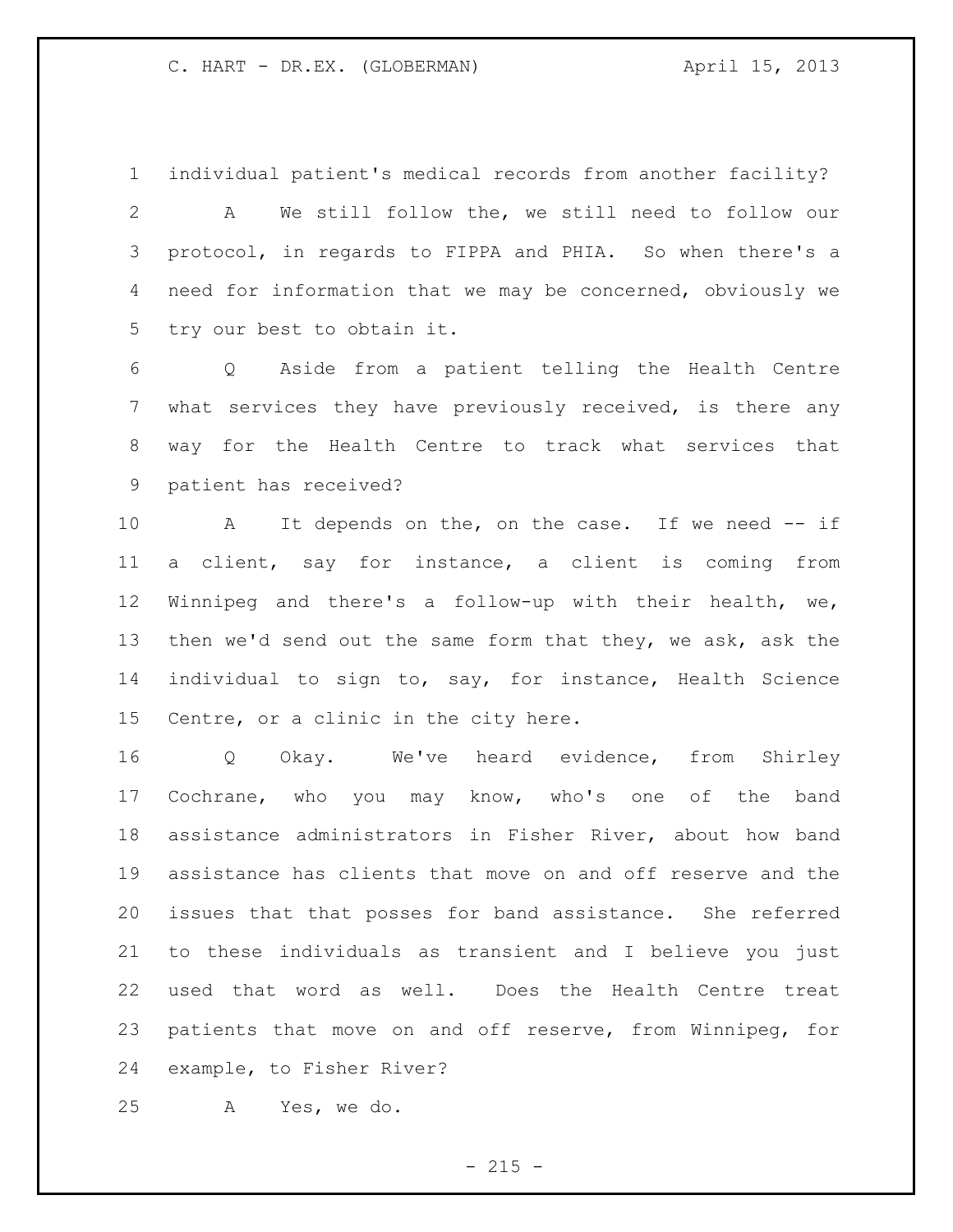Q Does that pose any challenges for the Health Centre?

A At times it does.

Q What kinds of challenges?

 A For instance, prenatal. If there's a follow-up, or we get concerned, or a child that might be behind in immunization, or a cancer care client.

 Q Does the Health Centre have any way of keeping track of these individuals?

 A It depends on the -- it goes case by case. We do try, if we know that a client hasn't attended an appointment, say, for instance, if it's, if it's not one of our regular physician appointments, if it's a specialty appointment that they're missing, we try every effort to try contact this individual. Or what we normally do is contact the, the facility or the clinic that they were supposed to be attending, to let them know that we haven't been in any contact with them.

 Q Would it be documented in the patient's file if that patient didn't show up for an appointment?

A Yes.

 Q Is there anything the Health Centre can do if it knows the patient has gone to Winnipeg, but does not know where he or she will be receiving services from?

A Again, it goes case by case, particular the ones

 $-216 -$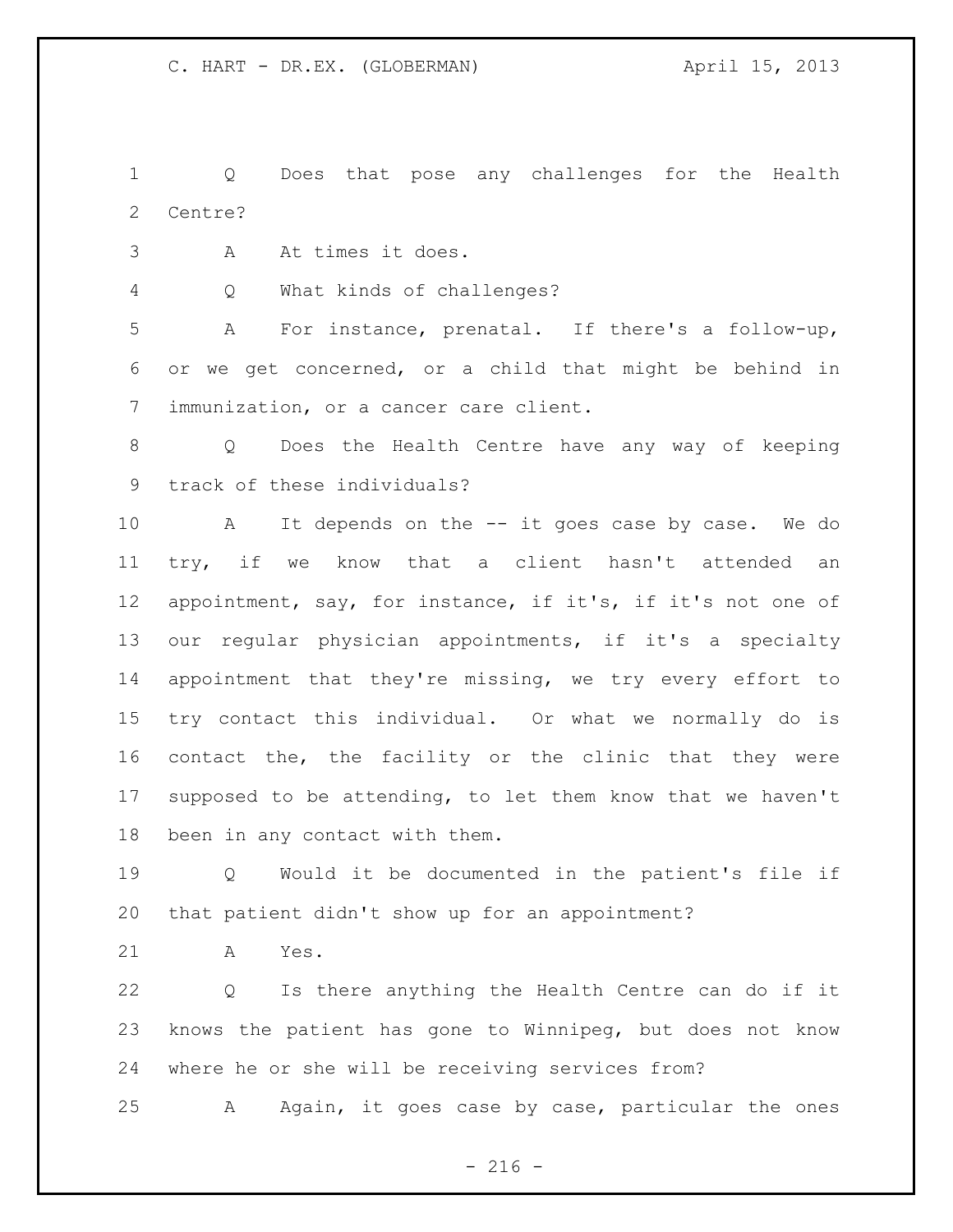that I mentioned, the prenatal, the child or individual that's, you know, like I said, cancer care and so forth.

 Q Okay. I'd just like to ask you a few questions about how Child and Family Services and the Health Centre in Fisher River interact with one another. Is there a relationship between Child and Family Services and the Health Centre in Fisher River?

 A Yes, there is. Right now, our nurse in charge sits on one of their committees, so we do have regular contact with them.

 Q And when I'm speaking about the relationship between Child and Family Services and the Health Centre, I'm, I'm asking about ICFS; is that what the relationship is between?

A Yes.

 Q Okay. And does the Health Centre have any kind of relationship with Winnipeg Child and Family Services?

 A Not necessarily. We go through the local CFS department.

 Q Do Child and Family Services or ICFS and the Health Centre share information with one another?

A When there's need to share, yes.

Q What information would they share?

 A Say, for instance, if, if there's, like, a child that's maybe behind in immunizations, or dental, that type

- 217 -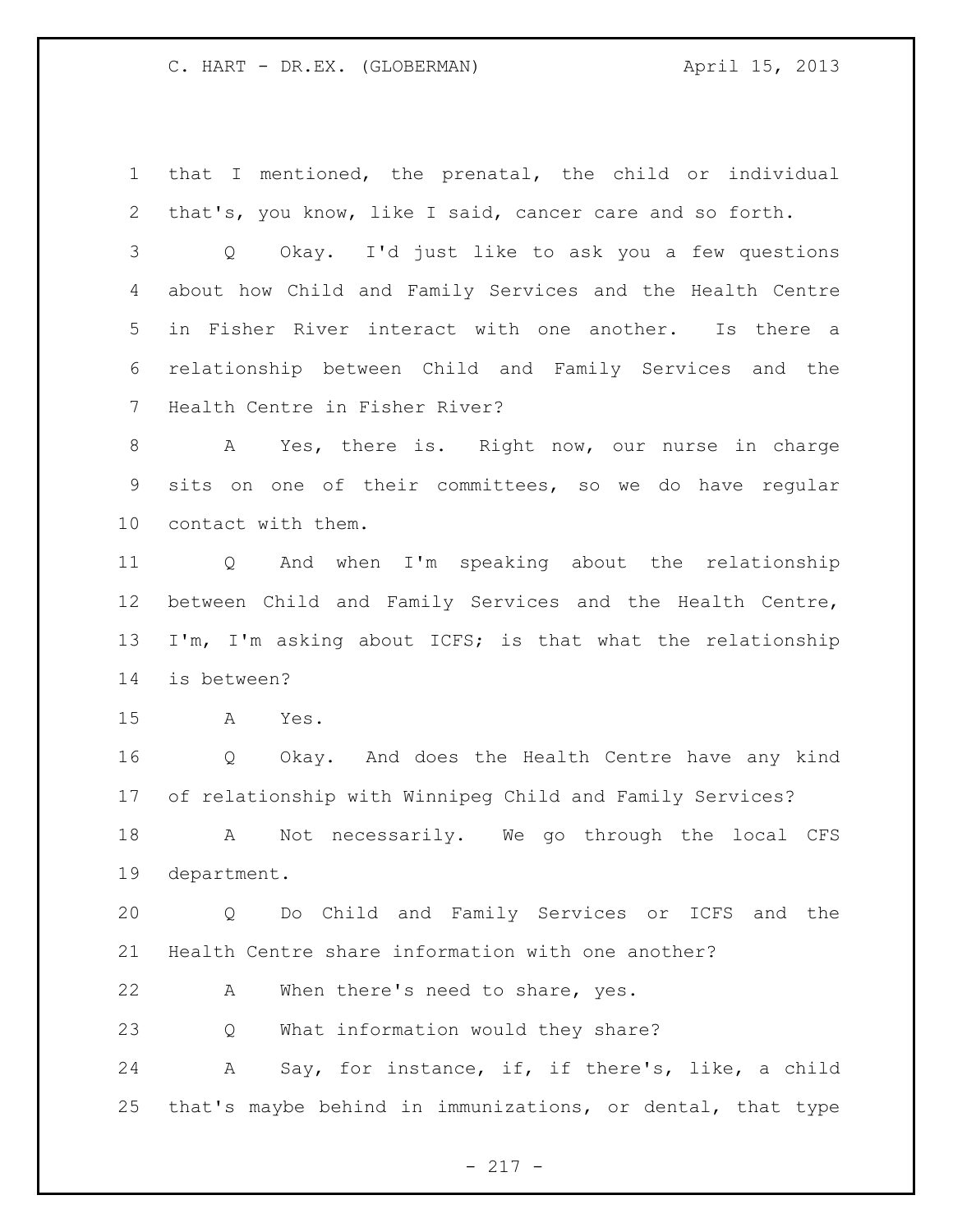of information. If we don't have the proper information, the health information from them, then we consult with the CFS worker. Q Does band assistance in Fisher River and the Health Centre share information? A Yes, we do. Q What about Manitoba Health and the -- 8 A Yes. 9 Q -- Health Centre? A In regards to our immunizations, we, we work with Manitoba Health. Q Are there any policies or procedures with respect to the sharing of information between CFS and the Health Centre? 15 A In our policy, yes. And of course, as, as, in our clinics, as nurses, we follow our protocol and standards too. Q Under what circumstances would ICFS contact the Health Centre? A It might be if a child was brought in again for regular follow-ups, say, for instance, dental again and, and immunization. That's always the, the bigger concern that we have. Q And under what circumstances would the Health

Centre contact ICFS?

 $- 218 -$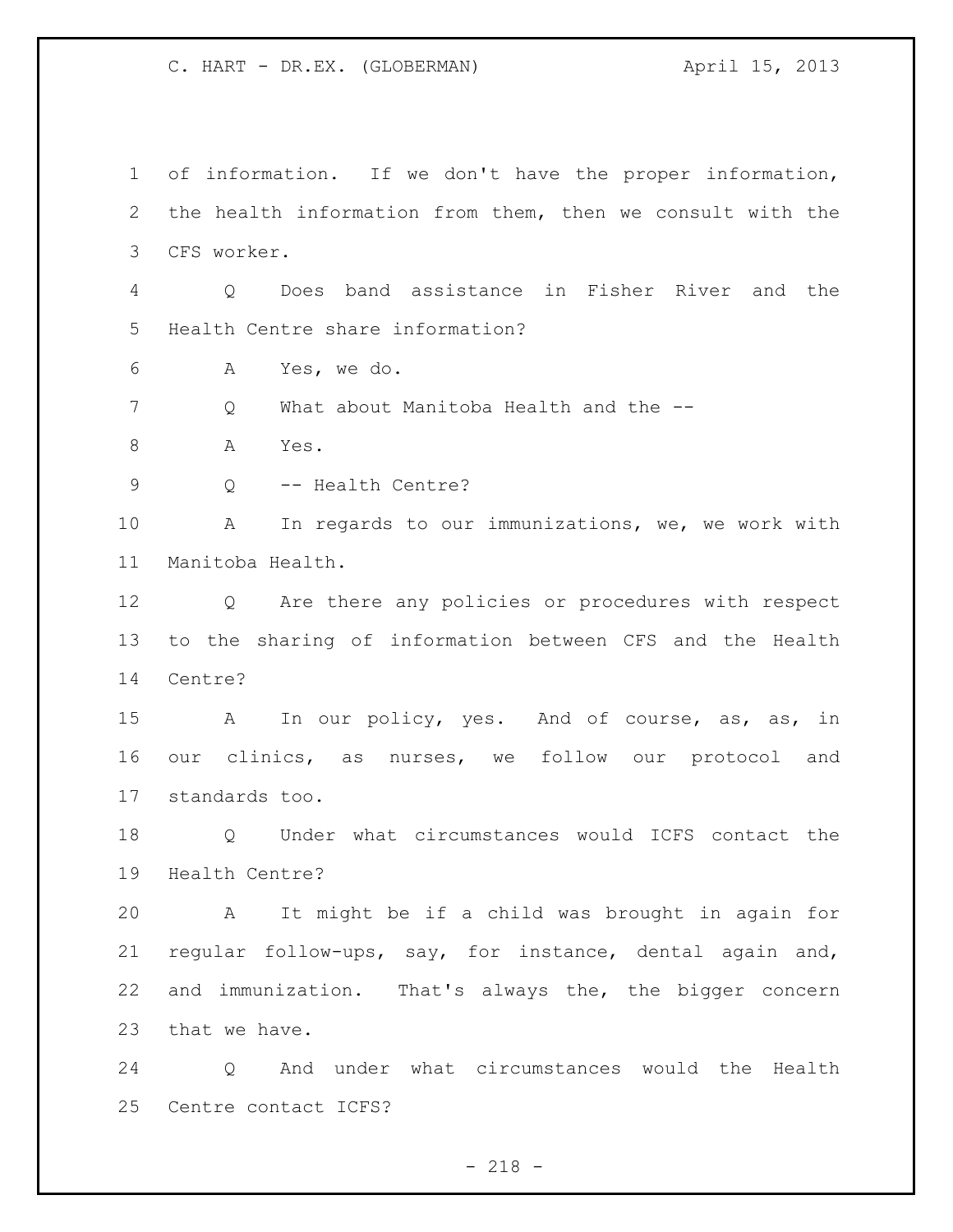1 A If there's a concern of say, neglect, or abuse. Q In that case, if there's a concern of neglect or abuse, what information would the Health Centre be at liberty to provide Intertribal Child and Family Services? A Just what the, what the physician or the nurse may find with the assessments that they're doing. Q We've heard evidence, at this commission, about concerns individuals have had with respect to privacy legislation and their ability, or perceived ability to share this information; has this been a problem for the Health Centre? A Well, like I said earlier, we follow the PHIA and FIPPA. And if we do have to release information, we definitely do. Q And would you release information if there was a concern about, a protection concern about a child? A Yes, yes. 18 Q In your experience, are, are there any challenges the Health Centre has, in dealing with Child and Family Services? A No, we work pretty much closely together, as, as, as we can. And again, it goes by case by case. Q And is the Health Centre always made aware if a patient has had prior involvement with Child and Family Services?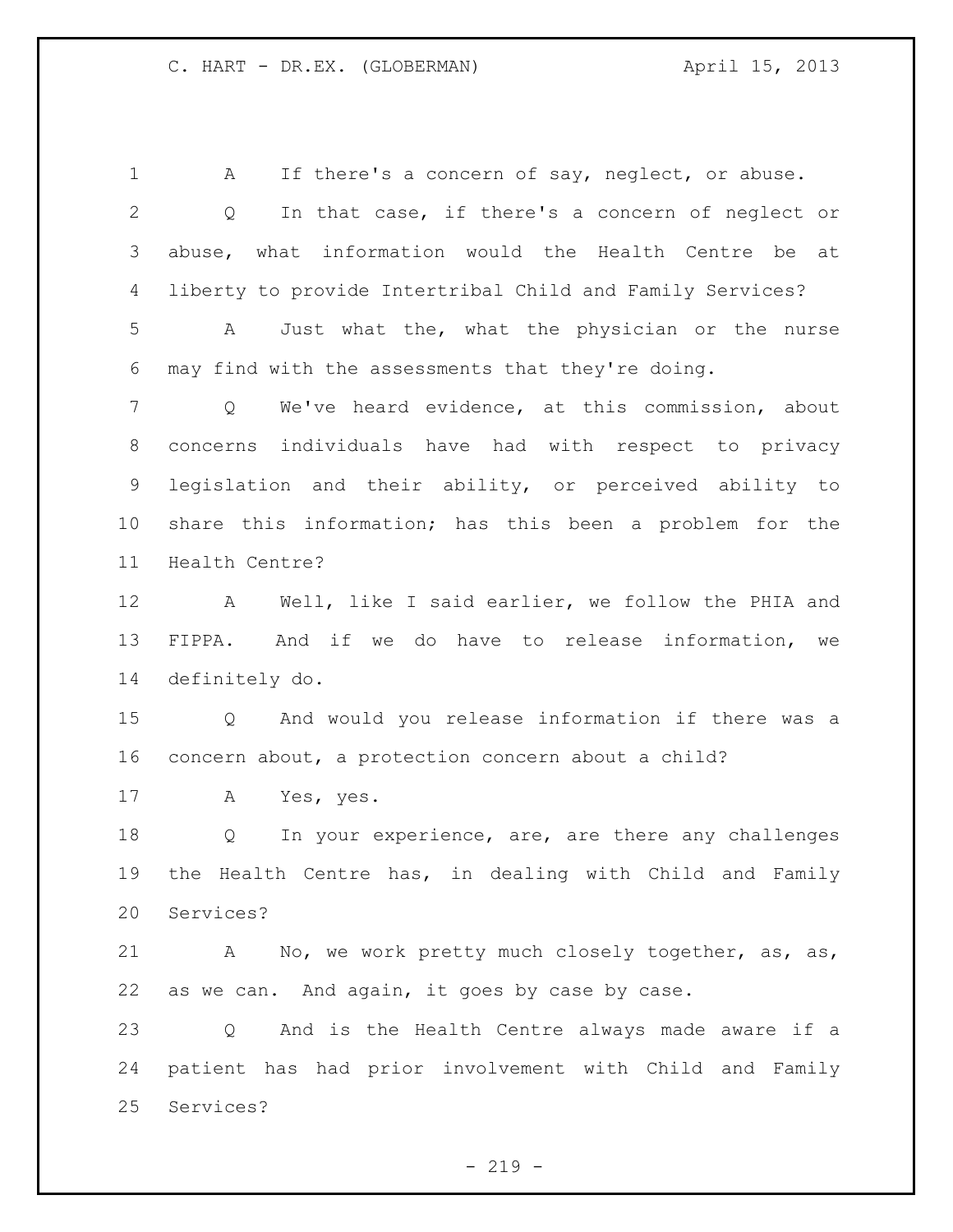1 A In some instances, yes.

 Q Would there be a note in the patient's file if there was previous involvement with CFS?

 A When it comes down to the initial assessment, the, the caregiver will provide that information, or sometimes it is the case worker that will bring the child in.

 Q If a patient comes in for prenatal care at the Health Centre, as we know Samantha Kematch did, is there a way of finding out if any of that patient's other children had been previously apprehended at birth by CFS, or if there had been other child protection concerns?

 A It only will come about when whatever the individual will share with, on assessment.

 Q When there is a history regarding previous apprehensions, what will the Health Centre do with that information?

A It will be on the file.

 Q Would the Health Centre alert Child and Family Services if a patient is currently pregnant and they're aware that there have been previous involvement with Child and Family Services?

 A It will depend on the case and the assessment, again.

Q Now, I'd like to ask you some questions about the

 $- 220 -$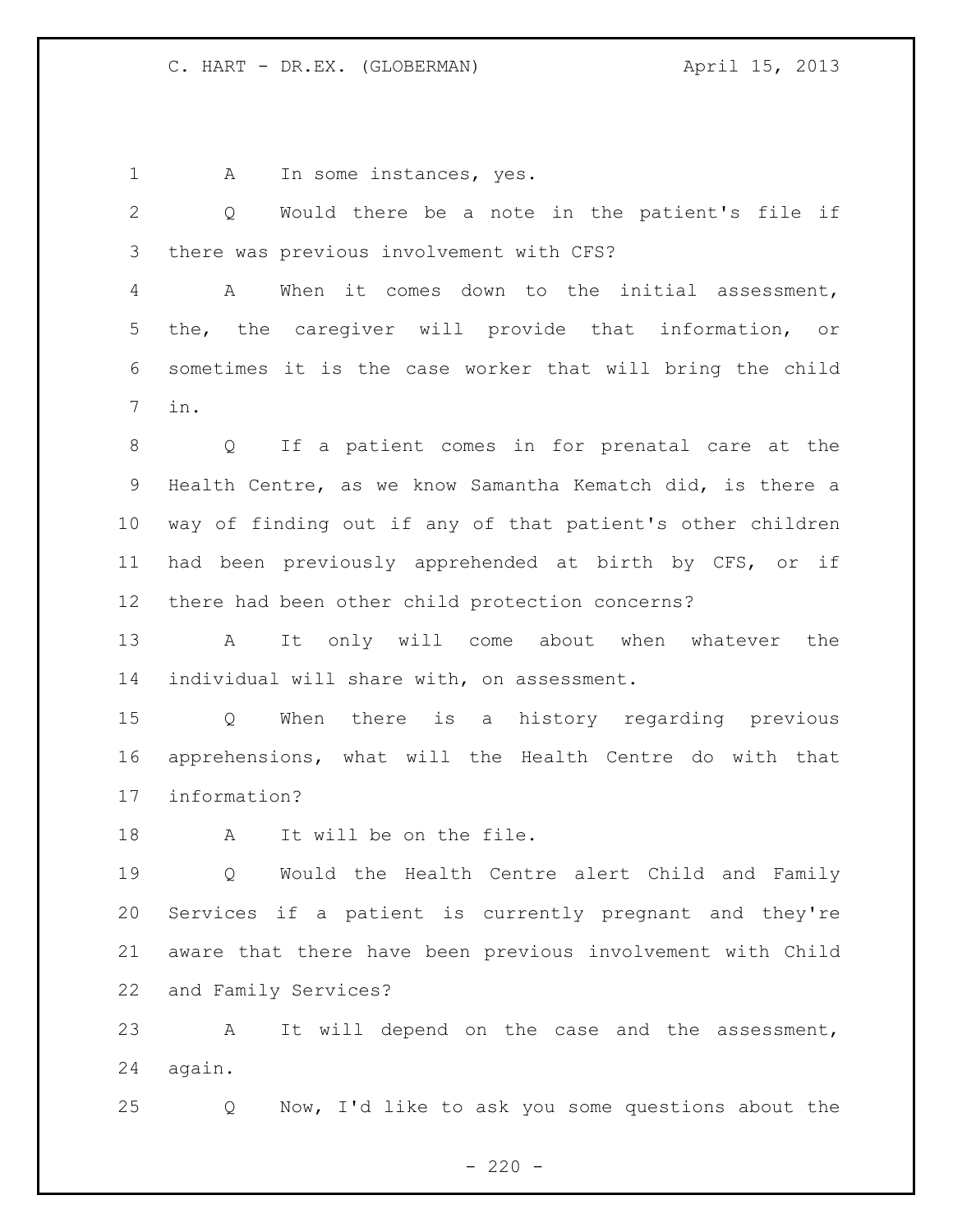health services provided to Ms. Kematch and Mr. McKay during the time they stayed in Fisher River in 2005. Were you ever personally involved in the provision of services to Samantha Kematch or Karl Wesley McKay, in Fisher River, in 2005? A No. Q Did you know who Karl Wesley McKay was in 2005? A I know who Karl is, from when I was growing up in the community, but no, I haven't known other than that. Q What did you know about him? 12 A Just that he belonged to our community. Q What did you know about his family? A I -- no -- I had no recollection, no knowledge, other than knowing who he was. Q Can you recall when the last time you saw him was? 18 A Oh, probably about 30 years ago. Q Okay. A Been awhile. Q Did you know anything about Samantha Kematch at that time? A No. Q Had you ever seen her? A No.

 $- 221 -$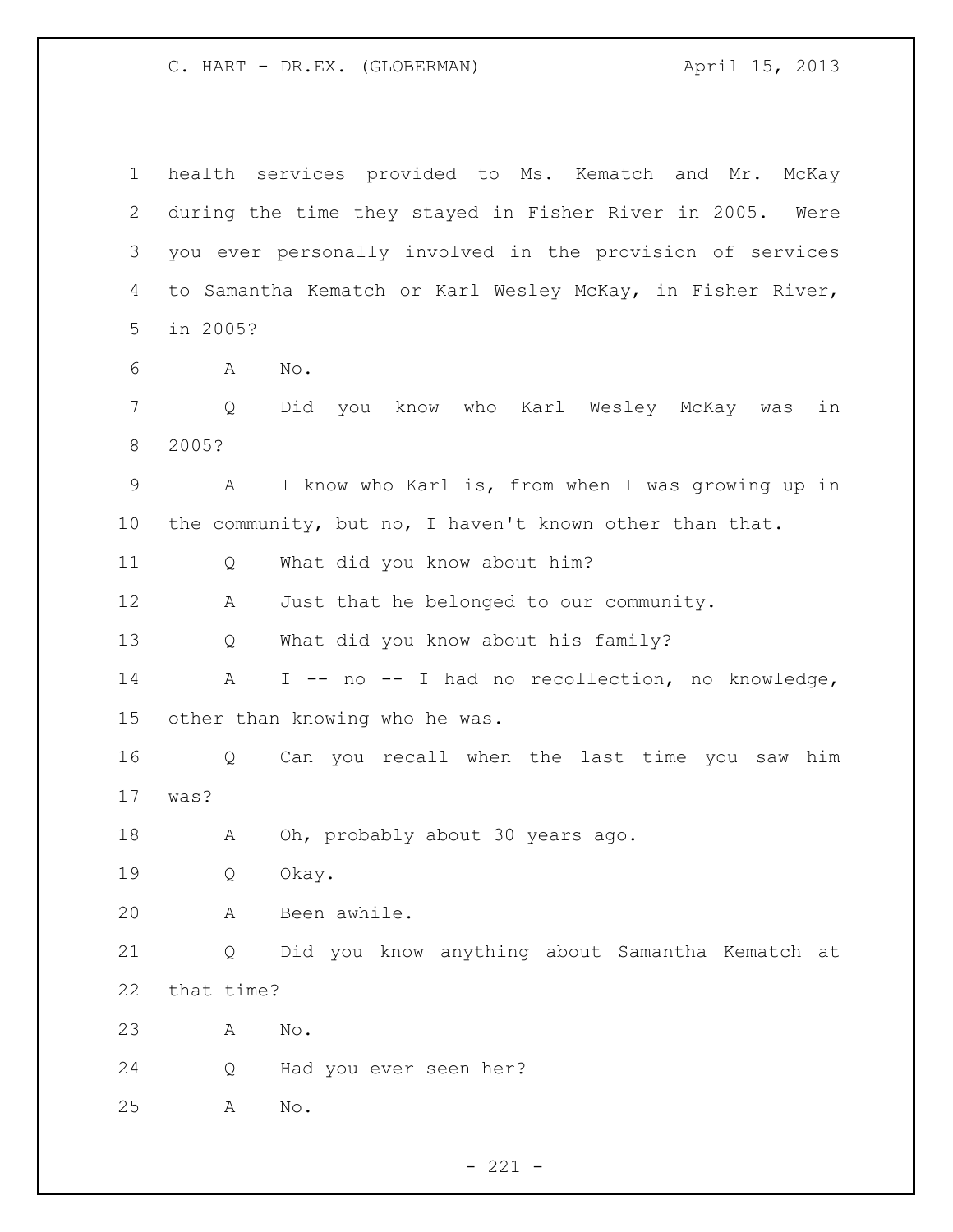Q Did you know anything about her family? A No. Q Did you know anything about Phoenix Sinclair, at that time? A No. Q Have you ever seen Phoenix Sinclair? A No. Q Do you know who was directly involved in providing services to Karl McKay and Samantha Kematch in 2005? A The clinic nurse, at the time, was Josette Cochrane (phonetic). Unfortunately, she has passed on. So she was the clinic nurse at the time. MR. GLOBERMAN: Madam Clerk, could you please pull up commission disclosure 2065, page 43257? BY MR. GLOBERMAN: Q As you can see, this document is labelled: Fisher River First Nation Health Centre for Kematch, Samantha. Are you familiar with this document? A Yes. Q And is this a record kept by the Health Centre in Fisher River? A Yes. MR. GLOBERMAN: Madam Clerk, if you could please

 $- 222 -$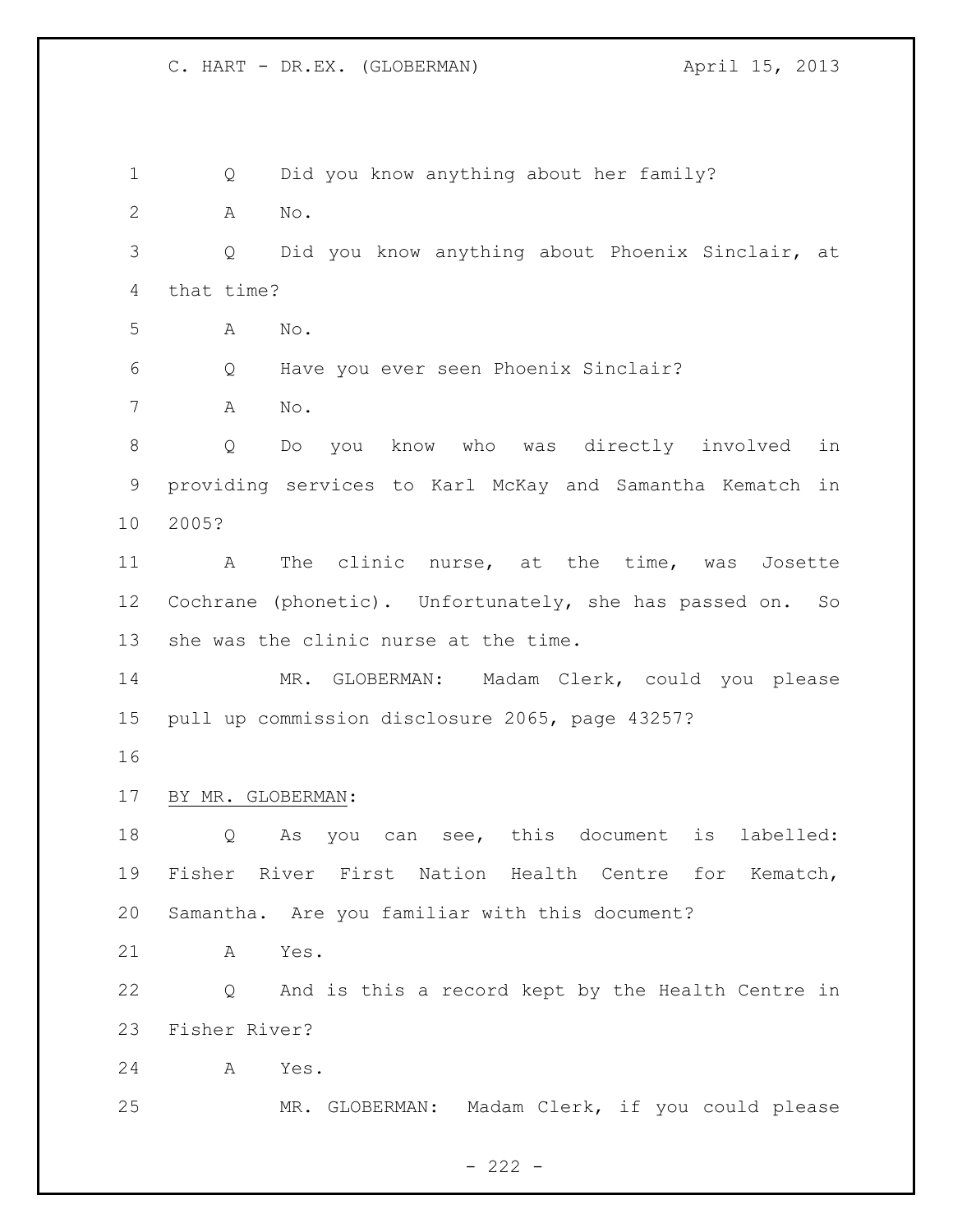go to page 43259? BY MR. GLOBERMAN: Q This is a document, it appears to be a log and it says Kematch, Samantha; do you recognize this document? A Yes. 7 Q And what, exactly, is this document, generally speaking? A It's a, a first initial assessment, when she came into clinic. Q And have you worked with these types of documents before? A Yes. Q What information typically goes in this document? A The initial assessment, like, your subjective, your, your objective, your assessment and your plan. Q And who records information in these documents? 18 A When -- if, if, if the client is coming to see the physician, the nurse will be the first contact, so she'll do the initial assessment for the client, then give it up, get the client all ready for, for the physician. Q And in looking at this document, do you know who would have recorded this particular information? A It was the doctor that recorded that. Q Okay. I'd just like to ask you a few questions

 $- 223 -$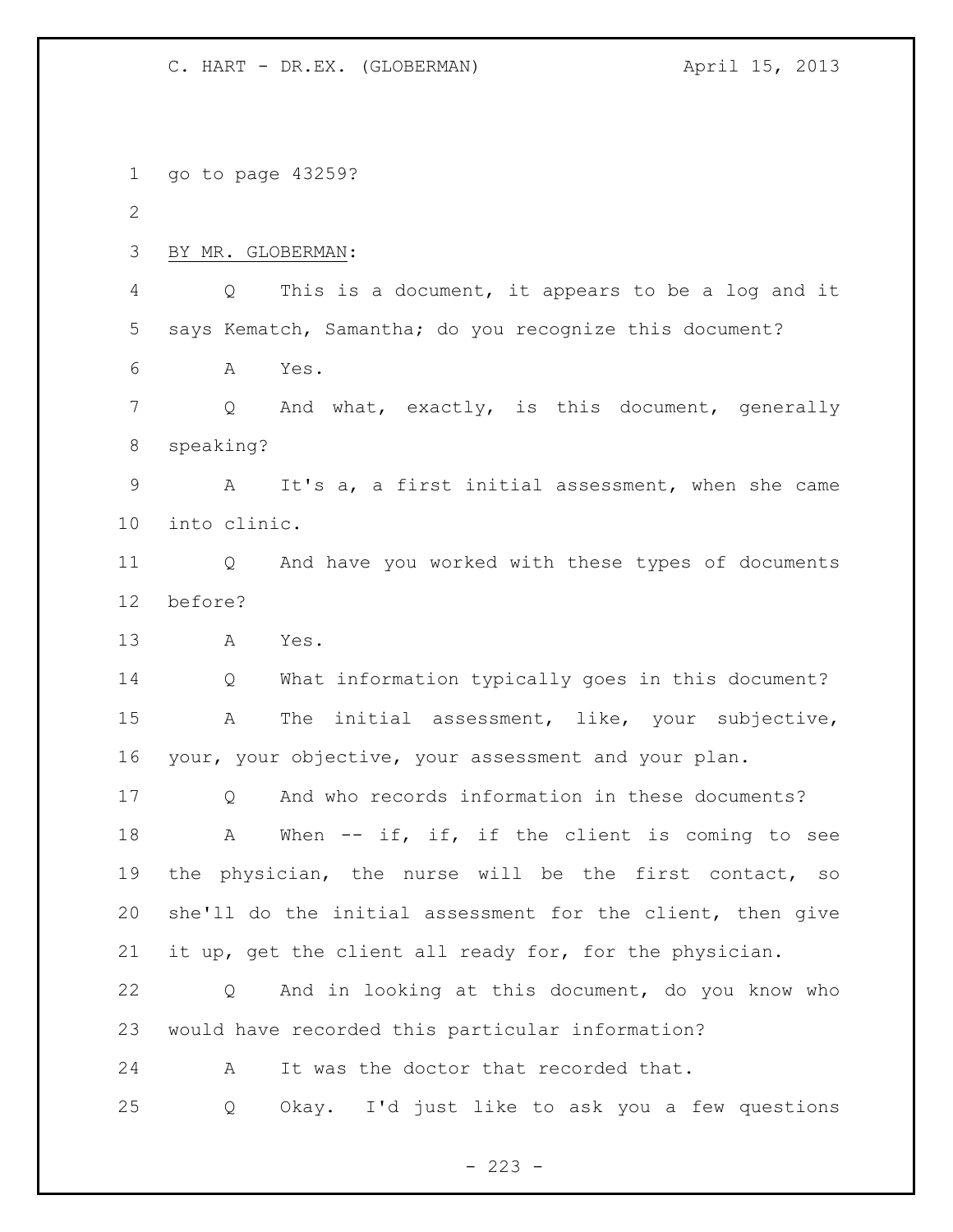about what we see recorded here. THE COMMISSIONER: You're, you're telling me, me that, that the attending doctor made all these notes on this page? THE WITNESS: This page, the first one, where it says D.C., doctor's clinic. 7 THE COMMISSIONER: This 43259, the, the page that's on the screen -- 9 THE WITNESS: Yes. 10 THE COMMISSIONER: -- are you talking about the first line, or the whole -- 12 THE WITNESS: The, the --13 THE COMMISSIONER: -- document? 14 THE WITNESS: -- first line --15 THE COMMISSIONER: First line? THE WITNESS: -- is the, the nurse's writing and then the second, the lines thereafter, is the physician that this client had seen. BY MR. GLOBERMAN: Q Now, under the date, it appears to say 05-05-13. It's my understanding that that's May 13th, 2005? A Yes. Q And it appears to say location of service, DRC; is that your reading of that?

 $-224 -$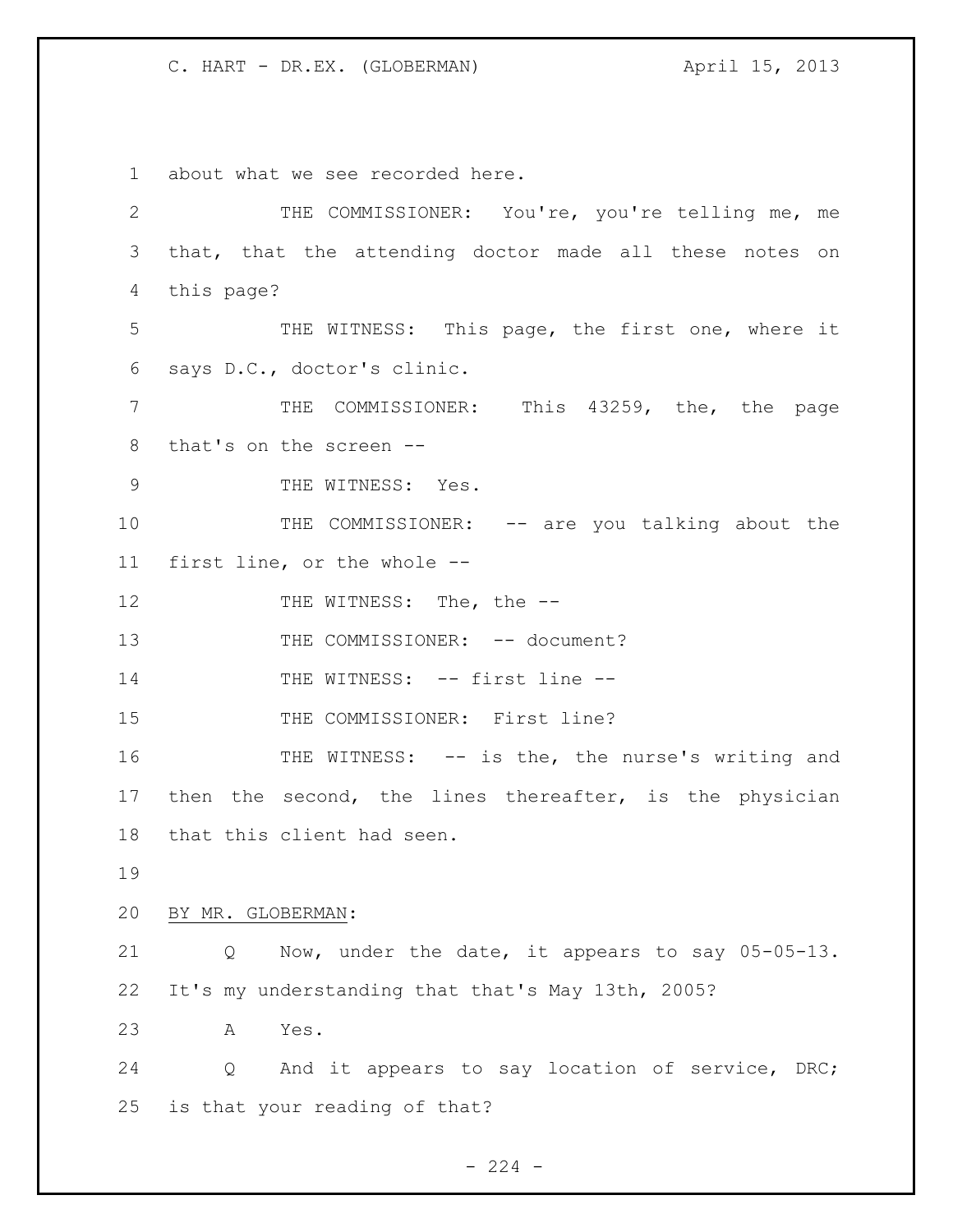A Yes, it's doctor's clinic. Q Okay. And that, that appears to say pregnancy test, PT, I imagine that is for patient? A Yes. Q For first prenatal? A Yes. Q Does that mean that Ms. Kematch would have attended to the Health Centre in Fisher River on May 13th, 2005? A Yes. Q And below that, it says June 3/'05, see prenatal sheet. And then there's a signature. Does that mean that Ms. Kematch attended to the Health Centre in Fisher River on June 3rd, 2005? A Yes. Q And the notation at the top, for May 13, 2005, was that Ms. Kematch's first visit for prenatal care at the Health Centre? A Yes. MR. GLOBERMAN: Madam Clerk, can you please pull up page 43262? BY MR. GLOBERMAN: Q This is a document which is labelled, at the top, Manitoba Prenatal Record; do you recognize this document,

 $- 225 -$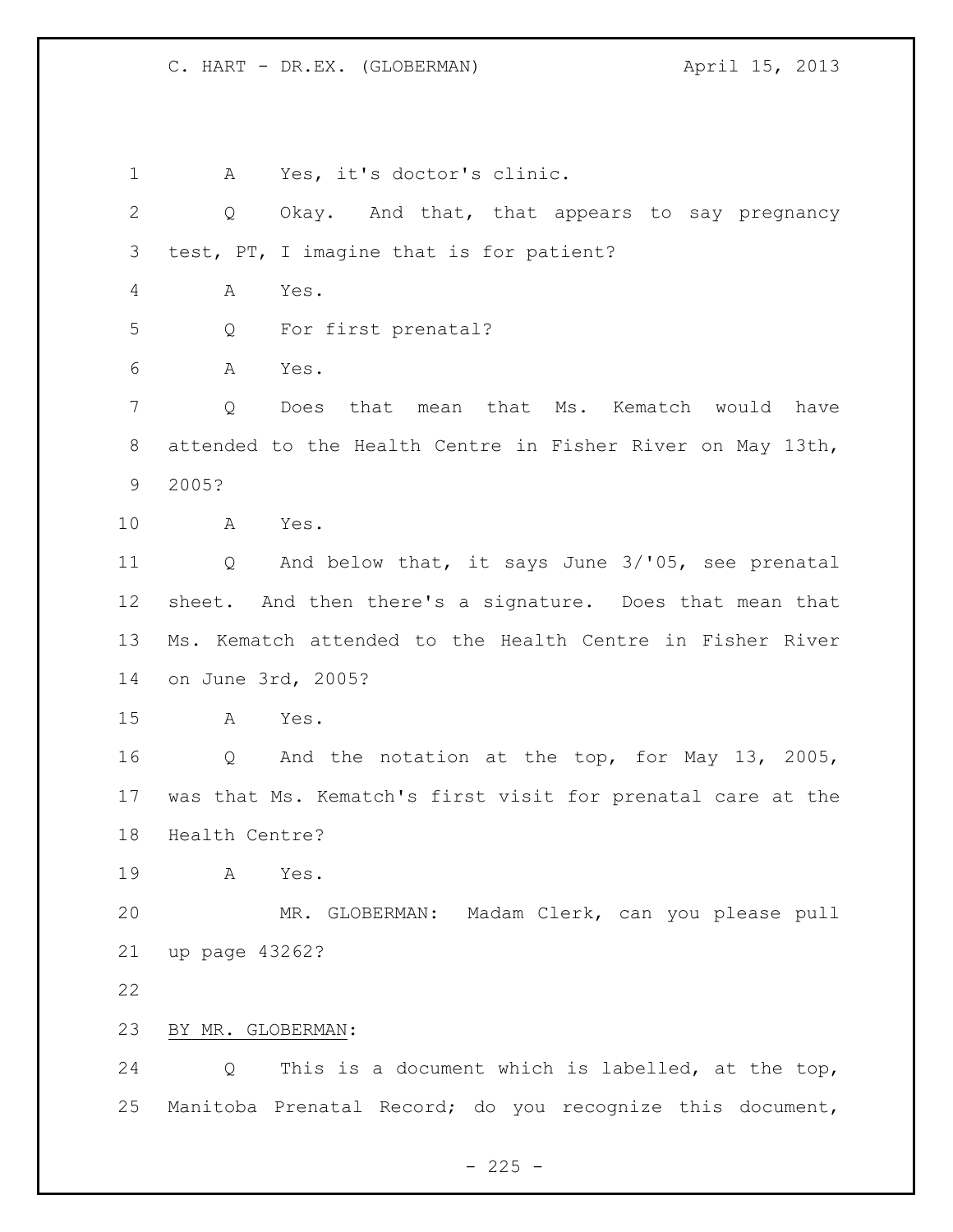Ms. Hart? A Yes. Q What is a prenatal record? A It's the initial record that's done on, on a, on a lady that comes in for her first assessment. Q Now, would this have been completed on May 13th, 2005, when Ms. Kematch first attended to the Health Centre? A Yes. Q And this would have been completed at the Health Centre? A Yes. Q Now, the document appears to contain some demographic information, Ms. Kematch's name, address, Mr. McKay as the father of the, of the to be born child. And then below that, it says: Referring doctor, Woolford. Would these notes have been made by Dr. Woolford? A Yes. 18 MR. GLOBERMAN: Now, Madam Clerk, if you would scroll down just to the bottom of the page? BY MR. GLOBERMAN: Q Under -- you'll see that bottom box says previous pregnancies, including abortions; would this information here have been provided by Ms. Kematch directly? A Yes.

 $-226 -$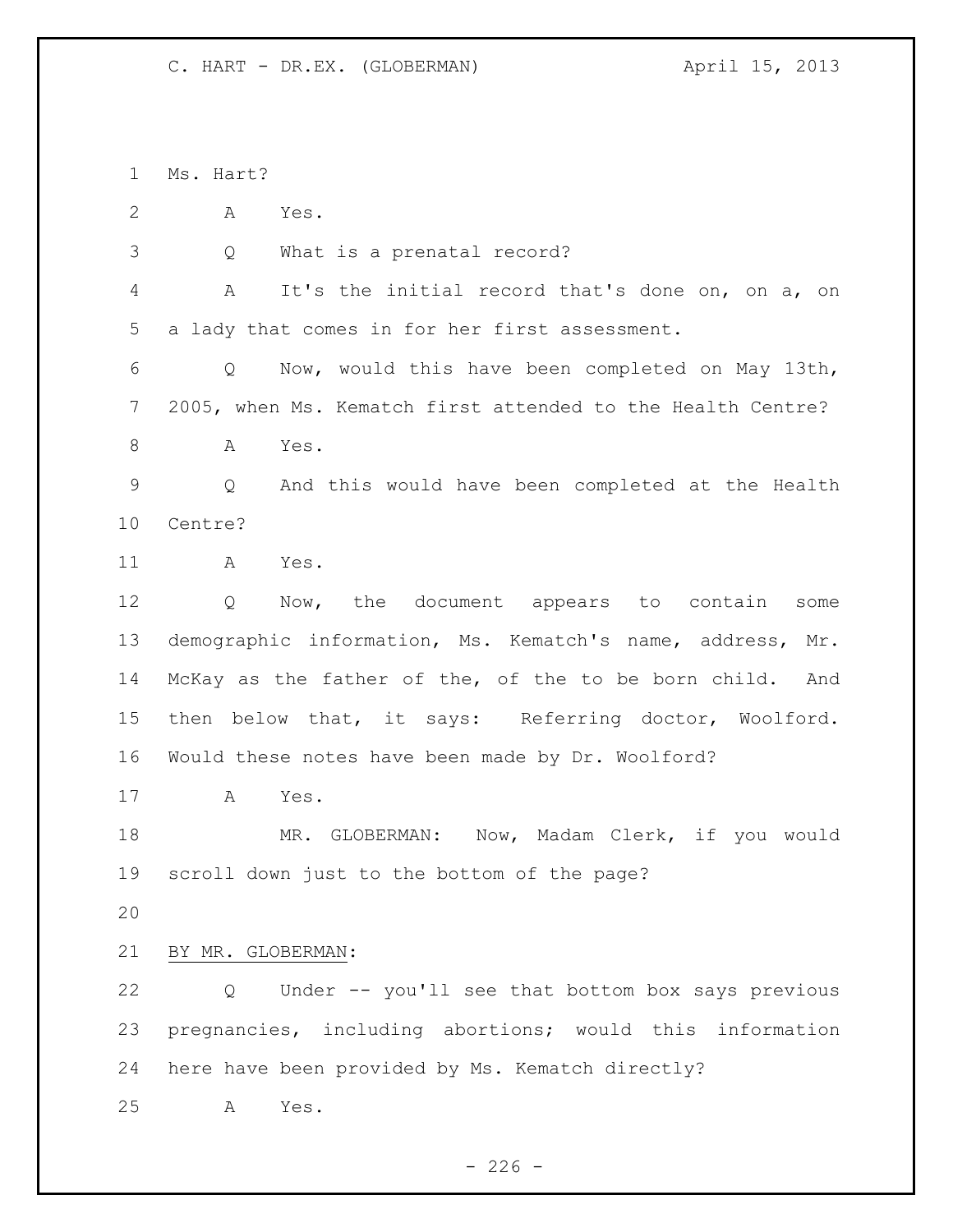Q And is that true of the information contained in the entirety of this document? A Yes. Q Now, the second column down, or row down, pardon me, it says 2000, we know Phoenix Sinclair was born in the year 2000. And under present health, if you go along the 7 side of that, it says A & W. 8 A Alive and well. 9 THE COMMISSIONER: Just where, where are you? MR. GLOBERMAN: If you go to the bottom box, you'll see previous pregnancies, including abortions. 12 THE COMMISSIONER: Yes. MR. GLOBERMAN: If you scroll down to the year 2000  $-$ 15 THE COMMISSIONER: Yes. MR. GLOBERMAN: -- and all the way across, you'll see -- Madam Clerk is circling it. 18 THE COMMISSIONER: And what's your question? BY MR. GLOBERMAN: 21 O What the A & W means? A It means alive and well. THE COMMISSIONER: Just a minute. Oh, oh, A, ATW? 25 MR. GLOBERMAN: That's an and sign. It's --

 $- 227 -$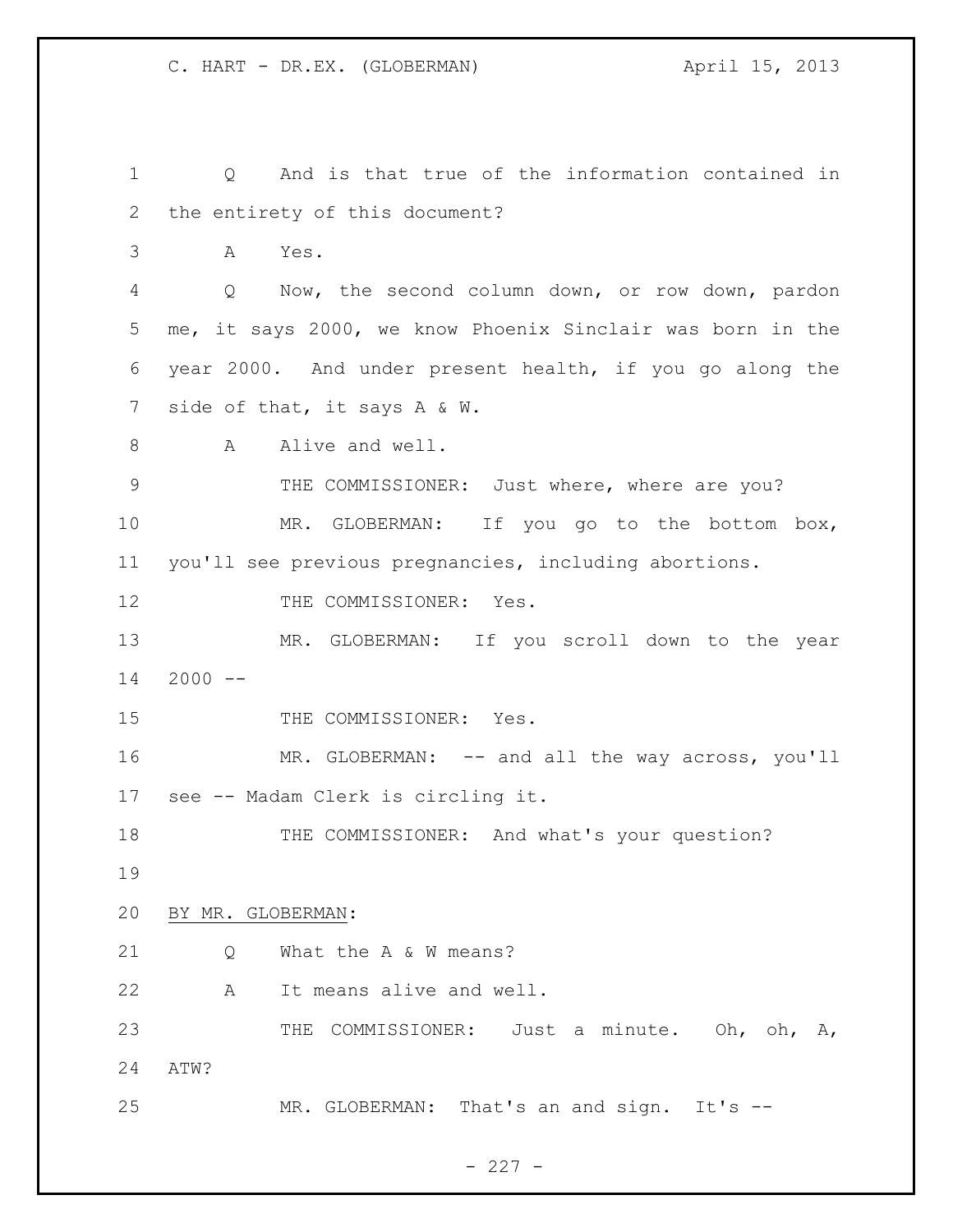1 THE COMMISSIONER: It's what? 2 MR. GLOBERMAN: -- A & W. 3 THE COMMISSIONER: A, A & W? MR. GLOBERMAN: Yes. THE COMMISSIONER: And what's the answer? THE WITNESS: Alive and well. MR. GLOBERMAN: And if you go to the next place, page please? If you could scroll down? Thank you. BY MR. GLOBERMAN: Q Now, these appear to be notes that would have been taken on May 13th, 2005, her initial visit to the Health Centre; is that correct? A Yes. Q And what does S mean when it say S walk-in? A Subject. Q Okay. A We use a SOAPy (phonetic) system -- Q Okay. A -- SOAP system. Q And it says first prenatal and then certain information -- 23 THE COMMISSIONER: No, no, just a minute, where are you? MR. GLOBERMAN: On the right hand side of the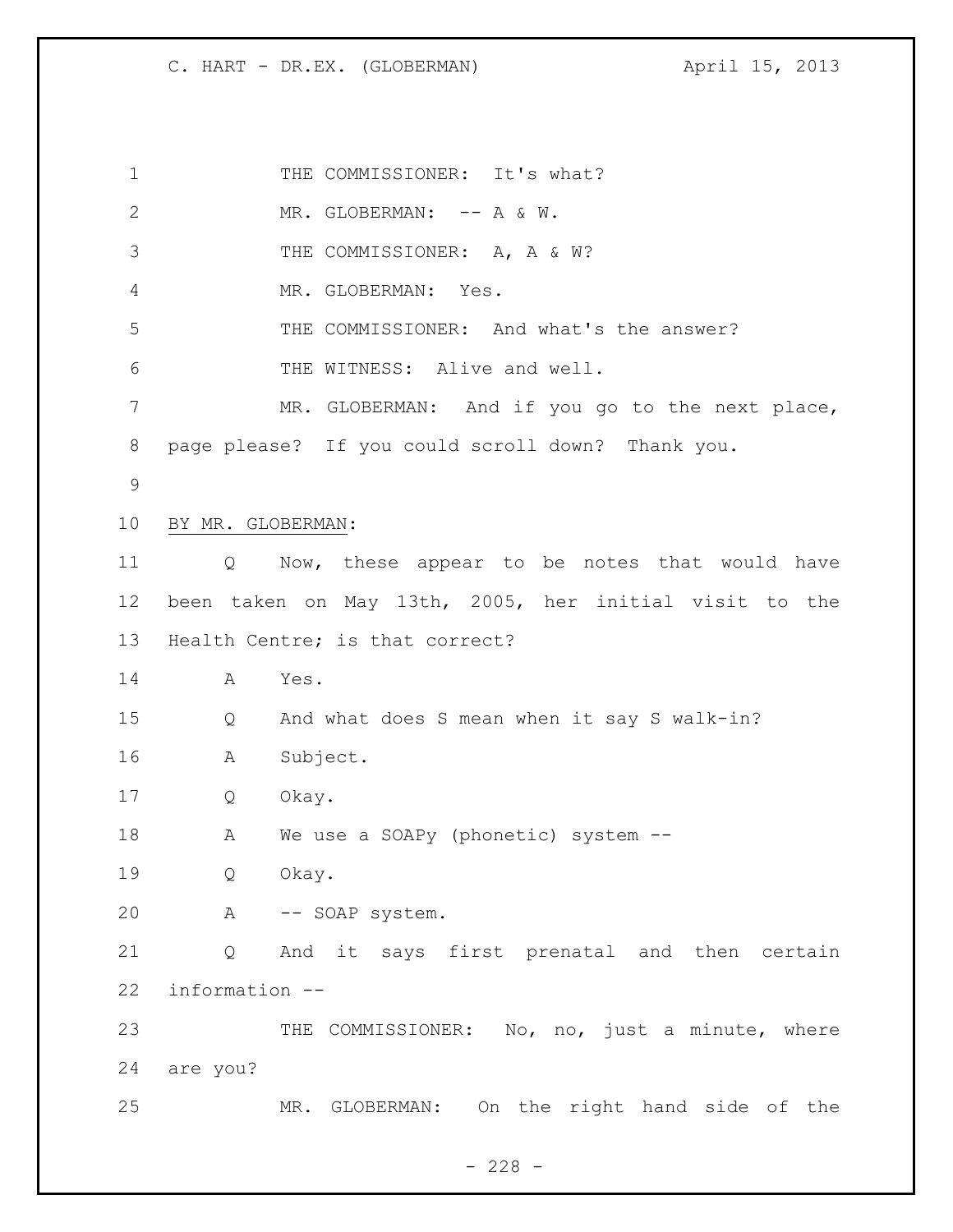document.

| 2           | THE COMMISSIONER: Yes, and what's your question?          |
|-------------|-----------------------------------------------------------|
| 3           | I'm just reviewing the<br>MR.<br>GLOBERMAN:               |
| 4           | information that's recorded there, just that this<br>was  |
| 5           | recorded on --                                            |
| 6           | THE COMMISSIONER: All right.                              |
| 7           | MR. GLOBERMAN: -- May 13th, 2005.                         |
| $8\,$       | THE COMMISSIONER: May 13th? Yes.                          |
| $\mathsf 9$ |                                                           |
| 10          | BY MR. GLOBERMAN:                                         |
| 11          | And this information would have been recorded by<br>Q     |
| 12          | Dr. Woolford?                                             |
| 13          | A<br>Yes.                                                 |
| 14          | MR. GLOBERMAN: Madam Clerk, can you please pull           |
| 15          | up page 43269?                                            |
| 16          | THE COMMISSIONER: Wait a minute now, I, I didn't          |
| 17          | get the significance of what's recorded there.            |
| 18          | MR. GLOBERMAN: The, the information that's                |
| 19          | recorded here contains Ms. Kematch's first visit for, for |
| 20          | her prenatal care --                                      |
| 21          | THE COMMISSIONER: Yes.                                    |
| 22          | MR. GLOBERMAN: -- and I just wanted to clarify            |
| 23          | that this was recorded by Dr. Woolford.                   |
| 24          | THE COMMISSIONER: As per the, what was noted on           |
|             | 25 the first -- the visit on the first page?              |

- 229 -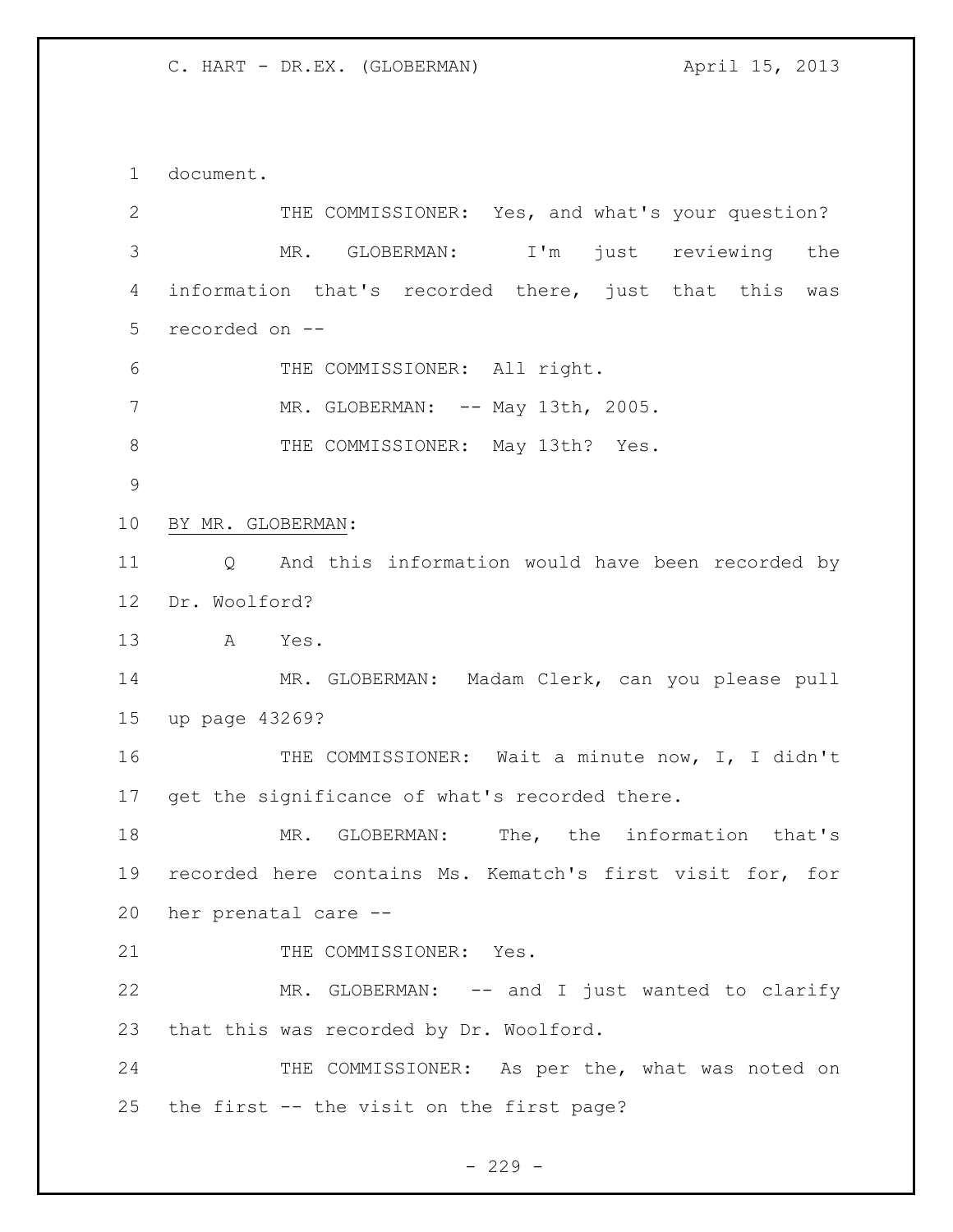MR. GLOBERMAN: Yes. 2 THE COMMISSIONER: Okay. I, I understand. I didn't know whether you were going into something beyond that. MR. GLOBERMAN: And actually, Madam Clerk, if you could go to the next page? BY MR. GLOBERMAN: Q And this appears to be a note, dated June 3rd, 2005 and a note June 15th, 2005; would Ms. Kematch have attended to the Health Centre on those days? A Yes. MR. GLOBERMAN: Now, if you could please go to page 43269? BY MR. GLOBERMAN: Q This is a document labelled Cadham Provincial Laboratory. It contains Ms. Kematch's name and her address. Under physician, it says, Dr. Renier Joubert and facility, Percy Moore Hospital. And then below that, a date received and a, what appears to be specimen date, May 24, 2005. Would Ms. Kematch have attended Percy Moor Hospital on May 24, 2005? A Yes, she would have to go up to Percy Moore to get the blood work done, because our clinic does not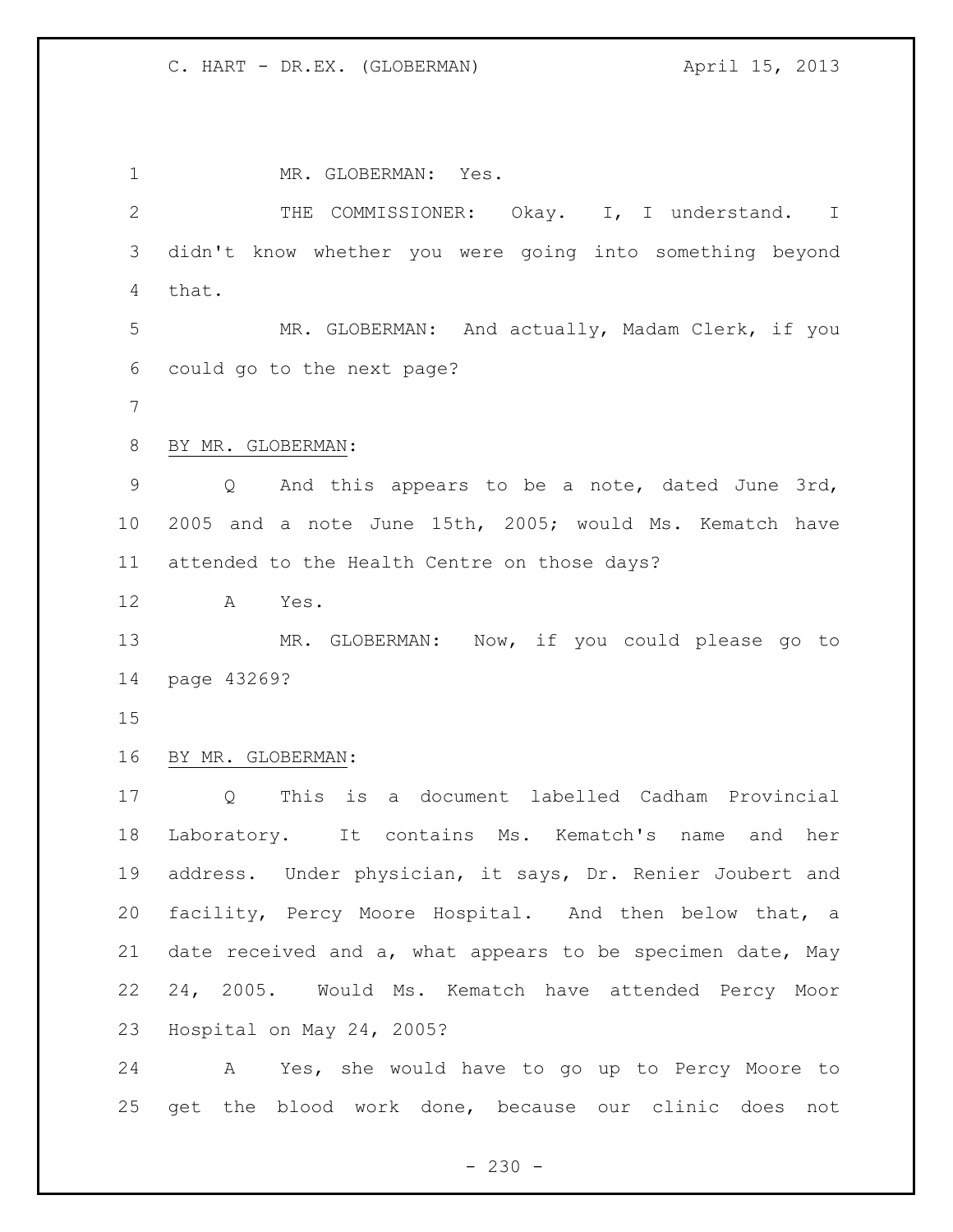provide blood work.

 Q Okay. It was my understanding that when a patient at the Health Centre in Fisher River required services in Winnipeg, the Health Centre will issue travel vouchers for that person; what is the process by which travel vouchers are issued to a patient in that circumstance?

 A We have a program called the Medical Transportation Program. It's, it's under the Non-Insured Health Benefit Program with Health Canada. So in order for a member to access medical transportation, they need to be referred out from one of our attending physicians at our clinic. So in order for an individual to go to Percy Moore, which is a local transportation, they can go with our medical van. But if they're referred to external, which is Winnipeg, they would either get, either have access to the medical van, or they can get private mileage, which they will get a voucher for.

 Q Okay. And travel vouchers were, in fact, issued by the Health Centre to Ms. Kematch and Mr. McKay in 2005 and we will review those shortly, just to demonstrate where Ms. Kematch was and Mr. McKay was and whether or not they attended their appointments.

 But who arranged the transportation for Ms. Kematch?

- 231 -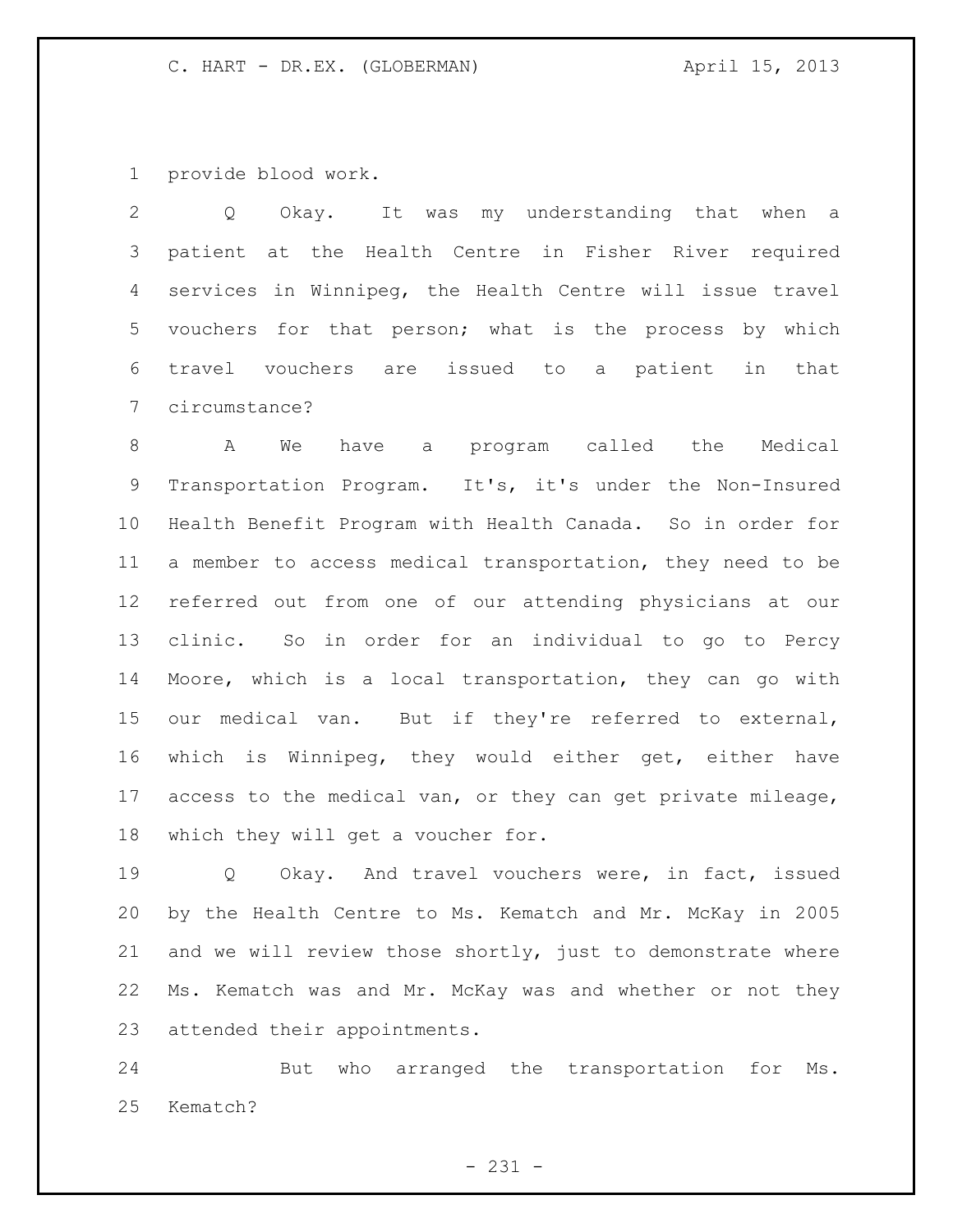A Our medical transportation program has a coordinator and, and would have, it would, would have been Arlene Murdock (phonetic), she's the coordinator. THE COMMISSIONER: What's her name? 5 THE WITNESS: Arlene Murdock. BY MR. GLOBERMAN: Q Do you know who drove Ms. Kematch when she had an appointment? A For the private mileage, from my understanding, it was Wesley. Q I'd like to show you a document which is labelled Fisher River First Nation Health Centre chart for McKay, Karl Wesley. Are you familiar with this document? A Yes. Q Is this a record kept by the Fisher River Health Centre? A Yes, it is. MR. GLOBERMAN: I'd like to have this document entered as an exhibit. 21 THE CLERK: Exhibit 31. THE COMMISSIONER: And what is the document? MR. GLOBERMAN: It's the Health Centre chart for Karl Wesley McKay, from Fisher River Health Centre.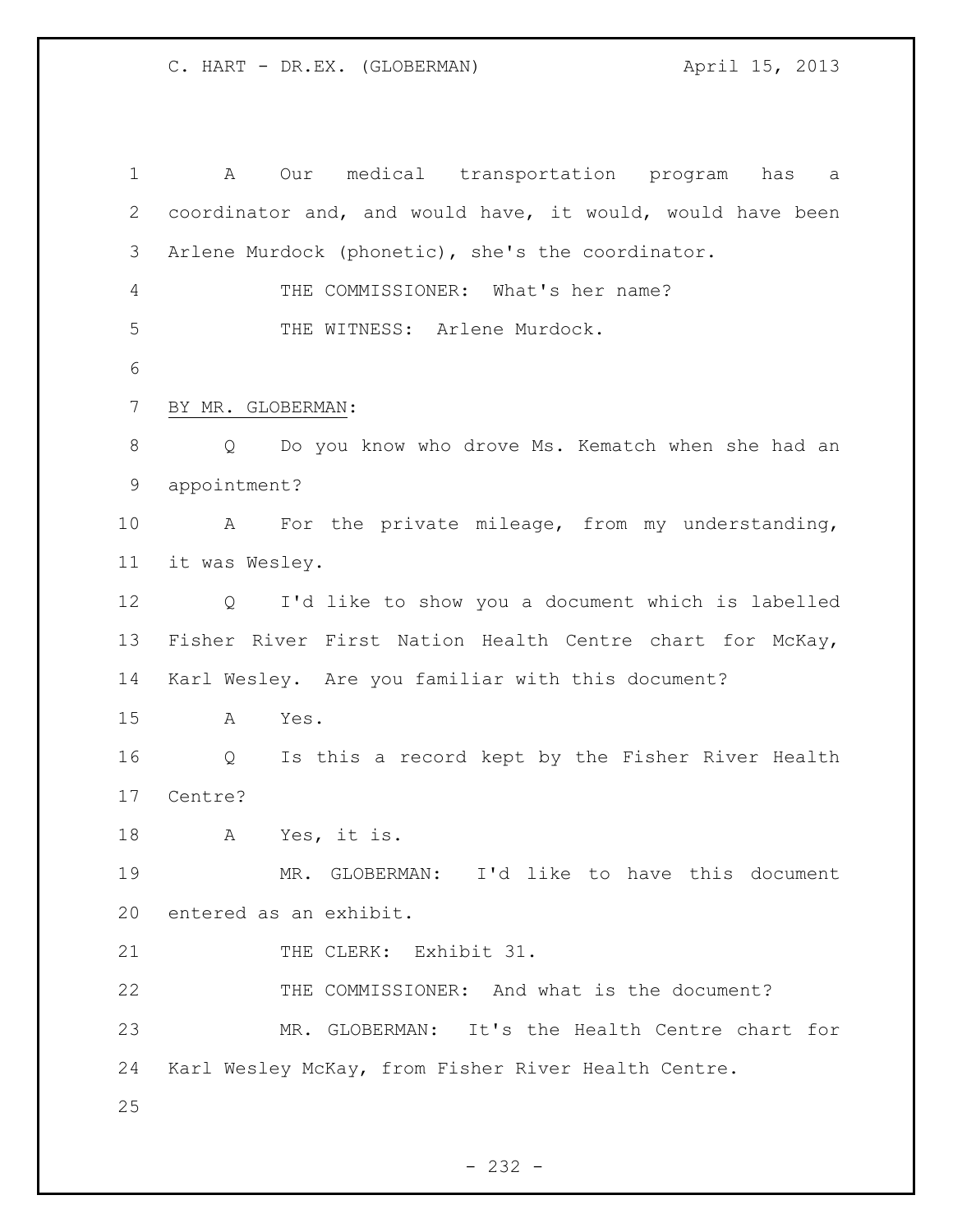**EXHIBIT 31: FISHER RIVER FIRST NATION HEALTH CENTRE CHART FOR KARL WESLEY MCKAY** 5 THE COMMISSIONER: Thank you. MR. GLOBERMAN: Now, these, these pages aren't labelled, but if we could please go to the third page, Madam Clerk. Should be under chart 2, I believe. No, I believe it would be under the potential exhibits folder, I'm assuming. Thank you. The third page please. BY MR. GLOBERMAN: Q Now, this appears to be a chart, like the one we reviewed for Ms. Kematch. As you can see, significant information has been redacted, due to privacy purposes. I just have a few questions about this document. The notation on the upper left hand side of the document appears to say 05-05-26. Does that mean that Mr. McKay attended to the Health Centre in Fisher River on May 26th, 2005? A Yes. Q On the next page, it appears to say June 3rd, 2005, and then below that, June 9th, 2005, June 10th, 2005, June 17th, 2005; would Mr. McKay have attended the Health

Centre in Fisher River on those dates?

- 233 -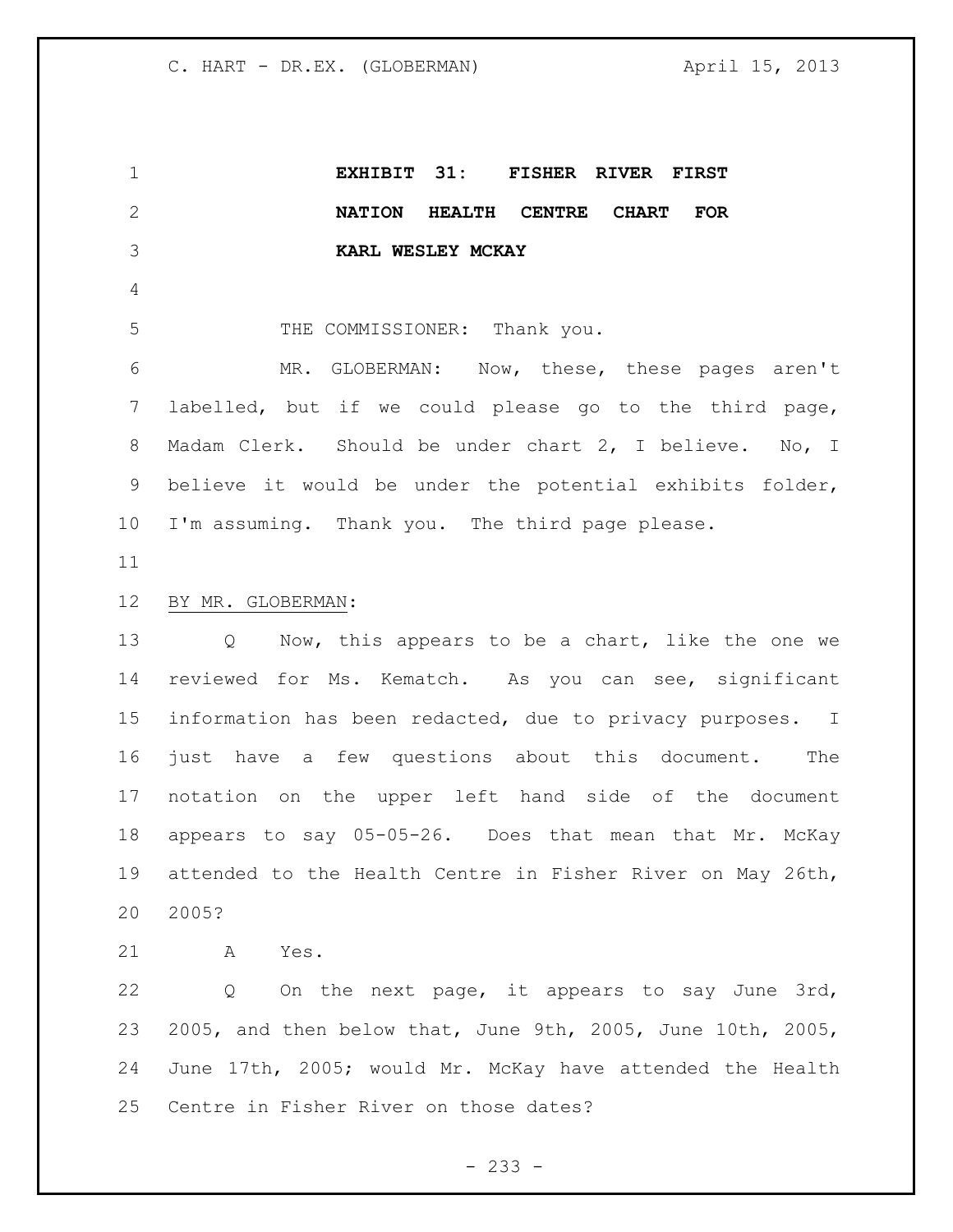A Yes. Q And then just in the middle -- if you could scroll down, Madam Clerk? If you could go to the next page please? This appears to say September 6th, 2005, and I take it he would have attended the Health Centre on that day? 8 A Yes. Q And if you scroll down -- THE COMMISSIONER: Just a minute now, is this -- you -- there's the first page with the visit in, in May and the next page with a series of visits in June -- 13 MR. GLOBERMAN: Yes, sir. 14 THE COMMISSIONER: -- and is that the page you're now on? MR. GLOBERMAN: I'm now on -- I -- we went through that page, I'm now on the next page. 18 THE COMMISSIONER: Well, then the next -- oh, okay. It wasn't up on the screen. It is, it is page 3, so-called? MR. GLOBERMAN: Yes. 22 THE COMMISSIONER: All right. MR. GLOBERMAN: And, and as that's recorded here. 24 THE COMMISSIONER: And, and what date are we talking about here?

 $-234 -$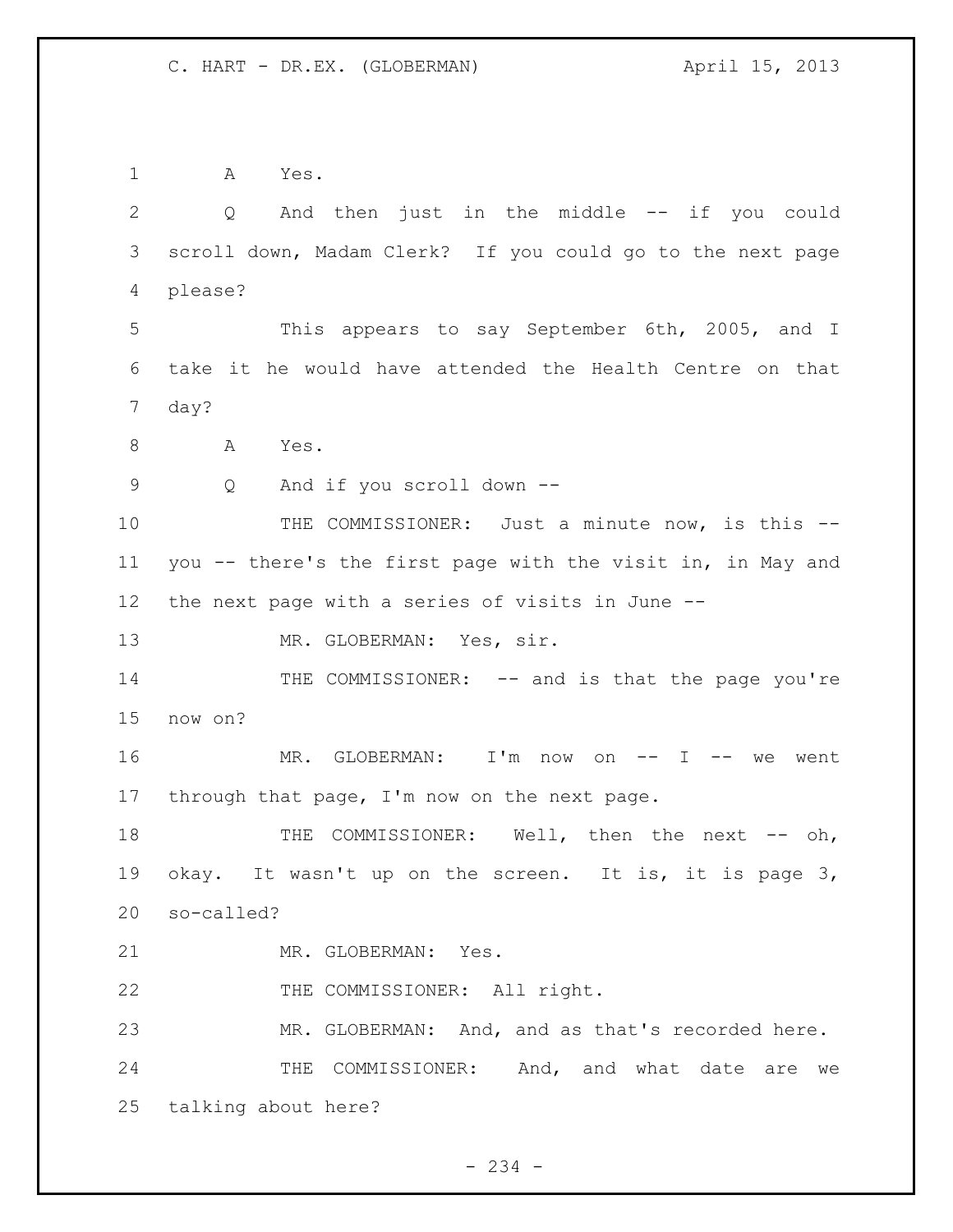| 1  | MR. GLOBERMAN: It says 05-09-06.                           |
|----|------------------------------------------------------------|
| 2  | THE COMMISSIONER: Which is what?                           |
| 3  |                                                            |
| 4  | BY MR. GLOBERMAN:                                          |
| 5  | Q Ms. Hart, what's your understanding --                   |
| 6  | THE COMMISSIONER: June?                                    |
| 7  |                                                            |
| 8  | BY MR. GLOBERMAN:                                          |
| 9  | $Q$ -- as to what that date is?                            |
| 10 | THE COMMISSIONER: Is it, is it a June --                   |
| 11 | THE WITNESS: That'd be June, yes.                          |
| 12 | THE COMMISSIONER: -- 4th of June?                          |
| 13 | THE WITNESS: That'd be June 9th.                           |
| 14 | THE COMMISSIONER: June --                                  |
| 15 | MR. GLOBERMAN: June, June 9th --                           |
| 16 | THE COMMISSIONER: -- all right.                            |
| 17 | MR. GLOBERMAN: -- 2005. Yeah, I believe I said             |
| 18 | September by mistake earlier.                              |
| 19 | THE COMMISSIONER: It's all right. Long as we               |
| 20 | get it right in the end.                                   |
| 21 |                                                            |
| 22 | BY MR. GLOBERMAN:                                          |
| 23 | And then, on the next page, we have $05$ -- oh,<br>Q       |
| 24 | pardon me, actually, if we could scroll down on that page, |
| 25 | just to show the whole page?                               |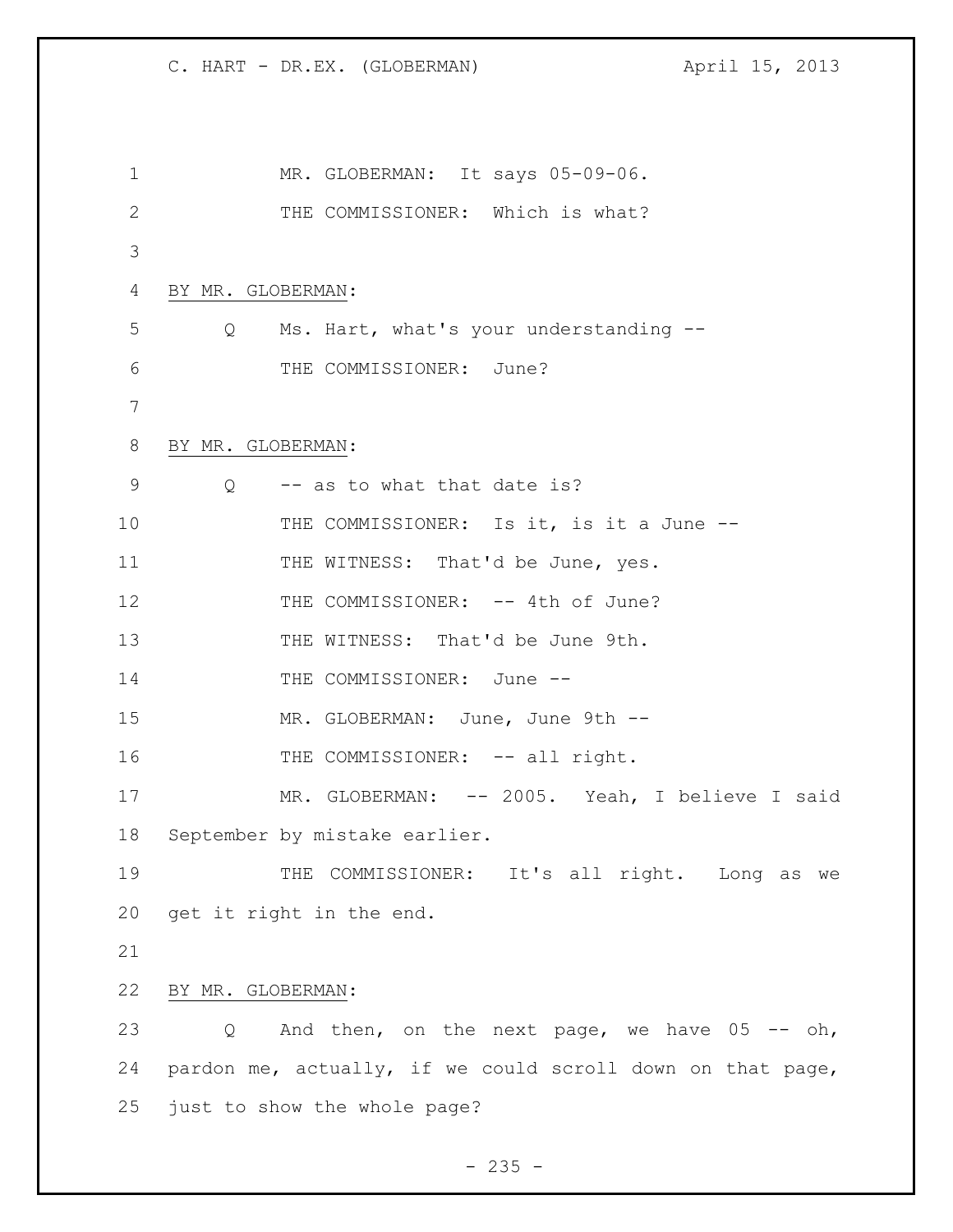| $\mathbf 1$     | Just to demonstrate the document says, he has an                       |
|-----------------|------------------------------------------------------------------------|
| 2               | appointment for MRI, September 18th, follow-up two months              |
| 3               | after MRI. And that would have been information recorded               |
| 4               | by the physician?                                                      |
| 5               | Α<br>Yes.                                                              |
| 6               | MR. GLOBERMAN: Now you can go to the next page                         |
| 7               | please, Madam Clerk.                                                   |
| 8               |                                                                        |
| 9               | BY MR. GLOBERMAN:                                                      |
| 10              | The document appears to say 05-09-16; do you know<br>$Q \qquad \qquad$ |
| 11              | what date that, that is there? I can't exactly see if                  |
| 12 <sup>°</sup> | that's an o-nine, or an o-four, I'm not sure.                          |
| 13              | I believe that's o-nine.<br>Α                                          |
| 14              | THE COMMISSIONER: Is what?                                             |
| 15              | THE WITNESS: A o-nine.                                                 |
| 16              |                                                                        |
| 17              | BY MR. GLOBERMAN:                                                      |
| 18              | And so Mr. McKay, according to this document,<br>$Q \qquad \qquad$     |
| 19              | would have attended on that date?                                      |
| 20              | THE COMMISSIONER: Is it, is that September the                         |
| 21              | 16th?                                                                  |
| 22              | THE WITNESS: Yes, it's September.                                      |
| 23              |                                                                        |
| 24              | BY MR. GLOBERMAN:                                                      |
| 25              | And then there's a, lower down, it says refer to<br>Q                  |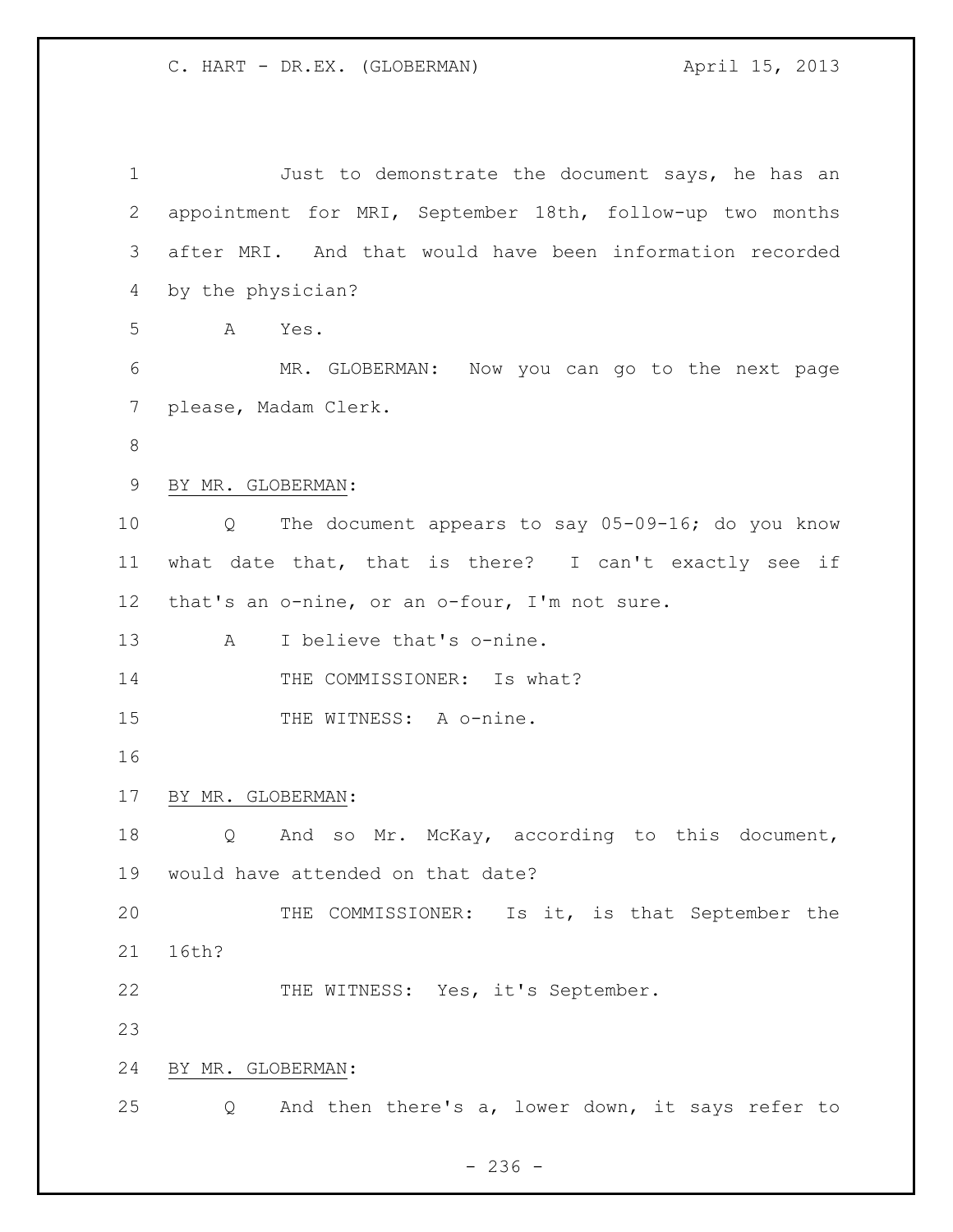pain clinic; that would be September 21, 2005? A Yes. Q And that pain clinic would have been in Winnipeg? A Yes. MR. GLOBERMAN: If you scroll down further please? BY MR. GLOBERMAN: Q That's 05-10-05, so that would be -- A This would be -- Q Pardon me? 12 A -- that would be October. Q And he would have attended the Health Centre -- A Yes. Q -- on that date? And if you scroll down, there's October 18, 2005 and October 20, 2005? A Yes. Q And he would have attended the Health Centre on those days? A Yes. Q And on the next page please, it appears to say October 21, 2005 and again, he would have attended the Health Centre on that date? A Yes.

 $- 237 -$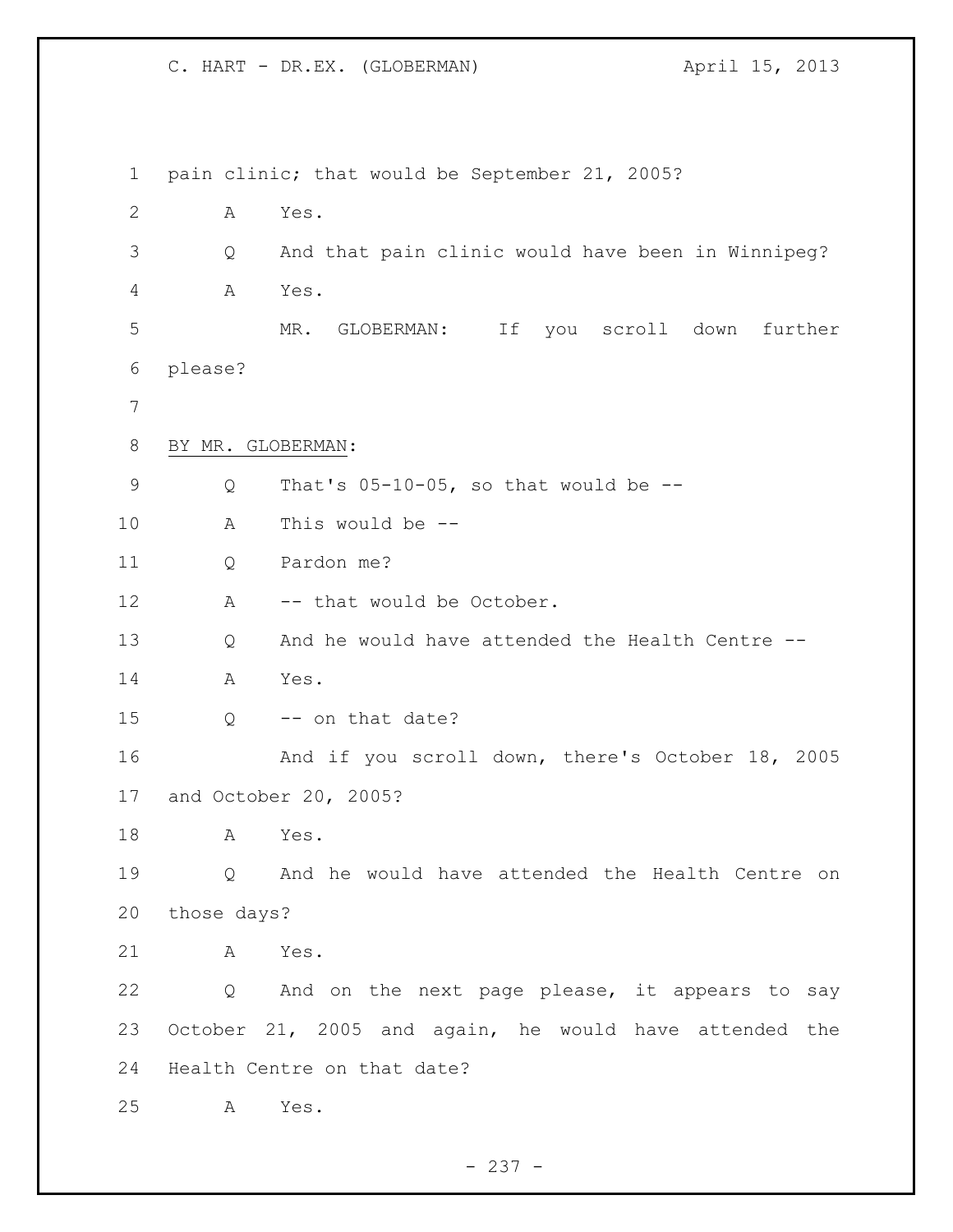Q We'll just -- to be clear, that says November 14, '05, to see Dr. Hoy? A Yes. Q Would Dr. Hoy have been in Winnipeg? A Yes. 6 THE COMMISSIONER: The first date there is what? October 21st? 8 THE WITNESS: Yes, it's October 21st. THE COMMISSIONER: And then November 14th? THE WITNESS: He had a follow-up in Winnipeg with Dr. Hoy. BY MR. GLOBERMAN: Q Do you know if Mr. McKay attended Fisher River Health Centre with anyone? A Yes, he did. Q Who did he attend -- A He attended with Samantha Kematch and a little girl. Q Would that have been for his appointment, or for their appointments? A For -- they brought, they brought the little girl in. THE COMMISSIONER: Who all attended, attended together?

- 238 -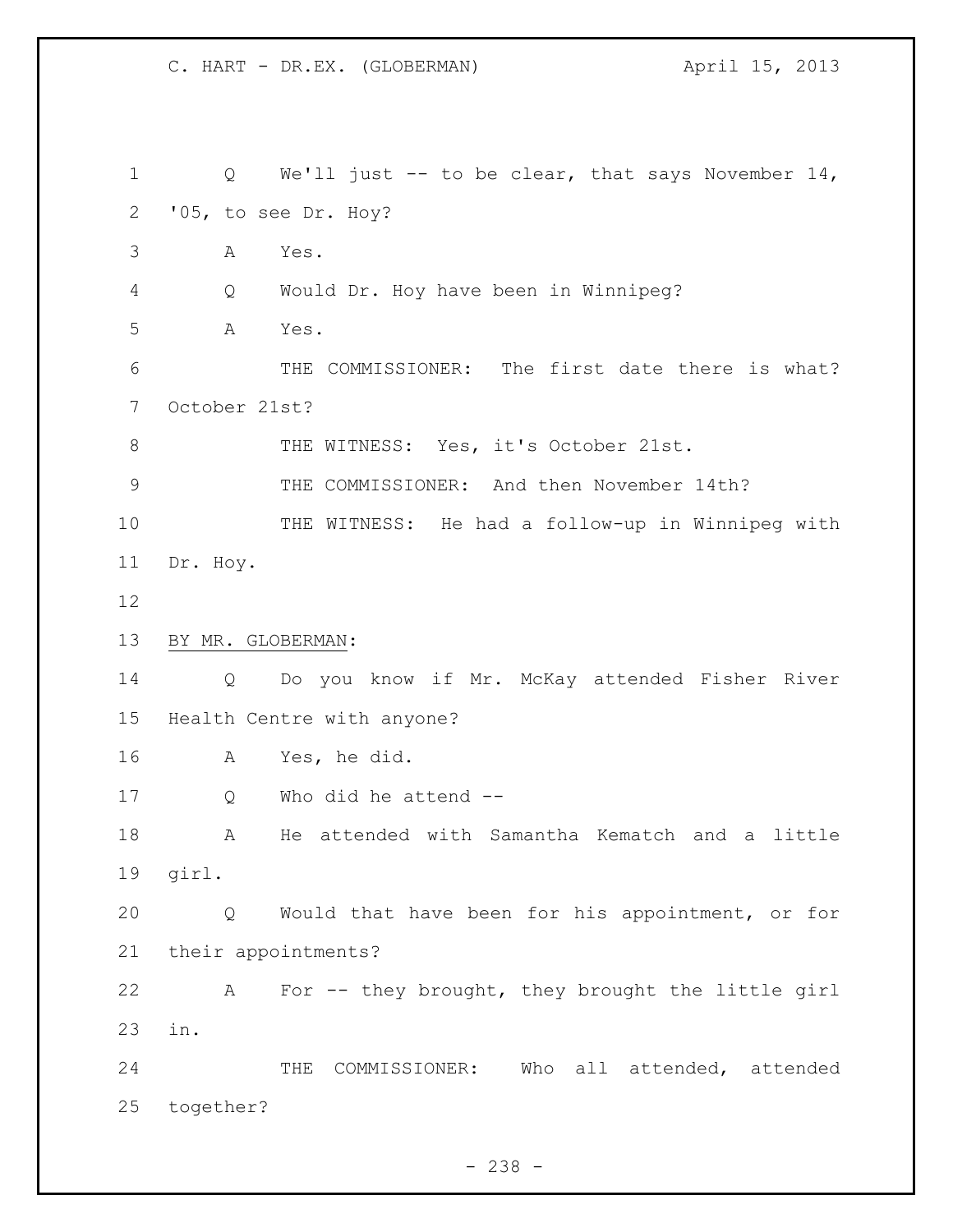1 THE WITNESS: Wesley, Samantha and the little girl. 3 THE COMMISSIONER: And when was that? 4 THE WITNESS: Have to look at -- BY MR. GLOBERMAN: Q And, and the little girl that was brought in was not Phoenix Sinclair? A No, it was not Phoenix Sinclair. Q I'd like to show you another medical chart, which is labelled Fisher River First Nation Health Centre chart and the name has been redacted. This is the child of Karl Wesley McKay and Samantha Kematch, not Phoenix Sinclair. Are you familiar with this document? A Yes. Q And is this a record kept by the Fisher River Health Centre? A Yes, it is. MR. GLOBERMAN: I'd like to have this document entered as an exhibit. THE COMMISSIONER: Is this a chart? 22 THE WITNESS: Yes, it is. 23 THE CLERK: Exhibit 32. 24 THE COMMISSIONER: With respect to -- who's the patient?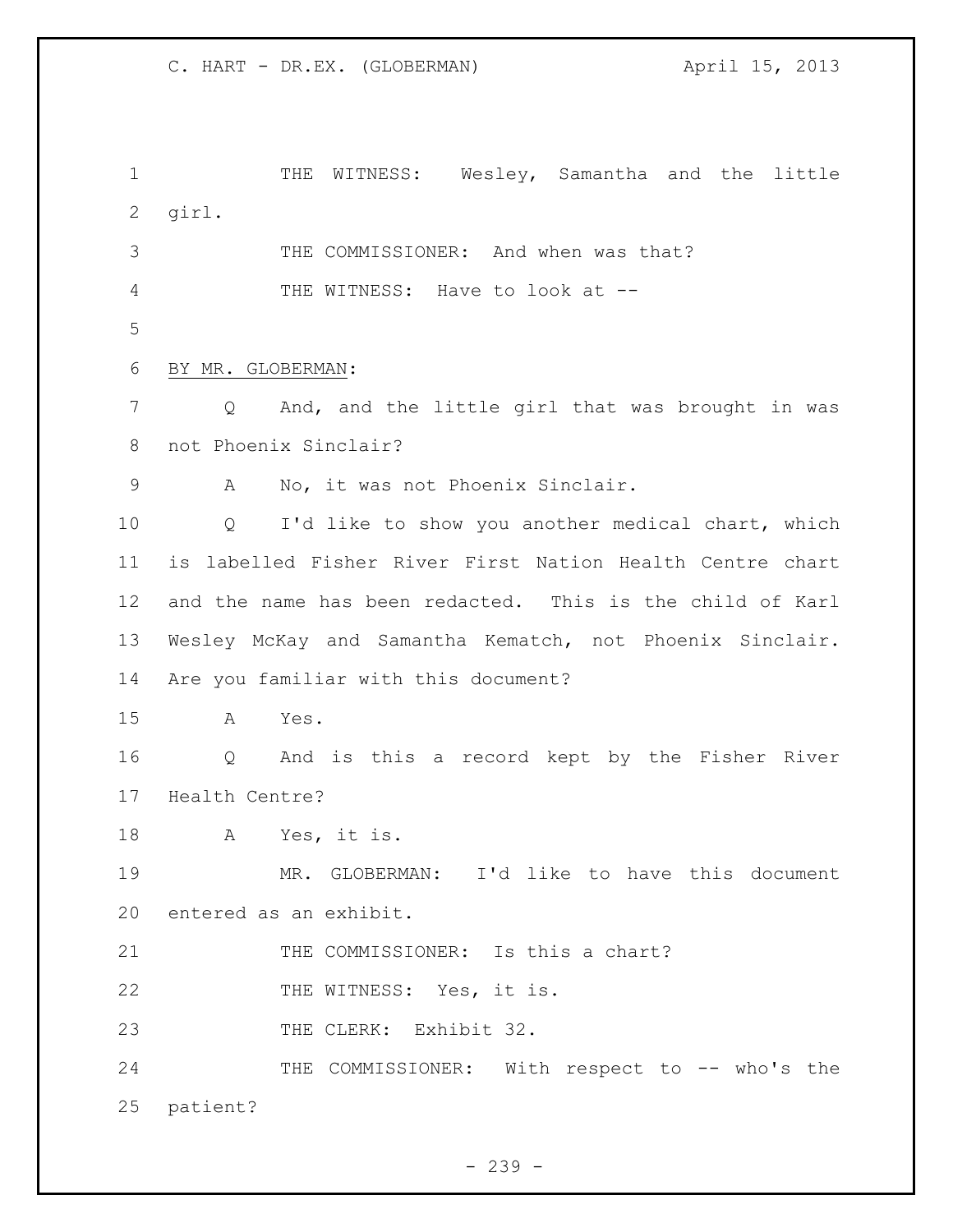1 THE WITNESS: The child. 2 THE COMMISSIONER: Who? THE WITNESS: The child. 4 THE COMMISSIONER: Oh, the child. Thank you. That'll be Exhibit 32. **EXHIBIT 32: FISHER RIVER FIRST NATION HEALTH CENTRE CHART FOR THE CHILD OF KARL WESLEY MCKAY AND SAMANTHA KEMATCH** MR. GLOBERMAN: And if you go to the third page of the document please? BY MR. GLOBERMAN: Q There's just two dates I'd like to refer to and that's the only two dates that are contained in this chart. The first appears to say 05-04-18. That appears to be April 18th, 2005. Place, doctor clinic. Would that child have attended to the Health Centre on that date? A Yes. THE COMMISSIONER: Just which -- now, I, I haven't seen sent his document until this minute. Which line are you on? MR. GLOBERMAN: The first line of the third page.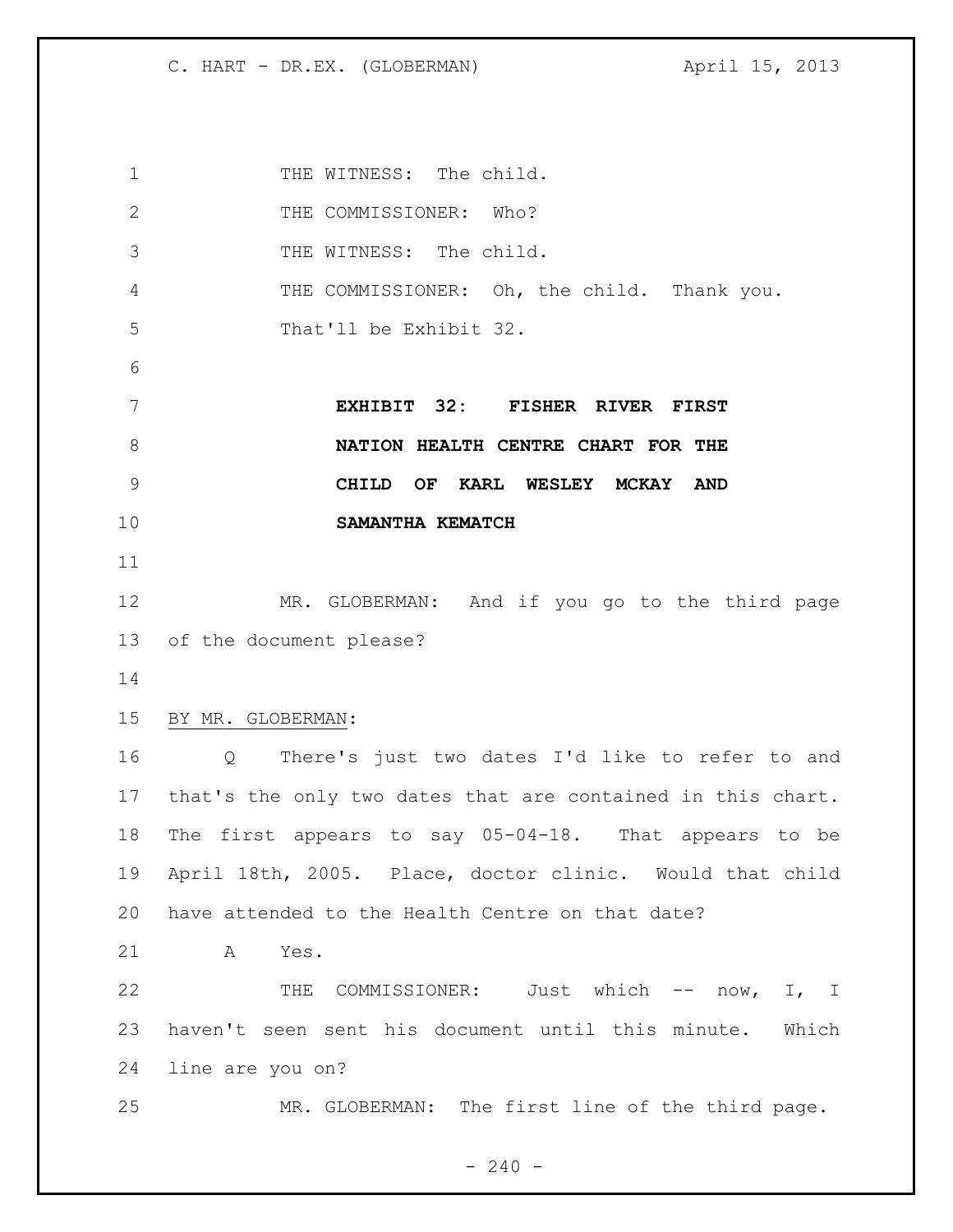1 THE COMMISSIONER: 0-four eighteen? MR. GLOBERMAN: Yeah, 05-04-18. THE COMMISSIONER: Yeah, there's a hole punched out here. So it's 05-04-18? MR. GLOBERMAN: Yeah, April 18th, 2005. THE COMMISSIONER: And what, what, what happened that day? 8 THE WITNESS: They brought the baby, the child in to be checked. THE COMMISSIONER: Does the child have a name? MR. GLOBERMAN: The, that name has been redacted for -- 13 THE COMMISSIONER: Oh, oh, oh --14 MR. GLOBERMAN: -- privacy reasons. 15 THE COMMISSIONER: -- understood. BY MR. GLOBERMAN: Q And it's not clear from the redactions, but to your knowledge, do you know who would have attended with the child on that date? 21 A The mother and the father. Q That's Samantha Kematch and Karl Wesley McKay? A Yes. MR. GLOBERMAN: And if you scroll down just a

- 241 -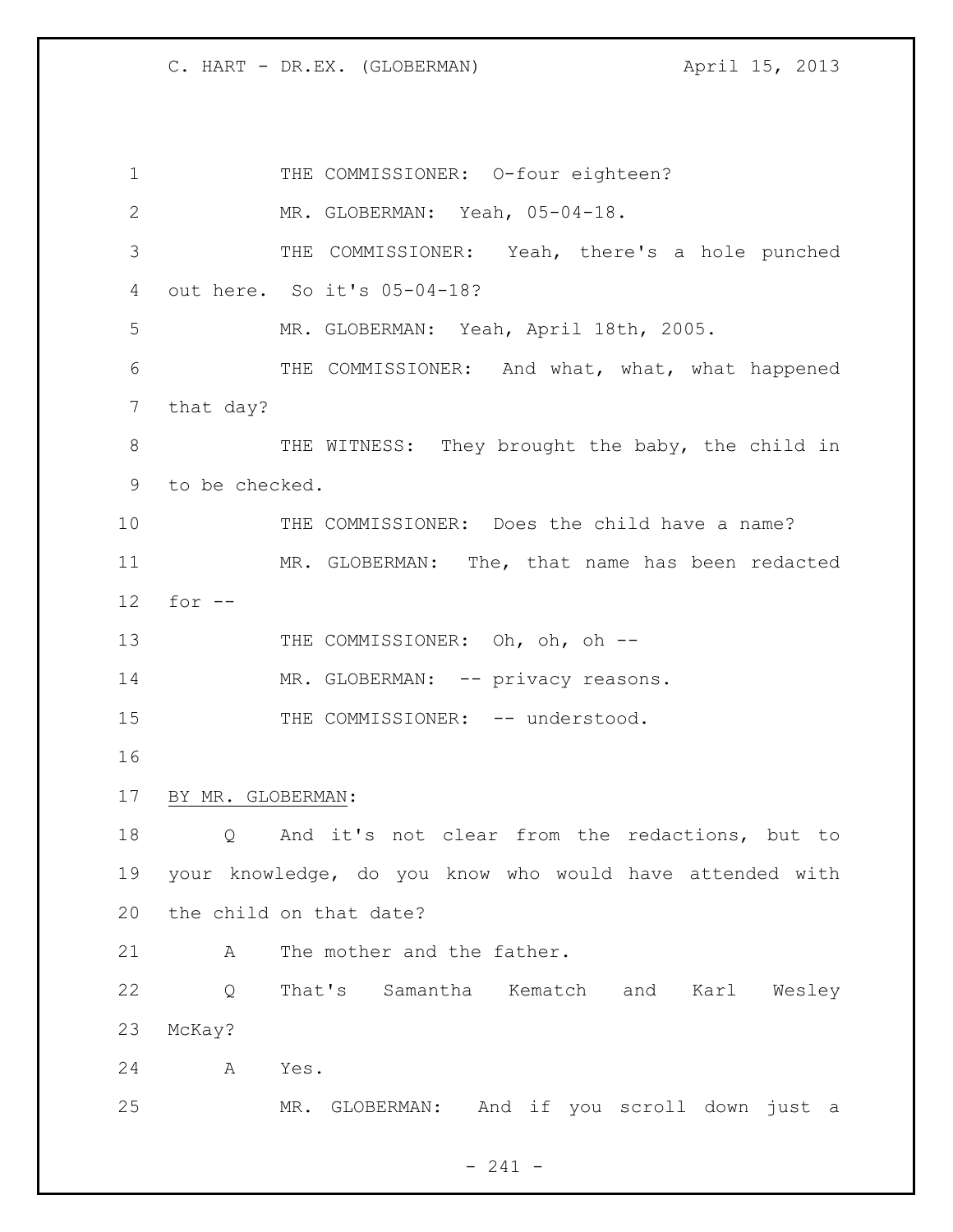little bit, Madam Clerk. BY MR. GLOBERMAN: Q O-five, o-six two, the location is W -- the, the place is WBC? A Well baby clinic. 7 0 And is that the Health Centre? 8 A Yes, we have well baby clinics on specific dates, days throughout the week. Q So that day would be June 2nd, 2005 and in reading that note, in with mom and dad, parents attentive? A Yes. Q Child would have been there with Karl Wesley McKay and -- A Yes. Q -- Ms. Kematch? I'd just like to quickly review some of the travel vouchers that were issued by the Health Centre to Karl Wesley McKay and Ms. Kematch, beginning with Ms. Kematch. If you could please pull up Commission disclosure 2068, page 43549. Oh, pardon me, you have 529 there. 22 THE CLERK: What was it? MR. GLOBERMAN: Four three five four nine. Thank you. 

 $- 242 -$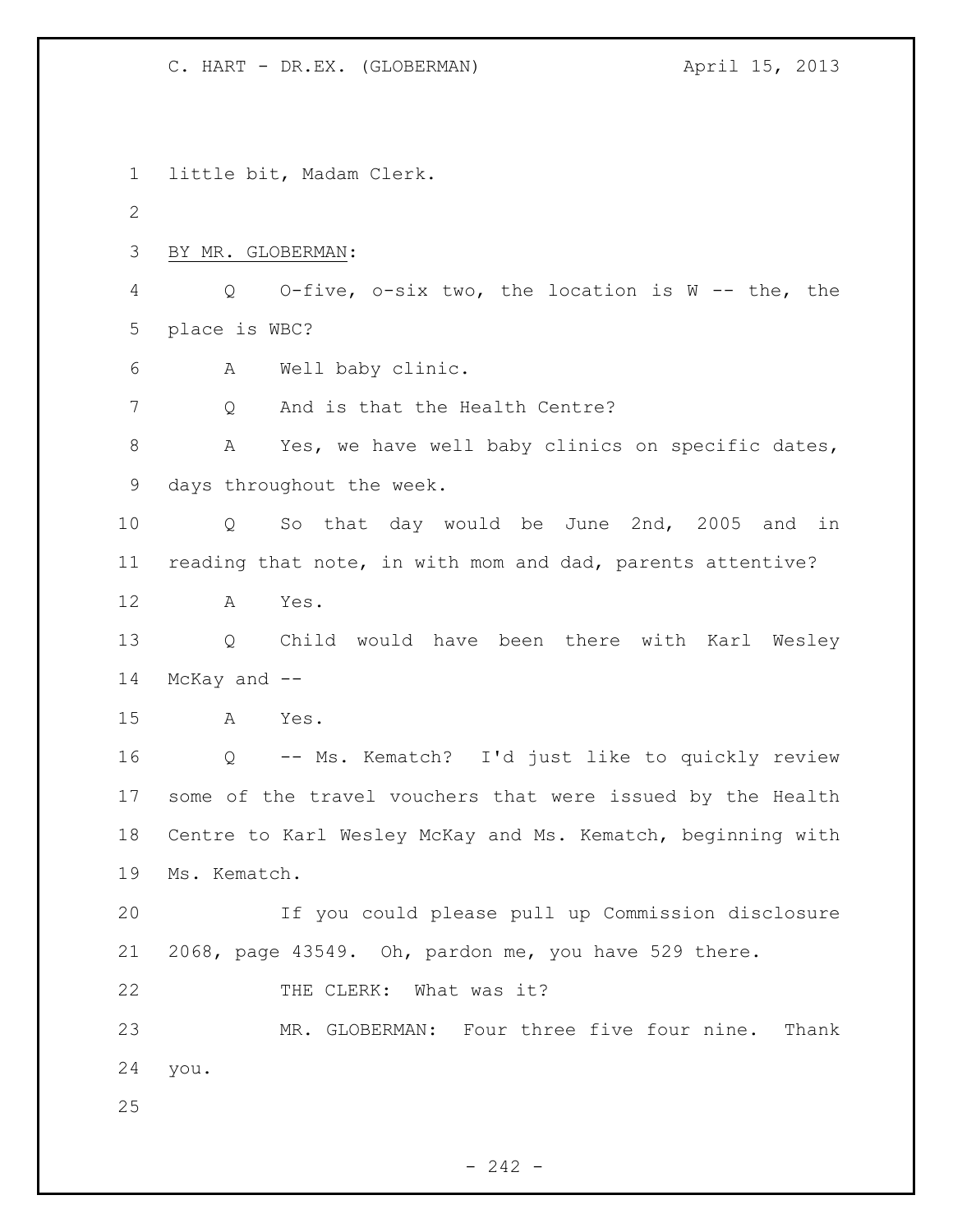BY MR. GLOBERMAN:

| $\overline{2}$ | Q Now, this is a cheque that, you can't see it on         |
|----------------|-----------------------------------------------------------|
| 3              | the top, but it's my understanding it was issued from the |
| 4              | Health Centre to Samantha Kematch.                        |
| 5              | If you could just scroll up a little bit, there's         |
| 6              | a date there.                                             |
| 7              | On September 9, 2005 and this cheque was issued           |
| 8              | from the Health Centre?                                   |
| $\mathsf 9$    | Α<br>Yes.                                                 |
| 10             | Do you know whose signature that is?<br>Q                 |
| 11             | Karl's.<br>Α                                              |
| 12             | THE COMMISSIONER: Just a minute until I find              |
| 13             | this. All right. Now, what's, what's the question?        |
| 14             | MR. GLOBERMAN: This was a --                              |
| 15             | THE COMMISSIONER: What, what is this document?            |
| 16             | What $--$                                                 |
| 17             | MR. GLOBERMAN: This is a cheque that was issued           |
| 18             | from the Health Centre in Fisher River to Ms. Kematch and |
| 19             | it's signed for by Mr. McKay, Mr. Karl Wesley --          |
| 20             | THE COMMISSIONER: Cheque issued --                        |
| 21             | MR. GLOBERMAN: -- McKay.                                  |
| 22             | THE COMMISSIONER: -- by the Health Centre to              |
| 23             | Kematch.                                                  |
| 24             | MR. GLOBERMAN: It's dated September 9, 2005.              |
| 25             | THE COMMISSIONER: And what, what, what did you            |

- 243 -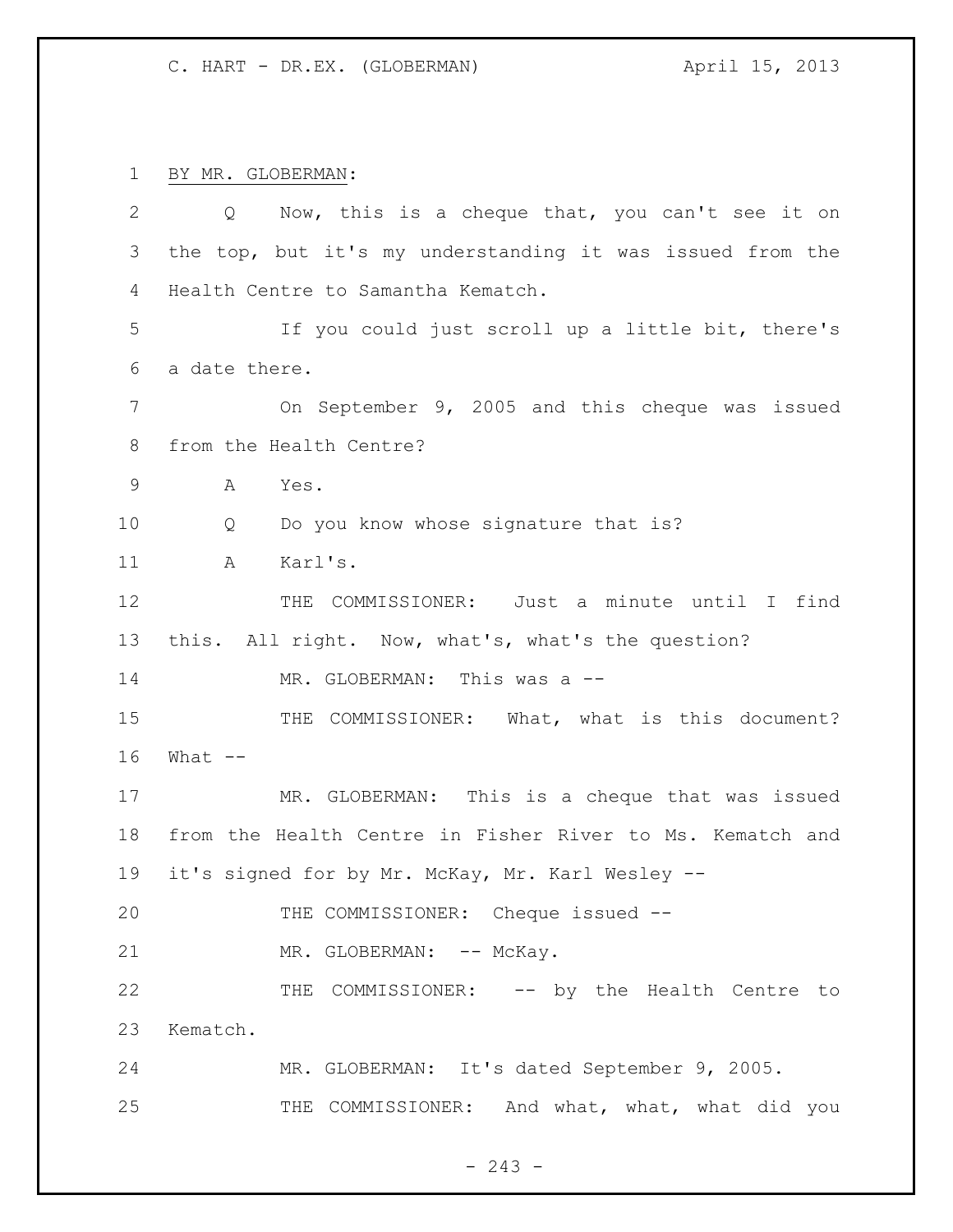say about McKay? BY MR. GLOBERMAN: Q Mr. McKay's signature's on this cheque; does that mean that he would have picked up this cheque on September 9th -- THE COMMISSIONER: Wait a minute -- 8 MR. GLOBERMAN: -- two thousand and -- THE COMMISSIONER: -- where's, where's this signature, on, on the next page? 11 MR. GLOBERMAN: On, on that page. 12 THE COMMISSIONER: Oh, I -- that signature at, the signature of recipient? 14 MR. GLOBERMAN: Yes, sir. 15 THE COMMISSIONER: All right. Now, I -- do you agree with all these things -- 17 THE WITNESS: Yes. 18 THE COMMISSIONER: -- that counsel's saying? 19 THE WITNESS: Yes, it is. BY MR. GLOBERMAN: Q And so Mr. McKay would have picked up that cheque on that date? A Yes. THE COMMISSIONER: And are you saying that's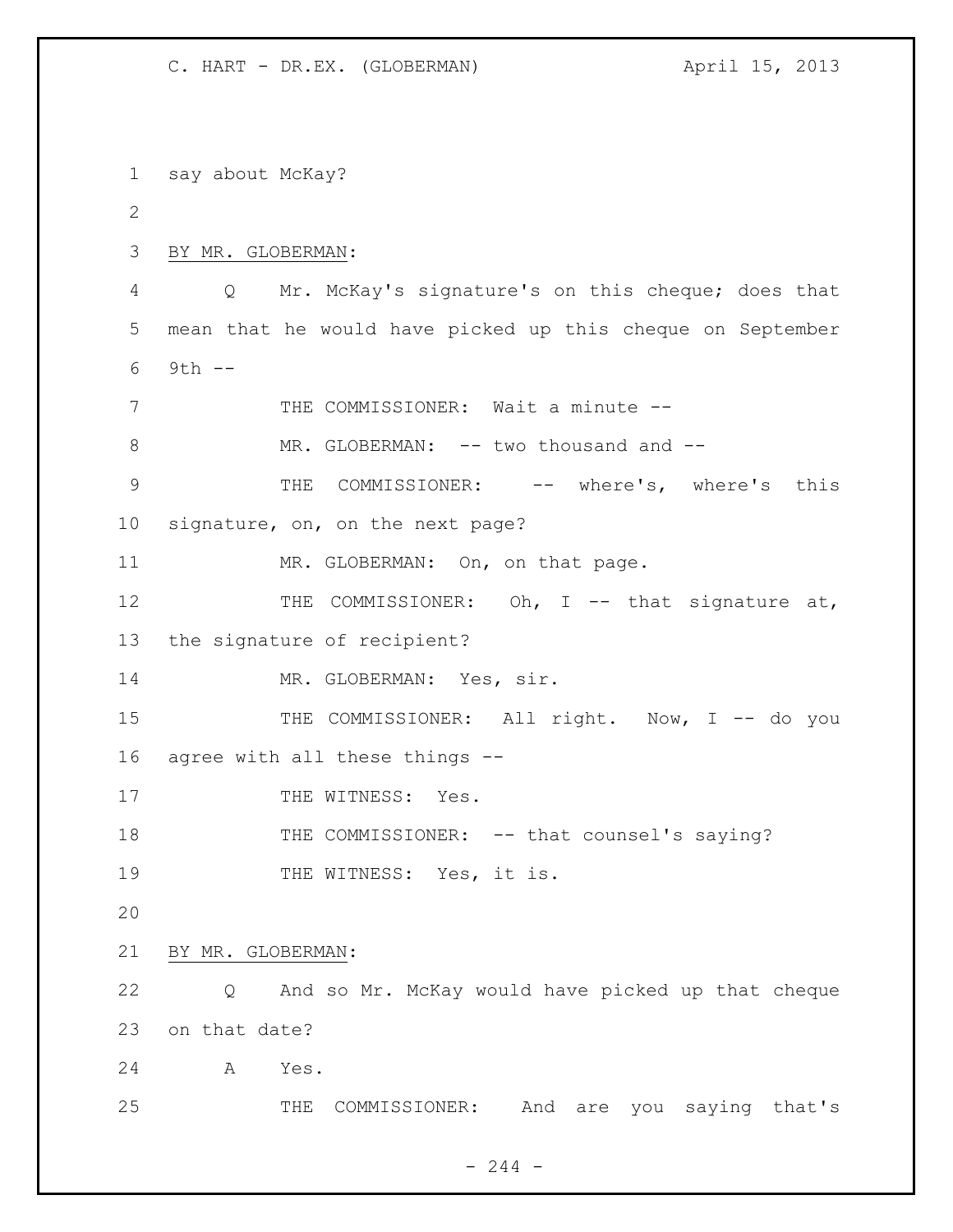McKay's signature up there on the top? 2 THE WITNESS: Yes, it is. THE COMMISSIONER: Because it doesn't look like 4 the signature on the next page that says Karl McKay, but, all right. MR. GLOBERMAN: If you scroll down just to the second half of page 43459 and this is on the same page as, as the cheque that we just reviewed. BY MR. GLOBERMAN: Q This appears to be an appointment attendance confirmation slip from Fisher River Cree Nation Health Centre, dated September 9, 2005. It says refer to Menticoglou, Dr. S., address, Women's Centre, 735 -- 15 THE COMMISSIONER: Now just a minute, are you -- which -- are you on page 43550? You're still on 49, are you? 18 MR. GLOBERMAN: Yes, sir. THE COMMISSIONER: Oh you're on the cheque itself? MR. GLOBERMAN: On the second half of the page, there's an appointment attendance confirmation slip. 23 THE COMMISSIONER: Yes, all right. Oh, no, this is, this is the cheque itself, is it? MR. GLOBERMAN: No, this, this is an appointment

 $-245 -$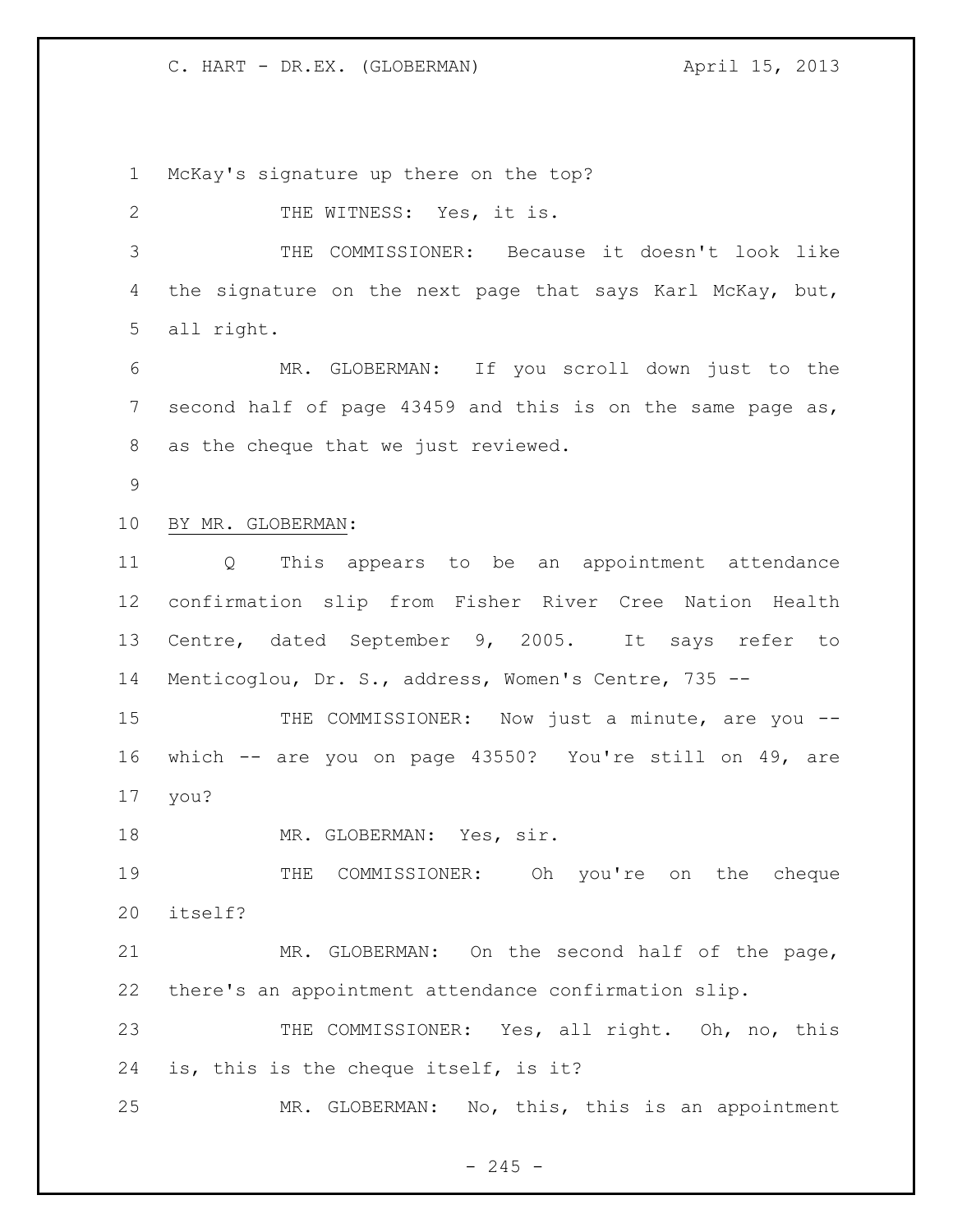attendance confirmation slip.

 THE COMMISSIONER: Well, well, all we have of the cheque is, is the signature then? THE WITNESS: Yes, he would have had to sign for the cheque and the confirmation slip is just showing that they attended their appointment. In order for them to access our medical transportation, they need to bring, all clients need to bring this confirmation slip back, so we can see the signature of the unit clerk at the bottom. So she confirmed that Ms. Kematch did attend her appointment that day. 12 THE COMMISSIONER: But, but we -- I -- you -- did you not put the cheque in, in as part of this document? Or is all there is, is the signature? MR. GLOBERMAN: The, the cheque is, is the top half -- 17 THE COMMISSIONER: Where? 18 MR. GLOBERMAN: -- is my understanding. There's two documents here. THE WITNESS: The, the cheque was actually issued to him way back in September, so we wouldn't have the copy of the cheque. We just have a signature, stating that he did pick it up that day and they did attend their appointment as identified. MR. GLOBERMAN: These are the documents we

 $- 246 -$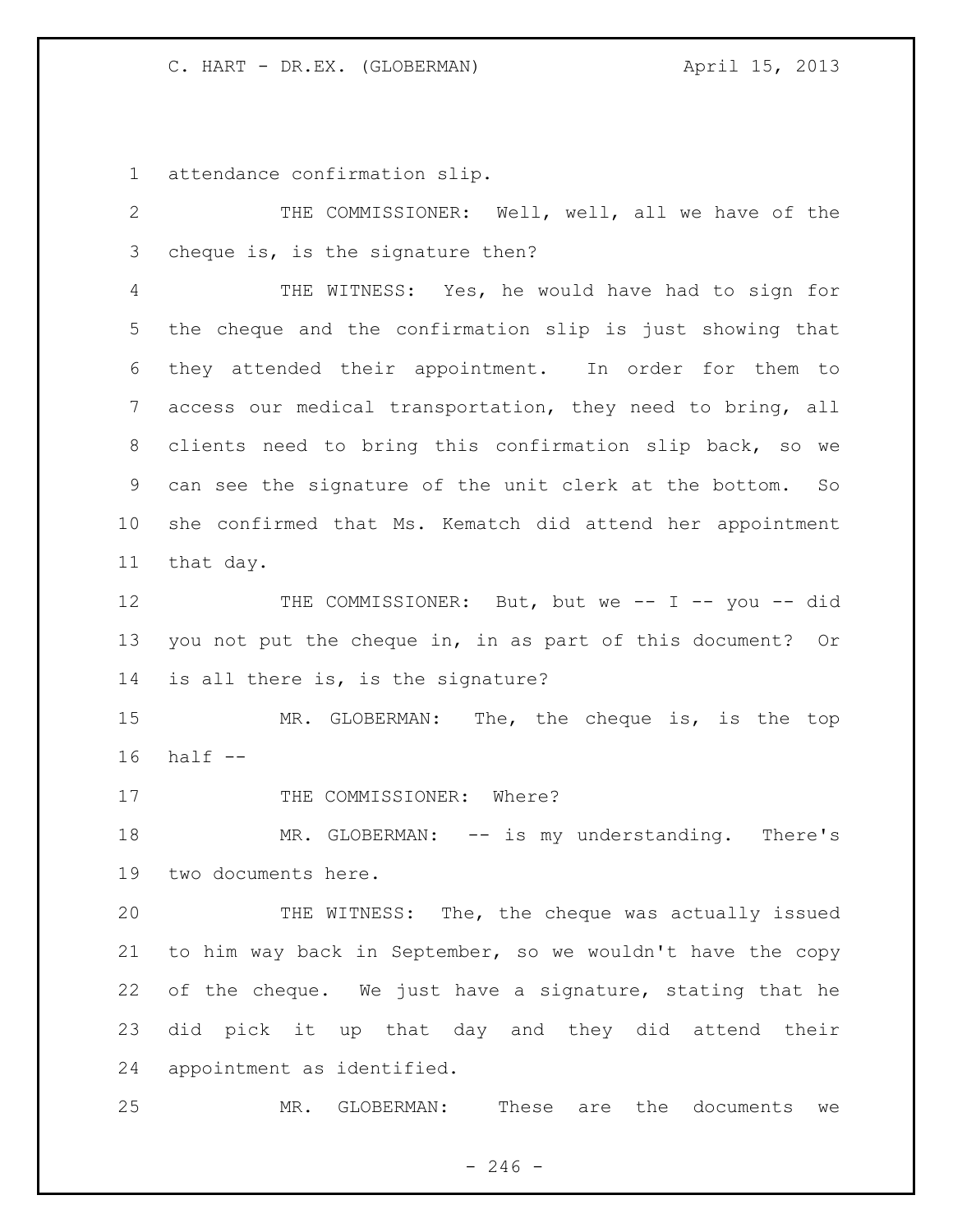received from --

| $\mathbf{2}$   |                    | THE COMMISSIONER: I, I'm sorry --                         |
|----------------|--------------------|-----------------------------------------------------------|
| 3              |                    | MR. GLOBERMAN: -- the Authorities.                        |
| $\overline{4}$ |                    | THE COMMISSIONER: -- I, I thought you were                |
| 5              |                    | putting the cheque in front of us. Okay. Carry on.        |
| 6              |                    |                                                           |
| $7\phantom{.}$ | BY MR. GLOBERMAN:  |                                                           |
| 8              |                    | Q So, so just to be clear, this, this attendance          |
| 9              |                    | confirmation slip would have been signed -- would it have |
| 10             |                    | been signed by a representative of the Women's Centre in  |
| 11             | Winnipeg?          |                                                           |
| 12             |                    | A Yes, that's the unit clerk that signed that             |
| 13             | confirmation slip. |                                                           |
| 14             |                    | Q And that would have been returned to the Health         |
| 15             | Centre?            |                                                           |
| 16             |                    | A Yes, it was returned. That's why we have the            |
| 17             | copy today.        |                                                           |
| 18             | $Q \qquad \qquad$  | Does that mean that Ms. Kematch attended her              |
| 19             |                    | appointment on September 12th, 2005?                      |
| 20             | A                  | Yes.                                                      |
| 21             |                    |                                                           |
| 22             | BY MR. GLOBERMAN:  |                                                           |
| 23             | Q                  | If you could go to page 43552? This is a similar          |
| 24             |                    | document, signature of recipient.                         |
| 25             | Α                  | Yes.                                                      |
|                |                    |                                                           |

- 247 -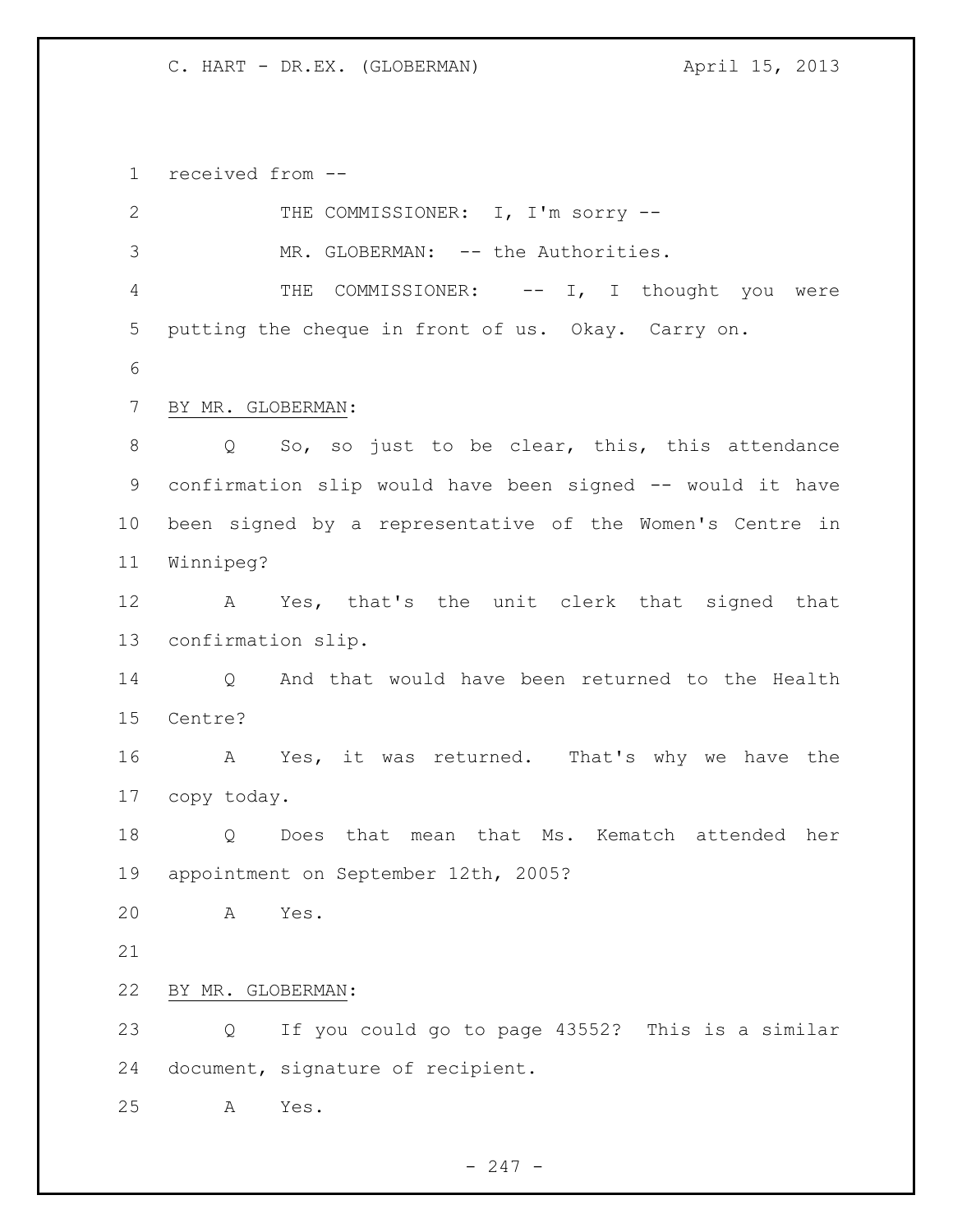1 Q Is that Mr. McKay's signature? A Yes. Q It's dated September 19, 2005 and if you scroll down, Madam Clerk, the confirmation is for an appointment dated September 20, 2005, at the Women's Centre on 735 Notre Dame Avenue. And that, this slip would have been signed by a representative of the Women's Centre? 9 A Yes, so the field unit assess, assessment, it was the unit clerk, again, that signed it. Q Okay. So she would have attended her appointment on that date -- A Yes -- Q -- September 20th? A -- she did attend. That, that's how we get the signature like that. Q If you go to page 43555, it's a similar document, dated October 5, 2005; that appears to be Mr. McKay's signature? A Yes. Q Every time he signs for one of these slips, it means he picked up the cheque -- A Yes. 24 Q -- on that date? A Yes.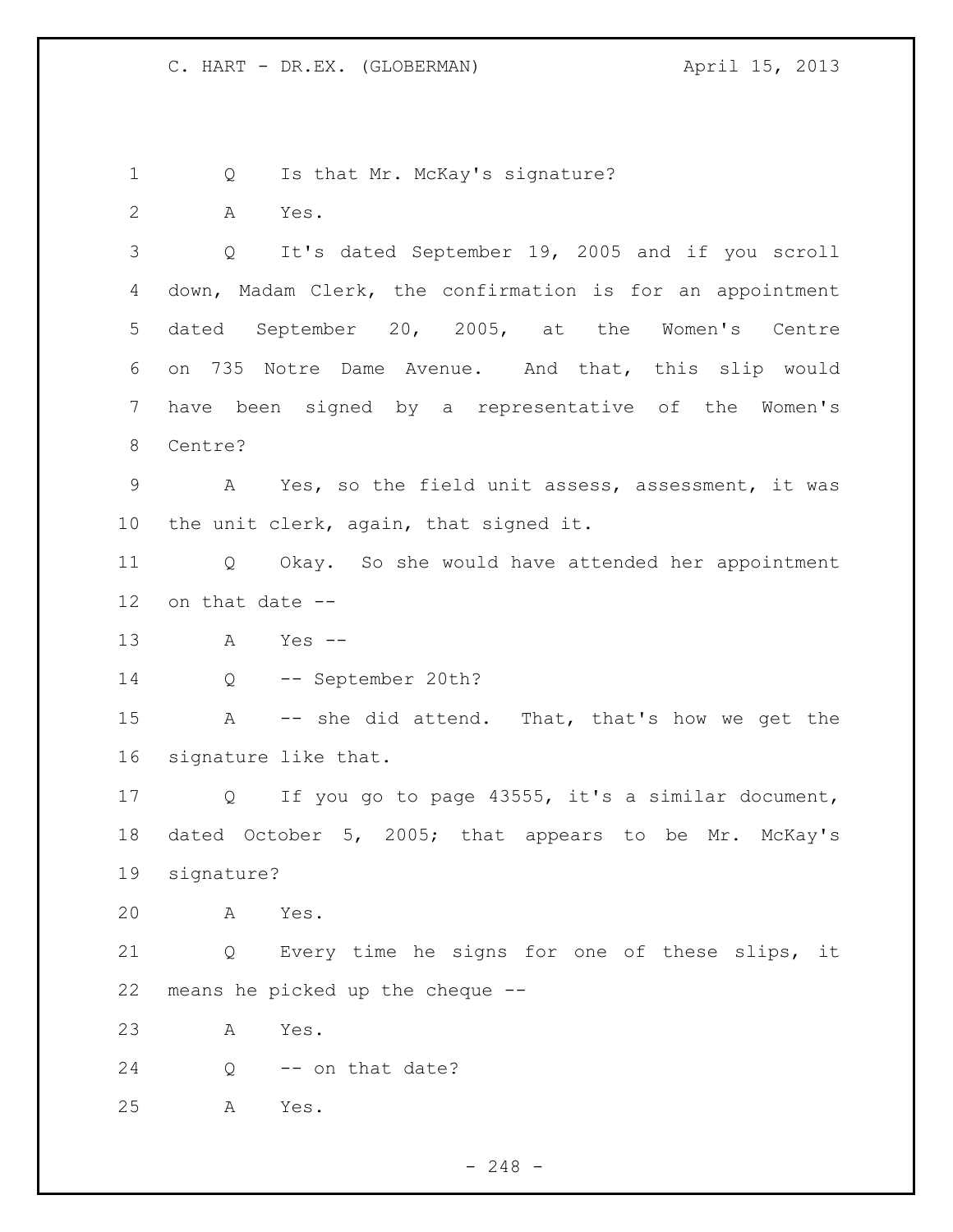MR. GLOBERMAN: If you scroll down to the bottom half of that page, thank you. BY MR. GLOBERMAN: Q It's for an appointment date, October 6, 2005, at the Women's Centre? A Yes. Q It's signed by what appears to be Dr. Menticoglou? A Yes. Q And I take it that means she attended to the Health Centre -- pardon me, to the Women's Centre, on October 6th, 2005? A Yes. MR. GLOBERMAN: And if you could go to the next page please, 43556. BY MR. GLOBERMAN: Q Do you know whose signature that is? A That is Samantha's signature. Q And it's dated November 2, 2005; so she would have picked up this cheque on that date? A Yes. Q And if you scroll down please, again, it's for an appointment dated November 3, 2005, at the Women's Centre,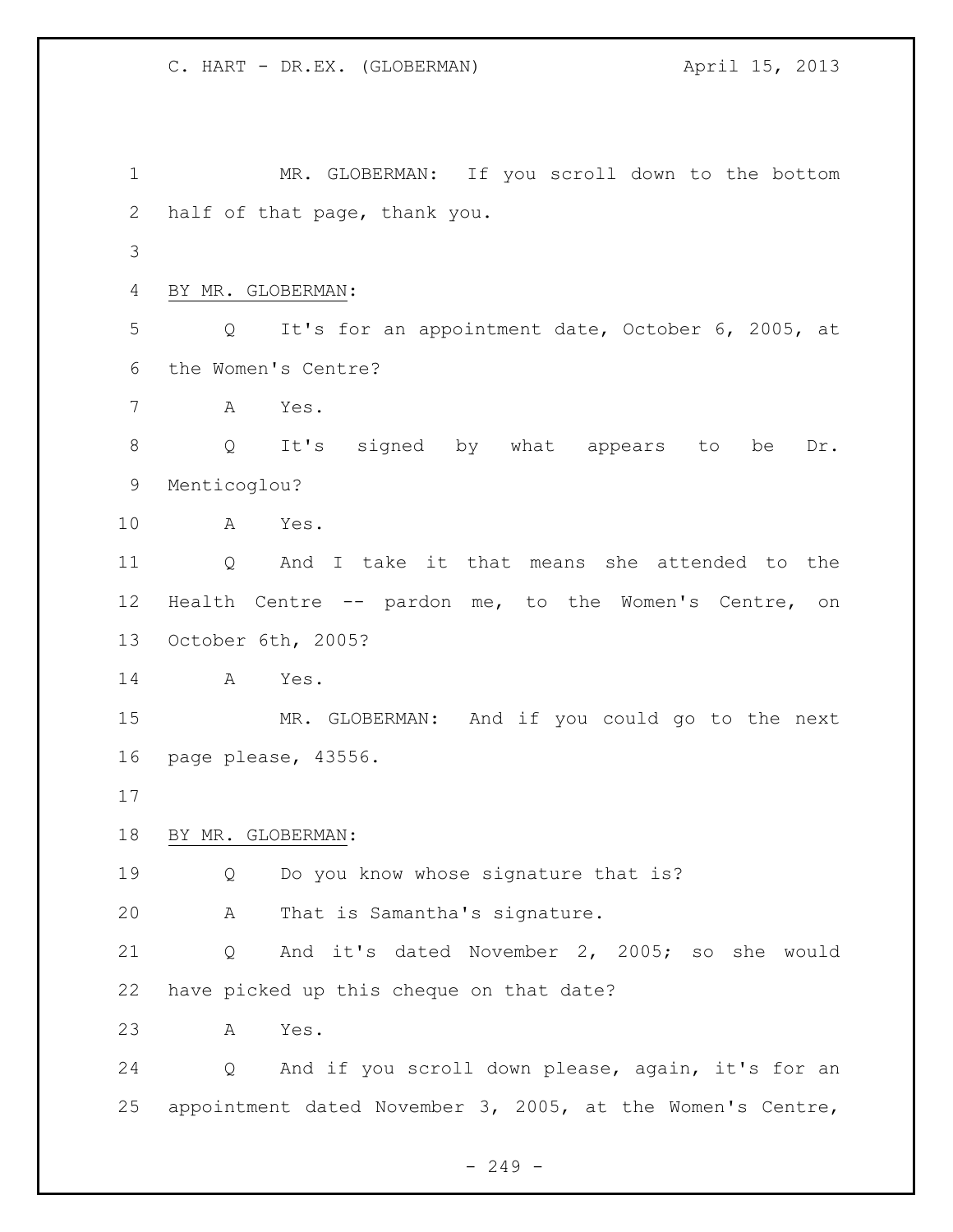again, signed by Dr. Menticoglou, confirming that she attended on November 3rd, 2005? A Yes. MR. GLOBERMAN: Just like to quickly review the travel vouchers issued to Mr. McKay. If we could go to page 43550. BY MR. GLOBERMAN: Q That appears to be his signature, dated September 26, 2005? A Yes. MR. GLOBERMAN: And if you scroll down, Madam Clerk, it's referred from Dr. Boyang to the MRI department for an appointment dated September 18, 2005. BY MR. GLOBERMAN: 17 Q That signature, according to you, I take it, would be from a representative of the MRI department -- A Yes. Q -- confirming that Mr. McKay attended on September 18th, 2005? A Yes. MR. GLOBERMAN: If you could please go to page 43557? 

 $- 250 -$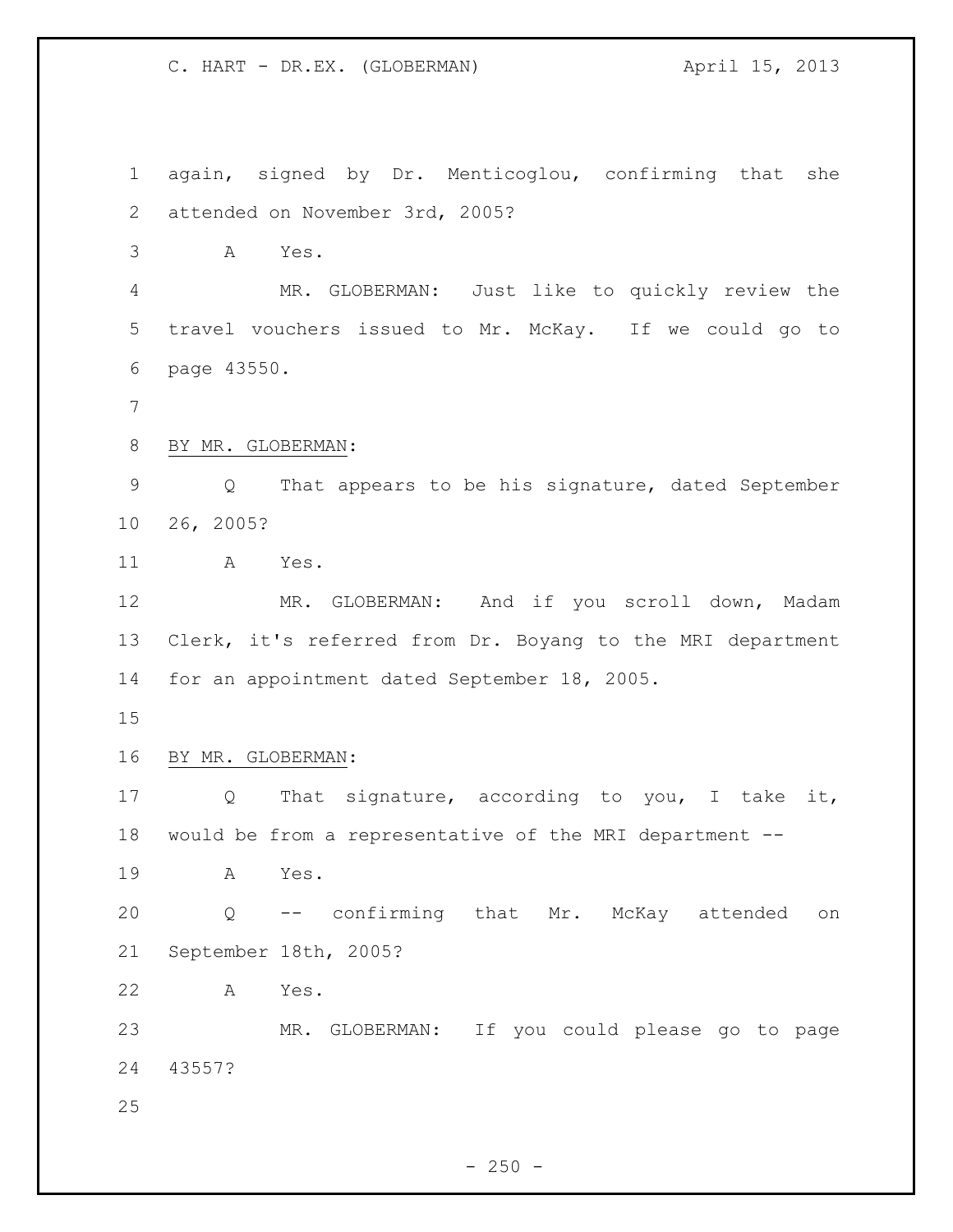BY MR. GLOBERMAN:

| 2               | Now, this is a cheque, dated September 20, 2005,<br>Q       |
|-----------------|-------------------------------------------------------------|
| 3               | from the Health Centre in Fisher River, to Mr. McKay.       |
| 4               | And if you scroll down slightly.                            |
| 5               | You'll see, on the confirmation slip, it's for an           |
| 6               | appointment dated September 21, 2005. It says void across   |
| 7               | this page; why would this cheque have been declared void?   |
| 8               | He did not attend the appointment.<br>A                     |
| $\overline{9}$  | Do you know if, if he ended up making up that<br>Q          |
| 10 <sub>o</sub> | appointment at a later date?                                |
| 11              | A<br>No.                                                    |
| 12              | MR. GLOBERMAN: Okay. If you could please go to              |
| 13              | page 43553. Dated October 4, 2005, a similar document,      |
| 14              | appears to be signed by Mr. McKay. Can you scroll down      |
| 15              | please?                                                     |
| 16              |                                                             |
| 17              | BY MR. GLOBERMAN:                                           |
| 18              | Q<br>Again, an, an appointments attendance                  |
| 19              | confirmation slip, refer to Dr. Hoy and we mentioned his    |
| 20              | name earlier, at ARCC on Main Street in Winnipeg, dated     |
| 21              | October 5, 2005; would that signature mean that he attended |
| 22              | on that date?                                               |
| 23              | Α<br>Yes.                                                   |
| 24              | MR. GLOBERMAN: Can you go to the -- page 43554,             |

- 251 -

the next page? Appears to be signed by Mr. McKay, similar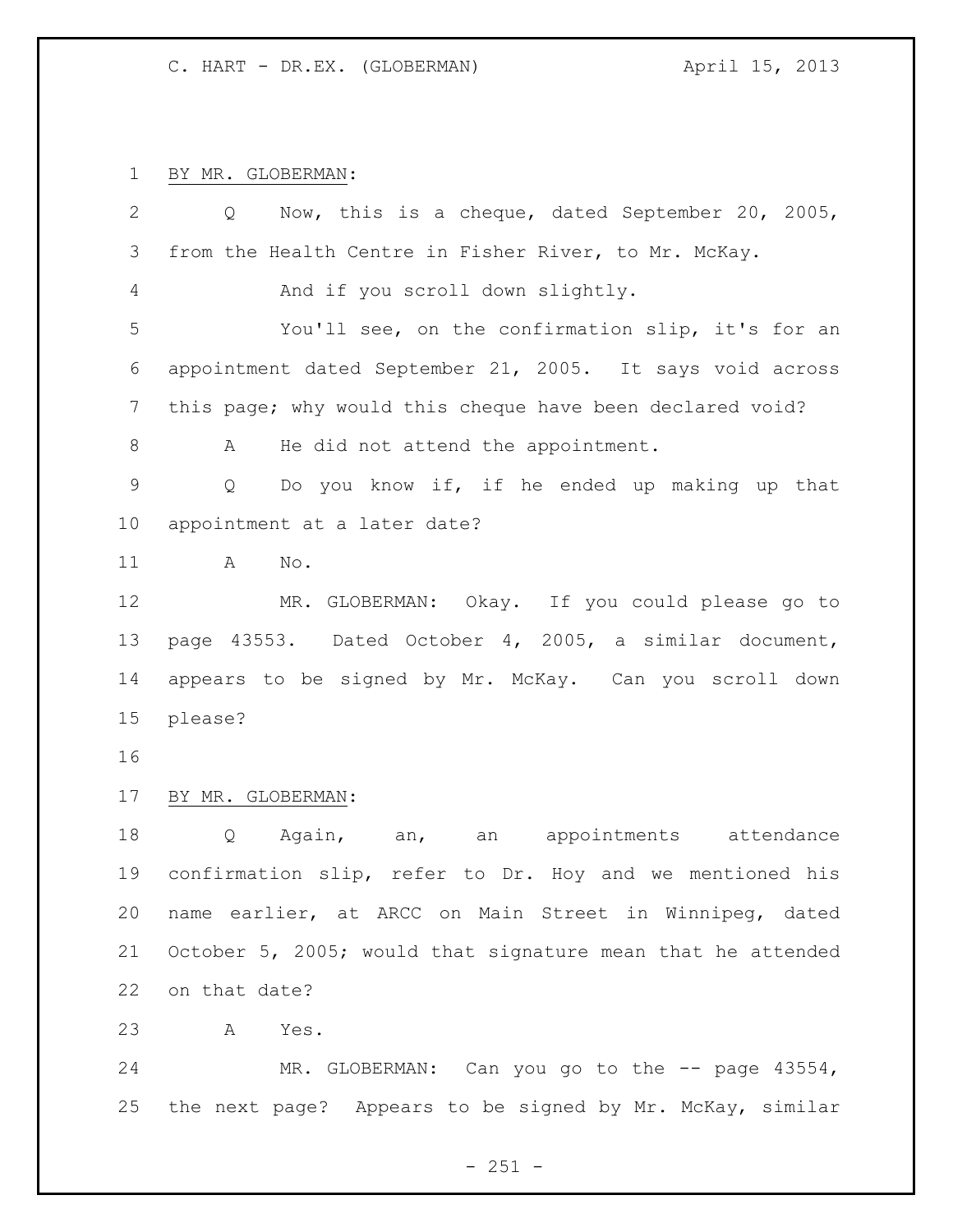document, dated October 31, 2005. If you could scroll down please?

BY MR. GLOBERMAN:

 Q For an appointment dated November 1, 2005, at, again, ARCC on Main Street, stamped by Dr. Conrad Hoy and I take it that, again, means he attended on November 1st, 2005?

A Yes.

 Q Okay. Just one more. Page 43551. Would this cheque have been declared void because Mr. Kematch (sic) did not attend the appointment which, if you scroll down, it's dated November 14, 2005?

 A Yes, he did not attend. He did not attend to pick up the cheque, so therefore they knew that the, he was not attending the appointment.

 Q I just have one last question for you, Ms. Hart. Now, we've reviewed the Fisher River Health Centre chart for Samantha Kematch, for Karl Wesley McKay and their child. We've also reviewed the travel vouchers issued to Ms. Kematch and Mr. McKay; does the Health Centre have any documentation that we have not related to Phoenix Sinclair's presence in Fisher River in 2005?

A No.

MR. GLOBERMAN: I have no further questions.

 $- 252 -$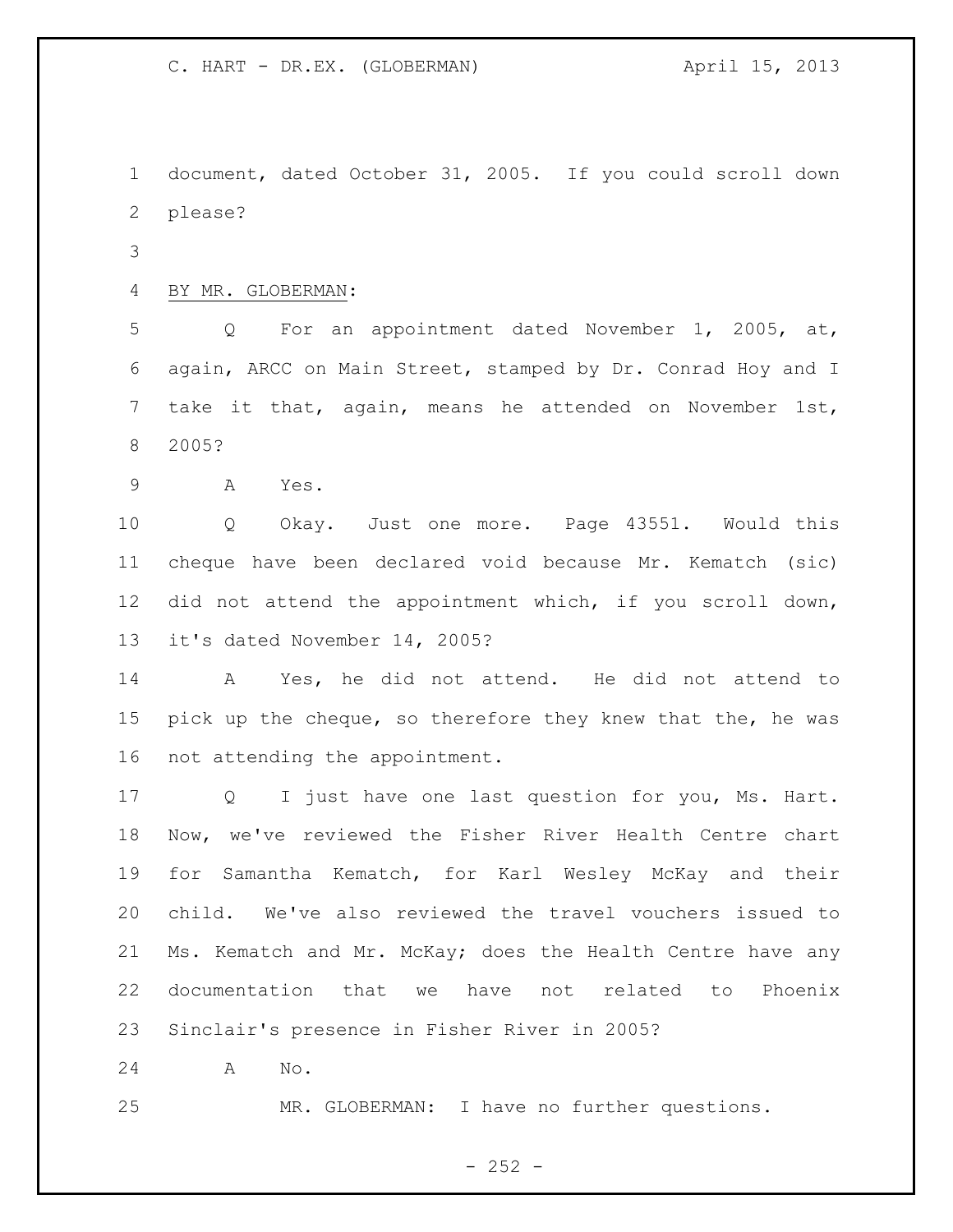1 THE COMMISSIONER: Thank you, Mr. Globerman. Anybody have questions for this witness? It would appear not. Mr. Cochrane, have you any questions? All right. Thank you very much witness, you are completed. (WITNESS EXCUSED) 10 THE COMMISSIONER: All right. Ms. Walsh? MS. WALSH: Mr. Commissioner, that brings us to the two applications for intervenor and party standing. 13 THE COMMISSIONER: Yes. MS. WALSH: Do you have those two applications in front of you? THE COMMISSIONER: I have the correspondence in front of me, yes. MS. WALSH: Okay. Good. So I've asked the, the respective counsel to arrange, between themselves, who will go first and I'd ask them to come forward. 21 THE COMMISSIONER: All right. MS. DUNN: Good afternoon, Mr. Commissioner. For the monitor, my name is Catherine Dunn -- THE COMMISSIONER: Right. MS. DUNN: D-U-N-N. And I am appearing this

 $- 253 -$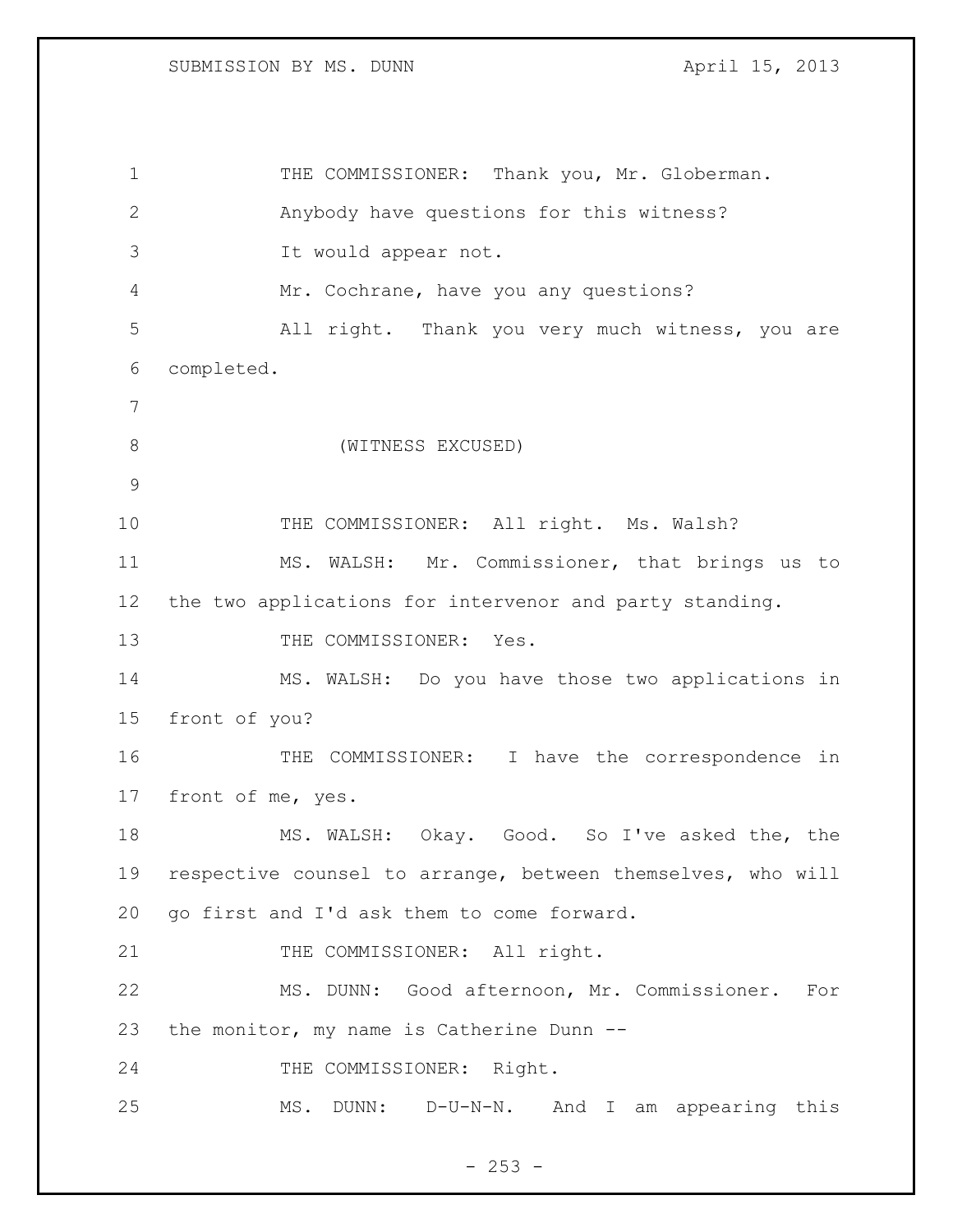afternoon on behalf of Ka Ni Kanichihk. The Commission should be in receipt of a letter forwarded by that organization on March 12th, 2013 --

4 THE COMMISSIONER: Yes.

 MS. DUNN: -- seeking party standing to represent the best interests of First Nations Métis and other aboriginal children at phases 2 and 3 of the inquiry into the circumstances surrounding the death of Phoenix Sinclair.

10 10 In that letter, we have set out, for the commission counsel, the reason why we are making the application and in particular, why are we are making the application at this juncture, as phase 1 is about to wrap up this week.

 My understanding is that our letter has been circulated to all counsel, with either party or intervenor status, with respect to our application and I understand, 18 if I understand it correctly, there has been no specific feedback, at this point, with respect to our application. I therefore, I don't know if it's necessary that we read our specific letter into the record or not, as it's just been circulated at this point. I'm prepared to do that, or to answer any specific questions in connection with our standing letter, either specifically by counsel, or by you, Mr. Commissioner, or Ms. Walsh, or any --

 $-254 -$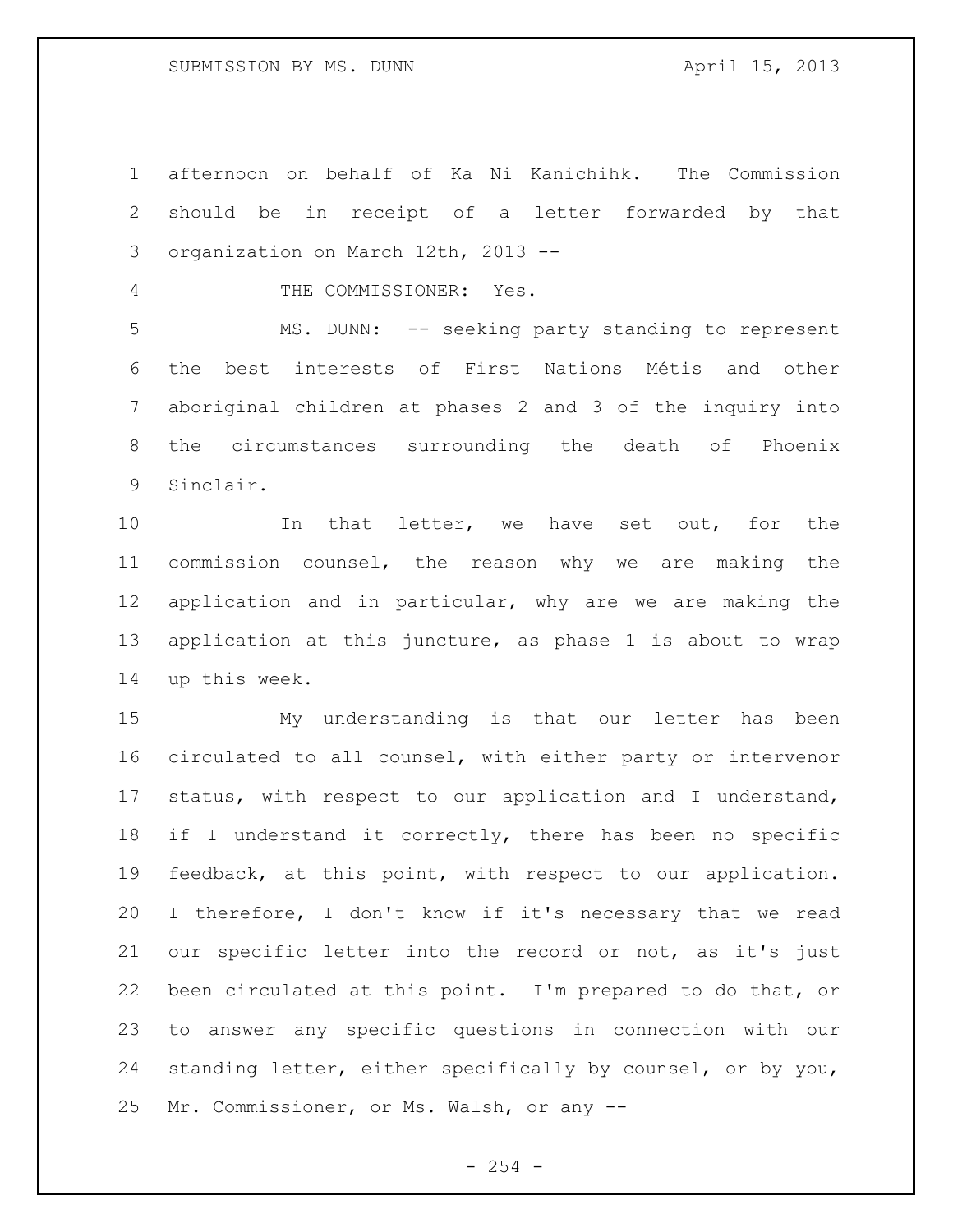THE COMMISSIONER: Well, let me ask you this, have you specific witnesses that you would like to have called?

 MS. DUNN: Specific -- I, I note that Ms. Brownlee has provided some background information at the very beginning of phase 1 and that she will be recalled. We think that's a, an important witness, from our point of view. We have suggested some witnesses through Ms. Leslie Spillett's evidence to Commission counsel. I don't think we'd go beyond that, in terms of what we have already suggested.

12 THE COMMISSIONER: Well, my, my only concern is whether -- I, I, I certainly want to see you participate 14 and this group participate. I'm just -- it's, it's whether, as intervenor or party.

16 MS. DUNN: Right.

17 THE COMMISSIONER: And I, I'd like to know why you don't think intervenor status is, is sufficient, which would allow you to make a, a submission and Commission would weigh whether witnesses you want called would be appropriate for her to call. And I'm just wondering why intervenor status isn't sufficient?

 MS. DUNN: It really is an issue with respect to perspective, in terms of the organization. It's a community-based organization who has, we say, direct and

 $- 255 -$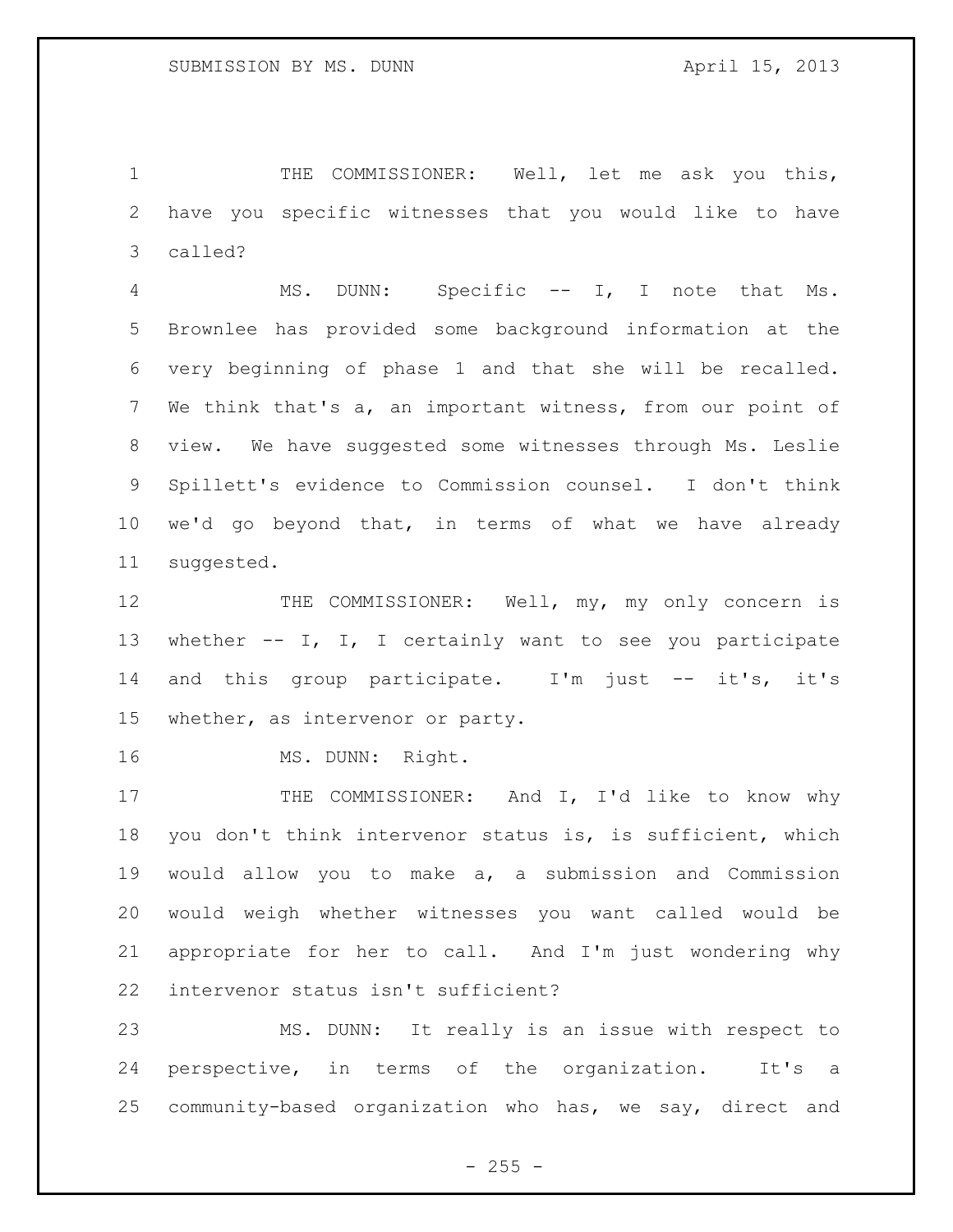substantial interest with respect to phases 2 and 3 of the inquiry, because we are, as many community-based individual organizations are, different from the parties or intervenors who are here as part of this commission inquiry to date, that is, they are directly providing the provision of child-related child welfare provision services, or somehow connected to that. We say that we are independent of that process and therefore able to review, not so much with a critical eye, although that may be the case from time to time, we are more able to review various witnesses with an independent, more independent point of view than perhaps the parties, or intervenors who are here at the current time.

 In terms of additional witnesses, we very much feel that the Federal government, at this point, has not provided an indication, as I understand it, that they'll be fully participating. We think that would be important.

 THE COMMISSIONER: Well, the Federal government's declined participation.

MS. DUNN: I understand that.

21 THE COMMISSIONER: So --

 MS. DUNN: From our point of view, we would -- and now, I'm not sure how, how broad a subpoena can be -- THE COMMISSIONER: Pardon? MS. DUNN: -- I'm not sure, through the rules and

 $-256 -$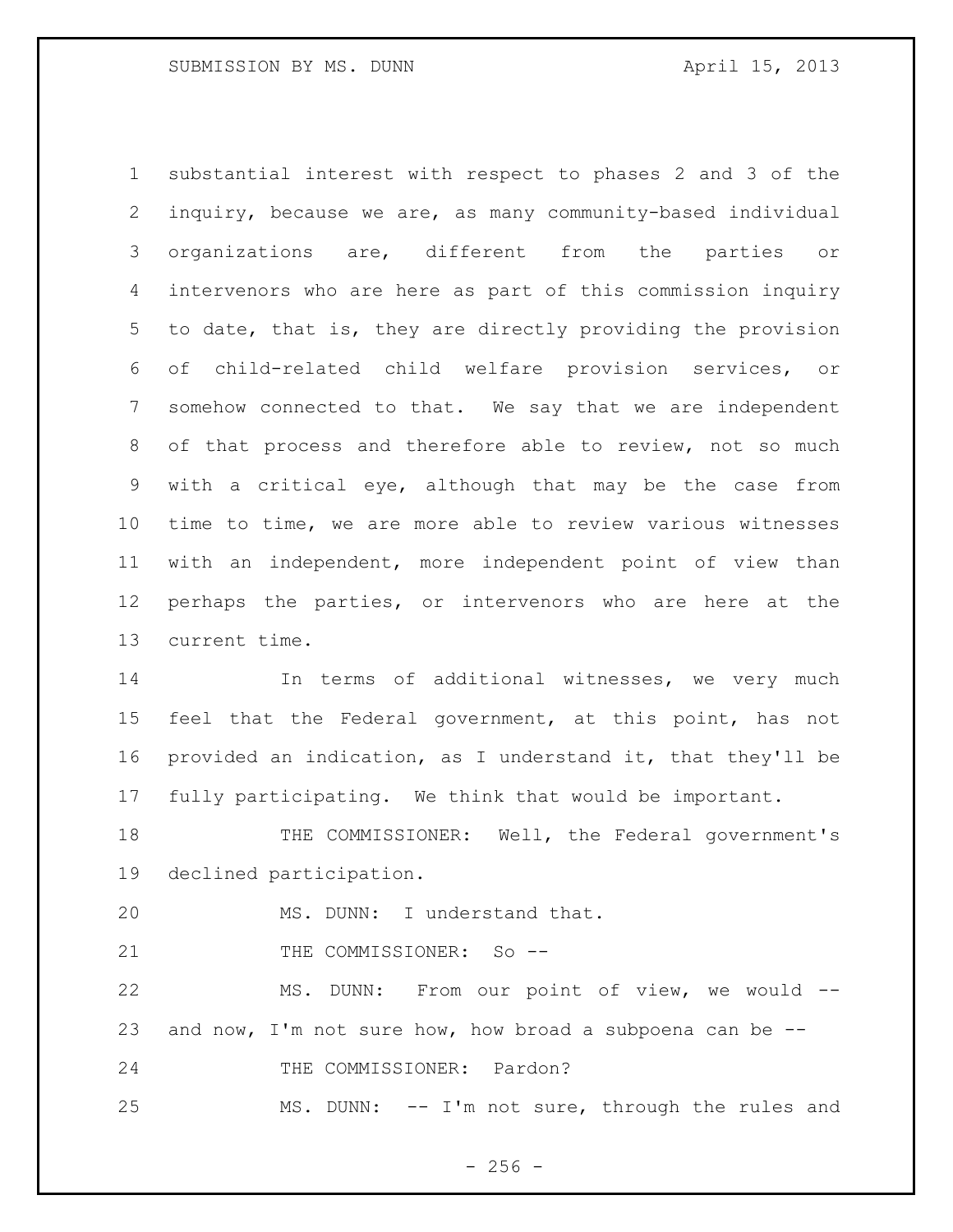## SUBMISSION BY MS. DUNN April 15, 2013

 procedures of this commission, whether the Federal government representative can be subpoenaed.

 THE COMMISSIONER: We've no plans to do that. MS. DUNN: Okay. All right. So that being the case then, the witnesses that we would be calling would be those set out to Ms. Walsh, in our letter, with respect to Ms. Spillett, in terms of additional witnesses.

 THE COMMISSIONER: Have you identified them in your letter?

 MS. DUNN: They are, I think there's specifically four individuals in the are of social work teachings that 12 we would be calling and those  $--$  I, I'm not sure if those have been identified -- no, Ms. Walsh is shaking her head. So there is a professor from, from Calgary who has provided, in the past, information on behalf of Ka Ni Kanichihk through simply a research proposal on the issue. The value of community-based programming and how it affects, specifically, in a positive way, healthy families, in terms of child protection issues. And there would be, perhaps, Marilyn Bennett would have her immediate supervisor, Cindy Blackstock, who I believe is called as a witness at, at this stage, or at a stage in this proceeding, to come and give evidence and perhaps two more people along that social work line.

THE COMMISSIONER: Well, the question I'm going

 $-257 -$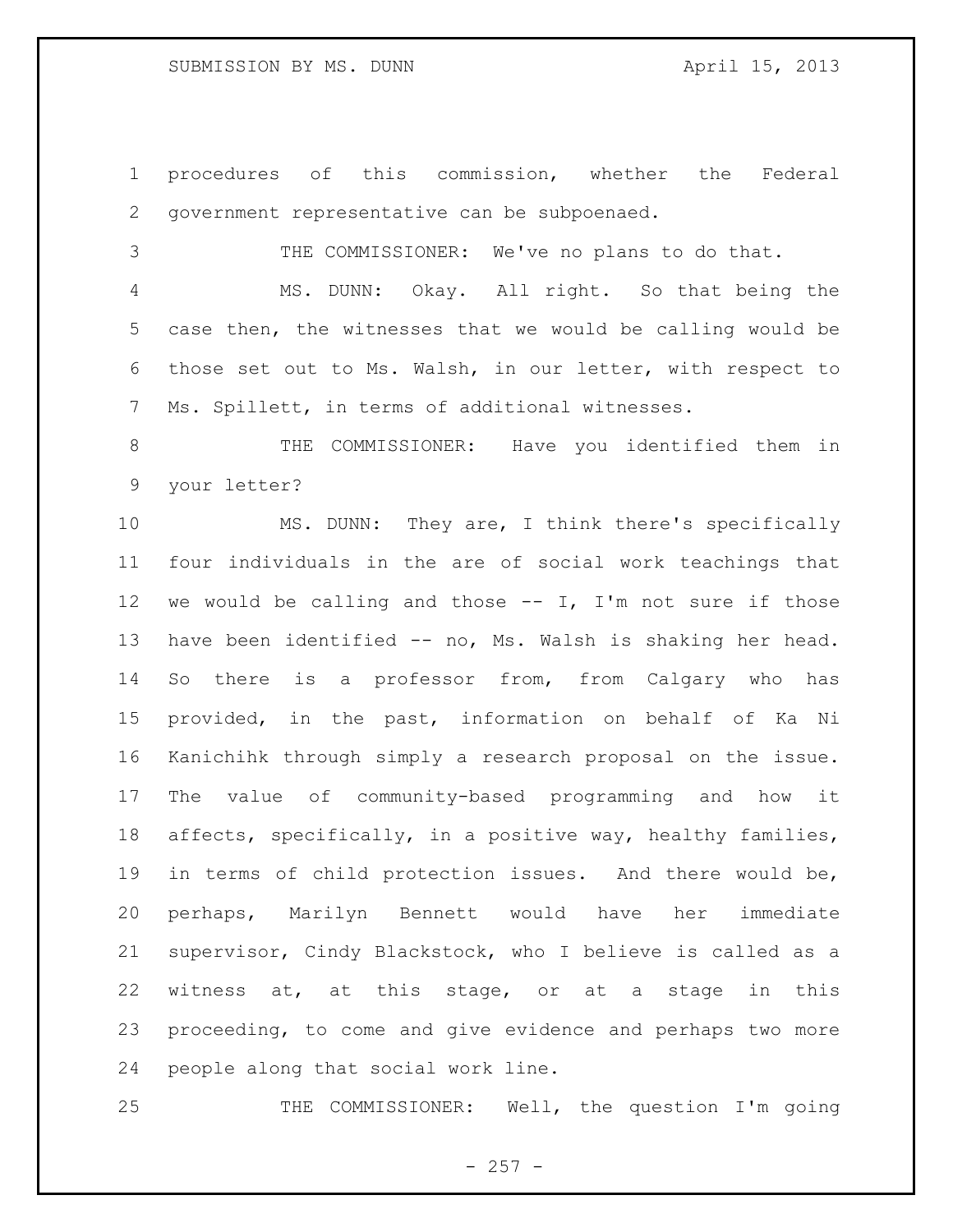to put to you and, and I want to hear Ms. Walsh on it too, after you finish, is what, in addition to witnesses that are planned to be called, will these witnesses you're identifying bring to this commission that those on her list won't be presenting to us? What, what, what, what, what area are they going to cover that the witnesses that are scheduled for phases 2 and 3 will not be covering? 8 MS. DUNN: They, they will be providing complementary evidence, I would think, in terms of the importance of community-based -- 11 THE COMMISSIONER: Confirmation? MS. DUNN: Yeah. If you're specifically asking me whether their evidence will -- 14 THE COMMISSIONER: Are they --15 MS. DUNN: -- assist --16 THE COMMISSIONER: -- are they going to add anything new? 18 MS. DUNN: I haven't heard that evidence yet. I suspect not, specifically. I think the evidence that they're going to add will assist the commissioner in hearing what I suspect they're already going to hear, that is, the importance of community-based funding to aboriginal organizations. That's their main focus and I'm assuming that evidence will be brought, in some way, to this commission already, although I'm anticipating that. I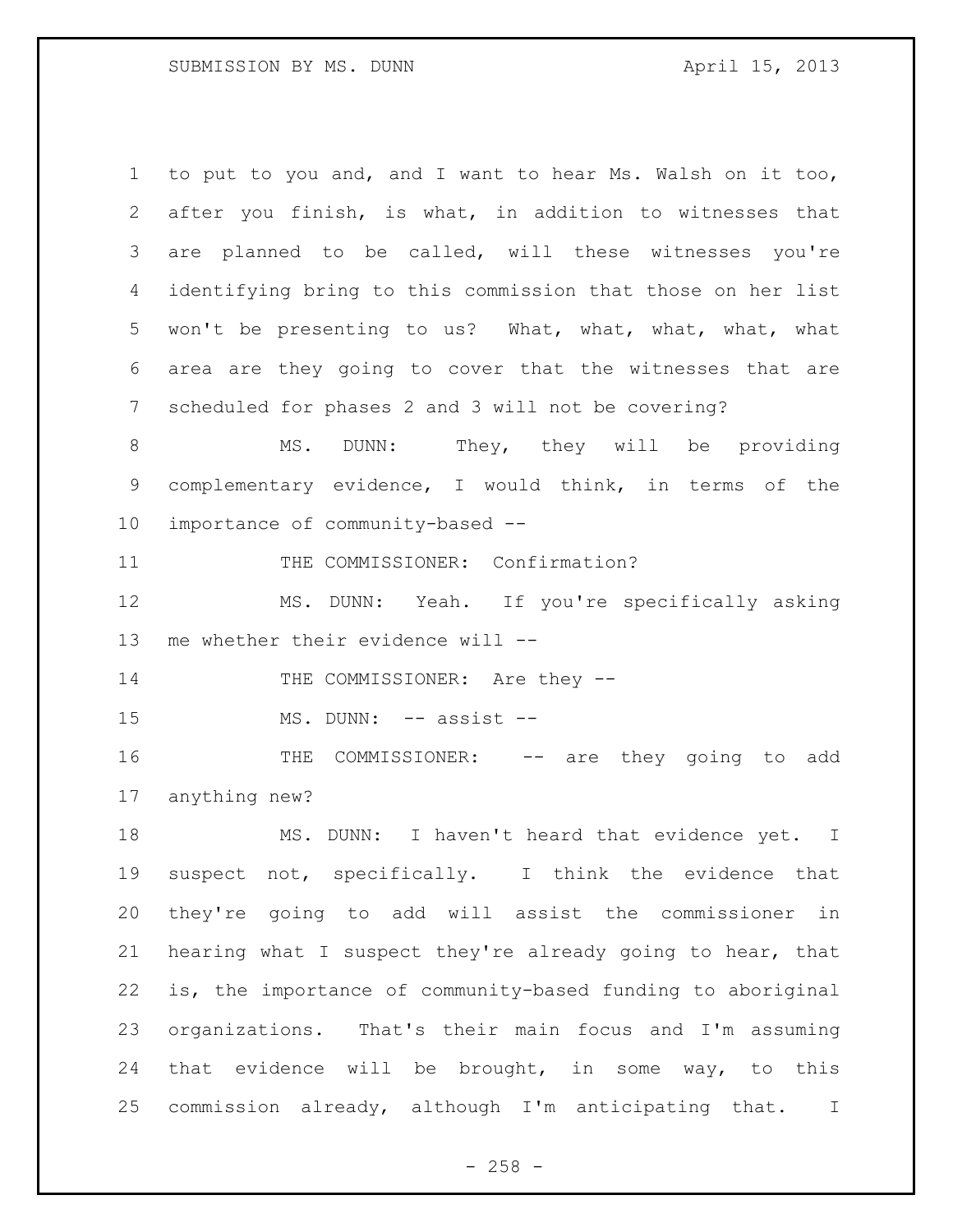SUBMISSION BY MS. DUNN April 15, 2013 SUBMISSION BY MS. WALSH

don't know that for sure.

| $\overline{2}$ | THE COMMISSIONER: Well, Ms. Walsh, have you --             |
|----------------|------------------------------------------------------------|
| 3              | do you know about these witnesses? It appears that there's |
| 4              | likely nothing new that they would be bringing and -- to,  |
| 5              | to the witnesses on your list and if that's the case, I'm, |
| 6              | I'm much inclined to give them intervenor status.          |
| $7\phantom{.}$ | MS. WALSH: So, Mr. Commissioner, with respect to           |
| 8              | Ms. Blackstock, she is on the witness list and will be     |
| 9              | called by the Assembly of Manitoba Chiefs. I think she's   |
| 10             | testifying later this month, actually.                     |
| 11             | We are going to be calling the executive director          |
| 12             | of Ka Ni Kanichihk in phase 3 of the inquiry.              |
| 13             | THE COMMISSIONER: That's Ms. --                            |
| 14             | MS. DUNN: That's correct.                                  |
| 15             | THE COMMISSIONER: -- Spillett?                             |
| 16             | MS. DUNN: That's Ms. Spillett.                             |
| 17             | MS. WALSH: That's Ms. Spillett. I<br>think                 |
| 18             | perhaps, in fairness, Ms. Dunn is at somewhat<br>of a      |
| 19             | disadvantage because, given that she has<br>not<br>been    |
| 20             | participating or acting for anyone who's participating at  |
| 21             | this point, she and I have not had a, a fulsome, or really |
| 22             | any discussion as to the nature of the evidence that's     |
| 23             | going to be called in phase 2. Part of that is because     |
| 24             | much of that evidence, we've given to counsel for the      |
| 25             | various parties to adduce on their own and it's just being |

- 259 -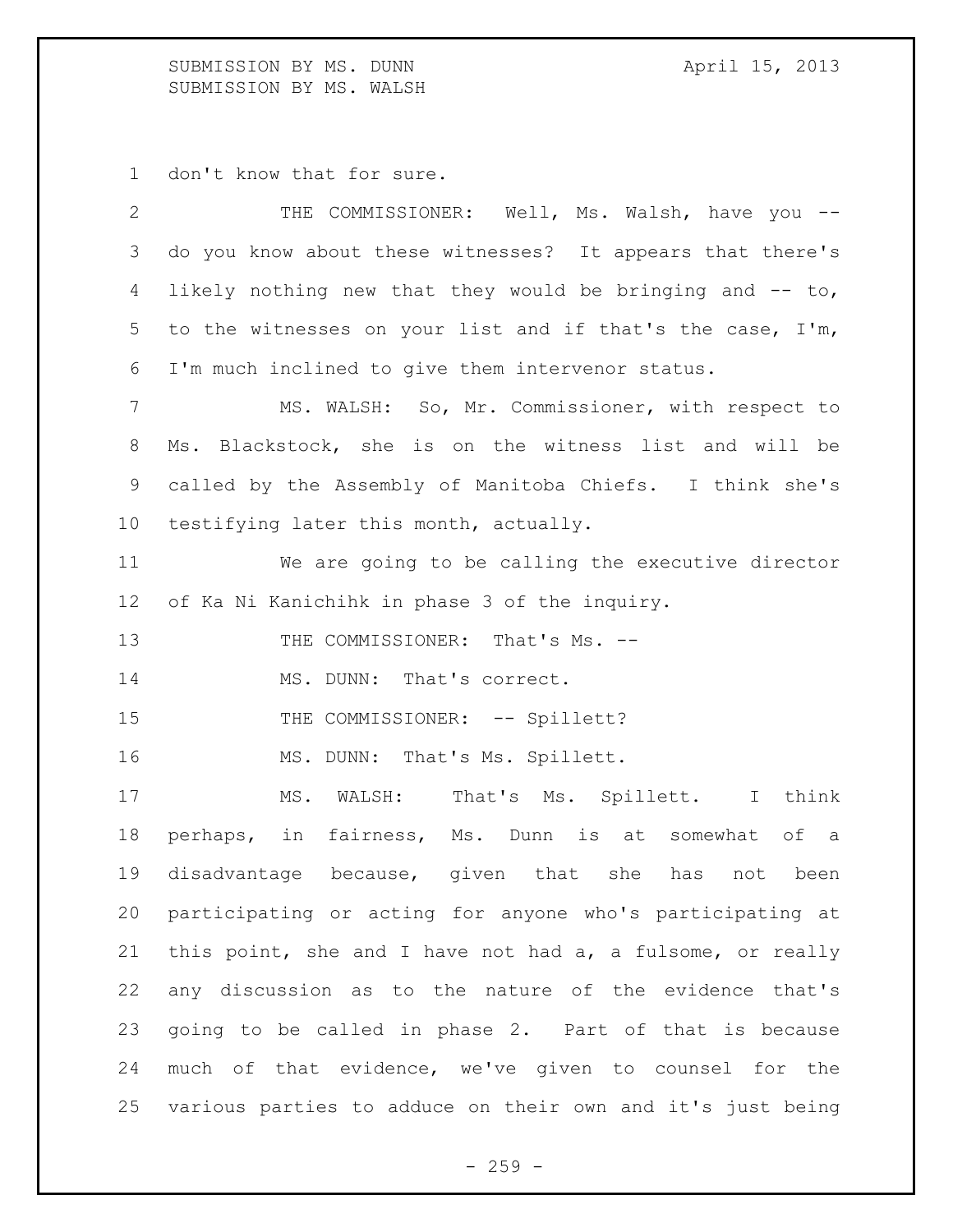SUBMISSION BY MS. WALSH April 15, 2013 RULING BY THE COMMISSIONER

 made apparent to us what that evidence is going to be. So I think that probably, in discussion, if, if party standing is granted to this entity, in discussion with their counsel, we could probably reach an agreement as to what, if any, further evidence needs to be called.

 The only other advantage to, or, or form of participation that party standing, as opposed to intervenor standing, would afford an entity, is that, as a party, as counsel for a party, they can ask questions of witnesses. So to that extent, if, if counsel for Ka Ni Kanichihk has information, based on, on what their clients has told them, that can inform certain questions and, and the perspective 13 can be advanced in that way, that if they were granted intervenor standing only, they, they wouldn't be doing.

 So it's not -- granting party standing doesn't just give the right to call witnesses, because, quite frankly, all participants, under our rules, whether you're a party or an intervenor, have that obligation to, to advise us as to appropriate witnesses. But the difference, as I said, between party and intervenor standing is --

21 THE COMMISSIONER: Yeah.

 MS. WALSH: -- mainly in the nature of controlling some of the evidence.

24 THE COMMISSIONER: Yeah, I, I, well, I, I'm prepared to certainly grant intervenor status, but I, I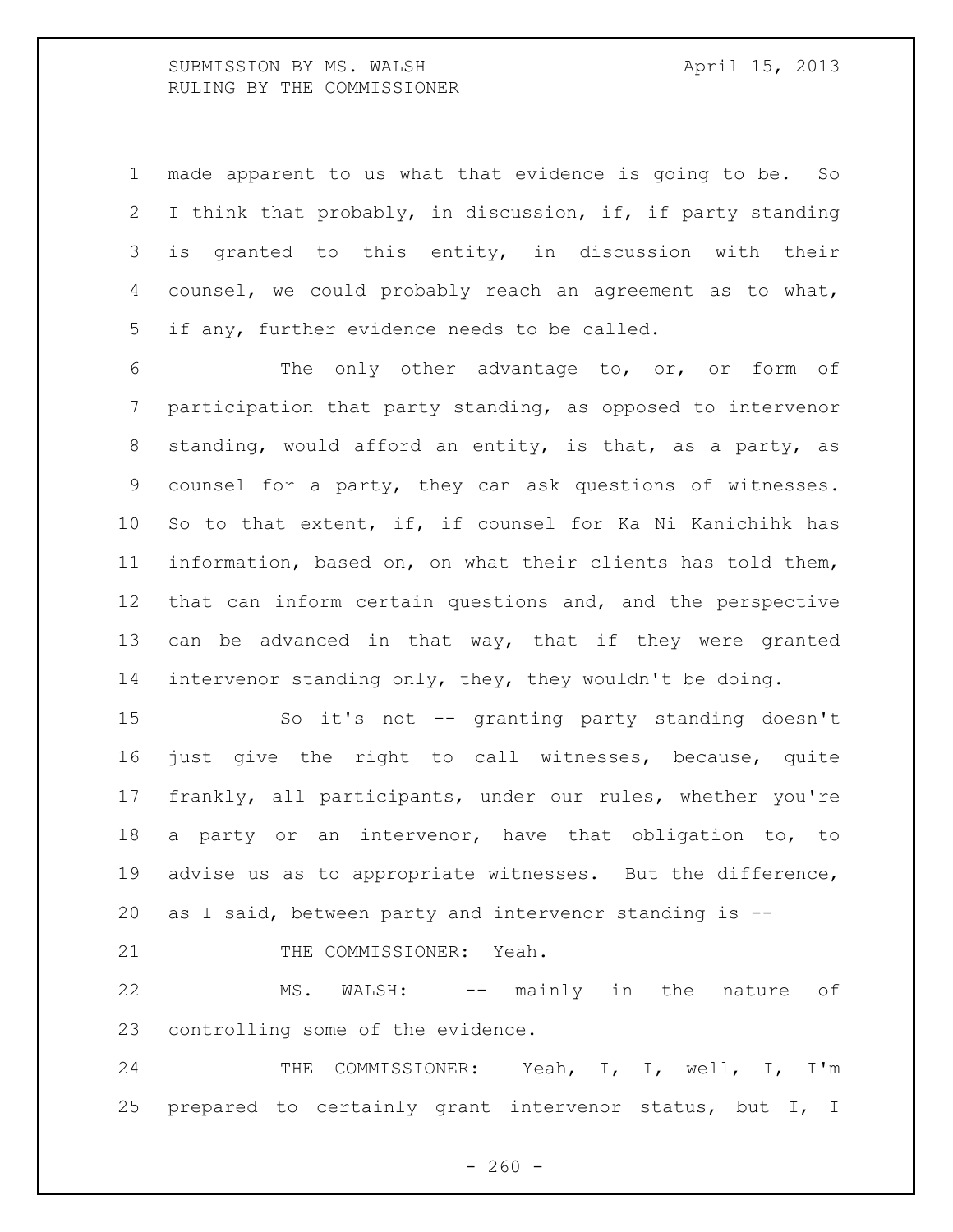think maybe you, you, Ms. Walsh, you should find a time to, to meet with Ms. Dunn and I, I'd want to -- once you've done that, I'd want to hear your views as to whether there's anything new going to be added here that warrants party status. I'm concerned about a number of things, adding additional participants, to prolong this hearing and I have to be convinced that there's something new going to be added here. I fully want these, this organization to be in a position to make a closing statement as intervenors are entitled to do and to make witnesses known to you that you think are appropriate to call. But I, I'm not 12 prepared, today, to go to the extent of, of party status. 13 Just, I, I just, not, not short that, that it's necessary, given all of the witnesses you're going to call. And I think you should communicate that to Ms. Dunn and see if you can, if the, can say if, if your view is, after you've heard her, at a meeting with her, that there is a reason why party status is appropriate, I'll, I'll, I'll hear that.

MS. WALSH: All right.

 THE COMMISSIONER: So I think, certainly you'll be assured of intervenor status and you can let, after you've met, you, you, you indicate when you're going to bring this back to the public session and I'll deal with it again.

 $- 261 -$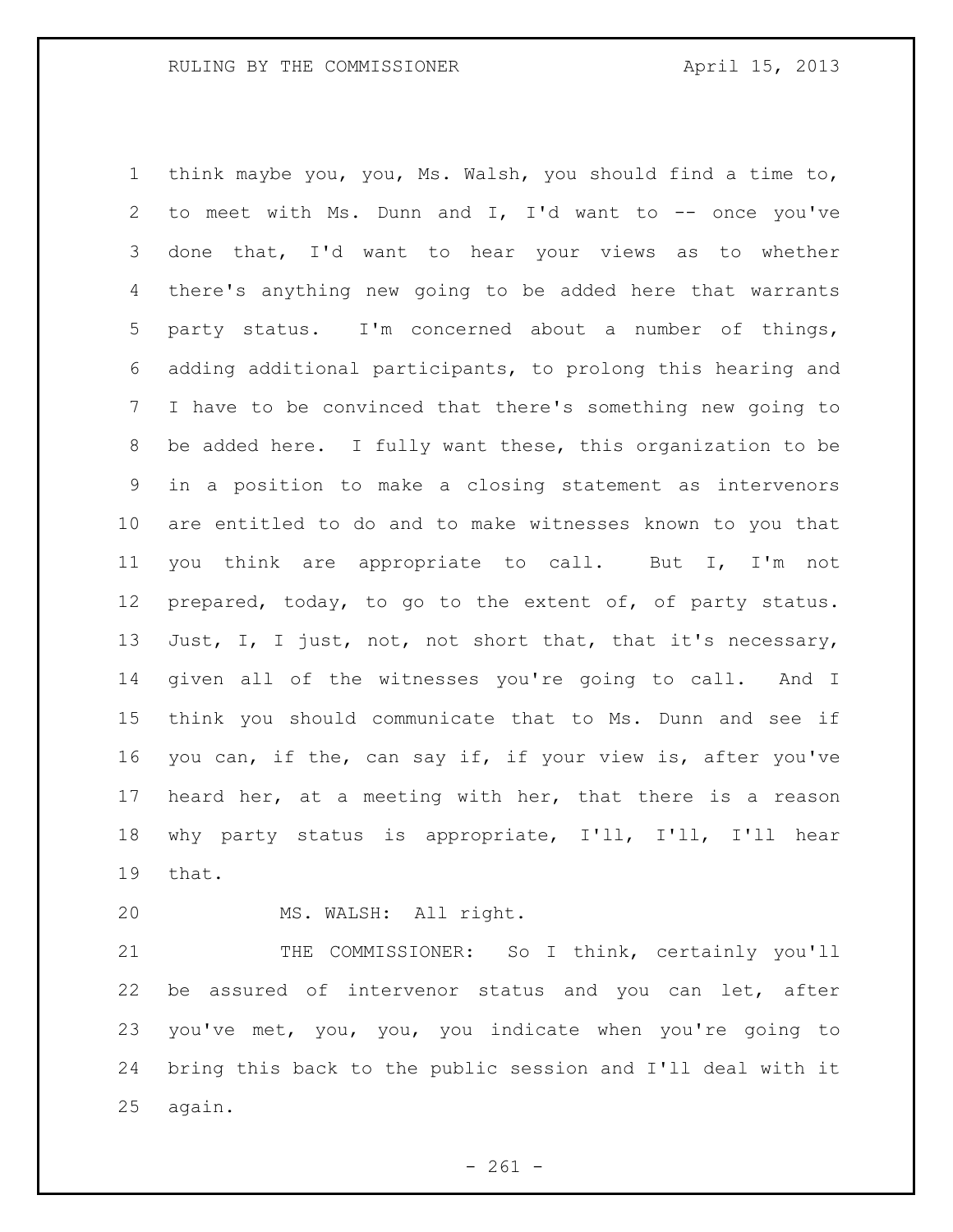SUBMISSION BY MR. TRAMLEY April 15, 2013

| $\mathbf 1$  | MS. WALSH: Okay. Thank you.                                |
|--------------|------------------------------------------------------------|
| $\mathbf{2}$ | MS. DUNN: Thank you, Mr. Commissioner.                     |
| 3            | THE COMMISSIONER: Thank you.                               |
| 4            | All right. Now, the other applicant?                       |
| 5            | This will be Mr. Tramley?                                  |
| 6            | MR. TRAMLEY: Yes, good afternoon. Sorry it took            |
| 7            | me so long to get up to the front. I was watching it on    |
| 8            | television. It seemed a lot closer than it was in respect  |
| 9            | to walk by all these counsel, so I apologize for that.     |
| 10           | There's an application before you on behalf of             |
| 11           | the Aboriginal Counsel of Winnipeg. That application is    |
| 12           | for intervenor status, or standing for phase 3 of your     |
| 13           | inquiry.                                                   |
| 14           | THE COMMISSIONER: Yes.                                     |
| 15           | MR. TRAMLEY: And as with Ms. Dunn, I'm, I don't            |
| 16           | intend on going through the application in detail. I know  |
| 17           |                                                            |
|              | that the Commission has had the, the application for some  |
| 18           | time and has had an opportunity to review it. I did want   |
| 19           | to address, I guess, a couple of points, but maybe I'll    |
| 20           | $allow --$                                                 |
| 21           | THE COMMISSIONER: Has this been circulated to              |
| 22           | all counsel too?                                           |
| 23           | WALSH: It has, Mr. Commissioner.<br>MS.<br>Both            |
| 24           | applications were circulated to all counsel with a request |

 $- 262 -$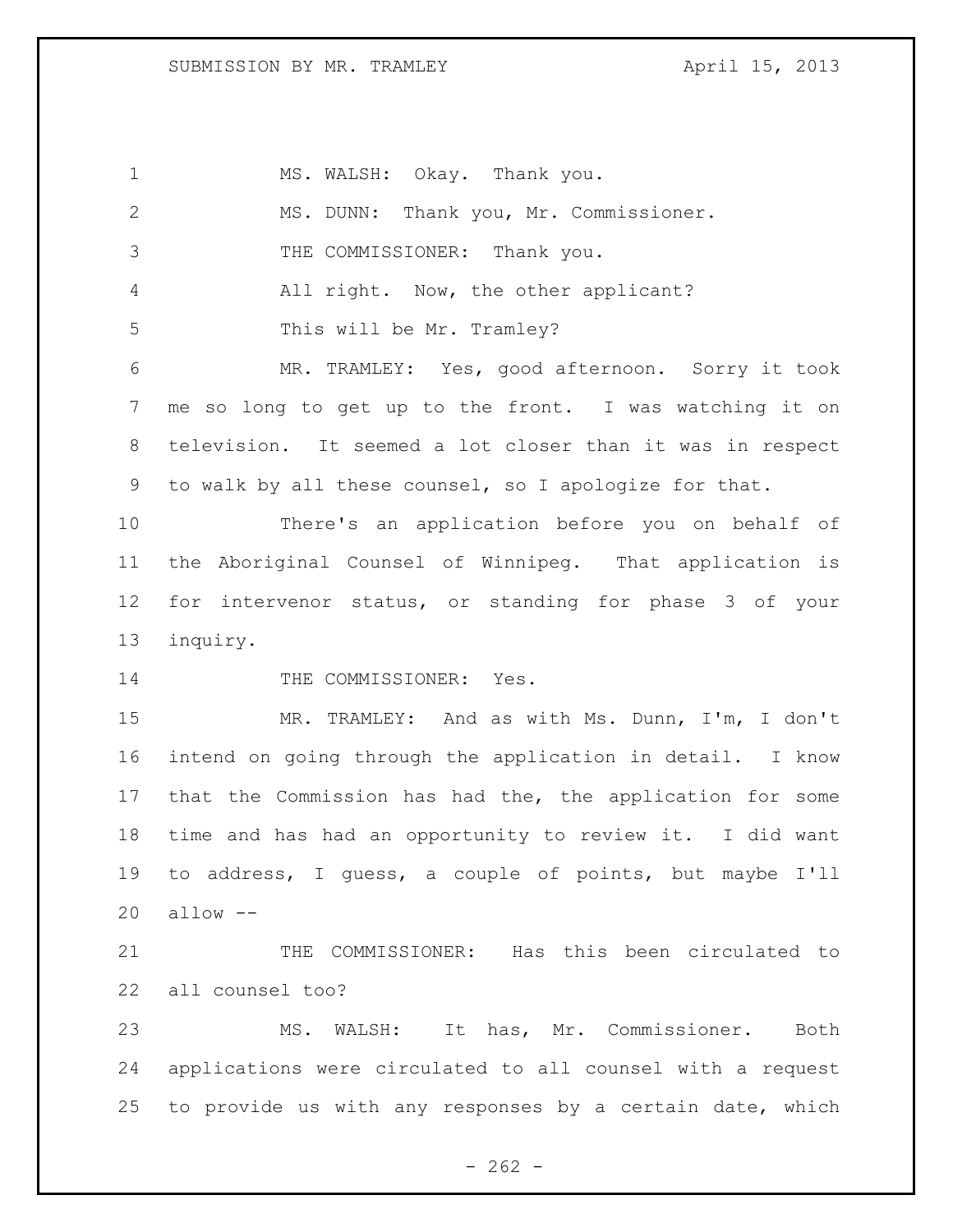has come and gone, and we have not heard any responses from any of the counsel for parties or intervenors.

3 THE COMMISSIONER: Right.

 MR. TRAMLEY: Thank you. Being mindful of the time of the day, as well as the comments that my, my friend has made, I've had an opportunity now, over the last couple of weeks to be, I guess, be a bit of pest with Commission counsel, in trying to determine where, potentially, if our application was successful, where we may fit in, in terms of both the evidence, timing, things of that nature. I've also had an opportunity, as well, to speak with the community research analyst, as well, to get an idea as to the proposed evidence that may be coming forth in phase 3 and to be able to see where the aboriginal council's expertise, or interest would lie and as well, trying to fill in, be, be important and something relevant for the Commission as well. And I believe we do have the ability to be able to do that, as it relates to an intervenor application only.

 Given the timing, we're very mindful of the fact that the Commission has a number of witnesses it's going too be going through in, in phase 3 and has, obviously, time limits and expectations as well. Initially, in our application, we believed there could have been a number of witnesses we could have called. After looking at sort of

 $- 263 -$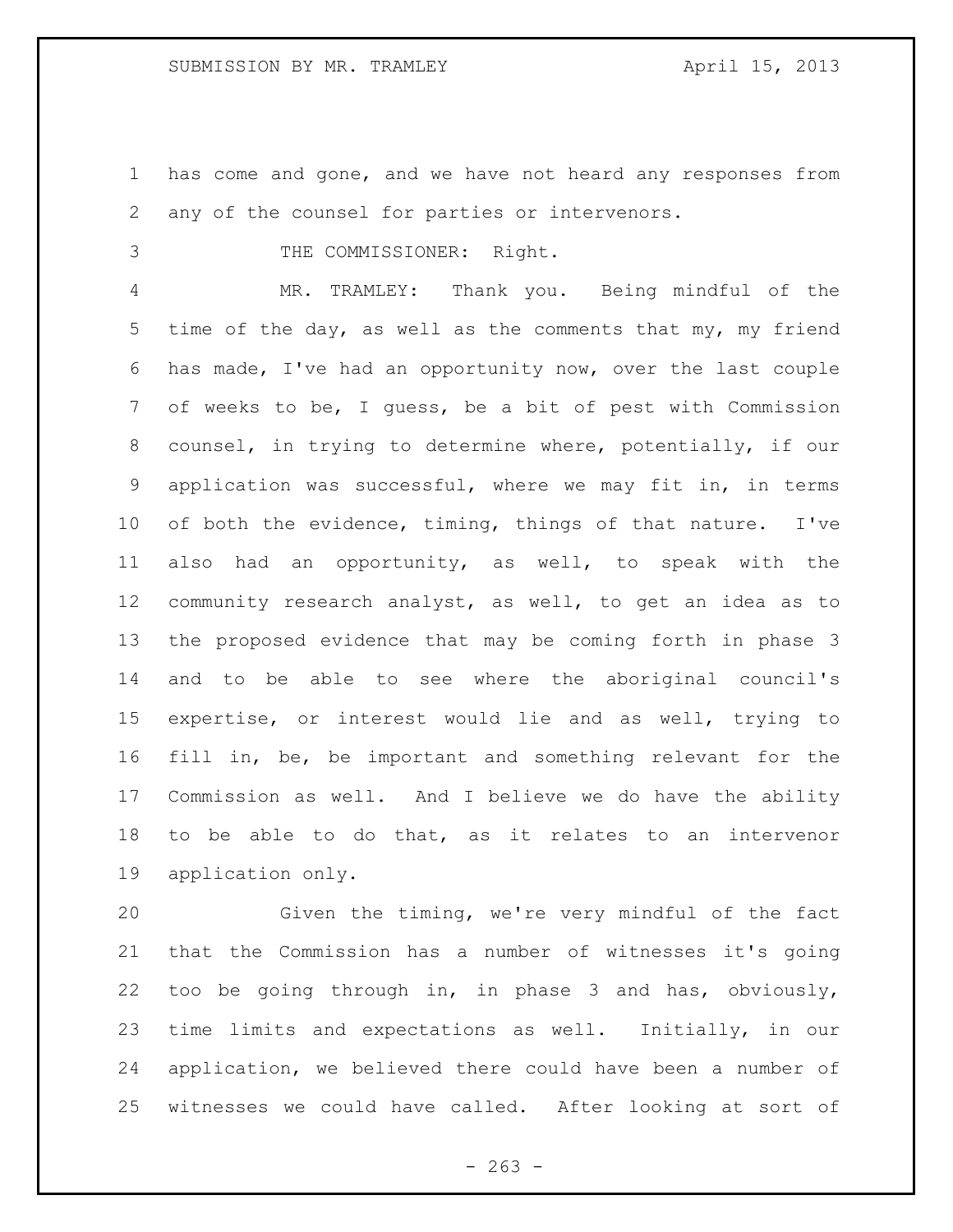potentially the proposed areas that are going to be looked at, in speaking with the research analyst, as well as Ms. Walsh, I believe, in the circumstances, that the Aboriginal Council, if it is going to be in a position to be able to present a witness, it would only be one witness that would be presented. That witness would touch on something that we think is unique to the perspective that you're going to be looking here, relates to the urban aboriginal perspective and that's really where the strength comes from and the, and the experience that the council has. And in looking at not only the makeup of the community, the diversity of the community, how it organizes itselfs (phonetic) (sic), how some of the organizations that you have, you've heard about, will hear about, how they interrelate and dealing with both, not only the jurisdictional issues, levels of government, things of that nature, but being mindful of the fact that that has to fit in. We think that it can fit in within the other evidence that's being provided.

 THE COMMISSIONER: And have you, have you identified that witness to Commission counsel?

MR. TRAMLEY: Yes, we have.

 THE COMMISSIONER: And, and you would call that witness, Commission counsel?

MR. TRAMLEY: We haven't provided the name of the

 $- 264 -$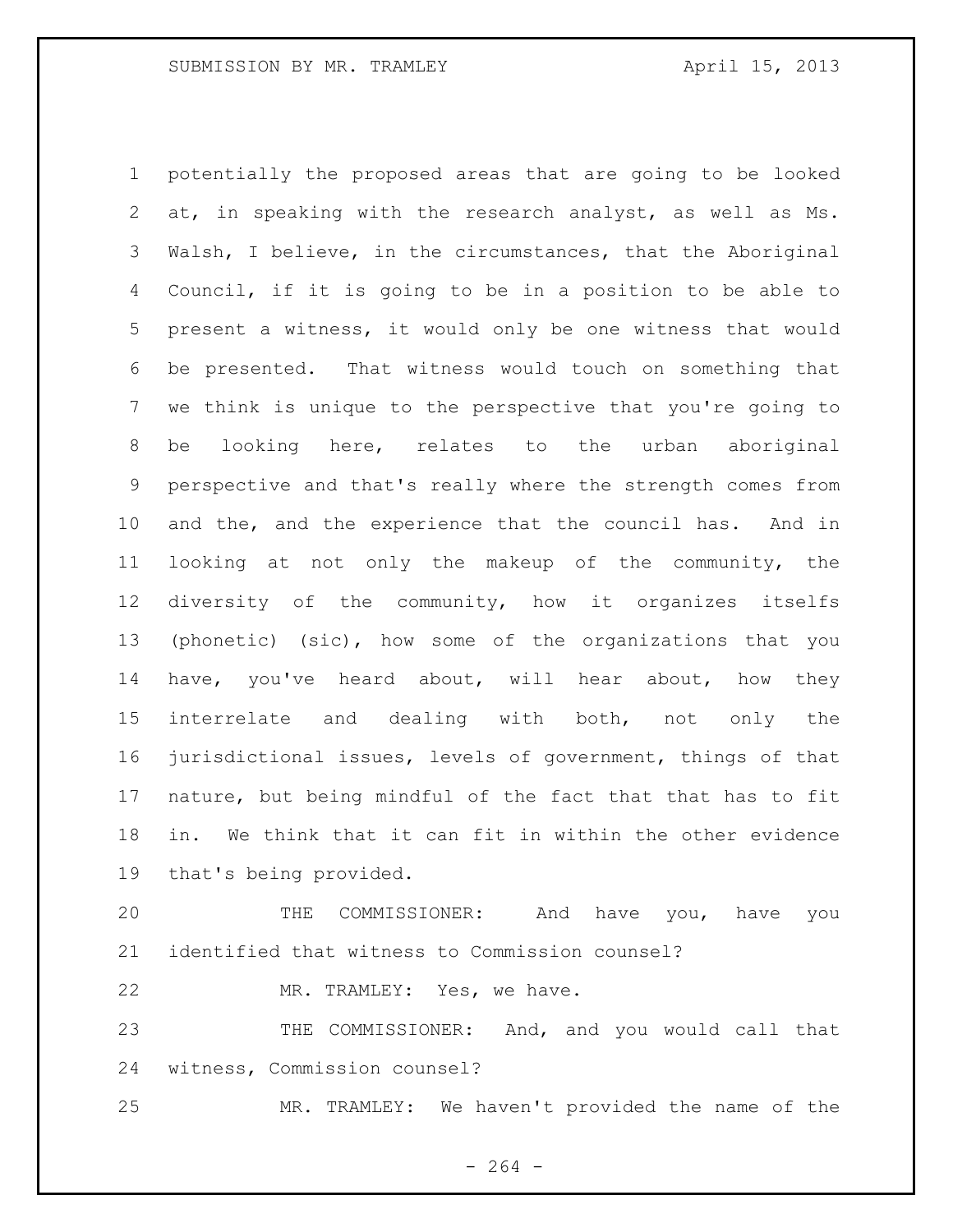witness yet, because we need to be able to clarify who that person's going to be yet.

THE COMMISSIONER: Oh, I see.

 MR. TRAMLEY: The, the only thing that we have identified is just simply the nature, the general nature of the evidence. If we're granted that intervenor status, we would provide a much more detailed examination of exactly of what we'd be looking for and to ensure that we fill in any of those areas that they feel we should be looking at.

 THE COMMISSIONER: And you would call that witness, Ms. Walsh; is that correct?

 MS. WALSH: Either I would, or I would give counsel the opportunity to lead the witness' evidence, as we are doing in, in, on many, in many instances, for phase 2, just as a matter of, because the counsel will be more familiar. But of course, as with all witnesses, regardless of who's leading the evidence, the evidence has to be summarized in advance, go through our office first and then, and then the summaries go out --

THE COMMISSIONER: Circulate to all counsel.

21 MS. WALSH: -- through our office.

22 THE COMMISSIONER: Yes.

MR. TRAMLEY: Certainly, yes.

24 MS. WALSH: Yes.

MR. TRAMLEY: Yeah, we anticipate that --

 $- 265 -$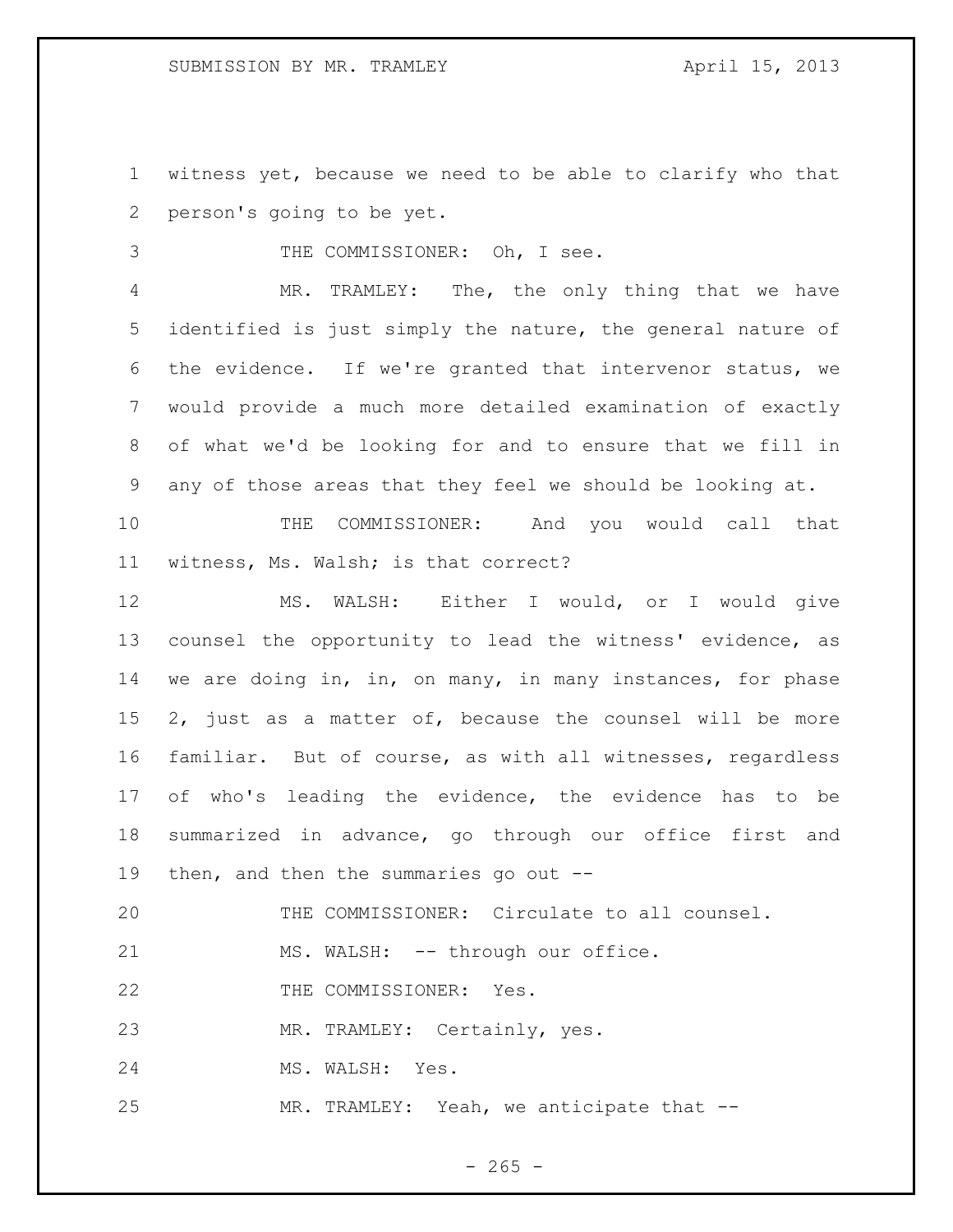1 THE COMMISSIONER: Yes.

 MR. TRAMLEY: -- wouldn't, shouldn't be any difficulty.

 THE COMMISSIONER: Well, I, I'm, I take it that with no one communicating with Commission counsel, that no counsel have a, a contrary view to allowing this application for intervenor status and I, I, I, seems to be the case and I certainly am interested in, in that organization having some participation and I, I, the, the I'm prepared to grant your request --

11 MR. TRAMLEY: All right.

12 THE COMMISSIONER: -- for intervenor status and you can communicate with Commission counsel about that one witness.

MR. TRAMLEY: Certainly, yes. Thank you.

16 THE COMMISSIONER: All right.

 MR. TRAMLEY: All right. Thank you, good afternoon.

19 THE COMMISSIONER: Thank you.

 MS. WALSH: With that, we're done for the day, Mr. Commissioner, thank you.

 THE COMMISSIONER: All right. We'll resume at 9:30 tomorrow morning.

MS. WALSH: Yes.

THE COMMISSIONER: Thank you. We stand adjourned